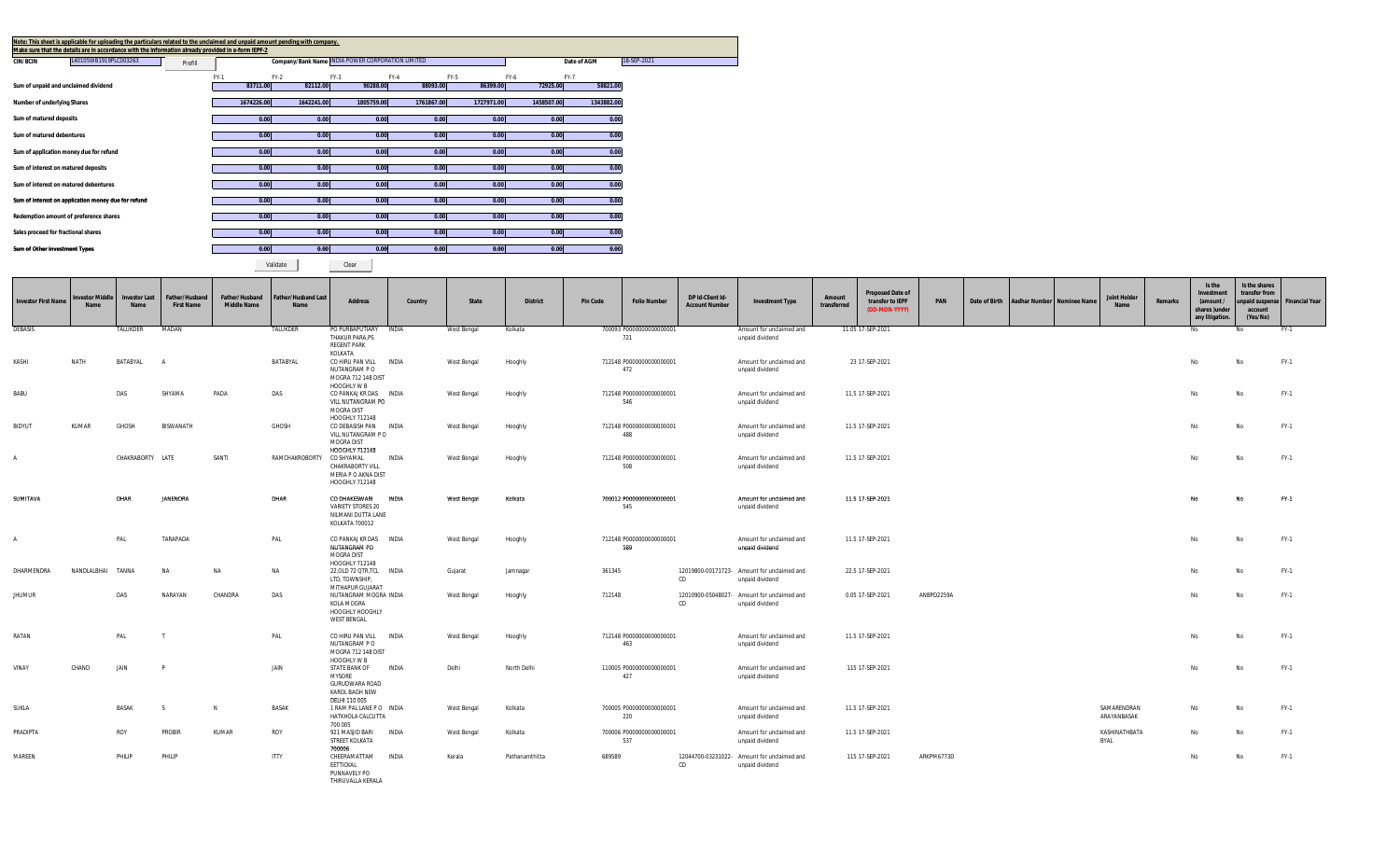| AGANASEKARAN      |                |                   | ARTHANARI    |              |              | D NO 86 TO 91<br>AKILMEDU STREET 6                                                                                      | INDIA        | Tamil Nadu     | Madurai           | 638001                                 | CD | 12010900-02085557- Amount for unclaimed and<br>unpaid dividend | 8 17-SEP-2021      | AFEPG3042B |                       |                | No | $FY-1$ |
|-------------------|----------------|-------------------|--------------|--------------|--------------|-------------------------------------------------------------------------------------------------------------------------|--------------|----------------|-------------------|----------------------------------------|----|----------------------------------------------------------------|--------------------|------------|-----------------------|----------------|----|--------|
| SANJAY            | KUMAR          | <b>MISHRA</b>     | SHITLA       | PRASAD       | MISHRA       | ERODE TAMILNADU<br><b>MAKRI KHOH</b><br>MIRZAPUR                                                                        | INDIA        | Uttar Pradesh  | MIRZAPUR          |                                        | CD | 12010900-01743019- Amount for unclaimed and<br>unpaid dividend | 5 17-SEP-2021      | ACMPM2646Q |                       | N <sub>o</sub> | No | FY-1   |
| SRINIVASU         |                | - G               | NA           | <b>NA</b>    | NA           | UTTARPRADESH<br>202, BALAJI HOMES INDIA<br>PANDARIPURAM<br><b>GUNTUR ANDHRA</b>                                         |              | Andhra Pradesh | Guntur            | 522002                                 | CD | 12010900-00925120- Amount for unclaimed and<br>unpaid dividend | 2.1 17-SEP-2021    |            |                       | No             | No | FY-1   |
| MEENA             |                | AGARWALLA         | <b>NA</b>    | NA           | <b>NA</b>    | PRADESH<br>AT WARD NO 12, PO INDIA<br>KARANJIA AMBICA<br><b>MANDIR LANE</b><br>MAYURBHANJA                              |              | Orissa         | Mayurbhanj        | 757037                                 | CD | 12019103-00376197- Amount for unclaimed and<br>unpaid dividend | 3.75 17-SEP-2021   |            |                       | No             | No | FY-1   |
| SHYAMA            | PADA           | GHOSH             | NΑ           | <b>NA</b>    | NA           | MAYURBHANJ Orrisa<br>MOHURAKANDI PO INDIA<br>MOHURAKANDI 742<br>161 VIA<br>PANCHTHUPI,DT                                |              | West Bengal    | Murshidabad       | 742161 P0000000000000000<br>033        |    | Amount for unclaimed and<br>unpaid dividend                    | 9418.5 17-SEP-2021 |            |                       | No             | No | FY-1   |
| <b>BROJAGOPAL</b> |                | NEOGI             | LATE         | R            | NNEOGI       | MURSHIDABAD W B<br>PO VILL DIGSUI DIST INDIA                                                                            |              | West Bengal    | Hooghly           | 712148 P0000000000000001               |    | Amount for unclaimed and                                       | 11.5 17-SEP-2021   |            |                       | No             | No | FY-1   |
| SAMARENDRA        | NARAYAN        | BASAK             | LATE         | SHIB         | NARAYANBASAK | HOOGHLY 712148<br>1 RAM PAL LANE PO INDIA<br>HATKHOLA KOLKATA                                                           |              | West Bengal    | Kolkata           | 541<br>700005 P0000000000000001<br>553 |    | unpaid dividend<br>Amount for unclaimed and<br>unpaid dividend | 23 17-SEP-2021     |            | SHIPRASETT            | No             | No | FY-1   |
| SMT               | EKTA           | JAIN              | SRI          | $\mathsf{v}$ | KJAIN        | 700005<br>146 HARSH VIHAR INDIA<br>PITAMPURA DELHI                                                                      |              | Delhi          | North West        | 110034 P0000000000000000<br>472        |    | Amount for unclaimed and<br>unpaid dividend                    | 1150 17-SEP-2021   |            | SRIVIPULKUMAR<br>JAIN | No             | No | FY-1   |
| PROBIR            | KUMAR          | ROY               | PROVAT       | KUMAR        | ROY          | 110 034<br>921 MASJID BARI<br>STREET KOLKATA                                                                            | INDIA        | West Bengal    | Kolkata           | 700006 P0000000000000001<br>538        |    | Amount for unclaimed and<br>unpaid dividend                    | 11.5 17-SEP-2021   |            | KASHINATHBATA<br>BYAL | N <sub>o</sub> | No | $FY-1$ |
| <b>JITENDRA</b>   | M              | GANDHI            | MANSUKHLAL   | D            | GANDHI       | 700006<br>113 GOPINATH<br>CHONGDER LANE<br>ASHOK SAMANTA<br><b>BUILDING FIRST</b><br>FLOOR FAZIR BAZAR                  | INDIA        | West Bengal    | Howrah            | 711101 P0000000000000001<br>527        |    | Amount for unclaimed and<br>unpaid dividend                    | 80.5 17-SEP-2021   |            |                       | No             | No | FY-1   |
| S.                |                | PAN               | ANANDA       | GOPAL        | PAN          | HOWRAH 711101<br>CO HIRU PAN PO<br>MOGRA VILL<br>NUTANGRAM DIST<br>HOOGHLY 712148                                       | INDIA        | West Bengal    | Hooghly           | 712148 P0000000000000001<br>515        |    | Amount for unclaimed and<br>unpaid dividend                    | 11.5 17-SEP-2021   |            |                       | No             | No | FY-1   |
| ATANU             |                | PAL               | TARA         | PADA         | PAL          | VILL BIRPALA P O INDIA<br>SULTANGACHA DIST<br>HOOGHLY 712148                                                            |              | West Bengal    | Hooghly           | 712148 P0000000000000001<br>504        |    | Amount for unclaimed and<br>unpaid dividend                    | 11.5 17-SEP-2021   |            |                       | N <sub>o</sub> | No | FY-1   |
| JOLU              |                | CHAKRABORTTY LATE |              | SANTIRAM     | CHAKRABORTY  | CO LATE SANTIRAM INDIA<br>CHAKRABORTY VILL<br>MERIA P O AKNA DIST<br>HOOGHLY 712148                                     |              | West Bengal    | Hooghly           | 712148 P0000000000000001<br>493        |    | Amount for unclaimed and<br>unpaid dividend                    | 11.5 17-SEP-2021   |            |                       | No             | No | FY-1   |
| <b>DIPAK</b>      |                | BAG               | LATE         | ABHOY        | BAG          | CO DEBASISH PAN INDIA<br>VILL NUTANGRAM PO<br>MOGRA DIST<br>HOOGHLY 712148                                              |              | West Bengal    | Hooghly           | 712148 P0000000000000001<br>501        |    | Amount for unclaimed and<br>unpaid dividend                    | 11.5 17-SEP-2021   |            |                       | No             | No | FY-1   |
| RAJA              |                | GHOSH             | B            | K            | GHOSH        | VILL PO DIGSUI DIST INDIA                                                                                               |              | West Bengal    | Hooghly           | 712148 P0000000000000001               |    | Amount for unclaimed and                                       | 11 17-SEP-2021     |            |                       | No             | No | FY-1   |
| SAMARENDRA        | NARAYAN        | BASAK             | - S          | N.           | BASAK        | HOOGHLY 712148<br>1 RAM PAL LANE PO INDIA<br>HATKHOLA CALCUTTA<br>700 005                                               |              | West Bengal    | Kolkata           | 524<br>700005 P0000000000000001<br>221 |    | unpaid dividend<br>Amount for unclaimed and<br>unpaid dividend | 11.5 17-SEP-2021   |            | SUKLABASAK            | No             | No | FY-1   |
| SAMARENDRA        | NARAYAN        | BASAK             |              | N.           | BASAK        | 1 RAMPAL LANE PO INDIA<br>HATKHOLA CALCUTTA<br>700 005                                                                  |              | West Bengal    | Kolkata           | 700005 P0000000000000001<br>218        |    | Amount for unclaimed and<br>unpaid dividend                    | 11.5 17-SEP-2021   |            |                       | No             | No | FY-1   |
| HARENDRA          | KUMAR          | SINGH             |              | D            | SINGH        | 20423 NORTH<br>SEALDAH ROAD<br><b>EASTERN RAILWAY</b><br>QUARTERS CALCUTTA<br>700 009                                   | INDIA        | West Bengal    | Kolkata           | 700009 P0000000000000000<br>773        |    | Amount for unclaimed and<br>unpaid dividend                    | 1150 17-SEP-2021   |            |                       | No             | No | FY-1   |
| RANJANA           | <b>JIVARAJ</b> | SHAH              |              |              | SHAH         | CO DIPAK<br>CORPORATION 671<br>CANNING STREET                                                                           | INDIA        | West Bengal    | Kolkata           | 700001 P0000000000000000<br>756        |    | Amount for unclaimed and<br>unpaid dividend                    | 4577 17-SEP-2021   |            |                       | No             | No | FY-1   |
| BHANWER           | LAL            | SONI              |              |              | MAL          | CALCUTTA 700 001<br>CO BHOORCHAND INDIA<br>VAGTAWARMAL SONI<br>NEAR OLD POWER<br>HOUSE SARDAR PURA<br><b>BARMER RAJ</b> |              | Rajasthan      | Barmer            | 344001 P0000000000000000<br>736        |    | Amount for unclaimed and<br>unpaid dividend                    | 4600 17-SEP-2021   |            |                       | N <sub>o</sub> | No | FY-1   |
| $\sqrt{2}$        |                | <b>BOS</b>        |              |              | <b>NA</b>    | 8 CLIVE ROW                                                                                                             | INDIA        | West Bengal    | Kolkata           | 700001 P0000000000000000               |    | Amount for unclaimed and                                       | 11.5 17-SEP-2021   |            |                       |                |    | FY-1   |
| D                 | N              | BHATTACHARYY NA   |              | <b>NA</b>    | NA           | CALCUTTA 700 001<br>8, CLIVE ROW                                                                                        | <b>INDIA</b> | West Bengal    | Kolkata           | 255<br>700001 P0000000000000000        |    | unpaid dividend<br>Amount for unclaimed and                    | 11.5 17-SEP-2021   |            |                       |                | No | FY-1   |
| RANI              |                | PAN               | ANANDA       | GOPAL        | PAN          | CALCUTTA 700 001<br>CO HIRU PAN VILL                                                                                    | INDIA        | West Bengal    | Hooghly           | 230<br>712148 P0000000000000001        |    | unpaid dividend<br>Amount for unclaimed and                    | 11.5 17-SEP-2021   |            |                       | No             | No | FY-1   |
| DHIRENDRA         | NATH           | DAS               | K            | $\mathbb{C}$ | DAS          | NUTANGRAM PO<br>MOGRA DIST<br>HOOGHLY 712148<br>CHARAK DANGA                                                            | INDIA        | West Bengal    | North 24 Parganas | 492<br>743201 P0000000000000001        |    | unpaid dividend<br>Amount for unclaimed and                    | 11.5 17-SEP-2021   |            |                       | No             | No | $FY-1$ |
|                   |                |                   |              |              |              | BARASAT 743 201<br>DIST 24 PARGS NORTH<br>W <sub>R</sub>                                                                |              |                |                   | 432                                    |    | unpaid dividend                                                |                    |            |                       |                |    |        |
| KAMALA            |                | SINGH             | $\mathbb{R}$ | K            | SINGH        | 128 PARNASREE<br>PALLY 2ND<br>FLOOR, BEHALA<br>CALCUTTA 700 060                                                         | INDIA        | West Bengal    | Kolkata           | 700060 P0000000000000001<br>244        |    | Amount for unclaimed and<br>unpaid dividend                    | 2300 17-SEP-2021   |            |                       | No             | No | FY-1   |
| SUDHENDU          |                | SAHA              | NA           | NA           | NA           | 8 CLIVE ROW<br>CALCUTTA 700 001                                                                                         | INDIA        | West Bengal    | Kolkata           | 700001 P0000000000000000<br>239        |    | Amount for unclaimed and<br>unpaid dividend                    | 11.5 17-SEP-2021   |            |                       | No             | No | FY-1   |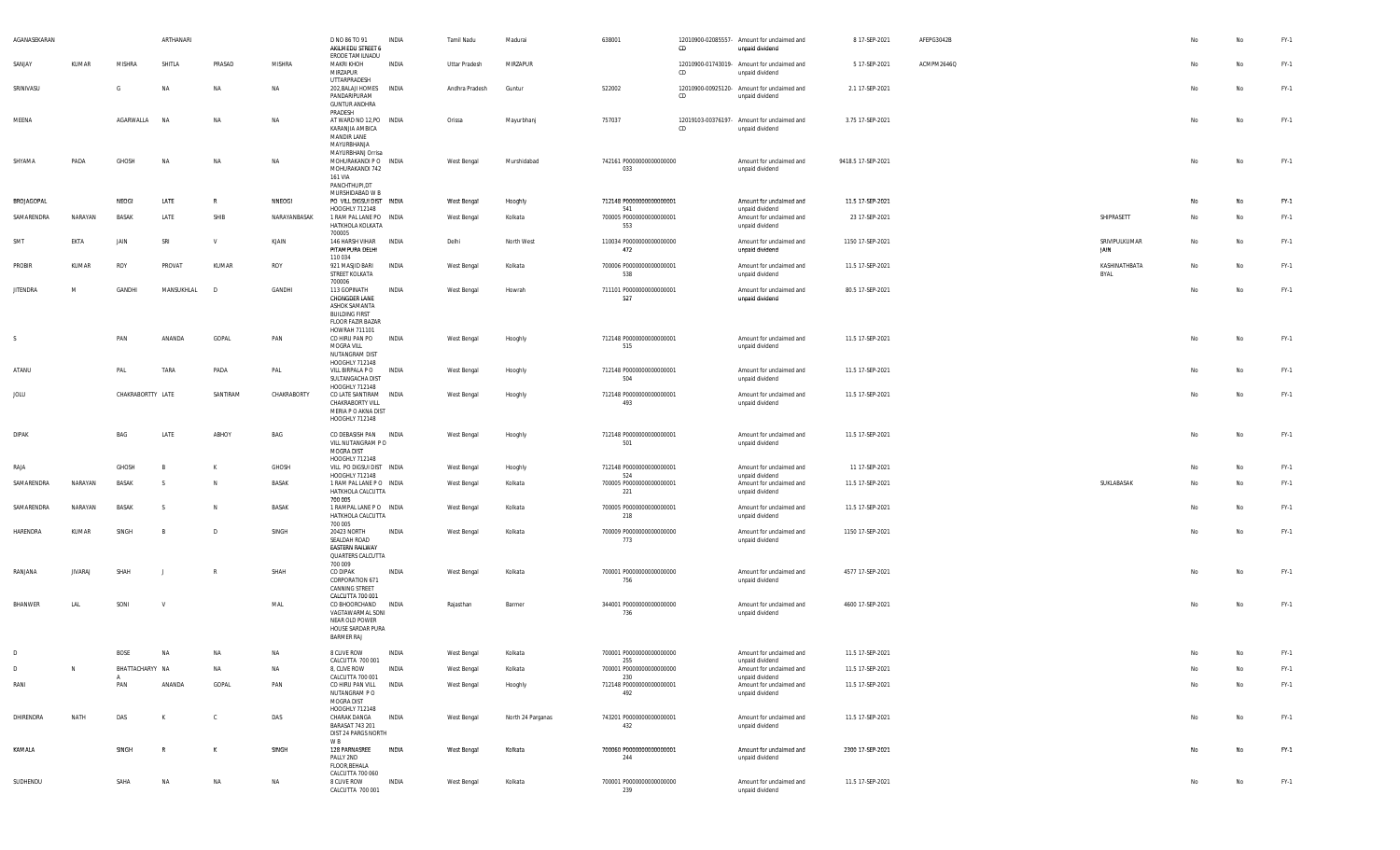| VUMMITI       | DURGA       | VENKATASREED NAGENDRA<br>HAR |                       |           | RAO          | H NO 14 67 BEHIND INDIA<br>SAI BABA HOSPITAL<br>PEDANA ANDHRA<br>PRADESH                          | Telangana      |         | Hyderabad       | 500003                                 | CD     | 12036900-00072973- Amount for unclaimed and<br>unpaid dividend | 1.2 17-SEP-2021    |            |                           |    | No        | $FY-1$ |
|---------------|-------------|------------------------------|-----------------------|-----------|--------------|---------------------------------------------------------------------------------------------------|----------------|---------|-----------------|----------------------------------------|--------|----------------------------------------------------------------|--------------------|------------|---------------------------|----|-----------|--------|
| ANWER         |             | ALI                          | <b>NA</b>             | <b>NA</b> | <b>NA</b>    | 173K ASALAT PURA INDIA<br>MADHY MORADABAD                                                         | Uttar Pradesh  |         | MORADABAD       |                                        | CD     | 12041800-00053337- Amount for unclaimed and<br>unpaid dividend | 11.5 17-SEP-2021   |            |                           | No | No        | FY-1   |
| BHARATH       | KUMAR       | KU                           | <b>NA</b>             | NA        | NA           | U P<br>KARNATAKA BANK INDIA<br>LTD SATHANUR<br>KARNATAKA                                          | Karnataka      |         | Bangalore Urban | 562126                                 | CD     | 12044700-05481457- Amount for unclaimed and<br>unpaid dividend | 5 17-SEP-2021      |            |                           | No | No        | FY-1   |
| SUSHAMA       |             | <b>MISHRA</b>                | SANJAY                | KUMAR     | MISHRA       | 124 MAKAREEKHOH INDIA<br>PAIRIYA TOLA<br>MALVIYA NAGAR<br>MIRZAPUR UTTAR<br>PRADESH               | Uttar Pradesh  |         | MIRZAPUR        |                                        | CD     | 12010900-03213248- Amount for unclaimed and<br>unpaid dividend | 5 17-SEP-2021      |            |                           | No | No        | FY-1   |
| SAMPAT        | RAJ         | MEHTA                        | NA                    | NA        | NA           | 116, ADARSH NAGAR INDIA                                                                           | Rajasthan      | Pali    |                 | 306401                                 | CD     | 12012101-00075673- Amount for unclaimed and                    | 115 17-SEP-2021    |            |                           | No | No        | FY-1   |
| AYAN          |             | PALIT                        | A                     | K         | PALIT        | PALI MARWAR RAJ<br>44A BANERJEE PARA INDIA<br>LANE POST DHAKURIA<br>CALCUTTA 700 031              | West Bengal    | Kolkata |                 | 700031 P0000000000000001<br>095        |        | unpaid dividend<br>Amount for unclaimed and<br>unpaid dividend | 1 17-SEP-2021      |            | RUBYPALIT                 | No | No        | FY-1   |
| SRI           |             | DINESHKUMAR MAGARWAL         | SRI                   | M         | AGARWAL      | RAJA ROAD AT PO INDIA<br>MAROLI BAZAR TAL<br>NAVSARI DIST BULSAR<br>GUJARAT 396 436               | Gujarat        | Valsad  |                 | 396436 P0000000000000000<br>487        |        | Amount for unclaimed and<br>unpaid dividend                    | 287.5 17-SEP-2021  |            | SRIVINODKUMA<br>RMAGARWAL | No | No        | FY-1   |
| <b>GOURI</b>  |             | GUHA                         |                       | <b>NA</b> | <b>NA</b>    | GD 281, SECTOR III<br>INDIA<br>SALT LAKE CITY<br>CALCUTTA 700 091                                 | West Bengal    | Kolkata |                 | 700091 P0000000000000000<br>258        |        | Amount for unclaimed and<br>unpaid dividend                    | 1138.5 17-SEP-2021 |            |                           | No | <b>No</b> | FY-1   |
| DEBASISH      |             | PAN                          | $\overline{A}$        | G         | PAN          | VILL NUTANGRAM P O INDIA<br>MOGRA 712 148 DIST<br>HOOGHLY                                         | West Bengal    | Hooghly |                 | 712148 P0000000000000001<br>440        |        | Amount for unclaimed and<br>unpaid dividend                    | 11.5 17-SEP-2021   |            |                           | No | No        | $FY-1$ |
| SAMARENDRA    | NARAYAN     | <b>BASAK</b>                 | LATE                  | SHIB      | NARAYANBASAK | 1 RAMPAL LANE PO INDIA<br>HATKHOLA KOLKATA<br>700005                                              | West Bengal    | Kolkata |                 | 700005 P00000000000000001<br>552       |        | Amount for unclaimed and<br>unpaid dividend                    | 23 17-SEP-2021     |            | SUKLABASAK                | No | <b>No</b> | FY-1   |
| <b>MRS</b>    | SHIRIN      | DARAKAPADIA                  | <b>NA</b>             | NA        | NA           | LUNAT MANSION, INDIA<br>2ND FLOOR 118120,<br>MINT ROAD, FORT<br>MUMBAI 400 001                    | Maharashtra    |         | Mumbai City     | 400001 P0000000000000000<br>216        |        | Amount for unclaimed and<br>unpaid dividend                    | 1828.5 17-SEP-2021 |            |                           | No | No        | FY-1   |
| C             | S.          | <b>RUDRA</b>                 | <b>NA</b>             | NA        | NA           | 8 CLIVE ROW<br>INDIA<br>CALCUTTA 700 001                                                          | West Bengal    | Kolkata |                 | 700001 P0000000000000000<br>187        |        | Amount for unclaimed and<br>unpaid dividend                    | 11.5 17-SEP-2021   |            |                           | No | No        | FY-1   |
| DURGA         | CHARAN      | PYNE                         | <b>NA</b>             | <b>NA</b> | NA           | 21 B SAGAR DUTT INDIA<br>LANE CALCUTTA 700<br>073                                                 | West Bengal    | Kolkata |                 | 700073 P0000000000000000<br>061        |        | Amount for unclaimed and<br>unpaid dividend                    | 9418.5 17-SEP-2021 |            |                           | No | No        | FY-1   |
| MANDOTH       |             | ASHOK                        | MON                   |           | CHANDJEE     | R CHHAGANLAL CO INDIA<br>G47 A S<br>CHARST, CHICKPET<br>BANGALORE 560 053                         | Karnataka      |         | Bangalore Urban | 560053 P0000000000000000<br>609        |        | Amount for unclaimed and<br>unpaid dividend                    | 299 17-SEP-2021    |            |                           | No | No        | FY-1   |
| SHAKUN        |             | BHATTAD                      | <b>NA</b>             | NA        | NA           | 33 RACHNA NAGAR INDIA<br>GOVINDPURA<br>BHOPAL MP                                                  | Madhya Pradesh | Bhopal  |                 | 462023                                 | $00\,$ | IN301330-18811102- Amount for unclaimed and<br>unpaid dividend | 34.5 17-SEP-2021   |            |                           | No | No        | FY-1   |
| LAAD          | KANWAR      | SHAH                         | NΔ                    | <b>NA</b> | NA           | 633 PRERANA SADAN INDIA<br>NAYA DARAVAJA<br>NAGAUR NAGAUR                                         | Rajasthan      | Nagaur  |                 | 341001                                 | $00\,$ | IN301604-10468956- Amount for unclaimed and<br>unpaid dividend | 57.5 17-SEP-2021   |            |                           | No | <b>No</b> | FY-1   |
| VISHAL        |             | YADAV                        | KISHAN                |           | LAL          | YADAV BHAWAN<br>INDIA<br>NEAR TAGORE PUB<br>SCHOOL INDRA<br><b>GANDHI NAGAR KOTA</b><br>RAJASTHAN | Rajasthan      | Kota    |                 | 324004                                 | $00\,$ | IN301330-20020413- Amount for unclaimed and<br>unpaid dividend | 11.5 17-SEP-2021   |            |                           | No | No        | FY-1   |
| URMILABEN     | JAGDISHBHAI | PARMAR                       | <b>JAGDISHBHAI</b>    | N         | PARMAR       | 12 AVINASH SOCIETY INDIA<br>SAIJPUR AHMEDABAD                                                     | Gujarat        |         | Ahmedabad       | 382345                                 | $00\,$ | IN301645-10372335- Amount for unclaimed and<br>unpaid dividend | 1.25 17-SEP-2021   | ATCPP9562D |                           | No | No        | FY-1   |
| GOLLA         | RAMA        | RTHY                         | NARASIMHAMU NARASIMHA | MURTHY    | GOLLA        | 951<br>INDIA<br>MUMMIDIVARAM                                                                      | Andhra Pradesh |         | East Godavari   | 533216                                 | 00     | IN301774-15990041- Amount for unclaimed and<br>unpaid dividend | 150 17-SEP-2021    |            |                           | No | No        | FY-1   |
| KEERTHIMEENAV |             |                              | VETRISELVANR          |           |              | 2 E2 E2 1ST STREET   INDIA<br>NEW COLONY<br>MADURAI                                               | Tamil Nadu     | Madurai |                 | 625002                                 | 00     | IN301696-10895523- Amount for unclaimed and<br>unpaid dividend | 0.05 17-SEP-2021   | ANOPM6621L |                           | No | No        | FY-1   |
| ANANDA        | RAO         | <b>BHOSLE</b>                | NA                    | <b>NA</b> | <b>NA</b>    | KACHEGONDANA<br>INDIA<br><b>HALLI VILLAGE</b><br>ANTHARAGANGE<br>POST BHADRAVATHI<br>KARNATAKA    | Karnataka      | Shimoga |                 | 577301                                 | $00\,$ | IN301696-10680664- Amount for unclaimed and<br>unpaid dividend | 11.5 17-SEP-2021   |            |                           | No | No        | FY-1   |
| PURSOTTAM     | DAS         | SHARMA                       | RAM                   | SWAROOP   | SHARMA       | H NO 216 KANPUR INDIA<br>ROAD TALPURA<br><b>JHANSI</b>                                            | Uttar Pradesh  | Jhansi  |                 |                                        | $00\,$ | IN301696-10492532- Amount for unclaimed and<br>unpaid dividend | 5 17-SEP-2021      | AHBPS4614E | MADHUSHARMA               | No | <b>No</b> | FY-1   |
| DK            |             | PAN                          | AGPAN                 |           |              | CO HIRU PAN VILL<br><b>INDIA</b><br>NUTANGRAM P O<br>MOGRA 712148 DT<br>HOOGHLY                   | West Bengal    | Hooghly |                 | 712148 P0000000000000001<br>484        |        | Amount for unclaimed and<br>unpaid dividend                    | 11.5 17-SEP-2021   |            |                           | No | No        | FY-1   |
| DEBASISH      |             | PAN                          | $\overline{A}$        | G         | PAN          | VILL NUTANGRAM, PO INDIA<br>MOGRA DT HOOGHLY<br>,W B PIN 712 148                                  | West Bengal    | Hooghly |                 | 712148 P0000000000000001<br>462        |        | Amount for unclaimed and<br>unpaid dividend                    | 57.5 17-SEP-2021   |            |                           | No | No        | FY-1   |
| PULIN         | BEHARI      | DAS                          | LT.                   | G         | DAS          | 106 RAJDANGA MAIN INDIA<br>ROAD BAZAR<br>MOR, HALU CALCUTTA<br>700 078                            | West Bengal    | Kolkata |                 | 700078 P0000000000000001<br>378        |        | Amount for unclaimed and<br>unpaid dividend                    | 2.5 17-SEP-2021    |            | SUJATADAS                 | No | No        | $FY-1$ |
| SANDIP        |             | SAHA                         | SUBHENDRA             | LAL       | SAHA         | 3621 KALIGHAT ROAD INDIA                                                                          | West Bengal    | Kolkata |                 | 700026 P0000000000000001               |        | Amount for unclaimed and                                       | 0.05 17-SEP-2021   | AQHPS3555M |                           | No | No        | FY-1   |
| YAJNASENI     |             | CHATTERJEE                   | RANA                  |           | CHATTERJEE   | KOLKATA<br>60 RAY BAHADUR<br><b>INDIA</b><br>ROAD BEHALA                                          | West Bengal    | Kolkata |                 | 753<br>700034 P0000000000000001<br>749 |        | unpaid dividend<br>Amount for unclaimed and<br>unpaid dividend | 0.05 17-SEP-2021   |            |                           | No | No        | $FY-1$ |
| SOMNATH       |             | CHATTERJEE                   | LATE                  | S.        | NCHATTERJEE  | KOLKATA<br>VILL PO DIGSUI PS INDIA<br>MOODA HOOCHIV                                               | West Bengal    | Hooghly |                 | 712148 P0000000000000001<br>744        |        | Amount for unclaimed and<br>imnabi dividand                    | 0.5 17-SEP-2021    |            |                           | No | No        | FY-1   |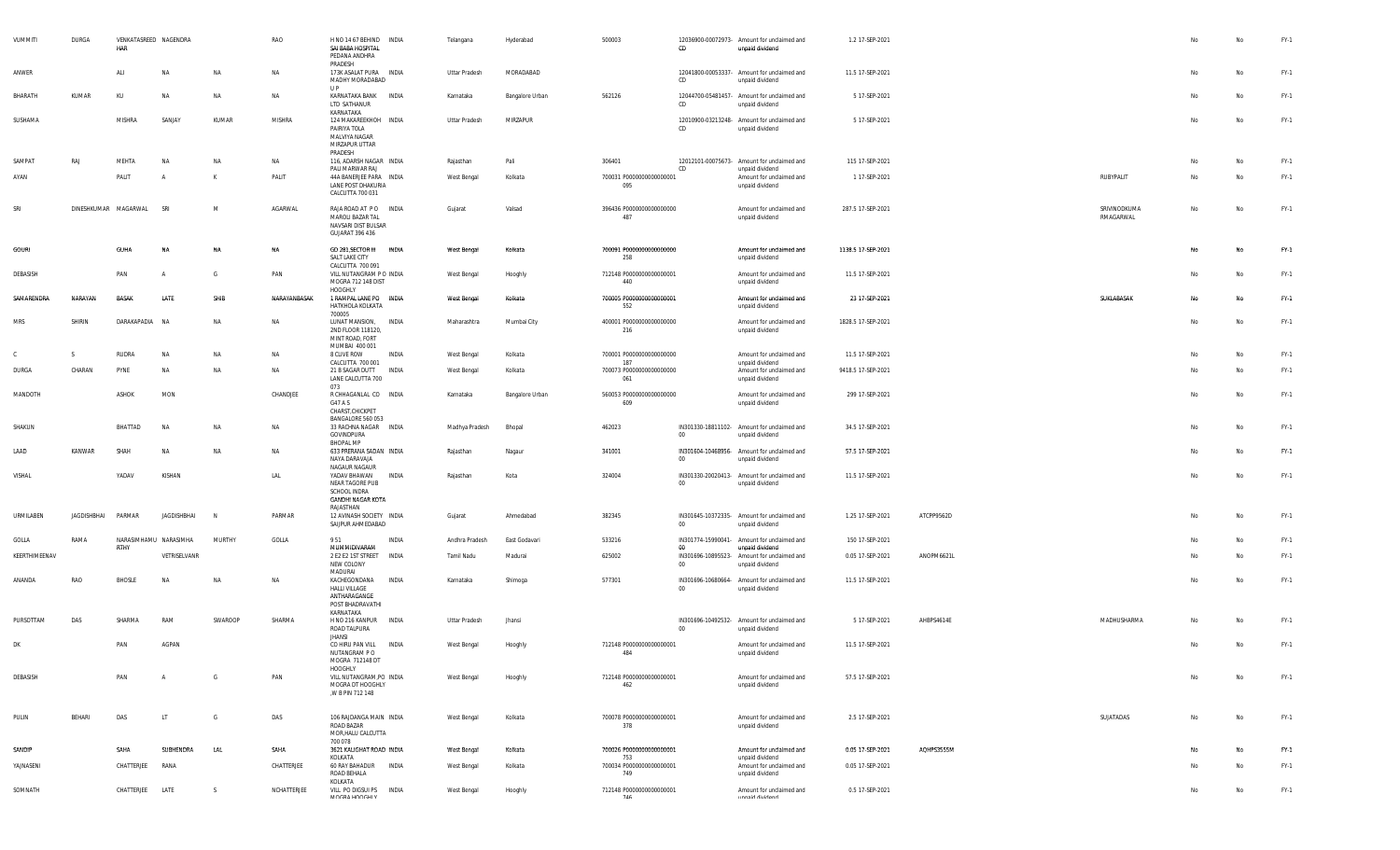| ALPANA          |                             | CHAKRABORTTY CHANDRA |              | KANTA     | CHAKRABORTY   | VILL MERIA, PO AKNA INDIA                                                                                                              |       | West Bengal | Hooghly         | 712148 P0000000000000001               |    | Amount for unclaimed and                                       | 11.5 17-SEP-2021   |            |                     | No | No        | $FY-1$ |
|-----------------|-----------------------------|----------------------|--------------|-----------|---------------|----------------------------------------------------------------------------------------------------------------------------------------|-------|-------------|-----------------|----------------------------------------|----|----------------------------------------------------------------|--------------------|------------|---------------------|----|-----------|--------|
| PUROBI          |                             | GHOSH                | SOUMEN       |           | GHOSH         | PS POLBA HOOGHLY<br>297 GOLAP BAG INDIA<br>SHEORAPHULLY DIST                                                                           |       | West Bengal | Hooghly         | 678<br>712223 P0000000000000001<br>664 |    | unpaid dividend<br>Amount for unclaimed and<br>unpaid dividend | 11.5 17-SEP-2021   |            | SOUMENGHOSH         | No | No        | $FY-1$ |
| S.              |                             | PAL                  | LATE         | DULAL     | CHPAL         | HOOGHLY 712223<br>CO PANKAJ DAS VILL INDIA<br>NUTANGRAM P O<br>MOGRA HOOGHLY<br>712148                                                 |       | West Bengal | Hooghly         | 712148 P0000000000000001<br>566        |    | Amount for unclaimed and<br>unpaid dividend                    | 11.5 17-SEP-2021   |            |                     | No | No        | $FY-1$ |
| MUKTI           |                             | CHATTERJEE           | LATE         | S.        | NCHATTERJEE   | CO MINAKSHI<br>MUKHERJEE 276<br>SURYA SEN STREET<br>2ND FLOOR KOLKATA<br>700009                                                        | INDIA | West Bengal | Kolkata         | 700009 P0000000000000001<br>542        |    | Amount for unclaimed and<br>unpaid dividend                    | 11.5 17-SEP-2021   |            | RATANPAL            | No | No        | $FY-1$ |
| RADHA           | RANJAN                      | DAS                  | LATE         | P         | DAS           | CO PANKAJ KR DAS INDIA<br>VILL NUTANGRAM P O<br>MOGRA DIST                                                                             |       | West Bengal | Hooghly         | 712148 P0000000000000001<br>565        |    | Amount for unclaimed and<br>unpaid dividend                    | 11.5 17-SEP-2021   |            |                     | No | No        | FY-1   |
| <b>JITENDRA</b> | M                           | GANDHI               | MANSUKHLAL D |           | GANDHI        | HOOGHLY 712148<br>113 GOPINATH<br>CHONGDER LANE<br>ASHOK SAMANTA<br><b>BUILDING FIRST</b><br><b>FLOOR FAZIR BAZAR</b><br>HOWRAH 711101 | INDIA | West Bengal | Howrah          | 711101 P0000000000000001<br>547        |    | Amount for unclaimed and<br>unpaid dividend                    | 57.5 17-SEP-2021   |            |                     | No | <b>No</b> | $FY-1$ |
| SANTANU         |                             | NANDI                | LATE         | ANIL      | NANDI         | VILL PO DIGSUI DIST INDIA<br>HOOGHLY 712148                                                                                            |       | West Bengal | Hooghly         | 712148 P0000000000000001<br>540        |    | Amount for unclaimed and                                       | 11.5 17-SEP-2021   |            |                     | No | No        | $FY-1$ |
| ,               |                             | GHOSH                | BISWANATH    |           | GHOSH         | CO DEBASISH PAN INDIA<br>VILL NUTANGRAM PO<br>MOGRA DT HOOGHLY<br>712148                                                               |       | West Bengal | Hooghly         | 712148 P0000000000000001<br>514        |    | unpaid dividend<br>Amount for unclaimed and<br>unpaid dividend | 11.5 17-SEP-2021   |            |                     | No | No        | FY-1   |
| SADANANDA       |                             | GHOSH                | KALIPADA     |           | GHOSH         | CO DEBASISH PAN INDIA<br>VILL NUTANGRAM PO<br>MOGRA DIST<br>HOOGHLY 712148                                                             |       | West Bengal | Hooghly         | 712148 P0000000000000001<br>511        |    | Amount for unclaimed and<br>unpaid dividend                    | 11.5 17-SEP-2021   |            |                     | No | No        | $FY-1$ |
| RAHUL           |                             | JAIN                 | CHANDULAL    |           |               | KIRAN INDENTORS INDIA<br>VAMICHAND MARKET<br>D S LANE CHICKPET<br>BANGALORE 560 053                                                    |       | Karnataka   | Bangalore Urban | 560053 P0000000000000000<br>619        |    | Amount for unclaimed and<br>unpaid dividend                    | 2300 17-SEP-2021   |            |                     | No | No        | $FY-1$ |
| ANINDITA        |                             | DAS                  | <b>NA</b>    | <b>NA</b> | NA            | 101 SIDDHESWAR INDIA<br>CHANDRA LANE<br>KOLKATA 700012                                                                                 |       | West Bengal | Kolkata         | 700012 P0000000000000001<br>634        |    | Amount for unclaimed and<br>unpaid dividend                    | 908.5 17-SEP-2021  |            |                     | No | <b>No</b> | FY-1   |
| ANIL            | KUMAR                       | <b>BOTHRA</b>        | MOOL         | CHAND     | <b>BOTHRA</b> | SHIBAM<br>APPARTMENT FLAT<br>NOB3 B42ND FLR<br>1081 N K BANERJEE<br>STREET RISHRA<br>712248                                            | INDIA | West Bengal | Hooghly         | 712248 P0000000000000001<br>625        |    | Amount for unclaimed and<br>unpaid dividend                    | 11.5 17-SEP-2021   |            |                     | No | No        | $FY-1$ |
| MITHU           |                             | GHOSH                | BISWANATH    |           | GHOSH         | CO BISWANATH<br><b>GHOSH VILL</b><br>MAMUDPUR PO<br>DIGSUI DT HOOGHLY<br>712148                                                        | INDIA | West Bengal | Hooghly         | 712148 P0000000000000001<br>579        |    | Amount for unclaimed and<br>unpaid dividend                    | 11.5 17-SEP-2021   |            |                     | No | No        | $FY-1$ |
| JOLU            |                             | BANERJEE             | - т          |           | BANERJEE      | CO LATE SANTIRAM INDIA<br>CHAKRABORTY MERIA<br>BHADRAKALI TALA P O<br>AKNA DT HOOGHLY<br>712148                                        |       | West Bengal | Hooghly         | 712148 P0000000000000001<br>578        |    | Amount for unclaimed and<br>unpaid dividend                    | 11.5 17-SEP-2021   |            |                     | No | No        | FY-1   |
| RAM             |                             | GHOSH                | K            |           | GHOSH         | CO DEBASISH PAN INDIA<br>VILL NUTANGRAM PO<br>MOGRA 712 148 DIST<br>HOOGHLY W B                                                        |       | West Bengal | Hooghly         | 712148 P0000000000000001<br>471        |    | Amount for unclaimed and<br>unpaid dividend                    | 11.5 17-SEP-2021   |            |                     | No | No        | $FY-1$ |
| SRI             | BASANT                      | KUMARBOHRA SRI       |              | H         | CBOHRA        | 197, JAIN TEMPLE<br>ROAD O P H ROAD<br>BANGALORE 560 051                                                                               | INDIA | Karnataka   | Bangalore Urban | 560051 P0000000000000000<br>418        |    | Amount for unclaimed and<br>unpaid dividend                    | 23 17-SEP-2021     |            |                     | No | No        | $FY-1$ |
| SRI             | K                           | SUNDHARAM            | SRI          | K         | SADASIVAN     | NO 64 NYNIAPPA INDIA<br>MAISTRY STREET IST<br>FLOOR, PARK TOWN<br>CHENNAI 600 003                                                      |       | Tamil Nadu  | Chennai         | 600003 P0000000000000000<br>400        |    | Amount for unclaimed and<br>unpaid dividend                    | 11.5 17-SEP-2021   |            |                     | No | No        | $FY-1$ |
| JIVARAJ         | RATANSINH                   | SHAH                 | NA           | ΝA        | NA            | WARDLEY HOUSE 25 INDIA<br>SWALLOW LANE<br>CALCUTTA 700 001                                                                             |       | West Bengal | Kolkata         | 700001 P0000000000000000<br>297        |    | Amount for unclaimed and<br>unpaid dividend                    | 264.5 17-SEP-2021  |            |                     | No | No        | $FY-1$ |
| MISS            | FRENAZ                      | <b>BMODI</b>         | <b>NA</b>    | NA        | NA            | 120 KARNANI<br>MANSION 25A, PARK<br>STREET CALCUTTA 700<br>016                                                                         | INDIA | West Bengal | Kolkata         | 700016 P0000000000000000<br>285        |    | Amount for unclaimed and<br>unpaid dividend                    | 7118.5 17-SEP-2021 |            | MRSSHIREENBM<br>ODI | No | <b>No</b> | $FY-1$ |
| BIDYUT          |                             | KUNDU                | MATILAL      |           | KUNDU         | VILL METHIGOR PO INDIA<br>MOGRA DIST<br>HOOGHLY HOOGHLY<br><b>WEST BENGAL</b>                                                          |       | West Bengal | Hooghly         | 712148                                 | CD | 12038400-01513775- Amount for unclaimed and<br>unpaid dividend | 0.05 17-SEP-2021   | DEFPK8198H |                     | No | No        | FY-1   |
| TAPAN           | KUMAR                       | GHOSH                | KALIPADA     |           | GHOSH         | PURUSHATTAMPUR INDIA<br>MOGRA 1 NO CO<br>KALIPADA GHOSH<br>HOOGHLY WEST<br>BENGAL                                                      |       | West Bengal | Hooghly         | 712148                                 | CD | 12038400-00773126- Amount for unclaimed and<br>unpaid dividend | 0.05 17-SEP-2021   | AQBPG5684K |                     | No | No        | $FY-1$ |
| VEERAVENKATA    | SATYANARAYAN DODIPATLA<br>A |                      | <b>NA</b>    | NA        | NA            | Q NO T II 111,<br>BOMBAY COLONY. PV<br>TOWNSHIP<br>ELECTRICIANKCHP,<br>SOC LTD MANUGUR.<br>KHAMMAM ANDHRA<br>PRADESH                   | INDIA | Telangana   | Khammam         | 507117                                 | CD | 12044700-05612105- Amount for unclaimed and<br>unpaid dividend | 3.45 17-SEP-2021   |            |                     | No | No        | $FY-1$ |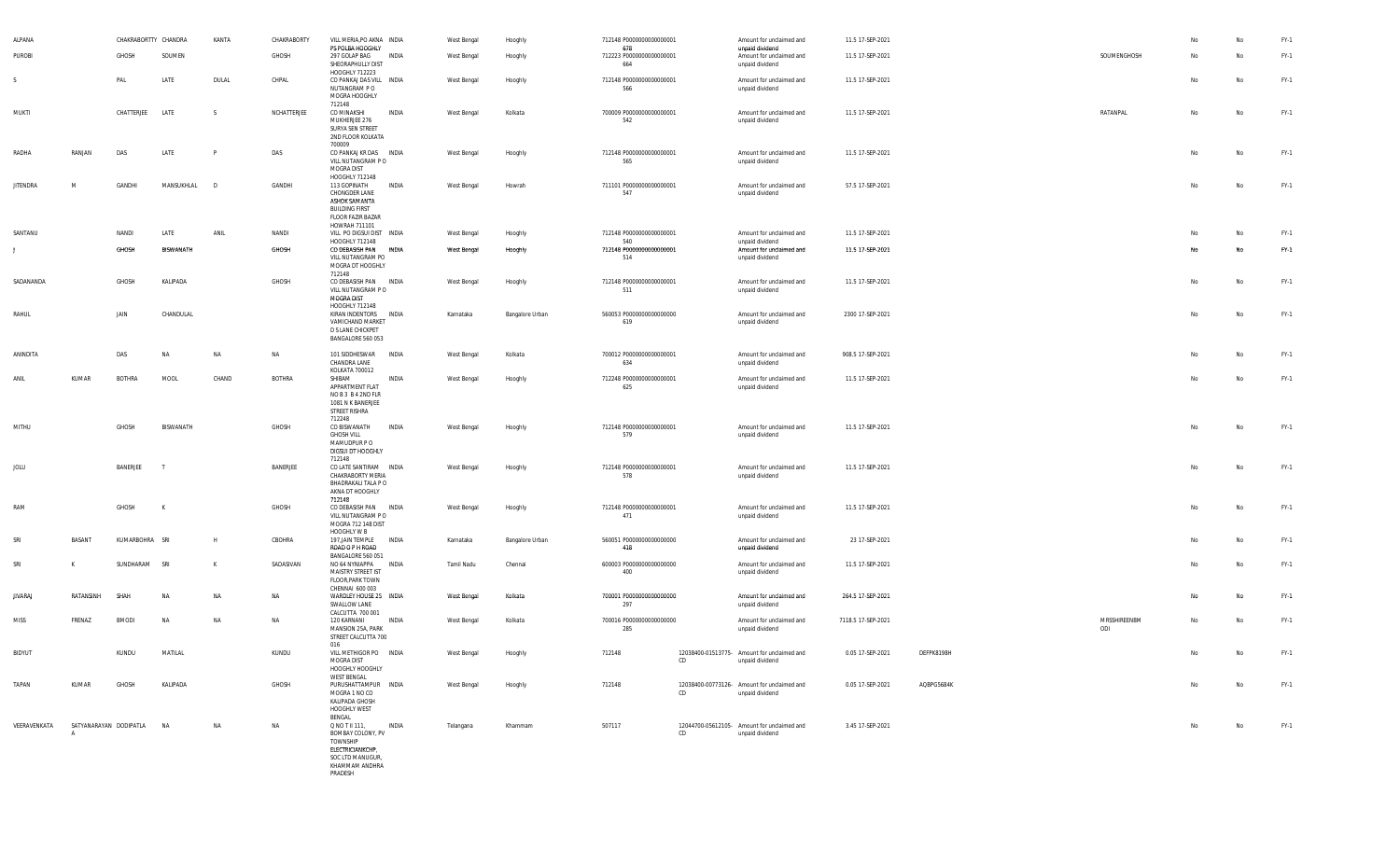| PRADIP        | KUMAR               | SARKAR                    | DHIRENDRA    |          | SARKAR       | GOURIPUR 4 NO<br>MAHAJATI NAGAR P O<br>BIRATI KOLKATA WEST                                                                 | INDIA | West Bengal    | Kolkata           | 700051 | CD               | 12044700-05215706- Amount for unclaimed and<br>unpaid dividend                    | 0.05 17-SEP-2021 | BKMPS1577F |                        | No | No        | FY-1   |
|---------------|---------------------|---------------------------|--------------|----------|--------------|----------------------------------------------------------------------------------------------------------------------------|-------|----------------|-------------------|--------|------------------|-----------------------------------------------------------------------------------|------------------|------------|------------------------|----|-----------|--------|
| PRAVINBHAI    | VITTHALBHAI         | MENDPARA                  | VITTHALBHAI  |          |              | BENGAL<br>1718, YOGESHWAR INDIA<br>SOC, DEVBAUG,<br>BHAVNAGAR                                                              |       | Gujarat        | Bhavnagar         | 364001 | CD               | 13023400-00250074- Amount for unclaimed and<br>unpaid dividend                    | 100 17-SEP-2021  | AOAPM5876Q |                        | No | No        | FY-1   |
| AHALYA        |                     | SAHA                      | ANUP         |          | SAHA         | GUJARAT<br><b>KARTICK PUR</b><br>DEGANGA 1<br>DEGANGA NORTH 24<br>PARGANAS KOLKATA                                         | INDIA | West Bengal    | North 24 Parganas | 743423 | CD               | 12044700-05793649- Amount for unclaimed and<br>unpaid dividend                    | 0.05 17-SEP-2021 | CAUPS2664G | ANUPSAHA               | No | <b>No</b> | FY-1   |
| DEBAPRIYA     |                     | CHAKRABORTY NA            |              | NA       | NA           | WEST BENGAL<br>BUILDING 159420 INDIA<br>STREETROAD LANE<br>2ND BASUDEBPUR<br>TRIBENI VILLTWNCITY<br>HOOGHLY WEST<br>BENGAL |       | West Bengal    | Hooghly           | 712503 | CD               | 12038400-01544848- Amount for unclaimed and<br>unpaid dividend                    | 0.05 17-SEP-2021 |            |                        | No | No        | FY-1   |
| DIGVIJAY      |                     | SINGH                     | AMBIKA       |          | SINGH        | KESKRI NIVASH RAIL INDIA<br>NAGAR CHOWK<br>PANCHSHEEL NAGAR<br>BHILAI                                                      |       | Chhattisgarh   | Durg              | 490025 | CD               | 12038400-01354643- Amount for unclaimed and<br>unpaid dividend                    | 1 17-SEP-2021    | BXDPS4165D |                        | No | No        | $FY-1$ |
| PANKAJ        | KUMAR               | DAS                       | SHYAMA       | PADA     | DAS          | CHHATISHGARH<br>VILL NUTANGRAM NR INDIA<br>PRIMARY SCHOOL PO<br>MOGRA HOOGHLY<br>WEST BENGAL                               |       | West Bengal    | Hooghly           | 712148 | CD               | 12038400-00635851- Amount for unclaimed and<br>unpaid dividend                    | 0.05 17-SEP-2021 | ANBPD2186N |                        | No | No        | FY-1   |
| <b>JHUMUR</b> |                     | DAS                       | NARAYAN      | CHANDRA  | DAS          | VILL NUTANGRAM NR INDIA<br>PRIMARY SCHOOL PO<br>MOGRA HOOGHLY<br>WEST BENGAL                                               |       | West Bengal    | Hooghly           | 712148 | CD               | 12038400-00631971- Amount for unclaimed and<br>unpaid dividend                    | 0.05 17-SEP-2021 | ANBPD2259A |                        | No | No        | FY-1   |
| NARENDRA      | VITHALDAS           | LADHE                     | <b>NA</b>    | NA       | NA           | MAULI NANDANVAN INDIA<br>COLONY BHUSAVAL<br>DIST JALGAON<br>BHUSAVAL                                                       |       | Maharashtra    | Jalgaon           | 425201 | CD               | 12013200-00719117- Amount for unclaimed and<br>unpaid dividend                    | 57.5 17-SEP-2021 |            |                        | No | No        | FY-1   |
| DHARMACHAND   | LODHA               | SHUF                      | <b>NA</b>    | NA       | NA           | MAHARASHTRA<br>NO 92, II CROSS<br>MISSION ROAD<br>KARAGAPPA GARDEN<br>BANGALORE                                            | INDIA | Karnataka      | Bangalore Urban   | 560027 | CD               | 12010900-01384337- Amount for unclaimed and<br>unpaid dividend                    | 0.55 17-SEP-2021 |            |                        | No | No        | FY-1   |
| R             | LAKSHMI             |                           | <b>NA</b>    | NA       | NA           | KARNATAKA<br>NO 2, ANNA STREET INDIA<br>KAMARAJ NAGAR<br>GORIMEDU<br>PONDICHERRY<br>PONDICHERRY                            |       | Pondicherry    | NA                | 605006 | CD               | 12017500-00223648- Amount for unclaimed and<br>unpaid dividend                    | 11.5 17-SEP-2021 |            |                        | No | No        | FY-1   |
| VIRAL         | MAHESH              | MEHTA                     | MAHESH       |          | MEHTA        | PONDICHERRY<br>KALP AVRVKSH<br>GARDEN BLDG NO 1<br>A1803 NEW LINK RD<br><b>MAHAVIR NGR</b><br>KANDIVALI WEST<br>MUMBAI     | INDIA | Maharashtra    | Mumbai City       | 400067 | CD               | 12011300-00087418- Amount for unclaimed and<br>unpaid dividend                    | 11.5 17-SEP-2021 | AHWPM3884D |                        | No | No        | FY-1   |
| NEELISETTY    |                     | LNGUPTA                   | MALYADRI     |          | NEELISETTY   | MAHARASHTRA<br>DOOR NO6 3<br><b>GANTASALA VARI</b><br>STREET PENUGONDA<br>AP.                                              | INDIA | Andhra Pradesh | West Godavari     | 534320 | CD               | 12035200-00040457- Amount for unclaimed and<br>unpaid dividend                    | 50 17-SEP-2021   | AFWPN0447F |                        | No | No        | FY-1   |
| DUDU          |                     | KUTTAN                    | PAVIYANOSE   |          |              | MOOTHEDAN HOUSE INDIA<br>VETTYKADAVU ROAD<br>CHALAKUDY                                                                     |       | Kerala         | Thrissur          | 680307 | 00               | IN301637-40993699- Amount for unclaimed and<br>unpaid dividend                    | 5 17-SEP-2021    | APHPD1363B |                        | No | No        | $FY-1$ |
| RAJNI         |                     | GUPTA                     | SANKAR       | LAL      | <b>GUPTA</b> | 163 EWS BARRA BHAG INDIA<br>2 KANPUR UTTAR<br>PRADESH                                                                      |       | Uttar Pradesh  | Kanpur Nagar      |        | $00\,$           | IN301143-10782822- Amount for unclaimed and<br>unpaid dividend                    | 46 17-SEP-2021   |            |                        | No | No        | FY-1   |
| s             | DINAKAR             | SHENOY                    | <b>NA</b>    | NA       | NA           | SRI ANJANEYA STORES INDIA<br>KUNDAPURA UDUPI<br><b>DISTRICT</b>                                                            |       | Karnataka      | Dakshina Kannada  | 576201 | $00\,$           | IN300888-13739741- Amount for unclaimed and<br>unpaid dividend                    | 40 17-SEP-2021   | AINPS4347P | SUDHADINAKAR<br>SHENOY | No | No        | FY-1   |
| SHASHIRAJ     | - B                 | M                         | <b>NA</b>    | NA       | NA           | NO 2321 8TH MAIN M INDIA<br><b>CCABLOCK</b><br>DAVANGERE<br>KARNATAKA                                                      |       | Karnataka      | Chitradurga       | 577004 | $00\,$           | IN300513-13064012- Amount for unclaimed and<br>unpaid dividend                    | 50 17-SEP-2021   |            |                        | No | No        | FY-1   |
| SANGITABEN    | GANPAT              | AHIR                      | <b>NA</b>    | NA       | NA           | AHIRFALIA AT POST INDIA<br><b>BALITHA NR HOTEL</b><br>WOODLAND VAPI                                                        |       | Gujarat        | Valsad            | 396191 | 00               | IN300484-13769023- Amount for unclaimed and<br>unpaid dividend                    | 225 17-SEP-2021  |            |                        | No | No        | FY-1   |
| VIJAY         | PRABHASHANKA PANDYA |                           | <b>NA</b>    | NA       | NA           | BALITHA VAPI<br>FLAT NO 8 2ND FLOOR INDIA<br>SWASRAY BLDG P J<br>ROAD BEHIND<br>ADIASHRAY HOTEL<br>DAHISAR EAST<br>MUMBAI  |       | Maharashtra    | Mumbai City       | 400068 | $00\,$           | IN301549-18716468- Amount for unclaimed and<br>unpaid dividend                    | 1.25 17-SEP-2021 | AJVPP3596J |                        | No | No        | FY-1   |
| CHANDRAKANT   | PITAMBAR            | CHAUDHARY                 | <b>NA</b>    | NA       | NA           | AP NEW F 9 54, DEEP INDIA<br>NAGAR, TAL<br>BHUSAWAL, DIST<br>JALGAON MAH                                                   |       | Maharashtra    | Jalgaon           | 425001 | $00\,$           | IN301983-10731589- Amount for unclaimed and<br>unpaid dividend                    | 0.25 17-SEP-2021 |            |                        | No | No        | FY-1   |
| SURESH        |                     | $\mathbf{C}$              | $\mathsf{C}$ | KRISHNAN | MOOSAD       | M B COLLEGE<br>KOZHIKODE, KERALA                                                                                           | INDIA | Kerala         | Kozhikode         | 673002 |                  | IN301895-10418418- Amount for unclaimed and                                       | 5 17-SEP-2021    |            |                        |    | No        | FY-1   |
| $\mathsf{A}$  | V                   | VSVSNARAYANA NA<br>MURTHY |              | NA       | NA           | TATIPAKA EAST INDIA<br><b>GODAVARI DISTRICT</b>                                                                            |       | Andhra Pradesh | East Godavari     | 533249 | $00\,$<br>$00\,$ | unpaid dividend<br>IN302324-10151470- Amount for unclaimed and<br>unpaid dividend | 5 17-SEP-2021    |            |                        | No | No        | FY-1   |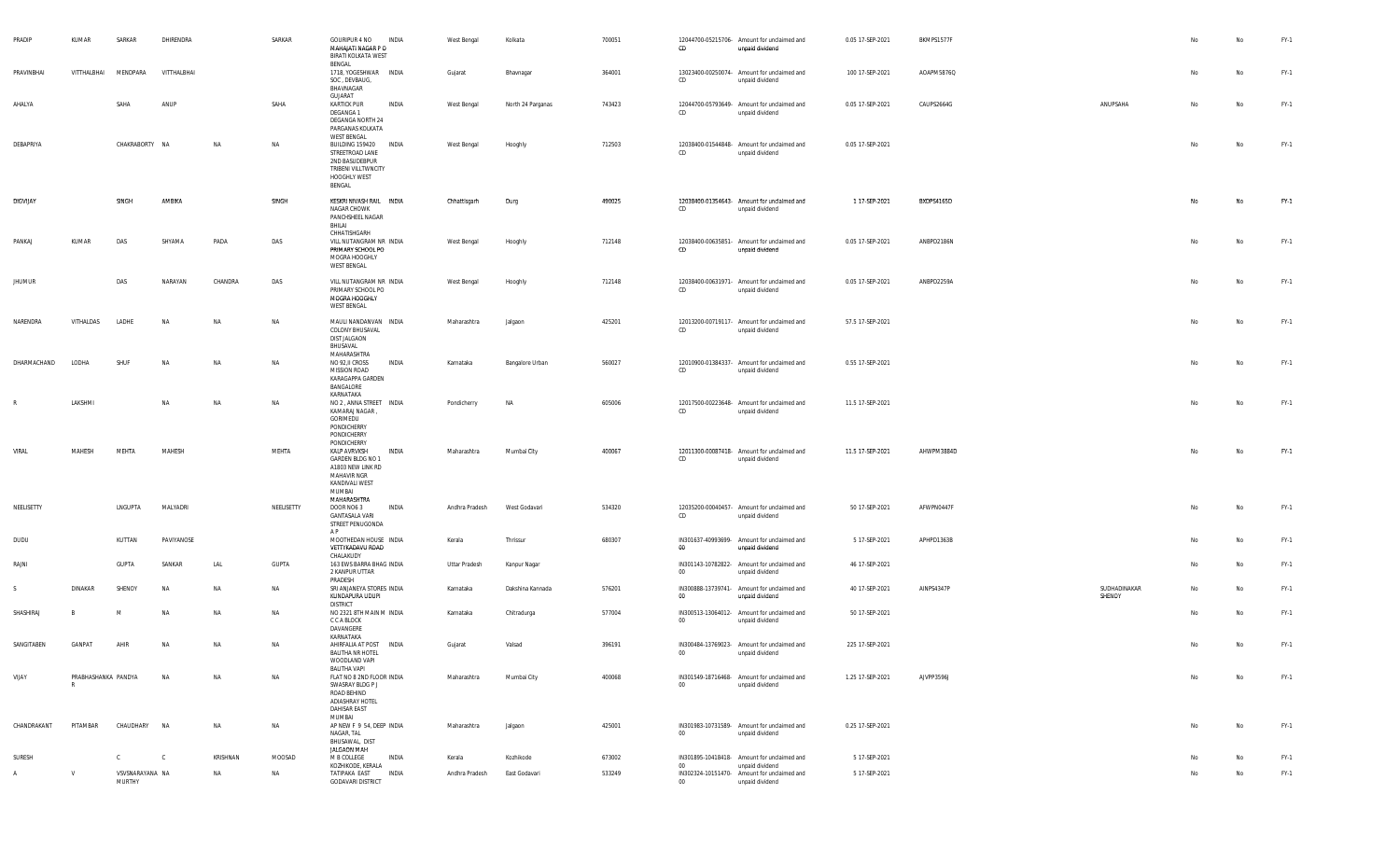| NAGESWARA     | RAO              | BALLA        | SUBBAYYA       |              | BALLA                       | 11 177 18<br>BRAHMAPURAM<br>PEDANA KRISHNA DT                                                                         | INDIA | Andhra Pradesh | Krishna           | 521366                          | 00     | IN301774-12958848- Amount for unclaimed and<br>unpaid dividend | 2.5 17-SEP-2021   | ANAPB3157A |              |    | No        | $FY-1$ |
|---------------|------------------|--------------|----------------|--------------|-----------------------------|-----------------------------------------------------------------------------------------------------------------------|-------|----------------|-------------------|---------------------------------|--------|----------------------------------------------------------------|-------------------|------------|--------------|----|-----------|--------|
| HEMANT        | KUMAR            | VARSHNEY     | <b>NA</b>      | NA           | NA                          | 2649 BEGUMBAGH INDIA<br>ALIGARH UTTAR<br>PRADESH                                                                      |       | Uttar Pradesh  | Aligarh           |                                 | $00\,$ | IN300513-15186270- Amount for unclaimed and<br>unpaid dividend | 69 17-SEP-2021    |            |              | No | No        | $FY-1$ |
| RAJENDER      | KUMAR            | AGARWAL      | LATE           | SRI          | RAMNATHAGARWAL CO SIDDHARTH | HOUSE BAGH LALA<br>SHIV PRASAD NEAR<br>SOOD DHARM KANTA<br>BAREILLY                                                   | INDIA | Uttar Pradesh  | Bareilly          |                                 | $00\,$ | IN300556-10040542- Amount for unclaimed and<br>unpaid dividend | 287.5 17-SEP-2021 |            |              | No | No        | $FY-1$ |
| <b>DIPAK</b>  |                  | BAG          | LATE           | ABHOY        | BAG                         | CO DEBASISH PAN INDIA<br>VILL NUTANGRAM PO<br>MOGRA DIST                                                              |       | West Bengal    | Hooghly           | 712148 P0000000000000001<br>491 |        | Amount for unclaimed and<br>unpaid dividend                    | 11.5 17-SEP-2021  |            |              | No | No        | $FY-1$ |
| <b>HIRU</b>   |                  | PAN          | $\overline{A}$ | G            | PAN                         | HOOGHLY 712148<br>VILL NUTANGRAM P O INDIA<br>MOGRA 712 148 DIST<br>HOOGHLY W B                                       |       | West Bengal    | Hooghly           | 712148 P0000000000000001<br>430 |        | Amount for unclaimed and<br>unpaid dividend                    | 11.5 17-SEP-2021  |            |              | No | No        | $FY-1$ |
| PRADIP        |                  | DAS          | LATE           | SURESH       | CHDAS                       | 47 CHANDIGARH<br><b>MAIN ROAD</b><br>MADHYAMGRAM<br>KOLKATA                                                           | INDIA | West Bengal    | North 24 Parganas | 700130 P0000000000000001<br>752 |        | Amount for unclaimed and<br>unpaid dividend                    | 0.05 17-SEP-2021  |            |              | No | No        | $FY-1$ |
| LOPA          | К                | GANDHI       | KIRIT          | K            | GANDHI                      | 4 B 4TH FLOOR<br>MATRUASHISH 37<br>NEPEANSEA ROAD<br>MUMBAI                                                           | INDIA | Maharashtra    | Mumbai City       | 400001                          | $00\,$ | IN301604-10052574- Amount for unclaimed and<br>unpaid dividend | 569.5 17-SEP-2021 |            |              | No | No        | $FY-1$ |
| MOHAN         |                  | ROY          | BAIJU          |              | ROY                         | CO BAUU ROY<br><b>BOARDING PARA,</b><br>WARD 6 P O<br>DINHATA DIST KOCH<br>BIHAR                                      | INDIA | <b>BIHAR</b>   | Patna             | 800001                          | $00\,$ | IN302201-10537815- Amount for unclaimed and<br>unpaid dividend | 1.25 17-SEP-2021  |            |              | No | No        | FY-1   |
| SUNIL         | CHAND            | SUCHANTI     | <b>NA</b>      | NA           | NA                          | CHAUKHANDI BICHALI INDIA<br>KHANDAK BIHAR<br>SHARIF NALANDA                                                           |       | Bihar          | Nalanda           | 803101                          | $00\,$ | IN301774-17653463- Amount for unclaimed and<br>unpaid dividend | 25 17-SEP-2021    |            |              | No | No        | $FY-1$ |
| KRISHNENDU    |                  | BOSE         | LATE           | <b>BISWA</b> | NATHBOSE                    | 18, PAIK PARA ROW, P INDIA<br>O BELGACHIA,<br>KOLKATA                                                                 |       | West Bengal    | Kolkata           | 700037                          | $00\,$ | IN302105-10288116- Amount for unclaimed and<br>unpaid dividend | 0.15 17-SEP-2021  | AKTPB9931C | SUBHENDUBOSE | No | No        | $FY-1$ |
| KETNA         |                  | SHAH         | MANOJ          |              | SHAH                        | NO 1301, ANRIYA INDIA<br><b>DWELLINTON 1ST</b><br>MAIN, DOLLAR<br>COLONY RMV II STAGE<br>, LOTEGOLAHALLI<br>BANGALORE |       | Karnataka      | Bangalore Urban   | 560094                          | $00\,$ | IN301696-10006388- Amount for unclaimed and<br>unpaid dividend | 5 17-SEP-2021     | ALLPS7926F |              | No | No        | $FY-1$ |
| <b>JHUMUR</b> |                  | DAS          | NARAYAN        | CHANDRA      | DAS                         | VILL NATUNGRAM, P INDIA<br>O MOGRA,<br>HOOGHLY, DIST<br>HOOGHLY                                                       |       | West Bengal    | Hooghly           | 712148                          | $00\,$ | IN302105-10616676- Amount for unclaimed and<br>unpaid dividend | 0.05 17-SEP-2021  | ANBPD2259A |              | No | No        | $FY-1$ |
| PANKAJ        | KUMAR            | DAS          | SHYAMA         | PADA         | DAS                         | VILL NATUNGRAM, P INDIA<br>O MOGRA, DIST<br><b>HOOGHLY</b>                                                            |       | West Bengal    | Hooghly           | 712148                          | $00\,$ | IN302105-10616668- Amount for unclaimed and<br>unpaid dividend | 0.05 17-SEP-2021  | ANBPD2186N |              | No | <b>No</b> | $FY-1$ |
| SUDESH        |                  | JAIN         | SURESH         | CHAND        | JAIN                        | H NO 128, SOUTH INDIA<br>BHOPA ROAD,<br>MUZAFFARNAGAR, U<br>P.                                                        |       | Uttar Pradesh  | Muzaffarnagar     |                                 | $00\,$ | IN302365-10087818- Amount for unclaimed and<br>unpaid dividend | 11.5 17-SEP-2021  |            |              | No | <b>No</b> | $FY-1$ |
| NARASAPPA     |                  | $\mathbf{v}$ | <b>NA</b>      | NA           | NA                          | 33843 GUNDAMMA INDIA<br>CAMP MANDAL<br><b>BHATTI ERIYA</b><br><b>GANGAVATHI KOPPAL</b>                                |       | Karnataka      | Bellary           | 583227                          | 00     | IN303420-10038258- Amount for unclaimed and<br>unpaid dividend | 25 17-SEP-2021    |            |              | No | No        | $FY-1$ |
| ANTONY        | N                |              | NA             | NA           | NA                          | NEDUTHARA HOUSE INDIA<br>LAKSHMI HOUSING<br><b>COLONY KANJIKODE</b><br>PO PALAKKAD KERALA                             |       | Kerala         | Thrissur          | 678621                          | $00\,$ | IN303340-10002547- Amount for unclaimed and<br>unpaid dividend | 11.5 17-SEP-2021  |            |              | No | No        | $FY-1$ |
| MANOJ         | KUMAR            | PANDA        | <b>NA</b>      | <b>NA</b>    | NA                          | VILLLOC BALIPADA INDIA<br>GPTOWN<br>PATTAMUNDAI PS<br>PATTAMUNDAI DIST<br>KENDRAPARA ODISHA                           |       | Orissa         | Cuttack           | 754212                          | $00\,$ | IN303116-11337451- Amount for unclaimed and<br>unpaid dividend | 0.05 17-SEP-2021  |            |              | No | No        | $FY-1$ |
| AJIT          |                  | BANERJEE     | NA             | <b>NA</b>    | NA                          | 101B TALTALA LANE INDIA<br>CALCUTTA                                                                                   |       | West Bengal    | Kolkata           | 700016                          | $00\,$ | IN300263-10017010- Amount for unclaimed and<br>unpaid dividend | 0.5 17-SEP-2021   |            |              | N٥ | No        | $FY-1$ |
|               | B                | THOMPSON     | <b>NA</b>      | NA           | <b>NA</b>                   | 22 EAST STREET INDIA<br>THALATHERU                                                                                    |       | Tamil Nadu     | Thanjavur         | 609602                          | $00\,$ | IN300214-12564206- Amount for unclaimed and<br>unpaid dividend | 5 17-SEP-2021     |            |              | No | No        | $FY-1$ |
| KRISHNENDU    |                  | DAS          | SAILENDRA      | NATH         | DAS                         | KARAIKAL KARAIKAL<br>COMSKDAS COKD INDIA<br>LODGE 129<br>VIDYASAGAR SARANI<br>SEALPARA BARISHA                        |       | West Bengal    | Kolkata           | 700008                          | 00     | IN300263-10064688- Amount for unclaimed and<br>unpaid dividend | 0.05 17-SEP-2021  | AHRPD1232D |              | No | No        | FY-1   |
| NARENDRA      | NATH             | PALIT        | NA             | NA           | NA                          | CALCUTTA<br>JAGACHA,CHARAKDA INDIA<br>NGA PO G I P COLONY<br>DIST HOWRAH, WEST<br>BENGAL                              |       | West Bengal    | Howrah            | 711321                          | $00\,$ | IN300263-10038784- Amount for unclaimed and<br>unpaid dividend | 2.5 17-SEP-2021   |            |              | No | No        | $FY-1$ |
| MOHANLAL      | GIRDHARILAL SHAH |              | <b>NA</b>      | NA           | NA                          | 17 BHADRESHVAR INDIA<br>SOCIETY DILHI<br>DARVAJA BAHAR<br>SHAHIBAG ROAD                                               |       | Gujarat        | Ahmedabad         | 380004                          | 00     | IN300214-13442702- Amount for unclaimed and<br>unpaid dividend | 25 17-SEP-2021    |            |              | No | No        | $FY-1$ |
| SUSHIL        | KUMAR            | GUPTA        | NA             | NA           | NA                          | AHMEDABAD<br>RB II G223 B RLY INDIA<br>COLONY UPPER LINE<br><b>IADAI DI ID</b>                                        |       | Madhya Pradesh | Jabalpur          | 482001                          | $00\,$ | IN300239-13897391- Amount for unclaimed and<br>unpaid dividend | 0.25 17-SEP-2021  |            |              | No | No        | FY-1   |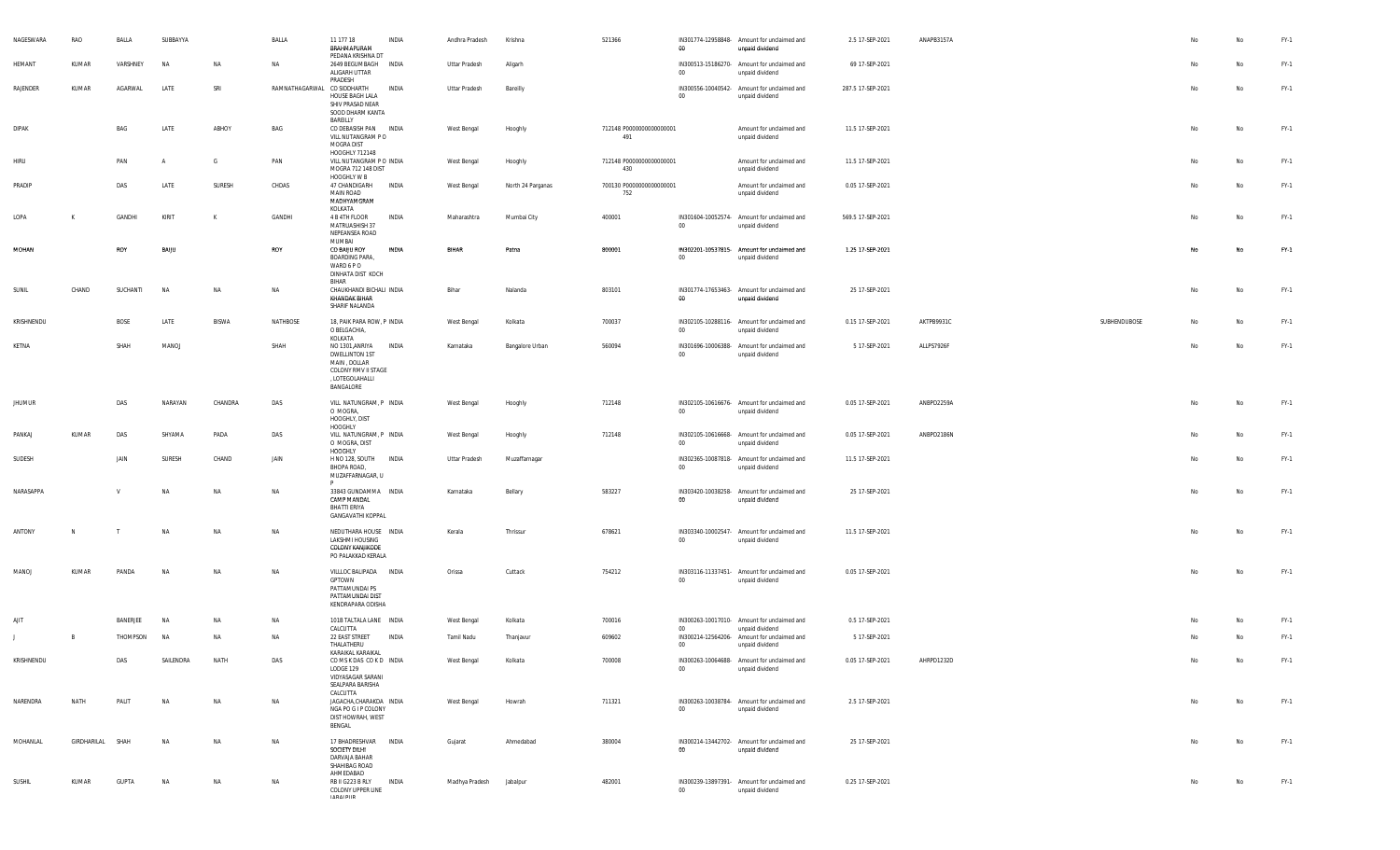| SITANSHU     | JAYANT          | PAREKH                 | JAYANT       |              | PAREKH       | U9 NEW KAPOLE INDIA<br>NAGAR ACHOLE ROAD<br>NALASOPARA EAST                                                  |              | Maharashtra    | Thane             | 400601                          | 00     | IN300239-13245186- Amount for unclaimed and<br>unpaid dividend | 5 17-SEP-2021     |            |                                |    | No  | FY-1   |
|--------------|-----------------|------------------------|--------------|--------------|--------------|--------------------------------------------------------------------------------------------------------------|--------------|----------------|-------------------|---------------------------------|--------|----------------------------------------------------------------|-------------------|------------|--------------------------------|----|-----|--------|
| SHREE        |                 | MUKHERJEE              | NA           | NA           | NA           | THANE<br>8, CHOWDHURY PARA INDIA<br>ROAD SETHPUKUR,<br>DIST BARASAT N                                        |              | West Bengal    | North 24 Parganas | 743201                          | $00\,$ | IN300263-10098832- Amount for unclaimed and<br>unpaid dividend | 11.5 17-SEP-2021  |            |                                | No | No  | FY-1   |
| MANMOHAN     |                 | SHARMA                 | PREM         | NATH         | SHARMA       | 2541 13 GALI NO 1 INDIA<br>HARI PURA PO JWALA<br><b>FLOUR MILLS</b>                                          |              | Punjab         | Amritsar          | 143001                          | $00\,$ | IN300214-11420525- Amount for unclaimed and<br>unpaid dividend | 65.1 17-SEP-2021  | AOXPS8051E | REETUSHARMA                    | No | No  | FY-1   |
| MATHEW       |                 | M                      | NA           | <b>NA</b>    | NA           | AMRITSAR PUNJAB<br>PARACKAL<br>MOONNILAVU P O<br>KOTTAYAM KERALA                                             | INDIA        | Kerala         | Kottayam          | 686586                          | $00\,$ | IN300239-10391445- Amount for unclaimed and<br>unpaid dividend | 5 17-SEP-2021     |            |                                | No | No  | FY-1   |
| BHATIA       | <b>JITUBHAI</b> | -S                     | <b>NA</b>    | <b>NA</b>    | NA           | 150 JIVANDHARA INDIA<br>TENAMENT PATAN N<br>G.                                                               |              | Gujarat        | Mahesana          | 384265                          | $00\,$ | IN300343-20082095- Amount for unclaimed and<br>unpaid dividend | 5 17-SEP-2021     |            |                                | No | No  | $FY-1$ |
|              |                 | RADHA                  | NAGARAJAN    |              |              | 96A SAGOTHEERAR INDIA<br>STREET R V PURAM<br>NAGERCOIL                                                       |              | Tamil Nadu     | Kanyakumari       | 629001                          | $00\,$ | IN300378-10265546- Amount for unclaimed and<br>unpaid dividend | 11.5 17-SEP-2021  | ADZPR6914J |                                | No | Na  | $FY-1$ |
| <b>SUDHA</b> | RANI            | BASU                   | <b>NA</b>    | <b>NA</b>    | NA           | 577A, HEMANTA INDIA<br>BASU SARANI<br>LOKENATH<br>APPARTMENT<br><b>UDAYRAJPUR,</b><br>MADHYAMGRAM<br>KOLKATA |              | West Bengal    | North 24 Parganas | 700129                          | 00     | IN300263-10017204- Amount for unclaimed and<br>unpaid dividend | 11.5 17-SEP-2021  |            |                                | No | No  | FY-1   |
| MILLIND      | YADAV           | DHANDE                 | YADAV        | TRYAMBAK     | DHANDE       | PL 5259 PROFESSOR INDIA<br>COLONY BHUSAWAL<br>CO BHORASKAR SIR<br>JALGAON                                    |              | Maharashtra    | Jalgaon           | 425201                          | $00\,$ | IN301774-14929055- Amount for unclaimed and<br>unpaid dividend | 41.35 17-SEP-2021 | ABLPD7894F |                                | No | No  | FY-1   |
| RAMAKRISHNA  |                 | GOLLA                  | <b>NA</b>    | NA           | <b>NA</b>    | 2 621 NADIMILANKA, INDIA<br>10TH MAIL STONE<br>EAST GODAVARI DT<br>MUMMIDIVARAM<br>ANDHRA PRADESH            |              | Andhra Pradesh | East Godavari     | 533216                          | CD     | 12044700-00714412- Amount for unclaimed and<br>unpaid dividend | 8.75 17-SEP-2021  |            |                                | No | No  | FY-1   |
| PUSHPITA     |                 | MUKHOPADHYA LAXMI<br>Y |              | RANJAN       | BANERJEE     | WO DEBDAS<br>MUKHERJEE VILL<br>MAMUDPUR PO<br><b>DIGSUI PS MOGRA</b><br>HOOGHLY WEST<br>BENGAL               | INDIA        | West Bengal    | Hooghly           | 712148                          | CD     | 12038400-01438873- Amount for unclaimed and<br>unpaid dividend | 0.05 17-SEP-2021  | AUTPM5770A |                                | No | No  | $FY-1$ |
| PURNENDU     |                 | CHAKRABORTY LATE       |              | ANANTA       | Y            | KUMARCHAKRABORT BASUDEBPUR PO<br>TRIBENI HOOGHLY<br>TRIBENI WEST<br>BENGAL                                   | INDIA        | West Bengal    | Hooghly           | 712503                          | CD     | 12038400-00212049- Amount for unclaimed and<br>unpaid dividend | 0.05 17-SEP-2021  | ABVPC9166D |                                | No | No  | FY-1   |
| KANIKA       |                 | TALUKDAR               | - S          | K            | TALUKDAR     | CO DR S TALUKDAR  INDIA<br>39, CHOWDHURY<br>PARA ROAD PO<br><b>BARASAT KOLKATA</b>                           |              | West Bengal    | North 24 Parganas | 700124 P0000000000000001<br>762 |        | Amount for unclaimed and<br>unpaid dividend                    | 0.5 17-SEP-2021   |            |                                | No | No  | FY-1   |
| DEBASHIS     |                 | MOOKHERJEE             |              |              | MOOKHERJEE   | SWASTIKA P 12<br>SANKAR BOSE ROAD<br>KOLKATA                                                                 | <b>INDIA</b> | West Bengal    | Kolkata           | 700027 P0000000000000001<br>755 |        | Amount for unclaimed and<br>unpaid dividend                    | 0.05 17-SEP-2021  |            |                                | No | Na  | FY-1   |
| BABU         |                 | GHOSH                  | LATE         | K            | KGHOSH       | 69 ANANDA PALIT INDIA<br>ROAD KOLKATA<br>700014                                                              |              | West Bengal    | Kolkata           | 700014 P0000000000000001<br>568 |        | Amount for unclaimed and<br>unpaid dividend                    | 11.5 17-SEP-2021  |            |                                | No | No  | $FY-1$ |
| V            |                 | LAKSHMIPATHI LATE      |              |              | SVISWANATHAN | P 72, LAKE ROAD INDIA<br>KHAITAN HOUSE FLAT<br>18,4TH FLOOR<br>KOLKATA                                       |              | West Bengal    | Kolkata           | 700029 P0000000000000001<br>719 |        | Amount for unclaimed and<br>unpaid dividend                    | 34.5 17-SEP-2021  | ADHPV8965H |                                | No | No  | FY-1   |
| SOMNATH      |                 | CHATTERJEE             | SACHINDRA    | NATH         | CHATTERJEE   | VILL PO DIGSUI P S INDIA<br>MOGRA DIST<br><b>HOOGHLY 712148</b>                                              |              | West Bengal    | Hooghly           | 712148 P0000000000000001<br>487 |        | Amount for unclaimed and<br>unpaid dividend                    | 11.5 17-SEP-2021  |            |                                | No | No  | $FY-1$ |
| MOUSUMI      |                 | DAS                    | G            |              | DAS          | CO HIRU PAN VILL INDIA<br>NUTANGRAM P O<br><b>MOGRA 712 148 DIST</b><br>HOOGHLY W B                          |              | West Bengal    | Hooghly           | 712148 P0000000000000001<br>476 |        | Amount for unclaimed and<br>unpaid dividend                    | 11.5 17-SEP-2021  |            |                                | No | No  | FY-1   |
| TARA         | PADA            | PAL                    | LATE         |              | PAL          | CO HIRU PAN VILL INDIA<br>NUTANGRAM P O<br>MOGRA 712 148 DIST<br>HOOGHLY W B                                 |              | West Bengal    | Hooghly           | 712148 P0000000000000001<br>474 |        | Amount for unclaimed and<br>unpaid dividend                    | 11.5 17-SEP-2021  |            |                                | No | No  | FY-1   |
| GOURAB       |                 | DAS                    | $\mathbb{R}$ | $\mathbb{R}$ | DAS          | CO HIRU PAN VILL INDIA<br>NUTANGRAM P O<br>MOGRA 712 148 DIST<br>HOOGHLY W B                                 |              | West Bengal    | Hooghly           | 712148 P0000000000000001<br>464 |        | Amount for unclaimed and<br>unpaid dividend                    | 11.5 17-SEP-2021  |            |                                | No | No  | FY-1   |
| <b>MANOJ</b> | KUMAR           | KOCHAR                 | NΔ           | M            | <b>NA</b>    | 43 RAJBHALLAV SAHA INDIA<br>LANE 2ND FLOOR<br>SINHA BARI HOWRAH<br>711 101                                   |              | West Bengal    | Howrah            | 711101 P0000000000000001<br>453 |        | Amount for unclaimed and<br>unpaid dividend                    | 126.5 17-SEP-2021 |            |                                |    | No  | FY-1   |
| INDRANI      |                 | MUKHERJEE K            |              | K            | MUKHERJEE    | 91C DHARMOTALA INDIA<br>ROAD KASBA<br>KOLKATA 700 042                                                        |              | West Bengal    | Kolkata           | 700042 P0000000000000001<br>408 |        | Amount for unclaimed and<br>unpaid dividend                    | 23 17-SEP-2021    |            | KAMALKUMARM<br><b>UKHERJEE</b> | No | No  | FY-1   |
| JHUMA        |                 | ADHYA                  | S            |              | ADHYA        | 26 RAM TANU BOSE INDIA<br>LANE CALCUTTA 700<br>006                                                           |              | West Bengal    | Kolkata           | 700006 P0000000000000001<br>237 |        | Amount for unclaimed and<br>unpaid dividend                    | 1150 17-SEP-2021  |            | SUSHILADHYA                    | No | No  | FY-1   |
| PULKIT       |                 | BHASIN                 | PANKAJ       |              | BHASIN       | 591A TILJALA ROAD INDIA<br>FLAT 2A KOLKATA                                                                   |              | West Bengal    | Kolkata           | 700046 P0000000000000001<br>751 |        | Amount for unclaimed and<br>unpaid dividend                    | 0.05 17-SEP-2021  |            |                                | No | No  | $FY-1$ |
| SHRABANTI    |                 | CHATTERJEE SOMNATH     |              |              | CHATTERJEE   | VILL PO DIGSUI PS INDIA<br>MOGRA HOOGHLY                                                                     |              | West Bengal    | Hooghly           | 712148 P0000000000000001<br>747 |        | Amount for unclaimed and<br>unpaid dividend                    | 34.5 17-SEP-2021  |            |                                | No | No. | FY-1   |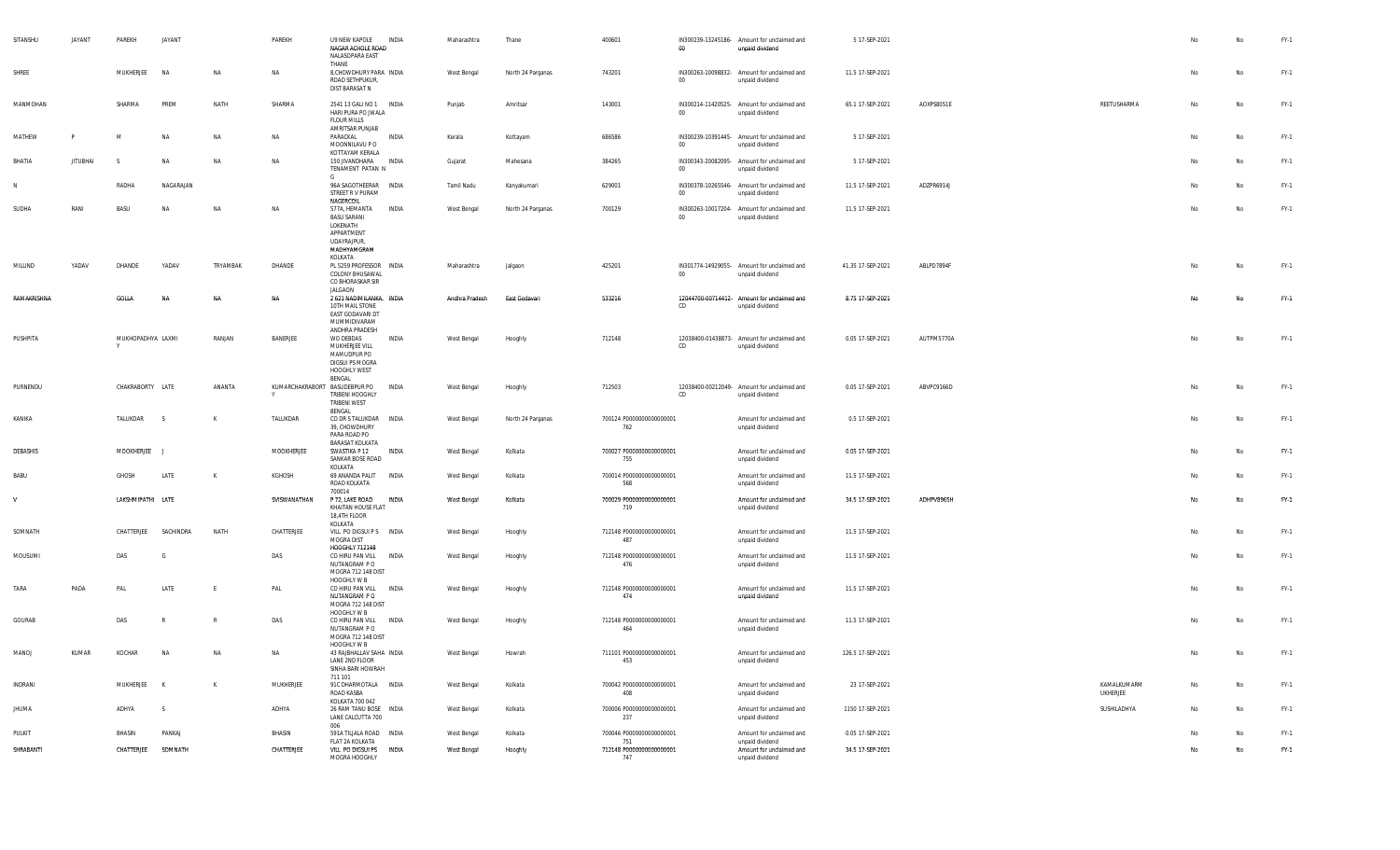| SOUMEN       |                  | GHOSH           | NA           | NA             | <b>NA</b>    | 297 157B BOURIPARA INDIA<br>GOLAP BAG P O<br>SHEORAPHULLY<br>HOOGHLY, W B<br>712223               | West Bengal | Hooghly           | 712223 P0000000000000001<br>674 |    | Amount for unclaimed and<br>unpaid dividend                    | 11.5 17-SEP-2021 |            |                       | No | No        | FY-1   |
|--------------|------------------|-----------------|--------------|----------------|--------------|---------------------------------------------------------------------------------------------------|-------------|-------------------|---------------------------------|----|----------------------------------------------------------------|------------------|------------|-----------------------|----|-----------|--------|
|              |                  | PAN             | ANANDA       | GOPAL          | PAN          | VILL NUTANGRAM P O INDIA<br>MOGRA DT HOOGHLY                                                      | West Bengal | Hooghly           | 712148 P0000000000000001<br>574 |    | Amount for unclaimed and<br>unpaid dividend                    | 11.5 17-SEP-2021 |            |                       | No | <b>No</b> | FY-1   |
| SUJATA       |                  | GHOSH           | NARAYAN      | CHANDRA        | GHOSH        | 712148<br>PURUSHOTTAMPUR INDIA<br>MAGRA 1NO PO<br><b>MAGRA DIST</b><br>HOOGHLY HOOGHLY            | West Bengal | Hooghly           | 712148                          | CD | 12038400-01373303- Amount for unclaimed and<br>unpaid dividend | 0.05 17-SEP-2021 | AYCPG4695D |                       | No | No        | $FY-1$ |
| DEBASRI      |                  | MUKHERJEE       | DEBPROSAD    |                | CHATTERJEE   | WEST BENGAL<br>COLT MRITYUNJOY INDIA<br>MUKHERJEE VILL<br>NATANGRAM PO<br>MAGRA HOOGHLY           | West Bengal | Hooghly           | 712148                          | CD | 12038400-01531919- Amount for unclaimed and<br>unpaid dividend | 0.05 17-SEP-2021 | CFJPM4457F |                       | No | No        | $FY-1$ |
|              | R                | DAS             | LATE         | PRAFULLA       | DAS          | <b>WEST BENGAL</b><br>CO PRADIP DAS<br>INDIA<br>NUTANGRAM PO<br>MOGRA DIST                        | West Bengal | Hooghly           | 712148 P0000000000000001<br>588 |    | Amount for unclaimed and<br>unpaid dividend                    | 11.5 17-SEP-2021 |            |                       | No | <b>No</b> | $FY-1$ |
| KRISHNA      |                  | ROY             | PROBIR       | KUMAR          | ROY          | HOOGHLY 712148<br>CO PROBIR KUMAR INDIA<br>ROY 921 MASZID BARI<br>STREET KOLKATA<br>700006        | West Bengal | Kolkata           | 700006 P0000000000000001<br>536 |    | Amount for unclaimed and<br>unpaid dividend                    | 11.5 17-SEP-2021 |            | KASHINATHBATA<br>BYAL | No | No        | $FY-1$ |
| <b>HARU</b>  |                  | PAN             | A            | G              | PAN          | VILL NUTANGRAM P O INDIA<br>MOGRA 712 148 DIST<br>HOOGHLY W B                                     | West Bengal | Hooghly           | 712148 P0000000000000001<br>436 |    | Amount for unclaimed and<br>unpaid dividend                    | 11.5 17-SEP-2021 |            |                       | No | No        | $FY-1$ |
| SOUMYABRATA  |                  | GANGULY         | SUBRATA      |                | GANGULY      | 12 S C MUKHERJEE INDIA<br>STREET KOLKATA                                                          | West Bengal | Kolkata           | 700002 P0000000000000001<br>748 |    | Amount for unclaimed and                                       | 0.05 17-SEP-2021 |            |                       | No | No        | $FY-1$ |
| RANU         |                  | PAN             | AGPAN        |                |              | VILL NUTANGRAM PO INDIA<br>MOGRA 712 148 DT                                                       | West Bengal | Hooghly           | 712148 P0000000000000001<br>485 |    | unpaid dividend<br>Amount for unclaimed and<br>unpaid dividend | 11.5 17-SEP-2021 |            |                       | No | No        | FY-1   |
| D            |                  | BAG             | LATE         |                | ABHOYBAG     | HOOGHLYW B<br>CO DEBASISH PAN INDIA<br>VILL NUTANGRAM PO<br>MOGRA 712 148 DIST                    | West Bengal | Hooghly           | 712148 P0000000000000001<br>475 |    | Amount for unclaimed and<br>unpaid dividend                    | 11.5 17-SEP-2021 |            |                       | No | No        | $FY-1$ |
| SUBHENDU     |                  | MUKHERJEE       | LATE         | $\mathsf{B}$   | DMUKHERJEE   | HOOGHLY W B<br>PO + VILL DIGSUI DIST INDIA<br>HOOGHLY 712148                                      | West Bengal | Hooghly           | 712148 P0000000000000001<br>539 |    | Amount for unclaimed and<br>unpaid dividend                    | 11.5 17-SEP-2021 |            |                       | No | No        | $FY-1$ |
| DEBU         |                  | PAN             | ANANDA       | GOPAL          | PAN          | NUTANGRAM PO INDIA<br>MOGRA DIST                                                                  | West Bengal | Hooghly           | 712148 P0000000000000001<br>533 |    | Amount for unclaimed and<br>unpaid dividend                    | 11.5 17-SEP-2021 |            |                       | No | No        | $FY-1$ |
| SAMARENDRA   | NARAYAN          | BASAK           | SHIB         | NARAYAN        | BASAK        | HOOGHLY 712148<br>1 RAM PAL LANE PO INDIA<br>HATKHOLA KOLKATA<br>700005                           | West Bengal | Kolkata           | 700005 P0000000000000001<br>516 |    | Amount for unclaimed and<br>unpaid dividend                    | 11.5 17-SEP-2021 |            | SHIPRASETT            | No | <b>No</b> | $FY-1$ |
| TAPAS        | KUMAR            | PAN             | ANANDA       | GOPAL          | PAN          | VILL NUTANGRAM P O INDIA<br>MOGRA DIST<br>HOOGHLY 712148                                          | West Bengal | Hooghly           | 712148 P0000000000000001<br>513 |    | Amount for unclaimed and<br>unpaid dividend                    | 11.5 17-SEP-2021 |            |                       | No | <b>No</b> | $FY-1$ |
| CHANDRIKA    | JESHANGLAL       | KOTHARI         | NA           | <b>NA</b>      | <b>NA</b>    | 58A GAMDEVI ROAD INDIA<br>PRERANA<br><b>BUILDING, IST FLOOR</b>                                   | Maharashtra | Mumbai City       | 400007 P0000000000000001<br>040 |    | Amount for unclaimed and<br>unpaid dividend                    | 2346 17-SEP-2021 |            |                       | No | No        | FY-1   |
| SAMARENDRA   | NARAYAN          | BASAK           | LATE         | SHIB           | NARAYANBASAK | MUMBAI 400 007<br>1 RAM PAL LANE PO INDIA<br>HATKHOLA KOLKATA                                     | West Bengal | Kolkata           | 700005 P0000000000000001<br>632 |    | Amount for unclaimed and<br>unpaid dividend                    | 11.5 17-SEP-2021 |            | SUKLABASAK            | No | <b>No</b> | $FY-1$ |
| <b>JABA</b>  |                  | GHOSH           | BISWANATH    |                | GHOSH        | 700005<br>CO BISWANATH<br>INDIA<br><b>GHOSH MAMUDPUR</b><br>PO DIGSUI DIST                        | West Bengal | Hooghly           | 712148 P0000000000000001<br>594 |    | Amount for unclaimed and<br>unpaid dividend                    | 11.5 17-SEP-2021 |            |                       | No | No        | $FY-1$ |
|              |                  | SELVARAJ        | NA           | <b>NA</b>      | NA           | HOOGHLY 712148<br>111 73 EZHIL NAGAR INDIA<br>KANDHASAMYPURAM                                     | Tamil Nadu  | Tirunelveli       | 628002                          | 00 | IN301080-22088227- Amount for unclaimed and<br>unpaid dividend | 5 17-SEP-2021    |            |                       | No | No        | $FY-1$ |
|              |                  |                 |              |                |              | TUTICORIN<br>TUTICORIN                                                                            |             |                   |                                 |    |                                                                |                  |            |                       |    |           |        |
| <b>NISHI</b> |                  | THAKUR          | $\mathsf{T}$ | K              | SINGH        | 5 SIRI FORT ROAD<br>INDIA<br>NEW DELHI 110 049                                                    | Delhi       | South Delhi       | 110049 P0000000000000001<br>271 |    | Amount for unclaimed and<br>unpaid dividend                    | 1150 17-SEP-2021 |            |                       | No | No        | $FY-1$ |
| SRI          | BISHWA           | NATHSHARMA LATE |              | $\overline{B}$ | SHARMA       | 1681E RAMESH<br>INDIA<br><b>DUTTA STREET</b><br>CALCUTTA 700 006                                  | West Bengal | Kolkata           | 700006 P0000000000000000<br>556 |    | Amount for unclaimed and<br>unpaid dividend                    | 1150 17-SEP-2021 |            |                       | No | No        | $FY-1$ |
| KSHANAPRAVA  |                  | RAJ             | C.           | S              | RAJ          | 39. CHOWDHURY<br>INDIA<br>PARA ROAD PO<br><b>BARASAT KOLKATA</b>                                  | West Bengal | North 24 Parganas | 700124 P0000000000000001<br>763 |    | Amount for unclaimed and<br>unpaid dividend                    | 0.5 17-SEP-2021  |            |                       | No | <b>No</b> | $FY-1$ |
| RAKESH       | NATWARBHAI PATEL |                 | N            |                | PATEL        | 11411 AMBALIWALI INDIA<br>POLE NEAR<br>RANGILAPOLE, SHAHP<br>UR AHMEDABAD 380<br>001              | Gujarat     | Anand             | 380001 P0000000000000000<br>680 |    | Amount for unclaimed and<br>unpaid dividend                    | 2300 17-SEP-2021 |            |                       | No | <b>No</b> | $FY-1$ |
| MANDOTH      |                  | ASHOK           | MOOLCHANDJEE |                |              | UTTAM METAL MART INDIA<br>G 29 A S CHAR STREET<br>BANGALORE 560 053                               | Karnataka   | Bangalore Urban   | 560053 P0000000000000000<br>541 |    | Amount for unclaimed and<br>unpaid dividend                    | 414 17-SEP-2021  |            |                       | No | <b>No</b> | $FY-1$ |
| KASIM        | AHMAD            | CAPTAN          | AHMAD        |                |              | 6993 OPP VIDHYA INDIA<br>KUNJ SCHOOL<br>LUNSIKUI ROAD, TAL<br>NAVSARI DIST<br>BULSAR, GUJARAT 396 | Gujarat     | Valsad            | 396445 P0000000000000000<br>512 |    | Amount for unclaimed and<br>unpaid dividend                    | 1150 17-SEP-2021 |            |                       | No | No        | $FY-1$ |
| SAMARENDRA   | NARAYAN          | BASAK           | -S           | N              | BASAK        | 445<br>1 RAM PAL LANE PO INDIA<br>HATKHOLA CALCUTTA<br>700 005                                    | West Bengal | Kolkata           | 700005 P0000000000000001<br>219 |    | Amount for unclaimed and<br>unpaid dividend                    | 23 17-SEP-2021   |            | SUKLABASAK            | No | No        | $FY-1$ |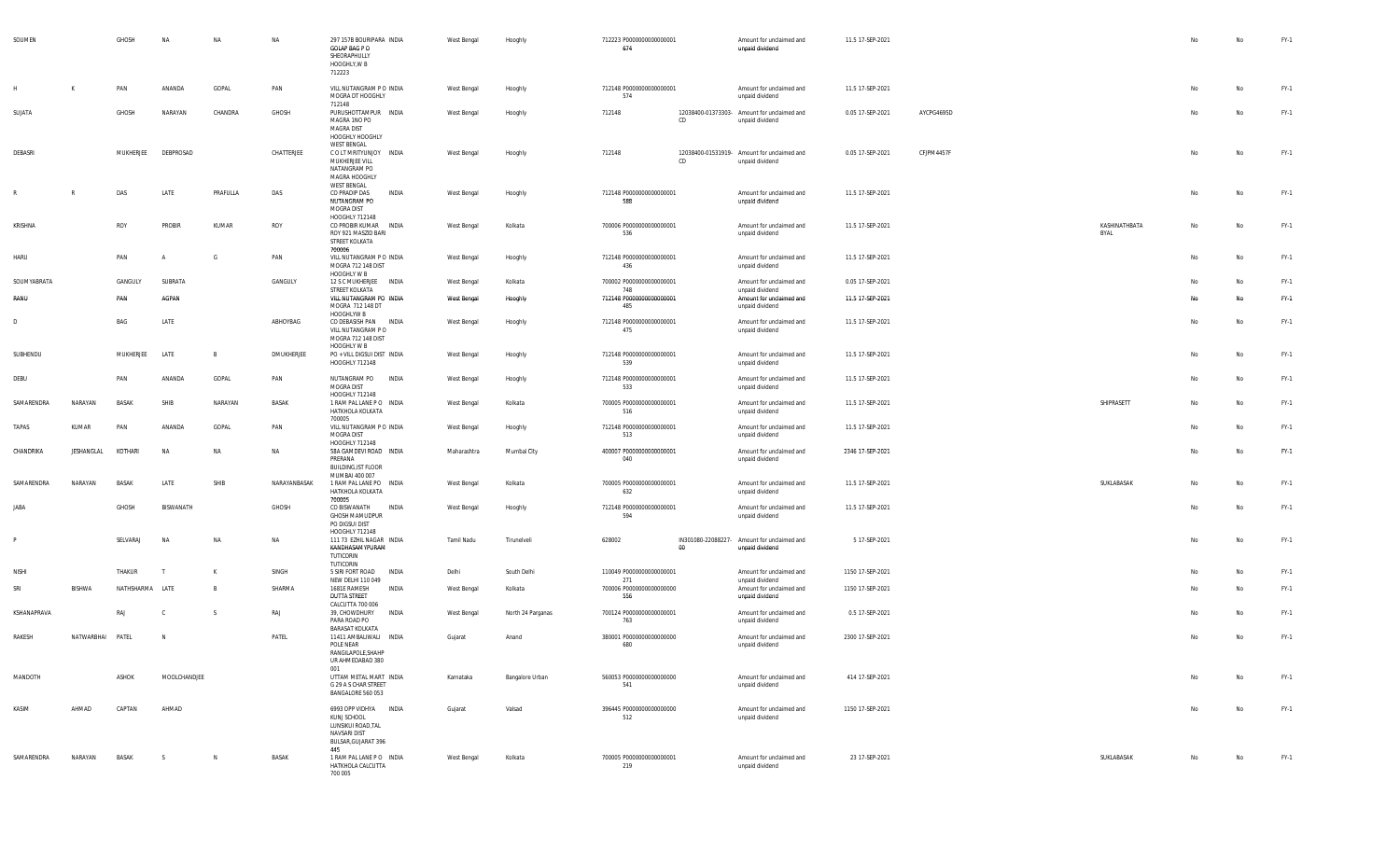| SUJIT        |            | PAL               | P             |           | PAUL         | P O R K PALLI, VIA<br>SONARPUR DIST 24<br>PARGANAS S 743 369                                            | INDIA        | West Bengal | Kolkata      | 743369 P0000000000000001<br>146 |    | Amount for unclaimed and<br>unpaid dividend                    | 23 17-SEP-2021     |            | No        | No        | FY-1   |
|--------------|------------|-------------------|---------------|-----------|--------------|---------------------------------------------------------------------------------------------------------|--------------|-------------|--------------|---------------------------------|----|----------------------------------------------------------------|--------------------|------------|-----------|-----------|--------|
| R            |            | PAL               | TARAPADA      |           | PAL          | <b>WEST BENGAL</b><br>CO PANKAJ KR DAS INDIA<br>NUTANGRAM PO<br>MOGRA DIST                              |              | West Bengal | Hooghly      | 712148 P0000000000000001<br>591 |    | Amount for unclaimed and<br>unpaid dividend                    | 11.5 17-SEP-2021   |            | No        | No        | FY-1   |
| BAPI         |            | GHOSH             | LATE          | K         | KGHOSH       | HOOGHLY 712148<br>69 ANANDA PATLIT INDIA<br>ROAD KOLKATA<br>700014                                      |              | West Bengal | Kolkata      | 700014 P0000000000000001<br>571 |    | Amount for unclaimed and<br>unpaid dividend                    | 11.5 17-SEP-2021   |            | No        | No        | FY-1   |
| SMT          | SIPRA      | SEAL              | <b>NA</b>     | NA        | NA           | 44, SIKDARPARA<br>STREET CALCUTTA 700<br>007                                                            | <b>INDIA</b> | West Bengal | Kolkata      | 700007 P0000000000000000<br>306 |    | Amount for unclaimed and<br>unpaid dividend                    | 1725 17-SEP-2021   |            | No        | No        | FY-1   |
| ANNA         | PURNA      | GHOSH             | <b>NA</b>     | NA        | NA           | 8411 APOLLO HOUSE INDIA<br>2ND FLOOR B S MARG<br>FORT MUMBAI<br>400023                                  |              | Maharashtra | Mumbai City  | 400023 P0000000000000000<br>032 |    | Amount for unclaimed and<br>unpaid dividend                    | 1138.5 17-SEP-2021 |            | No        | No        | FY-1   |
| PRADIP       |            | DAS               | SHYAMA        | PADA      | DAS          | CO PANKAJ KR DAS INDIA<br>VILL NUTANGRAM PO<br>MOGRA DIST<br>HOOGHLY 712148                             |              | West Bengal | Hooghly      | 712148 P0000000000000001<br>534 |    | Amount for unclaimed and<br>unpaid dividend                    | 11.5 17-SEP-2021   |            | No        | No        | FY-1   |
| $\perp$      |            | CHAKRABORTTY LATE |               | SANTIRAM  | CHAKRABORTY  | CO SHYAMAL<br>CHAKRABORTY MERIA<br>BHADRAKALITALA P O<br>AKNA DIST HOOGHLY<br>712148                    | INDIA        | West Bengal | Hooghly      | 712148 P0000000000000001<br>512 |    | Amount for unclaimed and<br>unpaid dividend                    | 11.5 17-SEP-2021   |            | No        | No        | FY-1   |
| $\mathbf{J}$ |            | BANERJEE          | <b>TUTUL</b>  | KR        | BANERJEE     | CO SANTI RAM<br>CHAKRABORTY VILL<br>MERIA<br>BHADRAKALITALA P O<br>AKNA DIST HOOGHLY<br>712148          | INDIA        | West Bengal | Hooghly      | 712148 P0000000000000001<br>506 |    | Amount for unclaimed and<br>unpaid dividend                    | 11.5 17-SEP-2021   |            | No        | No        | FY-1   |
| A            |            | BANERJEE          | <b>TUTUL</b>  | KUMAR     | BANERJEE     | CO SHYAMAL<br>CHAKRABORTY VILL<br>MERIA<br>BHADRAKALITALA P O<br>AKNA DIST HOOGHLY<br>712148            | INDIA        | West Bengal | Hooghly      | 712148 P0000000000000001<br>496 |    | Amount for unclaimed and<br>unpaid dividend                    | 11.5 17-SEP-2021   |            | No        | No        | $FY-1$ |
| SONATAN      |            | DAS               | GANGA         | CHARAN    | DAS          | PASCHIM SHEKHPARA INDIA<br>MAGRA 2NO MAGRA<br>HOOGHLY WEST<br>BENGAL                                    |              | West Bengal | Hooghly      | 712148                          | CD | 12010900-05103324- Amount for unclaimed and<br>unpaid dividend | 0.05 17-SEP-2021   | BLAPD0040F | No        | No        | FY-1   |
| VIMALBEN     | HITESHBHAI | PATEL             | HITESHBHAI    |           | PATEL        | PATIDAR STREET<br>SARAVNI CHIKHLI DIST<br>NAVSARI NAVSARI<br>GUJARAT                                    | INDIA        | Gujarat     | Navsari      | 396540                          | CD | 12019101-00446584- Amount for unclaimed and<br>unpaid dividend | 17.5 17-SEP-2021   | ASOPP1889N | No        | No        | FY-1   |
| KEDARNATH    |            | PAWAR             | <b>NA</b>     | <b>NA</b> | NA           | RAMNATH POLE, AT INDIA<br>NADIAD, DIST KHEDA,<br>NADIAD GUJARAT                                         |              | Gujarat     | Kheda        | 387001                          | CD | 12012600-00077889- Amount for unclaimed and<br>unpaid dividend | 2.5 17-SEP-2021    |            | No        | No        | $FY-1$ |
| PANKAJ       | KUMAR      | DAS               | SHYAMA        | PADA      | DAS          | NUTANGRAM G P<br>MAGRA 1 NO P S<br>MAGRA<br>DISTHOOGHLY<br>HOOGHLY WEST<br>BENGAL                       | INDIA        | West Bengal | Hooghly      | 712148                          | CD | 12010900-05045961- Amount for unclaimed and<br>unpaid dividend | 0.05 17-SEP-2021   | ANBPD2186N | No        | <b>No</b> | FY-1   |
| SHRIKANT     | SATISH     | SHARMA            | <b>NA</b>     | <b>NA</b> | NA           | MUNCIPAL PARK<br>SUBHASH ROAD DIST<br>JALGAON BHUSAVAL                                                  | INDIA        | Maharashtra | Jalgaon      | 425801                          | CD | 12013200-00571140- Amount for unclaimed and<br>unpaid dividend | 23 17-SEP-2021     |            | No        | No        | FY-1   |
| N            |            | ANTONY            | <b>NA</b>     | <b>NA</b> | <b>NA</b>    | MAHARASHTRA<br>NEDUTHARA HOUSE INDIA<br>LAKSHMI HOUSING<br>COLONY KANJIKODE<br>POST PALAKKAD<br>KERALA  |              | Kerala      | Thrissur     | 678621                          | CD | 12030000-00607785- Amount for unclaimed and<br>unpaid dividend | 4.95 17-SEP-2021   |            | <b>No</b> | No        | FY-1   |
| NISHAN       |            | SINGH             | JAI           |           | BHAGWAN      | HNO 402 VILLAGE<br>SAKRA SAKRA<br>KAITHAL KAITHAL<br>HARYANA                                            | <b>INDIA</b> | HARYANA     | KAITHAL      | 136027                          | CD | 12030000-00606817- Amount for unclaimed and<br>unpaid dividend | 15 17-SEP-2021     | DZCPS9139C | No        | <b>No</b> | FY-1   |
| SHIPRA       | NAIDU      |                   | CHINNIKRISHNA |           | GOPALARATTAN | 11394 2 , GOLDEN INDIA<br>COMPLEX,<br>BUILDING, CALICUT<br>ROAD GUDALUR<br><b>GUDALUR TAMIL</b><br>NADU |              | Tamil Nadu  | The Nilgiris | 643212                          | CD | 12029800-00174109- Amount for unclaimed and<br>unpaid dividend | 5 17-SEP-2021      | ACVPN8969J | No        | No        | FY-1   |
| GIRIJA       | RAMANA     | KATTA             | SHYAM         | SUNDER    | KATTA        | H NO 1 3 123<br>SADDALGUNDU<br>BAYAMMA THOTA<br>MAHABOOBNAGAR<br>TELANGANA                              | INDIA        | Telangana   | Mahbubnagar  | 509001                          | CD | 12023000-00590004- Amount for unclaimed and<br>unpaid dividend | 11.5 17-SEP-2021   | AIVPK7645L | No        | No        | FY-1   |
| ATUL         | SURESH     | KALE              | NA            | NA        | NA           | GHAR NO 322,<br>VITTHAL MANDIR<br>JAWAL, VITTHAL PETH<br>JALGAON<br>MAHARASHTRA                         | INDIA        | Maharashtra | Jalgaon      | 425001                          | CD | 12028901-00020542- Amount for unclaimed and<br>unpaid dividend | 25 17-SEP-2021     |            | No        | No        | FY-1   |
| H            |            | PAN               | ANANDA        | GOPAL     | PAN          | CO DEBASISH PAN<br>VILL NUTANGRAM PO<br>MOGRA DIST<br>HOOGHLY 712148                                    | <b>INDIA</b> | West Bengal | Hooghly      | 712148 P0000000000000001<br>509 |    | Amount for unclaimed and<br>unpaid dividend                    | 11.5 17-SEP-2021   |            | No        | No        | FY-1   |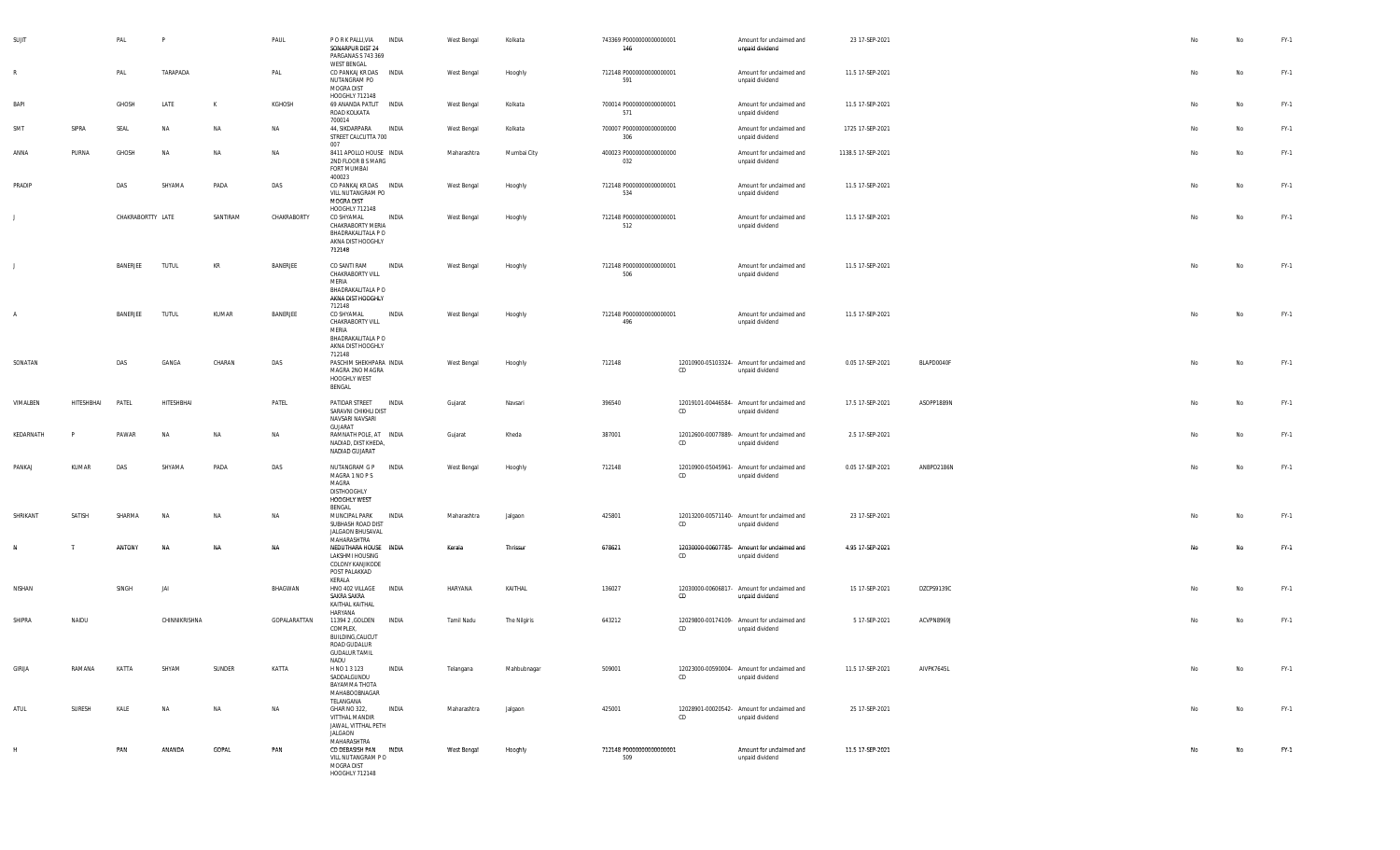| JATIN           |            | BISWAKARMA JAHAR   |            | LAL    | BISWAKARMA    | NP 286 PO<br><b>KRISHNAPUR SEC V</b><br>SALT LAKE CITY                                                                          | INDIA        | West Bengal | Kolkata           | 700102 P0000000000000001<br>750 |    | Amount for unclaimed and<br>unpaid dividend                    | 0.05 17-SEP-2021    |            |                       |    | No        | $FY-1$ |
|-----------------|------------|--------------------|------------|--------|---------------|---------------------------------------------------------------------------------------------------------------------------------|--------------|-------------|-------------------|---------------------------------|----|----------------------------------------------------------------|---------------------|------------|-----------------------|----|-----------|--------|
| ALPANA          |            | CHAKRABORTTY C     |            | K      | CHAKRABORTTY  | KOLKATA<br>VILL MERIA BHADRA INDIA<br>KALITALA,<br>POAKNA, DISTHOOGHL<br>Y, WEST BENGAL PIN                                     |              | West Bengal | Hooghly           | 712148 P0000000000000001<br>470 |    | Amount for unclaimed and<br>unpaid dividend                    | 80.5 17-SEP-2021    |            |                       | No | <b>No</b> | FY-1   |
| NADEEM          |            | AHMED              | MD         |        | ASHFAQUE      | 712 148<br>29B, MUFIDUL ISLAM INDIA<br>LANE 4TH FLOOR<br>CALCUTTA 700 014                                                       |              | West Bengal | Kolkata           | 700014 P0000000000000000<br>867 |    | Amount for unclaimed and<br>unpaid dividend                    | 1150 17-SEP-2021    |            |                       | No | No        | FY-1   |
| <b>MRS</b>      | RACHEL     | DAVID              | NA         | NA     | NA            | CO THE EASTERN INDIA<br><b>BANK LTD MUMBAI</b>                                                                                  |              | Maharashtra | Mumbai City       | 400001 P0000000000000000<br>022 |    | Amount for unclaimed and<br>unpaid dividend                    | 19078.5 17-SEP-2021 |            |                       | No | <b>No</b> | FY-1   |
| SOUMI           |            | BHATTACHARYY SHYAM |            | SUNDAR | BHATTACHARYYA | 400 001<br>23 A C SARKER ROAD INDIA<br>DAKSHINESWAR<br>KOLKATA 700076                                                           |              | West Bengal | Kolkata           | 700076 P0000000000000001<br>637 |    | Amount for unclaimed and<br>unpaid dividend                    | 23 17-SEP-2021      |            |                       | No | No        | FY-1   |
| <b>BISWAJIT</b> |            | GHOSH              | PARAN      |        | GHOSH         | PO VILL DIGSUI<br>HOOGHLY 712148                                                                                                | INDIA        | West Bengal | Hooghly           | 712148 P0000000000000001<br>544 |    | Amount for unclaimed and<br>unpaid dividend                    | 11.5 17-SEP-2021    |            |                       | No | No        | FY-1   |
| MOUSUMI         |            | PAN                | AGPAN      |        |               | VILL NUTANGRAM P O INDIA<br>MOGRA 712 148<br>DTHOOGHLY, W B                                                                     |              | West Bengal | Hooghly           | 712148 P0000000000000001<br>486 |    | Amount for unclaimed and<br>unpaid dividend                    | 23 17-SEP-2021      |            |                       | No | No        | FY-1   |
| KALI            | PADA       | GHOSH              | LATE       | EK     | KARIGHOSH     | CO DEBASISH PAN INDIA<br>VILL NUTANGRAM PO<br>MOGRA DIST<br>HOOGHLY 712148                                                      |              | West Bengal | Hooghly           | 712148 P0000000000000001<br>510 |    | Amount for unclaimed and<br>unpaid dividend                    | 11.5 17-SEP-2021    |            |                       | No | No        | FY-1   |
| TAPA            |            | PAN                | ANANDA     | GOPAL  | PAN           | VILL NUTANGRAM P O INDIA<br>MOGRA DIST                                                                                          |              | West Bengal | Hooghly           | 712148 P0000000000000001<br>507 |    | Amount for unclaimed and<br>unpaid dividend                    | 11.5 17-SEP-2021    |            |                       | No | No        | FY-1   |
| NITU            |            | GHOSH              | KALI       | PADA   | GHOSH         | HOOGHLY 712148<br>CO DEBASISH PAN INDIA<br>VILL NUTANGRAM P O<br>MOGRA DIST                                                     |              | West Bengal | Hooghly           | 712148 P0000000000000001<br>503 |    | Amount for unclaimed and<br>unpaid dividend                    | 11.5 17-SEP-2021    |            |                       | No | No        | FY-1   |
|                 |            | PAN                | ANANDA     | GOPAL  | PAN           | HOOGHLY 712148<br>CO HIRU PAN VILL<br>NUTANGRAM PO<br>MOGRA DIST<br>HOOGHLY 712148                                              | <b>INDIA</b> | West Bengal | Hooghly           | 712148 P0000000000000001<br>500 |    | Amount for unclaimed and<br>unpaid dividend                    | 11.5 17-SEP-2021    |            |                       | No | No        | FY-1   |
|                 | M          | PAN                | ANANDA     | GOPAL  | PAN           | CO DEBASISH PAN INDIA<br>VILL NUTANGRAM PO<br>MOGRA DIST<br>HOOGHLY 712148                                                      |              | West Bengal | Hooghly           | 712148 P0000000000000001<br>494 |    | Amount for unclaimed and<br>unpaid dividend                    | 11.5 17-SEP-2021    |            |                       | No | No        | FY-1   |
|                 |            | PAN                | ANANDA     | GOPAL  | PAN           | VILL NUTANGRAM P O INDIA<br>MOGRA DIST<br>HOOGHLY 712148                                                                        |              | West Bengal | Hooghly           | 712148 P0000000000000001<br>489 |    | Amount for unclaimed and<br>unpaid dividend                    | 23 17-SEP-2021      |            |                       | No | No        | FY-1   |
| ANIMA           | GHOSH      |                    | SHYAMAPADA |        | GHOSH         | NATUNGRAM MOGRA INDIA<br>P O MOGRA<br>HOOGHLY HOOGHLY<br><b>WEST BENGAL</b>                                                     |              | West Bengal | Hooghly           | 712148                          | CD | 12010900-05410594- Amount for unclaimed and<br>unpaid dividend | 0.05 17-SEP-2021    | ANFPG6348F |                       | No | No        | FY-1   |
| <b>JACKULIN</b> | SETHURAMAN |                    | NA         | N)     | <b>NA</b>     | NEW NO 32, OLD NO INDIA<br>20, RASOOR OUMAR<br><b>BAHADHOOR V</b><br>STREET HALLA<br>GARDEN,<br>ROYAPETTAH<br>CHENNAI TAMILNADU |              | Tamil Nadu  | Chennai           | 600014                          | CD | 12033500-01264013- Amount for unclaimed and<br>unpaid dividend | 10 17-SEP-2021      |            |                       | No | <b>No</b> | FY-1   |
| <b>GUNABATI</b> |            | TALUKDAR           | LATE       | K      | KTALUKDAR     | CO DR S TALUKDAR 39 INDIA<br>CHOWDHURY PARA S<br>S ROAD, PO BARASAT<br>700124                                                   |              | West Bengal | North 24 Parganas | 700124 P0000000000000001<br>641 |    | Amount for unclaimed and<br>unpaid dividend                    | 0.5 17-SEP-2021     |            |                       | No | <b>No</b> | FY-1   |
| NONIGOPAL       |            | NEOGI              | LATE       | R      | NNEOGI        | Vill po Digsui<br>HOOGHLY 712148                                                                                                | INDIA        | West Bengal | Hooghly           | 712148 P0000000000000001<br>543 |    | Amount for unclaimed and<br>unpaid dividend                    | 11.5 17-SEP-2021    |            |                       | No | No        | FY-1   |
| DEBU            |            | GHOSH              | KALI       | PADA   | GHOSH         | CO DEBASISH PAN INDIA<br>VILL NUTANGRAM PO<br>MOGRA DIST                                                                        |              | West Bengal | Hooghly           | 712148 P0000000000000001<br>502 |    | Amount for unclaimed and<br>unpaid dividend                    | 11.5 17-SEP-2021    |            |                       | No | No        | FY-1   |
| BISWANATH       |            | GHOSH              | LATE       | KANAI  | GHOSH         | HOOGHLY 712148<br>VILL MAMUDPUR PO INDIA<br><b>DIGSUI DIST</b>                                                                  |              | West Bengal | Hooghly           | 712148 P0000000000000001<br>499 |    | Amount for unclaimed and<br>unpaid dividend                    | 11.5 17-SEP-2021    |            |                       | No | No        | FY-1   |
| MOU             |            | PAN                | ANANDA     | GOPAL  | PAN           | <b>HOOGHLY 712148</b><br>CO DEBASISH PAN INDIA<br>VILL NUTANGRAM P O<br>MOGRA DIST<br>HOOGHLY 712148                            |              | West Bengal | Hooghly           | 712148 P0000000000000001<br>490 |    | Amount for unclaimed and<br>unpaid dividend                    | 11.5 17-SEP-2021    |            |                       | No | No        | FY-1   |
| DEBASHIS        |            | MOOKHERJEE J       |            |        | MOOKHERJEE    | SWASTIKA P 12<br>SANKAR BOSE ROAD                                                                                               | INDIA        | West Bengal | Kolkata           | 700027 P0000000000000001<br>755 |    | Number of underlying Shares                                    | 1 17-SEP-2021       |            |                       | No | No        | FY-1   |
| KANIKA          |            | TALUKDAR           | S          | K      | TALUKDAR      | KOLKATA<br>CO DR S TALUKDAR INDIA<br>39, CHOWDHURY<br>PARA ROAD PO<br><b>BARASAT KOLKATA</b>                                    |              | West Bengal | North 24 Parganas | 700124 P0000000000000001<br>762 |    | Number of underlying Shares                                    | 10 17-SEP-2021      |            |                       | No | No        | FY-1   |
| ATANU           |            | PAL                | TARA       | PADA   | PAL           | VILL BIRPALA P O INDIA<br>SULTANGACHA DIST<br>HOOGHLY 712148                                                                    |              | West Bengal | Hooghly           | 712148 P0000000000000001<br>504 |    | Number of underlying Shares                                    | 230 17-SEP-2021     |            |                       | No | No        | $FY-1$ |
| -S              |            | PAN                | ANANDA     | GOPAL  | PAN           | CO HIRU PAN PO INDIA<br>MOGRA VILL<br>NUTANGRAM DIST<br>HOOGHLY 712148                                                          |              | West Bengal | Hooghly           | 712148 P0000000000000001<br>515 |    | Number of underlying Shares                                    | 230 17-SEP-2021     |            |                       | No | No        | FY-1   |
| PROBIR          | KUMAR      | ROY                | PROVAT     | KUMAR  | ROY           | 921 MASJID BARI<br>STREET KOLKATA<br>700006                                                                                     | <b>INDIA</b> | West Bengal | Kolkata           | 700006 P0000000000000001<br>538 |    | Number of underlying Shares                                    | 230 17-SEP-2021     |            | KASHINATHBATA<br>BYAL | No | No        | FY-1   |
| BROJAGOPAL      |            | NEOGI              | LATE       | R      | NNEOGI        | PO VILL DIGSUI DIST INDIA<br>HOOGHLY 712148                                                                                     |              | West Bengal | Hooghly           | 712148 P0000000000000001<br>541 |    | Number of underlying Shares                                    | 230 17-SEP-2021     |            |                       | No | No        | FY-1   |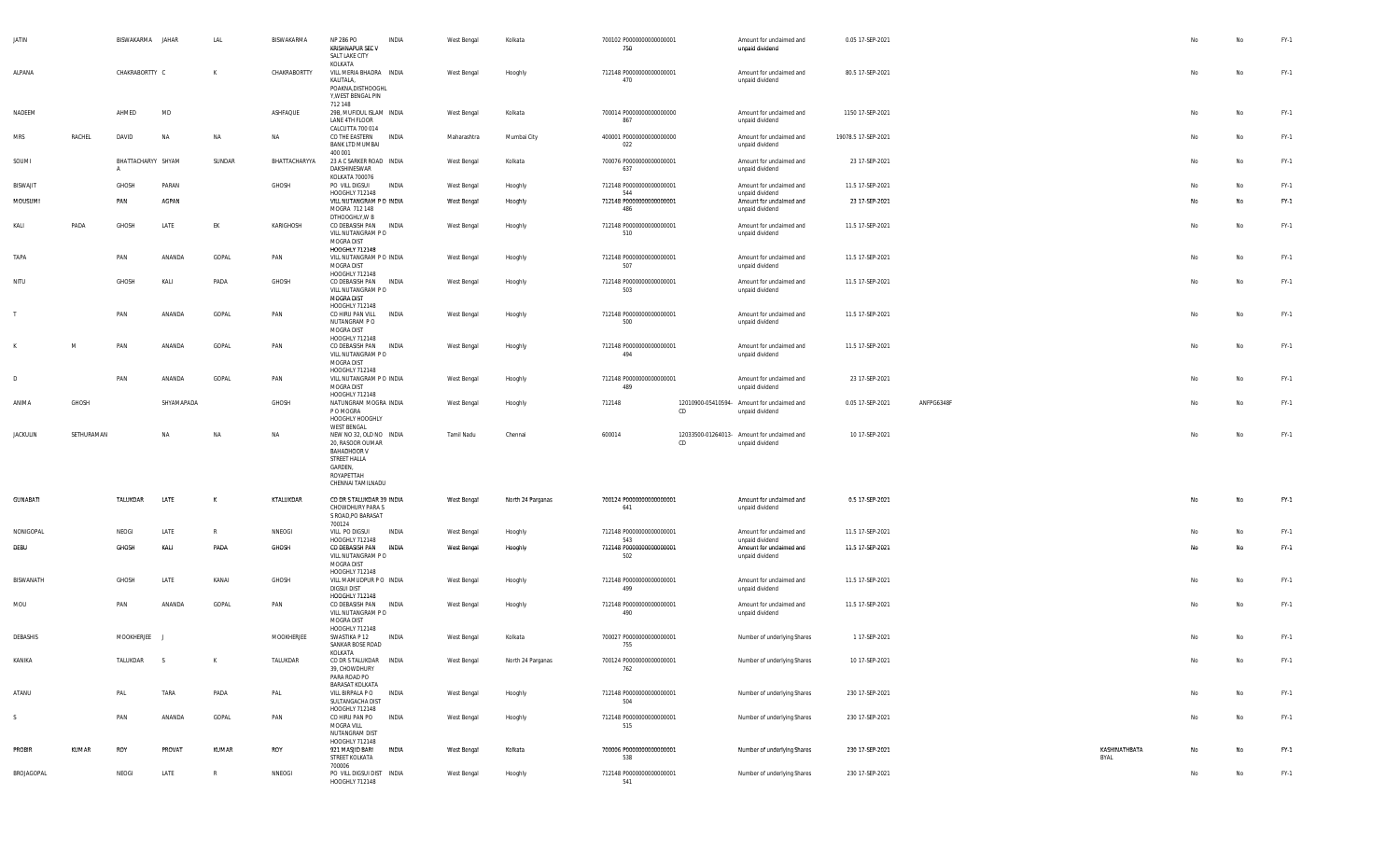| SAMARENDRA                  | NARAYAN        | <b>BASAK</b>     | LATE             | SHIB         | NARAYANBASAK      | 1 RAM PAL LANE PO INDIA<br>HATKHOLA KOLKATA<br>700005                                                         |              | West Bengal                | Kolkata                      | 700005 P0000000000000001<br>553                             | Number of underlying Shares                                | 460 17-SEP-2021                      | SHIPRASETT            | No       | No       | FY-1           |
|-----------------------------|----------------|------------------|------------------|--------------|-------------------|---------------------------------------------------------------------------------------------------------------|--------------|----------------------------|------------------------------|-------------------------------------------------------------|------------------------------------------------------------|--------------------------------------|-----------------------|----------|----------|----------------|
| SM1                         | EKTA           | JAIN             | SRI              | $\mathsf{v}$ | KJAIN             | 146 HARSH VIHAR INDIA<br>PITAMPURA DELHI<br>110 034                                                           |              | Delhi                      | North West                   | 110034 P0000000000000000<br>472                             | Number of underlying Shares                                | 23000 17-SEP-2021                    | SRIVIPULKUMAR<br>JAIN | No       | No       | FY-1           |
| <b>JITENDRA</b>             | M              | GANDHI           | MANSUKHLAL       | $\sqrt{2}$   | GANDHI            | 113 GOPINATH<br>CHONGDER LANE<br>ASHOK SAMANTA<br><b>BUILDING FIRST</b><br>FLOOR FAZIR BAZAR<br>HOWRAH 711101 | INDIA        | West Bengal                | Howrah                       | 711101 P0000000000000001<br>527                             | Number of underlying Shares                                | 1610 17-SEP-2021                     |                       | No       | No       | FY-1           |
| SHYAMA                      | PADA           | GHOSH            | NA               | $N$ A        | NA                | MOHURAKANDI PO INDIA<br>MOHURAKANDI 742<br>161 VIA<br>PANCHTHUPI,DT<br>MURSHIDABAD W B                        |              | West Bengal                | Murshidabad                  | 742161 P0000000000000000<br>033                             | Number of underlying Shares                                | 188370 17-SEP-2021                   |                       | No       | No       | FY-1           |
| BIDYUT                      | KUMAR          | GHOSH            | BISWANATH        |              | GHOSH             | CO DEBASISH PAN INDIA<br>VILL NUTANGRAM PO<br>MOGRA DIST<br>HOOGHLY 712148                                    |              | West Bengal                | Hooghly                      | 712148 P0000000000000001<br>488                             | Number of underlying Shares                                | 230 17-SEP-2021                      |                       | No       | No       | $FY-1$         |
| BABU                        |                | DAS              | SHYAMA           | PADA         | DAS               | CO PANKAJ KR DAS INDIA<br>VILL NUTANGRAM PO<br>MOGRA DIST<br>HOOGHLY 712148                                   |              | West Bengal                | Hooghly                      | 712148 P0000000000000001<br>546                             | Number of underlying Shares                                | 230 17-SEP-2021                      |                       | No       | No       | FY-1           |
| KASHI                       | NATH           | BATABYAL         | $\overline{A}$   |              | BATABYAL          | CO HIRU PAN VILL<br>NUTANGRAM PO<br>MOGRA 712 148 DIST<br>HOOGHLY W B                                         | <b>INDIA</b> | West Bengal                | Hooghly                      | 712148 P0000000000000001<br>472                             | Number of underlying Shares                                | 460 17-SEP-2021                      |                       | No       | No       | FY-1           |
| DEBASIS                     |                | TALUKDER         | MADAN            |              | TALUKDER          | PO PURBAPUTIARY INDIA<br>THAKUR PARA, PS<br><b>REGENT PARK</b><br>KOLKATA                                     |              | West Bengal                | Kolkata                      | 700093 P0000000000000001<br>721<br>700009 P0000000000000000 | Number of underlying Shares                                | 221 17-SEP-2021<br>23000 17-SEP-2021 |                       | No       | No       | FY-1           |
| HARENDRA                    | KUMAR          | SINGH            |                  |              | SINGH             | 20423 NORTH<br>SEALDAH ROAD<br><b>EASTERN RAILWAY</b><br>QUARTERS CALCUTTA<br>700 009                         | INDIA        | West Bengal                | Kolkata                      | 773                                                         | Number of underlying Shares                                |                                      |                       | No       | No       | FY-1           |
| RANJANA                     | <b>JIVARAJ</b> | SHAH             |                  | R            | SHAH              | CO DIPAK<br>CORPORATION 671<br>CANNING STREET<br>CALCUTTA 700 001                                             | INDIA        | West Bengal                | Kolkata                      | 700001 P0000000000000000<br>756                             | Number of underlying Shares                                | 91540 17-SEP-2021                    |                       | No       | No       | $FY-1$         |
| BHANWER                     | LAL            | SONI             | V                |              | MAL               | CO BHOORCHAND INDIA<br>VAGTAWARMAL SONI<br>NEAR OLD POWER<br>HOUSE SARDAR PURA<br><b>BARMER RAJ</b>           |              | Rajasthan                  | Barmer                       | 344001 P0000000000000000<br>736                             | Number of underlying Shares                                | 92000 17-SEP-2021                    |                       | No       | No       | FY-1           |
|                             |                | BOSE             | <b>NA</b>        | NA           | NA                | 8 CLIVE ROW<br>CALCUTTA 700 001                                                                               | INDIA        | West Bengal                | Kolkata                      | 700001 P0000000000000000<br>255                             | Number of underlying Shares                                | 230 17-SEP-2021                      |                       | No       | No       | FY-1           |
| D                           | N              | BHATTACHARYY NA  |                  | NA           | NA                | 8, CLIVE ROW<br>CALCUTTA 700 001                                                                              | INDIA        | West Bengal                | Kolkata                      | 700001 P0000000000000000<br>230                             | Number of underlying Shares                                | 230 17-SEP-2021                      |                       | No       | No       | FY-1           |
| ALPANA                      |                | CHAKRABORTTY C   |                  | $\mathsf{K}$ | CHAKRABORTTY      | VILL MERIA BHADRA INDIA<br>KALITALA,<br>POAKNA, DISTHOOGHL<br>Y, WEST BENGAL PIN<br>712 148                   |              | West Bengal                | Hooghly                      | 712148 P0000000000000001<br>470                             | Number of underlying Shares                                | 1610 17-SEP-2021                     |                       | No       | No       | FY-1           |
| A                           |                | PAL              | TARAPADA         |              | PAL               | CO PANKAJ KR DAS INDIA<br>NUTANGRAM PO<br>MOGRA DIST<br>HOOGHLY 712148                                        |              | West Bengal                | Hooghly                      | 712148 P0000000000000001<br>589                             | Number of underlying Shares                                | 230 17-SEP-2021                      |                       | No       | No       | FY-1           |
| <b>GUNABATI</b><br>SUMITAVA |                | TALUKDAR<br>DHAR | LATE<br>JANENDRA | . к          | KTALUKDAR<br>DHAR | CO DR S TALUKDAR 39 INDIA<br>CHOWDHURY PARA S<br>S ROAD, PO BARASAT<br>700124<br>CO DHAKESWARI                | INDIA        | West Bengal<br>West Bengal | North 24 Parganas<br>Kolkata | 700124 P0000000000000001<br>641<br>700012 P0000000000000001 | Number of underlying Shares<br>Number of underlying Shares | 10 17-SEP-2021<br>230 17-SEP-2021    |                       | No<br>No | No<br>No | FY-1<br>$FY-1$ |
|                             |                |                  |                  |              |                   | VARIETY STORES 20<br>NILMANI DUTTA LANE<br>KOLKATA 700012                                                     |              |                            |                              | 545                                                         |                                                            |                                      |                       |          |          |                |
| NONIGOPAL                   |                | NEOGI            | LATE             | R            | NNEOGI            | VILL PO DIGSUI<br>HOOGHLY 712148                                                                              | INDIA        | West Bengal                | Hooghly                      | 712148 P0000000000000001<br>543                             | Number of underlying Shares                                | 230 17-SEP-2021                      |                       | No       | No       | FY-1           |
| $\mathsf{A}$                |                | CHAKRABORTY LATE |                  | SANTI        | RAMCHAKROBORTY    | CO SHYAMAL<br>CHAKRABORTY VILL<br>MERIA P O AKNA DIST<br>HOOGHLY 712148                                       | INDIA        | West Bengal                | Hooghly                      | 712148 P0000000000000001<br>508                             | Number of underlying Shares                                | 230 17-SEP-2021                      |                       | No       | No       | FY-1           |
| DEBU                        |                | GHOSH            | KALI             | PADA         | GHOSH             | CO DEBASISH PAN INDIA<br>VILL NUTANGRAM PO<br>MOGRA DIST<br>HOOGHLY 712148                                    |              | West Bengal                | Hooghly                      | 712148 P0000000000000001<br>502                             | Number of underlying Shares                                | 230 17-SEP-2021                      |                       | No       | No       | FY-1           |
| BISWANATH                   |                | GHOSH            | LATE             | KANAI        | GHOSH             | VILL MAMUDPUR PO INDIA<br><b>DIGSUI DIST</b><br>HOOGHLY 712148                                                |              | West Bengal                | Hooghly                      | 712148 P0000000000000001<br>499                             | Number of underlying Shares                                | 230 17-SEP-2021                      |                       | No       | No       | $FY-1$         |
| MOU                         |                | PAN              | ANANDA           | GOPAL        | PAN               | CO DEBASISH PAN INDIA<br>VILL NUTANGRAM P O<br>MOGRA DIST<br>HOOGHLY 712148                                   |              | West Bengal                | Hooghly                      | 712148 P0000000000000001<br>490                             | Number of underlying Shares                                | 230 17-SEP-2021                      |                       | No       | No       | FY-1           |
| RAJA                        |                | <b>GHOSH</b>     | B                | K            | GHOSH             | VILL PO DIGSUI DIST INDIA<br>HOOGHLY 712148                                                                   |              | West Bengal                | Hooghly                      | 712148 P0000000000000001<br>524                             | Number of underlying Shares                                | 220 17-SEP-2021                      |                       | No       | No       | FY-1           |
| SAMARENDRA                  | NARAYAN        | BASAK            | - S              | N            | BASAK             | 1 RAM PAL LANE PO INDIA<br>HATKHOLA CALCUTTA<br>700 005                                                       |              | West Bengal                | Kolkata                      | 700005 P0000000000000001<br>221                             | Number of underlying Shares                                | 230 17-SEP-2021                      | SUKLABASAK            | No       | No       | FY-1           |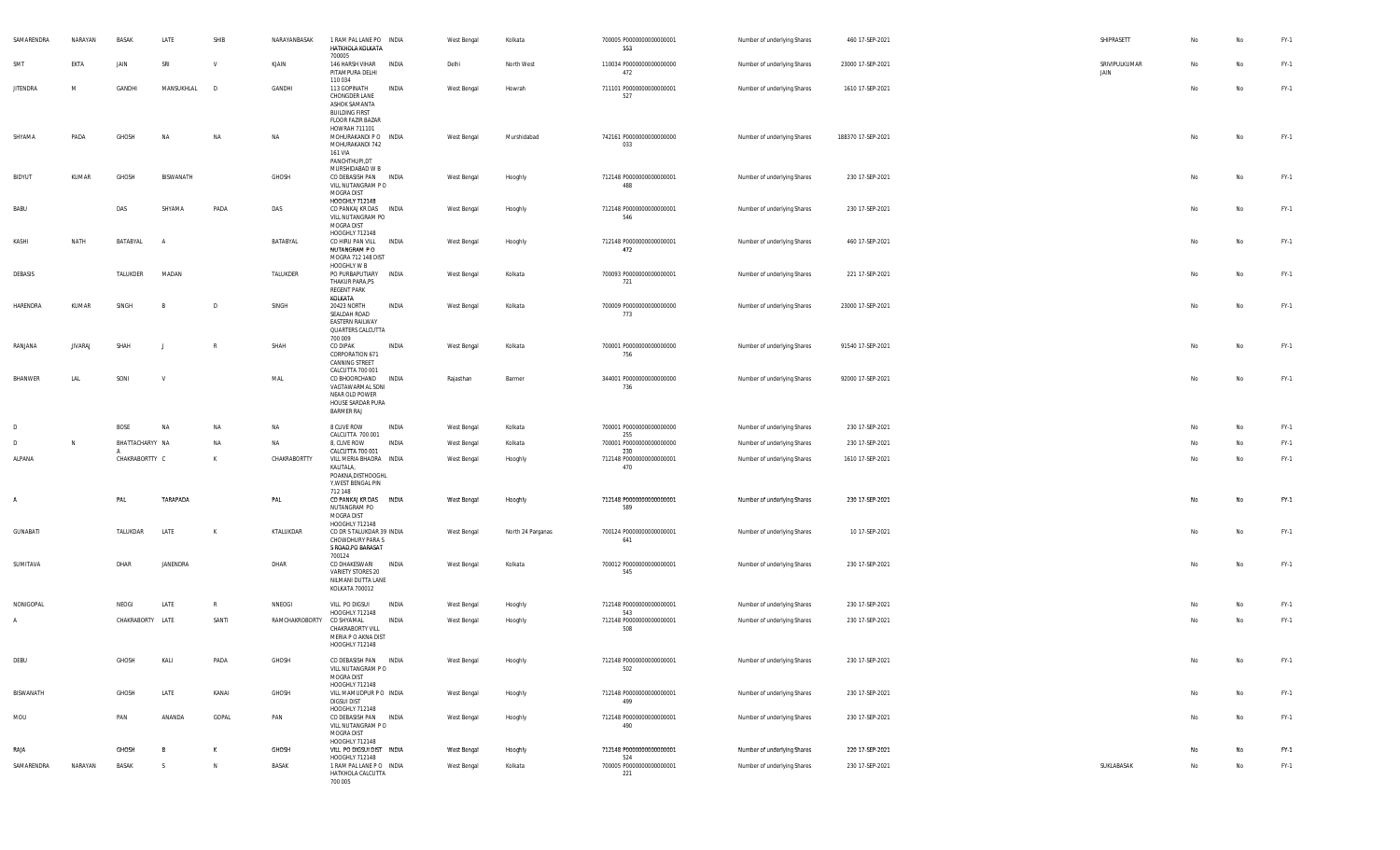| SAMARENDRA   | NARAYAN    | <b>BASAK</b>      | -S         | N         | BASAK        | 1 RAMPAL LANE PO INDIA<br>HATKHOLA CALCUTTA<br>700 005                                        |       | West Bengal   | Kolkata         | 700005 P0000000000000001<br>218 |     | Number of underlying Shares                    | 230 17-SEP-2021    |            |                            |    | No        | $FY-1$ |
|--------------|------------|-------------------|------------|-----------|--------------|-----------------------------------------------------------------------------------------------|-------|---------------|-----------------|---------------------------------|-----|------------------------------------------------|--------------------|------------|----------------------------|----|-----------|--------|
| SUSHAMA      |            | MISHRA            | SANJAY     | KUMAR     | MISHRA       | 124 MAKAREEKHOH INDIA<br>PAIRIYA TOLA<br>MALVIYA NAGAR<br>MIRZAPUR UTTAR<br>PRADESH           |       | Uttar Pradesh | MIRZAPUR        |                                 | CD  | 12010900-03213248- Number of underlying Shares | 100 17-SEP-2021    |            |                            | No | No        | $FY-1$ |
| SAMPAT       | RAJ        | MEHTA             | <b>NA</b>  | NA        | NA           | 116, ADARSH NAGAR INDIA                                                                       |       | Rajasthan     | Pali            | 306401                          | CD  | 12012101-00075673- Number of underlying Shares | 2300 17-SEP-2021   |            |                            | No | No        | $FY-1$ |
| SONATAN      |            | DAS               | GANGA      | CHARAN    | DAS          | PALI MARWAR RAJ<br>PASCHIM SHEKHPARA INDIA<br>MAGRA 2NO MAGRA<br>HOOGHLY WEST<br>BENGAL       |       | West Bengal   | Hooghly         | 712148                          | CD  | 12010900-05103324- Number of underlying Shares | 1 17-SEP-2021      | BLAPD0040F |                            | No | No        | $FY-1$ |
| VIMALBEN     | HITESHBHAI | PATEL             | HITESHBHAI |           | PATEL        | PATIDAR STREET INDIA<br>SARAVNI CHIKHLI DIST<br>NAVSARI NAVSARI<br>GUJARAT                    |       | Gujarat       | Navsari         | 396540                          | CD  | 12019101-00446584- Number of underlying Shares | 350 17-SEP-2021    | ASOPP1889N |                            | No | <b>No</b> | $FY-1$ |
| KEDARNATH    |            | PAWAR             | NA         | <b>NA</b> | NA           | RAMNATH POLE, AT INDIA<br>NADIAD, DIST KHEDA,<br>NADIAD GUJARAT                               |       | Gujarat       | Kheda           | 387001                          | CD  | 12012600-00077889- Number of underlying Shares | 50 17-SEP-2021     |            |                            | No | No        | $FY-1$ |
| PANKAJ       | KUMAR      | DAS               | SHYAMA     | PADA      | DAS          | NUTANGRAM G P<br>MAGRA 1 NO P S<br>MAGRA<br>DISTHOOGHLY<br>HOOGHLY WEST<br>BENGAL             | INDIA | West Bengal   | Hooghly         | 712148                          | CD  | 12010900-05045961- Number of underlying Shares | 1 17-SEP-2021      | ANBPD2186N |                            | No | No        | $FY-1$ |
| GOURI        |            | GUHA              | <b>NA</b>  | NA        | NA           | GD 281, SECTOR III INDIA<br>SALT LAKE CITY<br>CALCUTTA 700 091                                |       | West Bengal   | Kolkata         | 700091 P0000000000000000<br>258 |     | Number of underlying Shares                    | 22770 17-SEP-2021  |            |                            | No | No        | $FY-1$ |
| DEBASISH     |            | PAN               | A          | G         | PAN          | VILL NUTANGRAM P O INDIA<br>MOGRA 712 148 DIST<br>HOOGHLY                                     |       | West Bengal   | Hooghly         | 712148 P0000000000000001<br>440 |     | Number of underlying Shares                    | 230 17-SEP-2021    |            |                            | No | No.       | FY-1   |
| SAMARENDRA   | NARAYAN    | <b>BASAK</b>      | LATE       | SHIB      | NARAYANBASAK | 1 RAMPAL LANE PO INDIA<br>HATKHOLA KOLKATA<br>700005                                          |       | West Bengal   | Kolkata         | 700005 P0000000000000001<br>552 |     | Number of underlying Shares                    | 460 17-SEP-2021    |            | SUKLABASAK                 | No | <b>No</b> | $FY-1$ |
| MRS          | SHIRIN     | DARAKAPADIA NA    |            | NA        | NA           | LUNAT MANSION, INDIA<br>2ND FLOOR 118120,<br>MINT ROAD, FORT<br>MUMBAI 400 001                |       | Maharashtra   | Mumbai City     | 400001 P0000000000000000<br>216 |     | Number of underlying Shares                    | 36570 17-SEP-2021  |            |                            | No | No        | $FY-1$ |
| C            | S.         | RUDRA             | NA         | ΝA        | NA           | 8 CLIVE ROW<br>CALCUTTA 700 001                                                               | INDIA | West Bengal   | Kolkata         | 700001 P0000000000000000<br>187 |     | Number of underlying Shares                    | 230 17-SEP-2021    |            |                            | No | No        | $FY-1$ |
| DURGA        | CHARAN     | PYNE              | <b>NA</b>  | NA        | NA           | 21 B SAGAR DUTT<br>LANE CALCUTTA 700<br>073                                                   | INDIA | West Bengal   | Kolkata         | 700073 P0000000000000000<br>061 |     | Number of underlying Shares                    | 188370 17-SEP-2021 |            |                            | No | No        | $FY-1$ |
| MANDOTH      |            | ASHOK             | MON        |           | CHANDJEE     | R CHHAGANLAL CO INDIA<br>G47 A S<br>CHARST, CHICKPET<br>BANGALORE 560 053                     |       | Karnataka     | Bangalore Urban | 560053 P0000000000000000<br>609 |     | Number of underlying Shares                    | 5980 17-SEP-2021   |            |                            | No | No        | $FY-1$ |
| $\mathbb{R}$ |            | PAL               | TARAPADA   |           | PAL          | CO PANKAJ KR DAS INDIA<br>NUTANGRAM PO<br>MOGRA DIST<br>HOOGHLY 712148                        |       | West Bengal   | Hooghly         | 712148 P0000000000000001<br>591 |     | Number of underlying Shares                    | 230 17-SEP-2021    |            |                            | No | No        | $FY-1$ |
| <b>BAP</b>   |            | GHOSH             | LATE       | К         | KGHOSH       | 69 ANANDA PATLIT<br>ROAD KOLKATA<br>700014                                                    | INDIA | West Bengal   | Kolkata         | 700014 P0000000000000001<br>571 |     | Number of underlying Shares                    | 230 17-SEP-2021    |            |                            | No | No        | $FY-1$ |
| SMT          | SIPRA      | SEAL              | NA         | ΝA        | NA           | 44, SIKDARPARA<br>STREET CALCUTTA 700<br>007                                                  | INDIA | West Bengal   | Kolkata         | 700007 P0000000000000000<br>306 |     | Number of underlying Shares                    | 34500 17-SEP-2021  |            |                            | No | No        | $FY-1$ |
| ANNA         | PURNA      | GHOSH             | <b>NA</b>  | NA        | NA           | 8411 APOLLO HOUSE INDIA<br>2ND FLOOR B S MARG<br>FORT MUMBAI                                  |       | Maharashtra   | Mumbai City     | 400023 P0000000000000000<br>032 |     | Number of underlying Shares                    | 22770 17-SEP-2021  |            |                            | No | <b>No</b> | $FY-1$ |
| JOLU         |            | CHAKRABORTTY LATE |            | SANTIRAM  | CHAKRABORTY  | 400023<br>CO LATE SANTIRAM INDIA<br>CHAKRABORTY VILL<br>MERIA P O AKNA DIST<br>HOOGHLY 712148 |       | West Bengal   | Hooghly         | 712148 P0000000000000001<br>493 |     | Number of underlying Shares                    | 230 17-SEP-2021    |            |                            | No | No        | $FY-1$ |
| RATAN        |            | PAL               |            |           | PAL          | CO HIRU PAN VILL<br>NUTANGRAM PO<br>MOGRA 712 148 DIST                                        | INDIA | West Bengal   | Hooghly         | 712148 P0000000000000001<br>463 |     | Number of underlying Shares                    | 230 17-SEP-2021    |            |                            | No | <b>No</b> | FY-1   |
| VINAY        | CHAND      | JAIN              | P          |           | JAIN         | HOOGHLY W B<br>STATE BANK OF<br>MYSORE<br>GURUDWARA ROAD<br>KAROL BAGH NEW                    | INDIA | Delhi         | North Delhi     | 110005 P0000000000000001<br>427 |     | Number of underlying Shares                    | 2300 17-SEP-2021   |            |                            | No | <b>No</b> | $FY-1$ |
| SUKLA        |            | BASAK             | S.         | N         | BASAK        | DELHI 110 005<br>1 RAM PAL LANE PO INDIA<br>HATKHOLA CALCUTTA<br>700 005                      |       | West Bengal   | Kolkata         | 700005 P0000000000000001<br>220 |     | Number of underlying Shares                    | 230 17-SEP-2021    |            | SAMARENDRAN<br>ARAYANBASAK | No | <b>No</b> | $FY-1$ |
| PRADIPTA     |            | ROY               | PROBIR     | KUMAR     | ROY          | 921 MASJID BARI INDIA<br>STREET KOLKATA<br>700006                                             |       | West Bengal   | Kolkata         | 700006 P0000000000000001<br>537 |     | Number of underlying Shares                    | 230 17-SEP-2021    |            | KASHINATHBATA<br>BYAL      | No | No        | $FY-1$ |
| MAREEN       |            | PHILIP            | PHILIP     |           | <b>ITTY</b>  | CHEERAMATTAM<br>EETTICKAL<br>PUNNAVELY PO                                                     | INDIA | Kerala        | Pathanamthitta  | 689589                          | CD  | 12044700-03231022- Number of underlying Shares | 2300 17-SEP-2021   | ARKPM6773D |                            | No | No        | $FY-1$ |
| AGANASEKARAN |            |                   | ARTHANARI  |           |              | THIRUVALLA KERALA<br>D NO 86 TO 91<br>AKILMEDU STREET 6<br>ERODE TAMILNADU                    | INDIA | Tamil Nadu    | Madurai         | 638001                          | CD. | 12010900-02085557- Number of underlying Shares | 160 17-SEP-2021    | AFEPG3042B |                            | No | No        | $FY-1$ |
| SANJAY       | KUMAR      | <b>MISHRA</b>     | SHITLA     | PRASAD    | MISHRA       | <b>MAKRI KHOH</b><br>MIRZAPUR<br><b>IITTADDDANECH</b>                                         | INDIA | Uttar Pradesh | MIRZAPUR        |                                 | CD  | 12010900-01743019- Number of underlying Shares | 100 17-SEP-2021    | ACMPM2646Q |                            | No | No        | $FY-1$ |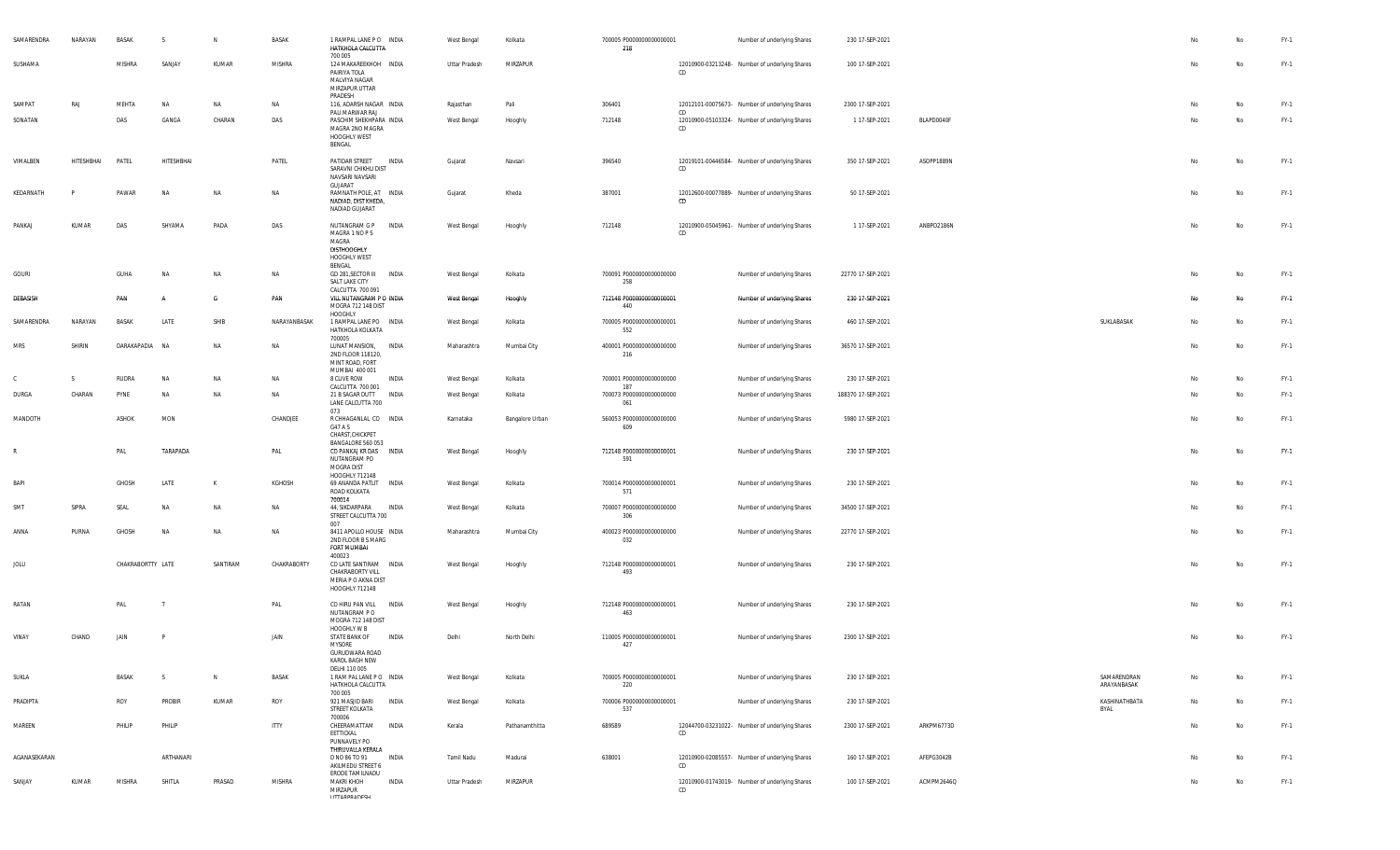| SRINIVASU       |                  | G            | NA            | <b>NA</b> | NA           | 202, BALAJI HOMES INDIA<br>PANDARIPURAM<br><b>GUNTUR ANDHRA</b>                                                             | Andhra Pradesh | Guntur       | 522002                          | CD     | 12010900-00925120- Number of underlying Shares | 42 17-SEP-2021  |            | No | No | FY-1   |
|-----------------|------------------|--------------|---------------|-----------|--------------|-----------------------------------------------------------------------------------------------------------------------------|----------------|--------------|---------------------------------|--------|------------------------------------------------|-----------------|------------|----|----|--------|
| MEENA           |                  | AGARWALLA    | NA            | NA        | NA           | PRADESH<br>AT WARD NO 12, PO INDIA<br>KARANJIA AMBICA<br>MANDIR LANE<br>MAYURBHANJA                                         | Orissa         | Mayurbhanj   | 757037                          | CD     | 12019103-00376197- Number of underlying Shares | 75 17-SEP-2021  |            | No | No | FY-1   |
| <b>JHUMUR</b>   |                  | DAS          | NARAYAN       | CHANDRA   | DAS          | MAYURBHANJ Orrisa<br>NUTANGRAM MOGRA INDIA<br>KOLA MOGRA<br>HOOGHLY HOOGHLY<br><b>WEST BENGAL</b>                           | West Bengal    | Hooghly      | 712148                          | CD     | 12010900-05048027- Number of underlying Shares | 1 17-SEP-2021   | ANBPD2259A | No | No | FY-1   |
| ANIMA           | GHOSH            |              | SHYAMAPADA    |           | GHOSH        | NATUNGRAM MOGRA INDIA<br>P O MOGRA<br>HOOGHLY HOOGHLY                                                                       | West Bengal    | Hooghly      | 712148                          | CD     | 12010900-05410594- Number of underlying Shares | 1 17-SEP-2021   | ANFPG6348F | No | No | FY-1   |
| DHARMENDRA      | NANDLALBHAI      | TANNA        | <b>NA</b>     | NA        | NA           | <b>WEST BENGAL</b><br>22, OLD 72 QTR, TCL INDIA<br>LTD, TOWNSHIP,<br>MITHAPUR GUJARAT                                       | Gujarat        | Jamnagar     | 361345                          | CD     | 12019800-00171723- Number of underlying Shares | 450 17-SEP-2021 |            | No | No | FY-1   |
| <b>JACKULIN</b> | SETHURAMAN       |              | <b>NA</b>     | NA        | NA           | NEW NO 32, OLD NO INDIA<br>20, RASOOR OUMAR<br>BAHADHOOR V<br>STREET HALLA<br>GARDEN,<br>ROYAPETTAH<br>CHENNAI TAMILNADU    | Tamil Nadu     | Chennai      | 600014                          | CD     | 12033500-01264013- Number of underlying Shares | 200 17-SEP-2021 |            | No | No | FY-1   |
| SHRIKANT        | SATISH           | SHARMA       | <b>NA</b>     | NA        | NA           | MUNCIPAL PARK<br>INDIA<br>SUBHASH ROAD DIST<br>JALGAON BHUSAVAL<br>MAHARASHTRA                                              | Maharashtra    | Jalgaon      | 425801                          | CD     | 12013200-00571140- Number of underlying Shares | 460 17-SEP-2021 |            | No | No | FY-1   |
| N               | T                | ANTONY       | <b>NA</b>     | NA        | NA           | NEDUTHARA HOUSE INDIA<br>LAKSHMI HOUSING<br>COLONY KANJIKODE<br>POST PALAKKAD<br>KERALA                                     | Kerala         | Thrissur     | 678621                          | CD     | 12030000-00607785- Number of underlying Shares | 99 17-SEP-2021  |            | No | No | FY-1   |
| NISHAN          |                  | SINGH        | JAI           |           | BHAGWAN      | INDIA<br>HNO 402 VILLAGE<br>SAKRA SAKRA<br>KAITHAL KAITHAL                                                                  | HARYANA        | KAITHAL      | 136027                          | CD     | 12030000-00606817- Number of underlying Shares | 300 17-SEP-2021 | DZCPS9139C | No | No | $FY-1$ |
| SHIPRA          | NAIDU            |              | CHINNIKRISHNA |           | GOPALARATTAN | HARYANA<br>11394 2 , GOLDEN<br><b>INDIA</b><br>COMPLEX,<br><b>BUILDING, CALICUT</b><br>ROAD GUDALUR<br><b>GUDALUR TAMIL</b> | Tamil Nadu     | The Nilgiris | 643212                          | CD     | 12029800-00174109- Number of underlying Shares | 100 17-SEP-2021 | ACVPN8969J | No | No | FY-1   |
| GIRIJA          | RAMANA           | KATTA        | SHYAM         | SUNDER    | KATTA        | NADU<br>H NO 1 3 123<br>INDIA<br>SADDALGUNDU<br>BAYAMMA THOTA<br>MAHABOOBNAGAR<br>TELANGANA                                 | Telangana      | Mahbubnagar  | 509001                          | CD     | 12023000-00590004- Number of underlying Shares | 230 17-SEP-2021 | AIVPK7645L | No | No | FY-1   |
| ATUL            | SURESH           | KALE         | NA            | <b>NA</b> | <b>NA</b>    | INDIA<br>GHAR NO 322,<br>VITTHAL MANDIR<br>JAWAL, VITTHAL PETH<br>JALGAON<br>MAHARASHTRA                                    | Maharashtra    | Jalgaon      | 425001                          | CD     | 12028901-00020542- Number of underlying Shares | 500 17-SEP-2021 |            | No | No | FY-1   |
|                 |                  | PAN          | ANANDA        | GOPAL     | PAN          | CO DEBASISH PAN INDIA<br>VILL NUTANGRAM PO<br>MOGRA DIST<br>HOOGHLY 712148                                                  | West Bengal    | Hooghly      | 712148 P0000000000000001<br>509 |        | Number of underlying Shares                    | 230 17-SEP-2021 |            | No | No | FY-1   |
| JATIN           |                  | BISWAKARMA   | JAHAR         | LAL       | BISWAKARMA   | NP 286 PO<br>INDIA<br>KRISHNAPUR SEC V<br>SALT LAKE CITY<br>KOLKATA                                                         | West Bengal    | Kolkata      | 700102 P0000000000000001<br>750 |        | Number of underlying Shares                    | 1 17-SEP-2021   |            | No | No | $FY-1$ |
| AJIT            |                  | BANERJEE     | NA            | NA        | NA           | 101B TALTALA LANE INDIA<br>CALCUTTA                                                                                         | West Bengal    | Kolkata      | 700016                          | $00\,$ | IN300263-10017010- Number of underlying Shares | 10 17-SEP-2021  |            | No | No | FY-1   |
| Π.              | B                | THOMPSON     | NA            | NA        | NA           | 22 EAST STREET<br>INDIA<br>THALATHERU<br>KARAIKAL KARAIKAL                                                                  | Tamil Nadu     | Thanjavur    | 609602                          | 00     | IN300214-12564206- Number of underlying Shares | 100 17-SEP-2021 |            | No | No | FY-1   |
| KRISHNENDU      |                  | DAS          | SAILENDRA     | NATH      | DAS          | COMSKDAS COKD INDIA<br>LODGE 129<br>VIDYASAGAR SARANI<br>SEALPARA BARISHA<br>CALCUTTA                                       | West Bengal    | Kolkata      | 700008                          | $00\,$ | IN300263-10064688- Number of underlying Shares | 1 17-SEP-2021   | AHRPD1232D | No | No | FY-1   |
| NARENDRA        | NATH             | PALI         | NΔ            | <b>NA</b> | NΔ           | JAGACHA, CHARAKDA INDIA<br>NGA PO G I P COLONY<br>DIST HOWRAH, WEST<br>BENGAL                                               | West Bengal    | Howrah       | 711321                          | 00     | IN300263-10038784- Number of underlying Shares | 50 17-SEP-2021  |            | No | No | FY-1   |
| MOHANLAL        | GIRDHARILAL SHAH |              | NA            | NA        | NA           | 17 BHADRESHVAR INDIA<br>SOCIETY DILHI<br>DARVAJA BAHAR<br>SHAHIBAG ROAD<br>AHMEDABAD                                        | Gujarat        | Ahmedabad    | 380004                          | $00\,$ | IN300214-13442702- Number of underlying Shares | 500 17-SEP-2021 |            | No | No | FY-1   |
| SUSHIL          | KUMAR            | <b>GUPTA</b> | NA            | NA        | NA           | RB II G223 B RLY<br><b>INDIA</b><br>COLONY UPPER LINE<br><b>JABALPUR</b>                                                    | Madhya Pradesh | Jabalpur     | 482001                          | $00\,$ | IN300239-13897391- Number of underlying Shares | 5 17-SEP-2021   |            | No | No | FY-1   |
| SITANSHU        | JAYANT           | PAREKH       | JAYANT        |           | PAREKH       | U9 NEW KAPOLE INDIA<br>NAGAR ACHOLE ROAD<br>NALASOPARA EAST<br>THANE                                                        | Maharashtra    | Thane        | 400601                          | $00\,$ | IN300239-13245186- Number of underlying Shares | 100 17-SEP-2021 |            | No | No | FY-1   |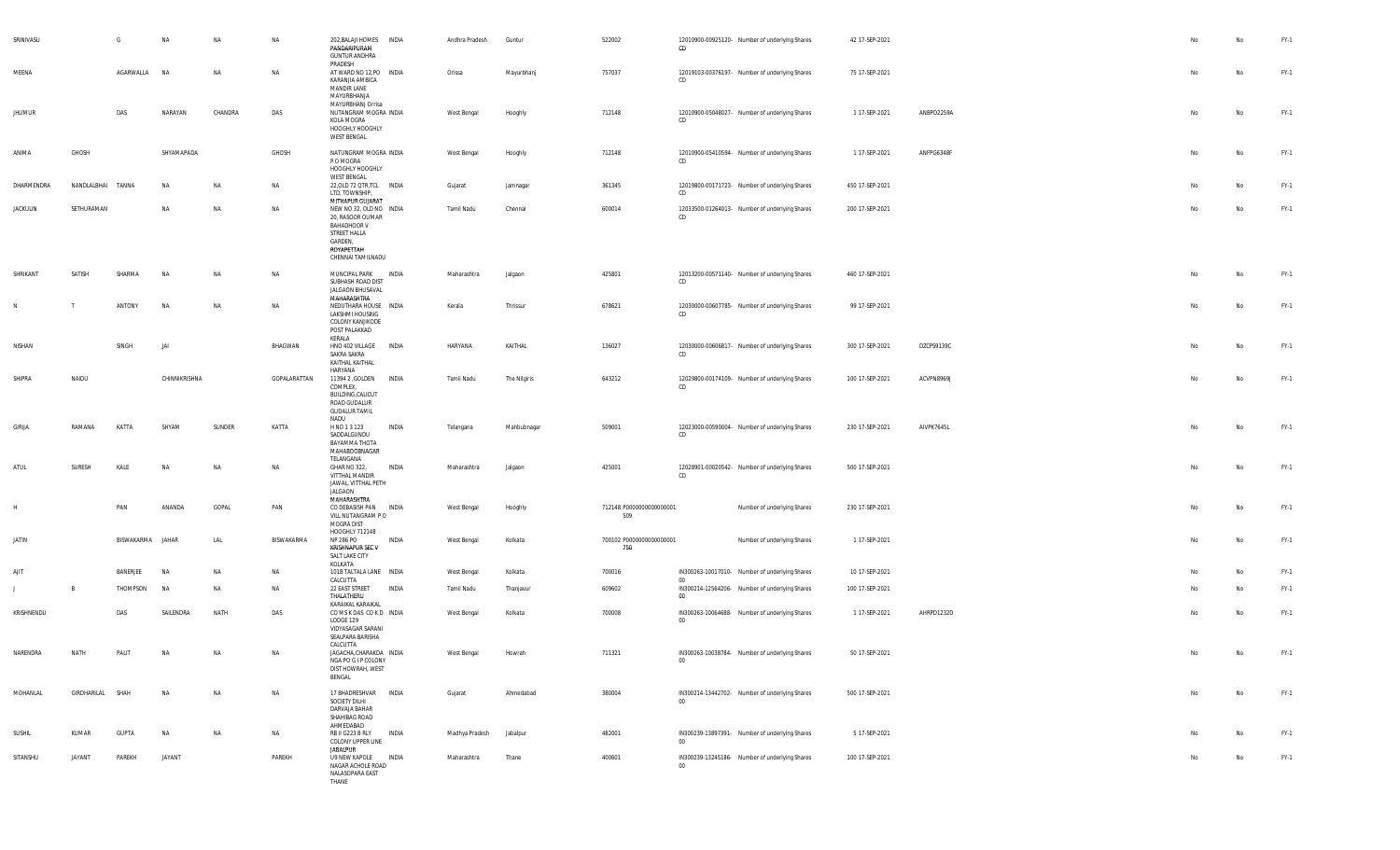| SHREE       |                 | MUKHERJEE              | <b>NA</b>             | NA        | NA          | 8, CHOWDHURY PARA INDIA<br>ROAD SETHPUKUR,<br>DIST BARASAT N                                                        |       | West Bengal        | North 24 Parganas | 743201                                 | 00     | IN300263-10098832- Number of underlying Shares | 230 17-SEP-2021   |            |             |    | No | $FY-1$ |
|-------------|-----------------|------------------------|-----------------------|-----------|-------------|---------------------------------------------------------------------------------------------------------------------|-------|--------------------|-------------------|----------------------------------------|--------|------------------------------------------------|-------------------|------------|-------------|----|----|--------|
| MANMOHAN    |                 | SHARMA                 | PREM                  | NATH      | SHARMA      | 2541 13 GALI NO 1 INDIA<br>HARI PURA PO JWALA<br><b>FLOUR MILLS</b>                                                 |       | Punjab             | Amritsar          | 143001                                 | $00\,$ | IN300214-11420525- Number of underlying Shares | 1302 17-SEP-2021  | AOXPS8051E | REETUSHARMA | No | No | $FY-1$ |
| MATHEW      | <b>P</b>        | M                      | <b>NA</b>             | NA        | NA          | AMRITSAR PUNJAB<br>PARACKAL<br>MOONNILAVU P O                                                                       | INDIA | Kerala             | Kottayam          | 686586                                 | $00\,$ | IN300239-10391445- Number of underlying Shares | 100 17-SEP-2021   |            |             | No | No | $FY-1$ |
| BHATIA      | <b>JITUBHAI</b> | -S                     | <b>NA</b>             | <b>NA</b> | <b>NA</b>   | KOTTAYAM KERALA<br>150 JIVANDHARA INDIA<br>TENAMENT PATAN N                                                         |       | Gujarat            | Mahesana          | 384265                                 | $00\,$ | IN300343-20082095- Number of underlying Shares | 100 17-SEP-2021   |            |             | No | No | $FY-1$ |
| N           |                 | RADHA                  | NAGARAJAN             |           |             | G<br>96A SAGOTHEERAR INDIA<br>STREET R V PURAM                                                                      |       | Tamil Nadu         | Kanyakumari       | 629001                                 | $00\,$ | IN300378-10265546- Number of underlying Shares | 230 17-SEP-2021   | ADZPR6914J |             | No | No | $FY-1$ |
| SUDHA       | RANI            | BASU                   | <b>NA</b>             | <b>NA</b> | <b>NA</b>   | NAGERCOIL<br>577A, HEMANTA<br><b>BASU SARANI</b><br>LOKENATH<br>APPARTMENT<br>UDAYRAJPUR,<br>MADHYAMGRAM<br>KOLKATA | INDIA | West Bengal        | North 24 Parganas | 700129                                 | $00 -$ | IN300263-10017204- Number of underlying Shares | 230 17-SEP-2021   |            |             | No | No | $FY-1$ |
| MILLIND     | YADAV           | DHANDE                 | YADAV                 | TRYAMBAK  | DHANDE      | PL 5259 PROFESSOR INDIA<br>COLONY BHUSAWAL<br>CO BHORASKAR SIR<br>JALGAON                                           |       | Maharashtra        | Jalgaon           | 425201                                 | $00\,$ | IN301774-14929055- Number of underlying Shares | 827 17-SEP-2021   | ABLPD7894F |             | No | No | $FY-1$ |
| RAMAKRISHNA |                 | GOLLA                  | <b>NA</b>             | NA        | NA          | 2 621 NADIMILANKA, INDIA<br>10TH MAIL STONE<br>EAST GODAVARI DT<br>MUMMIDIVARAM<br>ANDHRA PRADESH                   |       | Andhra Pradesh     | East Godavari     | 533216                                 | CD     | 12044700-00714412- Number of underlying Shares | 175 17-SEP-2021   |            |             | No | No | $FY-1$ |
| PUSHPITA    |                 | MUKHOPADHYA LAXMI<br>Y |                       | RANJAN    | BANERJEE    | WO DEBDAS<br>MUKHERJEE VILL<br>MAMUDPUR PO<br><b>DIGSUI PS MOGRA</b><br>HOOGHLY WEST<br>BENGAL                      | INDIA | West Bengal        | Hooghly           | 712148                                 | CD     | 12038400-01438873- Number of underlying Shares | 1 17-SEP-2021     | AUTPM5770A |             | No | No | $FY-1$ |
| PRADIP      |                 | DAS                    | SHYAMA                | PADA      | DAS         | CO PANKAJ KR DAS INDIA<br>VILL NUTANGRAM PO<br>MOGRA DIST                                                           |       | West Bengal        | Hooghly           | 712148 P0000000000000001<br>534        |        | Number of underlying Shares                    | 230 17-SEP-2021   |            |             | No | No | $FY-1$ |
|             |                 | CHAKRABORTTY LATE      |                       | SANTIRAM  | CHAKRABORTY | HOOGHLY 712148<br>CO SHYAMAL<br>CHAKRABORTY MERIA<br>BHADRAKALITALA P O<br>AKNA DIST HOOGHLY<br>712148              | INDIA | West Bengal        | Hooghly           | 712148 P0000000000000001<br>512        |        | Number of underlying Shares                    | 230 17-SEP-2021   |            |             | No | No | $FY-1$ |
|             |                 | BANERJEE               | <b>TUTUL</b>          | KR        | BANERJEE    | CO SANTI RAM<br>CHAKRABORTY VILL<br>MERIA<br>BHADRAKALITALA P O<br>AKNA DIST HOOGHLY<br>712148                      | INDIA | West Bengal        | Hooghly           | 712148 P0000000000000001<br>506        |        | Number of underlying Shares                    | 230 17-SEP-2021   |            |             |    | No | $FY-1$ |
| A           |                 | BANERJEE               | TUTUL                 | KUMAR     | BANERJEE    | CO SHYAMAL<br>CHAKRABORTY VILL<br>MERIA<br>BHADRAKALITALA P O<br>AKNA DIST HOOGHLY<br>712148                        | INDIA | West Bengal        | Hooghly           | 712148 P0000000000000001<br>496        |        | Number of underlying Shares                    | 230 17-SEP-2021   |            |             | No | No | $FY-1$ |
| RANI        |                 | PAN                    | ANANDA                | GOPAL     | PAN         | CO HIRU PAN VILL<br>NUTANGRAM P O<br><b>MOGRA DIST</b>                                                              | INDIA | West Bengal        | Hooghly           | 712148 P0000000000000001<br>492        |        | Number of underlying Shares                    | 230 17-SEP-2021   |            |             | No | No | $FY-1$ |
| DHIRENDRA   | NATH            | DAS                    |                       | - C       | DAS         | HOOGHLY 712148<br>CHARAK DANGA<br><b>BARASAT 743 201</b><br>DIST 24 PARGS NORTH                                     | INDIA | West Bengal        | North 24 Parganas | 743201 P0000000000000001<br>432        |        | Number of underlying Shares                    | 230 17-SEP-2021   |            |             | No | No | $FY-1$ |
| KAMALA      |                 | SINGH                  | R                     | к         | SINGH       | W B<br>128 PARNASREE<br>PALLY 2ND<br>FLOOR, BEHALA<br>CALCUTTA 700 060                                              | INDIA | West Bengal        | Kolkata           | 700060 P0000000000000001<br>244        |        | Number of underlying Shares                    | 46000 17-SEP-2021 |            |             | No | No | $FY-1$ |
| SUDHENDU    |                 | SAHA                   | <b>NA</b>             | <b>NA</b> | NA          | 8 CLIVE ROW                                                                                                         | INDIA | <b>West Bengal</b> | Kolkata           | 700001 P0000000000000000               |        | Number of underlying Shares                    | 230 17-SEP-2021   |            |             | N٥ | No | $FY-1$ |
| VUMMITI     | DURGA           | HAR                    | VENKATASREED NAGENDRA |           | RAO         | CALCUTTA 700 001<br>H NO 14 67 BEHIND INDIA<br>SAI BABA HOSPITAL<br>PEDANA ANDHRA                                   |       | Telangana          | Hyderabad         | 239<br>500003                          | CD     | 12036900-00072973- Number of underlying Shares | 30 17-SEP-2021    |            |             |    | No | FY-1   |
| PURSOTTAM   | DAS             | SHARMA                 | RAM                   | SWAROOP   | SHARMA      | PRADESH<br>H NO 216 KANPUR INDIA<br>ROAD TALPURA                                                                    |       | Uttar Pradesh      | Jhansi            |                                        | 00     | IN301696-10492532- Number of underlying Shares | 100 17-SEP-2021   | AHBPS4614E | MADHUSHARMA | No | No | $FY-1$ |
| DK          |                 | PAN                    | AGPAN                 |           |             | <b>JHANSI</b><br>CO HIRU PAN VILL INDIA<br>NUTANGRAM P O<br>MOGRA 712148 DT                                         |       | West Bengal        | Hooghly           | 712148 P0000000000000001<br>484        |        | Number of underlying Shares                    | 230 17-SEP-2021   |            |             | No | No | $FY-1$ |
| Nishi       |                 | THAKUR                 | $\mathsf{T}$          | K         | SINGH       | HOOGHLY<br>5 SIRI FORT ROAD                                                                                         | INDIA | Delhi              | South Delhi       | 110049 P0000000000000001               |        | Number of underlying Shares                    | 23000 17-SEP-2021 |            |             | No | No | $FY-1$ |
| HARU        |                 | PAN                    | $\mathbf{A}$          | G         | PAN         | NEW DELHI 110 049<br>VILL NUTANGRAM P O INDIA<br>MOGRA 712 148 DIST                                                 |       | West Bengal        | Hooghly           | 271<br>712148 P0000000000000001<br>436 |        | Number of underlying Shares                    | 230 17-SEP-2021   |            |             | No | No | FY-1   |
| SOUMYABRATA |                 | GANGULY                | SUBRATA               |           | GANGULY     | HOOGHLY W B<br>12 S C MUKHERJEE INDIA<br>STREET KOLKATA                                                             |       | West Bengal        | Kolkata           | 700002 P0000000000000001<br>748        |        | Number of underlying Shares                    | 1 17-SEP-2021     |            |             | No | No | FY-1   |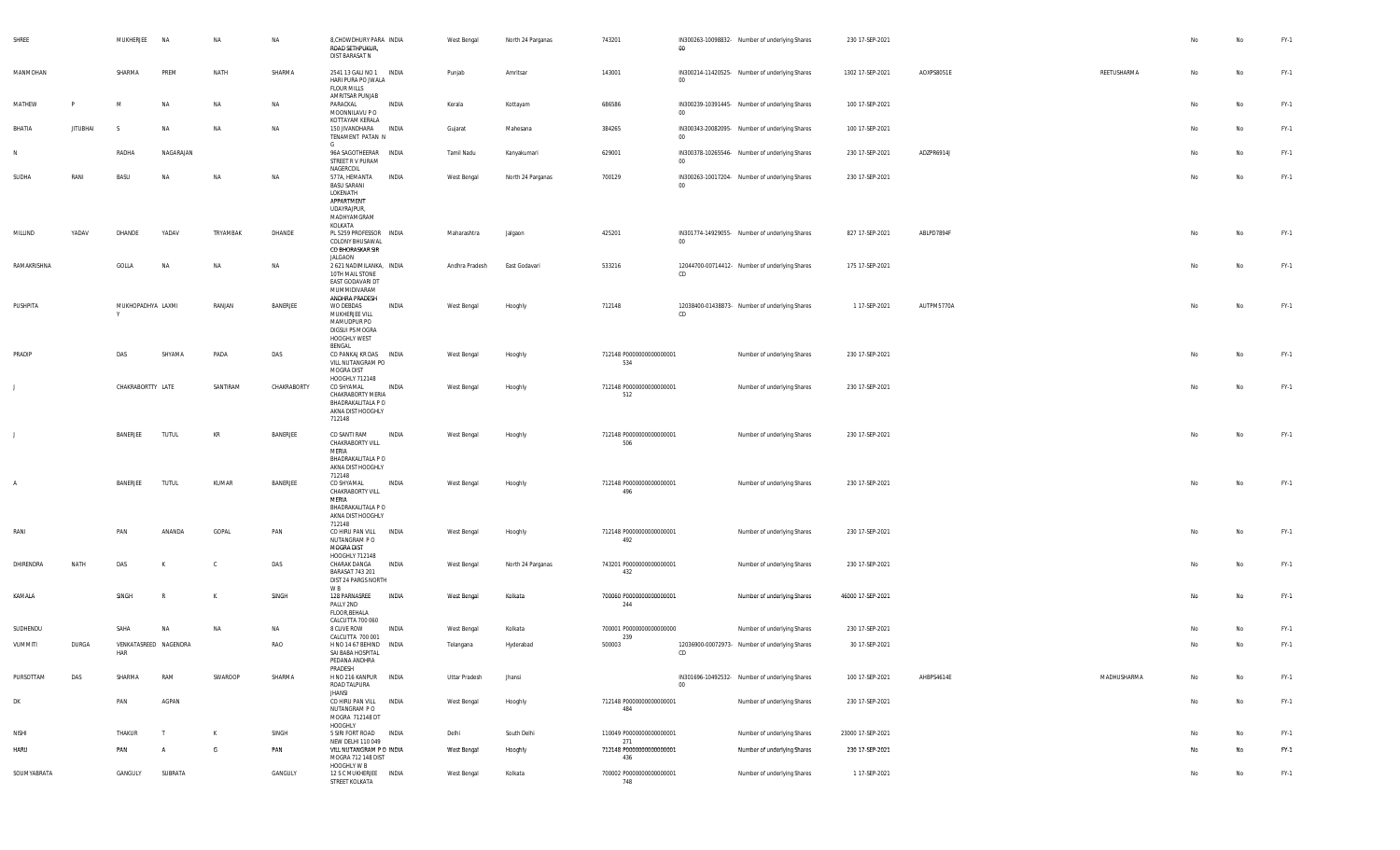| RANU            |            | PAN                  | AGPAN     |           |               | VILL NUTANGRAM PO INDIA<br>MOGRA 712 148 DT<br>HOOGHLYW B                                                 | West Bengal    | Hooghly     | 712148 P0000000000000001<br>485        |        | Number of underlying Shares                    | 230 17-SEP-2021    |            |             |    | No | FY-1   |
|-----------------|------------|----------------------|-----------|-----------|---------------|-----------------------------------------------------------------------------------------------------------|----------------|-------------|----------------------------------------|--------|------------------------------------------------|--------------------|------------|-------------|----|----|--------|
| D               |            | BAG                  | LATE      |           | ABHOYBAG      | CO DEBASISH PAN INDIA<br>VILL NUTANGRAM PO<br>MOGRA 712 148 DIST                                          | West Bengal    | Hooghly     | 712148 P0000000000000001<br>475        |        | Number of underlying Shares                    | 230 17-SEP-2021    |            |             | No | No | FY-1   |
| DEBASISH        |            | PAN                  | A         | G         | PAN           | HOOGHLY W B<br>VILL NUTANGRAM, PO INDIA<br>MOGRA DT HOOGHLY<br>, W B PIN 712 148                          | West Bengal    | Hooghly     | 712148 P0000000000000001<br>462        |        | Number of underlying Shares                    | 1150 17-SEP-2021   |            |             | No | No | FY-1   |
| PULIN           | BEHARI     | DAS                  | IJ        | G         | DAS           | 106 RAJDANGA MAIN INDIA<br>ROAD BAZAR<br>MOR, HALU CALCUTTA<br>700 078                                    | West Bengal    | Kolkata     | 700078 P0000000000000001<br>378        |        | Number of underlying Shares                    | 50 17-SEP-2021     |            | SUJATADAS   | No | No | FY-1   |
| SANDIP          |            | SAHA                 | SUBHENDRA | LAL       | SAHA          | 3621 KALIGHAT ROAD INDIA                                                                                  | West Bengal    | Kolkata     | 700026 P0000000000000001               |        | Number of underlying Shares                    | 1 17-SEP-2021      | AQHPS3555M |             | No | No | FY-1   |
| YAJNASENI       |            | CHATTERJEE           | RANA      |           | CHATTERJEE    | KOLKATA<br>60 RAY BAHADUR INDIA<br>ROAD BEHALA<br>KOLKATA                                                 | West Bengal    | Kolkata     | 753<br>700034 P0000000000000001<br>749 |        | Number of underlying Shares                    | 1 17-SEP-2021      |            |             | No | No | FY-1   |
| SOMNATH         |            | CHATTERJEE           | LATE      | S         | NCHATTERJEE   | VILL PO DIGSUI PS INDIA                                                                                   | West Bengal    | Hooghly     | 712148 P0000000000000001               |        | Number of underlying Shares                    | 10 17-SEP-2021     |            |             | No | No | FY-1   |
| ALPANA          |            | CHAKRABORTTY CHANDRA |           | KANTA     | CHAKRABORTY   | MOGRA HOOGHLY<br>VILL MERIA, PO AKNA INDIA                                                                | West Bengal    | Hooghly     | 746<br>712148 P0000000000000001        |        | Number of underlying Shares                    | 230 17-SEP-2021    |            |             | No | No | FY-1   |
| PUROBI          |            | GHOSH                | SOUMEN    |           | GHOSH         | PS POLBA HOOGHLY<br>297 GOLAP BAG<br>INDIA<br>SHEORAPHULLY DIST                                           | West Bengal    | Hooghly     | 678<br>712223 P0000000000000001<br>664 |        | Number of underlying Shares                    | 230 17-SEP-2021    |            | SOUMENGHOSH | No | No | FY-1   |
|                 |            | PAL                  | LATE      | DULAL     | CHPAL         | <b>HOOGHLY 712223</b><br>CO PANKAJ DAS VILL INDIA<br>NUTANGRAM PO<br>MOGRA HOOGHLY                        | West Bengal    | Hooghly     | 712148 P0000000000000001<br>566        |        | Number of underlying Shares                    | 230 17-SEP-2021    |            |             | No | No | FY-1   |
| MUKTI           |            | CHATTERJEE           | LATE      | - S       | NCHATTERJEE   | 712148<br>CO MINAKSHI<br><b>INDIA</b><br>MUKHERJEE 276<br>SURYA SEN STREET<br>2ND FLOOR KOLKATA<br>700009 | West Bengal    | Kolkata     | 700009 P00000000000000001<br>542       |        | Number of underlying Shares                    | 230 17-SEP-2021    |            | RATANPAL    | No | No | FY-1   |
| SUBHENDU        |            | MUKHERJEE            | LATE      | В         | DMUKHERJEE    | PO + VILL DIGSUI DIST INDIA<br>HOOGHLY 712148                                                             | West Bengal    | Hooghly     | 712148 P0000000000000001<br>539        |        | Number of underlying Shares                    | 230 17-SEP-2021    |            |             | No | No | FY-1   |
| DEBU            |            | PAN                  | ANANDA    | GOPAL     | PAN           | NUTANGRAM PO INDIA<br>MOGRA DIST<br>HOOGHLY 712148                                                        | West Bengal    | Hooghly     | 712148 P0000000000000001<br>533        |        | Number of underlying Shares                    | 230 17-SEP-2021    |            |             | No | No | FY-1   |
| SAMARENDRA      | NARAYAN    | <b>BASAK</b>         | SHIB      | NARAYAN   | BASAK         | 1 RAM PAL LANE PO INDIA<br>HATKHOLA KOLKATA<br>700005                                                     | West Bengal    | Kolkata     | 700005 P0000000000000001<br>516        |        | Number of underlying Shares                    | 230 17-SEP-2021    |            | SHIPRASETT  | No | No | FY-1   |
| TAPAS           | KUMAR      | PAN                  | ANANDA    | GOPAL     | PAN           | VILL NUTANGRAM P O INDIA<br><b>MOGRA DIST</b><br>HOOGHLY 712148                                           | West Bengal    | Hooghly     | 712148 P0000000000000001<br>513        |        | Number of underlying Shares                    | 230 17-SEP-2021    |            |             | No | No | FY-1   |
| CHANDRIKA       | JESHANGLAL | KOTHARI              | <b>NA</b> | <b>NA</b> | <b>NA</b>     | 58A GAMDEVI ROAD INDIA<br>PRERANA<br>BUILDING, IST FLOOR<br>MUMBAI 400 007                                | Maharashtra    | Mumbai City | 400007 P0000000000000001<br>040        |        | Number of underlying Shares                    | 46920 17-SEP-2021  |            |             | No | No | FY-1   |
| SAMARENDRA      | NARAYAN    | <b>BASAK</b>         | LATE      | SHIB      | NARAYANBASAK  | 1 RAM PAL LANE PO INDIA<br>HATKHOLA KOLKATA<br>700005                                                     | West Bengal    | Kolkata     | 700005 P0000000000000001<br>632        |        | Number of underlying Shares                    | 230 17-SEP-2021    |            | SUKLABASAK  | No | No | FY-1   |
| <b>IARA</b>     |            | GHOSH                | BISWANATH |           | GHOSH         | CO BISWANATH<br>INDIA<br>GHOSH MAMUDPUR<br>PO DIGSUI DIST<br>HOOGHLY 712148                               | West Bengal    | Hooghly     | 712148 P0000000000000001<br>594        |        | Number of underlying Shares                    | 230 17-SEP-2021    |            |             | No | No | FY-1   |
|                 |            | SELVARAJ             | <b>NA</b> | <b>NA</b> | NA            | 111 73 EZHIL NAGAR INDIA<br>KANDHASAMYPURAM<br>TUTICORIN<br><b>TUTICORIN</b>                              | Tamil Nadu     | Tirunelveli | 628002                                 | 00     | IN301080-22088227- Number of underlying Shares | 100 17-SEP-2021    |            |             | No | No | FY-1   |
| SHAKUN          |            | BHATTAD              | <b>NA</b> | NA        | NA            | 33 RACHNA NAGAR INDIA<br>GOVINDPURA<br><b>BHOPAL MP</b>                                                   | Madhya Pradesh | Bhopal      | 462023                                 | $00\,$ | IN301330-18811102- Number of underlying Shares | 690 17-SEP-2021    |            |             | No | No | FY-1   |
| NADEEM          |            | AHMED                | MD        |           | ASHFAQUE      | 29B, MUFIDUL ISLAM INDIA<br>LANE 4TH FLOOR<br>CALCUTTA 700 014                                            | West Bengal    | Kolkata     | 700014 P0000000000000000<br>867        |        | Number of underlying Shares                    | 23000 17-SEP-2021  |            |             | No | No | FY-1   |
| MRS             | RACHEL     | DAVID                | NA        | NA        | <b>NA</b>     | CO THE EASTERN<br>INDIA<br><b>BANK LTD MUMBAI</b><br>400 001                                              | Maharashtra    | Mumbai City | 400001 P0000000000000000<br>022        |        | Number of underlying Shares                    | 381570 17-SEP-2021 |            |             | No | No | FY-1   |
| SOUMI           |            | BHATTACHARYY SHYAM   |           | SUNDAR    | BHATTACHARYYA | 23 A C SARKER ROAD INDIA<br>DAKSHINESWAR<br>KOLKATA 700076                                                | West Bengal    | Kolkata     | 700076 P0000000000000001<br>637        |        | Number of underlying Shares                    | 460 17-SEP-2021    |            |             | No | No | FY-1   |
| <b>BISWAJIT</b> |            | GHOSH                | PARAN     |           | GHOSH         | PO VILL DIGSUI<br>INDIA                                                                                   | West Bengal    | Hooghly     | 712148 P0000000000000001               |        | Number of underlying Shares                    | 230 17-SEP-2021    |            |             | Nο | No | $FY-1$ |
| MOUSUMI         |            | PAN                  | AGPAN     |           |               | HOOGHLY 712148<br>VILL NUTANGRAM P O INDIA<br>MOGRA 712 148                                               | West Bengal    | Hooghly     | 544<br>712148 P0000000000000001<br>486 |        | Number of underlying Shares                    | 460 17-SEP-2021    |            |             | No | No | FY-1   |
| KALI            | PADA       | GHOSH                | LATE      | EK        | KARIGHOSH     | DTHOOGHLY, W B<br>CO DEBASISH PAN INDIA<br>VILL NUTANGRAM PO<br>MOGRA DIST                                | West Bengal    | Hooghly     | 712148 P0000000000000001<br>510        |        | Number of underlying Shares                    | 230 17-SEP-2021    |            |             | No | No | FY-1   |
| TAPA            |            | PAN                  | ANANDA    | GOPAL     | PAN           | HOOGHLY 712148<br>VILL NUTANGRAM P O INDIA<br>MOGRA DIST                                                  | West Bengal    | Hooghly     | 712148 P0000000000000001<br>507        |        | Number of underlying Shares                    | 230 17-SEP-2021    |            |             | No | No | FY-1   |
| NITU            |            | GHOSH                | KALI      | PADA      | <b>GHOSH</b>  | HOOGHLY 712148<br>CO DEBASISH PAN INDIA<br>VILL NUTANGRAM PO<br>MOGRA DIST<br>HOOGHLY 712148              | West Bengal    | Hooghly     | 712148 P0000000000000001<br>503        |        | Number of underlying Shares                    | 230 17-SEP-2021    |            |             | No | No | FY-1   |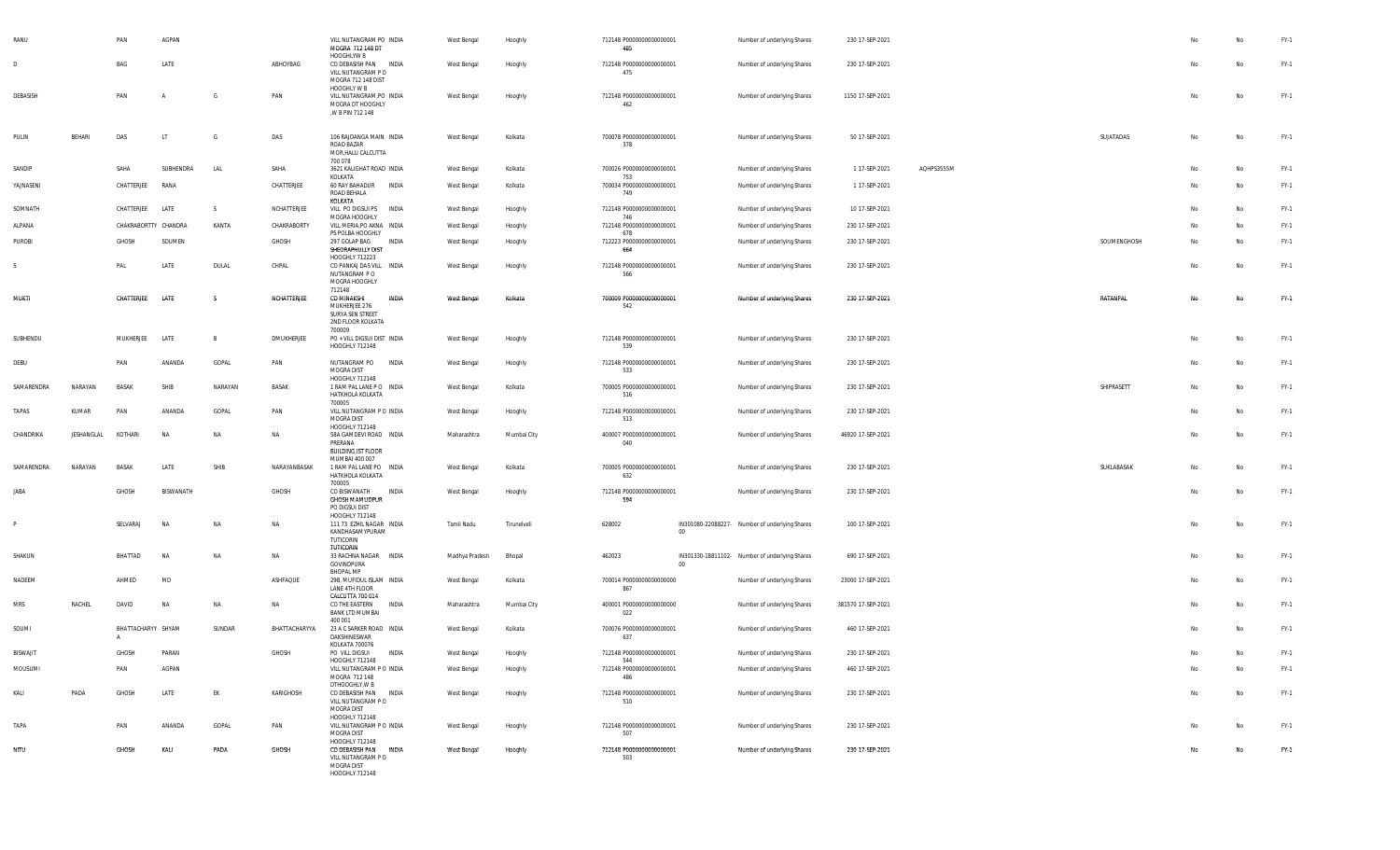|              |            | PAN                  | ANANDA       | GOPAL    | PAN          | CO HIRU PAN VILL<br>NUTANGRAM P O<br>MOGRA DIST<br>HOOGHLY 712148                                        | INDIA | West Bengal   | Hooghly           | 712148 P0000000000000001<br>500  |    | Number of underlying Shares                    | 230 17-SEP-2021   |            |                           |                | $\mathsf{No}$ | FY-1   |
|--------------|------------|----------------------|--------------|----------|--------------|----------------------------------------------------------------------------------------------------------|-------|---------------|-------------------|----------------------------------|----|------------------------------------------------|-------------------|------------|---------------------------|----------------|---------------|--------|
|              | M          | PAN                  | ANANDA       | GOPAL    | PAN          | CO DEBASISH PAN<br>VILL NUTANGRAM PO<br>MOGRA DIST                                                       | INDIA | West Bengal   | Hooghly           | 712148 P0000000000000001<br>494  |    | Number of underlying Shares                    | 230 17-SEP-2021   |            |                           | N <sub>o</sub> | No            | FY-1   |
| $\mathsf{D}$ |            | PAN                  | ANANDA       | GOPAL    | PAN          | HOOGHLY 712148<br>VILL NUTANGRAM P O INDIA<br>MOGRA DIST                                                 |       | West Bengal   | Hooghly           | 712148 P0000000000000001<br>489  |    | Number of underlying Shares                    | 460 17-SEP-2021   |            |                           | N <sub>o</sub> | No            | $FY-1$ |
| <b>DIPAK</b> |            | BAG                  | LATE         | ABHOY    | BAG          | HOOGHLY 712148<br>CO DEBASISH PAN INDIA<br>VILL NUTANGRAM PO<br>MOGRA DIST                               |       | West Bengal   | Hooghly           | 712148 P0000000000000001<br>501  |    | Number of underlying Shares                    | 230 17-SEP-2021   |            |                           | No             | No            | $FY-1$ |
| ANWER        |            | ALI                  | NA           | NA       | NA           | HOOGHLY 712148<br>173K ASALAT PURA INDIA<br>MADHY MORADABAD<br>U P                                       |       | Uttar Pradesh | MORADABAD         |                                  | CD | 12041800-00053337- Number of underlying Shares | 230 17-SEP-2021   |            |                           | No             | No            | $FY-1$ |
| BHARATH      | KUMAR      | KU                   | <b>NA</b>    | NA       | NA           | KARNATAKA BANK INDIA<br>LTD SATHANUR<br>KARNATAKA                                                        |       | Karnataka     | Bangalore Urban   | 562126                           | CD | 12044700-05481457- Number of underlying Shares | 100 17-SEP-2021   |            |                           | No             | No            | $FY-1$ |
| SRI          | BISHWA     | NATHSHARMA LATE      |              | <b>B</b> | SHARMA       | 1681E RAMESH<br><b>DUTTA STREET</b><br>CALCUTTA 700 006                                                  | INDIA | West Bengal   | Kolkata           | 700006 P0000000000000000<br>556  |    | Number of underlying Shares                    | 23000 17-SEP-2021 |            |                           | N <sub>o</sub> | No            | $FY-1$ |
| KSHANAPRAVA  |            | RAJ                  |              | - S      | RAJ          | 39, CHOWDHURY<br>PARA ROAD PO<br><b>BARASAT KOLKATA</b>                                                  | INDIA | West Bengal   | North 24 Parganas | 700124 P0000000000000001<br>763  |    | Number of underlying Shares                    | 10 17-SEP-2021    |            |                           | No             | No            | $FY-1$ |
| RAKESH       | NATWARBHAI | PATEL                | N            |          | PATEL        | 11411 AMBALIWALI INDIA<br>POLE NEAR<br>RANGILAPOLE, SHAHP<br>UR AHMEDABAD 380                            |       | Gujarat       | Anand             | 380001 P0000000000000000<br>680  |    | Number of underlying Shares                    | 46000 17-SEP-2021 |            |                           | No             | No            | $FY-1$ |
| MANDOTH      |            | <b>ASHOK</b>         | MOOLCHANDJEE |          |              | 001<br>UTTAM METAL MART INDIA<br>G 29 A S CHAR STREET<br>BANGALORE 560 053                               |       | Karnataka     | Bangalore Urban   | 560053 P0000000000000000<br>541  |    | Number of underlying Shares                    | 8280 17-SEP-2021  |            |                           | No             | No            | FY-1   |
| KASIM        | AHMAD      | CAPTAN               | AHMAD        |          |              | 6993 OPP VIDHYA INDIA<br>KUNJ SCHOOL<br>LUNSIKUI ROAD, TAL<br>NAVSARI DIST<br>BULSAR, GUJARAT 396<br>445 |       | Gujarat       | Valsad            | 396445 P0000000000000000<br>512  |    | Number of underlying Shares                    | 23000 17-SEP-2021 |            |                           | No             | No            | $FY-1$ |
| SAMARENDRA   | NARAYAN    | <b>BASAK</b>         |              |          | BASAK        | 1 RAM PAL LANE PO INDIA<br>HATKHOLA CALCUTTA                                                             |       | West Bengal   | Kolkata           | 700005 P0000000000000001<br>219  |    | Number of underlying Shares                    | 460 17-SEP-2021   |            | SUKLABASAK                | No             | No            | $FY-1$ |
| SUJIT        |            | PAL                  |              |          | PAUL         | 700 005<br>P O R K PALLI, VIA<br>SONARPUR DIST 24<br>PARGANAS S 743 369<br>WEST BENGAL                   | INDIA | West Bengal   | Kolkata           | 743369 P0000000000000001<br>146  |    | Number of underlying Shares                    | 460 17-SEP-2021   |            |                           | No             | No            | $FY-1$ |
| AYAN         |            | PALIT                |              |          | PALIT        | 44A BANERJEE PARA INDIA<br>LANE POST DHAKURIA<br>CALCUTTA 700 031                                        |       | West Bengal   | Kolkata           | 700031 P0000000000000001<br>095  |    | Number of underlying Shares                    | 20 17-SEP-2021    |            | RUBYPALIT                 | No             | No            | $FY-1$ |
| SRI          |            | DINESHKUMAR MAGARWAL | SRI          | M        | AGARWAL      | RAJA ROAD AT PO INDIA<br>MAROLI BAZAR TAL<br>NAVSARI DIST BULSAR<br><b>GUJARAT 396 436</b>               |       | Gujarat       | Valsad            | 396436 P0000000000000000<br>487  |    | Number of underlying Shares                    | 5750 17-SEP-2021  |            | SRIVINODKUMA<br>RMAGARWAL | No             | No            | $FY-1$ |
| HIRU         |            | PAN                  |              |          | PAN          | VILL NUTANGRAM P O INDIA<br>MOGRA 712 148 DIST<br>HOOGHLY W B                                            |       | West Bengal   | Hooghly           | 712148 P0000000000000001<br>430  |    | Number of underlying Shares                    | 230 17-SEP-2021   |            |                           | No             | No            | $FY-1$ |
| BIDYUT       |            | KUNDU                | MATILAL      |          | KUNDU        | VILL METHIGOR PO INDIA<br>MOGRA DIST<br>HOOGHLY HOOGHLY<br>WEST BENGAL                                   |       | West Bengal   | Hooghly           | 712148                           | CD | 12038400-01513775- Number of underlying Shares | 1 17-SEP-2021     | DEFPK8198H |                           | No             | No            | $FY-1$ |
| TAPAN        | KUMAR      | GHOSH                | KALIPADA     |          | GHOSH        | PURUSHATTAMPUR INDIA<br>MOGRA 1 NO CO<br>KALIPADA GHOSH<br>HOOGHLY WEST<br>BENGAL                        |       | West Bengal   | Hooghly           | 712148                           | CD | 12038400-00773126- Number of underlying Shares | 1 17-SEP-2021     | AQBPG5684K |                           | No             | No            | $FY-1$ |
| BABU         |            | GHOSH                | LATE         | K        | KGHOSH       | 69 ANANDA PALIT<br>ROAD KOLKATA<br>700014                                                                | INDIA | West Bengal   | Kolkata           | 700014 P0000000000000001<br>568  |    | Number of underlying Shares                    | 230 17-SEP-2021   |            |                           | No             | No            | $FY-1$ |
|              |            | LAKSHMIPATHI LATE    |              |          | SVISWANATHAN | P 72, LAKE ROAD<br>KHAITAN HOUSE FLAT<br>18,4TH FLOOR<br>KOLKATA                                         | INDIA | West Bengal   | Kolkata           | 700029 P00000000000000001<br>719 |    | Number of underlying Shares                    | 690 17-SEP-2021   | ADHPV8965H |                           | No             | No            | $FY-1$ |
| SOMNATH      |            | CHATTERJEE           | SACHINDRA    | NATH     | CHATTERJEE   | VILL PO DIGSUI P S   INDIA<br>MOGRA DIST<br>HOOGHLY 712148                                               |       | West Bengal   | Hooghly           | 712148 P0000000000000001<br>487  |    | Number of underlying Shares                    | 230 17-SEP-2021   |            |                           | No             | No            | FY-1   |
| MOUSUMI      |            | DAS                  | G            |          | DAS          | CO HIRU PAN VILL INDIA<br>NUTANGRAM P O<br>MOGRA 712 148 DIST<br>HOOGHLY W B                             |       | West Bengal   | Hooghly           | 712148 P0000000000000001<br>476  |    | Number of underlying Shares                    | 230 17-SEP-2021   |            |                           | No             | No            | $FY-1$ |
| TARA         | PADA       | PAL                  | LATE         | E        | PAL          | CO HIRU PAN VILL INDIA<br>NUTANGRAM P O<br>MOGRA 712 148 DIST<br>HOOGHLY W B                             |       | West Bengal   | Hooghly           | 712148 P0000000000000001<br>474  |    | Number of underlying Shares                    | 230 17-SEP-2021   |            |                           | No             | No            | $FY-1$ |
| GOURAB       |            | DAS                  | R            | R        | DAS          | CO HIRU PAN VILL INDIA<br>NUTANGRAM P O<br>MOGRA 712 148 DIST<br>HOOGHLY W B                             |       | West Bengal   | Hooghly           | 712148 P0000000000000001<br>464  |    | Number of underlying Shares                    | 230 17-SEP-2021   |            |                           | No             | No            | FY-1   |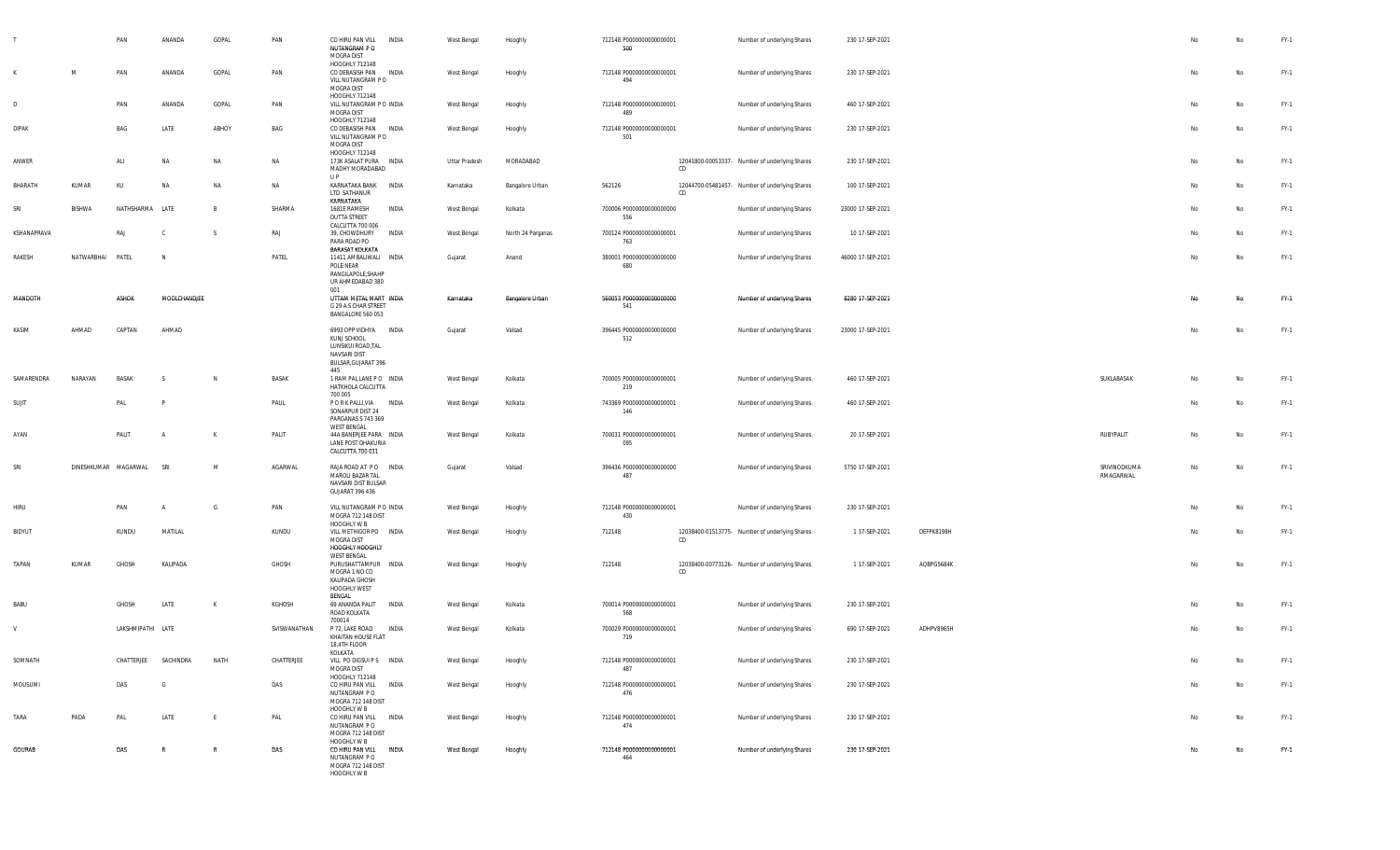| MANOJ           | KUMAR     | KOCHAR           | <b>NA</b>        | NA      | <b>NA</b>     | 43 RAJBHALLAV SAHA INDIA<br>LANE 2ND FLOOR<br>SINHA BARI HOWRAH                                                             |       | West Bengal | Howrah          | 711101 P0000000000000001<br>453 |     | Number of underlying Shares                    | 2530 17-SEP-2021   |            |                         | No | No        | FY-1   |
|-----------------|-----------|------------------|------------------|---------|---------------|-----------------------------------------------------------------------------------------------------------------------------|-------|-------------|-----------------|---------------------------------|-----|------------------------------------------------|--------------------|------------|-------------------------|----|-----------|--------|
| INDRANI         |           | MUKHERJEE        | $\mathsf{k}$     | K       | MUKHERJEE     | 711 101<br>91C DHARMOTALA INDIA<br>ROAD KASBA<br>KOLKATA 700 042                                                            |       | West Bengal | Kolkata         | 700042 P0000000000000001<br>408 |     | Number of underlying Shares                    | 460 17-SEP-2021    |            | KAMALKUMARM<br>UKHERJEE | No | No        | FY-1   |
| <b>JHUMA</b>    |           | ADHYA            | - S              |         | ADHYA         | 26 RAM TANU BOSE INDIA<br>LANE CALCUTTA 700<br>006                                                                          |       | West Bengal | Kolkata         | 700006 P0000000000000001<br>237 |     | Number of underlying Shares                    | 23000 17-SEP-2021  |            | SUSHILADHYA             | No | <b>No</b> | FY-1   |
| PULKIT          |           | BHASIN           | PANKAJ           |         | BHASIN        | 591A TILJALA ROAD INDIA                                                                                                     |       | West Bengal | Kolkata         | 700046 P0000000000000001        |     | Number of underlying Shares                    | 1 17-SEP-2021      |            |                         | No | <b>No</b> | FY-1   |
| SHRABANTI       |           | CHATTERJEE       | SOMNATH          |         | CHATTERJEE    | FLAT 2A KOLKATA<br>Vill po digsui ps                                                                                        | INDIA | West Bengal | Hooghly         | 751<br>712148 P0000000000000001 |     | Number of underlying Shares                    | 690 17-SEP-2021    |            |                         | No | No        | FY-1   |
| SOUMEN          |           | GHOSH            | <b>NA</b>        | NA      | <b>NA</b>     | MOGRA HOOGHLY<br>297 157B BOURIPARA INDIA                                                                                   |       | West Bengal | Hooghly         | 747<br>712223 P0000000000000001 |     | Number of underlying Shares                    | 230 17-SEP-2021    |            |                         | No | No        | FY-1   |
|                 |           |                  |                  |         |               | GOLAP BAG P O<br>SHEORAPHULLY<br>HOOGHLY, W B<br>712223                                                                     |       |             |                 | 674                             |     |                                                |                    |            |                         |    |           |        |
| H               | к         | PAN              | ANANDA           | GOPAL   | PAN           | VILL NUTANGRAM P O INDIA<br>MOGRA DT HOOGHLY<br>712148                                                                      |       | West Bengal | Hooghly         | 712148 P0000000000000001<br>574 |     | Number of underlying Shares                    | 230 17-SEP-2021    |            |                         | No | No        | FY-1   |
| RADHA           | RANJAN    | DAS              | LATE             |         | DAS           | CO PANKAJ KR DAS INDIA<br>VILL NUTANGRAM PO<br>MOGRA DIST<br><b>HOOGHLY 712148</b>                                          |       | West Bengal | Hooghly         | 712148 P0000000000000001<br>565 |     | Number of underlying Shares                    | 230 17-SEP-2021    |            |                         | No | No        | FY-1   |
| <b>JITENDRA</b> | M         | GANDHI           | MANSUKHLAL       | - D     | GANDHI        | 113 GOPINATH<br>CHONGDER LANE<br>ASHOK SAMANTA<br><b>BUILDING FIRST</b><br><b>FLOOR FAZIR BAZAR</b><br><b>HOWRAH 711101</b> | INDIA | West Bengal | Howrah          | 711101 P0000000000000001<br>547 |     | Number of underlying Shares                    | 1150 17-SEP-2021   |            |                         | No | No        | FY-1   |
| SANTANU         |           | NANDI            | LATE             | ANIL    | NANDI         | VILL PO DIGSUI DIST INDIA<br>HOOGHLY 712148                                                                                 |       | West Bengal | Hooghly         | 712148 P0000000000000001<br>540 |     | Number of underlying Shares                    | 230 17-SEP-2021    |            |                         | No | No        | FY-1   |
| $\perp$         |           | GHOSH            | BISWANATH        |         | GHOSH         | CO DEBASISH PAN<br>VILL NUTANGRAM PO<br>MOGRA DT HOOGHLY                                                                    | INDIA | West Bengal | Hooghly         | 712148 P0000000000000001<br>514 |     | Number of underlying Shares                    | 230 17-SEP-2021    |            |                         | No | No        | FY-1   |
| SADANANDA       |           | GHOSH            | KALIPADA         |         | GHOSH         | 712148<br>CO DEBASISH PAN INDIA<br>VILL NUTANGRAM PO<br>MOGRA DIST                                                          |       | West Bengal | Hooghly         | 712148 P0000000000000001<br>511 |     | Number of underlying Shares                    | 230 17-SEP-2021    |            |                         | No | No        | FY-1   |
| RAHUL           |           | JAIN             | CHANDULAL        |         |               | HOOGHLY 712148<br>KIRAN INDENTORS<br>VAMICHAND MARKET<br>D S LANE CHICKPET<br>BANGALORE 560 053                             | INDIA | Karnataka   | Bangalore Urban | 560053 P0000000000000000<br>619 |     | Number of underlying Shares                    | 46000 17-SEP-2021  |            |                         | No | No        | FY-1   |
| ANINDITA        |           | DAS              | <b>NA</b>        | NA      | <b>NA</b>     | 101 SIDDHESWAR INDIA<br>CHANDRA LANE<br>KOLKATA 700012                                                                      |       | West Bengal | Kolkata         | 700012 P0000000000000001<br>634 |     | Number of underlying Shares                    | 18170 17-SEP-2021  |            |                         | No | No        | FY-1   |
| ANIL            | KUMAR     | <b>BOTHRA</b>    | MOOL             | CHAND   | <b>BOTHRA</b> | SHIBAM<br>APPARTMENT FLAT<br>NO B 3 B 4 2ND FLR<br>1081 N K BANERJEE<br>STREET RISHRA<br>712248                             | INDIA | West Bengal | Hooghly         | 712248 P0000000000000001<br>625 |     | Number of underlying Shares                    | 230 17-SEP-2021    |            |                         | No | Na        | $FY-1$ |
| MITHU           |           | <b>GHOSH</b>     | <b>BISWANATH</b> |         | GHOSH         | CO BISWANATH<br><b>GHOSH VILL</b><br>MAMUDPUR PO<br>DIGSUI DT HOOGHLY<br>712148                                             | INDIA | West Bengal | Hooghly         | 712148 P0000000000000001<br>579 |     | Number of underlying Shares                    | 230 17-SEP-2021    |            |                         | No | No        | FY-1   |
| JOLU            |           | BANERJEE         | - 1              |         | BANERJEE      | CO LATE SANTIRAM INDIA<br>CHAKRABORTY MERIA<br>BHADRAKALI TALA P O<br>AKNA DT HOOGHLY<br>712148                             |       | West Bengal | Hooghly         | 712148 P0000000000000001<br>578 |     | Number of underlying Shares                    | 230 17-SEP-2021    |            |                         | No | No        | FY-1   |
| RAM             |           | GHOSH            | K                |         | GHOSH         | CO DEBASISH PAN INDIA<br>VILL NUTANGRAM PO<br>MOGRA 712 148 DIST<br>HOOGHLY W B                                             |       | West Bengal | Hooghly         | 712148 P0000000000000001<br>471 |     | Number of underlying Shares                    | 230 17-SEP-2021    |            |                         | No | No        | FY-1   |
| SRI             | BASANT    | KUMARBOHRA SRI   |                  |         | CBOHRA        | 197, JAIN TEMPLE<br>ROAD O P H ROAD<br>BANGALORE 560 051                                                                    | INDIA | Karnataka   | Bangalore Urban | 560051 P0000000000000000<br>418 |     | Number of underlying Shares                    | 460 17-SEP-2021    |            |                         | No | No        | FY-1   |
| SRI             | К         | SUNDHARAM        | SRI              | K       | SADASIVAN     | NO 64 NYNIAPPA<br>MAISTRY STREET IST<br>FLOOR, PARK TOWN<br>CHENNAI 600 003                                                 | INDIA | Tamil Nadu  | Chennai         | 600003 P0000000000000000<br>400 |     | Number of underlying Shares                    | 230 17-SEP-2021    |            |                         | No | No        | FY-1   |
| <b>JIVARAJ</b>  | RATANSINH | SHAH             | <b>NA</b>        | NA      | NA            | WARDLEY HOUSE 25 INDIA<br>SWALLOW LANE<br>CALCUTTA 700 001                                                                  |       | West Bengal | Kolkata         | 700001 P0000000000000000<br>297 |     | Number of underlying Shares                    | 5290 17-SEP-2021   |            |                         | No | <b>No</b> | $FY-1$ |
| MISS            | FRENAZ    | <b>BMODI</b>     | NA               | NA      | NA            | 120 KARNANI<br>MANSION 25A, PARK<br>STREET CALCUTTA 700<br>016                                                              | INDIA | West Bengal | Kolkata         | 700016 P0000000000000000<br>285 |     | Number of underlying Shares                    | 142370 17-SEP-2021 |            | MRSSHIREENBM<br>ODI     | No | No        | FY-1   |
| PURNENDU        |           | CHAKRABORTY LATE |                  | ANANTA  | Y             | KUMARCHAKRABORT BASUDEBPUR PO INDIA<br>TRIBENI HOOGHLY<br>TRIBENI WEST<br>BENGAL                                            |       | West Bengal | Hooghly         | 712503                          | CD  | 12038400-00212049- Number of underlying Shares | 1 17-SEP-2021      | ABVPC9166D |                         | No | No        | FY-1   |
| SUJATA          |           | GHOSH            | NARAYAN          | CHANDRA | GHOSH         | PURUSHOTTAMPUR INDIA<br>MAGRA 1NO PO<br>MAGRA DIST<br>HOOGHLY HOOGHLY<br><b>WEST BENGAL</b>                                 |       | West Bengal | Hooghly         | 712148                          | CD. | 12038400-01373303- Number of underlying Shares | 1 17-SEP-2021      | AYCPG4695D |                         | No | No        | FY-1   |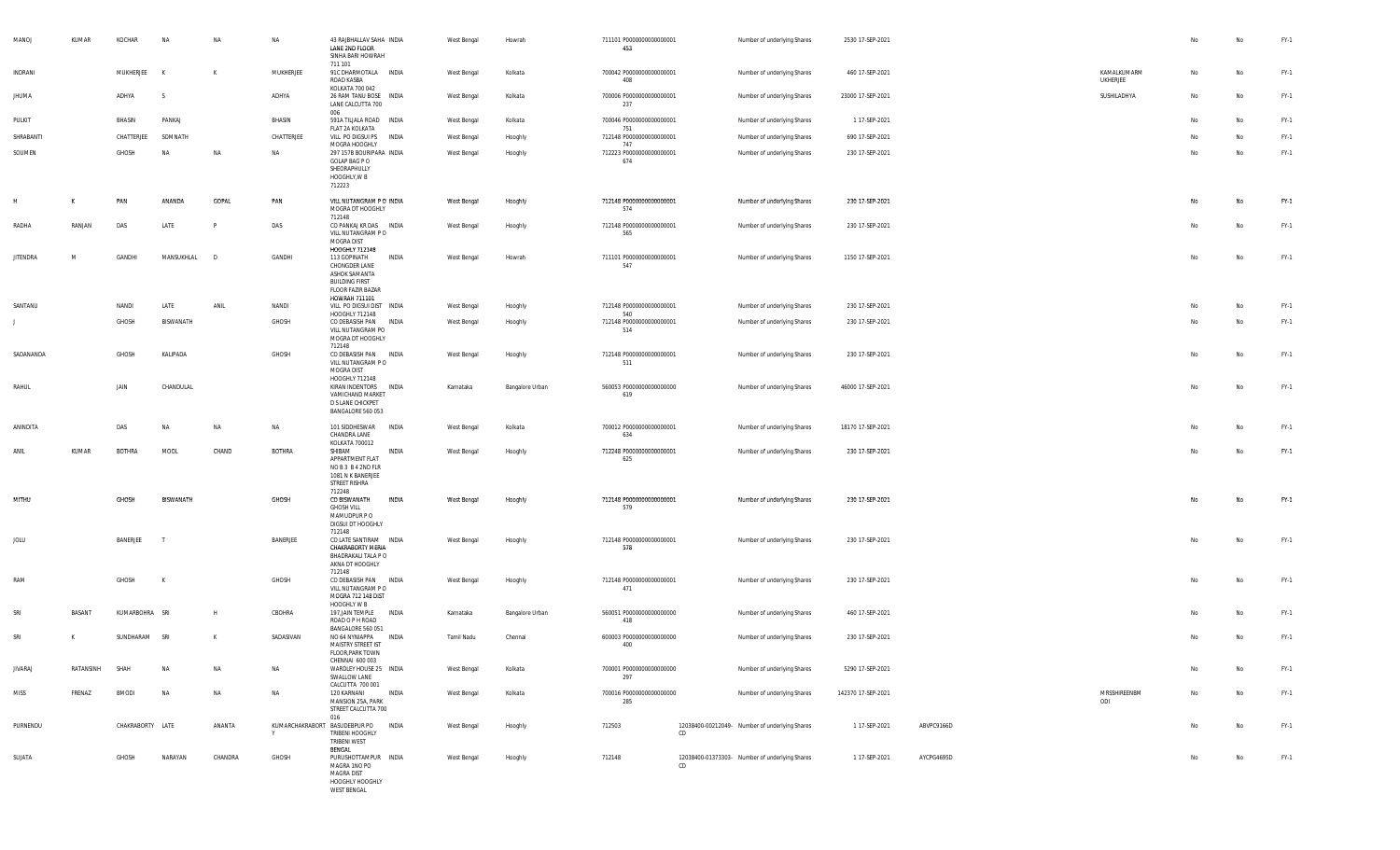| DEBASRI       |                        | MUKHERJEE      | DEBPROSAD    |         | CHATTERJEE | COLT MRITYUNJOY INDIA<br>MUKHERJEE VILL<br>NATANGRAM PO<br>MAGRA HOOGHLY<br><b>WEST BENGAL</b>                                  | West Bengal    | Hooghly           | 712148                          | 12038400-01531919- Number of underlying Shares<br>CD     | 1 17-SEP-2021     | CFJPM4457F |          | No             | No | $FY-1$ |
|---------------|------------------------|----------------|--------------|---------|------------|---------------------------------------------------------------------------------------------------------------------------------|----------------|-------------------|---------------------------------|----------------------------------------------------------|-------------------|------------|----------|----------------|----|--------|
| PRADIP        |                        | DAS            | LATE         | SURESH  | CHDAS      | 47 CHANDIGARH<br>INDIA<br><b>MAIN ROAD</b><br>MADHYAMGRAM                                                                       | West Bengal    | North 24 Parganas | 700130 P0000000000000001<br>752 | Number of underlying Shares                              | 1 17-SEP-2021     |            |          | No             | No | $FY-1$ |
| LOPA          | к                      | GANDHI         | <b>KIRIT</b> | K       | GANDHI     | KOLKATA<br>4 B 4TH FLOOR<br>INDIA<br>MATRUASHISH 37<br>NEPEANSEA ROAD                                                           | Maharashtra    | Mumbai City       | 400001                          | IN301604-10052574- Number of underlying Shares<br>00     | 11390 17-SEP-2021 |            |          | No             | No | $FY-1$ |
| MOHAN         |                        | ROY            | BAIJU        |         | ROY        | MUMBAI<br>CO BAIJU ROY<br>INDIA<br><b>BOARDING PARA,</b><br>WARD 6 P O<br>DINHATA DIST KOCH<br><b>BIHAR</b>                     | BIHAR          | Patna             | 800001                          | IN302201-10537815- Number of underlying Shares<br>$00\,$ | 25 17-SEP-2021    |            |          | No             | No | $FY-1$ |
| VEERAVENKATA  | SATYANARAYAN DODIPATLA |                | <b>NA</b>    | NA      | NA         | Q NO T II 111,<br>INDIA<br>BOMBAY COLONY, PV<br>TOWNSHIP<br>ELECTRICIANKCHP,<br>SOC LTD MANUGUR,<br>KHAMMAM ANDHRA<br>PRADESH   | Telangana      | Khammam           | 507117                          | 12044700-05612105- Number of underlying Shares<br>CD     | 69 17-SEP-2021    |            |          |                | No | $FY-1$ |
| PRADIP        | KUMAR                  | SARKAR         | DHIRENDRA    |         | SARKAR     | <b>GOURIPUR 4 NO</b><br>INDIA<br>MAHAJATI NAGAR PO<br>BIRATI KOLKATA WEST<br>BENGAL                                             | West Bengal    | North 24 Parganas | 700051                          | 12044700-05215706- Number of underlying Shares<br>CD     | 1 17-SEP-2021     | BKMPS1577F |          | No             | No | $FY-1$ |
| PRAVINBHAI    | VITTHALBHAI            | MENDPARA       | VITTHALBHAI  |         |            | 1718, YOGESHWAR INDIA<br>SOC, DEVBAUG,<br>BHAVNAGAR<br>GUJARAT                                                                  | Gujarat        | Bhavnagar         | 364001                          | 13023400-00250074- Number of underlying Shares<br>CD     | 2000 17-SEP-2021  | AOAPM5876Q |          | No             | No | $FY-1$ |
| AHALYA        |                        | SAHA           | ANUP         |         | SAHA       | <b>KARTICK PUR</b><br>INDIA<br>DEGANGA 1<br>DEGANGA NORTH 24<br>PARGANAS KOLKATA<br><b>WEST BENGAL</b>                          | West Bengal    | North 24 Parganas | 743423                          | 12044700-05793649- Number of underlying Shares<br>CD     | 1 17-SEP-2021     | CAUPS2664G | ANUPSAHA | No             | No | $FY-1$ |
| DEBAPRIYA     |                        | CHAKRABORTY NA |              | NA      | NA         | BUILDING 159420 INDIA<br>STREETROAD LANE<br>2ND BASUDEBPUR<br>TRIBENI VILLTWNCITY<br>HOOGHLY WEST<br>BENGAL                     | West Bengal    | Hooghly           | 712503                          | 12038400-01544848- Number of underlying Shares<br>CD     | 1 17-SEP-2021     |            |          | No             | No | $FY-1$ |
| DIGVIJAY      |                        | SINGH          | AMBIKA       |         | SINGH      | KESKRI NIVASH RAIL INDIA<br>NAGAR CHOWK<br>PANCHSHEEL NAGAR<br>BHILAI<br>CHHATISHGARH                                           | Chhattisgarh   | Durg              | 490025                          | 12038400-01354643- Number of underlying Shares<br>CD     | 20 17-SEP-2021    | BXDPS4165D |          | No             | No | $FY-1$ |
| PANKAJ        | KUMAR                  | DAS            | SHYAMA       | PADA    | DAS        | VILL NUTANGRAM NR INDIA<br>PRIMARY SCHOOL PO<br>MOGRA HOOGHLY<br><b>WEST BENGAL</b>                                             | West Bengal    | Hooghly           | 712148                          | 12038400-00635851- Number of underlying Shares<br>CD     | 1 17-SEP-2021     | ANBPD2186N |          | No             | No | $FY-1$ |
| <b>JHUMUR</b> |                        | DAS            | NARAYAN      | CHANDRA | DAS        | VILL NUTANGRAM NR INDIA<br>PRIMARY SCHOOL PO<br>MOGRA HOOGHLY<br><b>WEST BENGAL</b>                                             | West Bengal    | Hooghly           | 712148                          | 12038400-00631971- Number of underlying Shares<br>CD     | 1 17-SEP-2021     | ANBPD2259A |          | No             | No | $FY-1$ |
| NARENDRA      | VITHALDAS              | LADHE          | <b>NA</b>    | NA      | NA         | MAULI NANDANVAN INDIA<br>COLONY BHUSAVAL<br>DIST JALGAON<br>BHUSAVAL<br>MAHARASHTRA                                             | Maharashtra    | Jalgaon           | 425201                          | 12013200-00719117- Number of underlying Shares<br>CD     | 1150 17-SEP-2021  |            |          | No             | No | $FY-1$ |
| DHARMACHAND   | LODHA                  | SHUF           | <b>NA</b>    | NA      | NA         | NO 92, II CROSS<br>INDIA<br><b>MISSION ROAD</b><br>KARAGAPPA GARDEN<br>BANGALORE<br>KARNATAKA                                   | Karnataka      | Bangalore Urban   | 560027                          | 12010900-01384337- Number of underlying Shares<br>CD     | 11 17-SEP-2021    |            |          | No             | No | $FY-1$ |
| R             | LAKSHMI                |                | NA           | NA      | NA         | NO 2, ANNA STREET INDIA<br>KAMARAJ NAGAR<br>GORIMEDU<br>PONDICHERRY<br>PONDICHERRY<br>PONDICHERRY                               | Pondicherry    | NA                | 605006                          | 12017500-00223648- Number of underlying Shares<br>CD     | 230 17-SEP-2021   |            |          | N <sub>o</sub> | No | $FY-1$ |
| VIRAL         | MAHESH                 | MEHTA          | MAHESH       |         | MEHTA      | KALP AVRVKSH<br>INDIA<br>GARDEN BLDG NO 1<br>A1803 NEW LINK RD<br><b>MAHAVIR NGR</b><br>KANDIVALI WEST<br>MUMBAI<br>MAHARASHTRA | Maharashtra    | Mumbai City       | 400067                          | 12011300-00087418- Number of underlying Shares<br>CD     | 230 17-SEP-2021   | AHWPM3884D |          |                | No | FY-1   |
| NEELISETTY    |                        | LNGUPTA        | MALYADRI     |         | NEELISETTY | DOOR NO6 3<br>INDIA<br><b>GANTASALA VARI</b><br>STREET PENUGONDA<br>A P                                                         | Andhra Pradesh | West Godavari     | 534320                          | 12035200-00040457- Number of underlying Shares<br>CD     | 1000 17-SEP-2021  | AFWPN0447F |          | No             | No | $FY-1$ |
| DUDU          |                        | KUTTAN         | PAVIYANOSE   |         |            | MOOTHEDAN HOUSE INDIA<br>VETTYKADAVU ROAD<br>CHALAKUDY                                                                          | Kerala         | Thrissur          | 680307                          | IN301637-40993699- Number of underlying Shares<br>00     | 100 17-SEP-2021   | APHPD1363B |          | No             | No | $FY-1$ |
| RAJNI         |                        | <b>GUPTA</b>   | SANKAR       | LAL     | GUPTA      | 163 EWS BARRA BHAG INDIA<br>2 KANPUR UTTAR<br>PRADESH                                                                           | Uttar Pradesh  | Kanpur Nagar      |                                 | IN301143-10782822- Number of underlying Shares<br>$00\,$ | 920 17-SEP-2021   |            |          | No             | No | FY-1   |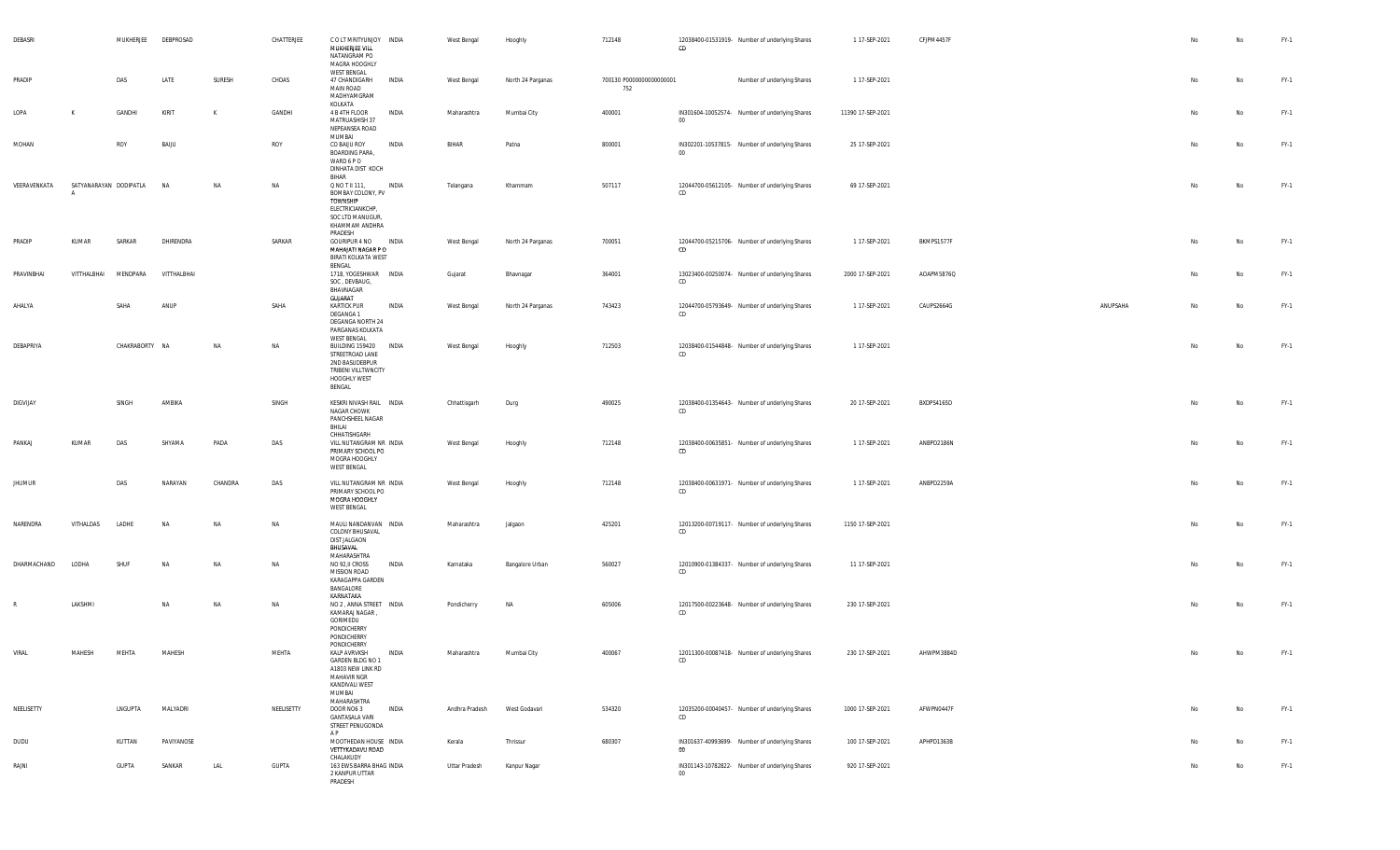|               | <b>DINAKAR</b>      | SHENOY                 | NA                    | NA           | NA        | SRI ANJANEYA STORES INDIA<br>KUNDAPURA UDUPI<br><b>DISTRICT</b>                                                                            | Karnataka          | Dakshina Kannada | 576201                          | IN300888-13739741- Number of underlying Shares<br>$00\,$           | 800 17-SEP-2021  | AINPS4347P | SUDHADINAKAR<br>SHENOY | No | <b>No</b> | FY-1   |
|---------------|---------------------|------------------------|-----------------------|--------------|-----------|--------------------------------------------------------------------------------------------------------------------------------------------|--------------------|------------------|---------------------------------|--------------------------------------------------------------------|------------------|------------|------------------------|----|-----------|--------|
| SHASHIRAJ     |                     | M                      | <b>NA</b>             | NA           | NA        | NO 2321 8TH MAIN M INDIA<br>C C A BLOCK<br>DAVANGERE                                                                                       | Karnataka          | Chitradurga      | 577004                          | IN300513-13064012- Number of underlying Shares<br>$00\degree$      | 1000 17-SEP-2021 |            |                        | No | No        | FY-1   |
| SANGITABEN    | GANPAT              | AHIR                   | NA                    | NA           | NA        | KARNATAKA<br>AHIRFALIA AT POST INDIA<br><b>BALITHA NR HOTEL</b><br>WOODLAND VAPI                                                           | Gujarat            | Valsad           | 396191                          | IN300484-13769023- Number of underlying Shares<br>$00\degree$      | 4500 17-SEP-2021 |            |                        | No | No        | FY-1   |
| VIJAY         | PRABHASHANKA PANDYA |                        | <b>NA</b>             | NA           | NA        | BALITHA VAPI<br>FLAT NO 8 2ND FLOOR INDIA<br>SWASRAY BLDG P J<br>ROAD BEHIND<br>ADIASHRAY HOTEL<br><b>DAHISAR EAST</b>                     | Maharashtra        | Mumbai City      | 400068                          | IN301549-18716468- Number of underlying Shares<br>$00 -$           | 25 17-SEP-2021   | AJVPP3596J |                        | No | No        | FY-1   |
| CHANDRAKANT   | PITAMBAR            | CHAUDHARY              | <b>NA</b>             | NA           | NA        | MUMBAI<br>AP NEW F 9 54, DEEP INDIA<br>NAGAR, TAL<br>BHUSAWAL, DIST                                                                        | Maharashtra        | Jalgaon          | 425001                          | IN301983-10731589- Number of underlying Shares<br>$00\,$           | 5 17-SEP-2021    |            |                        | No | <b>No</b> | FY-1   |
| SURESH        |                     | C                      | - C                   | KRISHNAN     | MOOSAD    | JALGAON MAH<br>M B COLLEGE<br>INDIA                                                                                                        | Kerala             | Kozhikode        | 673002                          | IN301895-10418418- Number of underlying Shares                     | 100 17-SEP-2021  |            |                        | No | No        | FY-1   |
|               | V                   | VSVSNARAYANA NA        |                       | <b>NA</b>    | <b>NA</b> | KOZHIKODE, KERALA<br>TATIPAKA EAST<br>INDIA                                                                                                | Andhra Pradesh     | East Godavari    | 533249                          | 00<br>IN302324-10151470- Number of underlying Shares               | 100 17-SEP-2021  |            |                        | No | No        | FY-1   |
| NAGESWARA     | RAO                 | <b>MURTHY</b><br>BALLA | SUBBAYYA              |              | BALLA     | <b>GODAVARI DISTRICT</b><br>11 177 18<br>INDIA                                                                                             | Andhra Pradesh     | Krishna          | 521366                          | $00\,$<br>IN301774-12958848- Number of underlying Shares           | 50 17-SEP-2021   | ANAPB3157A |                        | No | No        | FY-1   |
| HEMANT        | KUMAR               | VARSHNEY               | NA                    | <b>NA</b>    | <b>NA</b> | BRAHMAPURAM<br>PEDANA KRISHNA DT<br>2649 BEGUMBAGH<br>INDIA<br>ALIGARH UTTAR                                                               | Uttar Pradesh      | Aligarh          |                                 | $00\,$<br>IN300513-15186270- Number of underlying Shares<br>$00\,$ | 1380 17-SEP-2021 |            |                        | No | No        | FY-1   |
| RAJENDER      | KUMAR               | AGARWAL                | LATE                  | SRI          |           | PRADESH<br>RAMNATHAGARWAL CO SIDDHARTH<br>INDIA<br>HOUSE BAGH LALA<br>SHIV PRASAD NEAR<br>SOOD DHARM KANTA                                 | Uttar Pradesh      | Bareilly         |                                 | IN300556-10040542- Number of underlying Shares<br>$00\,$           | 5750 17-SEP-2021 |            |                        | No | No        | FY-1   |
|               |                     |                        |                       |              |           | BAREILLY                                                                                                                                   |                    |                  |                                 |                                                                    |                  |            |                        |    |           |        |
| <b>DIPAK</b>  |                     | BAG                    | LATE                  | ABHOY        | BAG       | CO DEBASISH PAN INDIA<br>VILL NUTANGRAM PO<br>MOGRA DIST<br>HOOGHLY 712148                                                                 | West Bengal        | Hooghly          | 712148 P0000000000000001<br>491 | Number of underlying Shares                                        | 230 17-SEP-2021  |            |                        | No | No        | FY-1   |
| LAAD          | KANWAR              | SHAH                   | <b>NA</b>             | NA           | NA        | 633 PRERANA SADAN INDIA<br>NAYA DARAVAJA<br>NAGAUR NAGAUR                                                                                  | Rajasthan          | Nagaur           | 341001                          | IN301604-10468956- Number of underlying Shares<br>$00\,$           | 1150 17-SEP-2021 |            |                        | No | <b>No</b> | FY-1   |
| VISHAL        |                     | YADAV                  | KISHAN                |              | LAL       | INDIA<br>YADAV BHAWAN<br>NEAR TAGORE PUB<br>SCHOOL INDRA<br><b>GANDHI NAGAR KOTA</b><br>RAJASTHAN                                          | Rajasthan          | Kota             | 324004                          | IN301330-20020413- Number of underlying Shares<br>$00\,$           | 230 17-SEP-2021  |            |                        | No | No        | FY-1   |
| URMILABEN     | JAGDISHBHAI         | PARMAR                 | JAGDISHBHAI           | <b>N</b>     | PARMAR    | 12 AVINASH SOCIETY INDIA<br>SAIJPUR AHMEDABAD                                                                                              | Gujarat            | Ahmedabad        | 382345                          | IN301645-10372335- Number of underlying Shares<br>$00\,$           | 25 17-SEP-2021   | ATCPP9562D |                        | No | <b>No</b> | FY-1   |
| GOLLA         | RAMA                | RTHY                   | NARASIMHAMU NARASIMHA | MURTHY       | GOLLA     | 951<br>INDIA<br>MUMMIDIVARAM                                                                                                               | Andhra Pradesh     | East Godavari    | 533216                          | IN301774-15990041- Number of underlying Shares<br>00 <sup>1</sup>  | 3000 17-SEP-2021 |            |                        | No | No        | FY-1   |
| KEERTHIMEENAV |                     |                        | VETRISELVANR          |              |           | 2 E2 E2 1ST STREET INDIA<br>NEW COLONY<br>MADURAI                                                                                          | Tamil Nadu         | Madurai          | 625002                          | IN301696-10895523- Number of underlying Shares<br>$00\,$           | 1 17-SEP-2021    | ANOPM6621L |                        | No | No        | FY-1   |
| ANANDA        | RAO                 | <b>BHOSLE</b>          | <b>NA</b>             | <b>NA</b>    | NA        | KACHEGONDANA<br><b>INDIA</b><br><b>HALLI VILLAGE</b><br>ANTHARAGANGE<br>POST BHADRAVATHI                                                   | Karnataka          | Shimoga          | 577301                          | IN301696-10680664- Number of underlying Shares<br>00               | 230 17-SEP-2021  |            |                        | No | <b>No</b> | FY-1   |
| $\mathbb{R}$  |                     | DAS                    | LATE                  | PRAFULLA     | DAS       | KARNATAKA<br>CO PRADIP DAS<br>INDIA<br>NUTANGRAM PO<br><b>MOGRA DIST</b>                                                                   | West Bengal        | Hooghly          | 712148 P0000000000000001<br>588 | Number of underlying Shares                                        | 230 17-SEP-2021  |            |                        | No | No        | FY-1   |
| KRISHNA       |                     | ROY                    | PROBIR                | KUMAR        | ROY       | HOOGHLY 712148<br>CO PROBIR KUMAR<br>INDIA<br>ROY 921 MASZID BARI<br>STREET KOLKATA                                                        | West Bengal        | Kolkata          | 700006 P0000000000000001<br>536 | Number of underlying Shares                                        | 230 17-SEP-2021  |            | KASHINATHBATA<br>BYAL  | No | No        | FY-1   |
| SUNIL         | CHAND               | SUCHANTI               | <b>NA</b>             | NA           | NA        | 700006<br>CHAUKHANDI BICHALI INDIA<br>KHANDAK BIHAR<br>SHARIF NALANDA                                                                      | Bihar              | Nalanda          | 803101                          | IN301774-17653463- Number of underlying Shares<br>$00 -$           | 500 17-SEP-2021  |            |                        | No | No        | $FY-1$ |
| KRISHNENDU    |                     | <b>BOSE</b>            | LATE                  | <b>BISWA</b> | NATHBOSE  | 18, PAIK PARA ROW, P INDIA<br>O BELGACHIA,                                                                                                 | <b>West Bengal</b> | Kolkata          | 700037                          | IN302105-10288116- Number of underlying Shares<br>$00\,$           | 3 17-SEP-2021    | AKTPB9931C | SUBHENDUBOSE           | No | No        | FY-1   |
| KETNA         |                     | SHAH                   | MANOJ                 |              | SHAH      | KOLKATA<br>NO 1301, ANRIYA<br><b>INDIA</b><br><b>DWELLINTON 1ST</b><br>MAIN, DOLLAR<br>COLONY RMV II STAGE<br>, LOTEGOLAHALLI<br>BANGALORE | Karnataka          | Bangalore Urban  | 560094                          | IN301696-10006388- Number of underlying Shares<br>$00\,$           | 100 17-SEP-2021  | ALLPS7926F |                        |    | No        | $FY-1$ |
| <b>JHUMUR</b> |                     | DAS                    | NARAYAN               | CHANDRA      | DAS       | VILL NATUNGRAM, P INDIA<br>O MOGRA,<br>HOOGHLY, DIST<br>HOOGHLY                                                                            | West Bengal        | Hooghly          | 712148                          | IN302105-10616676- Number of underlying Shares<br>$00\degree$      | 1 17-SEP-2021    | ANBPD2259A |                        | No | No        | $FY-1$ |
| PANKAJ        | KUMAR               | DAS                    | SHYAMA                | PADA         | DAS       | VILL NATUNGRAM, P INDIA<br>o Mogra, DIST<br>HOOGHLY                                                                                        | West Bengal        | Hooghly          | 712148                          | IN302105-10616668- Number of underlying Shares<br>00               | 1 17-SEP-2021    | ANBPD2186N |                        | No | No        | FY-1   |
| SUDESH        |                     | JAIN                   | SURESH                | CHAND        | JAIN      | H NO 128, SOUTH INDIA<br>BHOPA ROAD,<br>MUZAFFARNAGAR, U<br>P.                                                                             | Uttar Pradesh      | Muzaffarnagar    |                                 | IN302365-10087818- Number of underlying Shares<br>$00\,$           | 230 17-SEP-2021  |            |                        | No | No        | FY-1   |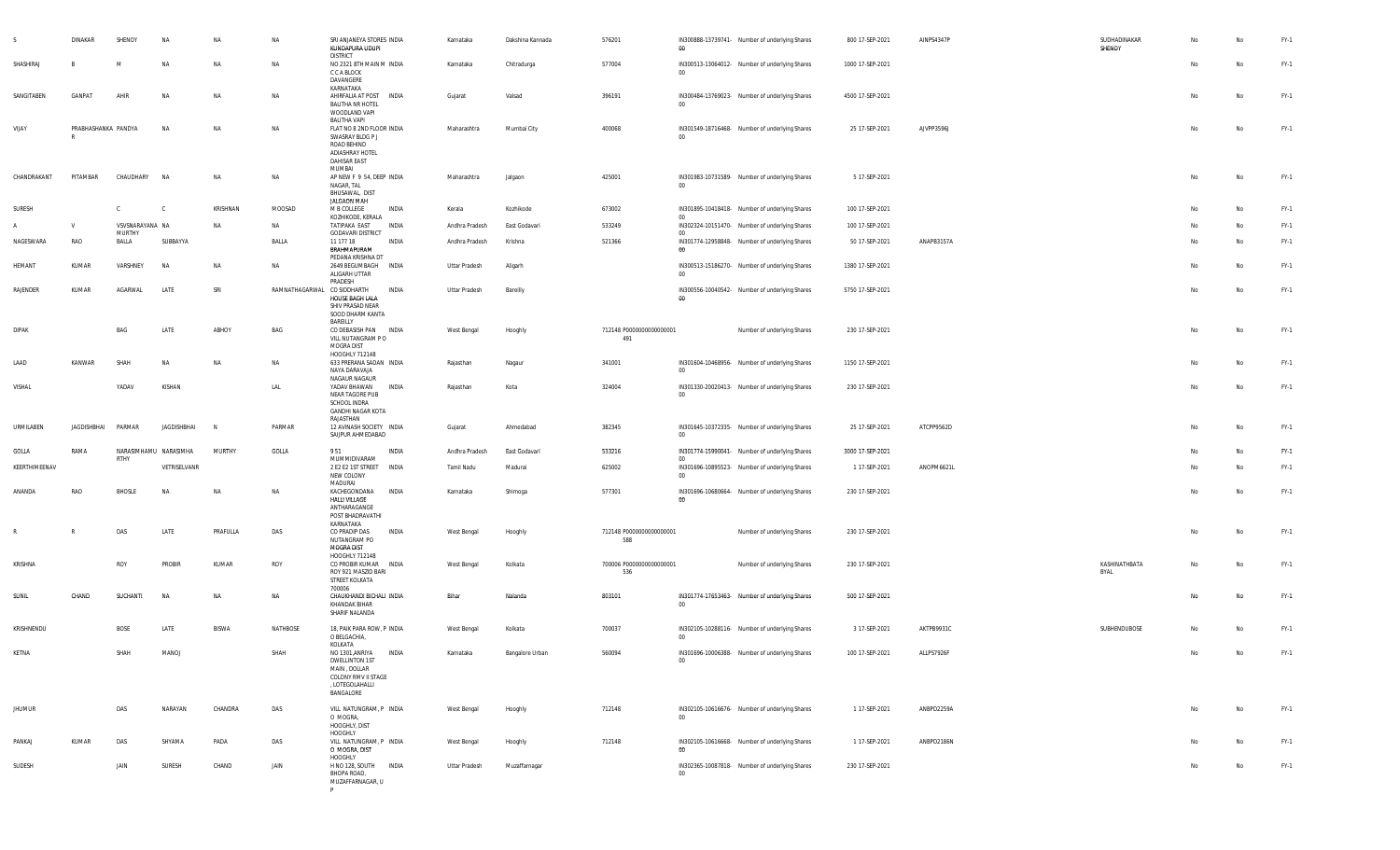| NARASAPPA         |            | V                           | NA             | NA           | NA          | 33843 GUNDAMMA INDIA<br>CAMP MANDAL<br><b>BHATTI ERIYA</b><br><b>GANGAVATHI KOPPAL</b>              |              | Karnataka   | Bellary           | 583227                                  | $00\,$ | IN303420-10038258- Number of underlying Shares                 | 500 17-SEP-2021    | No | No        | $FY-1$ |
|-------------------|------------|-----------------------------|----------------|--------------|-------------|-----------------------------------------------------------------------------------------------------|--------------|-------------|-------------------|-----------------------------------------|--------|----------------------------------------------------------------|--------------------|----|-----------|--------|
| ANTONY            | N          |                             | <b>NA</b>      | <b>NA</b>    | NA          | NEDUTHARA HOUSE INDIA<br>LAKSHMI HOUSING<br>COLONY KANJIKODE<br>PO PALAKKAD KERALA                  |              | Kerala      | Thrissur          | 678621                                  | $00\,$ | IN303340-10002547- Number of underlying Shares                 | 230 17-SEP-2021    | No | No        | $FY-1$ |
| MANOJ             | KUMAR      | PANDA                       | <b>NA</b>      | <b>NA</b>    | NA          | VILLLOC BALIPADA INDIA<br>GPTOWN<br>PATTAMUNDAI PS<br>PATTAMUNDAI DIST<br>KENDRAPARA ODISHA         |              | Orissa      | Cuttack           | 754212                                  | 00     | IN303116-11337451- Number of underlying Shares                 | 1 17-SEP-2021      | No | No        | $FY-1$ |
| PRADIP            |            | DAS                         | SHYAMA         | PADA         | DAS         | CO PANKAJ KR DAS INDIA<br>VILL NUTANGRAM PO<br>MOGRA DIST<br>HOOGHLY 712148                         |              | West Bengal | Hooghly           | 712148 P0000000000000001<br>534         |        | Amount for unclaimed and<br>unpaid dividend                    | 11.5 15-OCT-2022   | No | <b>No</b> | $FY-2$ |
| <b>BROJAGOPAL</b> |            | NEOGI                       | LATE           | R            | NNEOGI      | PO VILL DIGSUI DIST INDIA<br>HOOGHLY 712148                                                         |              | West Bengal | Hooghly           | 712148 P0000000000000001<br>541         |        | Amount for unclaimed and<br>unpaid dividend                    | 11.5 15-OCT-2022   | No | No        | $FY-2$ |
|                   | К          | PAN                         | ANANDA         | GOPAL        | PAN         | VILL NUTANGRAM P O INDIA<br>MOGRA DT HOOGHLY<br>712148                                              |              | West Bengal | Hooghly           | 712148 P0000000000000001<br>574         |        | Amount for unclaimed and<br>unpaid dividend                    | 11.5 15-OCT-2022   | No | No        | $FY-2$ |
| MITHU             |            | GHOSH                       | BISWANATH      |              | GHOSH       | CO BISWANATH<br><b>GHOSH VILL</b><br>MAMUDPUR PO<br>DIGSUI DT HOOGHLY<br>712148                     | INDIA        | West Bengal | Hooghly           | 712148 P0000000000000001<br>579         |        | Amount for unclaimed and<br>unpaid dividend                    | 11.5 15-OCT-2022   | No | No        | $FY-2$ |
| ALPANA            |            | CHAKRABORTTY CHANDRA        |                | KANTA        | CHAKRABORTY | VILL MERIA, PO AKNA INDIA                                                                           |              | West Bengal | Hooghly           | 712148 P0000000000000001                |        | Amount for unclaimed and                                       | 11.5 15-OCT-2022   | No | No        | $FY-2$ |
| YAJNASENI         |            | CHATTERJEE                  | RANA           |              | CHATTERJEE  | PS POLBA HOOGHLY<br>60 RAY BAHADUR INDIA<br>ROAD BEHALA<br>KOLKATA                                  |              | West Bengal | Kolkata           | 678<br>700034 P00000000000000001<br>749 |        | unpaid dividend<br>Amount for unclaimed and<br>unpaid dividend | 0.05 15-OCT-2022   | No | No        | $FY-2$ |
| KANIKA            |            | TALUKDAR                    | - S            | $\mathsf{K}$ | TALUKDAR    | CO DR S TALUKDAR INDIA<br>39, CHOWDHURY<br>PARA ROAD PO<br>BARASAT KOLKATA                          |              | West Bengal | North 24 Parganas | 700124 P0000000000000001<br>762         |        | Amount for unclaimed and<br>unpaid dividend                    | 0.5 15-OCT-2022    | No | No        | $FY-2$ |
| DEBASISH          |            | NEOGI                       | BRAJO          | GOPAL        | NIYOGI      | VILL AND P O DIGSUI INDIA                                                                           |              | West Bengal | Hooghly           | 712148 P0000000000000001<br>477         |        | Amount for unclaimed and                                       | 34.5 15-OCT-2022   | No | No        | $FY-2$ |
| RAM               |            | GHOSH                       | K              |              | GHOSH       | DIST HOOGHLY W B<br>CO DEBASISH PAN INDIA<br>VILL NUTANGRAM PO<br>MOGRA 712 148 DIST<br>HOOGHLY W B |              | West Bengal | Hooghly           | 712148 P0000000000000001<br>471         |        | unpaid dividend<br>Amount for unclaimed and<br>unpaid dividend | 11.5 15-OCT-2022   | No | No        | $FY-2$ |
| GOURI             |            | <b>GUHA</b>                 | <b>NA</b>      | NA           | NA          | GD 281, SECTOR III INDIA<br>SALT LAKE CITY<br>CALCUTTA 700 091                                      |              | West Bengal | Kolkata           | 700091 P0000000000000000<br>258         |        | Amount for unclaimed and<br>unpaid dividend                    | 1138.5 15-OCT-2022 | No | <b>No</b> | $FY-2$ |
| SUDHENDU          |            | SAHA                        | NA             | NA           | <b>NA</b>   | 8 CLIVE ROW                                                                                         | INDIA        | West Bengal | Kolkata           | 700001 P0000000000000000<br>239         |        | Amount for unclaimed and                                       | 11.5 15-OCT-2022   | No | No        | $FY-2$ |
| <b>MRS</b>        | SHIRIN     | DARAKAPADIA NA              |                | <b>NA</b>    | NA          | CALCUTTA 700 001<br>LUNAT MANSION, INDIA<br>2ND FLOOR 118120,<br>MINT ROAD, FORT<br>MUMBAI 400 001  |              | Maharashtra | Mumbai City       | 400001 P0000000000000000<br>216         |        | unpaid dividend<br>Amount for unclaimed and<br>unpaid dividend | 1828.5 15-OCT-2022 | No | No        | $FY-2$ |
|                   | S          | RUDRA                       | <b>NA</b>      | NA           | NA          | 8 CLIVE ROW<br>CALCUTTA 700 001                                                                     | INDIA        | West Bengal | Kolkata           | 700001 P0000000000000000<br>187         |        | Amount for unclaimed and<br>unpaid dividend                    | 11.5 15-OCT-2022   | No | No        | $FY-2$ |
| SHYAMA            | PADA       | GHOSH                       | NA             | NA           | NA          | MOHURAKANDI PO INDIA<br>MOHURAKANDI 742<br><b>161 VIA</b><br>PANCHTHUPI,DT                          |              | West Bengal | Murshidabad       | 742161 P0000000000000000<br>033         |        | Amount for unclaimed and<br>unpaid dividend                    | 9418.5 15-OCT-2022 | No | No        | $FY-2$ |
| ABC               | INVESTMENT | CONSULTANCYC NA<br>ESPVTLTD |                | NA           | NA          | MURSHIDABAD W B<br>CENTRE POINT<br>BUILDING 282,<br>SHAKESPEARE SARANI<br>CALCUTTA 700 017          | INDIA        | West Bengal | Kolkata           | 700017 P0000000000000000<br>393         |        | Amount for unclaimed and<br>unpaid dividend                    | 230 15-OCT-2022    | No | No        | $FY-2$ |
| D                 |            | BAG                         | LATE           |              | ABHOYBAG    | CO DEBASISH PAN INDIA<br>VILL NUTANGRAM PO<br>MOGRA 712 148 DIST<br>HOOGHLY W B                     |              | West Bengal | Hooghly           | 712148 P0000000000000001<br>475         |        | Amount for unclaimed and<br>unpaid dividend                    | 11.5 15-OCT-2022   | No | No        | $FY-2$ |
| KASHI             | NATH       | BATABYAL                    | $\overline{A}$ |              | BATABYAL    | CO HIRU PAN VILL<br>NUTANGRAM P O<br>MOGRA 712 148 DIST<br>HOOGHLY W B                              | INDIA        | West Bengal | Hooghly           | 712148 P0000000000000001<br>472         |        | Amount for unclaimed and<br>unpaid dividend                    | 23 15-OCT-2022     | No | <b>No</b> | $FY-2$ |
| DEBU              |            | GHOSH                       | KALI           | PADA         | GHOSH       | CO DEBASISH PAN INDIA<br>VILL NUTANGRAM PO<br>MOGRA DIST<br>HOOGHLY 712148                          |              | West Bengal | Hooghly           | 712148 P0000000000000001<br>502         |        | Amount for unclaimed and<br>unpaid dividend                    | 11.5 15-OCT-2022   | No | <b>No</b> | $FY-2$ |
| VINAY             | CHAND      | JAIN                        | $\mathsf{P}$   |              | JAIN        | STATE BANK OF<br>MYSORE<br>GURUDWARA ROAD<br>KAROL BAGH NEW<br>DELHI 110 005                        | INDIA        | Delhi       | North Delhi       | 110005 P0000000000000001<br>427         |        | Amount for unclaimed and<br>unpaid dividend                    | 115 15-OCT-2022    | No | No        | $FY-2$ |
| <b>NISHI</b>      |            | THAKUR                      | $\mathsf{T}$   | K            | SINGH       | 5 SIRI FORT ROAD INDIA<br>NEW DELHI 110 049                                                         |              | Delhi       | South Delhi       | 110049 P0000000000000001<br>271         |        | Amount for unclaimed and<br>unpaid dividend                    | 1150 15-OCT-2022   | No | No        | $FY-2$ |
| CHAMPA            |            | NANDI                       | <b>DIPAK</b>   | KUMAR        | NANDI       | SRIPUR PO SRIPUR INDIA<br>BAZAR DIST HOOGHLY                                                        |              | West Bengal | Hooghly           | 712514 P0000000000000000<br>986         |        | Amount for unclaimed and<br>unpaid dividend                    | 115 15-OCT-2022    | No | No        | $FY-2$ |
| NADEEM            |            | AHMED                       | MD             |              | ASHFAQUE    | 29B, MUFIDUL ISLAM INDIA<br>LANE 4TH FLOOR<br>CALCUTTA 700 014                                      |              | West Bengal | Kolkata           | 700014 P0000000000000000<br>867         |        | Amount for unclaimed and<br>unpaid dividend                    | 1150 15-OCT-2022   | No | No        | $FY-2$ |
| KAMALA            |            | SINGH                       | $\mathsf{R}$   | K            | SINGH       | 128 PARNASREE<br>PALLY 2ND<br>FLOOR, BEHALA<br>CALCUTTA 700 040                                     | <b>INDIA</b> | West Bengal | Kolkata           | 700060 P00000000000000001<br>244        |        | Amount for unclaimed and<br>unpaid dividend                    | 2300 15-OCT-2022   | No | No        | FY-2   |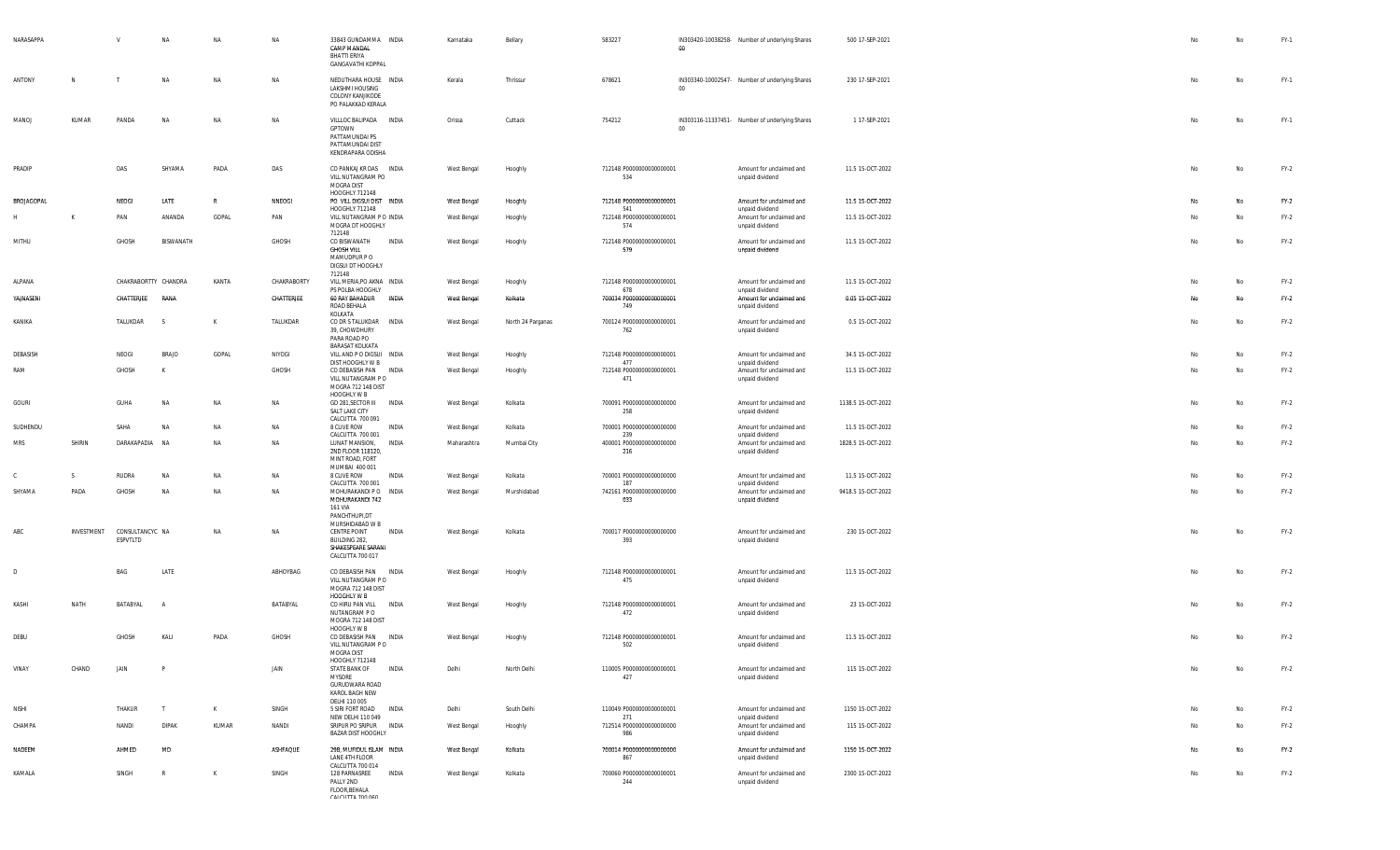| HARENDRA        | KUMAR            | SINGH            | B              | D              | SINGH        | INDIA<br>20423 NORTH<br>SEALDAH ROAD<br><b>EASTERN RAILWAY</b><br>QUARTERS CALCUTTA<br>700 009                                | West Bengal | Kolkata           | 700009 P0000000000000000<br>773  | Amount for unclaimed and<br>unpaid dividend | 1150 15-OCT-2022 |                    | No | No | FY-2   |
|-----------------|------------------|------------------|----------------|----------------|--------------|-------------------------------------------------------------------------------------------------------------------------------|-------------|-------------------|----------------------------------|---------------------------------------------|------------------|--------------------|----|----|--------|
| AYAN            |                  | PALIT            |                | K              | PALIT        | 44A BANERJEE PARA INDIA<br>LANE POST DHAKURIA<br>CALCUTTA 700 031                                                             | West Bengal | Kolkata           | 700031 P0000000000000001<br>095  | Amount for unclaimed and<br>unpaid dividend | 1 15-OCT-2022    | RUBYPALIT          | No | No | $FY-2$ |
| RAKESH          | NATWARBHAI PATEL |                  | N <sub>N</sub> |                | PATEL        | 11411 AMBALIWALI INDIA<br>POLE NEAR<br>RANGILAPOLE, SHAHP<br>UR AHMEDABAD 380<br>001                                          | Gujarat     | Anand             | 380001 P0000000000000000<br>680  | Amount for unclaimed and<br>unpaid dividend | 2300 15-OCT-2022 |                    | No | No | $FY-2$ |
| SRI             | BISHWA           | NATHSHARMA LATE  |                | $\overline{B}$ | SHARMA       | 1681E RAMESH<br>INDIA<br><b>DUTTA STREET</b><br>CALCUTTA 700 006                                                              | West Bengal | Kolkata           | 700006 P0000000000000000<br>556  | Amount for unclaimed and<br>unpaid dividend | 1150 15-OCT-2022 |                    | No | No | $FY-2$ |
| <b>JHUMA</b>    |                  | ADHYA            | S.             |                | ADHYA        | 26 RAM TANU BOSE INDIA<br>LANE CALCUTTA 700<br>006                                                                            | West Bengal | Kolkata           | 700006 P0000000000000001<br>237  | Amount for unclaimed and<br>unpaid dividend | 1150 15-OCT-2022 | SUSHILADHYA        | No | No | $FY-2$ |
| SATYA           | NARAYAN          | KUNDU            | LATE           | K              | PKUNDU       | 137 M M GHOSH<br>INDIA<br>ROAD P O MOTIJHEEL<br>CALCUTTA 700 074                                                              | West Bengal | Kolkata           | 700074 P0000000000000001<br>132  | Amount for unclaimed and<br>unpaid dividend | 11.5 15-OCT-2022 | DEBABRATAKUN<br>DU | No | No | $FY-2$ |
| <b>HIRU</b>     |                  | PAN              |                | G              | PAN          | VILL NUTANGRAM P O INDIA<br>MOGRA 712 148 DIST<br>HOOGHLY W B                                                                 | West Bengal | Hooghly           | 712148 P0000000000000001<br>430  | Amount for unclaimed and<br>unpaid dividend | 11.5 15-OCT-2022 |                    | No | No | $FY-2$ |
| BABU            |                  | GHOSH            | LATE           | K              | KGHOSH       | 69 ANANDA PALIT<br>INDIA<br>ROAD KOLKATA<br>700014                                                                            | West Bengal | Kolkata           | 700014 P0000000000000001<br>568  | Amount for unclaimed and<br>unpaid dividend | 11.5 15-OCT-2022 |                    | No | No | $FY-2$ |
| ALPANA          |                  | CHAKRABORTTY C   |                | $\mathsf{K}$   | CHAKRABORTTY | VILL MERIA BHADRA INDIA<br>KALITALA,<br>POAKNA, DISTHOOGHL<br>Y, WEST BENGAL PIN                                              | West Bengal | Hooghly           | 712148 P0000000000000001<br>470  | Amount for unclaimed and<br>unpaid dividend | 80.5 15-OCT-2022 |                    | No | No | $FY-2$ |
| GOURAB          |                  | DAS              |                | -R             | DAS          | 712 148<br><b>INDIA</b><br>CO HIRU PAN VILL<br>NUTANGRAM PO<br>MOGRA 712 148 DIST<br>HOOGHLY W B                              | West Bengal | Hooghly           | 712148 P0000000000000001<br>464  | Amount for unclaimed and<br>unpaid dividend | 11.5 15-OCT-2022 |                    | No | No | $FY-2$ |
| DIPALI          |                  | SEN              | - S            |                | SEN          | 181A VIDYA SAGAR INDIA<br>STREET KOLKATA 700<br>009                                                                           | West Bengal | Kolkata           | 700009 P00000000000000001<br>443 | Amount for unclaimed and<br>unpaid dividend | 1150 15-OCT-2022 | SURAJITSEN         | No | No | $FY-2$ |
| HARU            |                  | PAN              |                | G              | PAN          | VILL NUTANGRAM P O INDIA<br>MOGRA 712 148 DIST<br>HOOGHLY W B                                                                 | West Bengal | Hooghly           | 712148 P0000000000000001<br>436  | Amount for unclaimed and<br>unpaid dividend | 11.5 15-OCT-2022 |                    | No | No | $FY-2$ |
| VINAY           | CHAND            | JAIN             |                |                | JAIN         | STATE BANK OF<br>INDIA<br><b>MYSORE</b><br>GURUDWARA ROAD<br>KAROL BAGH NEW<br>DELHI 110 005                                  | Delhi       | North Delhi       | 110005 P0000000000000001<br>427  | Amount for unclaimed and<br>unpaid dividend | 115 15-OCT-2022  |                    | No | No | $FY-2$ |
| RANJANA         | <b>JIVARAJ</b>   | SHAH             |                | -R             | SHAH         | CO DIPAK<br>INDIA<br>CORPORATION 671<br>CANNING STREET<br>CALCUTTA 700 001                                                    | West Bengal | Kolkata           | 700001 P0000000000000000<br>756  | Amount for unclaimed and<br>unpaid dividend | 4577 15-OCT-2022 |                    | No | No | $FY-2$ |
| MANDOTH         |                  | ASHOK            | MON            |                | CHANDJEE     | R CHHAGANLAL CO INDIA<br>G47 A S<br>CHARST, CHICKPET<br>BANGALORE 560 053                                                     | Karnataka   | Bangalore Urban   | 560053 P0000000000000000<br>609  | Amount for unclaimed and<br>unpaid dividend | 299 15-OCT-2022  |                    | No | No | $FY-2$ |
| MUKTI           |                  | CHATTERJEE       | LATE           | - S            | NCHATTERJEE  | CO MINAKSHI<br>INDIA<br>MUKHERJEE 276<br>SURYA SEN STREET<br>2ND FLOOR KOLKATA<br>700009                                      | West Bengal | Kolkata           | 700009 P0000000000000001<br>542  | Amount for unclaimed and<br>unpaid dividend | 11.5 15-OCT-2022 | RATANPAL           | No | No | $FY-2$ |
| BISWANATH       |                  | GHOSH            | LATE           | KANAI          | <b>GHOSH</b> | VILL MAMUDPUR PO INDIA<br><b>DIGSUI DIST</b><br>HOOGHLY 712148                                                                | West Bengal | Hooghly           | 712148 P0000000000000001<br>499  | Amount for unclaimed and<br>unpaid dividend | 11.5 15-OCT-2022 |                    | No | No | $FY-2$ |
| DEBASISH        |                  | PAN              |                | G              | PAN          | VILL NUTANGRAM P O INDIA<br>MOGRA 712 148 DIST<br>HOOGHLY                                                                     | West Bengal | Hooghly           | 712148 P0000000000000001<br>440  | Amount for unclaimed and<br>unpaid dividend | 11.5 15-OCT-2022 |                    | No | No | $FY-2$ |
| DEBASHIS        |                  | MOOKHERJEE       |                |                | MOOKHERJEE   | SWASTIKA P 12<br>INDIA<br>SANKAR BOSE ROAD<br>KOLKATA                                                                         | West Bengal | Kolkata           | 700027 P0000000000000001<br>755  | Amount for unclaimed and<br>unpaid dividend | 0.05 15-OCT-2022 |                    | No | No | $FY-2$ |
| JATIN           |                  | BISWAKARMA JAHAR |                | LAL            | BISWAKARMA   | NP 286 PO<br>INDIA<br>KRISHNAPUR SEC V<br>SALT LAKE CITY<br>KOLKATA                                                           | West Bengal | Kolkata           | 700102 P0000000000000001<br>750  | Amount for unclaimed and<br>unpaid dividend | 0.05 15-OCT-2022 |                    | No | No | $FY-2$ |
| <b>GUNABATI</b> |                  | TALUKDAR         | LATE           | $\mathsf{K}$   | KTALUKDAR    | CO DR S TALUKDAR 39 INDIA<br>CHOWDHURY PARA S<br>S ROAD.PO BARASAT<br>700124                                                  | West Bengal | North 24 Parganas | 700124 P0000000000000001<br>641  | Amount for unclaimed and<br>unpaid dividend | 0.5 15-OCT-2022  |                    | No | No | $FY-2$ |
| RADHA           | RANJAN           | DAS              | LATE           | P              | DAS          | CO PANKAJ KR DAS INDIA<br>VILL NUTANGRAM PO<br>MOGRA DIST<br>HOOGHLY 712148                                                   | West Bengal | Hooghly           | 712148 P0000000000000001<br>565  | Amount for unclaimed and<br>unpaid dividend | 11.5 15-OCT-2022 |                    | No | No | FY-2   |
| <b>JITENDRA</b> | M                | GANDHI           | MANSUKHLAL D   |                | GANDHI       | 113 GOPINATH<br>INDIA<br>CHONGDER LANE<br>ASHOK SAMANTA<br><b>BUILDING FIRST</b><br><b>FLOOR FAZIR BAZAR</b><br>HOWRAH 711101 | West Bengal | Howrah            | 711101 P0000000000000001<br>527  | Amount for unclaimed and<br>unpaid dividend | 80.5 15-OCT-2022 |                    | No | No | FY-2   |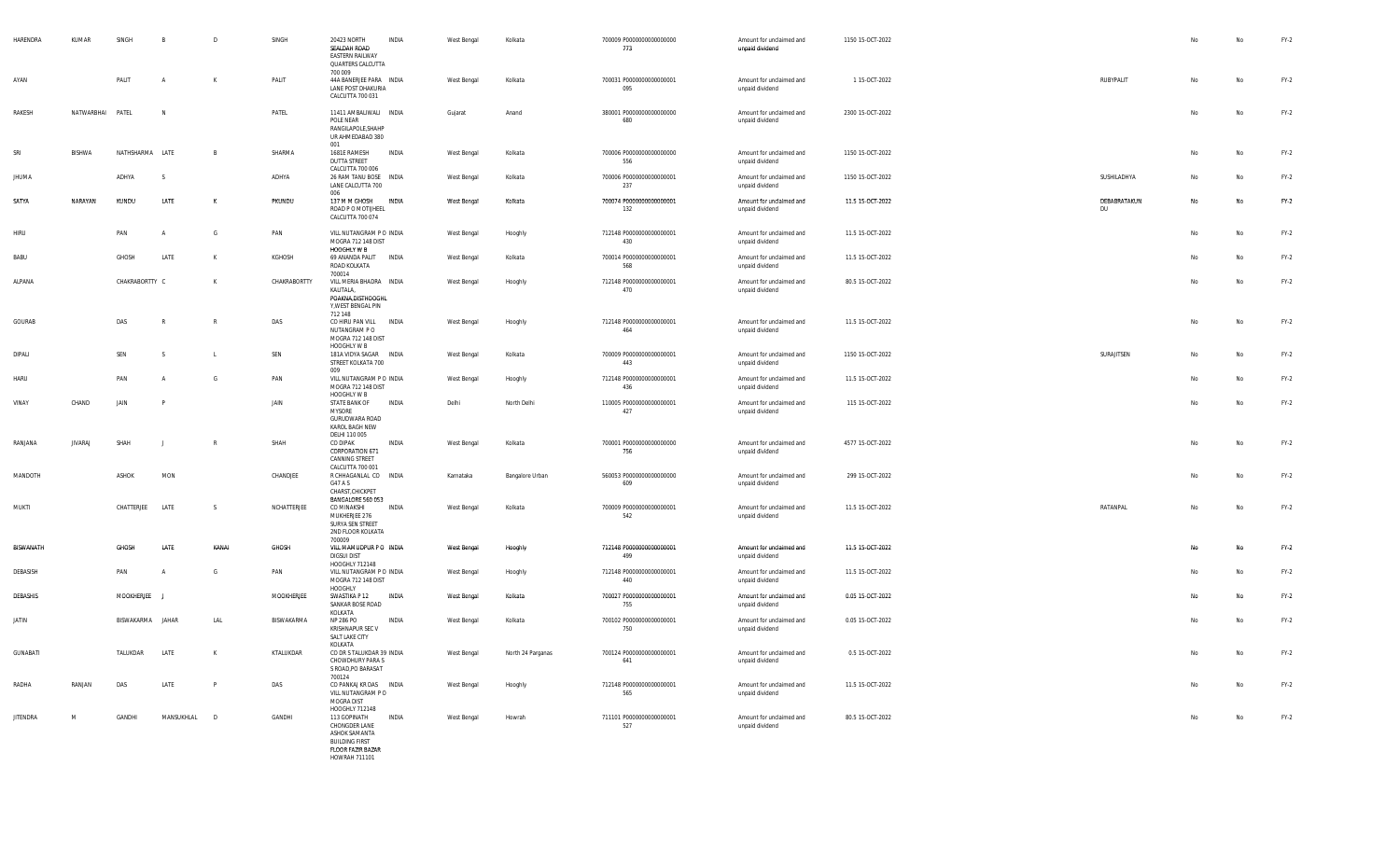|              |           | CHAKRABORTTY LATE |           | SANTIRAM  | CHAKRABORTY | CO SHYAMAL<br>CHAKRABORTY MERIA<br>BHADRAKALITALA P O<br>AKNA DIST HOOGHLY<br>712148                                 | INDIA        | West Bengal                | Hooghly         | 712148 P0000000000000001<br>512  |    | Amount for unclaimed and<br>unpaid dividend                    | 11.5 15-OCT-2022    |            |              | No | No        | $FY-2$ |
|--------------|-----------|-------------------|-----------|-----------|-------------|----------------------------------------------------------------------------------------------------------------------|--------------|----------------------------|-----------------|----------------------------------|----|----------------------------------------------------------------|---------------------|------------|--------------|----|-----------|--------|
| <b>DIPAK</b> |           | BAG               | LATE      | ABHOY     | BAG         | CO DEBASISH PAN INDIA<br>VILL NUTANGRAM PO<br>MOGRA DIST                                                             |              | West Bengal                | Hooghly         | 712148 P0000000000000001<br>501  |    | Amount for unclaimed and<br>unpaid dividend                    | 11.5 15-OCT-2022    |            |              | No | No        | $FY-2$ |
| DEBU         |           | PAN               | ANANDA    | GOPAL     | PAN         | HOOGHLY 712148<br>NUTANGRAM PO<br>MOGRA DIST                                                                         | INDIA        | West Bengal                | Hooghly         | 712148 P0000000000000001<br>533  |    | Amount for unclaimed and<br>unpaid dividend                    | 11.5 15-OCT-2022    |            |              | No | <b>No</b> | $FY-2$ |
| KASIM        | AHMAD     | CAPTAN            | AHMAD     |           |             | HOOGHLY 712148<br>6993 OPP VIDHYA<br>KUNJ SCHOOL<br>LUNSIKUI ROAD, TAL<br>NAVSARI DIST<br>BULSAR, GUJARAT 396<br>445 | INDIA        | Gujarat                    | Valsad          | 396445 P0000000000000000<br>512  |    | Amount for unclaimed and<br>unpaid dividend                    | 1150 15-OCT-2022    |            |              | No | No        | $FY-2$ |
| DIPANKAR     |           | BOSE              | LATE      | M         | BOSE        | PRANTIK 42171 NEW INDIA<br>BALLYGUNGE ROAD<br>FLAT NO 7 KOLKATA<br>700039                                            |              | West Bengal                | Kolkata         | 700039 P00000000000000001<br>165 |    | Amount for unclaimed and<br>unpaid dividend                    | 954.5 15-OCT-2022   | AELPB6963N | RITABOSE     | No | No        | $FY-2$ |
| OM           | PRAKASH   | SONI              | - R       |           | CHAND       | SUNARO KA VASS<br>BEHIND S B B J<br><b>BARMER 344 001</b><br>RAJASTHAN                                               | INDIA        | Rajasthan                  | Barmer          | 344001 P0000000000000000<br>770  |    | Amount for unclaimed and<br>unpaid dividend                    | 4600 15-OCT-2022    |            | BANSHIDHARSO | No | No        | $FY-2$ |
| TAPA         |           | PAN               | ANANDA    | GOPAL     | PAN         | VILL NUTANGRAM P O INDIA<br>MOGRA DIST                                                                               |              | West Bengal                | Hooghly         | 712148 P0000000000000001<br>507  |    | Amount for unclaimed and<br>unpaid dividend                    | 11.5 15-OCT-2022    |            |              | No | No        | $FY-2$ |
| DEBASIS      |           | TALUKDER          | MADAN     |           | TALUKDER    | HOOGHLY 712148<br>PO PURBAPUTIARY<br>THAKUR PARA, PS<br><b>REGENT PARK</b>                                           | <b>INDIA</b> | West Bengal                | Kolkata         | 700093 P0000000000000001<br>721  |    | Amount for unclaimed and<br>unpaid dividend                    | 11.05 15-OCT-2022   |            |              | No | No        | $FY-2$ |
| SANTANU      |           | NANDI             | LATE      | ANIL      | NANDI       | KOLKATA<br>VILL PO DIGSUI DIST INDIA                                                                                 |              | West Bengal                | Hooghly         | 712148 P0000000000000001         |    | Amount for unclaimed and                                       | 11.5 15-OCT-2022    |            |              | No | No        | $FY-2$ |
| DHARMACHAND  | LODHA     | SHUF              | <b>NA</b> | NA        | NA          | HOOGHLY 712148<br>NO 92, II CROSS                                                                                    | INDIA        | Karnataka                  | Bangalore Urban | 540<br>560027                    |    | unpaid dividend<br>12010900-01384337- Amount for unclaimed and | 0.55 15-OCT-2022    |            |              | No | No        | $FY-2$ |
|              |           |                   |           |           |             | MISSION ROAD<br>KARAGAPPA GARDEN<br>BANGALORE<br>KARNATAKA                                                           |              |                            |                 |                                  | CD | unpaid dividend                                                |                     |            |              |    |           |        |
| VIRAL        | MAHESH    | MEHTA             | MAHESH    |           | MEHTA       | KALP AVRVKSH<br>GARDEN BLDG NO 1<br>A1803 NEW LINK RD<br>MAHAVIR NGR<br>KANDIVALI WEST<br>MUMBAI<br>MAHARASHTRA      | INDIA        | Maharashtra                | Mumbai City     | 400067                           | CD | 12011300-00087418- Amount for unclaimed and<br>unpaid dividend | 11.5 15-OCT-2022    | AHWPM3884D |              | No | No        | $FY-2$ |
| SHRIKANT     | SATISH    | SHARMA            | <b>NA</b> | <b>NA</b> | NA          | MUNCIPAL PARK<br>SUBHASH ROAD DIST<br>JALGAON BHUSAVAL<br>MAHARASHTRA                                                | INDIA        | Maharashtra                | Jalgaon         | 425801                           | CD | 12013200-00571140- Amount for unclaimed and<br>unpaid dividend | 23 15-OCT-2022      |            |              | No | No        | $FY-2$ |
| DK           |           | PAN               | AGPAN     |           |             | CO HIRU PAN VILL INDIA<br>NUTANGRAM PO<br>MOGRA 712148 DT<br>HOOGHLY                                                 |              | West Bengal                | Hooghly         | 712148 P0000000000000001<br>484  |    | Amount for unclaimed and<br>unpaid dividend                    | 11.5 15-OCT-2022    |            |              | No | No        | $FY-2$ |
| MOUSUMI      |           | DAS               | G         |           | DAS         | CO HIRU PAN VILL INDIA<br>NUTANGRAM PO<br>MOGRA 712 148 DIST<br>HOOGHLY W B                                          |              | West Bengal                | Hooghly         | 712148 P0000000000000001<br>476  |    | Amount for unclaimed and<br>unpaid dividend                    | 11.5 15-OCT-2022    |            |              | No | No        | $FY-2$ |
| SRI          | K         | SUNDHARAM         | SRI       | К         | SADASIVAN   | NO 64 NYNIAPPA<br>MAISTRY STREET IST<br>FLOOR, PARK TOWN<br>CHENNAI 600 003                                          | INDIA        | Tamil Nadu                 | Chennai         | 600003 P0000000000000000<br>400  |    | Amount for unclaimed and<br>unpaid dividend                    | 11.5 15-OCT-2022    |            |              | No | No        | $FY-2$ |
| JIVARAJ      | RATANSINH | SHAH              | <b>NA</b> | NA        | NA          | WARDLEY HOUSE 25 INDIA<br>SWALLOW LANE<br>CALCUTTA 700 001                                                           |              | West Bengal                | Kolkata         | 700001 P0000000000000000<br>297  |    | Amount for unclaimed and<br>unpaid dividend                    | 264.5 15-OCT-2022   |            |              | No | <b>No</b> | $FY-2$ |
| SANDIP       |           | SAHA              | SUBHENDRA | LAL       | SAHA        | 3621 KALIGHAT ROAD INDIA<br>KOLKATA                                                                                  |              | West Bengal                | Kolkata         | 700026 P0000000000000001<br>753  |    | Amount for unclaimed and<br>unpaid dividend                    | 0.05 15-OCT-2022    | AQHPS3555M |              | No | No        | $FY-2$ |
| M            |           | CPOULOSE          | <b>NA</b> | NA        | NA          | <b>64K LINTON STREET INDIA</b><br>CALCUTTA 700 014                                                                   |              | West Bengal                | Kolkata         | 700014 P0000000000000000<br>276  |    | Amount for unclaimed and                                       | 23 15-OCT-2022      |            |              | No | No        | $FY-2$ |
| $\mathsf{D}$ |           | BOSE              | <b>NA</b> | NA        | NA          | 8 CLIVE ROW                                                                                                          | INDIA        | West Bengal                | Kolkata         | 700001 P0000000000000000         |    | unpaid dividend<br>Amount for unclaimed and                    | 11.5 15-OCT-2022    |            |              | Nο | No        | $FY-2$ |
| D            | N         | BHATTACHARYY NA   |           | NA        | NA          | CALCUTTA 700 001<br>8, CLIVE ROW                                                                                     | <b>INDIA</b> | West Bengal                | Kolkata         | 255<br>700001 P0000000000000000  |    | unpaid dividend<br>Amount for unclaimed and                    | 11.5 15-OCT-2022    |            |              |    | <b>No</b> | $FY-2$ |
| DURGA        | CHARAN    | PYNE              | <b>NA</b> | NA        | NA          | CALCUTTA 700 001<br>21 B SAGAR DUTT                                                                                  | <b>INDIA</b> |                            | Kolkata         | 230<br>700073 P0000000000000000  |    | unpaid dividend<br>Amount for unclaimed and                    | 9418.5 15-OCT-2022  |            |              | No | No        | $FY-2$ |
| ANNA         | PURNA     | GHOSH             | <b>NA</b> | NA        | NA          | LANE CALCUTTA 700<br>073<br>8411 APOLLO HOUSE INDIA                                                                  |              | West Bengal<br>Maharashtra | Mumbai City     | 061<br>400023 P0000000000000000  |    | unpaid dividend<br>Amount for unclaimed and                    | 1138.5 15-OCT-2022  |            |              | No | <b>No</b> | $FY-2$ |
| MRS          | RACHEL    | DAVID             | <b>NA</b> | NA        | NA          | 2ND FLOOR B S MARG<br>FORT MUMBAI<br>400023<br>CO THE EASTERN INDIA                                                  |              | Maharashtra                | Mumbai City     | 032<br>400001 P0000000000000000  |    | unpaid dividend<br>Amount for unclaimed and                    | 19078.5 15-OCT-2022 |            |              | No | No        | $FY-2$ |
|              |           |                   |           |           |             | <b>BANK LTD MUMBAI</b><br>400 001                                                                                    |              |                            |                 | 022                              |    | unpaid dividend                                                |                     |            |              |    |           |        |
| SMT          | SIPRA     | SEAL              | <b>NA</b> | NA        | NA          | 44, SIKDARPARA INDIA<br>STREET CALCUTTA 700<br>007                                                                   |              | West Bengal                | Kolkata         | 700007 P0000000000000000<br>306  |    | Amount for unclaimed and<br>unpaid dividend                    | 1725 15-OCT-2022    |            |              | No | No        | $FY-2$ |
| J            |           | BANERJEE          | TUTUL     | KR        | BANERJEE    | CO SANTI RAM<br>CHAKRABORTY VILL<br>MFRIA<br>BHADRAKALITALA P O<br>AKNA DIST HOOGHLY<br>712148                       | INDIA        | West Bengal                | Hooghly         | 712148 P0000000000000001<br>506  |    | Amount for unclaimed and<br>unpaid dividend                    | 11.5 15-OCT-2022    |            |              | No | No        | $FY-2$ |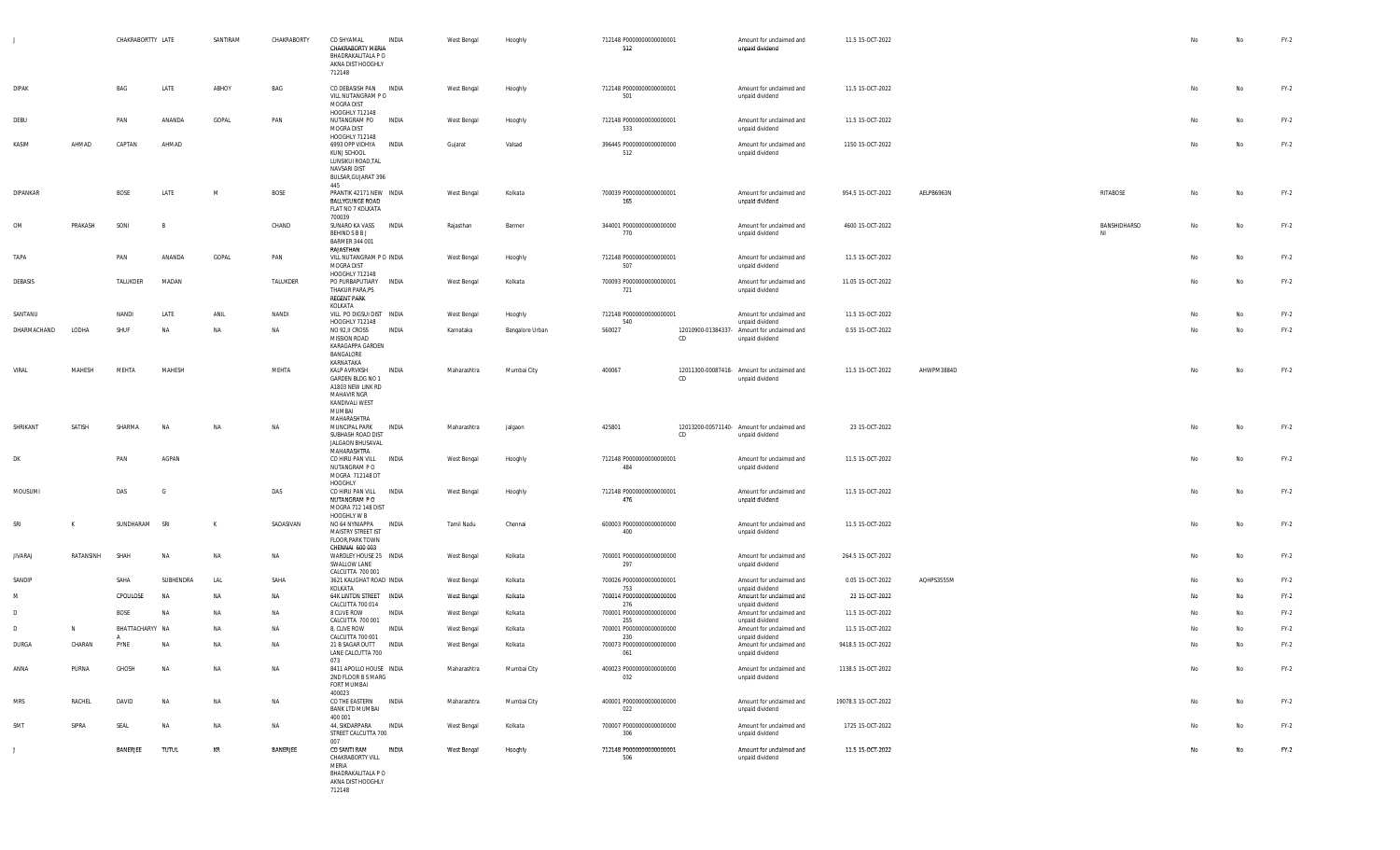| ATANU      |             | PAL      | TARA          | PADA   | PAL          | VILL BIRPALA P O<br>SULTANGACHA DIST<br>HOOGHLY 712148                                                           | INDIA        | West Bengal          | Hooghly           | 712148 P0000000000000001<br>504 |    | Amount for unclaimed and<br>unpaid dividend                    | 11.5 15-OCT-2022 |            |          |    | No        | FY-2   |
|------------|-------------|----------|---------------|--------|--------------|------------------------------------------------------------------------------------------------------------------|--------------|----------------------|-------------------|---------------------------------|----|----------------------------------------------------------------|------------------|------------|----------|----|-----------|--------|
| PRAVINBHAI | VITTHALBHAI | MENDPARA | VITTHALBHAI   |        |              | 1718, YOGESHWAR INDIA<br>SOC, DEVBAUG,<br>BHAVNAGAR<br>GUJARAT                                                   |              | Gujarat              | Bhavnagar         | 364001                          | CD | 13023400-00250074- Amount for unclaimed and<br>unpaid dividend | 100 15-OCT-2022  | AOAPM5876Q |          | No | No        | $FY-2$ |
| NIYATI     |             | KOTHARI  | RITEN         |        | KOTHARI      | 12, HO CHI MINH INDIA<br>SARANI 1ST FLOOR,<br>UNIT 1A KOLKATA                                                    |              | West Bengal          | Kolkata           | 700001                          | CD | 12034500-00633488- Amount for unclaimed and<br>unpaid dividend | 115 15-OCT-2022  |            |          | No | No        | $FY-2$ |
| R          | LAKSHMI     |          | NA            | NA     | NA           | WESTBENGAL<br>NO 2, ANNA STREET INDIA<br>KAMARAJ NAGAR,<br>GORIMEDU<br>PONDICHERRY<br>PONDICHERRY<br>PONDICHERRY |              | Pondicherry          | NA                | 605006                          | CD | 12017500-00223648- Amount for unclaimed and<br>unpaid dividend | 11.5 15-OCT-2022 |            |          | No | No        | $FY-2$ |
| PANKAJ     |             | AJMERA   | MR            | TEJ    | MALAJMERA    | 55 EXT SUBHASH INDIA<br>NAGAR AJMER ROAD<br>WARD NO 47<br>BHILWARA RJASTHAN                                      |              | Rajasthan            | Bhilwara          | 311001                          | CD | 12043700-00291362- Amount for unclaimed and<br>unpaid dividend | 5 15-OCT-2022    | ADXPA9951A |          | No | No        | $FY-2$ |
| AHALYA     |             | SAHA     | ANUP          |        | SAHA         | <b>KARTICK PUR</b><br>DEGANGA 1<br>DEGANGA NORTH 24<br>PARGANAS KOLKATA<br>WEST BENGAL                           | INDIA        | West Bengal          | North 24 Parganas | 743423                          | CD | 12044700-05793649- Amount for unclaimed and<br>unpaid dividend | 0.05 15-OCT-2022 | CAUPS2664G | ANUPSAHA | No | <b>No</b> | $FY-2$ |
| KAUSHIK    |             | KUNDU    | KINKAR        | KUMAR  | KUNDU        | ANNAPURNA RIDHI INDIA<br>SIDHI BLOCK II FLAT<br>3R DIAMOND<br>HARBOUR ROAD JOKA<br>KOLKATA WEST<br>BENGAL        |              | West Bengal          | Kolkata           | 700104                          | CD | 12044700-03107009- Amount for unclaimed and<br>unpaid dividend | 0.5 15-OCT-2022  | AARPK4887G |          | No | No        | FY-2   |
| DIBAKAR    |             | BALA     | NA            | NA     | NA           | S O MANMATHA INDIA<br>NATH BALA, TRIBENI<br>150 BRAHMACHARY<br>COLONY<br>BASUDEVPUR<br>HOOGHLY WEST<br>BENGAL    |              | West Bengal          | Hooghly           | 712503                          | CD | 12038400-01542777- Amount for unclaimed and<br>unpaid dividend | 0.05 15-OCT-2022 |            |          | No | No        | FY-2   |
| ANWER      |             | ALI      | NA            | NA     | NA           | 173K ASALAT PURA INDIA<br>MADHY MORADABAD<br>UP                                                                  |              | Uttar Pradesh        | MORADABAD         |                                 | CD | 12041800-00053337- Amount for unclaimed and<br>unpaid dividend | 11.5 15-OCT-2022 |            |          | No | No        | $FY-2$ |
| RAVI       |             | VEMULA   | NA            | NA     | NA           | D NO 3 16<br>CHERLAGUDI PADU<br><b>GUNTUR</b><br>CHERLAGUDIPADU<br><b>GUNTUR ANDHRA</b><br>PRADESH               | INDIA        | Andhra Pradesh       | <b>GUNTUR</b>     | 522415                          | CD | 12033200-08641260- Amount for unclaimed and<br>unpaid dividend | 12.5 15-OCT-2022 |            |          | No | No        | FY-2   |
| GIRIJA     | RAMANA      | KATTA    | SHYAM         | SUNDER | KATTA        | H NO 1 3 123<br>SADDALGUNDU<br>BAYAMMA THOTA<br>MAHABOOBNAGAR<br>TELANGANA                                       | <b>INDIA</b> | Telangana            | Mahbubnagar       | 509001                          | CD | 12023000-00590004- Amount for unclaimed and<br>unpaid dividend | 11.5 15-OCT-2022 | AIVPK7645L |          | No | No        | $FY-2$ |
| DHARMENDRA | NANDLALBHAI | TANNA    | <b>NA</b>     | NA     | NA           | 22, OLD 72 QTR, TCL INDIA<br>LTD, TOWNSHIP,<br>MITHAPUR GUJARAT                                                  |              | Gujarat              | Jamnagar          | 361345                          | CD | 12019800-00171723- Amount for unclaimed and<br>unpaid dividend | 22.5 15-OCT-2022 |            |          | No | No        | $FY-2$ |
| SANIAY     | KUMAR       | MISHRA   | SHITLA        | PRASAD | MISHRA       | <b>MAKRI KHOH</b><br>MIRZAPUR<br>UTTARPRADESH                                                                    | <b>INDIA</b> | <b>Uttar Pradesh</b> | MIRZAPUR          |                                 | CD | 12010900-01743019- Amount for unclaimed and<br>unpaid dividend | 5 15-OCT-2022    | ACMPM2646Q |          | No | <b>No</b> | $FY-2$ |
| NARENDRA   | VITHALDAS   | LADHE    | <b>NA</b>     | NA     | NA           | MAULI NANDANVAN INDIA<br>COLONY BHUSAVAL<br>DIST JALGAON<br>BHUSAVAL                                             |              | Maharashtra          | Jalgaon           | 425201                          | CD | 12013200-00719117- Amount for unclaimed and<br>unpaid dividend | 57.5 15-OCT-2022 |            |          | No | No        | $FY-2$ |
| NEELISETTY |             | LNGUPTA  | MALYADRI      |        | NEELISETTY   | MAHARASHTRA<br>DOOR NO6 3<br><b>GANTASALA VARI</b><br>STREET PENUGONDA<br>AP.                                    | INDIA        | Andhra Pradesh       | West Godavari     | 534320                          | CD | 12035200-00040457- Amount for unclaimed and<br>unpaid dividend | 50 15-OCT-2022   | AFWPN0447F |          | No | No        | $FY-2$ |
| VIJAY      | DATTATRY    | PATIL    | <b>NA</b>     | NA     | NA           | AP BHADALI DK NEAR INDIA<br><b>BUS STAND JALGAON</b><br>MAHARASHTRA                                              |              | Maharashtra          | Jalgaon           | 425001                          | CD | 12033200-07351074- Amount for unclaimed and<br>unpaid dividend | 5 15-OCT-2022    |            |          | No | No        | $FY-2$ |
| SHIPRA     | NAIDU       |          | CHINNIKRISHNA |        | GOPALARATTAN | 11394 2 , GOLDEN INDIA<br>COMPLEX,<br>BUILDING, CALICUT<br>ROAD GUDALUR<br><b>GUDALUR TAMIL</b><br>NADU          |              | Tamil Nadu           | The Nilgiris      | 643212                          | CD | 12029800-00174109- Amount for unclaimed and<br>unpaid dividend | 5 15-OCT-2022    | ACVPN8969J |          | No | No        | FY-2   |
| ATUL       | SURESH      | KALE     | NА            | NA     | NA           | GHAR NO 322,<br>VITTHAL MANDIR<br>JAWAL, VITTHAL PETH<br>JALGAON<br>MAHARASHTRA                                  | INDIA        | Maharashtra          | Jalgaon           | 425001                          | CD | 12028901-00020542- Amount for unclaimed and<br>unpaid dividend | 25 15-OCT-2022   |            |          | No | No        | FY-2   |
| NISHAN     |             | SINGH    | JAI           |        | BHAGWAN      | HNO 402 VILLAGE INDIA<br>SAKRA SAKRA<br>KAITHAL KAITHAL<br>HARYANA                                               |              | HARYANA              | KAITHAL           | 136027                          | CD | 12030000-00606817- Amount for unclaimed and<br>unpaid dividend | 15 15-OCT-2022   | DZCPS9139C |          | No | No        | $FY-2$ |
| KEDARNATH  | <b>P</b>    | PAWAR    | NA            | NA     | NA           | RAMNATH POLE, AT INDIA<br>NADIAD, DIST KHEDA,<br>NADIAD GUJARAT                                                  |              | Gujarat              | Kheda             | 387001                          | CD | 12012600-00077889- Amount for unclaimed and<br>unpaid dividend | 2.5 15-OCT-2022  |            |          | No | No        | FY-2   |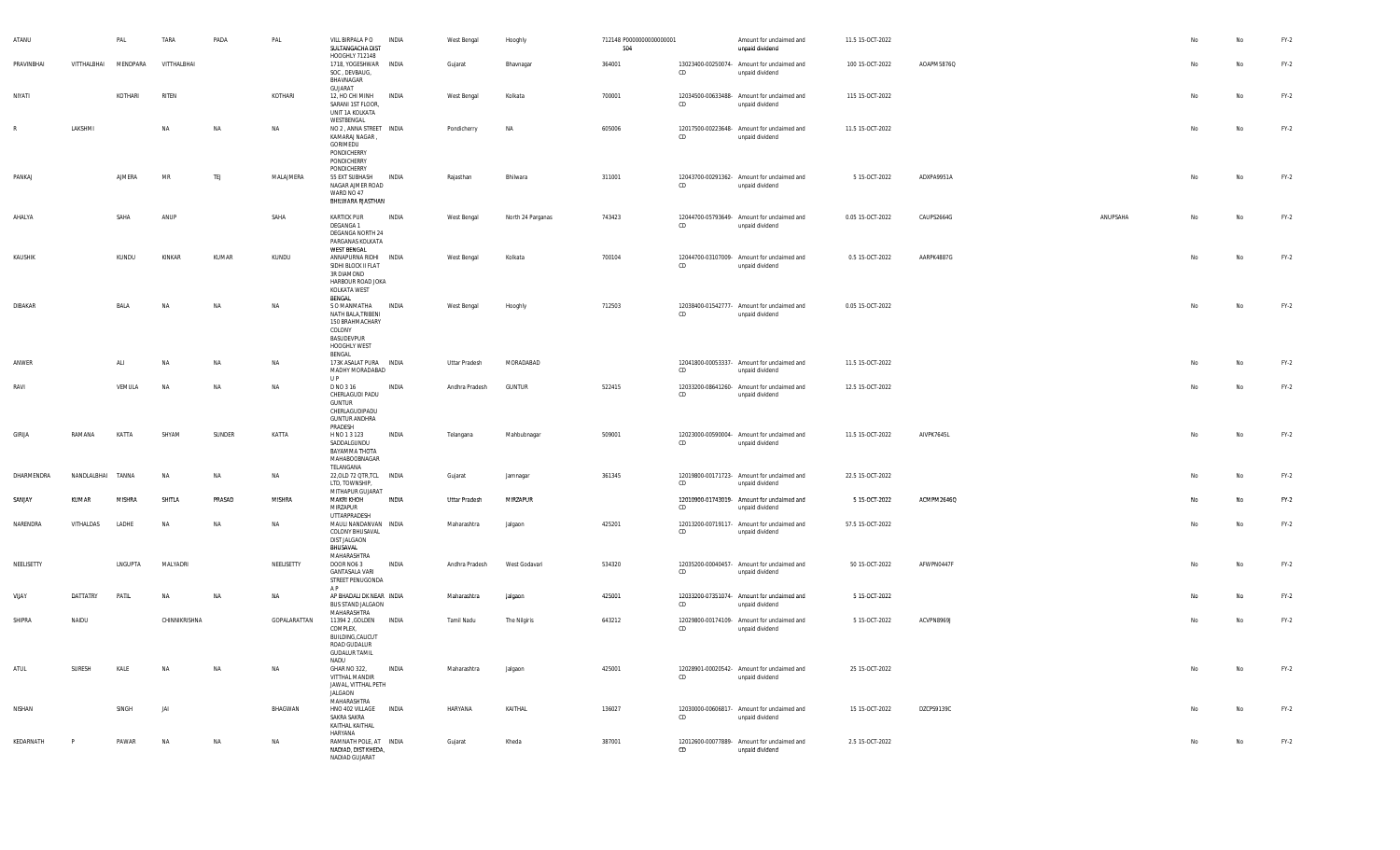| PAWANKUMAR      | JAGDISHPRASAD GOENKA |                               | NA               | NA             | NA                  | A B ROAD INDORE INDIA<br>FLAT NO 402 SHANTI<br>VILLA A2293, SILICON<br>CITY, INDORE<br>RAJENDRA NAGAR<br>INDORE MADHYA<br>PRADESH | Madhya Pradesh               | Indore             | 452012           | 12010900-00260444- Amount for unclaimed and<br>CD<br>unpaid dividend                                                | 5 15-OCT-2022                        |            |                           | No       | No | $FY-2$           |
|-----------------|----------------------|-------------------------------|------------------|----------------|---------------------|-----------------------------------------------------------------------------------------------------------------------------------|------------------------------|--------------------|------------------|---------------------------------------------------------------------------------------------------------------------|--------------------------------------|------------|---------------------------|----------|----|------------------|
| SUSHAMA         |                      | <b>MISHRA</b>                 | SANJAY           | KUMAR          | MISHRA              | 124 MAKAREEKHOH INDIA<br>PAIRIYA TOLA<br>MALVIYA NAGAR<br>MIRZAPUR UTTAR<br>PRADESH                                               | Uttar Pradesh                | MIRZAPUR           |                  | 12010900-03213248- Amount for unclaimed and<br>CD<br>unpaid dividend                                                | 5 15-OCT-2022                        |            |                           | No       | No | $FY-2$           |
| SURESH          | DEOKARAN             | CHANDAK                       | <b>NA</b>        | NA             | <b>NA</b>           | 702 GREEN RIDGE II INDIA<br>CHIKUWADI NEW LINK<br>ROAD BORIVALI WEST<br>MUMBAI                                                    | Maharashtra                  | Mumbai City        | 400092           | IN301330-17835493- Amount for unclaimed and<br>00<br>unpaid dividend                                                | 280 15-OCT-2022                      |            |                           | No       | No | $FY-2$           |
| AMITAVA         |                      | KUSHARI                       | LATE             | SUSHIL         | KUMARKUSHARI        | A 8286 P O KALYANI INDIA                                                                                                          | West Bengal                  | Nadia              | 741235           | IN300773-10152323- Amount for unclaimed and                                                                         | 0.05 15-OCT-2022                     | AFOPK4692M |                           | No       | No | $FY-2$           |
| VINUBHAI        | JORDAS               | PATEL                         | <b>JORDAS</b>    |                | PATEL               | DIST NADIA<br>AT SADAKPURA PO INDIA<br>DHAMOD TA<br>LUNAWADA DIST<br>PUNCHMAHAL                                                   | Gujarat                      | Panch Mahals       | 388270           | 00<br>unpaid dividend<br>IN300476-43449636- Amount for unclaimed and<br>$00\,$<br>unpaid dividend                   | 5 15-OCT-2022                        | APGPP4703C | KAMLABENVINU<br>BHAIPATEL | No       | No | $FY-2$           |
|                 | V                    | VSVSNARAYANA NA<br>MURTHY     |                  | NA             | NA                  | TATIPAKA EAST<br>INDIA<br><b>GODAVARI DISTRICT</b>                                                                                | Andhra Pradesh               | East Godavari      | 533249           | IN302324-10151470- Amount for unclaimed and<br>00                                                                   | 5 15-OCT-2022                        |            |                           | No       | No | $FY-2$           |
| ANANDA          | RAO                  | BHOSLE                        | NA               | NA             | NA                  | KACHEGONDANA<br>INDIA<br>HALLI VILLAGE<br>ANTHARAGANGE<br>POST BHADRAVATHI<br>KARNATAKA                                           | Karnataka                    | Shimoga            | 577301           | unpaid dividend<br>IN301696-10680664- Amount for unclaimed and<br>$00\,$<br>unpaid dividend                         | 11.5 15-OCT-2022                     |            |                           | No       | No | $FY-2$           |
| GOLLA           | RAMA                 | NARASIMHAMU NARASIMHA<br>RTHY |                  | MURTHY         | GOLLA               | 951<br>INDIA                                                                                                                      | Andhra Pradesh               | East Godavari      | 533216           | IN301774-15990041- Amount for unclaimed and<br>00                                                                   | 150 15-OCT-2022                      |            |                           | No       | No | $FY-2$           |
| CHANDRAKANT     | PITAMBAR             | CHAUDHARY                     | <b>NA</b>        | NA             | NA                  | MUMMIDIVARAM<br>AP NEW F 9 54, DEEP INDIA<br>NAGAR, TAL<br>BHUSAWAL, DIST                                                         | Maharashtra                  | Jalgaon            | 425001           | unpaid dividend<br>IN301983-10731589- Amount for unclaimed and<br>- 00<br>unpaid dividend                           | 0.25 15-OCT-2022                     |            |                           | No       | No | $FY-2$           |
| VIJAY           | DATTATRY             | PATIL                         | DATTATRY         | TIKARAM        | PATIL               | JALGAON MAH<br>AT POST BHADALIBK, INDIA<br>TAL JALGAON, DIST<br>JALGAON MAH                                                       | Maharashtra                  | Jalgaon            | 425001           | IN301983-10702242- Amount for unclaimed and<br>00<br>unpaid dividend                                                | 10 15-OCT-2022                       | ABFPP1435Q |                           | No       | No | $FY-2$           |
| DUDU            |                      | KUTTAN                        | PAVIYANOSE       |                |                     | MOOTHEDAN HOUSE INDIA<br>VETTYKADAVU ROAD<br>CHALAKUDY                                                                            | Kerala                       | Thrissur           | 680307           | IN301637-40993699- Amount for unclaimed and<br>$_{00}$<br>unpaid dividend                                           | 5 15-OCT-2022                        | APHPD1363B |                           | No       | No | $FY-2$           |
| PURSOTTAM       | DAS<br>KUMAR         | SHARMA<br>VARSHNEY            | RAM<br><b>NA</b> | SWAROOP<br>NA  | SHARMA<br><b>NA</b> | H NO 216 KANPUR INDIA<br>ROAD TALPURA<br><b>JHANSI</b>                                                                            | Uttar Pradesh                | Jhansi             |                  | IN301696-10492532- Amount for unclaimed and<br>00<br>unpaid dividend                                                | 5 15-OCT-2022                        | AHBPS4614E | MADHUSHARMA               | No<br>No | No | $FY-2$           |
| HEMANT<br>NITIN |                      | BAGARIA                       | <b>NA</b>        | NA             | NA                  | 2649 BEGUMBAGH INDIA<br>ALIGARH UTTAR<br>PRADESH<br>P 322 FLAT NO 12 3RD INDIA                                                    | Uttar Pradesh<br>West Bengal | Aligarh<br>Kolkata | 700089           | IN300513-15186270- Amount for unclaimed and<br>00<br>unpaid dividend<br>IN300513-13993430- Amount for unclaimed and | 69 15-OCT-2022<br>0.5 15-OCT-2022    |            |                           | No       | No | $FY-2$<br>$FY-2$ |
|                 |                      |                               |                  |                |                     | FLOOR LAKE TOWN<br>BLOCK A OPP LAKE<br>TOWN POLICE<br>QUARTERS KOLKATA<br><b>WEST BENGAL</b>                                      |                              |                    |                  | $_{00}$<br>unpaid dividend                                                                                          |                                      |            |                           |          |    |                  |
| AMIT            | К                    | RAJPUT                        | <b>NA</b>        | <b>NA</b>      | NA                  | BILINAKA BILI ROAD INDIA<br>TA GANDEVI DIST<br>NAVSARI BILIMORA<br>GUJARAT                                                        | Gujarat                      | Valsad             | 396321           | IN300513-17917734- Amount for unclaimed and<br>00<br>unpaid dividend                                                | 29.15 15-OCT-2022                    |            |                           | No       | No | $FY-2$           |
| ANITA           | SANTOSH              | SATAVASE                      | NA               | <b>NA</b>      | NA                  | CORP TOKE 3 LAXMI INDIA<br>NAGAR BAC, M J<br>COLLEGE, JALGAON<br>JALGAON<br>MAHARASHTRA                                           | Maharashtra                  | Jalgaon            | 425001           | IN300214-16695075- Amount for unclaimed and<br>00<br>unpaid dividend                                                | 5 15-OCT-2022                        |            |                           | No       | No | $FY-2$           |
| SHREE           |                      | MUKHERJEE                     | NA               | NA             | NA                  | 8, CHOWDHURY PARA INDIA<br>ROAD SETHPUKUR,<br>DIST BARASAT N                                                                      | West Bengal                  | North 24 Parganas  | 743201           | IN300263-10098832- Amount for unclaimed and<br>$_{00}$<br>unpaid dividend                                           | 11.5 15-OCT-2022                     |            |                           | No       | No | $FY-2$           |
| AJIT            |                      | BANERJEE                      | <b>NA</b>        | <b>NA</b>      | NA                  | 101B TALTALA LANE INDIA<br>CALCUTTA                                                                                               | West Bengal                  | Kolkata            | 700016           | IN300263-10017010- Amount for unclaimed and<br>00<br>unpaid dividend                                                | 0.5 15-OCT-2022                      |            |                           | No       | No | $FY-2$           |
| DHANANJAY       | TUKARAM              | DHAKE                         | TUKARAM          | BHAGWAT        | DHAKE               | HO NO 54 JANAKI INDIA<br>NAGAR JALGAON CITY<br><b>JALGAON</b><br>MAHARASTRA                                                       | Maharashtra                  | Jalgaon            | 425001           | IN303077-10279974- Amount for unclaimed and<br>unpaid dividend<br>00                                                | 5 15-OCT-2022                        | AGEPD9248D |                           | No       | No | $FY-2$           |
| VIKRAM          |                      | DOGRA                         | NA               | <b>NA</b>      | NA                  | H NO 12 P SECTOR 2 INDIA<br>TRIKUTA NAGAR,<br>JAMMU JAMMU AND<br>KASHMIR                                                          | Jammu and Kashmir JAMMU      |                    | 180012           | IN302365-10625456- Amount for unclaimed and<br>unpaid dividend<br>- 00                                              | 1 15-OCT-2022                        |            |                           | No       | No | $FY-2$           |
| NUNNA           | VENKATA              | PRASADARAO                    | <b>NA</b>        | NA             | NA                  | DNO 28 21, 1ST INDIA<br><b>FLOOR ARUNA</b><br>THEATRE STREET<br>KOTHA PETA<br>VINUKONDA                                           | Andhra Pradesh               | <b>GUNTUR</b>      | 522647           | IN302324-10355324- Amount for unclaimed and<br>00<br>unpaid dividend                                                | 20.85 15-OCT-2022                    |            |                           | No       |    | $FY-2$           |
| GURRAM          |                      | NARAYANA                      | <b>NA</b>        | NA             | NA                  | H NO 20, 1557<br>INDIA<br>THASILDHAR STREET<br>NEWPET, PALAMANER<br>ANDHRA PRADESH                                                | Andhra Pradesh               | Chittoor           | 517408           | IN301696-11047562- Amount for unclaimed and<br>$00\,$<br>unpaid dividend                                            | 5 15-OCT-2022                        |            |                           | No       | No | $FY-2$           |
| LAAD<br>SANJEEV | KANWAR               | SHAH<br>GOYAL                 | NA               | NA<br>$\sf NA$ | NA<br>NA            | 633 PRERANA SADAN INDIA<br>NAYA DARAVAJA<br><b>NAGAUR NAGAUR</b><br>SO BHAGWAN DASS INDIA                                         | Rajasthan                    | Nagaur             | 341001<br>334001 | IN301604-10468956- Amount for unclaimed and<br>00<br>unpaid dividend<br>IN301774-12811062- Amount for unclaimed and | 57.5 15-OCT-2022<br>22.5 15-OCT-2022 |            |                           | No       | No | $FY-2$           |
|                 |                      |                               | NA               |                |                     | GOYAL SHIV COLONY<br>SUBHASHPURA<br>BIKANER                                                                                       | Rajasthan                    | Bikaner            |                  | unpaid dividend<br>00                                                                                               |                                      |            |                           | No       | No | $FY-2$           |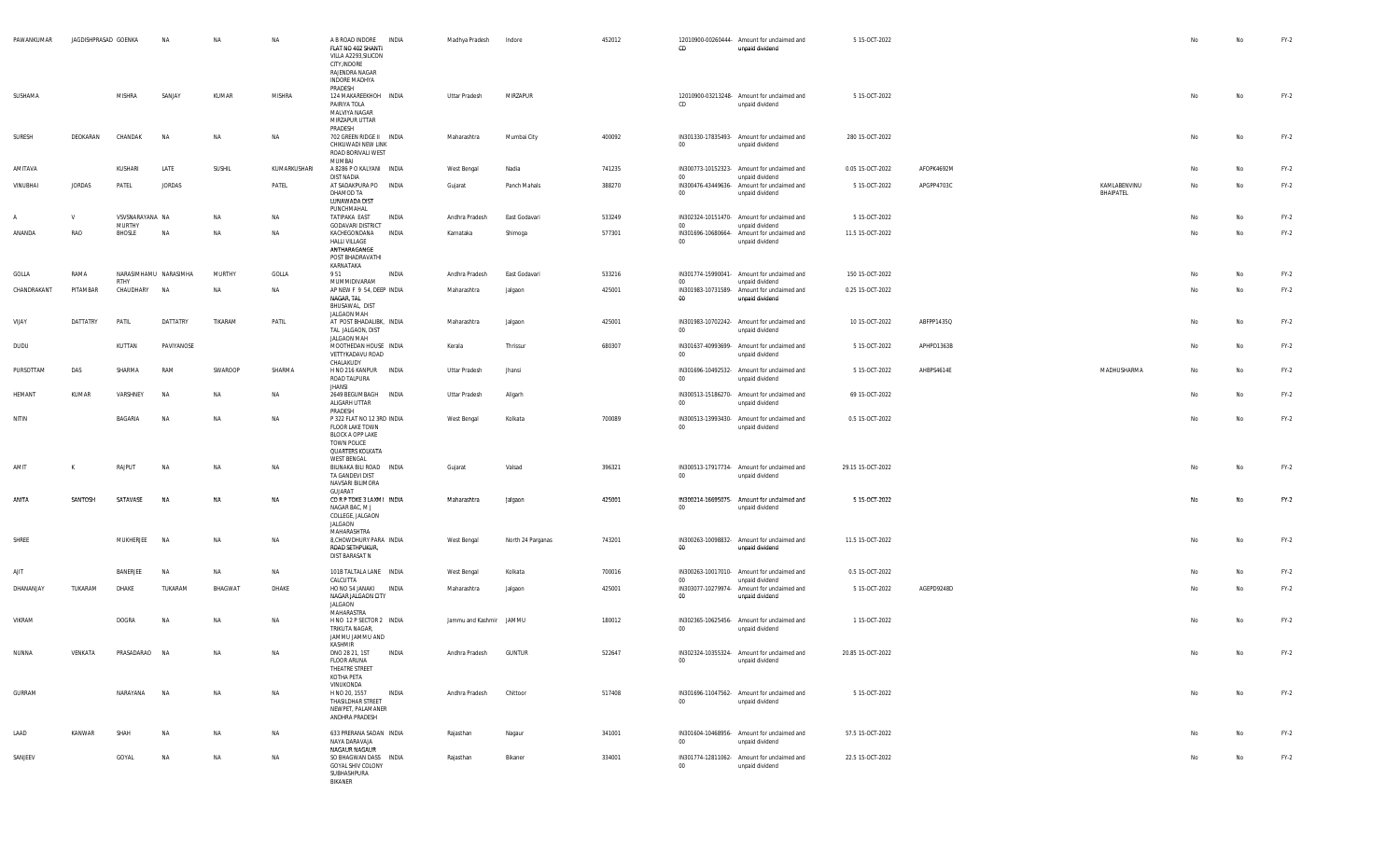| VISHAL        |                           | YADAV            | KISHAN       |               | LAL                | YADAV BHAWAN<br><b>INDIA</b><br>NEAR TAGORE PUB<br>SCHOOL INDRA<br>GANDHI NAGAR KOTA                                          | Rajasthan   | Kota              | 324004                          | $00\,$           | IN301330-20020413- Amount for unclaimed and<br>unpaid dividend                    | 11.5 15-OCT-2022  |            |                       | No | No        | $FY-2$ |
|---------------|---------------------------|------------------|--------------|---------------|--------------------|-------------------------------------------------------------------------------------------------------------------------------|-------------|-------------------|---------------------------------|------------------|-----------------------------------------------------------------------------------|-------------------|------------|-----------------------|----|-----------|--------|
| VIJAY         | PRABHASHANKA PANDYA<br>-R |                  | NA           | NA            | NA                 | RAJASTHAN<br>FLAT NO 8 2ND FLOOR INDIA<br>SWASRAY BLDG P J<br>ROAD BEHIND<br>ADIASHRAY HOTEL<br><b>DAHISAR EAST</b><br>MUMBAI | Maharashtra | Mumbai City       | 400068                          | 00               | IN301549-18716468- Amount for unclaimed and<br>unpaid dividend                    | 1.25 15-OCT-2022  | AJVPP3596J |                       | No | No        | $FY-2$ |
| ARUP          | KUMAR                     | PAUL             | <b>NA</b>    | NA            | NA                 | 2053 MITRA PARA INDIA<br>ROAD<br>PANCHANANTALA PO<br>NAIHATI DIST 24 PGS                                                      | West Bengal | North 24 Parganas | 743165                          | $00\,$           | IN301250-28336633- Amount for unclaimed and<br>unpaid dividend                    | 0.25 15-OCT-2022  |            |                       | No | No        | $FY-2$ |
| JEEVANLAL     | M                         |                  | M            | $\mathsf{R}$  | <b>JOTHISWARAN</b> | N<br>NO 234, NAMO VILLA INDIA<br>DR SUBBARAYAN<br>STREET TATABAD<br>COIMBATORE                                                | Tamil Nadu  | Coimbatore        | 641012                          | $00\,$           | IN300896-10387307- Amount for unclaimed and<br>unpaid dividend                    | 0.05 15-OCT-2022  | AHPPJ4791H |                       |    | No        | $FY-2$ |
| KUMUD         | к                         | SHAH             | ΝA           | NA            | NA                 | SHAH BHOGILAL<br>INDIA<br>SHAMBHULAL AND<br>CO, K T SHAH ROAD,<br>MANDVI KUTCH                                                | Gujarat     | Kachchh           | 370465                          | $00\,$           | IN300974-10417801- Amount for unclaimed and<br>unpaid dividend                    | 15 15 OCT-2022    |            |                       | No | No        | $FY-2$ |
| MANMOHAN      |                           | SHARMA           | PREM         | NATH          | SHARMA             | 2541 13 GALI NO 1 INDIA<br>HARI PURA PO JWALA<br><b>FLOUR MILLS</b><br>AMRITSAR PUNJAB                                        | Punjab      | Amritsar          | 143001                          | $00\,$           | IN300214-11420525- Amount for unclaimed and<br>unpaid dividend                    | 65.1 15-OCT-2022  | AOXPS8051E | REETUSHARMA           | No | <b>No</b> | $FY-2$ |
| ANTONY        | N                         |                  | NA           | NA            | NA                 | NEDUTHARA HOUSE INDIA<br>LAKSHMI HOUSING<br>COLONY KANJIKODE<br>PO PALAKKAD KERALA                                            | Kerala      | Thrissur          | 678621                          | $00\,$           | IN303340-10002547- Amount for unclaimed and<br>unpaid dividend                    | 11.5 15-OCT-2022  |            |                       | No | No        | $FY-2$ |
| KARABI        |                           | SEN              | NA           | NA            | NA                 | BG 132,<br>INDIA<br>DESHBANDHUNAGAR<br>CALCUTTA                                                                               | West Bengal | Kolkata           | 700059                          | $00\,$           | IN301250-10143003- Amount for unclaimed and<br>unpaid dividend                    | 11.5 15-OCT-2022  |            |                       | No | No        | $FY-2$ |
| D             | M                         | TRADINGPVTLTD NA |              | NA            | NA                 | 11 R N MUKHERJEE INDIA<br>ROAD NILHAT HOUSE<br>GROUND FLOOR<br>KOLKATA                                                        | West Bengal | Kolkata           | 700001                          | 00               | IN301250-13436859- Amount for unclaimed and<br>unpaid dividend                    | 575 15-OCT-2022   | AAACD9155A |                       | No | No        | $FY-2$ |
| SURESH        |                           | $\mathbb{C}$     | $\mathbf{C}$ | KRISHNAN      | MOOSAD             | M B COLLEGE<br>INDIA                                                                                                          | Kerala      | Kozhikode         | 673002                          |                  | IN301895-10418418- Amount for unclaimed and                                       | 5 15-OCT-2022     |            |                       | No | No        | $FY-2$ |
| KEERTHIMEENAV |                           |                  | VETRISELVANR |               |                    | KOZHIKODE, KERALA<br>2 E2 E2 1ST STREET INDIA<br>NEW COLONY                                                                   | Tamil Nadu  | Madurai           | 625002                          | $00\,$<br>$00\,$ | unpaid dividend<br>IN301696-10895523- Amount for unclaimed and<br>unpaid dividend | 0.05 15-OCT-2022  | ANOPM6621L |                       | No | No        | $FY-2$ |
| LOPA          | K                         | GANDHI           | KIRIT        | K             | GANDHI             | MADURAI<br>4 B 4TH FLOOR<br>INDIA<br>MATRUASHISH 37<br>NEPEANSEA ROAD                                                         | Maharashtra | Mumbai City       | 400001                          | 00               | IN301604-10052574- Amount for unclaimed and<br>unpaid dividend                    | 569.5 15-OCT-2022 |            |                       | No | No        | $FY-2$ |
| DEBASISH      |                           | PAN              |              | G             | PAN                | MUMBAI<br>VILL NUTANGRAM, PO INDIA<br>MOGRA DT HOOGHLY<br>,W B PIN 712 148                                                    | West Bengal | Hooghly           | 712148 P0000000000000001<br>462 |                  | Amount for unclaimed and<br>unpaid dividend                                       | 57.5 15-OCT-2022  |            |                       |    | No        | $FY-2$ |
| RAHUL         |                           | JAIN             | CHANDULAL    |               |                    | KIRAN INDENTORS INDIA<br>VAMICHAND MARKET<br><b>D S LANE CHICKPET</b><br>BANGALORE 560 053                                    | Karnataka   | Bangalore Urban   | 560053 P0000000000000000<br>619 |                  | Amount for unclaimed and<br>unpaid dividend                                       | 2300 15-OCT-2022  |            |                       | No | No        | $FY-2$ |
| <b>SM</b>     | EKTA                      | JAIN             | SRI          | v             | KJAIN              | 146 HARSH VIHAR INDIA<br>PITAMPURA DELHI<br>110 034                                                                           | Delhi       | North West        | 110034 P0000000000000000<br>472 |                  | Amount for unclaimed and<br>unpaid dividend                                       | 1150 15-OCT-2022  |            | SRIVIPULKUMAR<br>JAIN | No | No        | $FY-2$ |
| TARA          | PADA                      | PAL              | LATE         |               | PAL                | CO HIRU PAN VILL INDIA<br>NUTANGRAM PO<br>MOGRA 712 148 DIST                                                                  | West Bengal | Hooghly           | 712148 P0000000000000001<br>474 |                  | Amount for unclaimed and<br>unpaid dividend                                       | 11.5 15-OCT-2022  |            |                       | No | No        | $FY-2$ |
| RATAN         |                           | PAL              | Т            |               | PAL                | HOOGHLY W B<br>CO HIRU PAN VILL INDIA<br>NUTANGRAM P O<br>MOGRA 712 148 DIST                                                  | West Bengal | Hooghly           | 712148 P0000000000000001<br>463 |                  | Amount for unclaimed and<br>unpaid dividend                                       | 11.5 15-OCT-2022  |            |                       | No | No        | $FY-2$ |
| DHIRENDRA     | NATH                      | DAS              | K            | $\mathcal{C}$ | DAS                | HOOGHLY W B<br>CHARAK DANGA<br>INDIA<br>BARASAT 743 201<br>DIST 24 PARGS NORTH<br>W B                                         | West Bengal | North 24 Parganas | 743201 P0000000000000001<br>432 |                  | Amount for unclaimed and<br>unpaid dividend                                       | 11.5 15-OCT-2022  |            |                       |    | No        | $FY-2$ |
| ANITA         |                           | KARWA            | D            |               | KARWA              | 6 NATHER BAGAN INDIA<br>STREET KOLKATA 700                                                                                    | West Bengal | Kolkata           | 700005 P0000000000000001<br>395 |                  | Amount for unclaimed and<br>unpaid dividend                                       | 11.5 15-OCT-2022  |            | DHANRAJKARWA          |    | No        | $FY-2$ |
| BHANWER       | LAL                       | SONI             | <b>V</b>     |               | MAL                | 005<br>CO BHOORCHAND INDIA<br>VAGTAWARMAL SONI<br>NEAR OLD POWER<br>HOUSE SARDAR PURA<br><b>BARMER RAJ</b>                    | Rajasthan   | Barmer            | 344001 P0000000000000000<br>736 |                  | Amount for unclaimed and<br>unpaid dividend                                       | 4600 15-OCT-2022  |            |                       | No | No        | $FY-2$ |
| $\mathsf{R}$  | R                         | DAS              | LATE         | PRAFULLA      | DAS                | CO PRADIP DAS<br><b>INDIA</b><br>NUTANGRAM PO<br>MOGRA DIST<br>HOOGHLY 712148                                                 | West Bengal | Hooghly           | 712148 P0000000000000001<br>588 |                  | Amount for unclaimed and<br>unpaid dividend                                       | 11.5 15-OCT-2022  |            |                       | No | No        | $FY-2$ |
| S.            |                           | PAL              | LATE         | DULAL         | CHPAL              | CO PANKAJ DAS VILL INDIA<br>NUTANGRAM P O<br>MOGRA HOOGHLY<br>712148                                                          | West Bengal | Hooghly           | 712148 P0000000000000001<br>566 |                  | Amount for unclaimed and<br>unpaid dividend                                       | 11.5 15-OCT-2022  |            |                       |    | No        | $FY-2$ |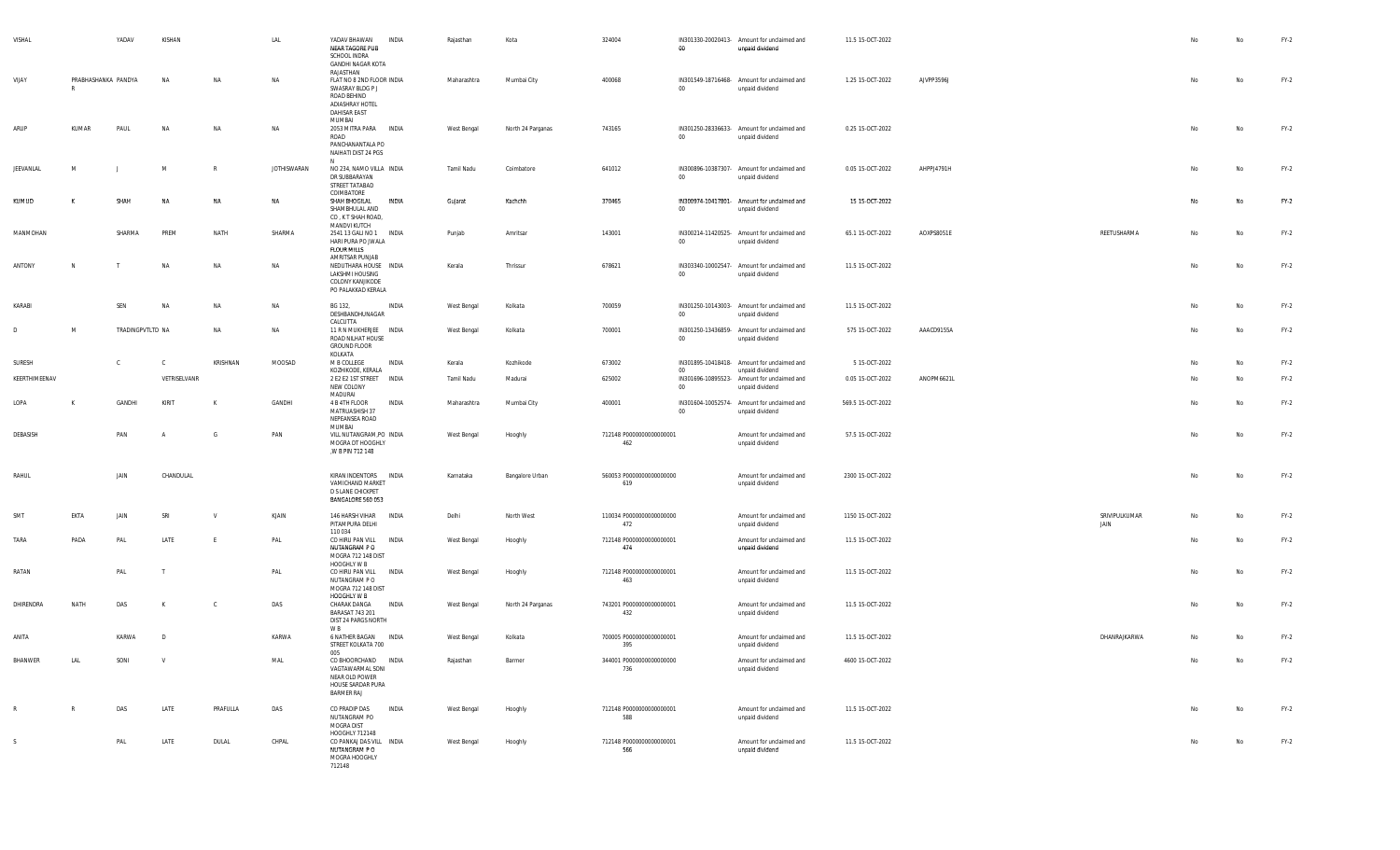| SUMITAVA        |               | DHAR              | JANENDRA       |            | DHAR          | CO DHAKESWARI<br>VARIETY STORES 20<br>NILMANI DUTTA LANE<br>KOLKATA 700012                                    | <b>INDIA</b> | West Bengal    | Kolkata           | 700012 P0000000000000001<br>545         |         | Amount for unclaimed and<br>unpaid dividend                    | 11.5 15-OCT-2022  |            |            | No | No | $FY-2$ |
|-----------------|---------------|-------------------|----------------|------------|---------------|---------------------------------------------------------------------------------------------------------------|--------------|----------------|-------------------|-----------------------------------------|---------|----------------------------------------------------------------|-------------------|------------|------------|----|----|--------|
| PULKIT          |               | BHASIN            | PANKAJ         |            | BHASIN        | 591A TILJALA ROAD INDIA                                                                                       |              | West Bengal    | Kolkata           | 700046 P0000000000000001                |         | Amount for unclaimed and                                       | 0.05 15-OCT-2022  |            |            | No | No | $FY-2$ |
| SOUMYABRATA     |               | GANGULY           | SUBRATA        |            | GANGULY       | FLAT 2A KOLKATA<br>12 S C MUKHERJEE INDIA                                                                     |              | West Bengal    | Kolkata           | 751<br>700002 P0000000000000001         |         | unpaid dividend<br>Amount for unclaimed and                    | 0.05 15-OCT-2022  |            |            | No | No | FY-2   |
| V               |               | LAKSHMIPATHI LATE |                |            | SVISWANATHAN  | STREET KOLKATA<br>P 72, LAKE ROAD<br>KHAITAN HOUSE FLAT<br>18,4TH FLOOR                                       | INDIA        | West Bengal    | Kolkata           | 748<br>700029 P00000000000000001<br>719 |         | unpaid dividend<br>Amount for unclaimed and<br>unpaid dividend | 34.5 15-OCT-2022  | ADHPV8965H |            | No | No | FY-2   |
| ANIL            | KUMAR         | <b>BOTHRA</b>     | MOOL           | CHAND      | <b>BOTHRA</b> | KOLKATA<br>SHIBAM<br>APPARTMENT FLAT<br>NOB3B42NDFLR<br>1081 N K BANERJEE<br>STREET RISHRA<br>712248          | INDIA        | West Bengal    | Hooghly           | 712248 P0000000000000001<br>625         |         | Amount for unclaimed and<br>unpaid dividend                    | 11.5 15-OCT-2022  |            |            | No | No | $FY-2$ |
| R               |               | PAL               | TARAPADA       |            | PAL           | CO PANKAJ KR DAS INDIA<br>NUTANGRAM PO<br>MOGRA DIST<br>HOOGHLY 712148                                        |              | West Bengal    | Hooghly           | 712148 P0000000000000001<br>591         |         | Amount for unclaimed and<br>unpaid dividend                    | 11.5 15-OCT-2022  |            |            | No | No | $FY-2$ |
|                 |               | PAL               | TARAPADA       |            | PAL           | CO PANKAJ KR DAS INDIA<br>NUTANGRAM PO<br>MOGRA DIST<br><b>HOOGHLY 712148</b>                                 |              | West Bengal    | Hooghly           | 712148 P0000000000000001<br>589         |         | Amount for unclaimed and<br>unpaid dividend                    | 11.5 15-OCT-2022  |            |            | No | No | FY-2   |
| JOLU            |               | BANERJEE          | - 1            |            | BANERJEE      | CO LATE SANTIRAM INDIA<br>CHAKRABORTY MERIA<br>BHADRAKALI TALA P O<br>AKNA DT HOOGHLY<br>712148               |              | West Bengal    | Hooghly           | 712148 P0000000000000001<br>578         |         | Amount for unclaimed and<br>unpaid dividend                    | 11.5 15-OCT-2022  |            |            | No | No | $FY-2$ |
| <b>BISWAJIT</b> |               | GHOSH             | PARAN          |            | GHOSH         | po vill digsui<br>HOOGHLY 712148                                                                              | INDIA        | West Bengal    | Hooghly           | 712148 P0000000000000001<br>544         |         | Amount for unclaimed and<br>unpaid dividend                    | 11.45 15-OCT-2022 |            |            | No | No | FY-2   |
| TAPENDRA        | <b>KRISTO</b> | DUTT              | LATE           |            | KDUTT         | GOSTO BHAWAN 2 INDIA<br>MITRA LANE KOLKATA                                                                    |              | West Bengal    | Kolkata           | 700007 P0000000000000001<br>767         |         | Amount for unclaimed and<br>unpaid dividend                    | 3 15-OCT-2022     | ADFPD1433J | MINATIDUTT | No | No | $FY-2$ |
| D               |               | PAN               | ANANDA         | GOPAL      | PAN           | VILL NUTANGRAM P O INDIA<br>MOGRA DIST                                                                        |              | West Bengal    | Hooghly           | 712148 P0000000000000001<br>489         |         | Amount for unclaimed and<br>unpaid dividend                    | 23 15-OCT-2022    |            |            | No | No | FY-2   |
| LAXMI           |               | LOHIA             | RIDH           | KARAN      | SABOO         | HOOGHLY 712148<br>PLOT 2 FLAT 201<br>MIDC S NO 1351 2<br>SHREE PLAZA 2ND<br>FLOOR BHUSAWAL<br>ROAD JALGAON    | <b>INDIA</b> | Maharashtra    | Jalgaon           | 425002                                  | 00      | IN300513-18951397- Amount for unclaimed and<br>unpaid dividend | 11.5 15-OCT-2022  | AAZPL5483D |            | No | No | $FY-2$ |
| SWATI           | <sup>S</sup>  | SHAH              | <b>NA</b>      | NA         | NA            | MAHARASHTRA<br>B5 SHIVAM ENCLAVE INDIA<br>NEAR CITIZEN SOC<br>ELLORA PARK<br>VADODARA GUJARAT                 |              | Gujarat        | VADODARA          | 390023                                  | $00\,$  | IN300513-11866665- Amount for unclaimed and<br>unpaid dividend | 250 15-OCT-2022   |            |            | No | No | $FY-2$ |
| SUDHA           | RANI          | BASU              | <b>NA</b>      | NA         | NA            | 577A, HEMANTA<br><b>BASU SARANI</b><br>LOKENATH<br>APPARTMENT<br>UDAYRAJPUR,<br>MADHYAMGRAM<br>KOLKATA        | <b>INDIA</b> | West Bengal    | North 24 Parganas | 700129                                  | $00\,$  | IN300263-10017204- Amount for unclaimed and<br>unpaid dividend | 11.5 15-OCT-2022  |            |            | No | No | $FY-2$ |
| - N             |               | RADHA             | NAGARAJAN      |            |               | 96A SAGOTHEERAR INDIA<br>STREET R V PURAM<br>NAGERCOIL                                                        |              | Tamil Nadu     | Kanyakumari       | 629001                                  | 00      | IN300378-10265546- Amount for unclaimed and<br>unpaid dividend | 11.5 15-OCT-2022  | ADZPR6914J |            | No | No | $FY-2$ |
| SITANSHU        | JAYANT        | PAREKH            | JAYANT         |            | PAREKH        | U9 NEW KAPOLE INDIA<br>NAGAR ACHOLE ROAD<br>NALASOPARA EAST<br>THANE                                          |              | Maharashtra    | Thane             | 400601                                  | $_{00}$ | IN300239-13245186- Amount for unclaimed and<br>unpaid dividend | 5 15-OCT-2022     |            |            | No | No | $FY-2$ |
| NAGESWARA       | RAO           | BALLA             | SUBBAYYA       |            | BALLA         | 11 177 18<br>BRAHMAPURAM<br>PEDANA KRISHNA DT                                                                 | INDIA        | Andhra Pradesh | Krishna           | 521366                                  | $00\,$  | IN301774-12958848- Amount for unclaimed and<br>unpaid dividend | 2.5 15-OCT-2022   | ANAPB3157A |            | No | No | $FY-2$ |
| BABU            |               | DAS               | SHYAMA         | PADA       | DAS           | CO PANKAJ KR DAS INDIA<br>VILL NUTANGRAM PO<br>MOGRA DIST<br>HOOGHLY 712148                                   |              | West Bengal    | Hooghly           | 712148 P0000000000000001<br>546         |         | Amount for unclaimed and<br>unpaid dividend                    | 11.5 15-OCT-2022  |            |            | No | No | $FY-2$ |
| BAPI            |               | GHOSH             | LATE           | K          | KGHOSH        | 69 ANANDA PATLIT INDIA<br>ROAD KOLKATA<br>700014                                                              |              | West Bengal    | Kolkata           | 700014 P0000000000000001<br>571         |         | Amount for unclaimed and<br>unpaid dividend                    | 11.5 15-OCT-2022  |            |            | No | No | $FY-2$ |
| <b>JITENDRA</b> | M             | GANDHI            | MANSUKHLAL     | $\sqrt{2}$ | GANDHI        | 113 GOPINATH<br>CHONGDER LANE<br>ASHOK SAMANTA<br><b>BUILDING FIRST</b><br>FLOOR FAZIR BAZAR<br>HOWRAH 711101 | <b>INDIA</b> | West Bengal    | Howrah            | 711101 P0000000000000001<br>547         |         | Amount for unclaimed and<br>unpaid dividend                    | 57.5 15-OCT-2022  |            |            | No | No | $FY-2$ |
| NONIGOPAL       |               | NEOGI             | LATE           | R          | NNEOGI        | VILL PO DIGSUI                                                                                                | <b>INDIA</b> | West Bengal    | Hooghly           | 712148 P0000000000000001                |         | Amount for unclaimed and                                       | 11.5 15-OCT-2022  |            |            | No | No | $FY-2$ |
| SUBHENDU        |               | MUKHERJEE         | LATE           | B          | DMUKHERJEE    | HOOGHLY 712148<br>PO + VILL DIGSUI DIST INDIA<br>HOOGHLY 712148                                               |              | West Bengal    | Hooghly           | 543<br>712148 P0000000000000001<br>539  |         | unpaid dividend<br>Amount for unclaimed and<br>unpaid dividend | 11.5 15-OCT-2022  |            |            | No | No | $FY-2$ |
| RAJA            |               | GHOSH             | $\overline{B}$ | K          | GHOSH         | VILL PO DIGSUI DIST INDIA                                                                                     |              | West Bengal    | Hooghly           | 712148 P0000000000000001                |         | Amount for unclaimed and                                       | 11 15-OCT-2022    |            |            | No | No | $FY-2$ |
| TAPAS           | KUMAR         | PAN               | ANANDA         | GOPAL      | PAN           | HOOGHLY 712148<br>VILL NUTANGRAM P O INDIA<br>MOGRA DIST                                                      |              | West Bengal    | Hooghly           | 524<br>712148 P0000000000000001<br>513  |         | unpaid dividend<br>Amount for unclaimed and<br>unpaid dividend | 11.5 15-OCT-2022  |            |            | No | No | $FY-2$ |
| KALI            | PADA          | GHOSH             | LATE           | EK         | KARIGHOSH     | HOOGHLY 712148<br>CO DEBASISH PAN INDIA<br>VILL NUTANGRAM P O<br>MOGRA DIST<br>HOOGHLY 712148                 |              | West Bengal    | Hooghly           | 712148 P0000000000000001<br>510         |         | Amount for unclaimed and<br>unpaid dividend                    | 11.5 15-OCT-2022  |            |            | No | No | $FY-2$ |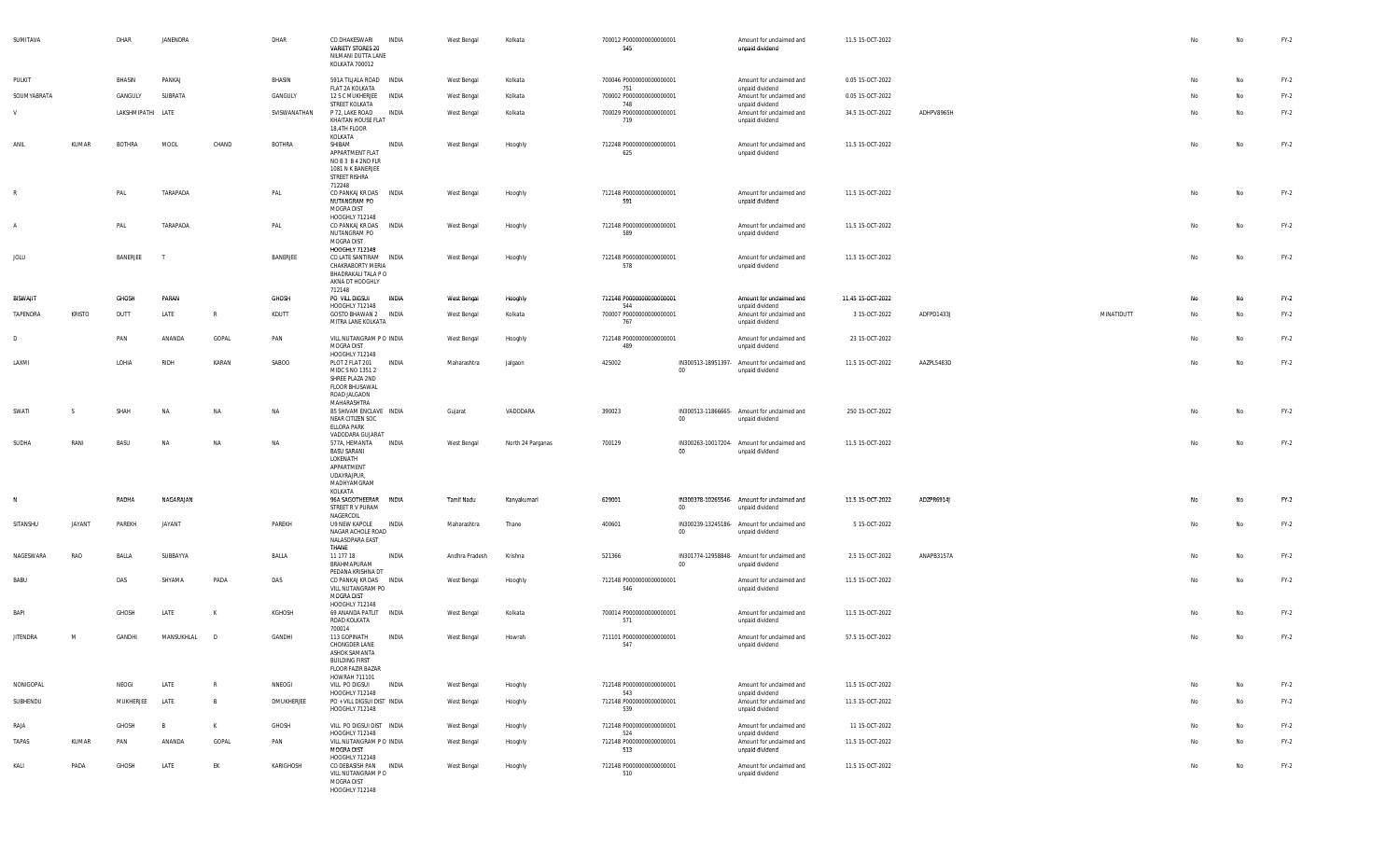|                |            | PAN                            | ANANDA    | GOPAL    | PAN            | CO HIRU PAN VILL<br>NUTANGRAM P O<br>MOGRA DIST                                               | INDIA        | West Bengal | Hooghly           | 712148 P0000000000000001<br>500                             | Amount for unclaimed and<br>unpaid dividend | 11.5 15-OCT-2022 |          | No        | $FY-2$ |
|----------------|------------|--------------------------------|-----------|----------|----------------|-----------------------------------------------------------------------------------------------|--------------|-------------|-------------------|-------------------------------------------------------------|---------------------------------------------|------------------|----------|-----------|--------|
| K              | M          | PAN                            | ANANDA    | GOPAL    | PAN            | HOOGHLY 712148<br>CO DEBASISH PAN INDIA<br>VILL NUTANGRAM PO<br>MOGRA DIST                    |              | West Bengal | Hooghly           | 712148 P0000000000000001<br>494                             | Amount for unclaimed and<br>unpaid dividend | 11.5 15-OCT-2022 | No       | No        | $FY-2$ |
| RANI           |            | PAN                            | ANANDA    | GOPAL    | PAN            | HOOGHLY 712148<br>CO HIRU PAN VILL<br>NUTANGRAM PO<br>MOGRA DIST                              | INDIA        | West Bengal | Hooghly           | 712148 P0000000000000001<br>492                             | Amount for unclaimed and<br>unpaid dividend | 11.5 15-OCT-2022 | No       | No        | $FY-2$ |
| MOU            |            | PAN                            | ANANDA    | GOPAL    | PAN            | HOOGHLY 712148<br>CO DEBASISH PAN INDIA<br>VILL NUTANGRAM PO<br>MOGRA DIST                    |              | West Bengal | Hooghly           | 712148 P0000000000000001<br>490                             | Amount for unclaimed and<br>unpaid dividend | 11.5 15-OCT-2022 | No       | No        | $FY-2$ |
|                |            | <b>GHOSH</b>                   | BISWANATH |          | GHOSH          | HOOGHLY 712148<br>CO DEBASISH PAN<br>VILL NUTANGRAM PO<br>MOGRA DT HOOGHLY                    | <b>INDIA</b> | West Bengal | Hooghly           | 712148 P0000000000000001<br>514                             | Amount for unclaimed and<br>unpaid dividend | 11.5 15-OCT-2022 | No       | No        | $FY-2$ |
| SADANANDA      |            | GHOSH                          | KALIPADA  |          | GHOSH          | 712148<br>CO DEBASISH PAN INDIA<br>VILL NUTANGRAM PO<br>MOGRA DIST                            |              | West Bengal | Hooghly           | 712148 P0000000000000001<br>511                             | Amount for unclaimed and<br>unpaid dividend | 11.5 15-OCT-2022 | No       | No        | $FY-2$ |
| $\mathsf{A}$   |            | CHAKRABORTY LATE               |           | SANTI    | RAMCHAKROBORTY | HOOGHLY 712148<br>CO SHYAMAL<br>CHAKRABORTY VILL<br>MERIA P O AKNA DIST<br>HOOGHLY 712148     | INDIA        | West Bengal | Hooghly           | 712148 P0000000000000001<br>508                             | Amount for unclaimed and<br>unpaid dividend | 11.5 15-OCT-2022 | No       | No        | $FY-2$ |
| NITU           |            | <b>GHOSH</b>                   | KALI      | PADA     | GHOSH          | CO DEBASISH PAN INDIA<br>VILL NUTANGRAM PO<br>MOGRA DIST<br><b>HOOGHLY 712148</b>             |              | West Bengal | Hooghly           | 712148 P0000000000000001<br>503                             | Amount for unclaimed and<br>unpaid dividend | 11.5 15-OCT-2022 | No       | No        | $FY-2$ |
| $\overline{A}$ |            | BANERJEE                       | TUTUL     | KUMAR    | BANERJEE       | CO SHYAMAL<br>CHAKRABORTY VILL<br>MERIA<br>BHADRAKALITALA P O<br>AKNA DIST HOOGHLY            | INDIA        | West Bengal | Hooghly           | 712148 P0000000000000001<br>496                             | Amount for unclaimed and<br>unpaid dividend | 11.5 15-OCT-2022 | No       | No        | $FY-2$ |
| JOLU           |            | CHAKRABORTTY LATE              |           | SANTIRAM | CHAKRABORTY    | 712148<br>CO LATE SANTIRAM INDIA<br>CHAKRABORTY VILL<br>MERIA P O AKNA DIST<br>HOOGHLY 712148 |              | West Bengal | Hooghly           | 712148 P0000000000000001<br>493                             | Amount for unclaimed and<br>unpaid dividend | 11.5 15-OCT-2022 | No       | No        | $FY-2$ |
| <b>DIPAK</b>   |            | BAG                            | LATE      | ABHOY    | BAG            | CO DEBASISH PAN INDIA<br>VILL NUTANGRAM PO<br>MOGRA DIST<br>HOOGHLY 712148                    |              | West Bengal | Hooghly           | 712148 P0000000000000001<br>491                             | Amount for unclaimed and<br>unpaid dividend | 11.5 15-OCT-2022 | No       | No        | $FY-2$ |
| BIDYUT         | KUMAR      | <b>GHOSH</b>                   | BISWANATH |          | GHOSH          | CO DEBASISH PAN INDIA<br>VILL NUTANGRAM PO<br>MOGRA DIST<br>HOOGHLY 712148                    |              | West Bengal | Hooghly           | 712148 P0000000000000001<br>488                             | Amount for unclaimed and<br>unpaid dividend | 11.5 15-OCT-2022 | No       | No        | $FY-2$ |
| MOUSUMI        |            | PAN                            | AGPAN     |          |                | VILL NUTANGRAM P O INDIA<br>MOGRA 712 148<br>DTHOOGHLY, W B                                   |              | West Bengal | Hooghly           | 712148 P0000000000000001<br>486                             | Amount for unclaimed and<br>unpaid dividend | 23 15-OCT-2022   | No       | No        | $FY-2$ |
|                |            | PAN                            | ANANDA    | GOPAL    | PAN            | CO HIRU PAN PO<br>MOGRA VILL<br>NUTANGRAM DIST<br>HOOGHLY 712148                              | INDIA        | West Bengal | Hooghly           | 712148 P0000000000000001<br>515                             | Amount for unclaimed and<br>unpaid dividend | 11.5 15-OCT-2022 | No       | No        | $FY-2$ |
| H              |            | PAN                            | ANANDA    | GOPAL    | PAN            | CO DEBASISH PAN<br>VILL NUTANGRAM PO<br>MOGRA DIST<br>HOOGHLY 712148                          | INDIA        | West Bengal | Hooghly           | 712148 P0000000000000001<br>509                             | Amount for unclaimed and<br>unpaid dividend | 11.5 15-OCT-2022 | No       | <b>No</b> | $FY-2$ |
| KSHANAPRAVA    |            | RAJ                            |           |          | RAJ            | 39, CHOWDHURY<br>PARA ROAD PO<br>BARASAT KOLKATA                                              | <b>INDIA</b> | West Bengal | North 24 Parganas | 700124 P0000000000000001<br>763                             | Amount for unclaimed and<br>unpaid dividend | 0.5 15-OCT-2022  | No.      | <b>No</b> | $FY-2$ |
| RANU           |            | PAN                            | AGPAN     |          |                | VILL NUTANGRAM PO INDIA<br>MOGRA 712 148 DT<br>HOOGHLYW B                                     |              | West Bengal | Hooghly           | 712148 P0000000000000001<br>485                             | Amount for unclaimed and<br>unpaid dividend | 11.5 15-OCT-2022 | No       | No        | $FY-2$ |
| SRI            | BASANT     | KUMARBOHRA SRI                 |           | H        | CBOHRA         | 197 JAIN TEMPLE<br>ROAD O P H ROAD<br>BANGALORE 560 051                                       | INDIA        | Karnataka   | Bangalore Urban   | 560051 P0000000000000000<br>418<br>700130 P0000000000000001 | Amount for unclaimed and<br>unpaid dividend | 23 15-OCT-2022   | No<br>No | <b>No</b> | $FY-2$ |
| PRADIP         |            | DAS                            | LATE      | SURESH   | CHDAS          | 47 CHANDIGARH<br>MAIN ROAD<br>MADHYAMGRAM<br>KOLKATA                                          | INDIA        | West Bengal | North 24 Parganas | 752                                                         | Amount for unclaimed and<br>unpaid dividend | 0.05 15-OCT-2022 |          | No        | $FY-2$ |
| SHRABANTI      |            | CHATTERJEE                     | SOMNATH   |          | CHATTERJEE     | VILL PO DIGSUI PS INDIA<br>MOGRA HOOGHLY                                                      |              | West Bengal | Hooghly           | 712148 P0000000000000001<br>747                             | Amount for unclaimed and<br>unpaid dividend | 34.5 15-OCT-2022 |          | No        | $FY-2$ |
| CHANDRIKA      | JESHANGLAL | KOTHARI                        | <b>NA</b> | NA       | NA             | 58A GAMDEVI ROAD INDIA<br>PRERANA<br><b>BUILDING, IST FLOOR</b><br>MUMBAI 400 007             |              | Maharashtra | Mumbai City       | 400007 P0000000000000001<br>040                             | Amount for unclaimed and<br>unpaid dividend | 2346 15-OCT-2022 | No       | No        | $FY-2$ |
| JABA           |            | GHOSH                          | BISWANATH |          | GHOSH          | CO BISWANATH<br>GHOSH MAMUDPUR<br>PO DIGSUI DIST<br>HOOGHLY 712148                            | INDIA        | West Bengal | Hooghly           | 712148 P0000000000000001<br>594                             | Amount for unclaimed and<br>unpaid dividend | 11.5 15-OCT-2022 | No       | No        | $FY-2$ |
| SOUMI          |            | BHATTACHARYY SHYAM<br>$\Delta$ |           | SUNDAR   | BHATTACHARYYA  | 23 A C SARKER ROAD INDIA<br>DAKSHINESWAR<br>KOLKATA 700076                                    |              | West Bengal | Kolkata           | 700076 P0000000000000001<br>637                             | Amount for unclaimed and<br>unpaid dividend | 23 15-OCT-2022   | No       | No        | $FY-2$ |
| SOUMI          |            | BHATTACHARYY SHYAM             |           | SUNDAR   | BHATTACHARYYA  | 23 A C SARKER ROAD INDIA<br>DAKSHINESWAR<br>KOI KATA 700076                                   |              | West Bengal | Kolkata           | 700076 P0000000000000001<br>637                             | Number of underlying Shares                 | 460 15-OCT-2022  | No       | No        | $FY-2$ |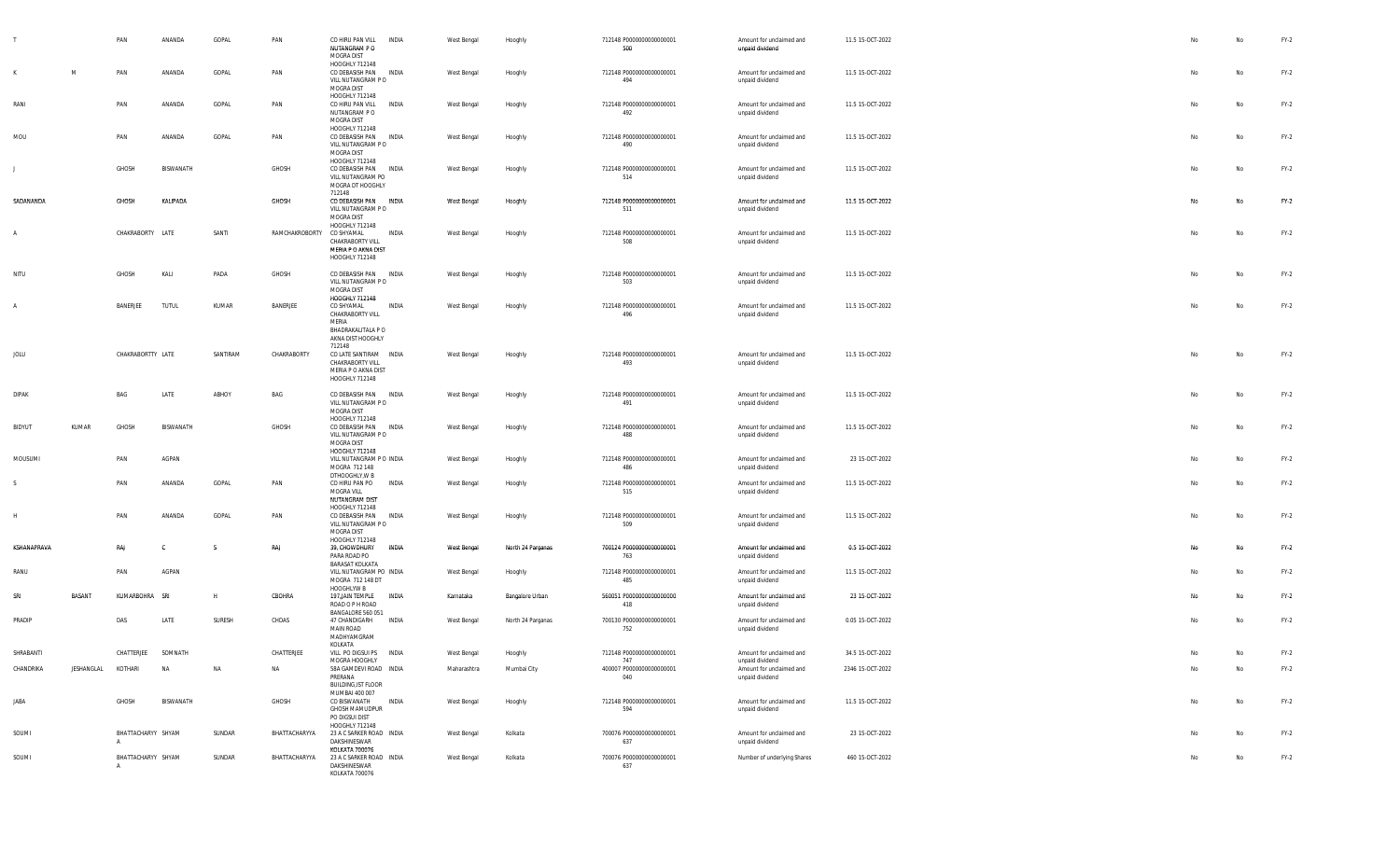| <b>JABA</b>  |            | GHOSH                       | BISWANATH    |              | GHOSH       | CO BISWANATH<br>GHOSH MAMUDPUR<br>PO DIGSUI DIST<br>HOOGHLY 712148                                  | INDIA        | West Bengal | Hooghly           | 712148 P0000000000000001<br>594        | Number of underlying Shares | 230 15-OCT-2022    |           |    | No        | $FY-2$ |
|--------------|------------|-----------------------------|--------------|--------------|-------------|-----------------------------------------------------------------------------------------------------|--------------|-------------|-------------------|----------------------------------------|-----------------------------|--------------------|-----------|----|-----------|--------|
| ALPANA       |            | CHAKRABORTTY CHANDRA        |              | KANTA        | CHAKRABORTY | VILL MERIA, PO AKNA INDIA                                                                           |              | West Bengal | Hooghly           | 712148 P0000000000000001               | Number of underlying Shares | 230 15-OCT-2022    |           | No | No        | $FY-2$ |
| PRADIP       |            | DAS                         | LATE         | SURESH       | CHDAS       | PS POLBA HOOGHLY<br>47 CHANDIGARH<br>MAIN ROAD<br>MADHYAMGRAM<br>KOLKATA                            | INDIA        | West Bengal | North 24 Parganas | 678<br>700130 P0000000000000001<br>752 | Number of underlying Shares | 1 15-OCT-2022      |           | No | <b>No</b> | $FY-2$ |
| YAJNASENI    |            | CHATTERJEE                  | RANA         |              | CHATTERJEE  | 60 RAY BAHADUR<br>ROAD BEHALA<br>KOLKATA                                                            | INDIA        | West Bengal | Kolkata           | 700034 P0000000000000001<br>749        | Number of underlying Shares | 1 15-OCT-2022      |           | No | No        | $FY-2$ |
| SHRABANTI    |            | CHATTERJEE                  | SOMNATH      |              | CHATTERJEE  | VILL PO DIGSUI PS INDIA<br>MOGRA HOOGHLY                                                            |              | West Bengal | Hooghly           | 712148 P0000000000000001<br>747        | Number of underlying Shares | 690 15-OCT-2022    |           | No | <b>No</b> | $FY-2$ |
| CHANDRIKA    | JESHANGLAL | KOTHARI                     | <b>NA</b>    | NA           | NA          | 58A GAMDEVI ROAD INDIA                                                                              |              | Maharashtra | Mumbai City       | 400007 P0000000000000001               | Number of underlying Shares | 46920 15-OCT-2022  |           | No | <b>No</b> | $FY-2$ |
|              |            |                             |              |              |             | PRERANA<br><b>BUILDING, IST FLOOR</b>                                                               |              |             |                   | 040                                    |                             |                    |           |    |           |        |
| KANIKA       |            | TALUKDAR                    | - S          | K            | TALUKDAR    | MUMBAI 400 007<br>CO DR S TALUKDAR INDIA<br>39, CHOWDHURY<br>PARA ROAD PO<br><b>BARASAT KOLKATA</b> |              | West Bengal | North 24 Parganas | 700124 P0000000000000001<br>762        | Number of underlying Shares | 10 15-OCT-2022     |           | No | No        | $FY-2$ |
| ABC          | INVESTMENT | CONSULTANCYC NA<br>ESPVTLTD |              | <b>NA</b>    | NA          | CENTRE POINT<br>BUILDING 282,<br>SHAKESPEARE SARANI<br>CALCUTTA 700 017                             | <b>INDIA</b> | West Bengal | Kolkata           | 700017 P0000000000000000<br>393        | Number of underlying Shares | 4600 15-OCT-2022   |           | No | <b>No</b> | $FY-2$ |
| D            |            | BAG                         | LATE         |              | ABHOYBAG    | CO DEBASISH PAN INDIA<br>VILL NUTANGRAM PO<br>MOGRA 712 148 DIST                                    |              | West Bengal | Hooghly           | 712148 P0000000000000001<br>475        | Number of underlying Shares | 230 15-OCT-2022    |           | No | No        | $FY-2$ |
| KASHI        | NATH       | BATABYAL                    |              |              | BATABYAL    | HOOGHLY W B<br>CO HIRU PAN VILL<br>NUTANGRAM P O<br>MOGRA 712 148 DIST                              | <b>INDIA</b> | West Bengal | Hooghly           | 712148 P0000000000000001<br>472        | Number of underlying Shares | 460 15-OCT-2022    |           | No | No        | $FY-2$ |
| DEBU         |            | GHOSH                       | KALI         | PADA         | GHOSH       | HOOGHLY W B<br>CO DEBASISH PAN INDIA<br>VILL NUTANGRAM PO<br>MOGRA DIST                             |              | West Bengal | Hooghly           | 712148 P0000000000000001<br>502        | Number of underlying Shares | 230 15-OCT-2022    |           | No | No        | $FY-2$ |
| RAM          |            | GHOSH                       | K            |              | GHOSH       | HOOGHLY 712148<br>CO DEBASISH PAN INDIA<br>VILL NUTANGRAM P O<br>MOGRA 712 148 DIST                 |              | West Bengal | Hooghly           | 712148 P0000000000000001<br>471        | Number of underlying Shares | 230 15-OCT-2022    |           | No | No        | $FY-2$ |
| PRADIP       |            | DAS                         | SHYAMA       | PADA         | DAS         | HOOGHLY W B<br>CO PANKAJ KR DAS INDIA<br>VILL NUTANGRAM PO                                          |              | West Bengal | Hooghly           | 712148 P0000000000000001<br>534        | Number of underlying Shares | 230 15-OCT-2022    |           | No | No        | $FY-2$ |
| RANU         |            | PAN                         | AGPAN        |              |             | MOGRA DIST<br>HOOGHLY 712148<br>VILL NUTANGRAM PO INDIA<br>MOGRA 712 148 DT                         |              | West Bengal | Hooghly           | 712148 P0000000000000001<br>485        | Number of underlying Shares | 230 15-OCT-2022    |           | No | No        | $FY-2$ |
| DEBASISH     |            | NEOGI                       | <b>BRAJO</b> | GOPAL        | NIYOGI      | HOOGHLYW B<br>VILL AND P O DIGSUI INDIA                                                             |              | West Bengal | Hooghly           | 712148 P0000000000000001               | Number of underlying Shares | 690 15-OCT-2022    |           | No | No        | $FY-2$ |
| SRI          | BASANT     | KUMARBOHRA                  | SRI          | H            | CBOHRA      | DIST HOOGHLY W B<br>197, JAIN TEMPLE<br>ROAD O P H ROAD                                             | <b>INDIA</b> | Karnataka   | Bangalore Urban   | 477<br>560051 P0000000000000000<br>418 | Number of underlying Shares | 460 15-OCT-2022    |           | No | No        | $FY-2$ |
| HARENDRA     | KUMAR      | SINGH                       | B            | D            | SINGH       | BANGALORE 560 051<br>20423 NORTH<br>SEALDAH ROAD<br>EASTERN RAILWAY<br>QUARTERS CALCUTTA            | <b>INDIA</b> | West Bengal | Kolkata           | 700009 P0000000000000000<br>773        | Number of underlying Shares | 23000 15-OCT-2022  |           | No | No        | $FY-2$ |
| AYAN         |            | PALIT                       |              | к            | PALIT       | 700 009<br>44A BANERJEE PARA INDIA<br>LANE POST DHAKURIA<br>CALCUTTA 700 031                        |              | West Bengal | Kolkata           | 700031 P0000000000000001<br>095        | Number of underlying Shares | 20 15-OCT-2022     | RUBYPALIT | No | No        | $FY-2$ |
| RAKESH       | NATWARBHAI | PATEL                       | $\sqrt{2}$   |              | PATEL       | 11411 AMBALIWALI INDIA<br>POLE NEAR<br>RANGILAPOLE, SHAHP<br>UR AHMEDABAD 380                       |              | Gujarat     | Anand             | 380001 P0000000000000000<br>680        | Number of underlying Shares | 46000 15-OCT-2022  |           | No | No        | $FY-2$ |
| SRI          | BISHWA     | NATHSHARMA LATE             |              | B            | SHARMA      | 001<br>1681E RAMESH<br><b>DUTTA STREET</b>                                                          | INDIA        | West Bengal | Kolkata           | 700006 P0000000000000000<br>556        | Number of underlying Shares | 23000 15-OCT-2022  |           | No | No        | $FY-2$ |
| GOURI        |            | GUHA                        | NA           | NA           | NA          | CALCUTTA 700 006<br>GD 281, SECTOR III<br>SALT LAKE CITY                                            | INDIA        | West Bengal | Kolkata           | 700091 P0000000000000000<br>258        | Number of underlying Shares | 22770 15-OCT-2022  |           | No | No        | $FY-2$ |
| SUDHENDU     |            |                             |              |              | <b>NA</b>   | CALCUTTA 700 091<br>8 CLIVE ROW                                                                     | <b>INDIA</b> | West Bengal | Kolkata           | 700001 P0000000000000000               | Number of underlying Shares | 230 15-OCT-2022    |           |    | <b>No</b> | $FY-2$ |
| <b>MRS</b>   | SHIRIN     | DARAKAPADIA NA              |              | NA           | NA          | CALCUTTA 700 001<br>LUNAT MANSION, INDIA                                                            |              | Maharashtra | Mumbai City       | 239<br>400001 P0000000000000000        | Number of underlying Shares | 36570 15-OCT-2022  |           | No | No        | $FY-2$ |
|              |            |                             |              |              |             | 2ND FLOOR 118120,<br>MINT ROAD, FORT<br>MUMBAI 400 001                                              |              |             |                   | 216                                    |                             |                    |           |    |           |        |
| $\mathbb{C}$ | S          | RUDRA                       | <b>NA</b>    | NA           | NA          | 8 CLIVE ROW<br>CALCUTTA 700 001                                                                     | <b>INDIA</b> | West Bengal | Kolkata           | 700001 P0000000000000000<br>187        | Number of underlying Shares | 230 15-OCT-2022    |           | No | No        | $FY-2$ |
| SHYAMA       | PADA       | GHOSH                       | <b>NA</b>    | NA           | NA          | MOHURAKANDI P O INDIA<br>MOHURAKANDI 742<br>161 VIA<br>PANCHTHUPI,DT                                |              | West Bengal | Murshidabad       | 742161 P0000000000000000<br>033        | Number of underlying Shares | 188370 15-OCT-2022 |           | No | No        | $FY-2$ |
| H            | K          | PAN                         | ANANDA       | GOPAL        | PAN         | MURSHIDABAD W B<br>VILL NUTANGRAM P O INDIA<br>MOGRA DT HOOGHLY                                     |              | West Bengal | Hooghly           | 712148 P0000000000000001<br>574        | Number of underlying Shares | 230 15-OCT-2022    |           | No | No        | $FY-2$ |
| BROJAGOPAL   |            | NEOGI                       | LATE         | $\mathbb{R}$ | NNEOGI      | 712148<br>PO VILL DIGSUI DIST INDIA<br>HOOGHLY 712148                                               |              | West Bengal | Hooghly           | 712148 P0000000000000001<br>541        | Number of underlying Shares | 230 15-OCT-2022    |           | No | No        | $FY-2$ |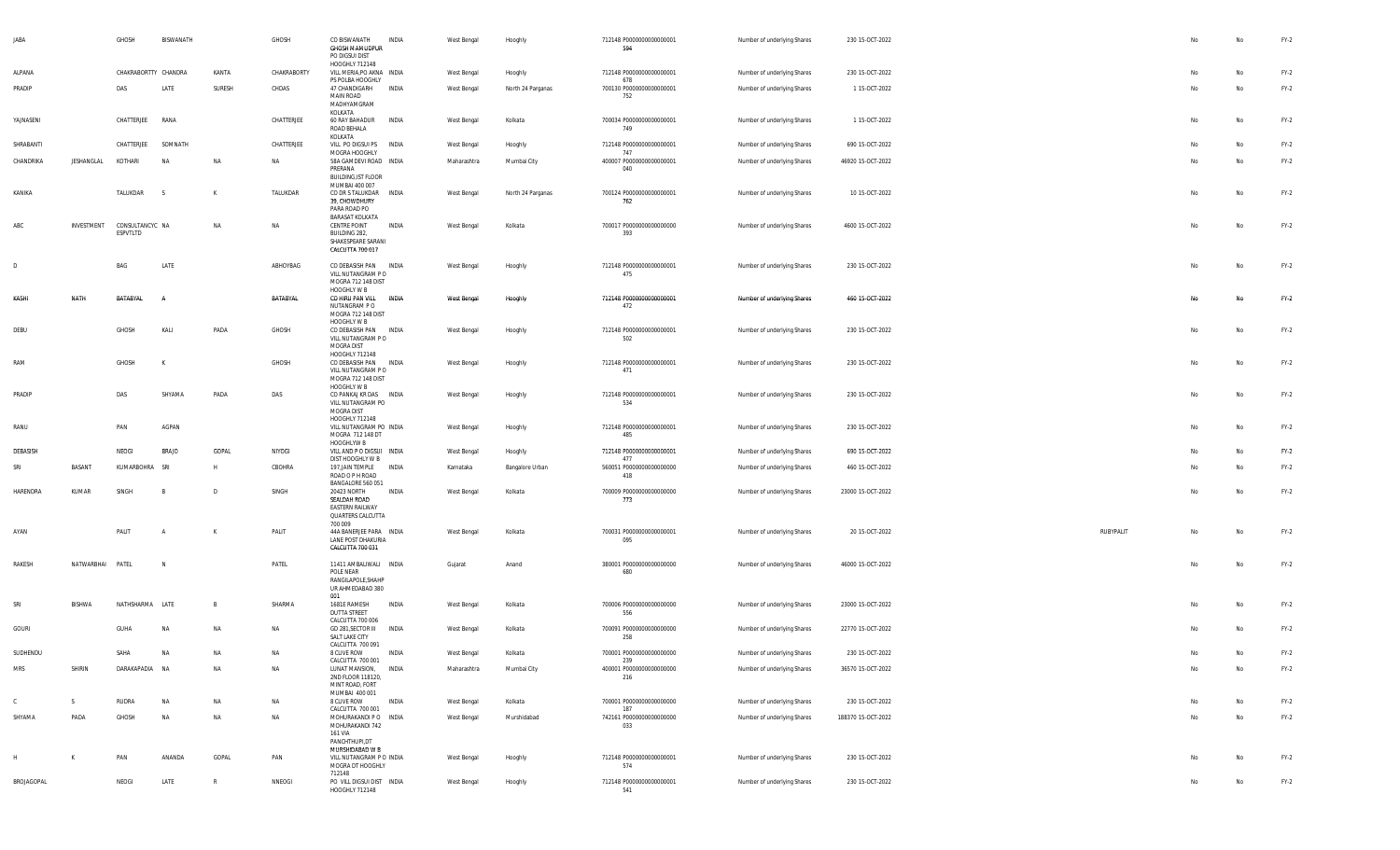| KSHANAPRAVA<br><b>JHUMA</b> |         | RAJ<br>ADHYA     | $\mathbf{C}$<br>- S | S            | RAJ<br>ADHYA   | 39, CHOWDHURY<br>PARA ROAD PO<br><b>BARASAT KOLKATA</b><br>26 RAM TANU BOSE INDIA                             | INDIA | West Bengal<br>West Bengal | North 24 Parganas<br>Kolkata | 700124 P0000000000000001<br>763<br>700006 P0000000000000001 | Number of underlying Shares<br>Number of underlying Shares | 10 15-OCT-2022<br>23000 15-OCT-2022 | SUSHILADHYA        | No<br>No | No<br>No | $FY-2$<br>$FY-2$ |
|-----------------------------|---------|------------------|---------------------|--------------|----------------|---------------------------------------------------------------------------------------------------------------|-------|----------------------------|------------------------------|-------------------------------------------------------------|------------------------------------------------------------|-------------------------------------|--------------------|----------|----------|------------------|
|                             |         |                  |                     |              |                | LANE CALCUTTA 700<br>006                                                                                      |       |                            |                              | 237                                                         |                                                            |                                     |                    |          |          |                  |
| SATYA                       | NARAYAN | KUNDU            | LATE                | K            | PKUNDU         | 137 M M GHOSH INDIA<br>ROAD P O MOTIJHEEL<br>CALCUTTA 700 074                                                 |       | West Bengal                | Kolkata                      | 700074 P0000000000000001<br>132                             | Number of underlying Shares                                | 230 15-OCT-2022                     | DEBABRATAKUN<br>DU | No       | No       | $FY-2$           |
| HIRU                        |         | PAN              | A                   | G            | PAN            | VILL NUTANGRAM P O INDIA<br>MOGRA 712 148 DIST<br>HOOGHLY W B                                                 |       | West Bengal                | Hooghly                      | 712148 P0000000000000001<br>430                             | Number of underlying Shares                                | 230 15-OCT-2022                     |                    | No       | No       | $FY-2$           |
| BABU                        |         | GHOSH            | LATE                | К            | KGHOSH         | 69 ANANDA PALIT INDIA<br>ROAD KOLKATA                                                                         |       | West Bengal                | Kolkata                      | 700014 P0000000000000001<br>568                             | Number of underlying Shares                                | 230 15-OCT-2022                     |                    | No       | No       | $FY-2$           |
| ALPANA                      |         | CHAKRABORTTY C   |                     | K            | CHAKRABORTTY   | 700014<br>VILL MERIA BHADRA INDIA<br>KALITALA,<br>POAKNA, DISTHOOGHL<br>Y, WEST BENGAL PIN<br>712 148         |       | West Bengal                | Hooghly                      | 712148 P0000000000000001<br>470                             | Number of underlying Shares                                | 1610 15-OCT-2022                    |                    | No       | No       | $FY-2$           |
| GOURAB                      |         | DAS              |                     | $\mathbb{R}$ | DAS            | CO HIRU PAN VILL INDIA<br>NUTANGRAM P O<br>MOGRA 712 148 DIST<br>HOOGHLY W B                                  |       | West Bengal                | Hooghly                      | 712148 P0000000000000001<br>464                             | Number of underlying Shares                                | 230 15-OCT-2022                     |                    | No       | No       | $FY-2$           |
| RADHA                       | RANJAN  | DAS              | LATE                | P            | DAS            | CO PANKAJ KR DAS INDIA<br>VILL NUTANGRAM PO<br>MOGRA DIST                                                     |       | West Bengal                | Hooghly                      | 712148 P0000000000000001<br>565                             | Number of underlying Shares                                | 230 15-OCT-2022                     |                    | No       | No       | $FY-2$           |
| BABU                        |         | DAS              | SHYAMA              | PADA         | DAS            | HOOGHLY 712148<br>CO PANKAJ KR DAS INDIA<br>VILL NUTANGRAM PO<br>MOGRA DIST                                   |       | West Bengal                | Hooghly                      | 712148 P0000000000000001<br>546                             | Number of underlying Shares                                | 230 15-OCT-2022                     |                    | No       | No       | $FY-2$           |
| BAPI                        |         | GHOSH            | LATE                | K            | KGHOSH         | <b>HOOGHLY 712148</b><br>69 ANANDA PATLIT<br>ROAD KOLKATA                                                     | INDIA | West Bengal                | Kolkata                      | 700014 P0000000000000001<br>571                             | Number of underlying Shares                                | 230 15-OCT-2022                     |                    | No       | No       | $FY-2$           |
| <b>JITENDRA</b>             | M       | GANDHI           | MANSUKHLAL          | D            | GANDHI         | 700014<br>113 GOPINATH<br>CHONGDER LANE<br>ASHOK SAMANTA<br><b>BUILDING FIRST</b><br><b>FLOOR FAZIR BAZAR</b> | INDIA | West Bengal                | Howrah                       | 711101 P0000000000000001<br>547                             | Number of underlying Shares                                | 1150 15-OCT-2022                    |                    | No       | No       | $FY-2$           |
| NONIGOPAL                   |         | NEOGI            | LATE                | R            | NNEOGI         | HOWRAH 711101<br>VILL PO DIGSUI                                                                               | INDIA | West Bengal                | Hooghly                      | 712148 P0000000000000001                                    | Number of underlying Shares                                | 230 15-OCT-2022                     |                    | No       | No       | $FY-2$           |
| SUBHENDU                    |         | MUKHERJEE        | LATE                | B            | DMUKHERJEE     | HOOGHLY 712148<br>PO + VILL DIGSUI DIST INDIA<br>HOOGHLY 712148                                               |       | West Bengal                | Hooghly                      | 543<br>712148 P0000000000000001<br>539                      | Number of underlying Shares                                | 230 15-OCT-2022                     |                    | No       | No       | $FY-2$           |
| RAJA                        |         | GHOSH            | $\overline{B}$      | K            | GHOSH          | VILL PO DIGSUI DIST INDIA                                                                                     |       | West Bengal                | Hooghly                      | 712148 P0000000000000001                                    | Number of underlying Shares                                | 220 15-OCT-2022                     |                    | No       | No       | $FY-2$           |
| TAPAS                       | KUMAR   | PAN              | ANANDA              | GOPAL        | PAN            | HOOGHLY 712148<br>VILL NUTANGRAM P O INDIA<br>MOGRA DIST                                                      |       | West Bengal                | Hooghly                      | 524<br>712148 P0000000000000001<br>513                      | Number of underlying Shares                                | 230 15-OCT-2022                     |                    | No       | No       | $FY-2$           |
| KALI                        | PADA    | GHOSH            | LATE                | EK           | KARIGHOSH      | HOOGHLY 712148<br>CO DEBASISH PAN INDIA<br>VILL NUTANGRAM P O<br>MOGRA DIST                                   |       | West Bengal                | Hooghly                      | 712148 P0000000000000001<br>510                             | Number of underlying Shares                                | 230 15-OCT-2022                     |                    | No       | No       | $FY-2$           |
|                             |         | PAN              | ANANDA              | GOPAL        | PAN            | HOOGHLY 712148<br>CO HIRU PAN VILL<br>NUTANGRAM P O<br>MOGRA DIST                                             | INDIA | West Bengal                | Hooghly                      | 712148 P0000000000000001<br>500                             | Number of underlying Shares                                | 230 15-OCT-2022                     |                    | No       | No       | $FY-2$           |
|                             | M       | PAN              | ANANDA              | GOPAL        | PAN            | HOOGHLY 712148<br>CO DEBASISH PAN INDIA<br>VILL NUTANGRAM P O<br>MOGRA DIST                                   |       | West Bengal                | Hooghly                      | 712148 P0000000000000001<br>494                             | Number of underlying Shares                                | 230 15-OCT-2022                     |                    | No       | No       | $FY-2$           |
| RANI                        |         | PAN              | ANANDA              | GOPAL        | PAN            | <b>HOOGHLY 712148</b><br>CO HIRU PAN VILL<br>NUTANGRAM P O<br>MOGRA DIST                                      | INDIA | West Bengal                | Hooghly                      | 712148 P0000000000000001<br>492                             | Number of underlying Shares                                | 230 15-OCT-2022                     |                    | No       | No       | $FY-2$           |
| MOU                         |         | PAN              | ANANDA              | GOPAL        | PAN            | HOOGHLY 712148<br>CO DEBASISH PAN INDIA<br>VILL NUTANGRAM P O<br>MOGRA DIST                                   |       | West Bengal                | Hooghly                      | 712148 P0000000000000001<br>490                             | Number of underlying Shares                                | 230 15-OCT-2022                     |                    | No       | No       | $FY-2$           |
|                             |         | GHOSH            | BISWANATH           |              | GHOSH          | HOOGHLY 712148<br>CO DEBASISH PAN INDIA<br>VILL NUTANGRAM PO<br>MOGRA DT HOOGHLY                              |       | West Bengal                | Hooghly                      | 712148 P0000000000000001<br>514                             | Number of underlying Shares                                | 230 15-OCT-2022                     |                    | No       | No       | $FY-2$           |
| SADANANDA                   |         | GHOSH            | KALIPADA            |              | GHOSH          | 712148<br>CO DEBASISH PAN INDIA<br>VILL NUTANGRAM PO<br>MOGRA DIST                                            |       | West Bengal                | Hooghly                      | 712148 P0000000000000001<br>511                             | Number of underlying Shares                                | 230 15-OCT-2022                     |                    |          |          | $FY-2$           |
| A                           |         | CHAKRABORTY LATE |                     | SANTI        | RAMCHAKROBORTY | HOOGHLY 712148<br>CO SHYAMAL<br>CHAKRABORTY VILL<br>MERIA P O AKNA DIST<br>HOOGHLY 712148                     | INDIA | West Bengal                | Hooghly                      | 712148 P0000000000000001<br>508                             | Number of underlying Shares                                | 230 15-OCT-2022                     |                    | No       | No       | $FY-2$           |
| NITU                        |         | GHOSH            | KALI                | PADA         | GHOSH          | CO DEBASISH PAN INDIA<br>VILL NUTANGRAM P O<br>MOGRA DIST<br>HOOGHLY 712148                                   |       | West Bengal                | Hooghly                      | 712148 P0000000000000001<br>503                             | Number of underlying Shares                                | 230 15-OCT-2022                     |                    | No       | No       | $FY-2$           |
| $\mathsf{A}$                |         | BANERJEE         | <b>TUTUL</b>        | KUMAR        | BANERJEE       | CO SHYAMAL<br>CHAKRABORTY VILL<br>MERIA<br>BHADRAKALITALA P O<br>AKNA DIST HOOGHLY<br>719140                  | INDIA | West Bengal                | Hooghly                      | 712148 P0000000000000001<br>496                             | Number of underlying Shares                                | 230 15-OCT-2022                     |                    | No       | No       | $FY-2$           |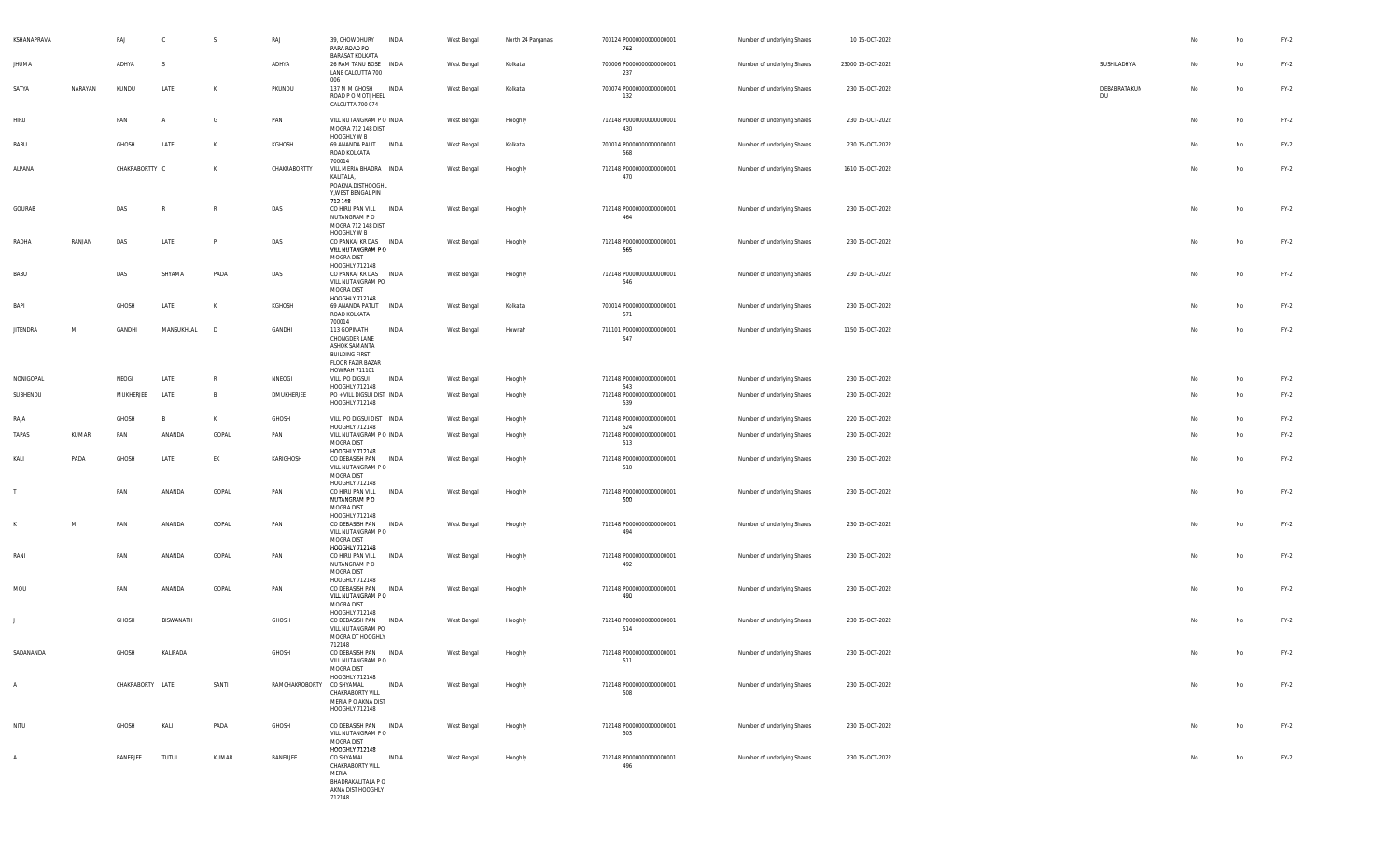| JOLU         |                | CHAKRABORTTY LATE |              | SANTIRAM       | CHAKRABORTY | CO LATE SANTIRAM INDIA<br>CHAKRABORTY VILL<br>MERIA P O AKNA DIST<br>HOOGHLY 712148                   |       | West Bengal    | Hooghly         | 712148 P0000000000000001<br>493        |        | Number of underlying Shares                    | 230 15-OCT-2022    |            |                       | No | No        | $FY-2$ |
|--------------|----------------|-------------------|--------------|----------------|-------------|-------------------------------------------------------------------------------------------------------|-------|----------------|-----------------|----------------------------------------|--------|------------------------------------------------|--------------------|------------|-----------------------|----|-----------|--------|
| <b>DIPAK</b> |                | BAG               | LATE         | ABHOY          | BAG         | CO DEBASISH PAN INDIA<br>VILL NUTANGRAM PO<br>MOGRA DIST                                              |       | West Bengal    | Hooghly         | 712148 P0000000000000001<br>491        |        | Number of underlying Shares                    | 230 15-OCT-2022    |            |                       | No | No        | $FY-2$ |
| BIDYUT       | KUMAR          | GHOSH             | BISWANATH    |                | GHOSH       | HOOGHLY 712148<br>CO DEBASISH PAN INDIA<br>VILL NUTANGRAM PO<br>MOGRA DIST<br>HOOGHLY 712148          |       | West Bengal    | Hooghly         | 712148 P0000000000000001<br>488        |        | Number of underlying Shares                    | 230 15-OCT-2022    |            |                       | No | No        | $FY-2$ |
| NAGESWARA    | RAO            | BALLA             | SUBBAYYA     |                | BALLA       | 11 177 18<br>BRAHMAPURAM<br>PEDANA KRISHNA DT                                                         | INDIA | Andhra Pradesh | Krishna         | 521366                                 | $00\,$ | IN301774-12958848- Number of underlying Shares | 50 15-OCT-2022     | ANAPB3157A |                       | No | No        | $FY-2$ |
| RANJANA      | <b>JIVARAJ</b> | SHAH              |              | R              | SHAH        | CO DIPAK<br>CORPORATION 671<br>CANNING STREET<br>CALCUTTA 700 001                                     | INDIA | West Bengal    | Kolkata         | 700001 P0000000000000000<br>756        |        | Number of underlying Shares                    | 91540 15-OCT-2022  |            |                       | No | No        | $FY-2$ |
| MANDOTH      |                | ASHOK             | MON          |                | CHANDJEE    | R CHHAGANLAL CO INDIA<br>G47 A S<br>CHARST, CHICKPET<br>BANGALORE 560 053                             |       | Karnataka      | Bangalore Urban | 560053 P0000000000000000<br>609        |        | Number of underlying Shares                    | 5980 15-OCT-2022   |            |                       | No | No        | $FY-2$ |
| MITHU        |                | GHOSH             | BISWANATH    |                | GHOSH       | CO BISWANATH<br><b>GHOSH VILL</b><br>MAMUDPUR PO<br>DIGSUI DT HOOGHLY<br>712148                       | INDIA | West Bengal    | Hooghly         | 712148 P0000000000000001<br>579        |        | Number of underlying Shares                    | 230 15-OCT-2022    |            |                       | No | No        | $FY-2$ |
| DIPALI       |                | SEN               | -S           | $\blacksquare$ | SEN         | 181A VIDYA SAGAR INDIA<br>STREET KOLKATA 700<br>009                                                   |       | West Bengal    | Kolkata         | 700009 P0000000000000001<br>443        |        | Number of underlying Shares                    | 23000 15-OCT-2022  |            | SURAJITSEN            | No | <b>No</b> | $FY-2$ |
| HARU         |                | PAN               |              | G              | PAN         | VILL NUTANGRAM P O INDIA<br>MOGRA 712 148 DIST<br>HOOGHLY W B                                         |       | West Bengal    | Hooghly         | 712148 P0000000000000001<br>436        |        | Number of underlying Shares                    | 230 15-OCT-2022    |            |                       | No | Na        | $FY-2$ |
| VINAY        | CHAND          | JAIN              |              |                | JAIN        | <b>STATE BANK OF</b><br>MYSORE<br>GURUDWARA ROAD<br>KAROL BAGH NEW                                    | INDIA | Delhi          | North Delhi     | 110005 P0000000000000001<br>427        |        | Number of underlying Shares                    | 2300 15-OCT-2022   |            |                       | No | No        | $FY-2$ |
| VINAY        | CHAND          | JAIN              | P            |                | JAIN        | DELHI 110 005<br>STATE BANK OF<br>MYSORE<br>GURUDWARA ROAD<br>KAROL BAGH NEW                          | INDIA | Delhi          | North Delhi     | 110005 P0000000000000001<br>427        |        | Number of underlying Shares                    | 2300 15-OCT-2022   |            |                       | No | No        | $FY-2$ |
| NISHI        |                | THAKUR            | $\mathsf{T}$ | К              | SINGH       | DELHI 110 005<br>5 SIRI FORT ROAD                                                                     | INDIA | Delhi          | South Delhi     | 110049 P0000000000000001               |        | Number of underlying Shares                    | 23000 15-OCT-2022  |            |                       | No | No        | $FY-2$ |
| CHAMPA       |                | NANDI             | <b>DIPAK</b> | KUMAR          | NANDI       | NEW DELHI 110 049<br>SRIPUR PO SRIPUR INDIA<br>BAZAR DIST HOOGHLY                                     |       | West Bengal    | Hooghly         | 271<br>712514 P0000000000000000<br>986 |        | Number of underlying Shares                    | 2300 15-OCT-2022   |            |                       | No | No        | $FY-2$ |
| NADEEM       |                | AHMED             | MD           |                | ASHFAQUE    | 29B, MUFIDUL ISLAM INDIA<br>LANE 4TH FLOOR                                                            |       | West Bengal    | Kolkata         | 700014 P0000000000000000<br>867        |        | Number of underlying Shares                    | 23000 15-OCT-2022  |            |                       | No | No        | $FY-2$ |
| KAMALA       |                | SINGH             | R            | К              | SINGH       | CALCUTTA 700 014<br>128 PARNASREE<br>PALLY 2ND                                                        | INDIA | West Bengal    | Kolkata         | 700060 P0000000000000001<br>244        |        | Number of underlying Shares                    | 46000 15-OCT-2022  |            |                       | No | No        | $FY-2$ |
| DEBASISH     |                | PAN               |              | G              | PAN         | FLOOR, BEHALA<br>CALCUTTA 700 060<br>VILL NUTANGRAM, PO INDIA<br>MOGRA DT HOOGHLY<br>,W B PIN 712 148 |       | West Bengal    | Hooghly         | 712148 P0000000000000001<br>462        |        | Number of underlying Shares                    | 1150 15-OCT-2022   |            |                       | No | No        | $FY-2$ |
| RAHUL        |                | JAIN              | CHANDULAL    |                |             | KIRAN INDENTORS INDIA<br>VAMICHAND MARKET<br>D S LANE CHICKPET<br>BANGALORE 560 053                   |       | Karnataka      | Bangalore Urban | 560053 P0000000000000000<br>619        |        | Number of underlying Shares                    | 46000 15-OCT-2022  |            |                       | No | No        | $FY-2$ |
| SMT          | EKTA           | JAIN              | SRI          | v              | KJAIN       | 146 HARSH VIHAR INDIA<br>PITAMPURA DELHI<br>110 034                                                   |       | Delhi          | North West      | 110034 P0000000000000000<br>472        |        | Number of underlying Shares                    | 23000 15-OCT-2022  |            | SRIVIPULKUMAR<br>JAIN | No | <b>No</b> | $FY-2$ |
| M            |                | CPOULOSE          | <b>NA</b>    | NA             | NA          | <b>64K LINTON STREET</b>                                                                              | INDIA | West Bengal    | Kolkata         | 700014 P0000000000000000               |        | Number of underlying Shares                    | 460 15-OCT-2022    |            |                       | No | <b>No</b> | $FY-2$ |
| D            |                | BOSE              | <b>NA</b>    | NA             | NA          | CALCUTTA 700 014<br>8 CLIVE ROW                                                                       | INDIA | West Bengal    | Kolkata         | 276<br>700001 P0000000000000000        |        | Number of underlying Shares                    | 230 15-OCT-2022    |            |                       |    | No        | $FY-2$ |
| -n           | N.             | BHATTACHARYY NA   |              | <b>NA</b>      | NA          | CALCUTTA 700 001<br>8, CLIVE ROW                                                                      | INDIA | West Bengal    | Kolkata         | 255<br>700001 P0000000000000000        |        | Number of underlying Shares                    | 230 15-OCT-2022    |            |                       |    | No        | $FY-2$ |
| DURGA        | CHARAN         | А<br>PYNE         | <b>NA</b>    | NA             | NA          | CALCUTTA 700 001<br>21 B SAGAR DUTT<br>LANE CALCUTTA 700                                              | INDIA | West Bengal    | Kolkata         | 230<br>700073 P0000000000000000        |        | Number of underlying Shares                    | 188370 15-OCT-2022 |            |                       | No | No        | $FY-2$ |
| ANNA         | PURNA          | GHOSH             | <b>NA</b>    | NA             | NA          | 073<br>8411 APOLLO HOUSE INDIA<br>2ND FLOOR B S MARG                                                  |       | Maharashtra    | Mumbai City     | 061<br>400023 P0000000000000000<br>032 |        | Number of underlying Shares                    | 22770 15-OCT-2022  |            |                       | No | No        | $FY-2$ |
| <b>MRS</b>   | RACHEL         | DAVID             | NA           | NA             | NA          | FORT MUMBAI<br>400023<br>CO THE EASTERN INDIA<br>BANK LTD MUMBAI                                      |       | Maharashtra    | Mumbai City     | 400001 P0000000000000000<br>022        |        | Number of underlying Shares                    | 381570 15-OCT-2022 |            |                       | No | No        | $FY-2$ |
| SMT          | SIPRA          | SEAL              | NA           | NA             | NA          | 400 001<br>44, SIKDARPARA INDIA<br>STREET CALCUTTA 700                                                |       | West Bengal    | Kolkata         | 700007 P0000000000000000<br>306        |        | Number of underlying Shares                    | 34500 15-OCT-2022  |            |                       | No | No        | $FY-2$ |
| J            |                | BANERJEE          | <b>TUTUL</b> | KR             | BANERJEE    | 007<br>CO SANTI RAM<br>CHAKRABORTY VILL                                                               | INDIA | West Bengal    | Hooghly         | 712148 P0000000000000001<br>506        |        | Number of underlying Shares                    | 230 15-OCT-2022    |            |                       | No | No        | $FY-2$ |
|              |                |                   |              |                |             | MERIA<br>BHADRAKALITALA P O<br>AKNA DIST HOOGHLY<br>717140                                            |       |                |                 |                                        |        |                                                |                    |            |                       |    |           |        |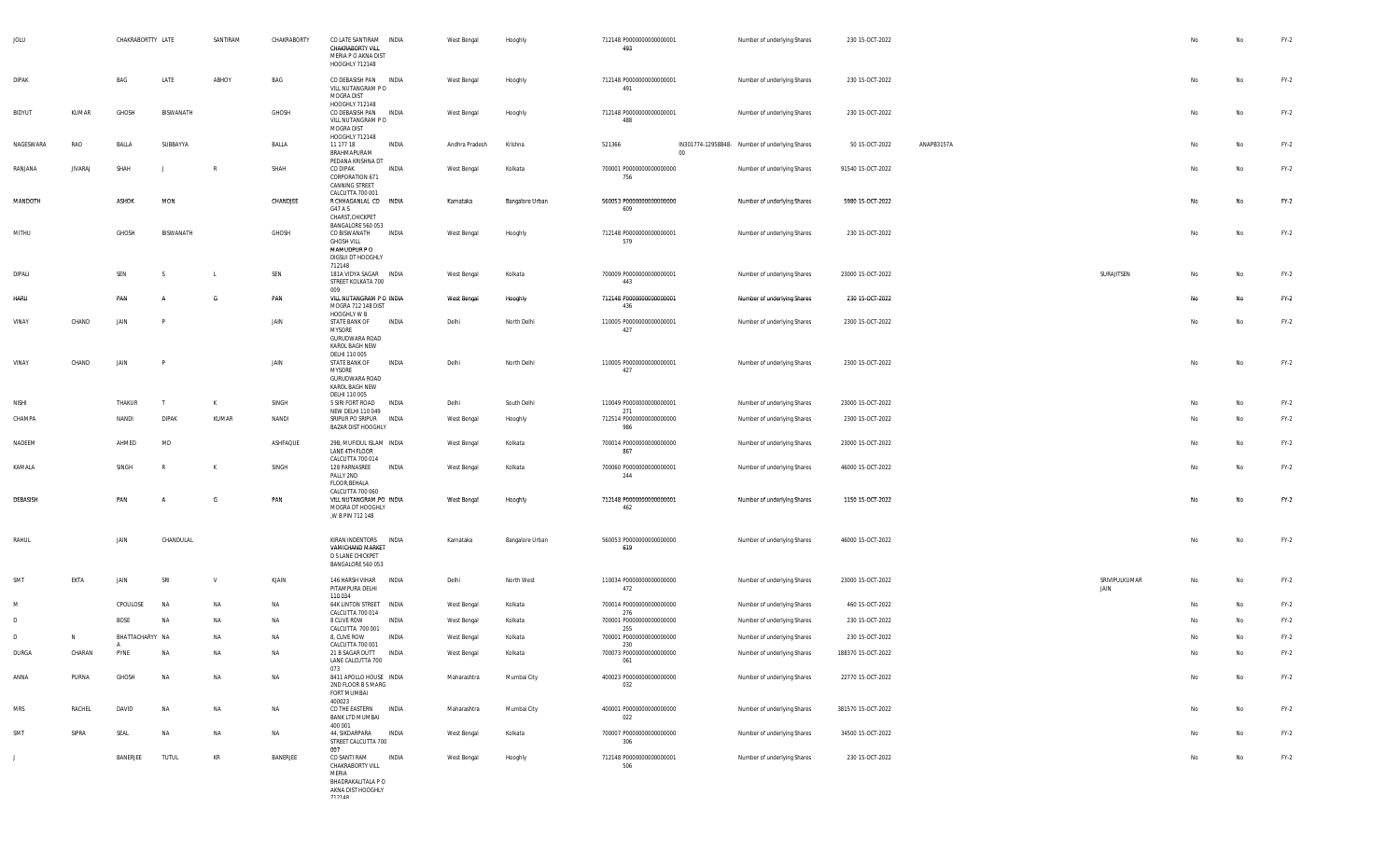| ATANU          |               | PAL                       | TARA          | PADA      | PAL          | VILL BIRPALA PO<br>SULTANGACHA DIST<br>HOOGHLY 712148                                                           | INDIA        | West Bengal    | Hooghly           | 712148 P0000000000000001<br>504        |             | Number of underlying Shares                    | 230 15-OCT-2022   |            |                           |    | No  | $FY-2$ |
|----------------|---------------|---------------------------|---------------|-----------|--------------|-----------------------------------------------------------------------------------------------------------------|--------------|----------------|-------------------|----------------------------------------|-------------|------------------------------------------------|-------------------|------------|---------------------------|----|-----|--------|
| TARA           | PADA          | PAL                       | LATE          | E         | PAL          | CO HIRU PAN VILL INDIA<br>NUTANGRAM P O<br>MOGRA 712 148 DIST<br>HOOGHLY W B                                    |              | West Bengal    | Hooghly           | 712148 P0000000000000001<br>474        |             | Number of underlying Shares                    | 230 15-OCT-2022   |            |                           | No | No  | $FY-2$ |
| RATAN          |               | PAL                       |               |           | PAL          | CO HIRU PAN VILL INDIA<br>NUTANGRAM PO<br>MOGRA 712 148 DIST<br>HOOGHLY W B                                     |              | West Bengal    | Hooghly           | 712148 P0000000000000001<br>463        |             | Number of underlying Shares                    | 230 15-OCT-2022   |            |                           | No | No  | $FY-2$ |
| DHIRENDRA      | NATH          | DAS                       | К             | C.        | DAS          | CHARAK DANGA<br>BARASAT 743 201<br>DIST 24 PARGS NORTH<br>W B                                                   | INDIA        | West Bengal    | North 24 Parganas | 743201 P0000000000000001<br>432        |             | Number of underlying Shares                    | 230 15-OCT-2022   |            |                           | No | No  | $FY-2$ |
| ANITA          |               | KARWA                     | D             |           | KARWA        | 6 NATHER BAGAN INDIA<br>STREET KOLKATA 700<br>005                                                               |              | West Bengal    | Kolkata           | 700005 P0000000000000001<br>395        |             | Number of underlying Shares                    | 230 15-OCT-2022   |            | DHANRAJKARWA              | No | No. | $FY-2$ |
| <b>BHANWER</b> | LAL           | SONI                      | $\mathsf{V}$  |           | MAL          | CO BHOORCHAND INDIA<br>VAGTAWARMAL SONI<br>NEAR OLD POWER<br>HOUSE SARDAR PURA<br><b>BARMER RAJ</b>             |              | Rajasthan      | Barmer            | 344001 P0000000000000000<br>736        |             | Number of underlying Shares                    | 92000 15-OCT-2022 |            |                           | No | No  | $FY-2$ |
|                | $\mathsf{R}$  | DAS                       | LATE          | PRAFULLA  | DAS          | CO PRADIP DAS<br>NUTANGRAM PO<br><b>MOGRA DIST</b><br>HOOGHLY 712148                                            | INDIA        | West Bengal    | Hooghly           | 712148 P0000000000000001<br>588        |             | Number of underlying Shares                    | 230 15-OCT-2022   |            |                           | No | No  | $FY-2$ |
| - S            |               | PAL                       | LATE          | DULAL     | CHPAL        | CO PANKAJ DAS VILL INDIA<br>NUTANGRAM P O<br>MOGRA HOOGHLY<br>712148                                            |              | West Bengal    | Hooghly           | 712148 P0000000000000001<br>566        |             | Number of underlying Shares                    | 230 15-OCT-2022   |            |                           | No | No  | $FY-2$ |
| SUMITAVA       |               | DHAR                      | JANENDRA      |           | DHAR         | CO DHAKESWARI<br>VARIETY STORES 20<br>NILMANI DUTTA LANE<br>KOLKATA 700012                                      | <b>INDIA</b> | West Bengal    | Kolkata           | 700012 P0000000000000001<br>545        |             | Number of underlying Shares                    | 230 15-OCT-2022   |            |                           | No | No  | $FY-2$ |
| SANTANU        |               | NANDI                     | LATE          | ANIL      | NANDI        | VILL PO DIGSUI DIST INDIA<br>HOOGHLY 712148                                                                     |              | West Bengal    | Hooghly           | 712148 P0000000000000001<br>540        |             | Number of underlying Shares                    | 230 15-OCT-2022   |            |                           | Nο | No. | $FY-2$ |
| DHARMACHAND    | LODHA         | SHUF                      | NA            | <b>NA</b> | NA           | NO 92, II CROSS<br>MISSION ROAD<br>KARAGAPPA GARDEN<br>BANGALORE<br>KARNATAKA                                   | INDIA        | Karnataka      | Bangalore Urban   | 560027                                 | CD          | 12010900-01384337- Number of underlying Shares | 11 15-OCT-2022    |            |                           | No | No  | $FY-2$ |
| VIRAL          | MAHESH        | MEHTA                     | MAHESH        |           | MEHTA        | KALP AVRVKSH<br>GARDEN BLDG NO 1<br>A1803 NEW LINK RD<br>MAHAVIR NGR<br>KANDIVALI WEST<br>MUMBAI<br>MAHARASHTRA | INDIA        | Maharashtra    | Mumbai City       | 400067                                 | CD          | 12011300-00087418- Number of underlying Shares | 230 15-OCT-2022   | AHWPM3884D |                           | No | No  | $FY-2$ |
| KUMUD          |               | SHAH                      | <b>NA</b>     | <b>NA</b> | <b>NA</b>    | SHAH BHOGILAL<br>SHAMBHULAL AND<br>CO, K T SHAH ROAD,<br>MANDVI KUTCH                                           | INDIA        | Gujarat        | Kachchh           | 370465                                 | $00\,$      | IN300974-10417801- Number of underlying Shares | 300 15-OCT-2022   |            |                           |    | Na  | $FY-2$ |
| MANMOHAN       |               | SHARMA                    | PREM          | NATH      | SHARMA       | 2541 13 GALI NO 1 INDIA<br>HARI PURA PO JWALA<br>FLOUR MILLS<br>AMRITSAR PUNJAB                                 |              | Punjab         | Amritsar          | 143001                                 | $00\,$      | IN300214-11420525- Number of underlying Shares | 1302 15-OCT-2022  | AOXPS8051E | REETUSHARMA               | No | No  | $FY-2$ |
| ANTONY         | N             |                           | NA            | NA        | NA           | NEDUTHARA HOUSE INDIA<br>LAKSHMI HOUSING<br>COLONY KANJIKODE<br>PO PALAKKAD KERALA                              |              | Kerala         | Thrissur          | 678621                                 | $00\degree$ | IN303340-10002547- Number of underlying Shares | 230 15-OCT-2022   |            |                           | No | No  | $FY-2$ |
| SUSHAMA        |               | MISHRA                    | SANJAY        | KUMAR     | MISHRA       | 124 MAKAREEKHOH INDIA<br>PAIRIYA TOLA<br>MALVIYA NAGAR<br>MIRZAPUR UTTAR<br>PRADESH                             |              | Uttar Pradesh  | MIRZAPUR          |                                        | CD          | 12010900-03213248- Number of underlying Shares | 100 15-OCT-2022   |            |                           | No | No  | $FY-2$ |
| SURESH         | DEOKARAN      | CHANDAK                   | NA            | <b>NA</b> | NA           | 702 GREEN RIDGE II INDIA<br>CHIKUWADI NEW LINK<br>ROAD BORIVALI WEST<br>MUMBAI                                  |              | Maharashtra    | Mumbai City       | 400092                                 | $00\,$      | IN301330-17835493- Number of underlying Shares | 5600 15-OCT-2022  |            |                           | No | No  | $FY-2$ |
| AMITAVA        |               | KUSHARI                   | LATE          | SUSHIL    | KUMARKUSHARI | A 8286 P O KALYANI INDIA<br><b>DIST NADIA</b>                                                                   |              | West Bengal    | Nadia             | 741235                                 | -00         | IN300773-10152323- Number of underlying Shares | 1 15-OCT-2022     | AFOPK4692M |                           |    | No  | $FY-2$ |
| VINUBHAI       | <b>JORDAS</b> | PATEL                     | <b>JORDAS</b> |           | PATEL        | AT SADAKPURA PO INDIA<br>DHAMOD TA<br>LUNAWADA DIST<br>PUNCHMAHAL                                               |              | Gujarat        | Panch Mahals      | 388270                                 | $00 -$      | IN300476-43449636- Number of underlying Shares | 100 15-OCT-2022   | APGPP4703C | KAMLABENVINU<br>BHAIPATEL |    | No  | $FY-2$ |
| A              | $\mathsf{V}$  | VSVSNARAYANA NA<br>MURTHY |               | NA        | NA           | TATIPAKA EAST<br><b>GODAVARI DISTRICT</b>                                                                       | INDIA        | Andhra Pradesh | East Godavari     | 533249                                 | 00          | IN302324-10151470- Number of underlying Shares | 100 15-OCT-2022   |            |                           | No | No  | $FY-2$ |
| SRI            | K             | SUNDHARAM SRI             |               | K         | SADASIVAN    | NO 64 NYNIAPPA INDIA<br>MAISTRY STREET IST<br><b>FLOOR, PARK TOWN</b><br>CHENNAI 600 003                        |              | Tamil Nadu     | Chennai           | 600003 P0000000000000000<br>400        |             | Number of underlying Shares                    | 230 15-OCT-2022   |            |                           | No | No  | $FY-2$ |
| <b>JIVARAJ</b> | RATANSINH     | SHAH                      | NA            | NA        | NA           | WARDLEY HOUSE 25 INDIA<br>SWALLOW LANE<br>CALCUTTA 700 001                                                      |              | West Bengal    | Kolkata           | 700001 P0000000000000000<br>297        |             | Number of underlying Shares                    | 5290 15-OCT-2022  |            |                           | No | No  | $FY-2$ |
| SANDIP         |               | SAHA                      | SUBHENDRA     | LAL       | SAHA         | 3621 KALIGHAT ROAD INDIA                                                                                        |              | West Bengal    | Kolkata           | 700026 P0000000000000001               |             | Number of underlying Shares                    | 1 15-OCT-2022     | AQHPS3555M |                           | No | No  | $FY-2$ |
| PULKIT         |               | BHASIN                    | PANKAJ        |           | BHASIN       | KOLKATA<br>591A TILJALA ROAD INDIA                                                                              |              | West Bengal    | Kolkata           | 753<br>700046 P0000000000000001        |             | Number of underlying Shares                    | 1 15-OCT-2022     |            |                           | No | No  | $FY-2$ |
| SOUMYABRATA    |               | GANGULY                   | SUBRATA       |           | GANGULY      | FLAT 2A KOLKATA<br>12 S C MUKHERJEE INDIA<br>STREET KOLKATA                                                     |              | West Bengal    | Kolkata           | 751<br>700002 P0000000000000001<br>748 |             | Number of underlying Shares                    | 1 15-OCT-2022     |            |                           | No | No  | $FY-2$ |
|                |               |                           |               |           |              |                                                                                                                 |              |                |                   |                                        |             |                                                |                   |            |                           |    |     |        |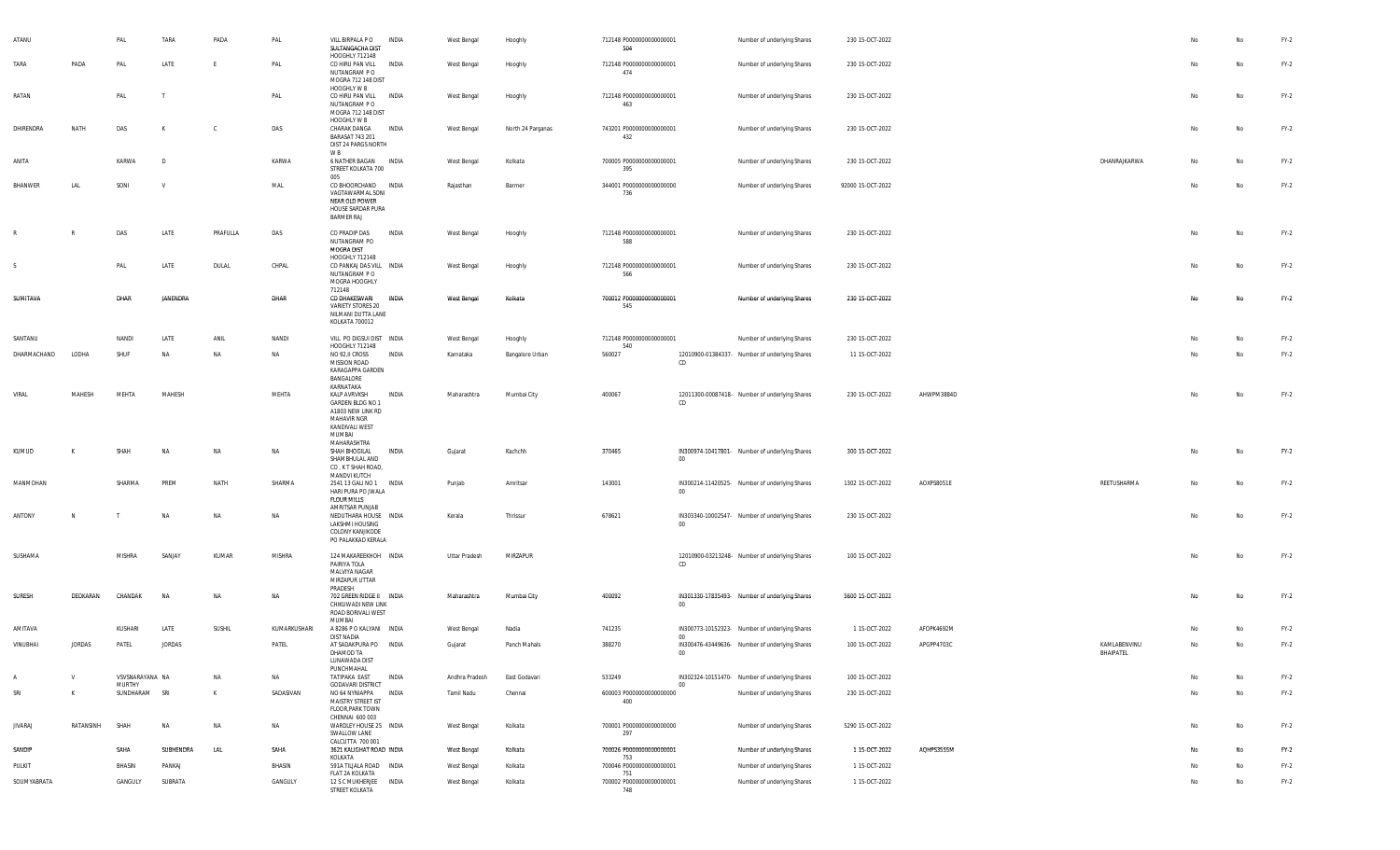|                 |               | LAKSHMIPATHI LATE |              |              | SVISWANATHAN  | P 72. LAKE ROAD<br><b>INDIA</b><br>KHAITAN HOUSE FLAT<br>18,4TH FLOOR<br>KOLKATA                                                          | West Bengal | Kolkata           | 700029 P00000000000000001<br>719 |                                                               | Number of underlying Shares | 690 15-OCT-2022   | ADHPV8965H |                    | No | No        | $FY-2$ |
|-----------------|---------------|-------------------|--------------|--------------|---------------|-------------------------------------------------------------------------------------------------------------------------------------------|-------------|-------------------|----------------------------------|---------------------------------------------------------------|-----------------------------|-------------------|------------|--------------------|----|-----------|--------|
| ANIL            | KUMAR         | BOTHRA            | MOOL         | CHAND        | <b>BOTHRA</b> | SHIBAM<br>INDIA<br>APPARTMENT FLAT<br>NOB3B42NDFLR<br>1081 N K BANERJEE<br>STREET RISHRA<br>712248                                        | West Bengal | Hooghly           | 712248 P0000000000000001<br>625  |                                                               | Number of underlying Shares | 230 15-OCT-2022   |            |                    | No | No        | $FY-2$ |
|                 |               | PAL               | TARAPADA     |              | PAL           | CO PANKAJ KR DAS INDIA<br>NUTANGRAM PO<br>MOGRA DIST                                                                                      | West Bengal | Hooghly           | 712148 P0000000000000001<br>591  |                                                               | Number of underlying Shares | 230 15-OCT-2022   |            |                    | No | No        | $FY-2$ |
| $\overline{A}$  |               | PAL               | TARAPADA     |              | PAL           | HOOGHLY 712148<br>CO PANKAJ KR DAS INDIA<br>NUTANGRAM PO<br>MOGRA DIST                                                                    | West Bengal | Hooghly           | 712148 P0000000000000001<br>589  |                                                               | Number of underlying Shares | 230 15-OCT-2022   |            |                    | No | No        | $FY-2$ |
| JOLU            |               | BANERJEE          | $\mathsf{T}$ |              | BANERJEE      | HOOGHLY 712148<br>CO LATE SANTIRAM INDIA<br>CHAKRABORTY MERIA<br>BHADRAKALI TALA P O<br>AKNA DT HOOGHLY<br>712148                         | West Bengal | Hooghly           | 712148 P0000000000000001<br>578  |                                                               | Number of underlying Shares | 230 15-OCT-2022   |            |                    | No | No        | $FY-2$ |
| <b>BISWAJIT</b> |               | GHOSH             | PARAN        |              | GHOSH         | PO VILL DIGSUI<br><b>INDIA</b><br>HOOGHLY 712148                                                                                          | West Bengal | Hooghly           | 712148 P0000000000000001<br>544  |                                                               | Number of underlying Shares | 230 15-OCT-2022   |            |                    | No | No        | $FY-2$ |
| <b>JITENDRA</b> | M             | GANDHI            | MANSUKHLAL   | D            | GANDHI        | 113 GOPINATH<br>INDIA<br>CHONGDER LANE<br>ASHOK SAMANTA<br><b>BUILDING FIRST</b><br>FLOOR FAZIR BAZAR<br>HOWRAH 711101                    | West Bengal | Howrah            | 711101 P0000000000000001<br>527  |                                                               | Number of underlying Shares | 1610 15-OCT-2022  |            |                    | No | <b>No</b> | $FY-2$ |
| $\blacksquare$  |               | CHAKRABORTTY LATE |              | SANTIRAM     | CHAKRABORTY   | CO SHYAMAL<br><b>INDIA</b><br>CHAKRABORTY MERIA<br>BHADRAKALITALA P O<br>AKNA DIST HOOGHLY<br>712148                                      | West Bengal | Hooghly           | 712148 P0000000000000001<br>512  |                                                               | Number of underlying Shares | 230 15-OCT-2022   |            |                    | No | No        | $FY-2$ |
| DIPAK           |               | BAG               | LATE         | ABHOY        | BAG           | CO DEBASISH PAN INDIA<br>VILL NUTANGRAM PO<br>MOGRA DIST<br>HOOGHLY 712148                                                                | West Bengal | Hooghly           | 712148 P0000000000000001<br>501  |                                                               | Number of underlying Shares | 230 15-OCT-2022   |            |                    | No | No        | $FY-2$ |
| DEBU            |               | PAN               | ANANDA       | GOPAL        | PAN           | NUTANGRAM PO<br>INDIA<br>MOGRA DIST<br>HOOGHLY 712148                                                                                     | West Bengal | Hooghly           | 712148 P0000000000000001<br>533  |                                                               | Number of underlying Shares | 230 15-OCT-2022   |            |                    | No | No        | $FY-2$ |
| KASIM           | AHMAD         | CAPTAN            | AHMAD        |              |               | 6993 OPP VIDHYA INDIA<br>KUNJ SCHOOL<br>LUNSIKUI ROAD, TAL<br>NAVSARI DIST<br>BULSAR, GUJARAT 396<br>445                                  | Gujarat     | Valsad            | 396445 P0000000000000000<br>512  |                                                               | Number of underlying Shares | 23000 15-OCT-2022 |            |                    | No | No        | $FY-2$ |
| DIPANKAR        |               | <b>BOSE</b>       | LATE         | M            | BOSE          | PRANTIK 42171 NEW INDIA<br><b>BALLYGUNGE ROAD</b><br>FLAT NO 7 KOLKATA<br>700039                                                          | West Bengal | Kolkata           | 700039 P00000000000000001<br>165 |                                                               | Number of underlying Shares | 19090 15-OCT-2022 | AELPB6963N | RITABOSE           | No | No        | $FY-2$ |
| OM              | PRAKASH       | SONI              | - B          |              | CHAND         | SUNARO KA VASS INDIA<br>BEHIND S B B J<br><b>BARMER 344 001</b><br>RAJASTHAN                                                              | Rajasthan   | Barmer            | 344001 P0000000000000000<br>770  |                                                               | Number of underlying Shares | 92000 15-OCT-2022 |            | BANSHIDHARSO<br>NI | No | No        | $FY-2$ |
| TAPA            |               | PAN               | ANANDA       | GOPAL        | PAN           | VILL NUTANGRAM P O INDIA<br>MOGRA DIST<br>HOOGHLY 712148                                                                                  | West Bengal | Hooghly           | 712148 P0000000000000001<br>507  |                                                               | Number of underlying Shares | 230 15-OCT-2022   |            |                    | No | No        | $FY-2$ |
| DEBASIS         |               | TALUKDER          | MADAN        |              | TALUKDER      | PO PURBAPUTIARY INDIA<br>THAKUR PARA, PS<br><b>REGENT PARK</b><br>KOLKATA                                                                 | West Bengal | Kolkata           | 700093 P0000000000000001<br>721  |                                                               | Number of underlying Shares | 221 15-OCT-2022   |            |                    | No | No        | $FY-2$ |
| TAPENDRA        | <b>KRISTO</b> | DUTT              | LATE         | $\mathbb{R}$ | KDUTT         | GOSTO BHAWAN 2 INDIA<br>MITRA LANE KOLKATA                                                                                                | West Bengal | Kolkata           | 700007 P0000000000000001<br>767  |                                                               | Number of underlying Shares | 60 15-OCT-2022    | ADFPD1433J | MINATIDUTT         | No | No        | $FY-2$ |
| D               |               | PAN               | ANANDA       | GOPAL        | PAN           | VILL NUTANGRAM P O INDIA<br>MOGRA DIST                                                                                                    | West Bengal | Hooghly           | 712148 P0000000000000001<br>489  |                                                               | Number of underlying Shares | 460 15-OCT-2022   |            |                    | No | No        | $FY-2$ |
| LAXMI           |               | LOHIA             | RIDH         | KARAN        | SABOO         | HOOGHLY 712148<br>PLOT 2 FLAT 201<br>INDIA<br>MIDC S NO 1351 2<br>SHREE PLAZA 2ND<br><b>FLOOR BHUSAWAL</b><br>ROAD JALGAON<br>MAHARASHTRA | Maharashtra | Jalgaon           | 425002                           | IN300513-18951397- Number of underlying Shares<br>$00\,$      |                             | 230 15-OCT-2022   | AAZPL5483D |                    | No | No        | $FY-2$ |
| SWATI           | S.            | SHAH              | ΝA           | NA           | NA            | B5 SHIVAM ENCLAVE INDIA<br>NEAR CITIZEN SOC<br>ELLORA PARK                                                                                | Gujarat     | VADODARA          | 390023                           | IN300513-11866665- Number of underlying Shares<br>$00\,$      |                             | 5000 15-OCT-2022  |            |                    | No | No        | $FY-2$ |
| SUDHA           | RANI          | BASU              | <b>NA</b>    | NA           | NA            | VADODARA GUJARAT<br>577A, HEMANTA INDIA<br>BASU SARANI<br>LOKENATH<br>APPARTMENT<br>UDAYRAJPUR,<br>MADHYAMGRAM<br>KOLKATA                 | West Bengal | North 24 Parganas | 700129                           | IN300263-10017204- Number of underlying Shares<br>$00\degree$ |                             | 230 15-OCT-2022   |            |                    | No | No        | $FY-2$ |
| N               |               | RADHA             | NAGARAJAN    |              |               | 96A SAGOTHEERAR INDIA<br>STREET R V PURAM<br>NAGERCOIL                                                                                    | Tamil Nadu  | Kanyakumari       | 629001                           | IN300378-10265546- Number of underlying Shares<br>00          |                             | 230 15-OCT-2022   | ADZPR6914J |                    | No | No        | $FY-2$ |
| SITANSHU        | JAYANT        | PAREKH            | JAYANT       |              | PAREKH        | U9 NEW KAPOLE<br>INDIA<br>NAGAR ACHOLE ROAD<br>NALASOPARA EAST<br>TLIANIC                                                                 | Maharashtra | Thane             | 400601                           | IN300239-13245186- Number of underlying Shares<br>$00\degree$ |                             | 100 15-OCT-2022   |            |                    | No | No        | $FY-2$ |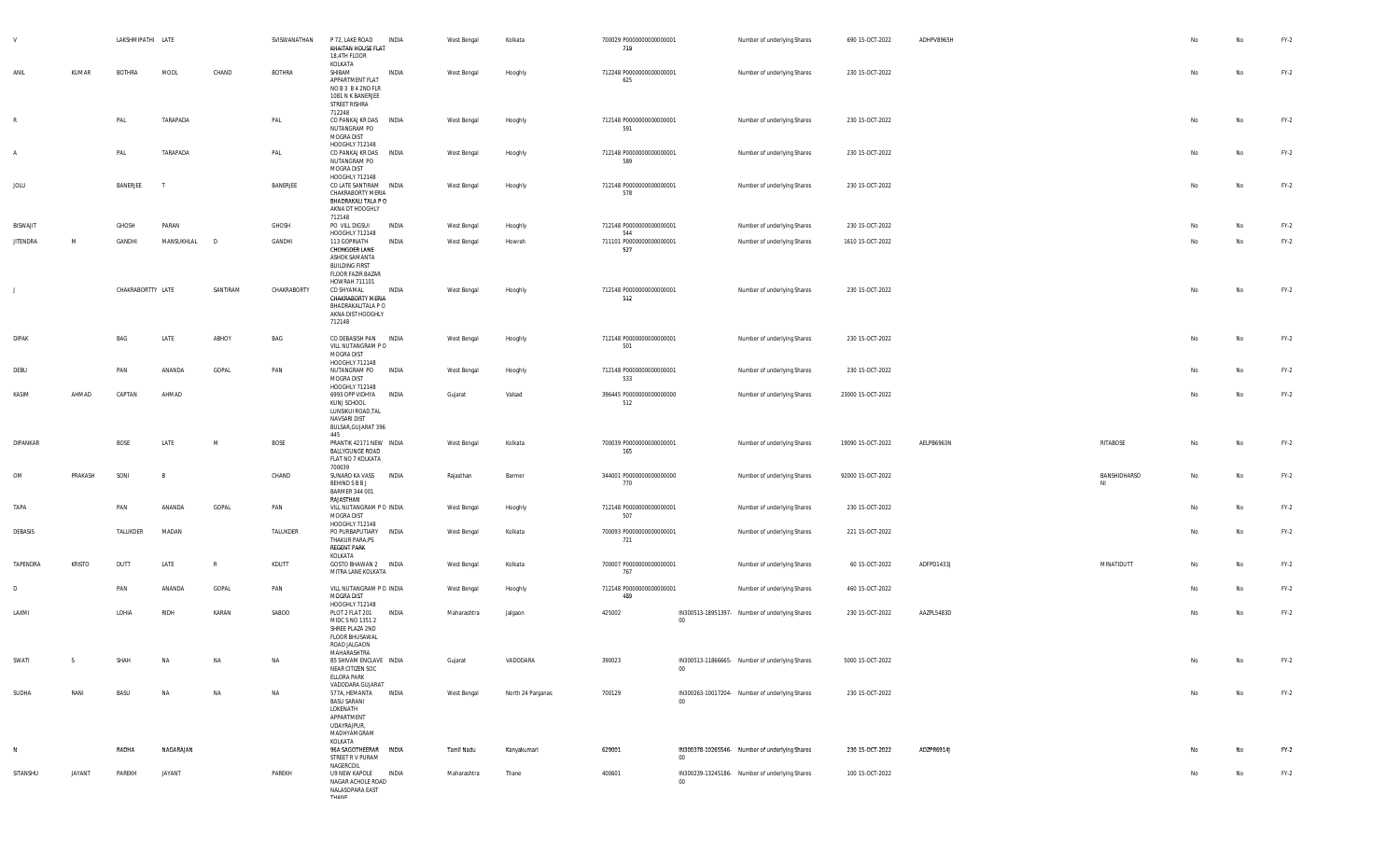| SHRIKANT<br>DK | SATISH      | SHARMA<br>PAN    | NA<br>AGPAN   | NA        | NA           | INDIA<br>MUNCIPAL PARK<br>SUBHASH ROAD DIST<br>JALGAON BHUSAVAL<br>MAHARASHTRA<br>CO HIRU PAN VILL<br>INDIA<br>NUTANGRAM PO      | Maharashtra<br>West Bengal | Jalgaon<br>Hooghly | 425801<br>712148 P0000000000000001<br>484 | CD     | 12013200-00571140- Number of underlying Shares<br>Number of underlying Shares | 460 15-OCT-2022<br>230 15-OCT-2022 |            |          | No<br>No  | No<br><b>No</b> | $FY-2$<br>$FY-2$ |
|----------------|-------------|------------------|---------------|-----------|--------------|----------------------------------------------------------------------------------------------------------------------------------|----------------------------|--------------------|-------------------------------------------|--------|-------------------------------------------------------------------------------|------------------------------------|------------|----------|-----------|-----------------|------------------|
| MOUSUMI        |             | DAS              | G             |           | DAS          | MOGRA 712148 DT<br>HOOGHLY<br>INDIA<br>CO HIRU PAN VILL<br>NUTANGRAM P O                                                         | West Bengal                | Hooghly            | 712148 P0000000000000001<br>476           |        | Number of underlying Shares                                                   | 230 15-OCT-2022                    |            |          | No        | No              | $FY-2$           |
| KARABI         |             | SEN              | <b>NA</b>     | <b>NA</b> | NA           | MOGRA 712 148 DIST<br>HOOGHLY W B<br>BG 132,<br>INDIA                                                                            | West Bengal                | North 24 Parganas  | 700059                                    |        | IN301250-10143003- Number of underlying Shares                                | 230 15-OCT-2022                    |            |          | No        | <b>No</b>       | $FY-2$           |
| D              | M           | TRADINGPVTLTD NA |               | NA        | NA           | DESHBANDHUNAGAR<br>CALCUTTA<br>11 R N MUKHERJEE INDIA                                                                            | West Bengal                | Kolkata            | 700001                                    | 00     | IN301250-13436859- Number of underlying Shares                                | 11500 15-OCT-2022                  | AAACD9155A |          | No        | No              | $FY-2$           |
|                |             |                  |               |           |              | ROAD NILHAT HOUSE<br><b>GROUND FLOOR</b><br>KOLKATA                                                                              |                            |                    |                                           | $00\,$ |                                                                               |                                    |            |          |           |                 |                  |
| SURESH         |             | C                | - C           | KRISHNAN  | MOOSAD       | M B COLLEGE<br>INDIA<br>KOZHIKODE, KERALA                                                                                        | Kerala                     | Kozhikode          | 673002                                    | $00\,$ | IN301895-10418418- Number of underlying Shares                                | 100 15-OCT-2022                    |            |          | No        | No              | $FY-2$           |
| MOUSUMI        |             | PAN              | AGPAN         |           |              | VILL NUTANGRAM P O INDIA<br>MOGRA 712 148<br>DTHOOGHLY, W B                                                                      | West Bengal                | Hooghly            | 712148 P0000000000000001<br>486           |        | Number of underlying Shares                                                   | 460 15-OCT-2022                    |            |          | No        | <b>No</b>       | $FY-2$           |
| S.             |             | PAN              | ANANDA        | GOPAL     | PAN          | CO HIRU PAN PO<br>INDIA<br>MOGRA VILL<br>NUTANGRAM DIST                                                                          | West Bengal                | Hooghly            | 712148 P0000000000000001<br>515           |        | Number of underlying Shares                                                   | 230 15-OCT-2022                    |            |          | No        | No              | $FY-2$           |
| Н              |             | PAN              | ANANDA        | GOPAL     | PAN          | HOOGHLY 712148<br>CO DEBASISH PAN INDIA<br>VILL NUTANGRAM PO<br>MOGRA DIST                                                       | West Bengal                | Hooghly            | 712148 P0000000000000001<br>509           |        | Number of underlying Shares                                                   | 230 15-OCT-2022                    |            |          | No        | No              | $FY-2$           |
| <b>MUKTI</b>   |             | CHATTERJEE       | LATE          | -S        | NCHATTERJEE  | HOOGHLY 712148<br>CO MINAKSHI<br><b>INDIA</b><br>MUKHERJEE 276<br>SURYA SEN STREET<br>2ND FLOOR KOLKATA                          | West Bengal                | Kolkata            | 700009 P00000000000000001<br>542          |        | Number of underlying Shares                                                   | 230 15-OCT-2022                    |            | RATANPAL | No        | No              | $FY-2$           |
| BISWANATH      |             | GHOSH            | LATE          | KANAI     | GHOSH        | 700009<br>VILL MAMUDPUR PO INDIA<br>DIGSUI DIST                                                                                  | West Bengal                | Hooghly            | 712148 P0000000000000001<br>499           |        | Number of underlying Shares                                                   | 230 15-OCT-2022                    |            |          | No        | No              | $FY-2$           |
| DEBASISH       |             | PAN              | A             | G         | PAN          | HOOGHLY 712148<br>VILL NUTANGRAM P O INDIA<br>MOGRA 712 148 DIST<br>HOOGHLY                                                      | West Bengal                | Hooghly            | 712148 P0000000000000001<br>440           |        | Number of underlying Shares                                                   | 230 15-OCT-2022                    |            |          | No        | No              | $FY-2$           |
| DEBASHIS       |             | MOOKHERJEE J     |               |           | MOOKHERJEE   | SWASTIKA P 12<br>INDIA<br>SANKAR BOSE ROAD<br>KOLKATA                                                                            | West Bengal                | Kolkata            | 700027 P0000000000000001<br>755           |        | Number of underlying Shares                                                   | 1 15-OCT-2022                      |            |          | No        | No              | $FY-2$           |
| JATIN          |             | BISWAKARMA JAHAR |               | LAL       | BISWAKARMA   | NP 286 PO<br>INDIA<br>KRISHNAPUR SEC V<br>SALT LAKE CITY                                                                         | West Bengal                | Kolkata            | 700102 P0000000000000001<br>750           |        | Number of underlying Shares                                                   | 1 15-OCT-2022                      |            |          | No        | No              | $FY-2$           |
| GUNABATI       |             | TALUKDAR         | LATE          | K         | KTALUKDAR    | KOLKATA<br>CO DR S TALUKDAR 39 INDIA<br><b>CHOWDHURY PARA S</b><br>S ROAD, PO BARASAT                                            | West Bengal                | North 24 Parganas  | 700124 P0000000000000001<br>641           |        | Number of underlying Shares                                                   | 10 15-OCT-2022                     |            |          | No        | No              | $FY-2$           |
| PRAVINBHAI     | VITTHALBHAI | MENDPARA         | VITTHALBHAI   |           |              | 700124<br>1718, YOGESHWAR INDIA<br>SOC, DEVBAUG,<br>BHAVNAGAR                                                                    | Gujarat                    | Bhavnagar          | 364001                                    | CD     | 13023400-00250074- Number of underlying Shares                                | 2000 15-OCT-2022                   | AOAPM5876Q |          | No        | No              | $FY-2$           |
| NARENDRA       | VITHALDAS   | LADHE            | <b>NA</b>     | <b>NA</b> | NA           | <b>GUJARAT</b><br>MAULI NANDANVAN INDIA<br>COLONY BHUSAVAL<br>DIST JALGAON<br>BHUSAVAL                                           | Maharashtra                | Jalgaon            | 425201                                    | CD     | 12013200-00719117- Number of underlying Shares                                | 1150 15-OCT-2022                   |            |          | No        | No              | $FY-2$           |
| NEELISETTY     |             | LNGUPTA          | MALYADRI      |           | NEELISETTY   | MAHARASHTRA<br><b>INDIA</b><br>DOOR NO6 3<br><b>GANTASALA VARI</b><br>STREET PENUGONDA                                           | Andhra Pradesh             | West Godavari      | 534320                                    | CD     | 12035200-00040457- Number of underlying Shares                                | 1000 15-OCT-2022                   | AFWPN0447F |          | <b>No</b> | No              | $FY-2$           |
| VIJAY          | DATTATRY    | PATIL            | <b>NA</b>     | <b>NA</b> | NA           | AP<br>AP BHADALI DK NEAR INDIA<br><b>BUS STAND JALGAON</b>                                                                       | Maharashtra                | Jalgaon            | 425001                                    | CD     | 12033200-07351074- Number of underlying Shares                                | 100 15-OCT-2022                    |            |          | No        | <b>No</b>       | $FY-2$           |
| SHIPRA         | NAIDU       |                  | CHINNIKRISHNA |           | GOPALARATTAN | MAHARASHTRA<br>11394 2 , GOLDEN<br><b>INDIA</b><br>COMPLEX,<br>BUILDING, CALICUT<br>ROAD GUDALUR<br><b>GUDALUR TAMIL</b><br>NADU | Tamil Nadu                 | The Nilgiris       | 643212                                    | CD     | 12029800-00174109- Number of underlying Shares                                | 100 15-OCT-2022                    | ACVPN8969J |          | No        | No              | $FY-2$           |
| ATUL           | SURESH      | KALE             | NA            | <b>NA</b> | <b>NA</b>    | GHAR NO 322,<br>INDIA<br>VITTHAL MANDIR<br>JAWAL, VITTHAL PETH<br>JALGAON<br>MAHARASHTRA                                         | Maharashtra                | Jalgaon            | 425001                                    | CD     | 12028901-00020542- Number of underlying Shares                                | 500 15-OCT-2022                    |            |          |           | <b>No</b>       | $FY-2$           |
| NISHAN         |             | SINGH            | JAI           |           | BHAGWAN      | HNO 402 VILLAGE INDIA<br>SAKRA SAKRA<br>KAITHAL KAITHAL                                                                          | HARYANA                    | KAITHAL            | 136027                                    | CD     | 12030000-00606817- Number of underlying Shares                                | 300 15-OCT-2022                    | DZCPS9139C |          | No        | No              | $FY-2$           |
| NIYATI         |             | KOTHARI          | RITEN         |           | KOTHARI      | HARYANA<br>12, HO CHI MINH<br>INDIA<br>SARANI 1ST FLOOR,<br>UNIT 1A KOLKATA                                                      | West Bengal                | Kolkata            | 700001                                    | CD     | 12034500-00633488- Number of underlying Shares                                | 2300 15-OCT-2022                   |            |          | No        | No              | $FY-2$           |
| R              | LAKSHMI     |                  | <b>NA</b>     | NA        | NA           | WESTBENGAL<br>NO 2, ANNA STREET INDIA<br>KAMARAJ NAGAR,<br>GORIMEDU<br>PONDICHERRY<br>PONDICHERRY<br><b>DOMINICUEDDV</b>         | Pondicherry                | NA                 | 605006                                    | CD     | 12017500-00223648- Number of underlying Shares                                | 230 15-OCT-2022                    |            |          | No        | No              | $FY-2$           |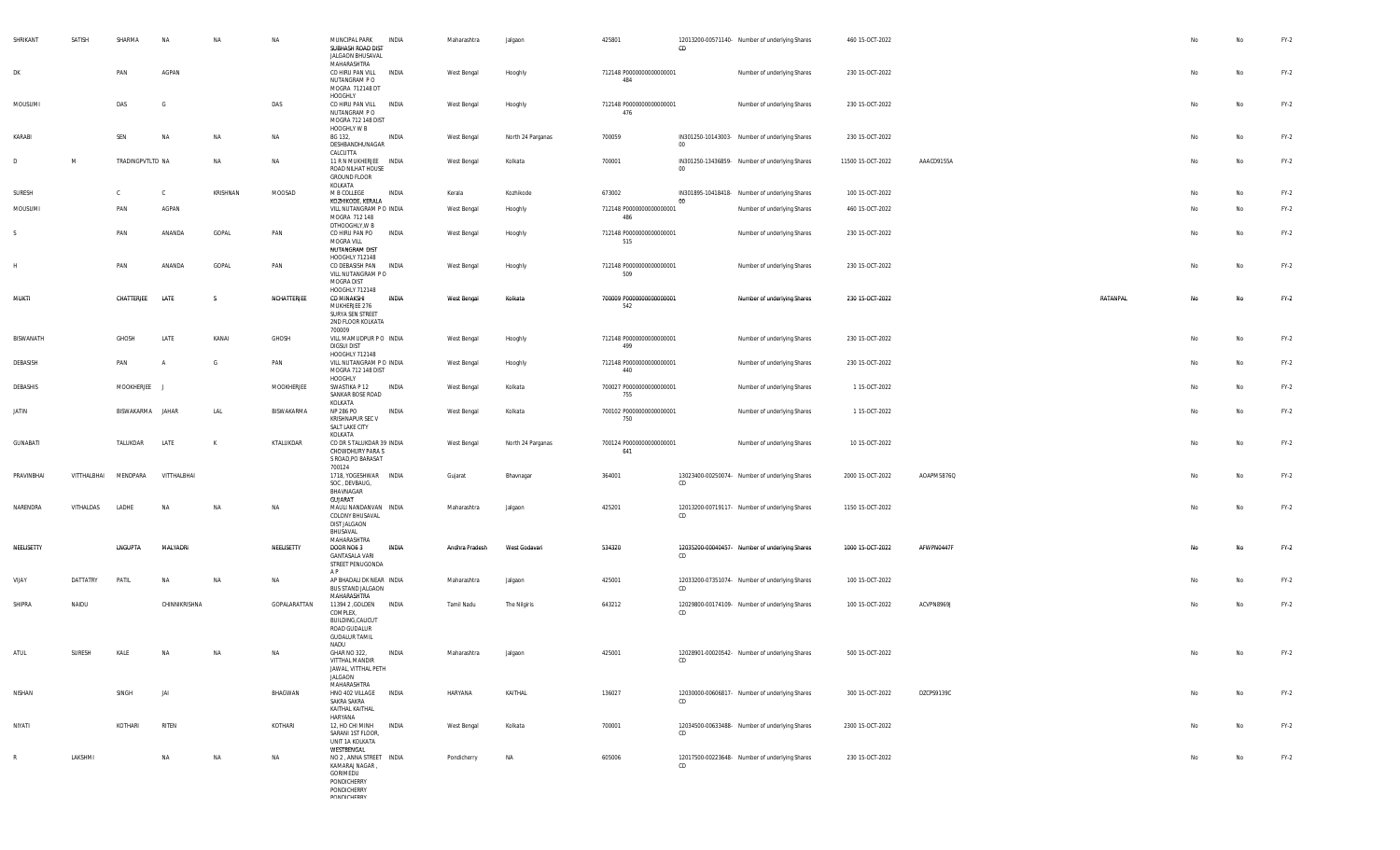| ANANDA          | RAO                      | BHOSLE                               | NA         | NA        | NA                 | KACHEGONDANA<br>HALLI VILLAGE<br>ANTHARAGANGE<br>POST BHADRAVATHI<br>KARNATAKA                            | INDIA        | Karnataka                    | Shimoga            | 577301 | IN301696-10680664- Number of underlying Shares<br>$00\,$                                                   | 230 15-OCT-2022                    |            |             | No       | No       | $FY-2$           |
|-----------------|--------------------------|--------------------------------------|------------|-----------|--------------------|-----------------------------------------------------------------------------------------------------------|--------------|------------------------------|--------------------|--------|------------------------------------------------------------------------------------------------------------|------------------------------------|------------|-------------|----------|----------|------------------|
| GOLLA           | RAMA                     | NARASIMHAMU NARASIMHA<br><b>RTHY</b> |            | MURTHY    | GOLLA              | 951                                                                                                       | INDIA        | Andhra Pradesh               | East Godavari      | 533216 | IN301774-15990041- Number of underlying Shares<br>00 <sup>1</sup>                                          | 3000 15-OCT-2022                   |            |             | No       | No       | $FY-2$           |
| CHANDRAKANT     | PITAMBAR                 | CHAUDHARY                            | <b>NA</b>  | NA        | NA                 | MUMMIDIVARAM<br>AP NEW F 9 54, DEEP INDIA<br>NAGAR, TAL<br>BHUSAWAL, DIST<br>JALGAON MAH                  |              | Maharashtra                  | Jalgaon            | 425001 | IN301983-10731589- Number of underlying Shares<br>$00\,$                                                   | 5 15-OCT-2022                      |            |             | No       | No       | $FY-2$           |
| VIJAY           | DATTATRY                 | PATIL                                | DATTATRY   | TIKARAM   | PATIL              | AT POST BHADALIBK, INDIA<br>TAL JALGAON, DIST<br>JALGAON MAH                                              |              | Maharashtra                  | Jalgaon            | 425001 | IN301983-10702242- Number of underlying Shares<br>00                                                       | 200 15-OCT-2022                    | ABFPP1435Q |             | No       | No       | $FY-2$           |
| DUDU            |                          | KUTTAN                               | PAVIYANOSE |           |                    | MOOTHEDAN HOUSE INDIA<br>VETTYKADAVU ROAD<br>CHALAKUDY                                                    |              | Kerala                       | Thrissur           | 680307 | IN301637-40993699- Number of underlying Shares<br>$00\,$                                                   | 100 15-OCT-2022                    | APHPD1363B |             | No       | No       | $FY-2$           |
| PURSOTTAM       | DAS                      | SHARMA                               | RAM        | SWAROOP   | SHARMA<br>NA       | H NO 216 KANPUR INDIA<br>ROAD TALPURA<br><b>JHANSI</b><br>2649 BEGUMBAGH INDIA                            |              | <b>Uttar Pradesh</b>         | Jhansi             |        | IN301696-10492532- Number of underlying Shares<br>$00\,$<br>IN300513-15186270- Number of underlying Shares | 100 15-OCT-2022                    | AHBPS4614E | MADHUSHARMA | No       | No       | $FY-2$           |
| HEMANT<br>NITIN | KUMAR                    | VARSHNEY<br>BAGARIA                  | NA<br>NA   | NA<br>NA  | NA                 | ALIGARH UTTAR<br>PRADESH<br>P 322 FLAT NO 12 3RD INDIA                                                    |              | Uttar Pradesh<br>West Bengal | Aligarh<br>Kolkata | 700089 | $00\,$<br>IN300513-13993430- Number of underlying Shares                                                   | 1380 15-OCT-2022<br>10 15-OCT-2022 |            |             | No<br>No | No<br>No | $FY-2$<br>$FY-2$ |
|                 |                          |                                      |            |           |                    | FLOOR LAKE TOWN<br><b>BLOCK A OPP LAKE</b><br>TOWN POLICE<br>QUARTERS KOLKATA<br>WEST BENGAL              |              |                              |                    |        | $00\,$                                                                                                     |                                    |            |             |          |          |                  |
| AMIT            | К                        | RAJPUT                               | NA         | NA        | NA                 | BILINAKA BILI ROAD INDIA<br>TA GANDEVI DIST<br>NAVSARI BILIMORA<br>GUJARAT                                |              | Gujarat                      | Valsad             | 396321 | IN300513-17917734- Number of underlying Shares<br>$00\,$                                                   | 583 15-OCT-2022                    |            |             | No       | No       | $FY-2$           |
| ANITA           | SANTOSH                  | SATAVASE                             | NA         | NA        | <b>NA</b>          | CORP TOKE 3 LAXMI INDIA<br>NAGAR BAC, M J<br>COLLEGE, JALGAON<br>JALGAON<br>MAHARASHTRA                   |              | Maharashtra                  | Jalgaon            | 425001 | IN300214-16695075- Number of underlying Shares<br>$00\,$                                                   | 100 15-OCT-2022                    |            |             | No       | No       | $FY-2$           |
| SHREE           |                          | MUKHERJEE                            | <b>NA</b>  | NA        | NA                 | 8, CHOWDHURY PARA INDIA<br>ROAD SETHPUKUR,<br>DIST BARASAT N                                              |              | West Bengal                  | North 24 Parganas  | 743201 | IN300263-10098832- Number of underlying Shares<br>$00\,$                                                   | 230 15-OCT-2022                    |            |             | No       | No       | $FY-2$           |
| AJIT            |                          | BANERJEE                             | NA         | NA        | NA                 | 101B TALTALA LANE INDIA<br>CALCUTTA                                                                       |              | West Bengal                  | Kolkata            | 700016 | IN300263-10017010- Number of underlying Shares<br>$00\degree$                                              | 10 15-OCT-2022                     |            |             | No       | No       | $FY-2$           |
| DHANANJAY       | TUKARAM                  | DHAKE                                | TUKARAM    | BHAGWAT   | DHAKE              | HO NO 54 JANAKI<br>NAGAR JALGAON CITY<br>JALGAON<br>MAHARASTRA                                            | <b>INDIA</b> | Maharashtra                  | Jalgaon            | 425001 | IN303077-10279974- Number of underlying Shares<br>$00\,$                                                   | 100 15-OCT-2022                    | AGEPD9248D |             | No       | No       | $FY-2$           |
| VIKRAM          |                          | DOGRA                                | <b>NA</b>  | NA        | NA                 | H NO 12 P SECTOR 2 INDIA<br>TRIKUTA NAGAR,<br>JAMMU JAMMU AND<br>KASHMIR                                  |              | Jammu and Kashmir JAMMU      |                    | 180012 | IN302365-10625456- Number of underlying Shares<br>$00\,$                                                   | 20 15-OCT-2022                     |            |             | No       | No       | $FY-2$           |
| NUNNA           | VENKATA                  | PRASADARAO                           | <b>NA</b>  | NA        | <b>NA</b>          | DNO 28 21, 1ST<br><b>FLOOR ARUNA</b><br>THEATRE STREET<br>KOTHA PETA<br>VINUKONDA                         | INDIA        | Andhra Pradesh               | <b>GUNTUR</b>      | 522647 | IN302324-10355324- Number of underlying Shares<br>$00\,$                                                   | 417 15-OCT-2022                    |            |             | No       | No       | $FY-2$           |
| <b>GURRAM</b>   |                          | NARAYANA                             | NA         | NA        | NA                 | H NO 20, 1557<br>THASILDHAR STREET<br>NEWPET, PALAMANER<br>ANDHRA PRADESH                                 | INDIA        | Andhra Pradesh               | Chittoor           | 517408 | IN301696-11047562- Number of underlying Shares<br>$00\,$                                                   | 100 15-OCT-2022                    |            |             | No       | No       | $FY-2$           |
| LAAD            | KANWAR                   | SHAH                                 | <b>NA</b>  | NA        | NA                 | 633 PRERANA SADAN INDIA<br>NAYA DARAVAJA<br>NAGAUR NAGAUR                                                 |              | Rajasthan                    | Nagaur             | 341001 | IN301604-10468956- Number of underlying Shares<br>00                                                       | 1150 15-OCT-2022                   |            |             | No       | No       | $FY-2$           |
| SANJEEV         |                          | GOYAL                                | <b>NA</b>  | NA        | <b>NA</b>          | SO BHAGWAN DASS INDIA<br>GOYAL SHIV COLONY<br>SUBHASHPURA<br>BIKANER                                      |              | Rajasthan                    | Bikaner            | 334001 | IN301774-12811062- Number of underlying Shares<br>$00\,$                                                   | 450 15-OCT-2022                    |            |             | No       | No       | $FY-2$           |
| VISHAL          |                          | YADAV                                | KISHAN     |           | LAL                | YADAV BHAWAN<br>NEAR TAGORE PUB<br>SCHOOL INDRA<br><b>GANDHI NAGAR KOTA</b><br>RAJASTHAN                  | INDIA        | Rajasthan                    | Kota               | 324004 | IN301330-20020413- Number of underlying Shares<br>00                                                       | 230 15-OCT-2022                    |            |             | No       | No       | $FY-2$           |
| VIJAY           | PRABHASHANKA PANDYA<br>R |                                      | <b>NA</b>  | <b>NA</b> | NA                 | FLAT NO 8 2ND FLOOR INDIA<br>SWASRAY BLDG P J<br>ROAD BEHIND<br>ADIASHRAY HOTEL<br>DAHISAR EAST<br>MUMBAI |              | Maharashtra                  | Mumbai City        | 400068 | IN301549-18716468- Number of underlying Shares<br>00 <sup>1</sup>                                          | 25 15-OCT-2022                     | AJVPP3596J |             |          | No       | $FY-2$           |
| ARUP            | KUMAR                    | PAUL                                 | NA         | NA        | NA                 | 2053 MITRA PARA INDIA<br>ROAD<br>PANCHANANTALA PO<br>NAIHATI DIST 24 PGS<br>N                             |              | West Bengal                  | North 24 Parganas  | 743165 | IN301250-28336633- Number of underlying Shares<br>$_{00}$                                                  | 5 15-OCT-2022                      |            |             | No       | No       | $FY-2$           |
| JEEVANLAL       | M                        | $\perp$                              | M          | R         | <b>JOTHISWARAN</b> | NO 234, NAMO VILLA INDIA<br>DR SUBBARAYAN<br>STREET TATABAD<br>COIMBATORE                                 |              | Tamil Nadu                   | Coimbatore         | 641012 | IN300896-10387307- Number of underlying Shares<br>00                                                       | 1 15-OCT-2022                      | AHPPJ4791H |             | No       | No       | $FY-2$           |
| KEDARNATH       | P                        | PAWAR                                | NA         | NA        | NA                 | RAMNATH POLE, AT INDIA<br>NADIAD, DIST KHEDA,<br>NADIAD GUJARAT                                           |              | Gujarat                      | Kheda              | 387001 | 12012600-00077889- Number of underlying Shares<br>CD                                                       | 50 15-OCT-2022                     |            |             | No       | No       | $FY-2$           |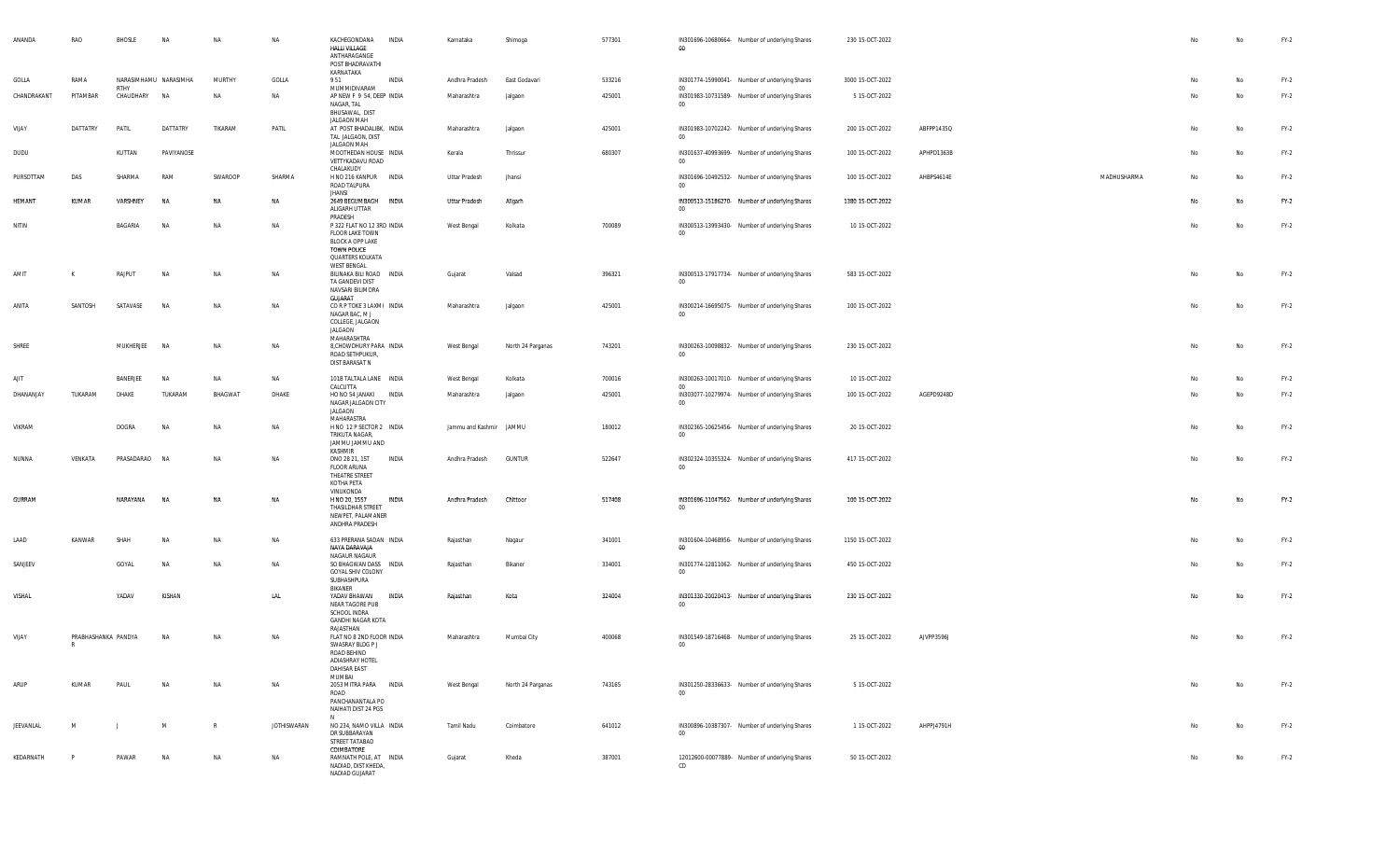| PAWANKUMAR    | JAGDISHPRASAD GOENKA |                   | <b>NA</b>    | NA       | NA           | A B ROAD INDORE INDIA<br>FLAT NO 402 SHANTI<br>VILLA A2293, SILICON<br>CITY, INDORE<br>RAJENDRA NAGAR<br><b>INDORE MADHYA</b><br>PRADESH |       | Madhya Pradesh | Indore            | 452012                          | CD     | 12010900-00260444- Number of underlying Shares | 100 15-OCT-2022   |            |            | No | No        | $FY-2$ |
|---------------|----------------------|-------------------|--------------|----------|--------------|------------------------------------------------------------------------------------------------------------------------------------------|-------|----------------|-------------------|---------------------------------|--------|------------------------------------------------|-------------------|------------|------------|----|-----------|--------|
| PANKAJ        |                      | AJMERA            | MR           | TEJ      | MALAJMERA    | 55 EXT SUBHASH INDIA<br>NAGAR AJMER ROAD<br>WARD NO 47<br>BHILWARA RJASTHAN                                                              |       | Rajasthan      | Bhilwara          | 311001                          | CD     | 12043700-00291362- Number of underlying Shares | 100 15-OCT-2022   | ADXPA9951A |            | No | No        | $FY-2$ |
| AHALYA        |                      | SAHA              | ANUP         |          | SAHA         | <b>KARTICK PUR</b><br>DEGANGA 1<br>DEGANGA NORTH 24<br>PARGANAS KOLKATA<br><b>WEST BENGAL</b>                                            | INDIA | West Bengal    | North 24 Parganas | 743423                          | CD     | 12044700-05793649- Number of underlying Shares | 1 15-OCT-2022     | CAUPS2664G | ANUPSAHA   | No | No        | $FY-2$ |
| KAUSHIK       |                      | KUNDU             | KINKAR       | KUMAR    | KUNDU        | ANNAPURNA RIDHI INDIA<br>SIDHI BLOCK II FLAT<br>3R DIAMOND<br>HARBOUR ROAD JOKA<br>KOLKATA WEST<br>BENGAL                                |       | West Bengal    | Kolkata           | 700104                          | CD     | 12044700-03107009- Number of underlying Shares | 10 15-OCT-2022    | AARPK4887G |            | No | <b>No</b> | $FY-2$ |
| DIBAKAR       |                      | BALA              | NA           | NA       | NA           | S O MANMATHA<br>NATH BALA, TRIBENI<br>150 BRAHMACHARY<br>COLONY<br>BASUDEVPUR<br>HOOGHLY WEST                                            | INDIA | West Bengal    | Hooghly           | 712503                          | CD     | 12038400-01542777- Number of underlying Shares | 1 15-OCT-2022     |            |            | No | No        | $FY-2$ |
| ANWER         |                      | ALI               | <b>NA</b>    | NA       | NA           | BENGAL<br>173K ASALAT PURA INDIA<br>MADHY MORADABAD<br>U P                                                                               |       | Uttar Pradesh  | MORADABAD         |                                 | CD     | 12041800-00053337- Number of underlying Shares | 230 15-OCT-2022   |            |            | No | No        | $FY-2$ |
| RAVI          |                      | VEMULA            | NA           | NA       | NA           | D NO 3 16<br>CHERLAGUDI PADU<br><b>GUNTUR</b><br>CHERLAGUDIPADU<br><b>GUNTUR ANDHRA</b><br>PRADESH                                       | INDIA | Andhra Pradesh | GUNTUR            | 522415                          | CD.    | 12033200-08641260- Number of underlying Shares | 250 15-OCT-2022   |            |            | No | No        | $FY-2$ |
| GIRIJA        | RAMANA               | KATTA             | SHYAM        | SUNDER   | KATTA        | H NO 1 3 123<br>SADDALGUNDU<br>BAYAMMA THOTA<br>MAHABOOBNAGAR<br>TELANGANA                                                               | INDIA | Telangana      | Mahbubnagar       | 509001                          | CD     | 12023000-00590004- Number of underlying Shares | 230 15-OCT-2022   | AIVPK7645L |            | No | <b>No</b> | $FY-2$ |
| DHARMENDRA    | NANDLALBHAI          | TANNA             | <b>NA</b>    | NA       | NA           | 22, OLD 72 QTR, TCL INDIA<br>LTD, TOWNSHIP,<br>MITHAPUR GUJARAT                                                                          |       | Gujarat        | Jamnagar          | 361345                          | CD     | 12019800-00171723- Number of underlying Shares | 450 15-OCT-2022   |            |            | No | No        | $FY-2$ |
| SANJAY        | KUMAR                | <b>MISHRA</b>     | SHITLA       | PRASAD   | MISHRA       | <b>MAKRI KHOH</b><br>MIRZAPUR<br>UTTARPRADESH                                                                                            | INDIA | Uttar Pradesh  | MIRZAPUR          |                                 | CD     | 12010900-01743019- Number of underlying Shares | 100 15-OCT-2022   | ACMPM2646Q |            | No | No        | $FY-2$ |
| KEERTHIMEENAV |                      |                   | VETRISELVANR |          |              | 2 E2 E2 1ST STREET INDIA<br>NEW COLONY<br>MADURAI                                                                                        |       | Tamil Nadu     | Madurai           | 625002                          | 00     | IN301696-10895523- Number of underlying Shares | 1 15-OCT-2022     | ANOPM6621L |            | No | No        | $FY-2$ |
| LOPA          |                      | GANDHI            | <b>KIRIT</b> | K        | GANDHI       | 4 B 4TH FLOOR<br>MATRUASHISH 37<br>NEPEANSEA ROAD<br>MUMBAI                                                                              | INDIA | Maharashtra    | Mumbai City       | 400001                          | $00\,$ | IN301604-10052574- Number of underlying Shares | 11390 15-OCT-2022 |            |            | No | No        | $FY-2$ |
| JOLU          |                      | CHAKRABORTTY LATE |              | SANTIRAM | CHAKRABORTY  | CO LATE SANTIRAM INDIA<br>CHAKRABORTY VILL<br>MERIA P O AKNA DIST<br>HOOGHLY 712148                                                      |       | West Bengal    | Hooghly           | 712148 P0000000000000001<br>493 |        | Amount for unclaimed and<br>unpaid dividend    | 11.5 10-SEP-2023  |            |            | No | No        | FY-3   |
| <b>DIPAK</b>  |                      | BAG               | LATE         | ABHOY    | BAG          | CO DEBASISH PAN INDIA<br>VILL NUTANGRAM PO<br>MOGRA DIST<br>HOOGHLY 712148                                                               |       | West Bengal    | Hooghly           | 712148 P0000000000000001<br>501 |        | Amount for unclaimed and<br>unpaid dividend    | 11.5 10-SEP-2023  |            |            | No | No        | $FY-3$ |
| NITU          |                      | GHOSH             | Kali         | PADA     | GHOSH        | CO DEBASISH PAN INDIA<br>VILL NUTANGRAM PO<br>MOGRA DIST<br>HOOGHLY 712148                                                               |       | West Bengal    | Hooghly           | 712148 P0000000000000001<br>503 |        | Amount for unclaimed and<br>unpaid dividend    | 11.5 10-SEP-2023  |            |            | No | No        | FY-3   |
| TAPA          |                      | PAN               | ANANDA       | GOPAL    | PAN          | VILL NUTANGRAM P O INDIA<br>MOGRA DIST<br>HOOGHLY 712148                                                                                 |       | West Bengal    | Hooghly           | 712148 P0000000000000001<br>507 |        | Amount for unclaimed and<br>unpaid dividend    | 11.5 10-SEP-2023  |            |            | No | No        | FY-3   |
| SANTANU       |                      | NANDI             | LATE         | ANIL     | NANDI        | VILL PO DIGSUI DIST INDIA<br>HOOGHLY 712148                                                                                              |       | West Bengal    | Hooghly           | 712148 P0000000000000001<br>540 |        | Amount for unclaimed and<br>unpaid dividend    | 11.5 10-SEP-2023  |            |            |    | No        | FY-3   |
| SAMARENDRA    | NARAYAN              | BASAK             | LATE         | SHIB     | NARAYANBASAK | 1 RAM PAL LANE PO INDIA<br>HATKHOLA KOLKATA<br>700005                                                                                    |       | West Bengal    | Kolkata           | 700005 P0000000000000001<br>553 |        | Amount for unclaimed and<br>unpaid dividend    | 23 10-SEP-2023    |            | SHIPRASETT | No | <b>No</b> | $FY-3$ |
| NADEEM        |                      | AHMED             | MD           |          | ASHFAQUE     | 29B, MUFIDUL ISLAM INDIA<br>LANE 4TH FLOOR<br>CALCUTTA 700 014                                                                           |       | West Bengal    | Kolkata           | 700014 P0000000000000000<br>867 |        | Amount for unclaimed and<br>unpaid dividend    | 1150 10-SEP-2023  |            |            |    | No        | FY-3   |
| SAMARENDRA    | NARAYAN              | BASAK             | S.           | N        | BASAK        | 1 RAMPAL LANE PO INDIA<br>HATKHOLA CALCUTTA<br>700 005                                                                                   |       | West Bengal    | Kolkata           | 700005 P0000000000000001<br>218 |        | Amount for unclaimed and<br>unpaid dividend    | 11.5 10-SEP-2023  |            |            | No | No        | FY-3   |
| <b>NISHI</b>  |                      | THAKUR            | T            | K        | SINGH        | 5 SIRI FORT ROAD INDIA<br>NEW DELHI 110 049                                                                                              |       | Delhi          | South Delhi       | 110049 P0000000000000001<br>271 |        | Amount for unclaimed and<br>unpaid dividend    | 1150 10-SEP-2023  |            |            | No | No        | FY-3   |
| MADHUMITA     |                      | GHOSH             | LATE         | PRABIR   | GHOSH        | 69 ANANDA PALIT INDIA<br>ROAD KOLKATA<br>700014                                                                                          |       | West Bengal    | Kolkata           | 700014 P0000000000000001<br>590 |        | Amount for unclaimed and<br>unpaid dividend    | 11.5 10-SEP-2023  | AEVPG1029C |            | No | No        | FY-3   |
| A             |                      | PAL               | TARAPADA     |          | PAL          | CO PANKAJ KR DAS INDIA<br>NUTANGRAM PO<br>MOGRA DIST<br>HOOGHLY 712148                                                                   |       | West Bengal    | Hooghly           | 712148 P0000000000000001<br>589 |        | Amount for unclaimed and<br>unpaid dividend    | 11.5 10-SEP-2023  |            |            | No | No        | $FY-3$ |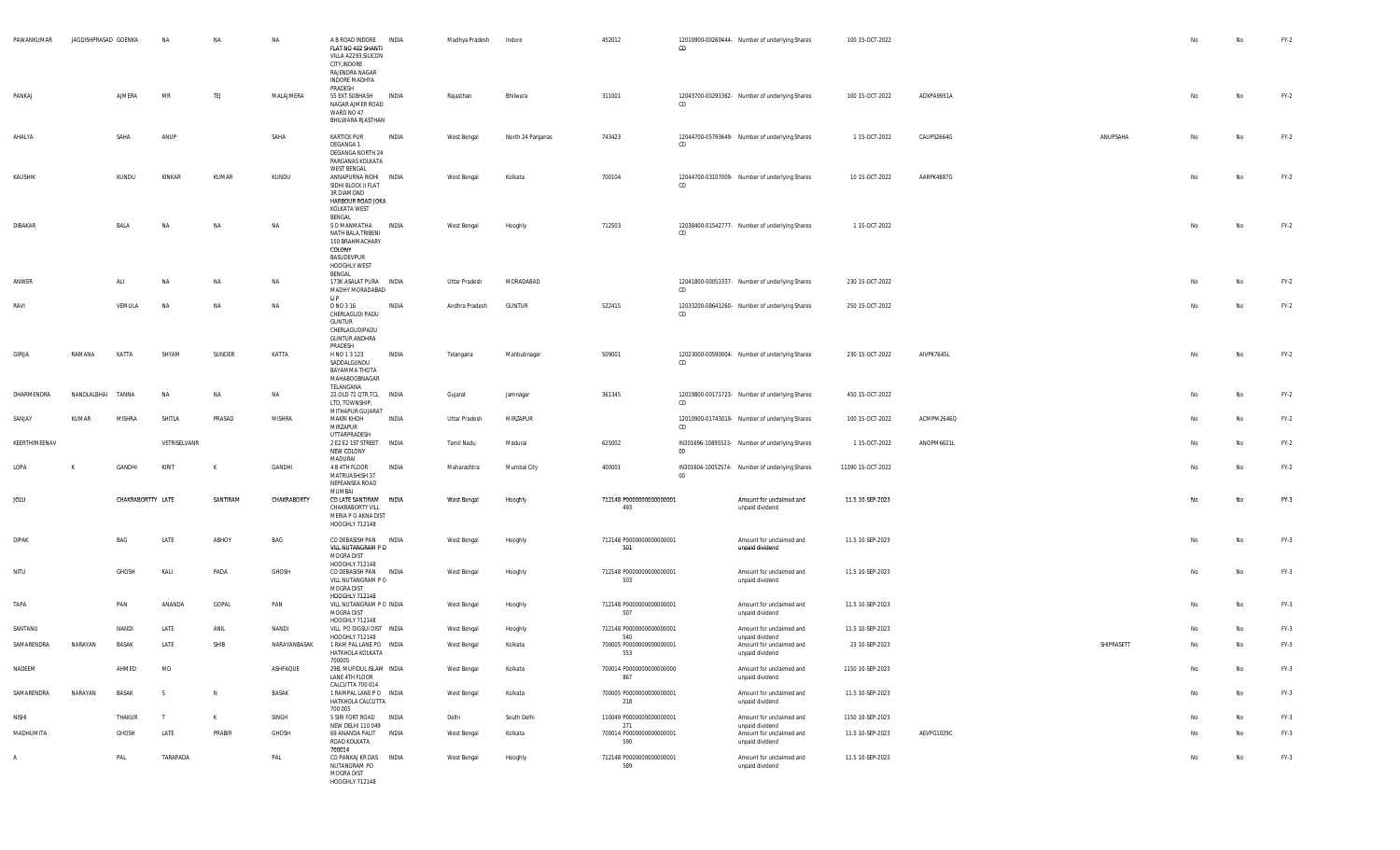|             | R             | DAS                         | LATE                     | PRAFULLA | DAS           | CO PRADIP DAS<br>NUTANGRAM PO<br>MOGRA DIST                                                       | INDIA        | West Bengal        | Hooghly           | 712148 P0000000000000001<br>588        | Amount for unclaimed and<br>unpaid dividend                    | 11.5 10-SEP-2023  |            |              |    | No | FY-3   |
|-------------|---------------|-----------------------------|--------------------------|----------|---------------|---------------------------------------------------------------------------------------------------|--------------|--------------------|-------------------|----------------------------------------|----------------------------------------------------------------|-------------------|------------|--------------|----|----|--------|
| MITHU       |               | GHOSH                       | BISWANATH                |          | GHOSH         | HOOGHLY 712148<br>CO BISWANATH<br><b>GHOSH VILL</b><br>MAMUDPUR PO<br>DIGSUI DT HOOGHLY<br>712148 | INDIA        | West Bengal        | Hooghly           | 712148 P0000000000000001<br>579        | Amount for unclaimed and<br>unpaid dividend                    | 11.5 10-SEP-2023  |            |              | No | No | FY-3   |
| JOLU        |               | BANERJEE                    | T                        |          | BANERJEE      | CO LATE SANTIRAM INDIA<br>CHAKRABORTY MERIA<br>BHADRAKALI TALA P O<br>AKNA DT HOOGHLY<br>712148   |              | West Bengal        | Hooghly           | 712148 P0000000000000001<br>578        | Amount for unclaimed and<br>unpaid dividend                    | 11.5 10-SEP-2023  |            |              | No | No | FY-3   |
| RAJA        |               | GHOSH                       |                          | K        | GHOSH         | VILL PO DIGSUI DIST INDIA                                                                         |              | West Bengal        | Hooghly           | 712148 P0000000000000001               | Amount for unclaimed and                                       | 11 10-SEP-2023    |            |              | No | No | FY-3   |
|             |               | GHOSH                       | BISWANATH                |          | GHOSH         | HOOGHLY 712148<br>CO DEBASISH PAN INDIA<br>VILL NUTANGRAM PO<br>MOGRA DT HOOGHLY<br>712148        |              | West Bengal        | Hooghly           | 524<br>712148 P0000000000000001<br>514 | unpaid dividend<br>Amount for unclaimed and<br>unpaid dividend | 11.5 10-SEP-2023  |            |              | No | No | FY-3   |
| VINAY       | CHAND         | JAIN                        |                          |          | JAIN          | STATE BANK OF<br><b>MYSORE</b><br>GURUDWARA ROAD<br>KAROL BAGH NEW<br>DELHI 110 005               | INDIA        | Delhi              | North Delhi       | 110005 P0000000000000001<br>427        | Amount for unclaimed and<br>unpaid dividend                    | 115 10-SEP-2023   |            |              | No | No | $FY-3$ |
| SAMBHU      | PRASAD        | BASU                        | LATE                     | - S      | BASU          | 14 A P C AVENUE INDIA<br>DUMDUM CALCUTTA<br>700 030                                               |              | West Bengal        | North 24 Parganas | 700030 P0000000000000001<br>367        | Amount for unclaimed and<br>unpaid dividend                    | 69 10-SEP-2023    |            | SHIBNATHBOSE | No | No | $FY-3$ |
| PULKIT      |               | BHASIN                      | PANKAJ                   |          | BHASIN        | 591A TILJALA ROAD INDIA<br>FLAT 2A KOLKATA                                                        |              | West Bengal        | Kolkata           | 700046 P0000000000000001<br>751        | Amount for unclaimed and<br>unpaid dividend                    | 0.05 10-SEP-2023  |            |              | No | No | $FY-3$ |
| YAJNASENI   |               | CHATTERJEE                  | RANA                     |          | CHATTERJEE    | 60 RAY BAHADUR<br>ROAD BEHALA<br>KOLKATA                                                          | <b>INDIA</b> | West Bengal        | Kolkata           | 700034 P0000000000000001<br>749        | Amount for unclaimed and<br>unpaid dividend                    | 0.05 10-SEP-2023  |            |              | No | No | $FY-3$ |
| SOUMYABRATA |               | GANGULY                     | SUBRATA                  |          | GANGULY       | 12 S C MUKHERJEE                                                                                  | <b>INDIA</b> | West Bengal        | Kolkata           | 700002 P0000000000000001               | Amount for unclaimed and                                       | 0.05 10-SEP-2023  |            |              | No | No | FY-3   |
| DEBASIS     |               | TALUKDER                    | MADAN                    |          | TALUKDER      | STREET KOLKATA<br>PO PURBAPUTIARY<br>THAKUR PARA, PS<br>REGENT PARK                               | <b>INDIA</b> | West Bengal        | Kolkata           | 748<br>700093 P0000000000000001<br>721 | unpaid dividend<br>Amount for unclaimed and<br>unpaid dividend | 11.05 10-SEP-2023 |            |              | No | No | $FY-3$ |
| V           |               | LAKSHMIPATHI LATE           |                          |          | SVISWANATHAN  | KOLKATA<br>P 72, LAKE ROAD<br>KHAITAN HOUSE FLAT<br>18,4TH FLOOR<br>KOLKATA                       | <b>INDIA</b> | West Bengal        | Kolkata           | 700029 P00000000000000001<br>719       | Amount for unclaimed and<br>unpaid dividend                    | 34.5 10-SEP-2023  | ADHPV8965H |              | No | No | FY-3   |
| ALPANA      |               | CHAKRABORTTY CHANDRA        |                          | KANTA    | CHAKRABORTY   | VILL MERIA, PO AKNA INDIA                                                                         |              | West Bengal        | Hooghly           | 712148 P0000000000000001               | Amount for unclaimed and                                       | 11.5 10-SEP-2023  |            |              | No | No | $FY-3$ |
| SOUMEN      |               | GHOSH                       | NA                       | NA       | NA            | PS POLBA HOOGHLY<br>297 157B BOURIPARA INDIA                                                      |              | West Bengal        | Hooghly           | 678<br>712223 P0000000000000001        | unpaid dividend<br>Amount for unclaimed and                    | 11.5 10-SEP-2023  |            |              | No | No | $FY-3$ |
|             |               |                             |                          |          |               | GOLAP BAG P O<br>SHEORAPHULLY<br>HOOGHLY, W B<br>712223                                           |              |                    |                   | 674                                    | unpaid dividend                                                |                   |            |              |    |    |        |
| SAMARENDRA  | NARAYAN       | <b>BASAK</b>                | LATE                     | SHIB     | NARAYANBASAK  | 1 RAM PAL LANE PO INDIA<br>HATKHOLA KOLKATA<br>700005                                             |              | <b>West Bengal</b> | Kolkata           | 700005 P0000000000000001<br>632        | Amount for unclaimed and<br>unpaid dividend                    | 11.5 10-SEP-2023  |            | SUKLABASAK   |    |    | $FY-3$ |
| ANIL        | KUMAR         | <b>BOTHRA</b>               | MOOL                     | CHAND    | <b>BOTHRA</b> | SHIBAM<br>APPARTMENT FLAT<br>NO B 3 B 4 2ND FLR<br>1081 N K BANERJEE<br>STREET RISHRA<br>712248   | INDIA        | West Bengal        | Hooghly           | 712248 P0000000000000001<br>625        | Amount for unclaimed and<br>unpaid dividend                    | 11.5 10-SEP-2023  |            |              | No | No | $FY-3$ |
| ABC         | INVESTMENT    | CONSULTANCYC NA<br>ESPVTLTD |                          | NA       | <b>NA</b>     | CENTRE POINT<br>BUILDING 282,<br>SHAKESPEARE SARANI<br>CALCUTTA 700 017                           | INDIA        | West Bengal        | Kolkata           | 700017 P0000000000000000<br>393        | Amount for unclaimed and<br>unpaid dividend                    | 230 10-SEP-2023   |            |              | No | No | $FY-3$ |
|             |               | BANERJEE                    | <b>TUTUL</b>             | KUMAR    | BANERJEE      | CO SHYAMAL<br>CHAKRABORTY VILL<br>MERIA<br>BHADRAKALITALA P O<br>AKNA DIST HOOGHLY<br>712148      | INDIA        | West Bengal        | Hooghly           | 712148 P0000000000000001<br>496        | Amount for unclaimed and<br>unpaid dividend                    | 11.5 10-SEP-2023  |            |              | No | No | FY-3   |
| DIPAK       |               | BAG                         | LATE                     | ABHOY    | BAG           | CO DEBASISH PAN INDIA<br>VILL NUTANGRAM PO<br>MOGRA DIST                                          |              | West Bengal        | Hooghly           | 712148 P0000000000000001<br>491        | Amount for unclaimed and<br>unpaid dividend                    | 11.5 10-SEP-2023  |            |              | No | No | FY-3   |
| BIDYUT      | KUMAR         | GHOSH                       | BISWANATH                |          | GHOSH         | HOOGHLY 712148<br>CO DEBASISH PAN INDIA<br>VILL NUTANGRAM P O<br>MOGRA DIST<br>HOOGHLY 712148     |              | West Bengal        | Hooghly           | 712148 P0000000000000001<br>488        | Amount for unclaimed and<br>unpaid dividend                    | 11.5 10-SEP-2023  |            |              |    | No | $FY-3$ |
| MOUSUMI     |               | PAN                         | AGPAN                    |          |               | VILL NUTANGRAM P O INDIA<br>MOGRA 712 148<br>DTHOOGHLY, W B                                       |              | West Bengal        | Hooghly           | 712148 P0000000000000001<br>486        | Amount for unclaimed and<br>unpaid dividend                    | 23 10-SEP-2023    |            |              | No | No | FY-3   |
| M           |               |                             |                          | NA       |               | 64K LINTON STREET INDIA                                                                           |              | West Bengal        | Kolkata           | 700014 P0000000000000000               | Amount for unclaimed and                                       | 23 10-SEP-2023    |            |              | No | No | $FY-3$ |
|             |               | CPOULOSE                    | NA                       |          | NA            |                                                                                                   |              |                    |                   |                                        |                                                                |                   |            |              |    |    |        |
| TAPENDRA    | <b>KRISTO</b> | DUTT                        | LATE                     | R        | KDUTT         | CALCUTTA 700 014<br>GOSTO BHAWAN 2 INDIA<br>MITRA LANE KOLKATA                                    |              | West Bengal        | Kolkata           | 276<br>700007 P0000000000000001<br>767 | unpaid dividend<br>Amount for unclaimed and<br>unpaid dividend | 3 10-SEP-2023     | ADFPD1433J | MINATIDUTT   | No | No | $FY-3$ |
| DEBASHIS    |               | MOOKHERJEE                  | $\overline{\phantom{a}}$ |          | MOOKHERJEE    | SWASTIKA P 12<br>SANKAR BOSE ROAD<br>KOLKATA                                                      | INDIA        | West Bengal        | Kolkata           | 700027 P0000000000000001<br>755        | Amount for unclaimed and<br>unpaid dividend                    | 0.05 10-SEP-2023  |            |              | No | No | FY-3   |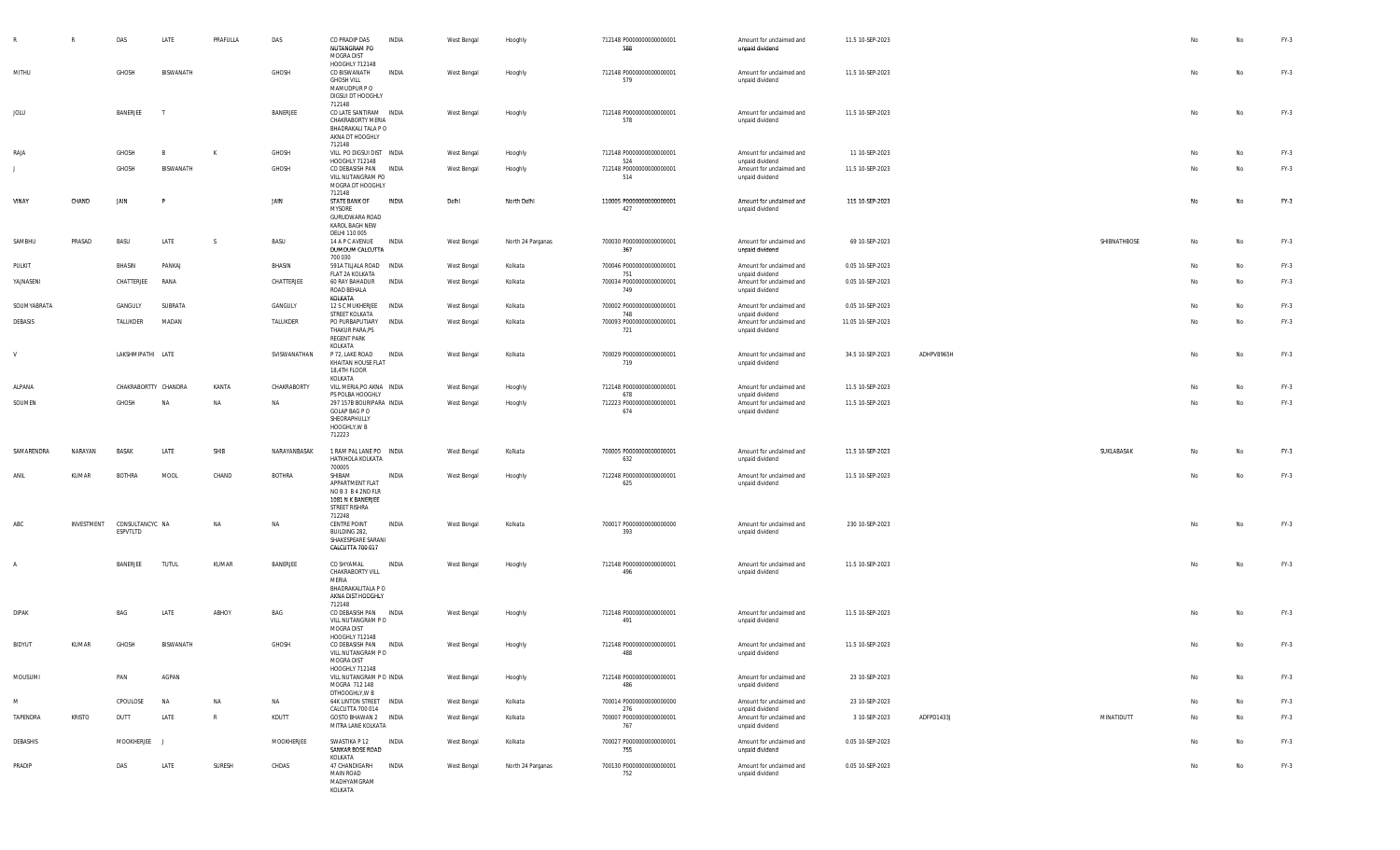| MANOJ          | KUMAR  | KOCHAR           | <b>NA</b>      | NA           | NA             | 43 RAJBHALLAV SAHA INDIA<br>LANE 2ND FLOOR<br>SINHA BARI HOWRAH                         |              | West Bengal | Howrah          | 711101 P0000000000000001<br>453 |        | Amount for unclaimed and<br>unpaid dividend                    | 126.5 10-SEP-2023  |            |          |    | No | FY-3   |
|----------------|--------|------------------|----------------|--------------|----------------|-----------------------------------------------------------------------------------------|--------------|-------------|-----------------|---------------------------------|--------|----------------------------------------------------------------|--------------------|------------|----------|----|----|--------|
| DEBASISH       |        | PAN              | $\overline{A}$ | G            | PAN            | 711 101<br>VILL NUTANGRAM P O INDIA<br>MOGRA 712 148 DIST                               |              | West Bengal | Hooghly         | 712148 P0000000000000001<br>440 |        | Amount for unclaimed and<br>unpaid dividend                    | 11.5 10-SEP-2023   |            |          | No | No | FY-3   |
| GOURAB         |        | DAS              | R              | $\mathbb{R}$ | DAS            | HOOGHLY<br>CO HIRU PAN VILL INDIA<br>NUTANGRAM P O<br>MOGRA 712 148 DIST<br>HOOGHLY W B |              | West Bengal | Hooghly         | 712148 P0000000000000001<br>464 |        | Amount for unclaimed and<br>unpaid dividend                    | 11.5 10-SEP-2023   |            |          | No | No | FY-3   |
| AJIT           |        | BANERJEE         | <b>NA</b>      | <b>NA</b>    | NA             | 101B TALTALA LANE INDIA                                                                 |              | West Bengal | Kolkata         | 700016                          |        | IN300263-10017010- Amount for unclaimed and                    | 0.5 10-SEP-2023    |            |          | No | No | $FY-3$ |
| ARVIND         |        | PARASRAMKA       | RADHESHYAM     |              | PARASRAMKA     | CALCUTTA<br>P 11 CHITPURSPUR INDIA                                                      |              | West Bengal | Kolkata         | 700007                          | $00\,$ | unpaid dividend<br>IN300142-10055319- Amount for unclaimed and | 57.5 10-SEP-2023   | AFUPP0018G |          | No | No | FY-3   |
| <b>HARU</b>    |        | PAN              | $\mathsf{A}$   | G            | PAN            | CALCUTTA<br>VILL NUTANGRAM P O INDIA                                                    |              | West Bengal | Hooghly         | 712148 P0000000000000001        | 00     | unpaid dividend<br>Amount for unclaimed and                    | 11.55 10-SEP-2023  |            |          | No | No | FY-3   |
|                |        |                  |                |              |                | MOGRA 712 148 DIST<br>HOOGHLY W B                                                       |              |             |                 | 436                             |        | unpaid dividend                                                |                    |            |          |    |    |        |
| BAPI           |        | GHOSH            | LATE           | K            | KGHOSH         | 69 ANANDA PATLIT INDIA<br>ROAD KOLKATA<br>700014                                        |              | West Bengal | Kolkata         | 700014 P0000000000000001<br>571 |        | Amount for unclaimed and<br>unpaid dividend                    | 11.5 10-SEP-2023   |            |          | No | No | FY-3   |
|                |        | PAN              | ANANDA         | GOPAL        | PAN            | CO HIRU PAN VILL<br>NUTANGRAM PO<br>MOGRA DIST                                          | INDIA        | West Bengal | Hooghly         | 712148 P0000000000000001<br>500 |        | Amount for unclaimed and<br>unpaid dividend                    | 11.5 10-SEP-2023   |            |          | No | No | FY-3   |
| $\overline{A}$ |        | CHAKRABORTY LATE |                | SANTI        | RAMCHAKROBORTY | HOOGHLY 712148<br>CO SHYAMAL                                                            | INDIA        | West Bengal | Hooghly         | 712148 P0000000000000001        |        | Amount for unclaimed and                                       | 11.5 10-SEP-2023   |            |          | No | No | FY-3   |
|                |        |                  |                |              |                | CHAKRABORTY VILL<br>MERIA P O AKNA DIST<br>HOOGHLY 712148                               |              |             |                 | 508                             |        | unpaid dividend                                                |                    |            |          |    |    |        |
| SUBHENDU       |        | MUKHERJEE        | LATE           | B            | DMUKHERJEE     | PO + VILL DIGSUI DIST INDIA<br>HOOGHLY 712148                                           |              | West Bengal | Hooghly         | 712148 P0000000000000001<br>539 |        | Amount for unclaimed and<br>unpaid dividend                    | 11.5 10-SEP-2023   |            |          | No | No | FY-3   |
| SUSHANTA       |        | KUNDU            | BISWANATH      |              | KUNDU          | 25 NOBIN KUNDU<br>LANE KOLKATA<br>700009                                                | INDIA        | West Bengal | Kolkata         | 700009 P0000000000000001<br>535 |        | Amount for unclaimed and<br>unpaid dividend                    | 11.5 10-SEP-2023   |            | RATANPAL | No | No | $FY-3$ |
| TAPAS          | KUMAR  | PAN              | ANANDA         | GOPAL        | PAN            | VILL NUTANGRAM P O INDIA<br>MOGRA DIST<br>HOOGHLY 712148                                |              | West Bengal | Hooghly         | 712148 P0000000000000001<br>513 |        | Amount for unclaimed and<br>unpaid dividend                    | 11.5 10-SEP-2023   |            |          | No | No | FY-3   |
| H              |        | PAN              | ANANDA         | GOPAL        | PAN            | CO DEBASISH PAN<br>VILL NUTANGRAM PO<br>MOGRA DIST                                      | INDIA        | West Bengal | Hooghly         | 712148 P0000000000000001<br>509 |        | Amount for unclaimed and<br>unpaid dividend                    | 11.5 10-SEP-2023   |            |          | No | No | $FY-3$ |
| ATANU          |        | PAL              | TARA           | PADA         | PAL            | HOOGHLY 712148<br>VILL BIRPALA P O<br>SULTANGACHA DIST                                  | INDIA        | West Bengal | Hooghly         | 712148 P0000000000000001<br>504 |        | Amount for unclaimed and<br>unpaid dividend                    | 11.5 10-SEP-2023   |            |          | No | No | FY-3   |
| DEBU           |        | GHOSH            | KALI           | PADA         | GHOSH          | HOOGHLY 712148<br>CO DEBASISH PAN                                                       | INDIA        | West Bengal | Hooghly         | 712148 P0000000000000001        |        | Amount for unclaimed and                                       | 11.5 10-SEP-2023   |            |          | No | No | FY-3   |
|                |        |                  |                |              |                | VILL NUTANGRAM PO<br>MOGRA DIST<br>HOOGHLY 712148                                       |              |             |                 | 502                             |        | unpaid dividend                                                |                    |            |          |    |    |        |
| BISWANATH      |        | GHOSH            | LATE           | KANAI        | GHOSH          | VILL MAMUDPUR PO INDIA<br><b>DIGSUI DIST</b><br>HOOGHLY 712148                          |              | West Bengal | Hooghly         | 712148 P0000000000000001<br>499 |        | Amount for unclaimed and<br>unpaid dividend                    | 11.5 10-SEP-2023   |            |          | No | No | $FY-3$ |
| RANI           |        | PAN              | ANANDA         | GOPAL        | PAN            | CO HIRU PAN VILL<br>NUTANGRAM P O<br>MOGRA DIST                                         | INDIA        | West Bengal | Hooghly         | 712148 P0000000000000001<br>492 |        | Amount for unclaimed and<br>unpaid dividend                    | 11.5 10-SEP-2023   |            |          | No | No | FY-3   |
| D              |        | PAN              | ANANDA         | GOPAL        | PAN            | HOOGHLY 712148<br>VILL NUTANGRAM P O INDIA<br>MOGRA DIST<br>HOOGHLY 712148              |              | West Bengal | Hooghly         | 712148 P0000000000000001<br>489 |        | Amount for unclaimed and<br>unpaid dividend                    | 23 10-SEP-2023     |            |          | No | No | FY-3   |
| ANNA           | PURNA  | GHOSH            | <b>NA</b>      | NA           | NA             | 8411 APOLLO HOUSE INDIA<br>2ND FLOOR B S MARG<br>FORT MUMBAI                            |              | Maharashtra | Mumbai City     | 400023 P0000000000000000<br>032 |        | Amount for unclaimed and<br>unpaid dividend                    | 1138.5 10-SEP-2023 |            |          | No | No | FY-3   |
| SRI            | BASANT | KUMARBOHRA SRI   |                | H            | CBOHRA         | 400023<br>197, JAIN TEMPLE<br>ROAD O P H ROAD                                           | INDIA        | Karnataka   | Bangalore Urban | 560051 P0000000000000000<br>418 |        | Amount for unclaimed and<br>unpaid dividend                    | 23 10-SEP-2023     |            |          | No | No | $FY-3$ |
| SRI            | K      | SUNDHARAM        | SRI            | K            | SADASIVAN      | BANGALORE 560 051<br>NO 64 NYNIAPPA<br>MAISTRY STREET IST                               | INDIA        | Tamil Nadu  | Chennai         | 600003 P0000000000000000<br>400 |        | Amount for unclaimed and<br>unpaid dividend                    | 11.5 10-SEP-2023   |            |          | No | No | $FY-3$ |
| GOURI          |        | GUHA             | NA             | NA           | NA             | FLOOR, PARK TOWN<br>CHENNAI 600 003<br>GD 281, SECTOR III<br>SALT LAKE CITY             | INDIA        | West Bengal | Kolkata         | 700091 P0000000000000000<br>258 |        | Amount for unclaimed and<br>unpaid dividend                    | 1138.5 10-SEP-2023 |            |          | No | No | $FY-3$ |
| $\mathsf{D}$   |        | BHATTACHARYY NA  |                |              |                | CALCUTTA 700 091                                                                        |              |             |                 |                                 |        | Amount for unclaimed and                                       | 11.5 10-SEP-2023   |            |          |    |    |        |
|                |        |                  |                | NA           | NA             | 8, CLIVE ROW<br>CALCUTTA 700 001                                                        | INDIA        | West Bengal | Kolkata         | 700001 P0000000000000000<br>230 |        | unpaid dividend                                                |                    |            |          | No | No | $FY-3$ |
| $\mathcal{C}$  | -S.    | RUDRA            | NΔ             | <b>NA</b>    | <b>NA</b>      | 8 CLIVE ROW<br>CALCUTTA 700 001                                                         | <b>INDIA</b> | West Bengal | Kolkata         | 700001 P0000000000000000<br>187 |        | Amount for unclaimed and<br>unpaid dividend                    | 11.5 10-SEP-2023   |            |          |    | No | $FY-3$ |
| DURGA          | CHARAN | PYNE             | <b>NA</b>      | NA           | NA             | 21 B SAGAR DUTT INDIA<br>LANE CALCUTTA 700<br>073                                       |              | West Bengal | Kolkata         | 700073 P0000000000000000<br>061 |        | Amount for unclaimed and<br>unpaid dividend                    | 9418.5 10-SEP-2023 |            |          |    | No | $FY-3$ |
| SHYAMA         | PADA   | GHOSH            | <b>NA</b>      | NA           | NA             | MOHURAKANDI P O INDIA<br>MOHURAKANDI 742<br>161 VIA<br>PANCHTHUPI,DT                    |              | West Bengal | Murshidabad     | 742161 P0000000000000000<br>033 |        | Amount for unclaimed and<br>unpaid dividend                    | 9418.5 10-SEP-2023 |            |          | No | No | $FY-3$ |
| $\mathsf{D}$   |        | BAG              | LATE           |              | ABHOYBAG       | MURSHIDABAD W B<br>CO DEBASISH PAN INDIA<br>VILL NUTANGRAM PO<br>MOGRA 712 148 DIST     |              | West Bengal | Hooghly         | 712148 P0000000000000001<br>475 |        | Amount for unclaimed and<br>unpaid dividend                    | 11.5 10-SEP-2023   |            |          | No | No | $FY-3$ |
| KEERTHIMEENAV  |        |                  | VETRISELVANR   |              |                | HOOGHLY W B<br>2 E2 E2 1ST STREET INDIA<br>NEW COLONY<br>MADURAI                        |              | Tamil Nadu  | Madurai         | 625002                          | $00\,$ | IN301696-10895523- Amount for unclaimed and<br>unpaid dividend | 0.05 10-SEP-2023   | ANOPM6621L |          | No | No | $FY-3$ |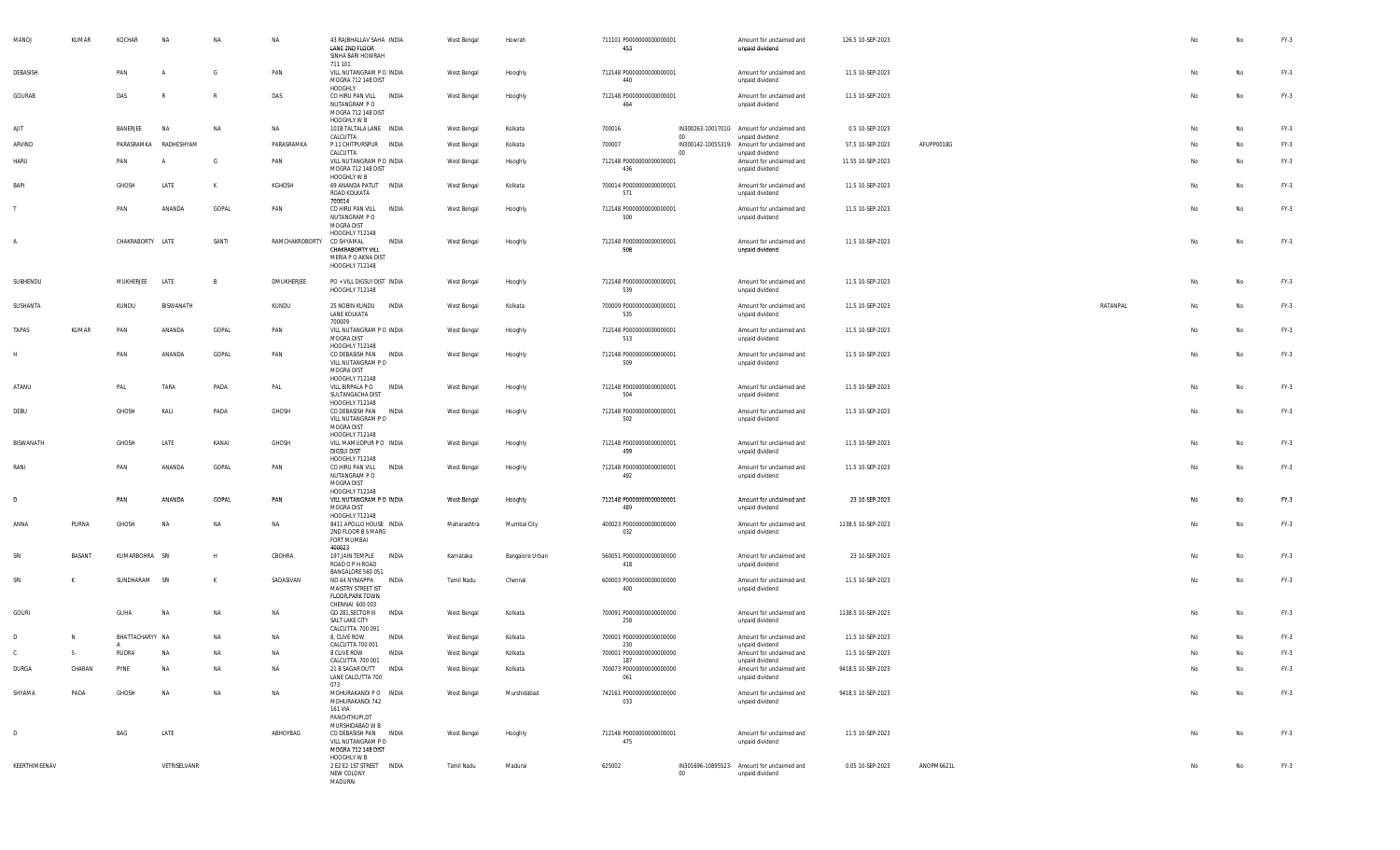| ANANDA      | RAO        | BHOSLE      | <b>NA</b>    | NA           | NA          | KACHEGONDANA<br>HALLI VILLAGE<br>ANTHARAGANGE<br>POST BHADRAVATHI                                        | INDIA | Karnataka               | Shimoga           | 577301                          | $00\,$ | IN301696-10680664- Amount for unclaimed and<br>unpaid dividend | 11.5 10-SEP-2023 |            |                       | No | No | FY-3   |
|-------------|------------|-------------|--------------|--------------|-------------|----------------------------------------------------------------------------------------------------------|-------|-------------------------|-------------------|---------------------------------|--------|----------------------------------------------------------------|------------------|------------|-----------------------|----|----|--------|
| PURSOTTAM   | DAS        | SHARMA      | RAM          | SWAROOP      | SHARMA      | KARNATAKA<br>H NO 216 KANPUR INDIA<br>ROAD TALPURA                                                       |       | Uttar Pradesh           | Jhansi            |                                 | $00\,$ | IN301696-10492532- Amount for unclaimed and<br>unpaid dividend | 5 10-SEP-2023    | AHBPS4614E | MADHUSHARMA           | No | No | FY-3   |
| LAAD        | KANWAR     | SHAH        | <b>NA</b>    | <b>NA</b>    | <b>NA</b>   | <b>JHANSI</b><br>633 PRERANA SADAN INDIA<br>NAYA DARAVAJA<br>NAGAUR NAGAUR                               |       | Rajasthan               | Nagaur            | 341001                          | $00\,$ | IN301604-10468956- Amount for unclaimed and<br>unpaid dividend | 57.5 10-SEP-2023 |            |                       | No | No | $FY-3$ |
| DUDU        |            | KUTTAN      | PAVIYANOSE   |              |             | MOOTHEDAN HOUSE INDIA<br>VETTYKADAVU ROAD<br>CHALAKUDY                                                   |       | Kerala                  | Thrissur          | 680307                          | $00\,$ | IN301637-40993699- Amount for unclaimed and<br>unpaid dividend | 5 10-SEP-2023    | APHPD1363B |                       | No | No | $FY-3$ |
| LAXMI       |            | DEVI        | <b>NA</b>    | <b>NA</b>    | NA          | 39 LBS MARG<br>SHIBPUR P O<br><b>BANSBERIA DT</b><br>HOOGHLY                                             | INDIA | West Bengal             | Hooghly           | 712502                          | $00\,$ | IN302017-10128253- Amount for unclaimed and<br>unpaid dividend | 15 10-SEP-2023   |            |                       | No | No | FY-3   |
| NAGESWARA   | RAO        | BALLA       | SUBBAYYA     |              | BALLA       | 11 177 18<br>BRAHMAPURAM<br>PEDANA KRISHNA DT                                                            | INDIA | Andhra Pradesh          | Krishna           | 521366                          | $00\,$ | IN301774-12958848- Amount for unclaimed and<br>unpaid dividend | 2.5 10-SEP-2023  | ANAPB3157A |                       | No | No | $FY-3$ |
| PRADIPKUMAR |            | TRIVEDI     | <b>NA</b>    | <b>NA</b>    | <b>NA</b>   | D 2, TARAK APPT,<br><b>GURUKUL ROAD,</b><br>MEMNAGAR,                                                    | INDIA | Gujarat                 | Ahmedabad         | 380052                          | $00\,$ | IN302269-10767775- Amount for unclaimed and<br>unpaid dividend | 5 10-SEP-2023    |            |                       | No | No | FY-3   |
| VIKRAM      |            | DOGRA       | NA           | NA           | NA          | AHMEDABAD<br>H NO 12 P SECTOR 2 INDIA<br>TRIKUTA NAGAR,<br><b>JAMMU JAMMU AND</b>                        |       | Jammu and Kashmir JAMMU |                   | 180012                          | $00\,$ | IN302365-10625456- Amount for unclaimed and<br>unpaid dividend | 1 10-SEP-2023    |            |                       | No | No | $FY-3$ |
| SUJIT       |            | PAL         |              |              | PAUL        | KASHMIR<br>P O R K PALLI, VIA<br>SONARPUR DIST 24<br>PARGANAS S 743 369                                  | INDIA | West Bengal             | Kolkata           | 743369 P0000000000000001<br>146 |        | Amount for unclaimed and<br>unpaid dividend                    | 23 10-SEP-2023   |            |                       | No | No | FY-3   |
| CHANDRIKA   | JESHANGLAL | KOTHARI     | NA           | NA           | <b>NA</b>   | <b>WEST BENGAL</b><br>58A GAMDEVI ROAD INDIA<br>PRERANA<br><b>BUILDING, IST FLOOR</b>                    |       | Maharashtra             | Mumbai City       | 400007 P0000000000000001<br>040 |        | Amount for unclaimed and<br>unpaid dividend                    | 2346 10-SEP-2023 |            |                       | No | No | $FY-3$ |
| CHAMPA      |            | NANDI       | <b>DIPAK</b> | KUMAR        | NANDI       | MUMBAI 400 007<br>SRIPUR PO SRIPUR INDIA<br>BAZAR DIST HOOGHLY                                           |       | West Bengal             | Hooghly           | 712514 P0000000000000000<br>986 |        | Amount for unclaimed and<br>unpaid dividend                    | 115 10-SEP-2023  |            |                       | No | No | FY-3   |
| JABA        |            | GHOSH       | BISWANATH    |              | GHOSH       | CO BISWANATH<br><b>GHOSH MAMUDPUR</b><br>PO DIGSUI DIST                                                  | INDIA | West Bengal             | Hooghly           | 712148 P0000000000000001<br>594 |        | Amount for unclaimed and<br>unpaid dividend                    | 11.5 10-SEP-2023 |            |                       | No | No | $FY-3$ |
| KANIKA      |            | TALUKDAR    | - S          | K            | TALUKDAR    | HOOGHLY 712148<br>CO DR S TALUKDAR INDIA<br>39, CHOWDHURY<br>PARA ROAD PO                                |       | West Bengal             | North 24 Parganas | 700124 P0000000000000001<br>762 |        | Amount for unclaimed and<br>unpaid dividend                    | 0.5 10-SEP-2023  |            |                       | No | No | $FY-3$ |
|             |            |             |              |              |             |                                                                                                          |       |                         |                   |                                 |        |                                                                |                  |            |                       |    |    |        |
| MUKTI       |            | CHATTERJEE  | LATE         | <sub>S</sub> | NCHATTERJEE | <b>BARASAT KOLKATA</b><br>CO MINAKSHI<br>MUKHERJEE 276<br>SURYA SEN STREET<br>2ND FLOOR KOLKATA          | INDIA | West Bengal             | Kolkata           | 700009 P0000000000000001<br>542 |        | Amount for unclaimed and<br>unpaid dividend                    | 11.5 10-SEP-2023 |            | RATANPAL              | No | No | $FY-3$ |
| KRISHNA     |            | ROY         | PROBIR       | KUMAR        | ROY         | 700009<br>CO PROBIR KUMAR   INDIA<br>ROY 921 MASZID BARI<br>STREET KOLKATA                               |       | West Bengal             | Kolkata           | 700006 P0000000000000001<br>536 |        | Amount for unclaimed and<br>unpaid dividend                    | 11.5 10-SEP-2023 |            | KASHINATHBATA<br>BYAL | No | No | FY-3   |
| ANWER       |            | ALI         | NA           | NA           | NA          | 700006<br>173K ASALAT PURA INDIA<br>MADHY MORADABAD                                                      |       | Uttar Pradesh           | MORADABAD         |                                 | CD     | 12041800-00053337- Amount for unclaimed and<br>unpaid dividend | 11.5 10-SEP-2023 |            |                       | No | No | $FY-3$ |
| GIRIJA      | RAMANA     | KATTA       | SHYAM        | SUNDER       | KATTA       | U P<br>H NO 1 3 123<br>SADDALGUNDU<br>BAYAMMA THOTA<br>MAHABOOBNAGAR                                     | INDIA | Telangana               | Mahbubnagar       | 509001                          | CD     | 12023000-00590004- Amount for unclaimed and<br>unpaid dividend | 11.5 10-SEP-2023 | AIVPK7645L |                       | No | No | FY-3   |
| SURAJ       | DEO        | PRASADSINGH | <b>NA</b>    | NA           | NA          | TELANGANA<br>FLAT NO<br>81, SAUBHAGYA<br>SOCIETY AT KUMPUTA<br>PO TELCO WORKS<br><b>JAMSEDPUR</b>        | INDIA | Jharkhand               | Purba Singhbhum   | 831004                          | CD     | 12010926-00016984- Amount for unclaimed and<br>unpaid dividend | 10 10-SEP-2023   |            |                       | No | No | $FY-3$ |
| KEDARNATH   |            | PAWAR       | <b>NA</b>    | NA           | NA          | JHARKHAND<br>RAMNATH POLE, AT INDIA<br>NADIAD, DIST KHEDA.<br>NADIAD GUJARAT                             |       | Gujarat                 | Kheda             | 387001                          | CD     | 12012600-00077889- Amount for unclaimed and<br>unpaid dividend | 1.5 10-SEP-2023  |            |                       | No | No | FY-3   |
| RAVI        |            | VEMULA      | NA           | NA           | NA          | D NO 3 16<br>CHERLAGUDI PADU<br>GUNTUR<br>CHERLAGUDIPADU<br><b>GUNTUR ANDHRA</b>                         | INDIA | Andhra Pradesh          | GUNTUR            | 522415                          | CD.    | 12033200-08641260- Amount for unclaimed and<br>unpaid dividend | 12.5 10-SEP-2023 |            |                       | No | No | $FY-3$ |
| DIBAKAR     |            | BALA        | NA           | NA           | NA          | PRADESH<br>S O MANMATHA<br>NATH BALA, TRIBENI<br>150 BRAHMACHARY<br>COLONY<br>BASUDEVPUR<br>HOOGHLY WEST | INDIA | West Bengal             | Hooghly           | 712503                          | CD     | 12038400-01542777- Amount for unclaimed and<br>unpaid dividend | 0.05 10-SEP-2023 |            |                       | No | No | $FY-3$ |
| VIMALBEN    | HITESHBHAI | PATEL       | HITESHBHAI   |              | PATEL       | BENGAL<br>PATIDAR STREET<br>SARAVNI CHIKHLI DIST<br>NAVSARI NAVSARI<br>GUJARAT                           | INDIA | Gujarat                 | Navsari           | 396540                          | CD     | 12019101-00446584- Amount for unclaimed and<br>unpaid dividend | 17.5 10-SEP-2023 | ASOPP1889N |                       | No | No | $FY-3$ |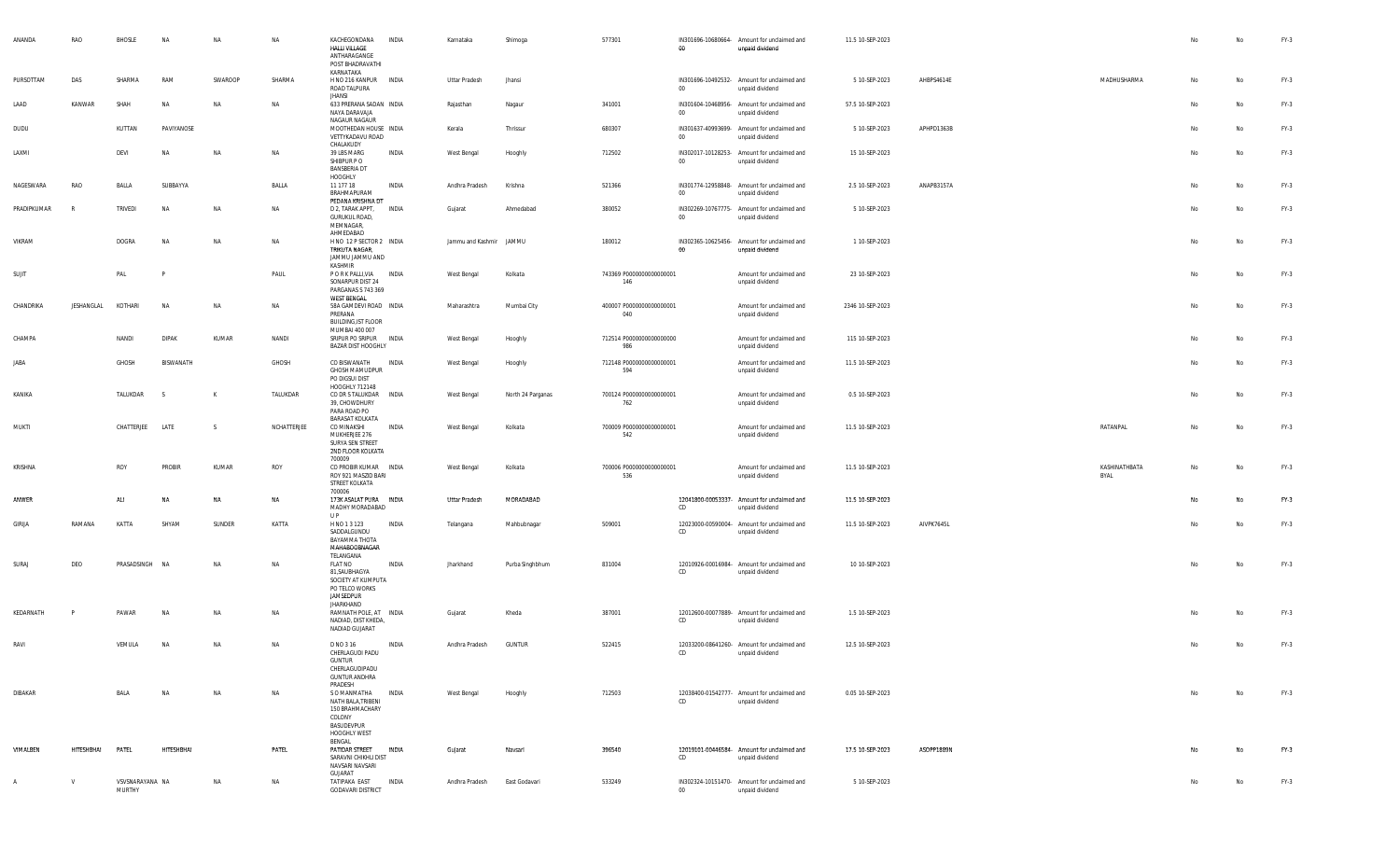|            | RAJKUMAR | MAHESHWARIH NA    |           | NA           | NA                 | LAXMI GANJ KASGANJ INDIA<br>$_{\text{HP}}$                                                                   |              | <b>Uttar Pradesh</b> | Etawah            |                                 |              | IN302960-10030372- Amount for unclaimed and                                       | 25 10-SEP-2023     | AAGHD3219J |                           |    | No        | $FY-3$ |
|------------|----------|-------------------|-----------|--------------|--------------------|--------------------------------------------------------------------------------------------------------------|--------------|----------------------|-------------------|---------------------------------|--------------|-----------------------------------------------------------------------------------|--------------------|------------|---------------------------|----|-----------|--------|
| JEEVANLAL  | M        | U<br>$\mathbf{J}$ | M         | R            | <b>JOTHISWARAN</b> | NO 234, NAMO VILLA INDIA<br>DR SUBBARAYAN<br>STREET TATABAD<br>COIMBATORE                                    |              | Tamil Nadu           | Coimbatore        | 641012                          | 00<br>$00\,$ | unpaid dividend<br>IN300896-10387307- Amount for unclaimed and<br>unpaid dividend | 0.05 10-SEP-2023   | AHPPJ4791H |                           | No | No        | $FY-3$ |
| PANCHAGNI  |          | SAIPRASAD         | <b>NA</b> | NA           | NA                 | H NO 220221<br><b>BADRIVISHAL SOCIETY</b><br>TUNGARLI LONAVALA                                               | <b>INDIA</b> | Maharashtra          | Pune              | 410401                          | 00           | IN300280-10570370- Amount for unclaimed and<br>unpaid dividend                    | 50 10-SEP-2023     |            |                           | No | No        | FY-3   |
| SUDHA      | RANI     | BASU              | <b>NA</b> | NA           | NA                 | 577A, HEMANTA INDIA<br><b>BASU SARANI</b><br>LOKENATH<br>APPARTMENT<br>UDAYRAJPUR,<br>MADHYAMGRAM<br>KOLKATA |              | West Bengal          | North 24 Parganas | 700129                          | 00           | IN300263-10017204- Amount for unclaimed and<br>unpaid dividend                    | 11.5 10-SEP-2023   |            |                           | No | No        | FY-3   |
| TARA       | PADA     | PAL               | LATE      | E            | PAL                | CO HIRU PAN VILL INDIA<br>NUTANGRAM P O<br>MOGRA 712 148 DIST<br>HOOGHLY W B                                 |              | West Bengal          | Hooghly           | 712148 P0000000000000001<br>474 |              | Amount for unclaimed and<br>unpaid dividend                                       | 11.5 10-SEP-2023   |            |                           | No | No        | FY-3   |
| SADANANDA  |          | <b>GHOSH</b>      | KALIPADA  |              | GHOSH              | CO DEBASISH PAN INDIA<br>VILL NUTANGRAM PO<br>MOGRA DIST<br>HOOGHLY 712148                                   |              | West Bengal          | Hooghly           | 712148 P0000000000000001<br>511 |              | Amount for unclaimed and<br>unpaid dividend                                       | 11.5 10-SEP-2023   |            |                           | No | No        | FY-3   |
|            |          | BANERJEE          | TUTUL     | KR           | BANERJEE           | CO SANTI RAM<br>CHAKRABORTY VILL<br>MERIA<br>BHADRAKALITALA P O<br>AKNA DIST HOOGHLY<br>712148               | <b>INDIA</b> | West Bengal          | Hooghly           | 712148 P0000000000000001<br>506 |              | Amount for unclaimed and<br>unpaid dividend                                       | 11.5 10-SEP-2023   |            |                           | No | No        | FY-3   |
| RANU       |          | PAN               | AGPAN     |              |                    | VILL NUTANGRAM PO INDIA<br>MOGRA 712 148 DT<br>HOOGHLYW B                                                    |              | West Bengal          | Hooghly           | 712148 P0000000000000001<br>485 |              | Amount for unclaimed and<br>unpaid dividend                                       | 11.5 10-SEP-2023   |            |                           | No | No        | FY-3   |
| MOUSUMI    |          | DAS               | G         |              | DAS                | CO HIRU PAN VILL<br>NUTANGRAM P O<br>MOGRA 712 148 DIST<br>HOOGHLY W B                                       | <b>INDIA</b> | West Bengal          | Hooghly           | 712148 P0000000000000001<br>476 |              | Amount for unclaimed and<br>unpaid dividend                                       | 11.5 10-SEP-2023   |            |                           | No | <b>No</b> | $FY-3$ |
| ALPANA     |          | CHAKRABORTTY C    |           | K            | CHAKRABORTTY       | VILL MERIA BHADRA INDIA<br>KALITALA,<br>POAKNA, DISTHOOGHL<br>Y, WEST BENGAL PIN<br>712 148                  |              | West Bengal          | Hooghly           | 712148 P0000000000000001<br>470 |              | Amount for unclaimed and<br>unpaid dividend                                       | 80.5 10-SEP-2023   |            |                           | No | No        | FY-3   |
| RATAN      |          | PAL               |           |              | PAL                | CO HIRU PAN VILL INDIA<br>NUTANGRAM P O<br>MOGRA 712 148 DIST<br>HOOGHLY W B                                 |              | West Bengal          | Hooghly           | 712148 P0000000000000001<br>463 |              | Amount for unclaimed and<br>unpaid dividend                                       | 11.5 10-SEP-2023   |            |                           | No | No        | FY-3   |
| AMIT       | KUMAR    | <b>GHOSH</b>      | LATE      | $\mathsf{D}$ | KGHOSH             | 8946A BANGUR PARK INDIA<br>P O RISHRA 712 248<br>DIST HOOGHLY W B                                            |              | West Bengal          | Hooghly           | 712248 P0000000000000001<br>457 |              | Amount for unclaimed and<br>unpaid dividend                                       | 5 10-SEP-2023      |            |                           | No | No        | FY-3   |
| DHIRENDRA  | NATH     | DAS               |           | c.           | DAS                | CHARAK DANGA INDIA<br><b>BARASAT 743 201</b><br>DIST 24 PARGS NORTH<br>W B                                   |              | West Bengal          | North 24 Parganas | 743201 P0000000000000001<br>432 |              | Amount for unclaimed and<br>unpaid dividend                                       | 11.5 10-SEP-2023   |            |                           | No | No        | FY-3   |
| INDRANI    |          | MUKHERJEE         | K         | K            | MUKHERJEE          | 91C DHARMOTALA INDIA<br>ROAD KASBA<br>KOLKATA 700 042                                                        |              | West Bengal          | Kolkata           | 700042 P0000000000000001<br>408 |              | Amount for unclaimed and<br>unpaid dividend                                       | 23 10-SEP-2023     |            | KAMALKUMARM<br>UKHERJEE   | No | No        | FY-3   |
| SAMARENDRA | NARAYAN  | <b>BASAK</b>      | -S        | N            | BASAK              | 1 RAM PAL LANE PO INDIA<br>HATKHOLA CALCUTTA<br>700 005                                                      |              | West Bengal          | Kolkata           | 700005 P0000000000000001<br>219 |              | Amount for unclaimed and<br>unpaid dividend                                       | 23 10-SEP-2023     |            | SUKLABASAK                | No | <b>No</b> | FY-3   |
| SATYA      | NARAYAN  | KUNDU             | LATE      | K            | PKUNDU             | 137 M M GHOSH INDIA<br>ROAD P O MOTIJHEEL<br>CALCUTTA 700 074                                                |              | West Bengal          | Kolkata           | 700074 P0000000000000001<br>132 |              | Amount for unclaimed and<br>unpaid dividend                                       | 11.5 10-SEP-2023   |            | DEBABRATAKUN<br><b>DU</b> | No | No        | FY-3   |
| JATIN      |          | BISWAKARMA        | JAHAR     | LAL          | BISWAKARMA         | NP 286 PO<br>KRISHNAPUR SEC V<br>SALT LAKE CITY<br>KOLKATA                                                   | INDIA        | West Bengal          | Kolkata           | 700102 P0000000000000001<br>750 |              | Amount for unclaimed and<br>unpaid dividend                                       | 0.05 10-SEP-2023   |            |                           | No | No        | FY-3   |
| SOMNATH    |          | CHATTERJEE        | LATE      | S.           | NCHATTERJEE        | VILL PO DIGSUI PS INDIA<br>MOGRA HOOGHLY                                                                     |              | West Bengal          | Hooghly           | 712148 P0000000000000001<br>746 |              | Amount for unclaimed and<br>unpaid dividend                                       | 0.5 10-SEP-2023    |            |                           | No | No        | FY-3   |
| ANINDITA   |          | DAS               | NA        | NA           | NA                 | 101 SIDDHESWAR<br>CHANDRA LANE<br>KOLKATA 700012                                                             | INDIA        | West Bengal          | Kolkata           | 700012 P0000000000000001<br>634 |              | Amount for unclaimed and<br>unpaid dividend                                       | 908.5 10-SEP-2023  |            |                           | No | No        | FY-3   |
| <b>MRS</b> | SHIRIN   | DARAKAPADIA NA    |           | NA           | NA                 | LUNAT MANSION,<br>2ND FLOOR 118120,<br>MINT ROAD, FORT<br>MUMBAI 400 001                                     | <b>INDIA</b> | Maharashtra          | Mumbai City       | 400001 P0000000000000000<br>216 |              | Amount for unclaimed and<br>unpaid dividend                                       | 1828.5 10-SEP-2023 |            |                           | No | No        | $FY-3$ |
| R          |          | PAL               | TARAPADA  |              | PAL                | CO PANKAJ KR DAS INDIA<br>NUTANGRAM PO<br>MOGRA DIST<br>HOOGHLY 712148                                       |              | West Bengal          | Hooghly           | 712148 P0000000000000001<br>591 |              | Amount for unclaimed and<br>unpaid dividend                                       | 11.5 10-SEP-2023   |            |                           | No | No        | $FY-3$ |
| PRADIP     |          | DAS               | SHYAMA    | PADA         | DAS                | CO PANKAJ KR DAS INDIA<br>VILL NUTANGRAM PO<br>MOGRA DIST<br>HOOGHLY 712148                                  |              | West Bengal          | Hooghly           | 712148 P0000000000000001<br>534 |              | Amount for unclaimed and<br>unpaid dividend                                       | 11.5 10-SEP-2023   |            |                           | No | No        | FY-3   |
|            | M        | PAN               | ANANDA    | GOPAL        | PAN                | CO DEBASISH PAN INDIA<br>VILL NUTANGRAM PO<br>MOGRA DIST<br>HOOGHLY 712148                                   |              | West Bengal          | Hooghly           | 712148 P0000000000000001<br>494 |              | Amount for unclaimed and<br>unpaid dividend                                       | 11.5 10-SEP-2023   |            |                           | No | No        | FY-3   |
|            |          | PAN               | ANANDA    | GOPAL        | PAN                | VILL NUTANGRAM P O INDIA<br>MOGRA DT HOOGHLY<br>712148                                                       |              | West Bengal          | Hooghly           | 712148 P0000000000000001<br>574 |              | Amount for unclaimed and<br>unpaid dividend                                       | 11.5 10-SEP-2023   |            |                           | No | <b>No</b> | $FY-3$ |
| DEBU       |          | PAN               | ANANDA    | GOPAL        | PAN                | NUTANGRAM PO INDIA<br>MOGRA DIST<br>LIOOCHI V 719140                                                         |              | West Bengal          | Hooghly           | 712148 P0000000000000001<br>533 |              | Amount for unclaimed and<br>unpaid dividend                                       | 11.5 10-SEP-2023   |            |                           | No | No        | $FY-3$ |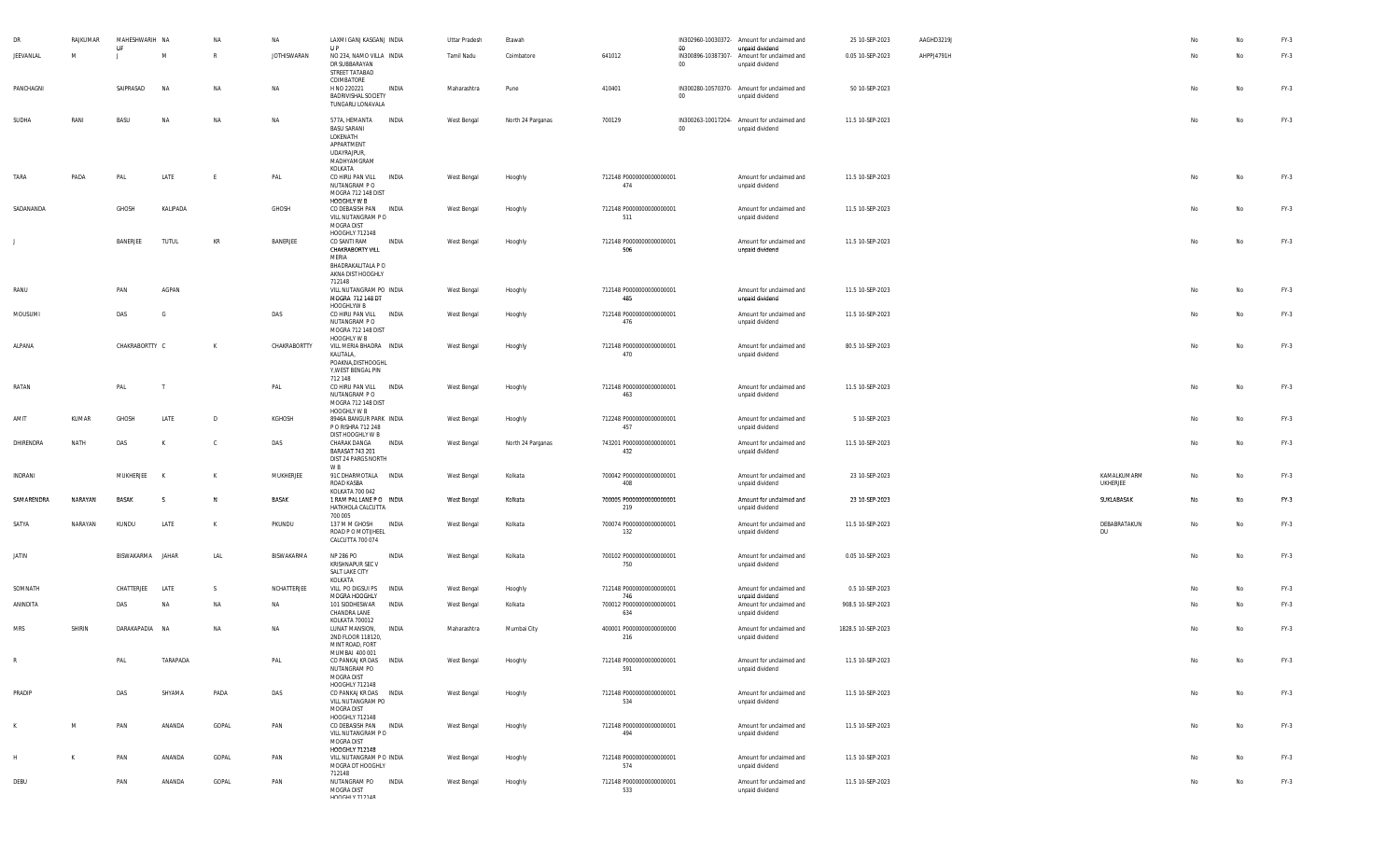| DEBASISH   |             | NEOGI           | <b>BRAJO</b>   | GOPAL        | NIYOGI       | VILL AND P O DIGSUI INDIA                                                                                                        |              | West Bengal          | Hooghly           | 712148 P0000000000000001               |    | Amount for unclaimed and                                       | 34.5 10-SEP-2023 |            |                               |    | No | FY-3   |
|------------|-------------|-----------------|----------------|--------------|--------------|----------------------------------------------------------------------------------------------------------------------------------|--------------|----------------------|-------------------|----------------------------------------|----|----------------------------------------------------------------|------------------|------------|-------------------------------|----|----|--------|
| RAM        |             | GHOSH           | K              |              | GHOSH        | DIST HOOGHLY W B<br>CO DEBASISH PAN INDIA<br>VILL NUTANGRAM PO<br>MOGRA 712 148 DIST                                             |              | West Bengal          | Hooghly           | 477<br>712148 P0000000000000001<br>471 |    | unpaid dividend<br>Amount for unclaimed and<br>unpaid dividend | 11.5 10-SEP-2023 |            |                               | No | No | FY-3   |
| DEBASISH   |             | PAN             | $\overline{A}$ | G            | PAN          | HOOGHLY W B<br>VILL NUTANGRAM,PO INDIA<br>MOGRA DT HOOGHLY<br>,W B PIN 712 148                                                   |              | West Bengal          | Hooghly           | 712148 P0000000000000001<br>462        |    | Amount for unclaimed and<br>unpaid dividend                    | 57.5 10-SEP-2023 |            |                               | No | No | FY-3   |
| DIPALI     |             | SEN             | -S             |              | SEN          | 181A VIDYA SAGAR INDIA<br>STREET KOLKATA 700                                                                                     |              | West Bengal          | Kolkata           | 700009 P00000000000000001<br>443       |    | Amount for unclaimed and<br>unpaid dividend                    | 1150 10-SEP-2023 |            | SURAJITSEN                    | No | No | FY-3   |
| HIRU       |             | PAN             | $\overline{A}$ | G            | PAN          | 009<br>VILL NUTANGRAM P O INDIA<br>MOGRA 712 148 DIST<br>HOOGHLY W B                                                             |              | West Bengal          | Hooghly           | 712148 P0000000000000001<br>430        |    | Amount for unclaimed and<br>unpaid dividend                    | 11.5 10-SEP-2023 |            |                               | No | No | FY-3   |
| SMT        | SAVITRI     | DEVIGARODIA SRI |                | $\mathsf{R}$ | GARODIA      | CO RAMKUMAR HARI INDIA<br>SHANKAR UPPER<br>BAZAR, JJ<br>ROAD, RANCHI BIHAR<br>834 001                                            |              | Jharkhand            | Ranchi            | 834001 P0000000000000000<br>550        |    | Amount for unclaimed and<br>unpaid dividend                    | 150 10-SEP-2023  |            |                               | No | No | FY-3   |
| HARENDRA   | KUMAR       | SINGH           | $\overline{B}$ | D            | SINGH        | 20423 NORTH<br>SEALDAH ROAD<br>EASTERN RAILWAY<br>QUARTERS CALCUTTA<br>700 009                                                   | INDIA        | West Bengal          | Kolkata           | 700009 P0000000000000000<br>773        |    | Amount for unclaimed and<br>unpaid dividend                    | 1150 10-SEP-2023 |            |                               | Nc | No | $FY-3$ |
| SHRIKANT   | SATISH      | SHARMA          | <b>NA</b>      | NA           | NA           | MUNCIPAL PARK<br>SUBHASH ROAD DIST<br>JALGAON BHUSAVAL                                                                           | INDIA        | Maharashtra          | Jalgaon           | 425801                                 | CD | 12013200-00571140- Amount for unclaimed and<br>unpaid dividend | 23 10-SEP-2023   |            |                               | No | No | FY-3   |
| R          | LAKSHMI     |                 | NA             | NA           | NA           | MAHARASHTRA<br>NO 2, ANNA STREET INDIA<br>KAMARAJ NAGAR<br>GORIMEDU<br>PONDICHERRY<br>PONDICHERRY                                |              | Pondicherry          | NA                | 605006                                 | CD | 12017500-00223648- Amount for unclaimed and<br>unpaid dividend | 11.5 10-SEP-2023 |            |                               | No | No | $FY-3$ |
| BABITA     |             | RATHORE         | NA             | NA           | NA           | PONDICHERRY<br>49, VIVEKANAND<br>NAGAR NOUGAON<br>DHAR M P                                                                       | INDIA        | Madhya Pradesh       | DHAR              | 454001                                 | CD | 12017000-00101182- Amount for unclaimed and<br>unpaid dividend | 2.5 10-SEP-2023  |            |                               |    | No | $FY-3$ |
| JAYA       |             | BISWAS          | <b>NA</b>      | NA           | NA           | CO DR<br>AMALANGESHU<br><b>BISWAS BUNGLOW</b><br>NO 423 ROAD NO 4<br>RIVERSIDE TOWNSHIP<br>BURNPUR KOLKATA<br><b>WEST BENGAL</b> | INDIA        | West Bengal          | Bardhaman         | 713325                                 | CD | 12019101-02295118- Amount for unclaimed and<br>unpaid dividend | 10 10-SEP-2023   |            |                               | No | No | $FY-3$ |
| NISHAN     |             | SINGH           | JAI            |              | BHAGWAN      | HNO 402 VILLAGE INDIA<br>SAKRA SAKRA<br>KAITHAL KAITHAL<br>HARYANA                                                               |              | HARYANA              | KAITHAL           | 136027                                 | CD | 12030000-00606817- Amount for unclaimed and<br>unpaid dividend | 15 10-SEP-2023   | DZCPS9139C |                               | No | No | $FY-3$ |
| ATUL       | SURESH      | KALE            | <b>NA</b>      | NA           | NA           | GHAR NO 322,<br>VITTHAL MANDIR<br>JAWAL, VITTHAL PETH<br>JALGAON                                                                 | INDIA        | Maharashtra          | Jalgaon           | 425001                                 | CD | 12028901-00020542- Amount for unclaimed and<br>unpaid dividend | 25 10-SEP-2023   |            |                               | No | No | $FY-3$ |
| SHIPRA     | NAIDU       |                 | CHINNIKRISHNA  |              | GOPALARATTAN | MAHARASHTRA<br>11394 2 , GOLDEN<br>COMPLEX,<br>BUILDING, CALICUT<br>ROAD GUDALUR<br><b>GUDALUR TAMIL</b><br>NADU                 | <b>INDIA</b> | Tamil Nadu           | The Nilgiris      | 643212                                 | CD | 12029800-00174109- Amount for unclaimed and<br>unpaid dividend | 5 10-SEP-2023    | ACVPN8969J |                               | No | No | FY-3   |
| PARILA     | YOGESHBHAI  | MFHTA           | NΑ             | NA           | NA           | VAISHALI JEWIERS INDIA<br>VASI TALAV MAHUVA<br>MAHUVA GUJARAT                                                                    |              | Gujarat              | Bhavnagar         | 364290                                 | CD | 12028700-00115448- Amount for unclaimed and<br>unpaid dividend | 20 10-SEP-2023   |            |                               | No | No | FY-3   |
| SUPRAKASH  |             | TALUKDAR        | LATE           | KAMINI       | TALUKDAR     | 29 CHOWDHURY<br>PARA ROAD PO<br><b>BARASAT KOLKATA</b><br><b>WEST BENGAL</b>                                                     | INDIA        | West Bengal          | North 24 Parganas | 700124                                 | CD | 12038400-00407125- Amount for unclaimed and<br>unpaid dividend | 0.05 10-SEP-2023 | ADJPT3826B | TUHINATALUKDA<br>$\mathsf{R}$ | No | No | $FY-3$ |
| NEELISETTY |             | LNGUPTA         | MALYADRI       |              | NEELISETTY   | DOOR NO6 3<br>GANTASALA VARI<br>STREET PENUGONDA<br>A P                                                                          | INDIA        | Andhra Pradesh       | West Godavari     | 534320                                 | CD | 12035200-00040457- Amount for unclaimed and<br>unpaid dividend | 50 10-SEP-2023   | AFWPN0447F |                               | No | No | $FY-3$ |
| PANKAJ     |             | AJMERA          | MR             | TEJ          | MALAJMERA    | 55 EXT SUBHASH<br>NAGAR AJMER ROAD<br>WARD NO 47<br>BHILWARA RJASTHAN                                                            | INDIA        | Rajasthan            | Bhilwara          | 311001                                 | CD | 12043700-00291362- Amount for unclaimed and<br>unpaid dividend | 5 10-SEP-2023    | ADXPA9951A |                               | No | No | $FY-3$ |
| PRAVEEN    |             | VASANTH         | NA             | NA           | <b>NA</b>    | VAIKKATTIL HOUSE INDIA<br>THRITHALLOOR P O<br>THRISSUR KERALA                                                                    |              | Kerala               | Thrissur          | 680619                                 | CD | 12047600-00147855- Amount for unclaimed and<br>unpaid dividend | 5 10-SEP-2023    |            |                               | No | No | FY-3   |
| PRAVINBHAI | VITTHALBHAI | MENDPARA        | VITTHALBHAI    |              |              | 1718, YOGESHWAR INDIA<br>SOC, DEVBAUG,<br>BHAVNAGAR<br>GUJARAT                                                                   |              | Gujarat              | Bhavnagar         | 364001                                 | CD | 13023400-00250074- Amount for unclaimed and<br>unpaid dividend | 100 10-SEP-2023  | AOAPM5876Q |                               | No | No | $FY-3$ |
| VANDANA    |             | BHARRGAVA K     |                | $\mathbf{C}$ | PRIYADARSHEE | B 48 J PARK<br>MAHANAGAR EXT<br>LUCKNOW Uttar<br>Pradesh                                                                         | INDIA        | <b>Uttar Pradesh</b> | Lucknow           |                                        | CD | 13041400-06245104- Amount for unclaimed and<br>unpaid dividend | 87.5 10-SEP-2023 | AIHPB8701C |                               | No | No | $FY-3$ |
| NARENDRA   | VITHALDAS   | LADHE           | <b>NA</b>      | NA           | NA           | MAULI NANDANVAN INDIA<br>COLONY BHUSAVAL<br>DIST JALGAON<br>BHUSAVAL<br><b>МАЦАВАСЦТВА</b>                                       |              | Maharashtra          | Jalgaon           | 425201                                 | CD | 12013200-00719117- Amount for unclaimed and<br>unpaid dividend | 57.5 10-SEP-2023 |            |                               | No | No | $FY-3$ |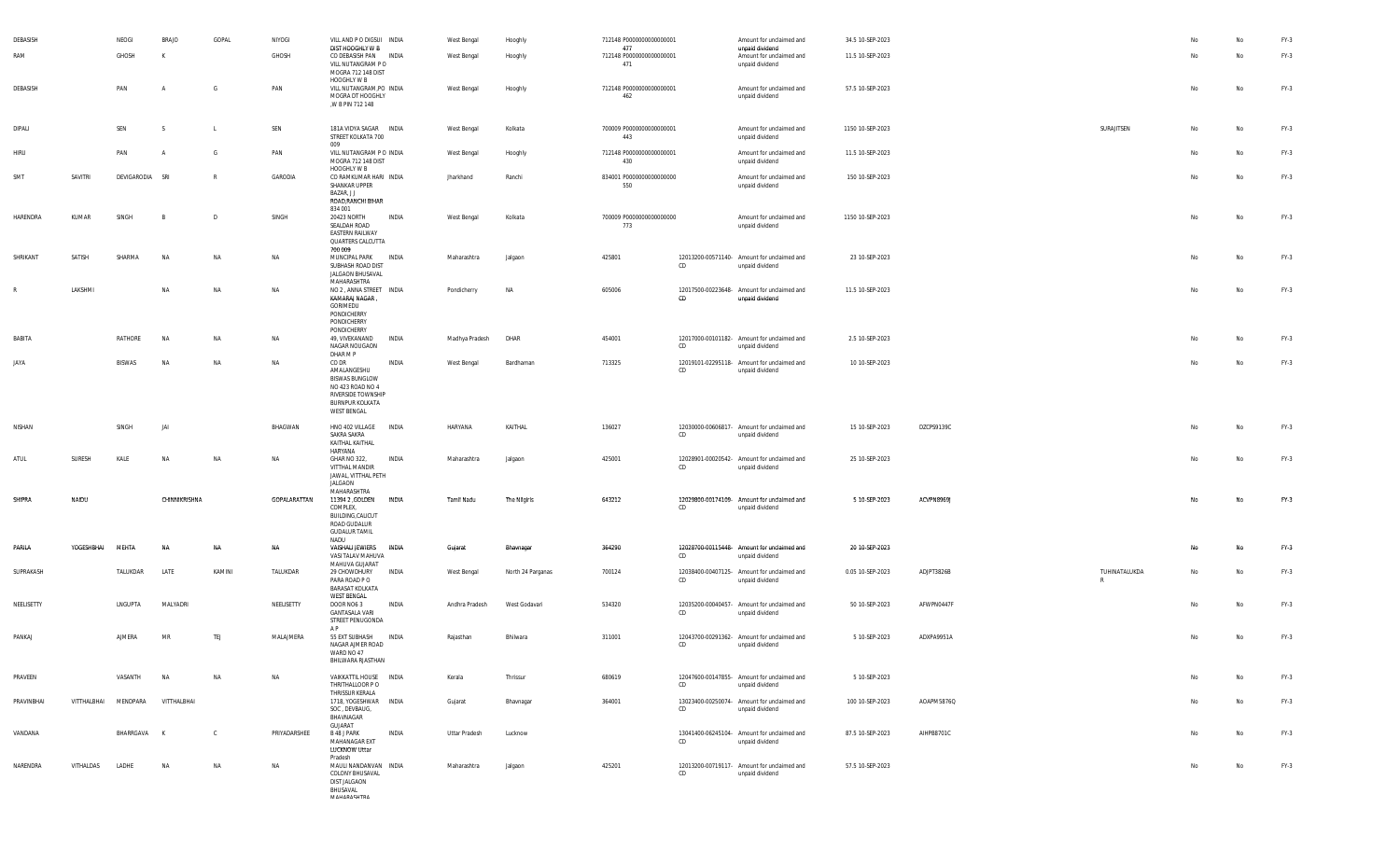| MUTHUKUMAR | RAJAMANI                 | REDDY        | NA           | NA              | NA           | FLAT NO 104, BLDG INDIA<br>NO 29D BIMBISAR<br>NAGAR, GOREGAON E<br>MUMBAI                                 | Maharashtra          | Mumbai City       | 400065                          | CD               | 12026500-00014826- Amount for unclaimed and<br>unpaid dividend                    | 125 10-SEP-2023    |            |                            | No | No | FY-3   |
|------------|--------------------------|--------------|--------------|-----------------|--------------|-----------------------------------------------------------------------------------------------------------|----------------------|-------------------|---------------------------------|------------------|-----------------------------------------------------------------------------------|--------------------|------------|----------------------------|----|----|--------|
| AHALYA     |                          | SAHA         | ANUP         |                 | SAHA         | MAHARASHTRA<br><b>KARTICK PUR</b><br>INDIA<br>DEGANGA 1<br>DEGANGA NORTH 24<br>PARGANAS KOLKATA           | West Bengal          | North 24 Parganas | 743423                          | CD               | 12044700-05793649- Amount for unclaimed and<br>unpaid dividend                    | 0.05 10-SEP-2023   | CAUPS2664G | ANUPSAHA                   | No | No | $FY-3$ |
| PATEL      | BHAGYESH                 | NAVNITRHAI   | NAVNITRHAI   | <b>JOITARAM</b> | PATEL        | <b>WEST BENGAL</b><br>SARDAR PARK OPP INDIA                                                               | Gujarat              | Mahesana          | 384001                          |                  | IN302201-10508756- Amount for unclaimed and                                       | 5 10-SEP-2023      | AQGPP5780J |                            |    | No | $FY-3$ |
| SURESH     | DEOKARAN                 | CHANDAK      | <b>NA</b>    | <b>NA</b>       | <b>NA</b>    | <b>GEB MEHSANA</b><br>702 GREEN RIDGE II INDIA<br>CHIKUWADI NEW LINK<br>ROAD BORIVALI WEST                | Maharashtra          | Mumbai City       | 400092                          | $00\,$<br>$00\,$ | unpaid dividend<br>IN301330-17835493- Amount for unclaimed and<br>unpaid dividend | 280 10-SEP-2023    |            |                            | No | No | $FY-3$ |
| RAJNI      | MULCHAND                 | SHAI         | HARSHA       | RAJNI           | SHAH         | MUMBAI<br>SUSHIL 23 MAHAVIR INDIA<br>NAGAR NAVSARI                                                        | Gujarat              | Valsad            | 396445                          | $00\degree$      | IN301127-15930566- Amount for unclaimed and<br>unpaid dividend                    | 42.5 10-SEP-2023   | AIEPS5803M | HARSHARAJNISH<br>AH        |    | No | $FY-3$ |
| ANITA      | SANTOSH                  | SATAVASE     | <b>NA</b>    | NA              | <b>NA</b>    | NAVSARI<br>CORP TOKE 3 LAXMI INDIA<br>NAGAR BAC, M J<br>COLLEGE, JALGAON<br>JALGAON                       | Maharashtra          | Jalgaon           | 425001                          | 00               | IN300214-16695075- Amount for unclaimed and<br>unpaid dividend                    | 5 10-SEP-2023      |            |                            | No | No | $FY-3$ |
| V          | SEETA                    | MAHALAXMI    | $\mathsf{v}$ | RAJENDRA        | PRASAD       | MAHARASHTRA<br>INDIA<br>APPANAVEEDU<br>PEDAPADU MANDAL<br><b>H JUNCTION POST</b>                          | Andhra Pradesh       | Krishna           | 521105                          | $00\,$           | IN300394-11702847- Amount for unclaimed and<br>unpaid dividend                    | 25 10-SEP-2023     | BFWPS9731L |                            | No | No | $FY-3$ |
| SHREE      |                          | MUKHERJEE    | <b>NA</b>    | NA              | NA           | KRISHNA DIST<br>8, CHOWDHURY PARA INDIA<br>ROAD SETHPUKUR,<br>DIST BARASAT N                              | West Bengal          | North 24 Parganas | 743201                          | $00\,$           | IN300263-10098832- Amount for unclaimed and<br>unpaid dividend                    | 11.5 10-SEP-2023   |            |                            | No | No | $FY-3$ |
| HEMANT     | KUMAR                    | VARSHNEY     | <b>NA</b>    | NA              | NA           | 2649 BEGUMBAGH INDIA<br>ALIGARH UTTAR<br>PRADESH                                                          | <b>Uttar Pradesh</b> | Aligarh           |                                 | $00\,$           | IN300513-15186270- Amount for unclaimed and<br>unpaid dividend                    | 69 10-SEP-2023     |            |                            | No | No | $FY-3$ |
| -S         | DINAKAR                  | SHENOY       | NA           | NA              | <b>NA</b>    | SRI ANJANEYA STORES INDIA<br>KUNDAPURA UDUPI<br><b>DISTRICT</b>                                           | Karnataka            | Dakshina Kannada  | 576201                          | $00\,$           | IN300888-13739741- Amount for unclaimed and<br>unpaid dividend                    | 40 10-SEP-2023     | AINPS4347P | SUDHADINAKAR<br>SHENOY     | No | No | $FY-3$ |
| LOPA       |                          | GANDHI       | KIRIT        | K               | GANDHI       | 4 B 4TH FLOOR<br>INDIA<br>MATRUASHISH 37<br>NEPEANSEA ROAD<br>MUMBAI                                      | Maharashtra          | Mumbai City       | 400001                          | $00\degree$      | IN301604-10052574- Amount for unclaimed and<br>unpaid dividend                    | 254.5 10-SEP-2023  |            |                            | No | No | $FY-3$ |
| SUKLA      |                          | BASAK        | -S           | <b>N</b>        | BASAK        | 1 RAM PAL LANE PO INDIA<br>HATKHOLA CALCUTTA<br>700 005                                                   | West Bengal          | Kolkata           | 700005 P0000000000000001<br>220 |                  | Amount for unclaimed and<br>unpaid dividend                                       | 11.5 10-SEP-2023   |            | SAMARENDRAN<br>ARAYANBASAK | No | No | $FY-3$ |
| VIJAY      | PRABHASHANKA PANDYA<br>R |              | <b>NA</b>    | NA              | NA           | FLAT NO 8 2ND FLOOR INDIA<br>SWASRAY BLDG P J<br>ROAD BEHIND<br>ADIASHRAY HOTEL<br>DAHISAR EAST<br>MUMBAI | Maharashtra          | Mumbai City       | 400068                          | $00\,$           | IN301549-18716468- Amount for unclaimed and<br>unpaid dividend                    | 1.25 10-SEP-2023   | AJVPP3596J |                            |    | No | $FY-3$ |
| VIJAY      | DATTATRY                 | PATIL        | DATTATRY     | TIKARAM         | PATIL        | AT POST BHADALIBK, INDIA<br>TAL JALGAON, DIST<br>JALGAON MAH                                              | Maharashtra          | Jalgaon           | 425001                          | $00\,$           | IN301983-10702242- Amount for unclaimed and<br>unpaid dividend                    | 7.5 10-SEP-2023    | ABFPP1435Q |                            |    | No | $FY-3$ |
| AMIT       | K                        | RAJPUT       | NA           | NA              | NA           | BILINAKA BILI ROAD INDIA<br>TA GANDEVI DIST<br>NAVSARI BILIMORA<br><b>GUJARAT</b>                         | Gujarat              | Valsad            | 396321                          | $00\,$           | IN300513-17917734- Amount for unclaimed and<br>unpaid dividend                    | 29.15 10-SEP-2023  |            |                            | No | No | $FY-3$ |
| SANGITABEN | GANPAT                   | AHIR         | <b>NA</b>    | NA              | <b>NA</b>    | AHIRFALIA AT POST INDIA<br><b>BALITHA NR HOTEL</b><br>WOODLAND VAPI<br>BALITHA VAPI                       | Gujarat              | Valsad            | 396191                          | $00\,$           | IN300484-13769023- Amount for unclaimed and<br>unpaid dividend                    | 525 10-SEP-2023    |            |                            | No | No | $FY-3$ |
| AMITAVA    |                          | KUSHARI      | LATE         | <b>SUSHIL</b>   | KUMARKUSHARI | A 8286 P O KALYANI INDIA<br>DIST NADIA                                                                    | West Bengal          | Nadia             | 741235                          | 00               | IN300773-10152323- Amount for unclaimed and<br>unpaid dividend                    | 0.05 10-SEP-2023   | AFOPK4692M |                            | No | No | $FY-3$ |
| ARAB       | BILKISBEN                | UMARBHAI     | NA           | NA              | <b>NA</b>    | AZIZA MANZIL, OPP INDIA<br><b>GANDHI BAUG,</b><br>TELEPHONE<br>EXCHANGE,<br>DHRANGADHRA                   | Gujarat              | Surendranagar     | 363310                          | $00\,$           | IN300974-10503364- Amount for unclaimed and<br>unpaid dividend                    | 25 10-SEP-2023     |            |                            | No | No | $FY-3$ |
| VISHAL     |                          | YADAV        | KISHAN       |                 | LAL          | YADAV BHAWAN<br>INDIA<br>NEAR TAGORE PUB<br>SCHOOL INDRA<br><b>GANDHI NAGAR KOTA</b><br>RAJASTHAN         | Rajasthan            | Kota              | 324004                          | $00\,$           | IN301330-20020413- Amount for unclaimed and<br>unpaid dividend                    | 11.5 10-SEP-2023   |            |                            | No | No | $FY-3$ |
| ANILA      |                          | RAMPURIA     | <b>NA</b>    | <b>NA</b>       | <b>NA</b>    | 911 EXPRESS<br>INDIA<br>APARTMENTS<br>VAISHALI SECTOR IV<br><b>GHAZIABAD UTTAT</b><br>PRADESH             | Uttar Pradesh        | GHAZIABAD         |                                 | $00\,$           | IN301330-19913354- Amount for unclaimed and<br>unpaid dividend                    | 1451.7 10-SEP-2023 |            |                            |    | No | FY-3   |
| VANDANA    |                          | BHARRGAVA K  |              | $\mathbb{C}$    | PRIYADARSHEE | B 48 J PARK MAHA INDIA<br>NAGAR LUCKNOW<br>UTTAR PRADESH<br>INDIA                                         | Uttar Pradesh        | Lucknow           |                                 | $00\,$           | IN302269-13474085- Amount for unclaimed and<br>unpaid dividend                    | 1110 10-SEP-2023   | AIHPB8701C |                            | No | No | $FY-3$ |
| CH         | V                        | SUBBARAO     | NA           | NA              | NA           | M G C MARKET NO INDIA<br>101 CHIRALA                                                                      | Andhra Pradesh       | Prakasam          | 523155                          | $00\,$           | IN303165-10008478- Amount for unclaimed and<br>unpaid dividend                    | 3 10-SEP-2023      |            |                            |    | No | $FY-3$ |
| HARSHAD    |                          | THAKKAR      | <b>NA</b>    | NA              | NA           | A10 DELUX APPTS, INDIA<br>OPP SABAR FLATS,<br>CHANDRANAGAR,<br>PALDI, AHMEDABAD                           | Gujarat              | Ahmedabad         | 380007                          | $00\,$           | IN303085-10007240- Amount for unclaimed and<br>unpaid dividend                    | 7.5 10-SEP-2023    |            |                            | No | No | $FY-3$ |
| ANTONY     | N                        | $\mathsf{T}$ | <b>NA</b>    | <b>NA</b>       | NA           | NEDUTHARA HOUSE INDIA<br>LAKSHMI HOUSING<br>COLONY KANJIKODE<br>PO PALAKKAD KERALA                        | Kerala               | Thrissur          | 678621                          | $00\,$           | IN303340-10002547- Amount for unclaimed and<br>unpaid dividend                    | 11.5 10-SEP-2023   |            |                            | No | No | $FY-3$ |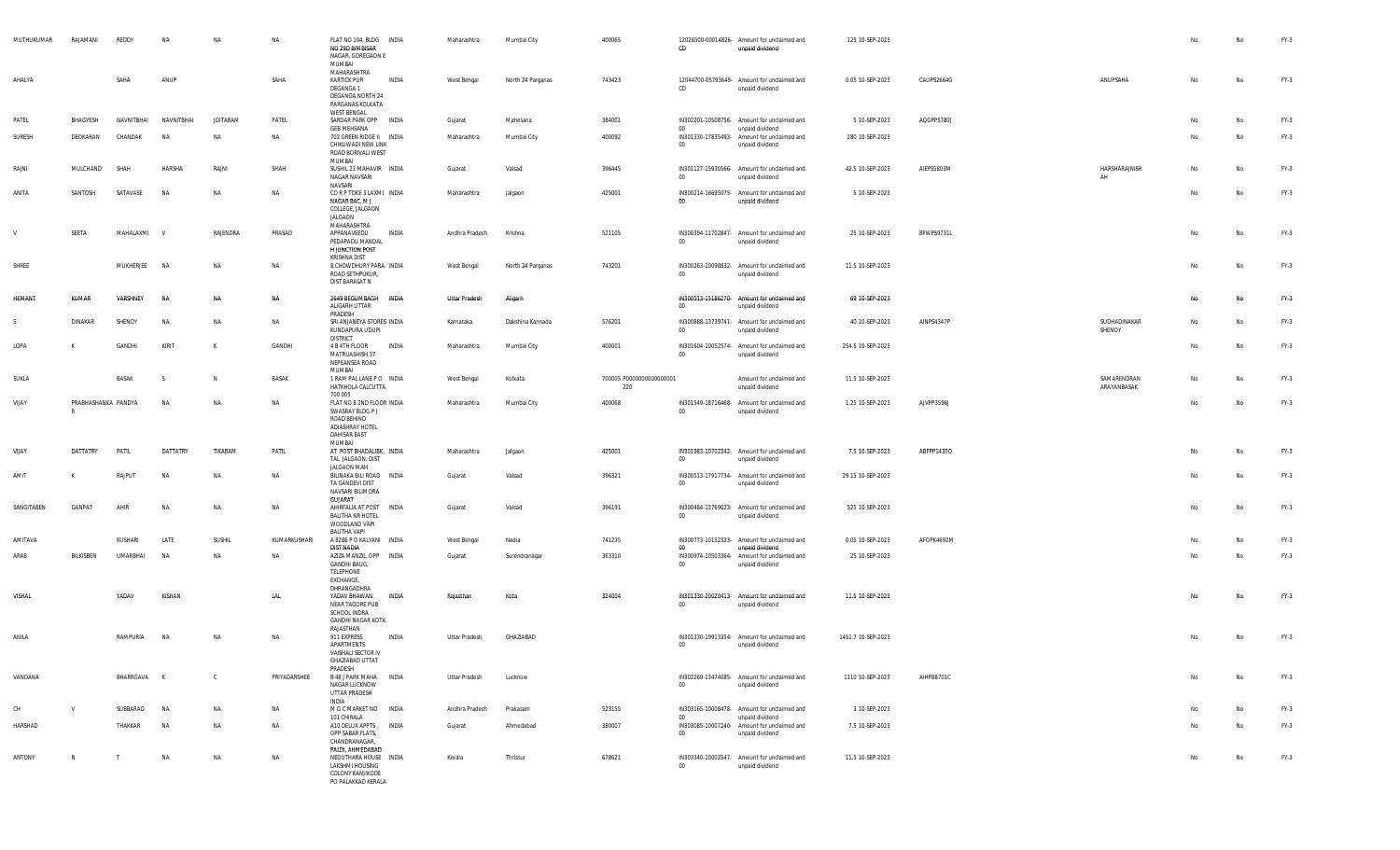| <b>JAGRUTI</b>  |           | MEHTA             | YASHASVI     |               | MEHTA         | FLAT NO C 703 RNA INDIA<br>ROYALE PARK CHSL M<br>G ROAD NR<br>HINDUSTAN NAKA<br>KANDIVALI WEST<br>MUMBAI |              | Maharashtra | Mumbai City       | 400067                                 | 00 | IN301330-17352426- Amount for unclaimed and<br>unpaid dividend | 3450 10-SEP-2023    | ANYPM3351R | YASHASVIMEHTA      | No | No  | $FY-3$ |
|-----------------|-----------|-------------------|--------------|---------------|---------------|----------------------------------------------------------------------------------------------------------|--------------|-------------|-------------------|----------------------------------------|----|----------------------------------------------------------------|---------------------|------------|--------------------|----|-----|--------|
| ANIL            |           | SENGUPTA          | LATE         | <b>SUDHIR</b> | SENGUPTA      | 5730 BANGAL PARA INDIA<br>2ND BYE LANE PO<br>DANESH SK LANE<br>HOWRAH                                    |              | West Bengal | Howrah            | 711109 P0000000000000001<br>791        |    | Amount for unclaimed and<br>unpaid dividend                    | 0.05 10-SEP-2023    | AKEPS3894A | PRABIRSENGUPT      | No | No  | $FY-3$ |
| <b>JIVARAJ</b>  | RATANSINH | SHAH              | NA           | NA            | NA            | WARDLEY HOUSE 25 INDIA<br>SWALLOW LANE                                                                   |              | West Bengal | Kolkata           | 700001 P0000000000000000<br>297        |    | Amount for unclaimed and<br>unpaid dividend                    | 264.5 10-SEP-2023   |            |                    | No | No  | $FY-3$ |
| D.              |           | BOSE              | NA           | <b>NA</b>     | NA            | CALCUTTA 700 001<br>8 CLIVE ROW                                                                          | <b>INDIA</b> | West Bengal | Kolkata           | 700001 P0000000000000000               |    | Amount for unclaimed and                                       | 11.5 10-SEP-2023    |            |                    | No | No. | $FY-3$ |
| PRABIR          |           | SENGUPTA          | ANIL         |               | SENGUPTA      | CALCUTTA 700 001<br>5730 BANGAL PARA INDIA                                                               |              | West Bengal | Howrah            | 255<br>711109 P0000000000000001        |    | unpaid dividend<br>Amount for unclaimed and                    | 0.05 10-SEP-2023    | AYMPS6881K | TANUSRISENGUP      | No | No  | $FY-3$ |
|                 |           |                   |              |               |               | 2ND BYE LANE PO<br>DANESH SK LANE<br>HOWRAH                                                              |              |             |                   | 790                                    |    | unpaid dividend                                                |                     |            | TA                 |    |     |        |
| SANDIP          |           | SAHA              | SUBHENDRA    | LAL           | SAHA          | 3621 KALIGHAT ROAD INDIA<br>KOLKATA                                                                      |              | West Bengal | Kolkata           | 700026 P0000000000000001<br>753        |    | Amount for unclaimed and<br>unpaid dividend                    | 0.05 10-SEP-2023    | AQHPS3555M |                    | No | No  | $FY-3$ |
| RADHA           | RANJAN    | DAS               | LATE         |               | DAS           | CO PANKAJ KR DAS INDIA<br>VILL NUTANGRAM PO<br>MOGRA DIST<br>HOOGHLY 712148                              |              | West Bengal | Hooghly           | 712148 P0000000000000001<br>565        |    | Amount for unclaimed and<br>unpaid dividend                    | 11.5 10-SEP-2023    |            |                    | No | No  | $FY-3$ |
| SUMITAVA        |           | DHAR              | JANENDRA     |               | DHAR          | CO DHAKESWARI<br>VARIETY STORES 20<br>NILMANI DUTTA LANE<br>KOLKATA 700012                               | INDIA        | West Bengal | Kolkata           | 700012 P0000000000000001<br>545        |    | Amount for unclaimed and<br>unpaid dividend                    | 11.5 10-SEP-2023    |            |                    | No | No  | $FY-3$ |
| KSHANAPRAVA     |           | RAJ               | C            | S             | RAJ           | 39, CHOWDHURY INDIA<br>PARA ROAD PO<br><b>BARASAT KOLKATA</b>                                            |              | West Bengal | North 24 Parganas | 700124 P0000000000000001<br>763        |    | Amount for unclaimed and<br>unpaid dividend                    | 0.5 10-SEP-2023     |            |                    | No | No  | $FY-3$ |
|                 |           | PAL               | LATE         | DULAL         | CHPAL         | CO PANKAJ DAS VILL INDIA<br>NUTANGRAM P O<br>MOGRA HOOGHLY<br>712148                                     |              | West Bengal | Hooghly           | 712148 P0000000000000001<br>566        |    | Amount for unclaimed and<br>unpaid dividend                    | 11.5 10-SEP-2023    |            |                    | No | No  | $FY-3$ |
| <b>BISWAJIT</b> |           | GHOSH             | PARAN        |               | GHOSH         | PO VILL DIGSUI<br>HOOGHLY 712148                                                                         | INDIA        | West Bengal | Hooghly           | 712148 P0000000000000001<br>544        |    | Amount for unclaimed and<br>unpaid dividend                    | 11.5 10-SEP-2023    |            |                    | No | No  | $FY-3$ |
| BROJAGOPAL      |           | NEOGI             | LATE         | R             | NNEOGI        | PO VILL DIGSUI DIST INDIA<br>HOOGHLY 712148                                                              |              | West Bengal | Hooghly           | 712148 P0000000000000001<br>541        |    | Amount for unclaimed and<br>unpaid dividend                    | 11.5 10-SEP-2023    |            |                    | No | No  | $FY-3$ |
| SOMNATH         |           | CHATTERJEE        | SACHINDRA    | NATH          | CHATTERJEE    | VILL PO DIGSUI P S INDIA<br>MOGRA DIST<br>HOOGHLY 712148                                                 |              | West Bengal | Hooghly           | 712148 P0000000000000001<br>487        |    | Amount for unclaimed and<br>unpaid dividend                    | 11.5 10-SEP-2023    |            |                    | No | No  | $FY-3$ |
| UMA             |           | SENGUPTA          | LATE         | KALI          | KRISHNASEN    | 5730 BANGAL PARA INDIA<br>2ND BYE LANE PO<br>DANESH SK LANE                                              |              | West Bengal | Howrah            | 711109 P0000000000000001<br>792        |    | Amount for unclaimed and<br>unpaid dividend                    | 0.05 10-SEP-2023    | DBDPS4354Q | PRABIRSENGUPT      | No | No. | FY-3   |
| SHRABANTI       |           | CHATTERJEE        | SOMNATH      |               | CHATTERJEE    | HOWRAH<br>VILL PO DIGSUI PS INDIA                                                                        |              | West Bengal | Hooghly           | 712148 P0000000000000001               |    | Amount for unclaimed and                                       | 34.5 10-SEP-2023    |            |                    | No | No  | $FY-3$ |
| <b>BABU</b>     |           | DAS               | SHYAMA       | PADA          | DAS           | MOGRA HOOGHLY<br>CO PANKAJ KR DAS INDIA<br>VILL NUTANGRAM PO<br>MOGRA DIST                               |              | West Bengal | Hooghly           | 747<br>712148 P0000000000000001<br>546 |    | unpaid dividend<br>Amount for unclaimed and<br>unpaid dividend | 11.5 10-SEP-2023    |            |                    | No | No  | FY-3   |
|                 |           | CHAKRABORTTY LATE |              | SANTIRAM      | CHAKRABORTY   | HOOGHLY 712148<br>CO SHYAMAL<br>CHAKRABORTY MERIA<br>BHADRAKALITALA P O<br>AKNA DIST HOOGHLY<br>712148   | INDIA        | West Bengal | Hooghly           | 712148 P0000000000000001<br>512        |    | Amount for unclaimed and<br>unpaid dividend                    | 11.5 10-SEP-2023    |            |                    | No | No  | $FY-3$ |
| SANKAR          | LAL       | SEN               | NA           | NA            | NA            | 181A VIDYA SAGAR INDIA<br>STREET KOLKATA 700<br>009                                                      |              | West Bengal | Kolkata           | 700009 P0000000000000001<br>441        |    | Amount for unclaimed and<br>unpaid dividend                    | 1150 10-SEP-2023    |            | DIPALISEN          | No | No  | FY-3   |
| Đŀ              |           | PAN               | AGPAN        |               |               | CO HIRU PAN VILL INDIA<br>NUTANGRAM P O<br>MOGRA 712148 DT                                               |              | West Bengal | Hooghly           | 712148 P0000000000000001<br>484        |    | Amount for unclaimed and<br>unpaid dividend                    | 11.5 10-SEP-2023    |            |                    |    | Nα  | $FY-3$ |
| KASHI           | NATH      | BATABYAL          | A            |               | BATABYAL      | HOOGHLY<br>CO HIRU PAN VILL INDIA<br>NUTANGRAM P O<br>MOGRA 712 148 DIST                                 |              | West Bengal | Hooghly           | 712148 P0000000000000001<br>472        |    | Amount for unclaimed and<br>unpaid dividend                    | 23 10-SEP-2023      |            |                    | No | No  | FY-3   |
| KAMALA          |           | SINGH             | $\mathsf{R}$ | K             | SINGH         | HOOGHLY W B<br>128 PARNASREE<br>PALLY 2ND<br>FLOOR, BEHALA                                               | INDIA        | West Bengal | Kolkata           | 700060 P0000000000000001<br>244        |    | Amount for unclaimed and<br>unpaid dividend                    | 2300 10-SEP-2023    |            |                    | No | No  | FY-3   |
| <b>MRS</b>      | RACHEL    | DAVID             | <b>NA</b>    | <b>NA</b>     | NA            | CALCUTTA 700 060<br>CO THE EASTERN<br><b>BANK LTD MUMBAI</b>                                             | <b>INDIA</b> | Maharashtra | Mumbai City       | 400001 P0000000000000000<br>022        |    | Amount for unclaimed and<br>unpaid dividend                    | 19078.5 10-SEP-2023 |            |                    | No | No  | $FY-3$ |
| S               |           | PAN               | ANANDA       | GOPAL         | PAN           | 400 001<br>CO HIRU PAN PO INDIA<br>MOGRA VILL<br>NUTANGRAM DIST                                          |              | West Bengal | Hooghly           | 712148 P0000000000000001<br>515        |    | Amount for unclaimed and<br>unpaid dividend                    | 11.5 10-SEP-2023    |            |                    | No | No  | $FY-3$ |
| SHYAM           | SUNDAR    | BHATTACHARYY LATE |              | SATYANARAYAN  | BHATTACHARYYA | HOOGHLY 712148<br>23, A C SARKAR ROAD INDIA<br>DAKSHINESWAR<br>KOLKATA                                   |              | West Bengal | Kolkata           | 700076 P0000000000000001<br>802        |    | Amount for unclaimed and<br>unpaid dividend                    | 23 10-SEP-2023      |            |                    | No | No  | $FY-3$ |
| BABU            |           | GHOSH             | LATE         | K             | KGHOSH        | 69 ANANDA PALIT INDIA<br>ROAD KOLKATA                                                                    |              | West Bengal | Kolkata           | 700014 P0000000000000001<br>568        |    | Amount for unclaimed and<br>unpaid dividend                    | 11.5 10-SEP-2023    |            |                    | No | No  | $FY-3$ |
| <b>OM</b>       | PRAKASH   | SONI              | B            |               | CHAND         | 700014<br>SUNARO KA VASS<br>BEHIND S B B J<br><b>BARMER 344 001</b><br>RAJASTHAN                         | INDIA        | Rajasthan   | Barmer            | 344001 P0000000000000000<br>770        |    | Amount for unclaimed and<br>unpaid dividend                    | 4600 10-SEP-2023    |            | BANSHIDHARSO<br>NI | No | No  | $FY-3$ |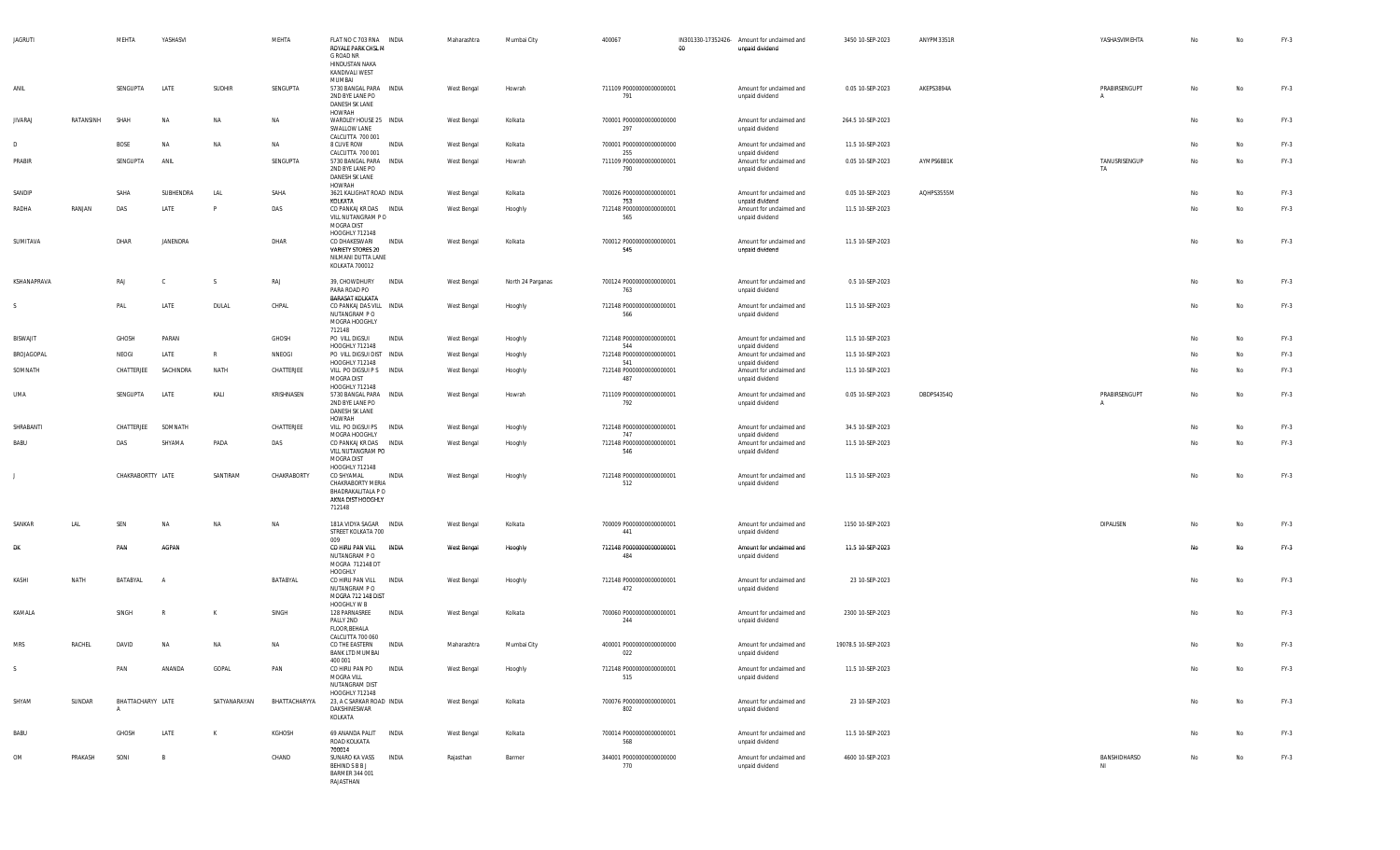| RAKESH          | NATWARBHAI PATEL |                             | N            |              | PATEL        | 11411 AMBALIWALI INDIA<br>POLE NEAR<br>RANGILAPOLE.SHAHP<br>UR AHMEDABAD 380                                                           |       | Gujarat     | Anand             | 380001 P0000000000000000<br>680        | Amount for unclaimed and<br>unpaid dividend                    | 2300 10-SEP-2023 |                       | No | No        | FY-3   |
|-----------------|------------------|-----------------------------|--------------|--------------|--------------|----------------------------------------------------------------------------------------------------------------------------------------|-------|-------------|-------------------|----------------------------------------|----------------------------------------------------------------|------------------|-----------------------|----|-----------|--------|
| SRI             | BISHWA           | NATHSHARMA LATE             |              | B            | SHARMA       | 001<br>1681E RAMESH<br><b>DUTTA STREET</b><br>CALCUTTA 700 006                                                                         | INDIA | West Bengal | Kolkata           | 700006 P0000000000000000<br>556        | Amount for unclaimed and<br>unpaid dividend                    | 1150 10-SEP-2023 |                       | No | No        | FY-3   |
| SMT             | SIPRA            | SEAL                        | NA           | NA           | <b>NA</b>    | 44, SIKDARPARA<br>STREET CALCUTTA 700<br>007                                                                                           | INDIA | West Bengal | Kolkata           | 700007 P0000000000000000<br>306        | Amount for unclaimed and<br>unpaid dividend                    | 1725 10-SEP-2023 |                       | No | <b>No</b> | FY-3   |
| MRS             | SALMA            | MOHOMEDBHAI NA<br>VALLIULLA |              | N            | <b>NA</b>    | COMHVALLIULLAH INDIA<br>STREET, BEGUMPURA,<br>ZUMMA BAZAR<br>SURAT 395 003                                                             |       | Gujarat     | Surat             | 395003 P0000000000000000<br>213        | Amount for unclaimed and<br>unpaid dividend                    | 1840 10-SEP-2023 |                       | No | No        | FY-3   |
| KASIM           | AHMAD            | CAPTAN                      | AHMAD        |              |              | 6993 OPP VIDHYA INDIA<br>KUNJ SCHOOL<br>LUNSIKUI ROAD, TAL<br>NAVSARI DIST<br>BULSAR, GUJARAT 396<br>445                               |       | Gujarat     | Valsad            | 396445 P0000000000000000<br>512        | Amount for unclaimed and<br>unpaid dividend                    | 1150 10-SEP-2023 |                       | No | <b>No</b> | FY-3   |
| SMT             | EKTA             | JAIN                        | SRI          | $\mathsf{v}$ | KJAIN        | 146 HARSH VIHAR INDIA<br>PITAMPURA DELHI<br>110 034                                                                                    |       | Delhi       | North West        | 110034 P0000000000000000<br>472        | Amount for unclaimed and<br>unpaid dividend                    | 1150 10-SEP-2023 | SRIVIPULKUMAR<br>JAIN | No | No        | FY-3   |
| RANJANA         | <b>JIVARAJ</b>   | SHAH                        |              |              | SHAH         | CO DIPAK<br><b>CORPORATION 671</b><br>CANNING STREET<br>CALCUTTA 700 001                                                               | INDIA | West Bengal | Kolkata           | 700001 P0000000000000000<br>756        | Amount for unclaimed and<br>unpaid dividend                    | 4577 10-SEP-2023 |                       | No | No        | FY-3   |
| RAHUL           |                  | JAIN                        | CHANDULAL    |              |              | KIRAN INDENTORS INDIA<br>VAMICHAND MARKET<br>D S LANE CHICKPET<br>BANGALORE 560 053                                                    |       | Karnataka   | Bangalore Urban   | 560053 P0000000000000000<br>619        | Amount for unclaimed and<br>unpaid dividend                    | 2300 10-SEP-2023 |                       | No | No        | FY-3   |
| MANDOTH         |                  | ASHOK                       | MOOLCHANDJEE |              |              | UTTAM METAL MART INDIA<br>G 29 A S CHAR STREET<br>BANGALORE 560 053                                                                    |       | Karnataka   | Bangalore Urban   | 560053 P0000000000000000<br>541        | Amount for unclaimed and<br>unpaid dividend                    | 414 10-SEP-2023  |                       | No | No        | FY-3   |
| GUNABATI        |                  | TALUKDAR                    | LATE         | K            | KTALUKDAR    | CO DR S TALUKDAR 39 INDIA<br>CHOWDHURY PARA S<br>S ROAD, PO BARASAT<br>700124                                                          |       | West Bengal | North 24 Parganas | 700124 P0000000000000001<br>641        | Amount for unclaimed and<br>unpaid dividend                    | 0.5 10-SEP-2023  |                       | No | No        | FY-3   |
| SAMARENDRA      | NARAYAN          | <b>BASAK</b>                | SHIB         | NARAYAN      | BASAK        | 1 RAM PAL LANE PO INDIA<br>HATKHOLA KOLKATA<br>700005                                                                                  |       | West Bengal | Kolkata           | 700005 P0000000000000001<br>516        | Amount for unclaimed and<br>unpaid dividend                    | 11.5 10-SEP-2023 | SHIPRASETT            | No | No        | FY-3   |
| MOU             |                  | PAN                         | ANANDA       | GOPAL        | PAN          | CO DEBASISH PAN INDIA<br>VILL NUTANGRAM PO<br>MOGRA DIST<br>HOOGHLY 712148                                                             |       | West Bengal | Hooghly           | 712148 P0000000000000001<br>490        | Amount for unclaimed and<br>unpaid dividend                    | 11.5 10-SEP-2023 |                       | No | No        | FY-3   |
| SUDHENDU        |                  | SAHA                        | NA           | N            | NA           | 8 CLIVE ROW                                                                                                                            | INDIA | West Bengal | Kolkata           | 700001 P0000000000000000               | Amount for unclaimed and                                       | 11.5 10-SEP-2023 |                       | No | No        | FY-3   |
| ALPANA          |                  | DUTT                        | S.           | K            | DUTT         | CALCUTTA 700 001<br>181, RAMESH DUTT INDIA                                                                                             |       | West Bengal | Kolkata           | 239<br>700006 P0000000000000001        | unpaid dividend<br>Amount for unclaimed and                    | 23 10-SEP-2023   |                       | No | No        | $FY-3$ |
| <b>JITENDRA</b> | M                | GANDHI                      | MANSUKHLAL   | D            | GANDHI       | STREET KOLKATA<br>113 GOPINATH<br>CHONGDER LANE<br>ASHOK SAMANTA<br><b>BUILDING FIRST</b><br><b>FLOOR FAZIR BAZAR</b><br>HOWRAH 711101 | INDIA | West Bengal | Howrah            | 697<br>711101 P0000000000000001<br>547 | unpaid dividend<br>Amount for unclaimed and<br>unpaid dividend | 57.5 10-SEP-2023 |                       | No | No        | FY-3   |
| PROBIR          | KUMAR            | ROY                         | PROVAT       | KUMAR        | ROY          | 921 MASJID BARI<br>STREET KOLKATA<br>700006                                                                                            | INDIA | West Bengal | Kolkata           | 700006 P0000000000000001<br>538        | Amount for unclaimed and<br>unpaid dividend                    | 11.5 10-SEP-2023 | KASHINATHBATA<br>BYAL | No | No        | $FY-3$ |
| <b>BHANWER</b>  | LAL              | SONI                        | V            |              | MAL          | CO BHOORCHAND INDIA<br>VAGTAWARMAL SONI<br>NEAR OLD POWER<br>HOUSE SARDAR PURA<br>BARMER RAJ                                           |       | Rajasthan   | Barmer            | 344001 P0000000000000000<br>736        | Amount for unclaimed and<br>unpaid dividend                    | 4600 10-SEP-2023 |                       | No | No        | FY-3   |
| MANDOTH         |                  | ASHOK                       | MON          |              | CHANDJEE     | R CHHAGANLAL CO INDIA<br>G47 A S<br>CHARST, CHICKPET<br>BANGALORE 560 053                                                              |       | Karnataka   | Bangalore Urban   | 560053 P0000000000000000<br>609        | Amount for unclaimed and<br>unpaid dividend                    | 299 10-SEP-2023  |                       | No | No        | FY-3   |
| SAMARENDRA      | NARAYAN          | BASAK                       | -S.          | N.           | BASAK        | 1 RAM PAL LANE PO INDIA<br>HATKHOLA CALCUTTA<br>700 005                                                                                |       | West Bengal | Kolkata           | 700005 P0000000000000001<br>221        | Amount for unclaimed and<br>unpaid dividend                    | 11.5 10-SEP-2023 | SUKLABASAK            | No | No        | FY-3   |
| AYAN            |                  | PALIT                       | A            | K            | PALIT        | 44A BANERJEE PARA INDIA<br>LANE POST DHAKURIA<br>CALCUTTA 700 031                                                                      |       | West Bengal | Kolkata           | 700031 P00000000000000001<br>095       | Amount for unclaimed and<br>unpaid dividend                    | 1 10-SEP-2023    | RUBYPALIT             | No | No        | $FY-3$ |
| SAMARENDRA      | NARAYAN          | BASAK                       | LATE         | SHIB         | NARAYANBASAK | 1 RAMPAL LANE PO INDIA<br>HATKHOLA KOLKATA<br>700005                                                                                   |       | West Bengal | Kolkata           | 700005 P0000000000000001<br>552        | Amount for unclaimed and<br>unpaid dividend                    | 23 10-SEP-2023   | SUKLABASAK            | No | No        | FY-3   |
| NONIGOPAL       |                  | NEOGI                       | LATE         | R            | NNEOGI       | VILL PO DIGSUI<br>HOOGHLY 712148                                                                                                       | INDIA | West Bengal | Hooghly           | 712148 P0000000000000001<br>543        | Amount for unclaimed and<br>unpaid dividend                    | 11.5 10-SEP-2023 |                       | No | No        | FY-3   |
| PRADIPTA        |                  | ROY                         | PROBIR       | KUMAR        | ROY          | 921 MASJID BARI<br>STREET KOLKATA<br>700006                                                                                            | INDIA | West Bengal | Kolkata           | 700006 P0000000000000001<br>537        | Amount for unclaimed and<br>unpaid dividend                    | 11.5 10-SEP-2023 | KASHINATHBATA<br>BYAL | No | No        | FY-3   |
| <b>JITENDRA</b> | M                | GANDHI                      | MANSUKHLAL   | $\Box$       | GANDHI       | 113 GOPINATH<br>CHONGDER LANE<br>ASHOK SAMANTA<br><b>BUILDING FIRST</b><br><b>FLOOR FAZIR BAZAR</b><br>HOWRAH 711101                   | INDIA | West Bengal | Howrah            | 711101 P0000000000000001<br>527        | Amount for unclaimed and<br>unpaid dividend                    | 80.5 10-SEP-2023 |                       | No | No        | FY-3   |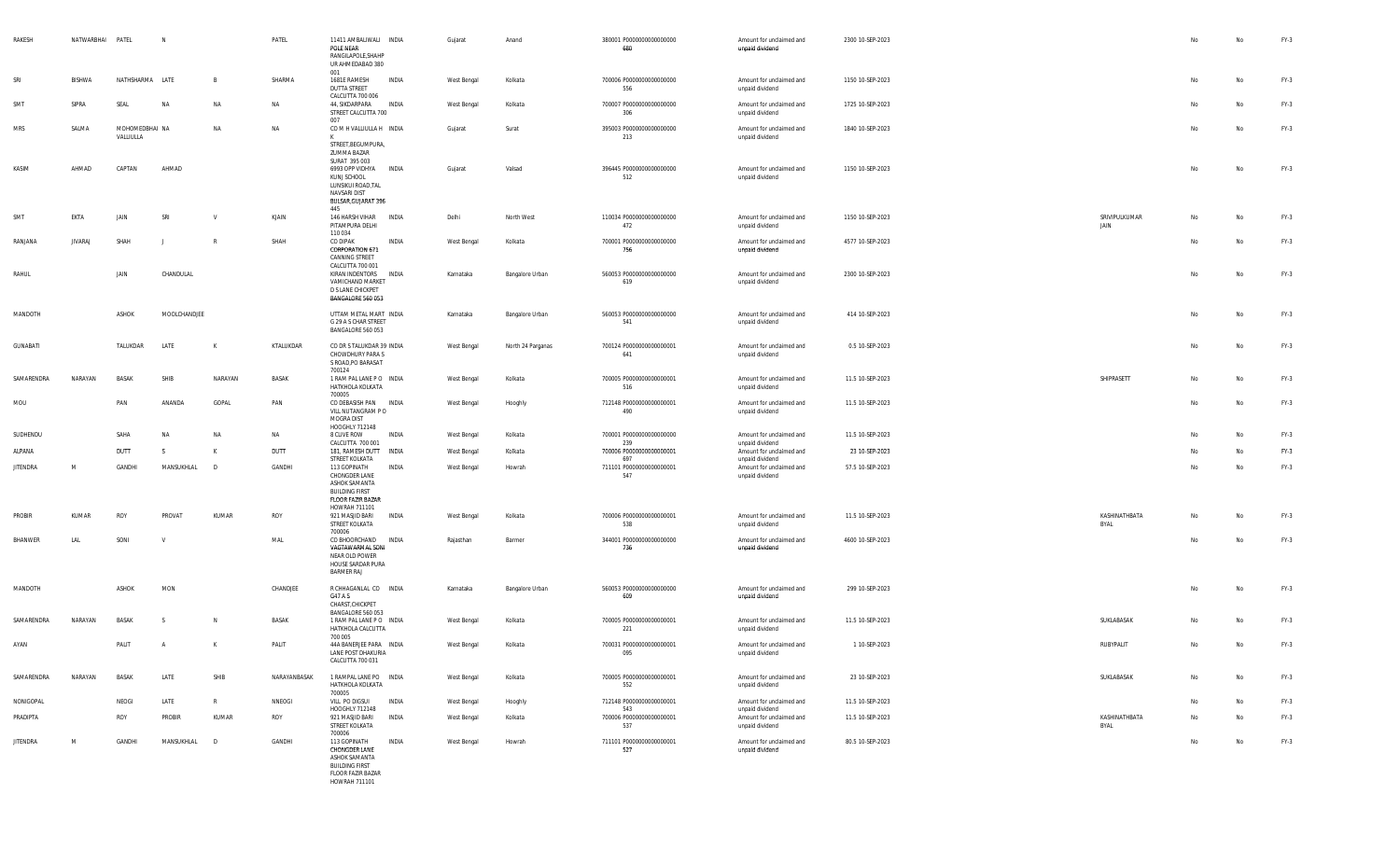| KALI            | PADA          | GHOSH                  | LATE           | EK           | KARIGHOSH      | CO DEBASISH PAN<br>VILL NUTANGRAM P O<br>MOGRA DIST<br>HOOGHLY 712148                               | INDIA | West Bengal | Hooghly     | 712148 P0000000000000001<br>510  | Amount for unclaimed and<br>unpaid dividend | 11.5 10-SEP-2023   |            |                       |    | No | FY-3   |
|-----------------|---------------|------------------------|----------------|--------------|----------------|-----------------------------------------------------------------------------------------------------|-------|-------------|-------------|----------------------------------|---------------------------------------------|--------------------|------------|-----------------------|----|----|--------|
| JOLU            |               | CHAKRABORTTY LATE      |                | SANTIRAM     | CHAKRABORTY    | CO LATE SANTIRAM INDIA<br>CHAKRABORTY VILL<br>MERIA P O AKNA DIST<br>HOOGHLY 712148                 |       | West Bengal | Hooghly     | 712148 P0000000000000001<br>493  | Number of underlying Shares                 | 230 10-SEP-2023    |            |                       | No | No | FY-3   |
| DIPAK           |               | BAG                    | LATE           | ABHOY        | BAG            | CO DEBASISH PAN INDIA<br>VILL NUTANGRAM PO<br>MOGRA DIST                                            |       | West Bengal | Hooghly     | 712148 P0000000000000001<br>501  | Number of underlying Shares                 | 230 10-SEP-2023    |            |                       | No | No | FY-3   |
| TAPENDRA        | <b>KRISTO</b> | DUTT                   | LATE           | $\mathbb{R}$ | KDUTT          | HOOGHLY 712148<br>GOSTO BHAWAN 2 INDIA<br>MITRA LANE KOLKATA                                        |       | West Bengal | Kolkata     | 700007 P0000000000000001<br>767  | Number of underlying Shares                 | 60 10-SEP-2023     | ADFPD1433J | MINATIDUTT            | No | No | FY-3   |
| BIDYUT          | KUMAR         | GHOSH                  | BISWANATH      |              | GHOSH          | CO DEBASISH PAN INDIA<br>VILL NUTANGRAM PO<br>MOGRA DIST                                            |       | West Bengal | Hooghly     | 712148 P0000000000000001<br>488  | Number of underlying Shares                 | 230 10-SEP-2023    |            |                       | No | No | FY-3   |
| MOUSUMI         |               | PAN                    | AGPAN          |              |                | HOOGHLY 712148<br>VILL NUTANGRAM P O INDIA<br>MOGRA 712 148<br>DTHOOGHLY, W B                       |       | West Bengal | Hooghly     | 712148 P0000000000000001<br>486  | Number of underlying Shares                 | 460 10-SEP-2023    |            |                       | No | No | $FY-3$ |
| M               |               | CPOULOSE               | <b>NA</b>      | NA           | NA             | 64K LINTON STREET INDIA<br>CALCUTTA 700 014                                                         |       | West Bengal | Kolkata     | 700014 P0000000000000000<br>276  | Number of underlying Shares                 | 460 10-SEP-2023    |            |                       | No | No | FY-3   |
| DEBASHIS        |               | MOOKHERJEE             | - 1            |              | MOOKHERJEE     | SWASTIKA P 12<br>SANKAR BOSE ROAD                                                                   | INDIA | West Bengal | Kolkata     | 700027 P0000000000000001<br>755  | Number of underlying Shares                 | 1 10-SEP-2023      |            |                       | No | No | FY-3   |
| SAMARENDRA      | NARAYAN       | <b>BASAK</b>           | LATE           | SHIB         | NARAYANBASAK   | KOLKATA<br>1 RAMPAL LANE PO INDIA<br>HATKHOLA KOLKATA<br>700005                                     |       | West Bengal | Kolkata     | 700005 P0000000000000001<br>552  | Number of underlying Shares                 | 460 10-SEP-2023    |            | SUKLABASAK            | No | No | FY-3   |
| SAMARENDRA      | NARAYAN       | BASAK                  | LATE           | SHIB         | NARAYANBASAK   | 1 RAM PAL LANE PO INDIA<br>HATKHOLA KOLKATA<br>700005                                               |       | West Bengal | Kolkata     | 700005 P0000000000000001<br>553  | Number of underlying Shares                 | 460 10-SEP-2023    |            | SHIPRASETT            | No | No | FY-3   |
| NONIGOPAL       |               | NEOGI                  | LATE           | $\mathbb{R}$ | NNEOGI         | VILL PO DIGSUI<br>HOOGHLY 712148                                                                    | INDIA | West Bengal | Hooghly     | 712148 P0000000000000001<br>543  | Number of underlying Shares                 | 230 10-SEP-2023    |            |                       | No | No | FY-3   |
| SANTANU         |               | NANDI                  | LATE           | ANIL         | NANDI          | VILL PO DIGSUI DIST INDIA<br>HOOGHLY 712148                                                         |       | West Bengal | Hooghly     | 712148 P0000000000000001<br>540  | Number of underlying Shares                 | 230 10-SEP-2023    |            |                       | No | No | FY-3   |
| PRADIPTA        |               | ROY                    | PROBIR         | KUMAR        | ROY            | 921 MASJID BARI<br>STREET KOLKATA<br>700006                                                         | INDIA | West Bengal | Kolkata     | 700006 P0000000000000001<br>537  | Number of underlying Shares                 | 230 10-SEP-2023    |            | KASHINATHBATA<br>BYAL | No | No | FY-3   |
| <b>JITENDRA</b> | M             | GANDHI                 | MANSUKHLAL     | D            | GANDHI         | 113 GOPINATH<br>CHONGDER LANE<br>ASHOK SAMANTA<br><b>BUILDING FIRST</b><br><b>FLOOR FAZIR BAZAR</b> | INDIA | West Bengal | Howrah      | 711101 P0000000000000001<br>527  | Number of underlying Shares                 | 1610 10-SEP-2023   |            |                       | No | No | FY-3   |
| Kali            | PADA          | GHOSH                  | LATE           | EK           | KARIGHOSH      | HOWRAH 711101<br>CO DEBASISH PAN<br>VILL NUTANGRAM PO<br>MOGRA DIST                                 | INDIA | West Bengal | Hooghly     | 712148 P0000000000000001<br>510  | Number of underlying Shares                 | 230 10-SEP-2023    |            |                       | No | No | FY-3   |
| TAPA            |               | PAN                    | ANANDA         | GOPAL        | PAN            | HOOGHLY 712148<br>VILL NUTANGRAM P O INDIA<br>MOGRA DIST<br>HOOGHLY 712148                          |       | West Bengal | Hooghly     | 712148 P0000000000000001<br>507  | Number of underlying Shares                 | 230 10-SEP-2023    |            |                       | No | No | $FY-3$ |
| NITU            |               | GHOSH                  | KALI           | PADA         | GHOSH          | CO DEBASISH PAN INDIA<br>VILL NUTANGRAM PO<br>MOGRA DIST<br>HOOGHLY 712148                          |       | West Bengal | Hooghly     | 712148 P0000000000000001<br>503  | Number of underlying Shares                 | 230 10-SEP-2023    |            |                       | No | No | FY-3   |
| NADEEM          |               | AHMED                  | MD             |              | ASHFAQUE       | 29B, MUFIDUL ISLAM INDIA<br>LANE 4TH FLOOR<br>CALCUTTA 700 014                                      |       | West Bengal | Kolkata     | 700014 P0000000000000000<br>867  | Number of underlying Shares                 | 23000 10-SEP-2023  |            |                       | No | No | FY-3   |
| BAPI            |               | GHOSH                  | LATE           | К            | KGHOSH         | 69 ANANDA PATLIT<br>ROAD KOLKATA<br>700014                                                          | INDIA | West Bengal | Kolkata     | 700014 P0000000000000001<br>571  | Number of underlying Shares                 | 230 10-SEP-2023    |            |                       | No | No | $FY-3$ |
|                 |               | PAN                    | ANANDA         | GOPAL        | PAN            | CO HIRU PAN VILL<br>NUTANGRAM P O<br>MOGRA DIST                                                     | INDIA | West Bengal | Hooghly     | 712148 P0000000000000001<br>500  | Number of underlying Shares                 | 230 10-SEP-2023    |            |                       | No | No | FY-3   |
| $\overline{A}$  |               | CHAKRABORTY LATE       |                | SANTI        | RAMCHAKROBORTY | HOOGHLY 712148<br>CO SHYAMAL<br>CHAKRABORTY VILL<br>MERIA P O AKNA DIST<br>HOOGHLY 712148           | INDIA | West Bengal | Hooghly     | 712148 P0000000000000001<br>508  | Number of underlying Shares                 | 230 10-SEP-2023    |            |                       | No | No | $FY-3$ |
| KAMALA          |               | SINGH                  | R              | к            | SINGH          | 128 PARNASREE<br>PALLY 2ND<br>FLOOR, BEHALA                                                         | INDIA | West Bengal | Kolkata     | 700060 P00000000000000001<br>244 | Number of underlying Shares                 | 46000 10-SEP-2023  |            |                       | No | No | FY-3   |
| MRS             | RACHEL        | DAVID                  | NA             | NA           | NA             | CALCUTTA 700 060<br>CO THE EASTERN<br>BANK LTD MUMBAI                                               | INDIA | Maharashtra | Mumbai City | 400001 P0000000000000000<br>022  | Number of underlying Shares                 | 381570 10-SEP-2023 |            |                       | No | No | $FY-3$ |
| $\mathsf{S}$    |               | PAN                    | ANANDA         | GOPAL        | PAN            | 400 001<br>CO HIRU PAN PO INDIA<br>MOGRA VILL<br>NUTANGRAM DIST                                     |       | West Bengal | Hooghly     | 712148 P0000000000000001<br>515  | Number of underlying Shares                 | 230 10-SEP-2023    |            |                       | No | No | FY-3   |
| SHYAM           | SUNDAR        | BHATTACHARYY LATE<br>A |                | SATYANARAYAN | BHATTACHARYYA  | HOOGHLY 712148<br>23, A C SARKAR ROAD INDIA<br>DAKSHINESWAR<br>KOLKATA                              |       | West Bengal | Kolkata     | 700076 P0000000000000001<br>802  | Number of underlying Shares                 | 460 10-SEP-2023    |            |                       | No | No | FY-3   |
| <b>BABU</b>     |               | GHOSH                  | LATE           | K            | KGHOSH         | 69 ANANDA PALIT INDIA<br>ROAD KOLKATA                                                               |       | West Bengal | Kolkata     | 700014 P0000000000000001<br>568  | Number of underlying Shares                 | 230 10-SEP-2023    |            |                       | No | No | $FY-3$ |
| OM              | PRAKASH       | SONI                   | $\overline{B}$ |              | CHAND          | 700014<br>SUNARO KA VASS<br>BEHIND S B B J<br><b>BARMER 344 001</b><br><b>DA IACTLIAM</b>           | INDIA | Rajasthan   | Barmer      | 344001 P0000000000000000<br>770  | Number of underlying Shares                 | 92000 10-SEP-2023  |            | BANSHIDHARSO<br>NI    | No | No | FY-3   |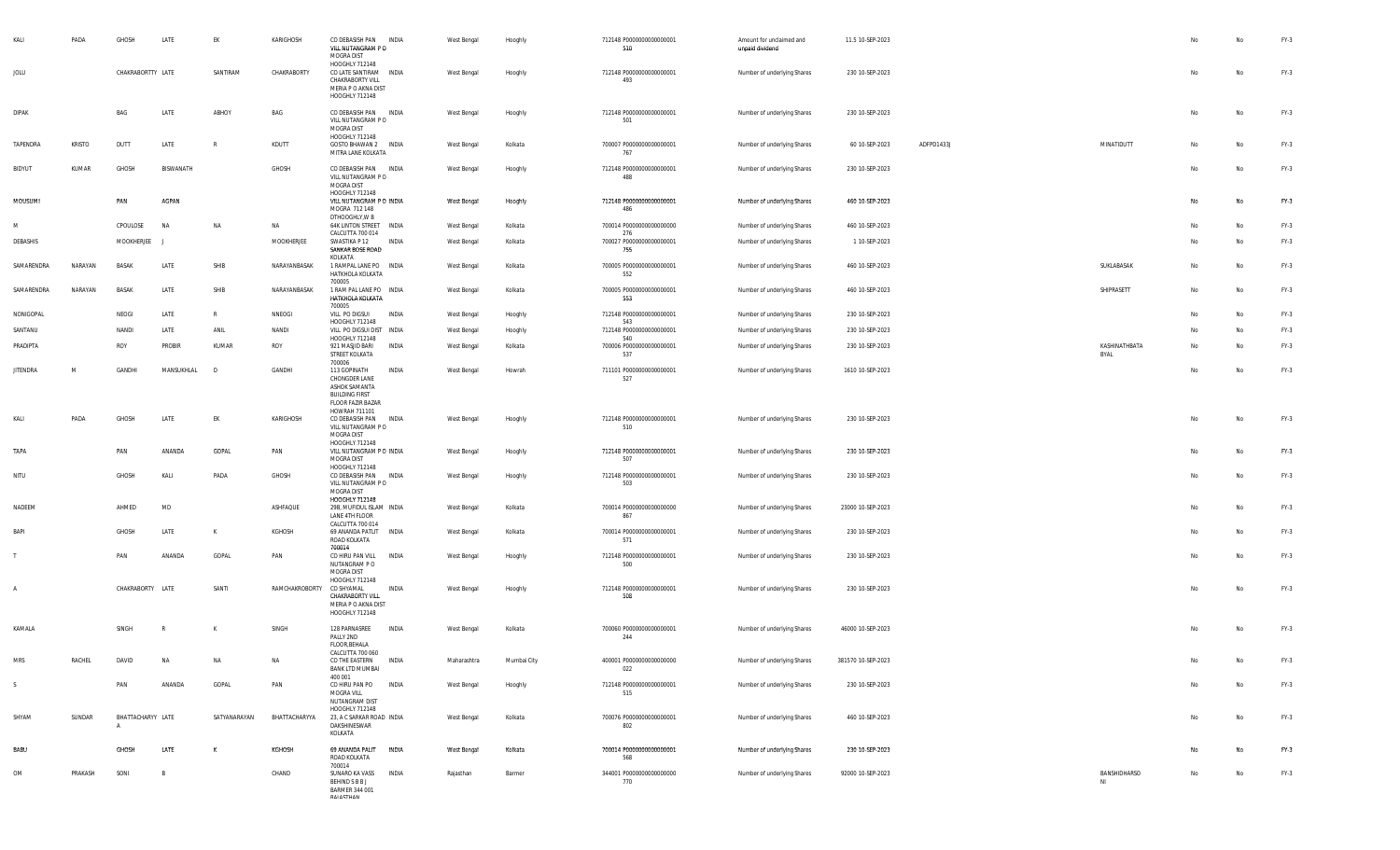| SAMARENDRA      | NARAYAN    | <b>BASAK</b>                | LATE                  | SHIB           | NARAYANBASAK | 1 RAM PAL LANE PO INDIA<br>HATKHOLA KOLKATA<br>700005                                               |              | West Bengal | Kolkata           | 700005 P0000000000000001<br>632        |        | Number of underlying Shares                    | 230 10-SEP-2023  |            | SUKLABASAK          | No | No  | $FY-3$ |
|-----------------|------------|-----------------------------|-----------------------|----------------|--------------|-----------------------------------------------------------------------------------------------------|--------------|-------------|-------------------|----------------------------------------|--------|------------------------------------------------|------------------|------------|---------------------|----|-----|--------|
| ANII            | KUMAR      | <b>BOTHRA</b>               | MOOL                  | CHAND          | BOTHRA       | SHIBAM<br>APPARTMENT FLAT<br>NOB3 B42ND FLR<br>1081 N K BANERJEE<br>STREET RISHRA<br>712248         | <b>INDIA</b> | West Bengal | Hooghly           | 712248 P0000000000000001<br>625        |        | Number of underlying Shares                    | 230 10-SEP-2023  |            |                     | No | No  | $FY-3$ |
| MADHUMITA       |            | GHOSH                       | LATE                  | PRABIR         | GHOSH        | 69 ANANDA PALIT INDIA<br>ROAD KOLKATA                                                               |              | West Bengal | Kolkata           | 700014 P0000000000000001<br>590        |        | Number of underlying Shares                    | 230 10-SEP-2023  | AEVPG1029C |                     | No | No  | $FY-3$ |
|                 |            | PAL                         | TARAPADA              |                | PAL          | 700014<br>CO PANKAJ KR DAS INDIA<br>NUTANGRAM PO<br>MOGRA DIST                                      |              | West Bengal | Hooghly           | 712148 P0000000000000001<br>589        |        | Number of underlying Shares                    | 230 10-SEP-2023  |            |                     | No | No  | $FY-3$ |
|                 |            | DAS                         | LATE                  | PRAFULLA       | DAS          | HOOGHLY 712148<br>CO PRADIP DAS<br>NUTANGRAM PO<br>MOGRA DIST                                       | INDIA        | West Bengal | Hooghly           | 712148 P0000000000000001<br>588        |        | Number of underlying Shares                    | 230 10-SEP-2023  |            |                     | No | No  | $FY-3$ |
| MITHU           |            | GHOSH                       | <b>BISWANATH</b>      |                | <b>GHOSH</b> | HOOGHLY 712148<br>CO BISWANATH<br><b>GHOSH VILL</b><br>MAMUDPUR PO<br>DIGSUI DT HOOGHLY<br>712148   | INDIA        | West Bengal | Hooghly           | 712148 P0000000000000001<br>579        |        | Number of underlying Shares                    | 230 10-SEP-2023  |            |                     | No | No  | $FY-3$ |
| JOLU            |            | BANERJEE                    |                       |                | BANERJEE     | CO LATE SANTIRAM INDIA<br><b>CHAKRABORTY MERIA</b><br>BHADRAKALI TALA P O<br>AKNA DT HOOGHLY        |              | West Bengal | Hooghly           | 712148 P0000000000000001<br>578        |        | Number of underlying Shares                    | 230 10-SEP-2023  |            |                     | No | No  | $FY-3$ |
| RAJA            |            | GHOSH                       | B                     | K              | GHOSH        | 712148<br>VILL PO DIGSUI DIST INDIA                                                                 |              | West Bengal | Hooghly           | 712148 P0000000000000001               |        | Number of underlying Shares                    | 220 10-SEP-2023  |            |                     | No | No  | $FY-3$ |
|                 |            | GHOSH                       | BISWANATH             |                | GHOSH        | HOOGHLY 712148<br>CO DEBASISH PAN INDIA<br>VILL NUTANGRAM PO<br>MOGRA DT HOOGHLY                    |              | West Bengal | Hooghly           | 524<br>712148 P0000000000000001<br>514 |        | Number of underlying Shares                    | 230 10-SEP-2023  |            |                     | No | No  | $FY-3$ |
| MANDOTH         |            | ASHOK                       | <b>MON</b>            |                | CHANDJEE     | 712148<br>R CHHAGANLAL CO INDIA<br>G47 A S<br>CHARST, CHICKPET                                      |              | Karnataka   | Bangalore Urban   | 560053 P0000000000000000<br>609        |        | Number of underlying Shares                    | 5980 10-SEP-2023 |            |                     | No | No  | $FY-3$ |
| ABC             | INVESTMENT | CONSULTANCYC NA<br>ESPVTLTD |                       | NA             | NA           | BANGALORE 560 053<br><b>CENTRE POINT</b><br>BUILDING 282,<br>SHAKESPEARE SARANI<br>CALCUTTA 700 017 | INDIA        | West Bengal | Kolkata           | 700017 P0000000000000000<br>393        |        | Number of underlying Shares                    | 4600 10-SEP-2023 |            |                     | No | No  | $FY-3$ |
| AJIT            |            | BANERJEE                    | NA                    | NA             | NA           | 101B TALTALA LANE INDIA                                                                             |              | West Bengal | Kolkata           | 700016                                 |        | IN300263-10017010- Number of underlying Shares | 10 10-SEP-2023   |            |                     |    | No  | FY-3   |
| ARVIND          |            |                             | PARASRAMKA RADHESHYAM |                | PARASRAMKA   | CALCUTTA<br>P 11 CHITPURSPUR INDIA                                                                  |              | West Bengal | Kolkata           | 700007                                 | 00     | IN300142-10055319- Number of underlying Shares | 1150 10-SEP-2023 | AFUPP0018G |                     | No | No  | $FY-3$ |
| <b>HARU</b>     |            | PAN                         |                       | G              | PAN          | CALCUTTA<br>VILL NUTANGRAM P O INDIA<br>MOGRA 712 148 DIST                                          |              | West Bengal | Hooghly           | 712148 P0000000000000001<br>436        | $00\,$ | Number of underlying Shares                    | 230 10-SEP-2023  |            |                     | No | No  | $FY-3$ |
| PRABIR          |            | SENGUPTA                    | ANIL                  |                | SENGUPTA     | HOOGHLY W B<br>5730 BANGAL PARA INDIA<br>2ND BYE LANE PO<br>DANESH SK LANE<br>HOWRAH                |              | West Bengal | Howrah            | 711109 P0000000000000001<br>790        |        | Number of underlying Shares                    | 1 10-SEP-2023    | AYMPS6881K | TANUSRISENGUP<br>TA | No | No  | $FY-3$ |
| SANDIP          |            | SAHA                        | SUBHENDRA             | LAL            | SAHA         | 3621 KALIGHAT ROAD INDIA                                                                            |              | West Bengal | Kolkata           | 700026 P00000000000000001              |        | Number of underlying Shares                    | 1 10-SEP-2023    | AQHPS3555M |                     | No | No  | $FY-3$ |
| RADHA           | RANJAN     | DAS                         | LATE                  |                | DAS          | KOLKATA<br>CO PANKAJ KR DAS INDIA<br>VILL NUTANGRAM P O<br>MOGRA DIST                               |              | West Bengal | Hooghly           | 753<br>712148 P0000000000000001<br>565 |        | Number of underlying Shares                    | 230 10-SEP-2023  |            |                     | No | No  | $FY-3$ |
| SUMITAVA        |            | DHAR                        | JANENDRA              |                | DHAR         | HOOGHLY 712148<br>CO DHAKESWARI<br><b>VARIETY STORES 20</b><br>NILMANI DUTTA LANE<br>KOLKATA 700012 | <b>INDIA</b> | West Bengal | Kolkata           | 700012 P0000000000000001<br>545        |        | Number of underlying Shares                    | 230 10-SEP-2023  |            |                     | No | No  | FY-3   |
| KSHANAPRAVA     |            | RAJ                         | C                     | -S             | RAJ          | 39, CHOWDHURY INDIA<br>PARA ROAD PO                                                                 |              | West Bengal | North 24 Parganas | 700124 P0000000000000001<br>763        |        | Number of underlying Shares                    | 10 10-SEP-2023   |            |                     | No | No  | $FY-3$ |
|                 |            | PAL                         | LATE                  | DULAL          | CHPAL        | <b>BARASAT KOLKATA</b><br>CO PANKAJ DAS VILL INDIA<br>NUTANGRAM P O<br>MOGRA HOOGHLY<br>712148      |              | West Bengal | Hooghly           | 712148 P0000000000000001<br>566        |        | Number of underlying Shares                    | 230 10-SEP-2023  |            |                     | No | No  | $FY-3$ |
| <b>BISWAJIT</b> |            | GHOSH                       | PARAN                 |                | GHOSH        | PO VILL DIGSUI                                                                                      | INDIA        | West Bengal | Hooghly           | 712148 P0000000000000001               |        | Number of underlying Shares                    | 230 10-SEP-2023  |            |                     | No | No  | $FY-3$ |
| BROJAGOPAL      |            | NEOGI                       | LATE                  | R              | NNEOGI       | HOOGHLY 712148<br>PO VILL DIGSUI DIST INDIA                                                         |              | West Bengal | Hooghly           | 544<br>712148 P0000000000000001        |        | Number of underlying Shares                    | 230 10-SEP-2023  |            |                     | No | No. | $FY-3$ |
| SUBHENDU        |            | MUKHERJEE                   | LATE                  | $\overline{B}$ | DMUKHERJEE   | HOOGHLY 712148<br>PO + VILL DIGSUI DIST INDIA<br>HOOGHLY 712148                                     |              | West Bengal | Hooghly           | 541<br>712148 P0000000000000001<br>539 |        | Number of underlying Shares                    | 230 10-SEP-2023  |            |                     | No | No  | $FY-3$ |
| SUSHANTA        |            | KUNDU                       | BISWANATH             |                | KUNDU        | 25 NOBIN KUNDU INDIA<br>LANE KOLKATA                                                                |              | West Bengal | Kolkata           | 700009 P00000000000000001<br>535       |        | Number of underlying Shares                    | 230 10-SEP-2023  |            | RATANPAL            | No | No  | $FY-3$ |
| TAPAS           | KUMAR      | PAN                         | ANANDA                | GOPAL          | PAN          | 700009<br>VILL NUTANGRAM P O INDIA<br>MOGRA DIST<br>HOOGHLY 712148                                  |              | West Bengal | Hooghly           | 712148 P0000000000000001<br>513        |        | Number of underlying Shares                    | 230 10-SEP-2023  |            |                     | No | No  | FY-3   |
| H               |            | PAN                         | ANANDA                | GOPAL          | PAN          | CO DEBASISH PAN INDIA<br>VILL NUTANGRAM P O<br><b>MOGRA DIST</b>                                    |              | West Bengal | Hooghly           | 712148 P0000000000000001<br>509        |        | Number of underlying Shares                    | 230 10-SEP-2023  |            |                     | No | No  | $FY-3$ |
| PRADIP          |            | DAS                         | LATE                  | SURESH         | CHDAS        | HOOGHLY 712148<br>47 CHANDIGARH<br><b>MAIN ROAD</b><br>MADHYAMGRAM<br><b>VOI VATA</b>               | INDIA        | West Bengal | North 24 Parganas | 700130 P0000000000000001<br>752        |        | Number of underlying Shares                    | 1 10-SEP-2023    |            |                     | No | No  | FY-3   |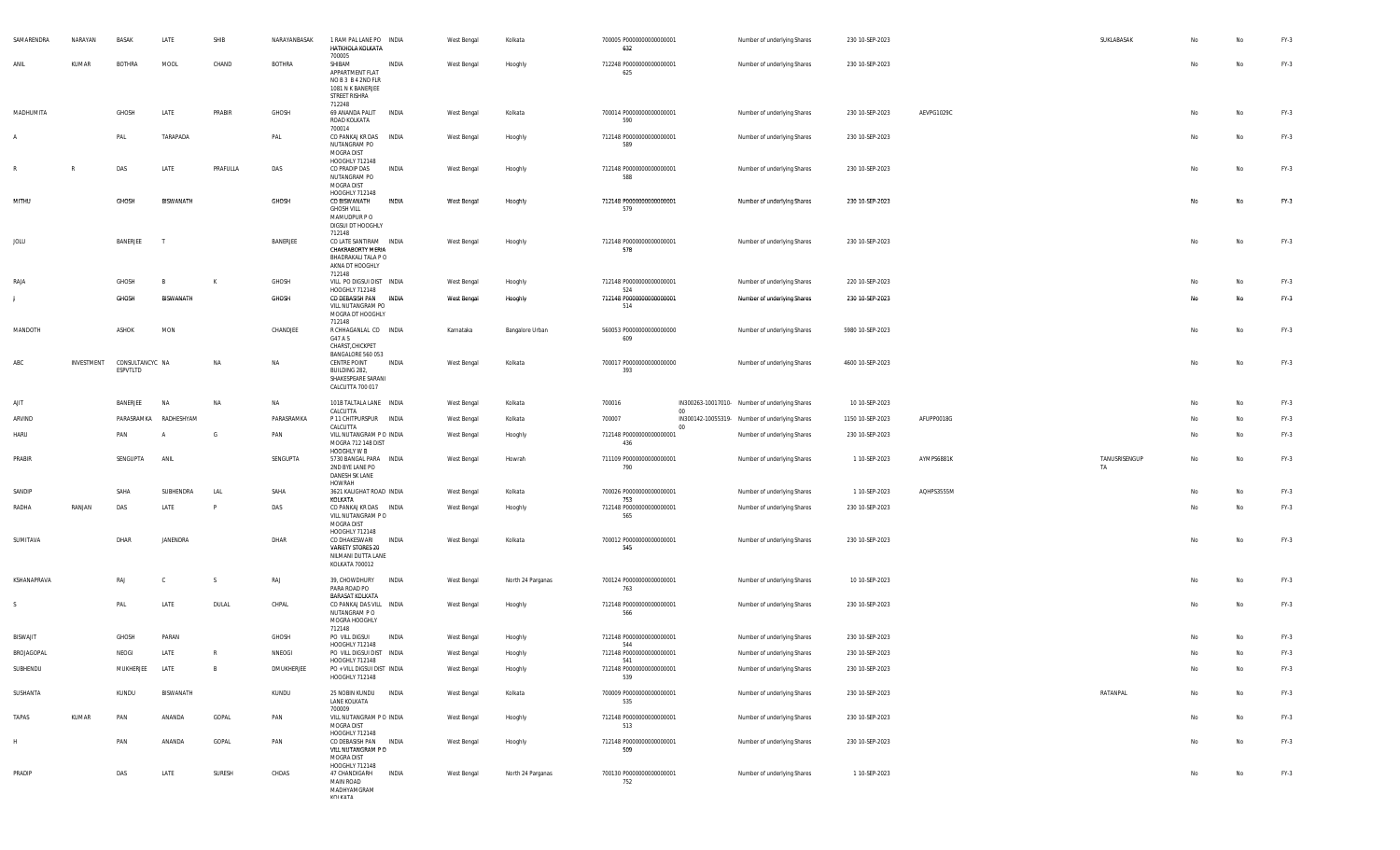| PULKIT         |                     | BHASIN               | PANKAJ         |              | BHASIN       | 591A TILJALA ROAD INDIA<br>FLAT 2A KOLKATA                                                                              |              | West Bengal    | Kolkata           | 700046 P0000000000000001<br>751        |        | Number of underlying Shares                    | 1 10-SEP-2023      |            |              |    | No        | $FY-3$ |
|----------------|---------------------|----------------------|----------------|--------------|--------------|-------------------------------------------------------------------------------------------------------------------------|--------------|----------------|-------------------|----------------------------------------|--------|------------------------------------------------|--------------------|------------|--------------|----|-----------|--------|
| YAJNASENI      |                     | CHATTERJEE           | RANA           |              | CHATTERJEE   | 60 RAY BAHADUR<br>ROAD BEHALA<br>KOI KATA                                                                               | INDIA        | West Bengal    | Kolkata           | 700034 P0000000000000001<br>749        |        | Number of underlying Shares                    | 1 10-SEP-2023      |            |              |    | No        | $FY-3$ |
| SOUMYABRATA    |                     | GANGULY              | SUBRATA        |              | GANGULY      | 12 S C MUKHERJEE                                                                                                        | <b>INDIA</b> | West Bengal    | Kolkata           | 700002 P0000000000000001               |        | Number of underlying Shares                    | 1 10-SEP-2023      |            |              | No | <b>No</b> | $FY-3$ |
| DEBASIS        |                     | TALUKDER             | MADAN          |              | TALUKDER     | STREET KOLKATA<br>PO PURBAPUTIARY<br>THAKUR PARA, PS<br><b>REGENT PARK</b>                                              | <b>INDIA</b> | West Bengal    | Kolkata           | 748<br>700093 P0000000000000001<br>721 |        | Number of underlying Shares                    | 221 10-SEP-2023    |            |              | No | No        | FY-3   |
| ${\sf V}$      |                     | LAKSHMIPATHI LATE    |                |              | SVISWANATHAN | KOLKATA<br>P 72, LAKE ROAD<br>KHAITAN HOUSE FLAT<br>18,4TH FLOOR<br>KOLKATA                                             | <b>INDIA</b> | West Bengal    | Kolkata           | 700029 P0000000000000001<br>719        |        | Number of underlying Shares                    | 690 10-SEP-2023    | ADHPV8965H |              | No | <b>No</b> | $FY-3$ |
| AI PANA        |                     | CHAKRABORTTY CHANDRA |                | KANTA        | CHAKRABORTY  | VILL MERIA, PO AKNA INDIA<br>PS POLBA HOOGHLY                                                                           |              | West Bengal    | Hooghly           | 712148 P0000000000000001<br>678        |        | Number of underlying Shares                    | 230 10-SEP-2023    |            |              | No | No        | $FY-3$ |
| SOUMEN         |                     | GHOSH                | <b>NA</b>      | NA           | NA           | 297 157B BOURIPARA INDIA<br>GOI AP BAG P O<br>SHEORAPHULLY<br>HOOGHLY, WB<br>712223                                     |              | West Bengal    | Hooghly           | 712223 P0000000000000001<br>674        |        | Number of underlying Shares                    | 230 10-SEP-2023    |            |              | No | <b>No</b> | $FY-3$ |
| VINAY          | CHAND               | JAIN                 |                |              | JAIN         | STATE BANK OF<br><b>MYSORE</b><br>GURUDWARA ROAD<br>KAROL BAGH NEW                                                      | <b>INDIA</b> | Delhi          | North Delhi       | 110005 P0000000000000001<br>427        |        | Number of underlying Shares                    | 2300 10-SEP-2023   |            |              | No | No        | $FY-3$ |
| SAMBHU         | PRASAD              | <b>BASU</b>          | LATE           | <sub>S</sub> | BASU         | DELHI 110 005<br>14 A P C AVENUE<br>DUMDUM CALCUTTA<br>700 030                                                          | <b>INDIA</b> | West Bengal    | North 24 Parganas | 700030 P0000000000000001<br>367        |        | Number of underlying Shares                    | 1380 10-SEP-2023   |            | SHIBNATHBOSE | No | No        | $FY-3$ |
| <b>NISHI</b>   |                     | THAKUR               | T              | $\mathbf{K}$ | SINGH        | 5 SIRI FORT ROAD INDIA                                                                                                  |              | Delhi          | South Delhi       | 110049 P0000000000000001<br>271        |        | Number of underlying Shares                    | 23000 10-SEP-2023  |            |              | No | <b>No</b> | $FY-3$ |
| SAMARENDRA     | NARAYAN             | BASAK                | <sub>S</sub>   | N            | <b>BASAK</b> | <b>NEW DELHI 110 049</b><br>1 RAM PAL LANE PO INDIA<br>HATKHOLA CALCUTTA<br>700 005                                     |              | West Bengal    | Kolkata           | 700005 P0000000000000001<br>221        |        | Number of underlying Shares                    | 230 10-SEP-2023    |            | SUKLABASAK   | No | No        | $FY-3$ |
| SAMARENDRA     | NARAYAN             | BASAK                | <sup>S</sup>   | N            | <b>BASAK</b> | 1 RAMPAL LANE PO INDIA<br>HATKHOLA CALCUTTA<br>700 005                                                                  |              | West Bengal    | Kolkata           | 700005 P0000000000000001<br>218        |        | Number of underlying Shares                    | 230 10-SEP-2023    |            |              | No | No        | $FY-3$ |
| AYAN           |                     | PALIT                | $\overline{A}$ | К            | PALIT        | 44A BANERJEE PARA INDIA<br>LANE POST DHAKURIA<br>CALCUTTA 700 031                                                       |              | West Bengal    | Kolkata           | 700031 P0000000000000001<br>095        |        | Number of underlying Shares                    | 20 10-SEP-2023     |            | RUBYPALIT    | No | No        | FY-3   |
| $\overline{A}$ |                     | BANERJEE             | TUTUL          | KUMAR        | BANERJEE     | CO SHYAMAL<br>CHAKRABORTY VILL<br>MERIA<br>BHADRAKALITALA P O<br>AKNA DIST HOOGHLY<br>712148                            | <b>INDIA</b> | West Bengal    | Hooghly           | 712148 P0000000000000001<br>496        |        | Number of underlying Shares                    | 230 10-SEP-2023    |            |              | No | <b>No</b> | $FY-3$ |
| <b>DIPAK</b>   |                     | BAG                  | LATE           | ABHOY        | <b>BAG</b>   | CO DEBASISH PAN INDIA<br>VILL NUTANGRAM PO<br>MOGRA DIST                                                                |              | West Bengal    | Hooghly           | 712148 P0000000000000001<br>491        |        | Number of underlying Shares                    | 230 10-SEP-2023    |            |              | No | No        | $FY-3$ |
| $\mathbb C$    | S.                  | RUDRA                | <b>NA</b>      | NA           | NA           | HOOGHLY 712148<br>8 CLIVE ROW<br>CALCUTTA 700 001                                                                       | INDIA        | West Bengal    | Kolkata           | 700001 P0000000000000000<br>187        |        | Number of underlying Shares                    | 230 10-SEP-2023    |            |              | No | No        | $FY-3$ |
| DURGA          | CHARAN              | PYNE                 | <b>NA</b>      | <b>NA</b>    | <b>NA</b>    | 21 B SAGAR DUTT<br>LANE CALCUTTA 700<br>073                                                                             | INDIA        | West Bengal    | Kolkata           | 700073 P0000000000000000<br>061        |        | Number of underlying Shares                    | 188370 10-SEP-2023 |            |              | No | No        | $FY-3$ |
| VIJAY          | PRABHASHANKA PANDYA |                      | <b>NA</b>      | <b>NA</b>    | NA           | FLAT NO 8 2ND FLOOR INDIA<br>SWASRAY BLDG P J<br>ROAD BEHIND<br><b>ADIASHRAY HOTEL</b><br><b>DAHISAR EAST</b><br>MUMBAL |              | Maharashtra    | Mumbai City       | 400068                                 | 00     | IN301549-18716468- Number of underlying Shares | 25 10-SEP-2023     | AJVPP3596J |              | No | No        | $FY-3$ |
| VIJAY          | DATTATRY            | PATIL                | DATTATRY       | TIKARAM      | PATIL        | AT POST BHADALIBK, INDIA<br>TAL JALGAON, DIST<br>JALGAON MAH                                                            |              | Maharashtra    | Jalgaon           | 425001                                 | 00     | IN301983-10702242- Number of underlying Shares | 150 10-SEP-2023    | ABFPP1435Q |              |    | No        | FY-3   |
| AMIT           |                     | RAJPUT               | <b>NA</b>      | NA           | NA           | BILINAKA BILI ROAD INDIA<br>TA GANDEVI DIST<br>NAVSARI BILIMORA<br>GUJARAT                                              |              | Gujarat        | Valsad            | 396321                                 | $00\,$ | IN300513-17917734- Number of underlying Shares | 583 10-SEP-2023    |            |              | No | No        | FY-3   |
| HARENDRA       | KUMAR               | SINGH                |                | D            | SINGH        | 20423 NORTH<br>SEALDAH ROAD<br>EASTERN RAILWAY<br>QUARTERS CALCUTTA<br>700 009                                          | <b>INDIA</b> | West Bengal    | Kolkata           | 700009 P0000000000000000<br>773        |        | Number of underlying Shares                    | 23000 10-SEP-2023  |            |              | No | No        | $FY-3$ |
| SHRIKANT       | SATISH              | SHARMA               | <b>NA</b>      | NA           | NA           | MUNCIPAL PARK<br>SUBHASH ROAD DIST<br>JALGAON BHUSAVAL                                                                  | INDIA        | Maharashtra    | Jalgaon           | 425801                                 | CD.    | 12013200-00571140- Number of underlying Shares | 460 10-SEP-2023    |            |              | No | No        | $FY-3$ |
| $\mathbb{R}$   | LAKSHMI             |                      | <b>NA</b>      | NA           | <b>NA</b>    | MAHARASHTRA<br>NO 2, ANNA STREET INDIA<br>KAMARAJ NAGAR,<br>GORIMEDU<br>PONDICHERRY<br>PONDICHERRY<br>PONDICHERRY       |              | Pondicherry    | NA                | 605006                                 | CD     | 12017500-00223648- Number of underlying Shares | 230 10-SEP-2023    |            |              | No | No        | $FY-3$ |
| <b>BABITA</b>  |                     | RATHORE              | <b>NA</b>      | <b>NA</b>    | NA           | 49. VIVEKANAND<br>NAGAR NOUGAON<br>DHAR M P                                                                             | <b>INDIA</b> | Madhya Pradesh | <b>DHAR</b>       | 454001                                 | CD     | 12017000-00101182- Number of underlying Shares | 50 10-SEP-2023     |            |              | No | No        | $FY-3$ |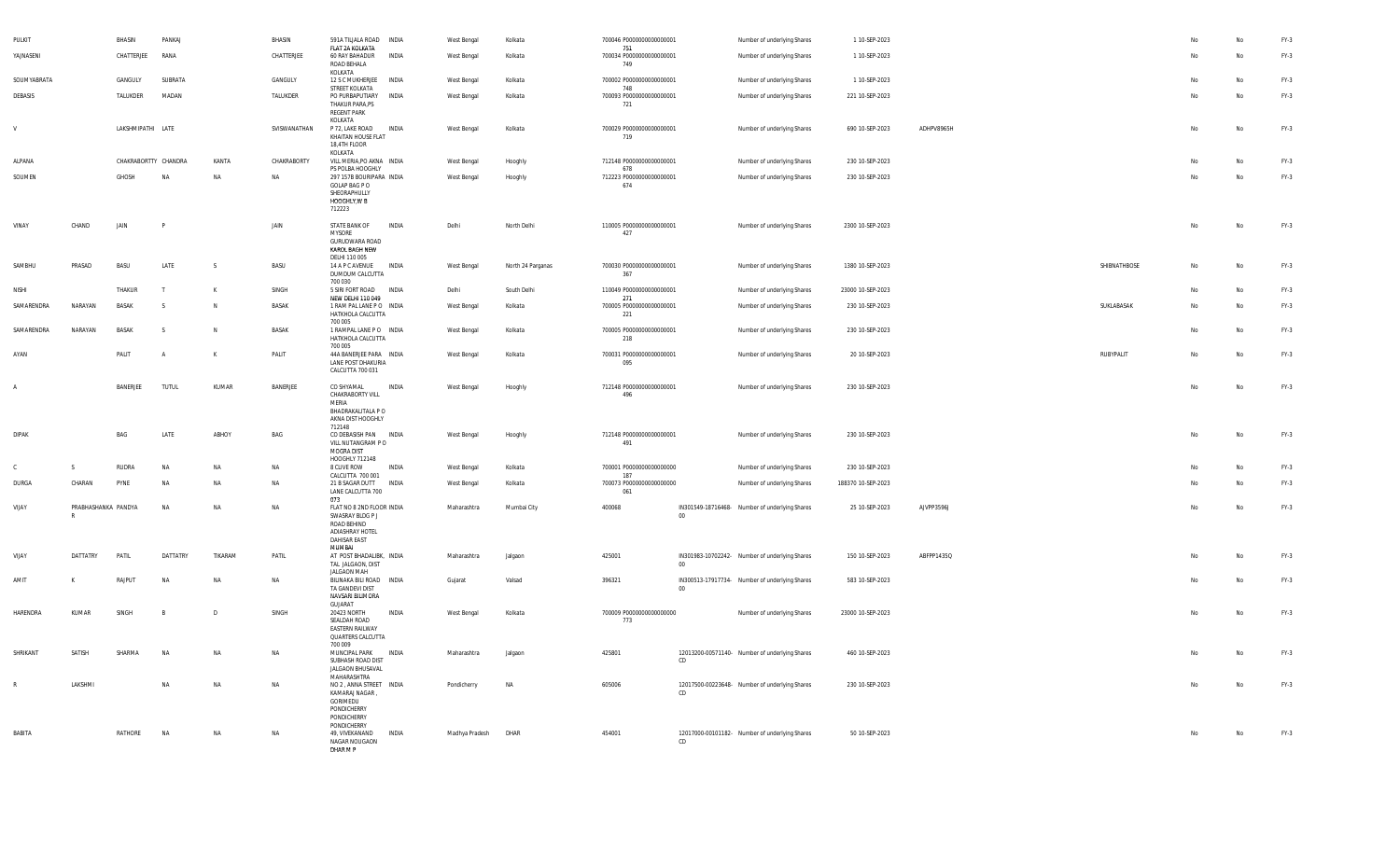| <b>JAYA</b>      |             | <b>BISWAS</b>   |               |             |              | CO DR<br>AMALANGESHU<br><b>BISWAS BUNGLOW</b><br>NO 423 ROAD NO 4<br>RIVERSIDE TOWNSHIP<br><b>BURNPUR KOLKATA</b><br><b>WEST BENGAL</b> | INDIA        | West Bengal    | Bardhaman         | 713325                          | CD  | 12019101-02295118- Number of underlying Shares | 200 10-SEP-2023  |            |                                 |    |           | $FY-3$ |
|------------------|-------------|-----------------|---------------|-------------|--------------|-----------------------------------------------------------------------------------------------------------------------------------------|--------------|----------------|-------------------|---------------------------------|-----|------------------------------------------------|------------------|------------|---------------------------------|----|-----------|--------|
| NISHAN           |             | SINGH           | IAI           |             | BHAGWAN      | HNO 402 VILLAGE<br>SAKRA SAKRA<br>KAITHAL KAITHAL<br>HARYANA                                                                            | <b>INDIA</b> | HARYANA        | KAITHAL           | 136027                          | CD. | 12030000-00606817- Number of underlying Shares | 300 10-SEP-2023  | DZCPS9139C |                                 | No | No        | $FY-3$ |
| ATUL             | SURESH      | KALE            | <b>NA</b>     | <b>NA</b>   | <b>NA</b>    | GHAR NO 322.<br>VITTHAL MANDIR<br>JAWAL, VITTHAL PETH<br><b>JAI GAON</b><br>MAHARASHTRA                                                 | <b>INDIA</b> | Maharashtra    | Jalgaon           | 425001                          | CD  | 12028901-00020542- Number of underlying Shares | 500 10-SEP-2023  |            |                                 | No | No        | FY-3   |
| SHIPRA           | NAIDU       |                 | CHINNIKRISHNA |             | GOPALARATTAN | 11394 2 , GOLDEN<br>COMPLEX.<br>BUILDING, CALICUT<br>ROAD GUDALUR<br><b>GUDALUR TAMIL</b><br>NADU                                       | <b>INDIA</b> | Tamil Nadu     | The Nilgiris      | 643212                          | CD  | 12029800-00174109- Number of underlying Shares | 100 10-SEP-2023  | ACVPN8969J |                                 | No | No        | $FY-3$ |
| PARILA           | YOGESHBHAI  | MEHTA           | <b>NA</b>     | <b>NA</b>   | <b>NA</b>    | VAISHALI JEWIERS INDIA<br>VASI TALAV MAHUVA<br>MAHUVA GUJARAT                                                                           |              | Gujarat        | Bhavnagar         | 364290                          | CD  | 12028700-00115448- Number of underlying Shares | 400 10-SEP-2023  |            |                                 | No | No        | $FY-3$ |
| SUPRAKASH        |             | <b>TALUKDAR</b> | LATE          | KAMINI      | TALUKDAR     | 29 CHOWDHURY<br>PARA ROAD PO<br><b>BARASAT KOLKATA</b><br><b>WEST BENGAL</b>                                                            | <b>INDIA</b> | West Bengal    | North 24 Parganas | 700124                          | CD  | 12038400-00407125- Number of underlying Shares | 1 10-SEP-2023    | ADJPT3826B | TUHINATALUKDA<br>R              | No | No        | $FY-3$ |
| NEELISETTY       |             | <b>INGUPTA</b>  | MAI YADRI     |             | NEELISETTY   | DOOR NO6 3<br><b>GANTASALA VARI</b><br>STREET PENUGONDA<br>A P                                                                          | INDIA        | Andhra Pradesh | West Godavari     | 534320                          | CD  | 12035200-00040457- Number of underlying Shares | 1000 10-SEP-2023 | AFWPN0447F |                                 | No | No        | $FY-3$ |
| PANKAJ           |             | AJMERA          | MR            | TEJ         | MALAJMERA    | 55 EXT SUBHASH<br>NAGAR AJMER ROAD<br>WARD NO 47<br>BHILWARA RJASTHAN                                                                   | INDIA        | Rajasthan      | Bhilwara          | 311001                          | CD  | 12043700-00291362- Number of underlying Shares | 100 10-SEP-2023  | ADXPA9951A |                                 | No | No        | $FY-3$ |
| PRAVEEN          |             | VASANTH         | <b>NA</b>     | NA          | NA           | VAIKKATTIL HOUSE INDIA<br>THRITHALLOOR PO<br>THRISSUR KERALA                                                                            |              | Kerala         | Thrissur          | 680619                          | CD  | 12047600-00147855- Number of underlying Shares | 100 10-SEP-2023  |            |                                 | No | No        | $FY-3$ |
| PRAVINBHAI       | VITTHALBHAI | MENDPARA        | VITTHALBHAI   |             |              | 1718, YOGESHWAR INDIA<br>SOC, DEVBAUG,<br>BHAVNAGAR<br>GUJARAT                                                                          |              | Gujarat        | Bhavnagar         | 364001                          | CD  | 13023400-00250074- Number of underlying Shares | 2000 10-SEP-2023 | AOAPM5876Q |                                 | No | No        | FY-3   |
| VANDANA          |             | BHARRGAVA       |               | $\mathsf C$ | PRIYADARSHEE | B 48 J PARK<br>MAHANAGAR EXT<br>LUCKNOW Uttar<br>Pradesh                                                                                | INDIA        | Uttar Pradesh  | Lucknow           |                                 | CD  | 13041400-06245104- Number of underlying Shares | 1750 10-SEP-2023 | AIHPB8701C |                                 | No | <b>No</b> | $FY-3$ |
| NARENDRA         | VITHAI DAS  | <b>LADHE</b>    | <b>NA</b>     | <b>NA</b>   | <b>NA</b>    | MAULI NANDANVAN INDIA<br><b>COLONY BHUSAVAL</b><br>DIST JALGAON<br>BHUSAVAL<br>MAHARASHTRA                                              |              | Maharashtra    | Jalgaon           | 425201                          | CD. | 12013200-00719117- Number of underlying Shares | 1150 10-SEP-2023 |            |                                 | No | No        | $FY-3$ |
| MUTHUKUMAR       | RAJAMANI    | REDDY           | <b>NA</b>     | NA          | NA           | FLAT NO 104, BLDG INDIA<br>NO 29D BIMBISAR<br>NAGAR, GOREGAON E<br>MUMBAI<br>MAHARASHTRA                                                |              | Maharashtra    | Mumbai City       | 400065                          | CD. | 12026500-00014826- Number of underlying Shares | 2500 10-SEP-2023 |            |                                 | No | No        | $FY-3$ |
| ATANU            |             | PAL             | TARA          | PADA        | PAL          | VILL BIRPALA P O<br>SULTANGACHA DIST<br>HOOGHI Y 712148                                                                                 | INDIA        | West Bengal    | Hooghly           | 712148 P0000000000000001<br>504 |     | Number of underlying Shares                    | 230 10-SEP-2023  |            |                                 | No | No        | $FY-3$ |
| DEBU             |             | GHOSH           | KALI          | PADA        | GHOSH        | CO DEBASISH PAN INDIA<br>VILL NUTANGRAM PO<br>MOGRA DIST<br>HOOGHLY 712148                                                              |              | West Bengal    | Hooghly           | 712148 P0000000000000001<br>502 |     | Number of underlying Shares                    | 230 10-SEP-2023  |            |                                 | No | <b>No</b> | $FY-3$ |
| <b>BISWANATH</b> |             | GHOSH           | LATE          | KANAI       | GHOSH        | VILL MAMUDPUR PO INDIA<br>DIGSULDIST<br>HOOGHLY 712148                                                                                  |              | West Bengal    | Hooghly           | 712148 P0000000000000001<br>499 |     | Number of underlying Shares                    | 230 10-SEP-2023  |            |                                 | No | No        | $FY-3$ |
| RANI             |             | PAN             | ANANDA        | GOPAL       | PAN          | CO HIRU PAN VILL INDIA<br>NUTANGRAM PO<br>MOGRA DIST<br>HOOGHLY 712148                                                                  |              | West Bengal    | Hooghly           | 712148 P0000000000000001<br>492 |     | Number of underlying Shares                    | 230 10-SEP-2023  |            |                                 | No | No        | $FY-3$ |
| D                |             | PAN             | ANANDA        | GOPAL       | PAN          | VILL NUTANGRAM P O INDIA<br>MOGRA DIST<br>HOOGHLY 712148                                                                                |              | West Bengal    | Hooghly           | 712148 P0000000000000001<br>489 |     | Number of underlying Shares                    | 460 10-SFP-2023  |            |                                 | No | No        | $FY-3$ |
| SOMNATH          |             | CHATTERJEE      | SACHINDRA     | NATH        | CHATTERJEE   | VILL PO DIGSUI P S INDIA<br>MOGRA DIST<br>HOOGHLY 712148                                                                                |              | West Bengal    | Hooghly           | 712148 P0000000000000001<br>487 |     | Number of underlying Shares                    | 230 10-SEP-2023  |            |                                 | No | No        | $FY-3$ |
| <b>UMA</b>       |             | SENGUPTA        | LATE          | KALI        | KRISHNASEN   | 5730 BANGAL PARA INDIA<br>2ND BYE LANE PO<br>DANESH SK LANE<br><b>HOWRAH</b>                                                            |              | West Bengal    | Howrah            | 711109 P0000000000000001<br>792 |     | Number of underlying Shares                    | 1 10-SEP-2023    | DBDPS4354Q | PRABIRSENGUPT<br>$\overline{A}$ | No | No        | $FY-3$ |
| SHRABANTI        |             | CHATTERJEE      | SOMNATH       |             | CHATTERJEE   | VILL PO DIGSUI PS INDIA<br>MOGRA HOOGHLY                                                                                                |              | West Bengal    | Hooghly           | 712148 P0000000000000001<br>747 |     | Number of underlying Shares                    | 690 10-SEP-2023  |            |                                 | No | No        | FY-3   |
| BABU             |             | DAS             | SHYAMA        | PADA        | DAS          | CO PANKAJ KR DAS INDIA<br>VILL NUTANGRAM PO<br>MOGRA DIST<br><b>HOOGHI Y 712148</b>                                                     |              | West Bengal    | Hooghly           | 712148 P0000000000000001<br>546 |     | Number of underlying Shares                    | 230 10-SEP-2023  |            |                                 | No | No        | $FY-3$ |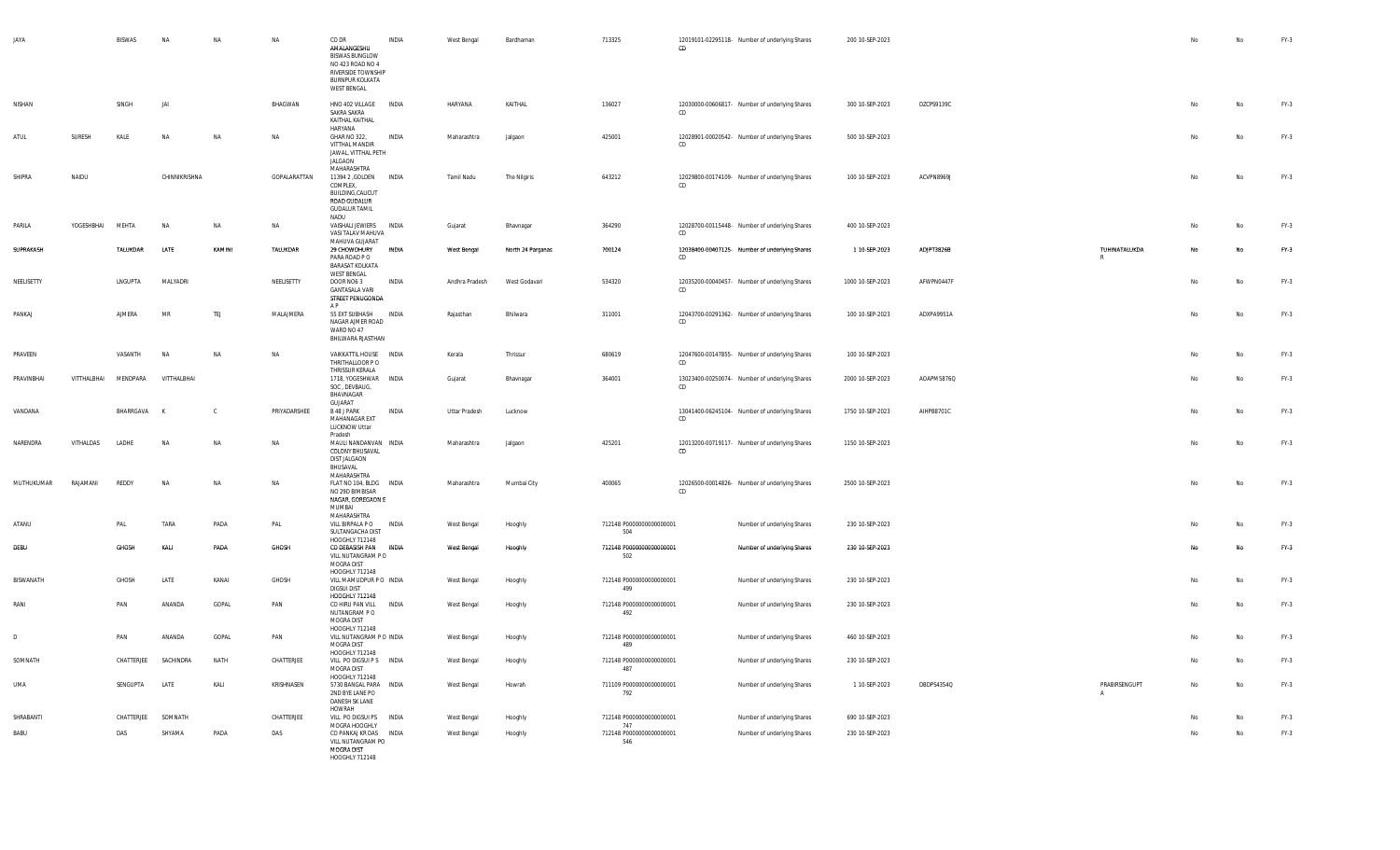|    |               |              | CHAKRABORTTY LATE |              | SANTIRAM     | CHAKRABORTY  | CO SHYAMAL<br>CHAKRABORTY MERIA<br>BHADRAKALITALA P O<br>AKNA DIST HOOGHLY<br>712148       | INDIA        | West Bengal             | Hooghly       | 712148 P0000000000000001<br>512 |                | Number of underlying Shares                    | 230 10-SEP-2023    |            |             | No | No | $FY-3$ |
|----|---------------|--------------|-------------------|--------------|--------------|--------------|--------------------------------------------------------------------------------------------|--------------|-------------------------|---------------|---------------------------------|----------------|------------------------------------------------|--------------------|------------|-------------|----|----|--------|
|    | SANKAR        | LAL          | SEN               | <b>NA</b>    | <b>NA</b>    | NA           | 181A VIDYA SAGAR INDIA<br>STREET KOLKATA 700<br>009                                        |              | West Bengal             | Kolkata       | 700009 P0000000000000001<br>441 |                | Number of underlying Shares                    | 23000 10-SEP-2023  |            | DIPALISEN   | Nο | No | $FY-3$ |
| DK |               |              | PAN               | AGPAN        |              |              | CO HIRU PAN VILL INDIA<br>NUTANGRAM P O<br>MOGRA 712148 DT<br>HOOGHLY                      |              | West Bengal             | Hooghly       | 712148 P0000000000000001<br>484 |                | Number of underlying Shares                    | 230 10-SEP-2023    |            |             | No | No | $FY-3$ |
|    | KASHI         | NATH         | BATABYAL          | A            |              | BATABYAL     | CO HIRU PAN VILL INDIA<br>NUTANGRAM P O<br>MOGRA 712 148 DIST                              |              | West Bengal             | Hooghly       | 712148 P0000000000000001<br>472 |                | Number of underlying Shares                    | 460 10-SEP-2023    |            |             | No | No | $FY-3$ |
|    | MANOJ         | KUMAR        | KOCHAR            | NA           | NA           | NA           | HOOGHLY W B<br>43 RAJBHALLAV SAHA INDIA<br>LANE 2ND FLOOR<br>SINHA BARI HOWRAH             |              | West Bengal             | Howrah        | 711101 P0000000000000001<br>453 |                | Number of underlying Shares                    | 2530 10-SEP-2023   |            |             | No | No | $FY-3$ |
|    | DEBASISH      |              | PAN               | $\mathsf{A}$ | - G          | PAN          | 711 101<br>VILL NUTANGRAM P O INDIA<br>MOGRA 712 148 DIST<br>HOOGHLY                       |              | West Bengal             | Hooghly       | 712148 P0000000000000001<br>440 |                | Number of underlying Shares                    | 230 10-SEP-2023    |            |             | No | No | FY-3   |
|    | GOURAB        |              | DAS               |              | $\mathbb{R}$ | DAS          | CO HIRU PAN VILL INDIA<br>NUTANGRAM P O<br>MOGRA 712 148 DIST                              |              | West Bengal             | Hooghly       | 712148 P0000000000000001<br>464 |                | Number of underlying Shares                    | 230 10-SEP-2023    |            |             | No | No | $FY-3$ |
|    | SHYAMA        | PADA         | GHOSH             | <b>NA</b>    | <b>NA</b>    | NA           | HOOGHLY W B<br>MOHURAKANDI P O INDIA<br>MOHURAKANDI 742<br>161 VIA<br>PANCHTHUPI,DT        |              | West Bengal             | Murshidabad   | 742161 P0000000000000000<br>033 |                | Number of underlying Shares                    | 188370 10-SEP-2023 |            |             | No | No | $FY-3$ |
| D  |               |              | BAG               | LATE         |              | ABHOYBAG     | MURSHIDABAD W B<br>CO DEBASISH PAN INDIA<br>VILL NUTANGRAM P O<br>MOGRA 712 148 DIST       |              | West Bengal             | Hooghly       | 712148 P0000000000000001<br>475 |                | Number of underlying Shares                    | 230 10-SEP-2023    |            |             | No | No | $FY-3$ |
|    | SANGITABEN    | GANPAT       | AHIR              | <b>NA</b>    | <b>NA</b>    | NA           | HOOGHLY W B<br>AHIRFALIA AT POST INDIA<br><b>BALITHA NR HOTEL</b><br>WOODLAND VAPI         |              | Gujarat                 | Valsad        | 396191                          | $00\,$         | IN300484-13769023- Number of underlying Shares | 10500 10-SEP-2023  |            |             | No | No | $FY-3$ |
|    | AMITAVA       |              | KUSHARI           | LATE         | SUSHIL       | KUMARKUSHARI | BALITHA VAPI<br>A 8286 P O KALYANI INDIA                                                   |              | West Bengal             | Nadia         | 741235                          |                | IN300773-10152323- Number of underlying Shares | 1 10-SEP-2023      | AFOPK4692M |             |    | No | $FY-3$ |
|    | ARAB          | BILKISBEN    | <b>UMARBHAI</b>   | <b>NA</b>    | NA           | NA           | DIST NADIA<br>AZIZA MANZIL, OPP INDIA<br>GANDHI BAUG,<br>TELEPHONE<br>EXCHANGE,            |              | Gujarat                 | Surendranagar | 363310                          | 00<br>$00\,$   | IN300974-10503364- Number of underlying Shares | 500 10-SEP-2023    |            |             | No | No | $FY-3$ |
|    | VISHAL        |              | YADAV             | KISHAN       |              | LAL          | DHRANGADHRA<br>YADAV BHAWAN<br>NEAR TAGORE PUB<br>SCHOOL INDRA<br><b>GANDHI NAGAR KOTA</b> | INDIA        | Rajasthan               | Kota          | 324004                          | $00\,$         | IN301330-20020413- Number of underlying Shares | 230 10-SEP-2023    |            |             | No | No | $FY-3$ |
|    | ANILA         |              | RAMPURIA          | <b>NA</b>    | NA           | NA           | RAJASTHAN<br>911 EXPRESS<br>APARTMENTS<br>VAISHALI SECTOR IV<br><b>GHAZIABAD UTTAT</b>     | INDIA        | <b>Uttar Pradesh</b>    | GHAZIABAD     |                                 | $00\,$         | IN301330-19913354- Number of underlying Shares | 29034 10-SEP-2023  |            |             | No | No | $FY-3$ |
|    | KEERTHIMEENAV |              |                   | VETRISELVANR |              |              | PRADESH<br>2 E2 E2 1ST STREET   INDIA<br>NEW COLONY<br>MADURAI                             |              | Tamil Nadu              | Madurai       | 625002                          | $00\,$         | IN301696-10895523- Number of underlying Shares | 1 10-SEP-2023      | ANOPM6621L |             | No | No | $FY-3$ |
|    | ANANDA        | RAO          | BHOSLE            | <b>NA</b>    | <b>NA</b>    | NA           | KACHEGONDANA<br><b>HALLI VILLAGE</b><br>ANTHARAGANGE<br>POST BHADRAVATHI                   | <b>INDIA</b> | Karnataka               | Shimoga       | 577301                          | $00\,$         | IN301696-10680664- Number of underlying Shares | 230 10-SEP-2023    |            |             | No | No | $FY-3$ |
|    | PURSOTTAM     | DAS          | SHARMA            | RAM          | SWAROOP      | SHARMA       | KARNATAKA<br>H NO 216 KANPUR<br>ROAD TALPURA<br><b>JHANSI</b>                              | <b>INDIA</b> | Uttar Pradesh           | Jhansi        |                                 | 0 <sup>0</sup> | IN301696-10492532- Number of underlying Shares | 100 10-SEP-2023    | AHBPS4614E | MADHUSHARMA | No | No | $FY-3$ |
|    | LAAD          | KANWAR       | SHAH              | <b>NA</b>    | <b>NA</b>    | NA           | 633 PRERANA SADAN INDIA<br>NAYA DARAVAJA                                                   |              | Rajasthan               | Nagaur        | 341001                          | $00\,$         | IN301604-10468956- Number of underlying Shares | 1150 10-SEP-2023   |            |             | No | No | $FY-3$ |
|    | DUDU          |              | KUTTAN            | PAVIYANOSE   |              |              | NAGAUR NAGAUR<br>MOOTHEDAN HOUSE INDIA<br>VETTYKADAVU ROAD<br>CHALAKUDY                    |              | Kerala                  | Thrissur      | 680307                          | $00\,$         | IN301637-40993699- Number of underlying Shares | 100 10-SEP-2023    | APHPD1363B |             |    | No | $FY-3$ |
|    | LAXMI         |              | DEVI              | <b>NA</b>    | <b>NA</b>    | NA           | 39 LBS MARG<br>SHIBPUR PO<br><b>BANSBERIA DT</b><br>HOOGHLY                                | INDIA        | West Bengal             | Hooghly       | 712502                          | $00\,$         | IN302017-10128253- Number of underlying Shares | 300 10-SEP-2023    |            |             |    | No | $FY-3$ |
|    | NAGESWARA     | RAO          | BALLA             | SUBBAYYA     |              | BALLA        | 11 177 18<br>BRAHMAPURAM                                                                   | INDIA        | Andhra Pradesh          | Krishna       | 521366                          | $00\,$         | IN301774-12958848- Number of underlying Shares | 50 10-SEP-2023     | ANAPB3157A |             | No | No | $FY-3$ |
|    | PRADIPKUMAR   | $\mathbb{R}$ | <b>TRIVEDI</b>    | <b>NA</b>    | <b>NA</b>    | NA           | PEDANA KRISHNA DT<br>D 2, TARAK APPT,<br><b>GURUKUL ROAD,</b><br>MEMNAGAR,<br>AHMEDABAD    | <b>INDIA</b> | Gujarat                 | Ahmedabad     | 380052                          | $00\,$         | IN302269-10767775- Number of underlying Shares | 100 10-SEP-2023    |            |             | No | No | $FY-3$ |
|    | VIKRAM        |              | DOGRA             | NA           | NA           | NA           | H NO 12 P SECTOR 2 INDIA<br>TRIKUTA NAGAR,<br>JAMMU JAMMU AND<br>KASHMIR                   |              | Jammu and Kashmir JAMMU |               | 180012                          | $00\,$         | IN302365-10625456- Number of underlying Shares | 20 10-SEP-2023     |            |             | No | No | $FY-3$ |
|    | VANDANA       |              | BHARRGAVA K       |              | $\mathbb{C}$ | PRIYADARSHEE | B 48 J PARK MAHA  INDIA<br>NAGAR LUCKNOW<br>UTTAR PRADESH<br><b>INDIA</b>                  |              | Uttar Pradesh           | Lucknow       |                                 | $00\,$         | IN302269-13474085- Number of underlying Shares | 22200 10-SEP-2023  | AIHPB8701C |             | No | No | $FY-3$ |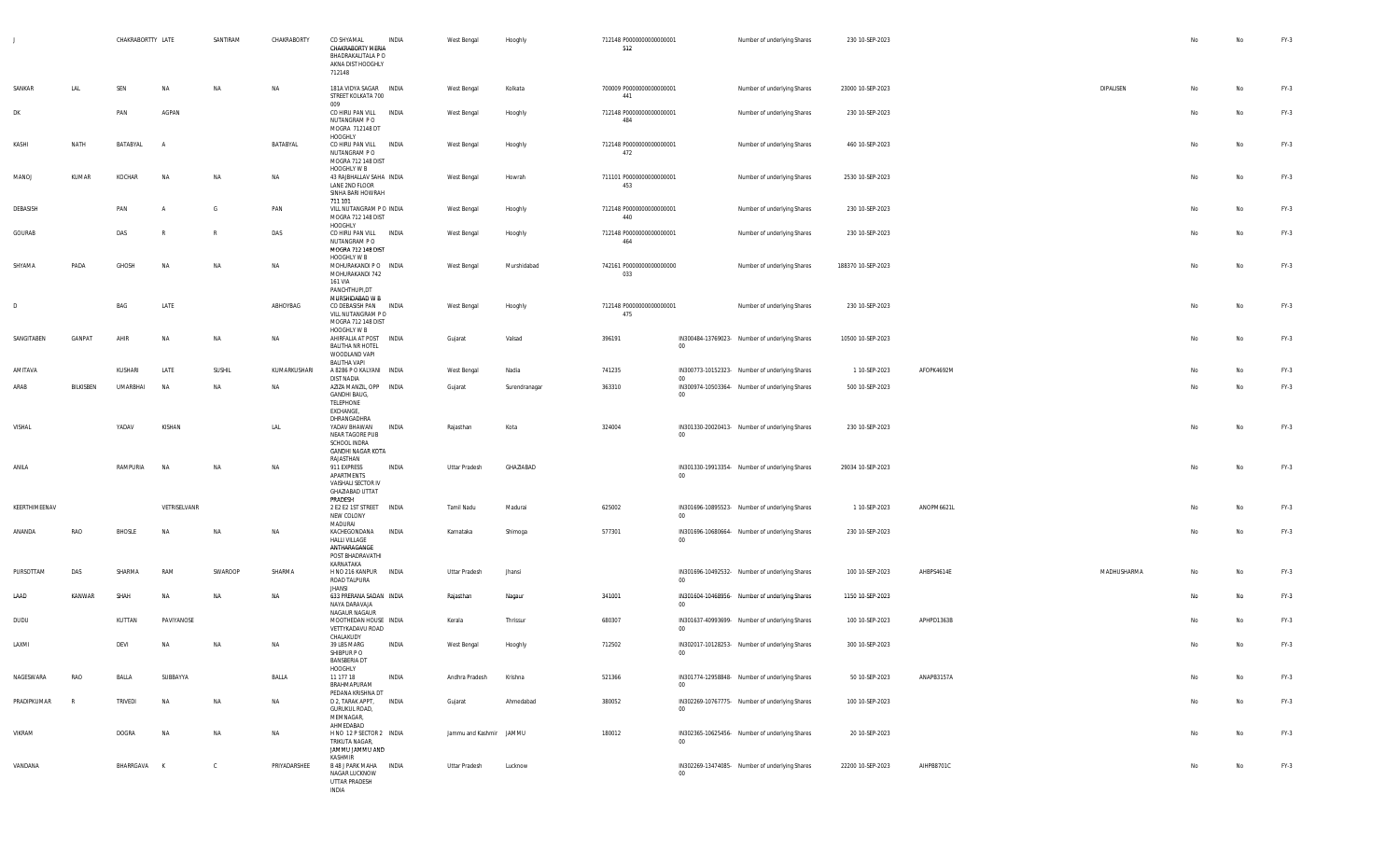|                 |                | SUBBARAO                    | <b>NA</b>    | <b>NA</b>  | NA        | M G C MARKET NO INDIA                                                                                                             |       | Andhra Pradesh | Prakasam          | 523155                          |    | IN303165-10008478- Number of underlying Shares | 60 10-SEP-2023    |                            |    |    | FY-3   |
|-----------------|----------------|-----------------------------|--------------|------------|-----------|-----------------------------------------------------------------------------------------------------------------------------------|-------|----------------|-------------------|---------------------------------|----|------------------------------------------------|-------------------|----------------------------|----|----|--------|
| RAKESH          | NATWARBHAI     | PATEL                       | N            |            | PATEL     | 101 CHIRALA<br>11411 AMBALIWALI INDIA<br>POLE NEAR<br>RANGILAPOLE, SHAHP<br>UR AHMEDABAD 380                                      |       | Gujarat        | Anand             | 380001 P0000000000000000<br>680 | 00 | Number of underlying Shares                    | 46000 10-SEP-2023 |                            | No | No | $FY-3$ |
| SRI             | BISHWA         | NATHSHARMA LATE             |              |            | SHARMA    | 001<br>1681E RAMESH<br><b>DUTTA STREET</b>                                                                                        | INDIA | West Bengal    | Kolkata           | 700006 P0000000000000000<br>556 |    | Number of underlying Shares                    | 23000 10-SEP-2023 |                            | No | No | $FY-3$ |
| SMT             | SIPRA          | SEAL                        | <b>NA</b>    | NA         | NA        | CALCUTTA 700 006<br>44, SIKDARPARA<br>STREET CALCUTTA 700                                                                         | INDIA | West Bengal    | Kolkata           | 700007 P0000000000000000<br>306 |    | Number of underlying Shares                    | 34500 10-SEP-2023 |                            | No | No | $FY-3$ |
| MRS             | SALMA          | MOHOMEDBHAI NA<br>VALLIULLA |              | <b>NA</b>  | NA        | 007<br>COMHVALLIULLAH INDIA<br>K<br>STREET, BEGUMPURA,                                                                            |       | Gujarat        | Surat             | 395003 P0000000000000000<br>213 |    | Number of underlying Shares                    | 36800 10-SEP-2023 |                            | No | No | $FY-3$ |
| KASIM           | AHMAD          | CAPTAN                      | AHMAD        |            |           | ZUMMA BAZAR<br>SURAT 395 003<br>6993 OPP VIDHYA INDIA<br>KUNJ SCHOOL<br>LUNSIKUI ROAD, TAL<br>NAVSARI DIST<br>BULSAR, GUJARAT 396 |       | Gujarat        | Valsad            | 396445 P0000000000000000<br>512 |    | Number of underlying Shares                    | 23000 10-SEP-2023 |                            | No | No | $FY-3$ |
| SMT             | EKTA           | JAIN                        | SRI          |            | KJAIN     | 445<br>146 HARSH VIHAR INDIA<br>PITAMPURA DELHI<br>110034                                                                         |       | Delhi          | North West        | 110034 P0000000000000000<br>472 |    | Number of underlying Shares                    | 23000 10-SEP-2023 | SRIVIPULKUMAR<br>JAIN      | No |    | FY-3   |
| RANJANA         | <b>JIVARAJ</b> | SHAH                        |              |            | SHAH      | CO DIPAK<br>CORPORATION 671<br>CANNING STREET<br>CALCUTTA 700 001                                                                 | INDIA | West Bengal    | Kolkata           | 700001 P0000000000000000<br>756 |    | Number of underlying Shares                    | 91540 10-SEP-2023 |                            | No | No | $FY-3$ |
| RAHUL           |                | JAIN                        | CHANDULAL    |            |           | KIRAN INDENTORS INDIA<br>VAMICHAND MARKET<br>D S LANE CHICKPET<br>BANGALORE 560 053                                               |       | Karnataka      | Bangalore Urban   | 560053 P0000000000000000<br>619 |    | Number of underlying Shares                    | 46000 10-SEP-2023 |                            | No | No | $FY-3$ |
| MANDOTH         |                | ASHOK                       | MOOLCHANDJEE |            |           | UTTAM METAL MART INDIA<br>G 29 A S CHAR STREET<br>BANGALORE 560 053                                                               |       | Karnataka      | Bangalore Urban   | 560053 P0000000000000000<br>541 |    | Number of underlying Shares                    | 8280 10-SEP-2023  |                            | No | No | FY-3   |
| GUNABATI        |                | TALUKDAR                    | LATE         | K          | KTALUKDAR | CO DR S TALUKDAR 39 INDIA<br>CHOWDHURY PARA S<br>S ROAD, PO BARASAT                                                               |       | West Bengal    | North 24 Parganas | 700124 P0000000000000001<br>641 |    | Number of underlying Shares                    | 10 10-SEP-2023    |                            | No | No | $FY-3$ |
| SAMARENDRA      | NARAYAN        | <b>BASAK</b>                | SHIB         | NARAYAN    | BASAK     | 700124<br>1 RAM PAL LANE PO INDIA<br>HATKHOLA KOLKATA<br>700005                                                                   |       | West Bengal    | Kolkata           | 700005 P0000000000000001<br>516 |    | Number of underlying Shares                    | 230 10-SEP-2023   | SHIPRASETT                 | No | No | $FY-3$ |
| MOU             |                | PAN                         | ANANDA       | GOPAL      | PAN       | CO DEBASISH PAN INDIA<br>VILL NUTANGRAM PO<br>MOGRA DIST                                                                          |       | West Bengal    | Hooghly           | 712148 P0000000000000001<br>490 |    | Number of underlying Shares                    | 230 10-SEP-2023   |                            | No | No | $FY-3$ |
| SUDHENDU        |                | SAHA                        | <b>NA</b>    | NA         | NA        | HOOGHLY 712148<br>8 CLIVE ROW                                                                                                     | INDIA | West Bengal    | Kolkata           | 700001 P0000000000000000        |    | Number of underlying Shares                    | 230 10-SEP-2023   |                            | No | No | $FY-3$ |
| ALPANA          |                | DUTT                        | S.           |            | DUTT      | CALCUTTA 700 001<br>181, RAMESH DUTT INDIA                                                                                        |       | West Bengal    | Kolkata           | 239<br>700006 P0000000000000001 |    | Number of underlying Shares                    | 460 10-SEP-2023   |                            | No | No | $FY-3$ |
| <b>JITENDRA</b> | M              | GANDHI                      | MANSUKHLAL   | $\sqrt{D}$ | GANDHI    | STREET KOLKATA<br>113 GOPINATH                                                                                                    | INDIA | West Bengal    | Howrah            | 697<br>711101 P0000000000000001 |    | Number of underlying Shares                    | 1150 10-SEP-2023  |                            | No | No | $FY-3$ |
|                 |                |                             |              |            |           | CHONGDER LANE<br>ASHOK SAMANTA<br><b>BUILDING FIRST</b><br><b>FLOOR FAZIR BAZAR</b><br>HOWRAH 711101                              |       |                |                   | 547                             |    |                                                |                   |                            |    |    |        |
| PROBIR          | KUMAR          | ROY                         | PROVAT       | KUMAR      | ROY       | 921 MASJID BARI<br>STREET KOLKATA<br>700006                                                                                       | INDIA | West Bengal    | Kolkata           | 700006 P0000000000000001<br>538 |    | Number of underlying Shares                    | 230 10-SEP-2023   | KASHINATHBATA<br>BYAL      | No | No | $FY-3$ |
| BHANWER         | LAL            | SONI                        | V            |            | MAL       | CO BHOORCHAND INDIA<br>VAGTAWARMAL SONI<br>NEAR OLD POWER<br>HOUSE SARDAR PURA<br><b>BARMER RAJ</b>                               |       | Rajasthan      | Barmer            | 344001 P0000000000000000<br>736 |    | Number of underlying Shares                    | 92000 10-SEP-2023 |                            | No | No | $FY-3$ |
| SUKLA           |                | BASAK                       |              | N          | BASAK     | 1 RAM PAL LANE PO INDIA<br>HATKHOLA CALCUTTA<br>700 005                                                                           |       | West Bengal    | Kolkata           | 700005 P0000000000000001<br>220 |    | Number of underlying Shares                    | 230 10-SEP-2023   | SAMARENDRAN<br>ARAYANBASAK | No | No | FY-3   |
| SUJIT           |                | PAL                         |              |            | PAUL      | PORK PALLI, VIA INDIA<br>SONARPUR DIST 24<br>PARGANAS S 743 369<br><b>WEST BENGAL</b>                                             |       | West Bengal    | Kolkata           | 743369 P0000000000000001<br>146 |    | Number of underlying Shares                    | 460 10-SEP-2023   |                            | No | No | FY-3   |
| K               | M              | PAN                         | ANANDA       | GOPAL      | PAN       | CO DEBASISH PAN INDIA<br>VILL NUTANGRAM PO<br>MOGRA DIST<br>HOOGHLY 712148                                                        |       | West Bengal    | Hooghly           | 712148 P0000000000000001<br>494 |    | Number of underlying Shares                    | 230 10-SEP-2023   |                            | No | No | $FY-3$ |
| H               | K              | PAN                         | ANANDA       | GOPAL      | PAN       | VILL NUTANGRAM PO INDIA<br>MOGRA DT HOOGHLY<br>712148                                                                             |       | West Bengal    | Hooghly           | 712148 P0000000000000001<br>574 |    | Number of underlying Shares                    | 230 10-SEP-2023   |                            | No | No | $FY-3$ |
| DEBU            |                | PAN                         | ANANDA       | GOPAL      | PAN       | NUTANGRAM PO INDIA<br>MOGRA DIST<br>HOOGHLY 712148                                                                                |       | West Bengal    | Hooghly           | 712148 P0000000000000001<br>533 |    | Number of underlying Shares                    | 230 10-SEP-2023   |                            | No | No | $FY-3$ |
| DEBASISH        |                | NEOGI                       | <b>BRAJO</b> | GOPAL      | NIYOGI    | VILL AND P O DIGSUI INDIA<br>DIST HOOGHLY W B                                                                                     |       | West Bengal    | Hooghly           | 712148 P0000000000000001<br>477 |    | Number of underlying Shares                    | 690 10-SEP-2023   |                            | No | No | $FY-3$ |
| RAM             |                | GHOSH                       | K            |            | GHOSH     | CO DEBASISH PAN INDIA<br>VILL NUTANGRAM PO<br>MOGRA 712 148 DIST<br>HOOGHLY W B                                                   |       | West Bengal    | Hooghly           | 712148 P0000000000000001<br>471 |    | Number of underlying Shares                    | 230 10-SEP-2023   |                            | No | No | $FY-3$ |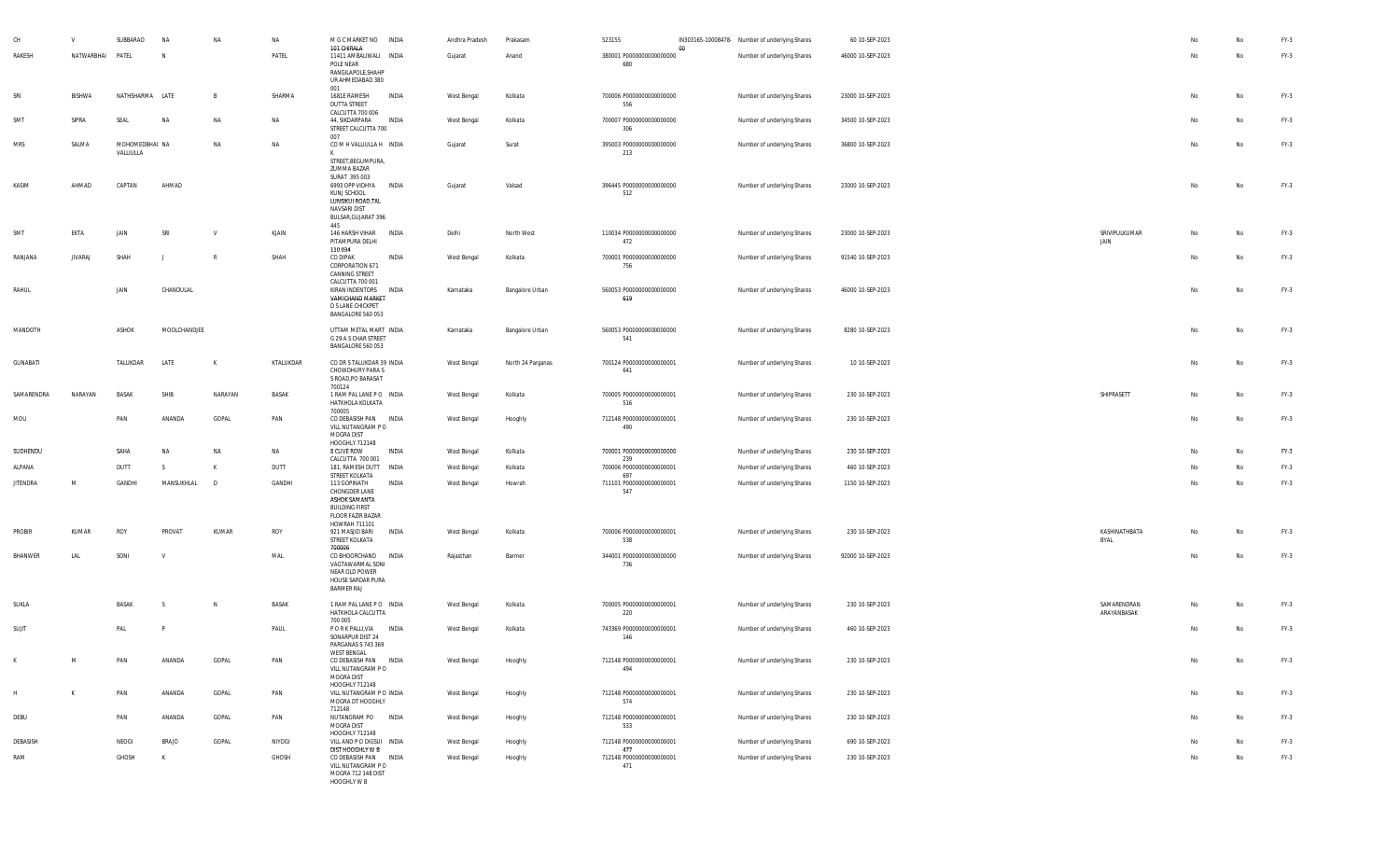| DEBASISH  |              | PAN                             | $\overline{A}$ | G               | PAN         | VILL NUTANGRAM, PO INDIA<br>MOGRA DT HOOGHLY<br>,W B PIN 712 148                                                               | West Bengal    | Hooghly           | 712148 P0000000000000001<br>462  |                       | Number of underlying Shares                    | 1150 10-SEP-2023  |            |                       | No | No        | $FY-3$ |
|-----------|--------------|---------------------------------|----------------|-----------------|-------------|--------------------------------------------------------------------------------------------------------------------------------|----------------|-------------------|----------------------------------|-----------------------|------------------------------------------------|-------------------|------------|-----------------------|----|-----------|--------|
| DIPALI    |              | SEN                             | - S            | $\mathsf{L}$    | SEN         | 181A VIDYA SAGAR INDIA<br>STREET KOLKATA 700<br>009                                                                            | West Bengal    | Kolkata           | 700009 P00000000000000001<br>443 |                       | Number of underlying Shares                    | 23000 10-SEP-2023 |            | SURAJITSEN            | No | No        | FY-3   |
|           | $\mathsf{V}$ | VSVSNARAYANA NA                 |                | NA              | NA          | TATIPAKA EAST<br><b>INDIA</b>                                                                                                  | Andhra Pradesh | East Godavari     | 533249                           |                       | IN302324-10151470- Number of underlying Shares | 100 10-SEP-2023   |            |                       | No | <b>No</b> | $FY-3$ |
| DR        | RAJKUMAR     | <b>MURTHY</b><br>MAHESHWARIH NA |                | NA              | NA          | <b>GODAVARI DISTRICT</b><br>LAXMI GANJ KASGANJ INDIA                                                                           | Uttar Pradesh  | Etawah            |                                  | $00\,$                | IN302960-10030372- Number of underlying Shares | 500 10-SEP-2023   | AAGHD3219J |                       | No | No        | FY-3   |
| CHANDRIKA | JESHANGLAL   | <b>LIF</b><br>KOTHARI           | NA             | NA              | <b>NA</b>   | U P<br>58A GAMDEVI ROAD INDIA<br>PRERANA<br><b>BUILDING, IST FLOOR</b>                                                         | Maharashtra    | Mumbai City       | 400007 P0000000000000001<br>040  | $00\,$                | Number of underlying Shares                    | 46920 10-SEP-2023 |            |                       | No | No        | FY-3   |
| CHAMPA    |              | NANDI                           | <b>DIPAK</b>   | KUMAR           | NANDI       | MUMBAI 400 007<br>SRIPUR PO SRIPUR INDIA<br>BAZAR DIST HOOGHLY                                                                 | West Bengal    | Hooghly           | 712514 P0000000000000000<br>986  |                       | Number of underlying Shares                    | 2300 10-SEP-2023  |            |                       | No | No        | FY-3   |
| JABA      |              | GHOSH                           | BISWANATH      |                 | GHOSH       | CO BISWANATH<br>INDIA<br><b>GHOSH MAMUDPUR</b><br>PO DIGSUI DIST                                                               | West Bengal    | Hooghly           | 712148 P0000000000000001<br>594  |                       | Number of underlying Shares                    | 230 10-SEP-2023   |            |                       | No | No        | FY-3   |
| KANIKA    |              | TALUKDAR                        | - S            | к               | TALUKDAR    | HOOGHLY 712148<br>CO DR S TALUKDAR  INDIA<br>39, CHOWDHURY<br>PARA ROAD PO                                                     | West Bengal    | North 24 Parganas | 700124 P0000000000000001<br>762  |                       | Number of underlying Shares                    | 10 10-SEP-2023    |            |                       | No | No        | $FY-3$ |
| MUKTI     |              | CHATTERJEE                      | LATE           | -S              | NCHATTERJEE | <b>BARASAT KOLKATA</b><br>CO MINAKSHI<br>INDIA<br>MUKHERJEE 276<br>SURYA SEN STREET<br>2ND FLOOR KOLKATA                       | West Bengal    | Kolkata           | 700009 P0000000000000001<br>542  |                       | Number of underlying Shares                    | 230 10-SEP-2023   |            | RATANPAL              | No | No        | FY-3   |
| KRISHNA   |              | ROY                             | <b>PROBIR</b>  | KUMAR           | ROY         | 700009<br>CO PROBIR KUMAR INDIA<br>ROY 921 MASZID BARI<br>STREET KOLKATA                                                       | West Bengal    | Kolkata           | 700006 P00000000000000001<br>536 |                       | Number of underlying Shares                    | 230 10-SEP-2023   |            | KASHINATHBATA<br>BYAL | No | No        | FY-3   |
| ANWER     |              | ALI                             | NA             | NA              | NA          | 700006<br>173K ASALAT PURA INDIA<br>MADHY MORADABAD<br>U P                                                                     | Uttar Pradesh  | MORADABAD         |                                  | CD                    | 12041800-00053337- Number of underlying Shares | 230 10-SEP-2023   |            |                       | No | No        | $FY-3$ |
| GIRIJA    | RAMANA       | KATTA                           | SHYAM          | SUNDER          | KATTA       | H NO 1 3 123<br>INDIA<br>SADDALGUNDU<br>BAYAMMA THOTA<br>MAHABOOBNAGAR                                                         | Telangana      | Mahbubnagar       | 509001                           | CD                    | 12023000-00590004- Number of underlying Shares | 230 10-SEP-2023   | AIVPK7645L |                       | No | No        | FY-3   |
| SURAJ     | DEO          | PRASADSINGH NA                  |                | NA              | NA          | TELANGANA<br><b>FLAT NO</b><br>INDIA<br>81, SAUBHAGYA<br>SOCIETY AT KUMPUTA<br>PO TELCO WORKS<br>JAMSEDPUR<br><b>JHARKHAND</b> | Jharkhand      | Purba Singhbhum   | 831004                           | CD                    | 12010926-00016984- Number of underlying Shares | 200 10-SEP-2023   |            |                       | No | No        | $FY-3$ |
| KEDARNATH |              | PAWAR                           | <b>NA</b>      | NA              | NA          | RAMNATH POLE, AT INDIA<br>NADIAD, DIST KHEDA,<br>NADIAD GUJARAT                                                                | Gujarat        | Kheda             | 387001                           | CD                    | 12012600-00077889- Number of underlying Shares | 30 10-SEP-2023    |            |                       | No | No        | FY-3   |
| RAVI      |              | VEMULA                          | NA             | NA              | NA          | D NO 3 16<br>INDIA<br>CHERLAGUDI PADU<br><b>GUNTUR</b><br>CHERLAGUDIPADU<br><b>GUNTUR ANDHRA</b><br>PRADESH                    | Andhra Pradesh | <b>GUNTUR</b>     | 522415                           | CD                    | 12033200-08641260- Number of underlying Shares | 250 10-SEP-2023   |            |                       | No | No        | $FY-3$ |
| DIBAKAR   |              | BALA                            | NA             | NA              | NA          | S O MANMATHA<br>INDIA<br>NATH BALA, TRIBENI<br>150 BRAHMACHARY<br>COLONY<br>BASUDEVPUR<br>HOOGHLY WEST                         | West Bengal    | Hooghly           | 712503                           | CD                    | 12038400-01542777- Number of underlying Shares | 1 10-SEP-2023     |            |                       | No | No        | FY-3   |
| VIMALBEN  | HITESHBHAI   | PATEL                           | HITESHBHAI     |                 | PATEL       | BENGAL<br>PATIDAR STREET<br>INDIA<br>SARAVNI CHIKHLI DIST<br>NAVSARI NAVSARI                                                   | Gujarat        | Navsari           | 396540                           | CD                    | 12019101-00446584- Number of underlying Shares | 350 10-SEP-2023   | ASOPP1889N |                       | No | No        | FY-3   |
| AHALYA    |              | SAHA                            | ANUP           |                 | SAHA        | GUJARAT<br><b>KARTICK PUR</b><br>INDIA<br>DEGANGA 1<br>DEGANGA NORTH 24<br>PARGANAS KOLKATA                                    | West Bengal    | North 24 Parganas | 743423                           | CD                    | 12044700-05793649- Number of underlying Shares | 1 10-SEP-2023     | CAUPS2664G | ANUPSAHA              | No | No        | FY-3   |
| PATEL     | BHAGYESH     | NAVNITBHAI                      | NAVNITBHAI     | <b>JOITARAM</b> | PATEL       | WEST BENGAL<br>SARDAR PARK OPP INDIA                                                                                           | Gujarat        | Mahesana          | 384001                           |                       | IN302201-10508756- Number of underlying Shares | 100 10-SEP-2023   | AQGPP5780J |                       | No | <b>No</b> | FY-3   |
| SURESH    | DEOKARAN     | CHANDAK                         | NA             | NA              | NA          | <b>GEB MEHSANA</b><br>702 GREEN RIDGE II INDIA<br>CHIKUWADI NEW LINK<br>ROAD BORIVALI WEST                                     | Maharashtra    | Mumbai City       | 400092                           | $00\degree$<br>$00\,$ | IN301330-17835493- Number of underlying Shares | 5600 10-SEP-2023  |            |                       | No | No        | FY-3   |
| RAJNI     | MULCHAND     | SHAH                            | HARSHA         | RAJNI           | SHAH        | MUMBAI<br>SUSHIL 23 MAHAVIR INDIA<br>NAGAR NAVSARI<br>NAVSARI                                                                  | Gujarat        | Valsad            | 396445                           | $00\,$                | IN301127-15930566- Number of underlying Shares | 850 10-SEP-2023   | AIEPS5803M | HARSHARAJNISH<br>AH   | No | No        | $FY-3$ |
| ANITA     | SANTOSH      | SATAVASE                        | NA             | NA              | NA          | CORP TOKE 3 LAXMI INDIA<br>NAGAR BAC, M J<br>COLLEGE, JALGAON<br><b>JALGAON</b>                                                | Maharashtra    | Jalgaon           | 425001                           | $00\,$                | IN300214-16695075- Number of underlying Shares | 100 10-SEP-2023   |            |                       | No | No        | $FY-3$ |
| V         | SEETA        | MAHALAXMI                       | V              | RAJENDRA        | PRASAD      | MAHARASHTRA<br>APPANAVEEDU<br>INDIA<br>PEDAPADU MANDAL<br>H JUNCTION POST<br>KRISHNA DIST                                      | Andhra Pradesh | Krishna           | 521105                           | $00\,$                | IN300394-11702847- Number of underlying Shares | 500 10-SEP-2023   | BFWPS9731L |                       | No | No        | $FY-3$ |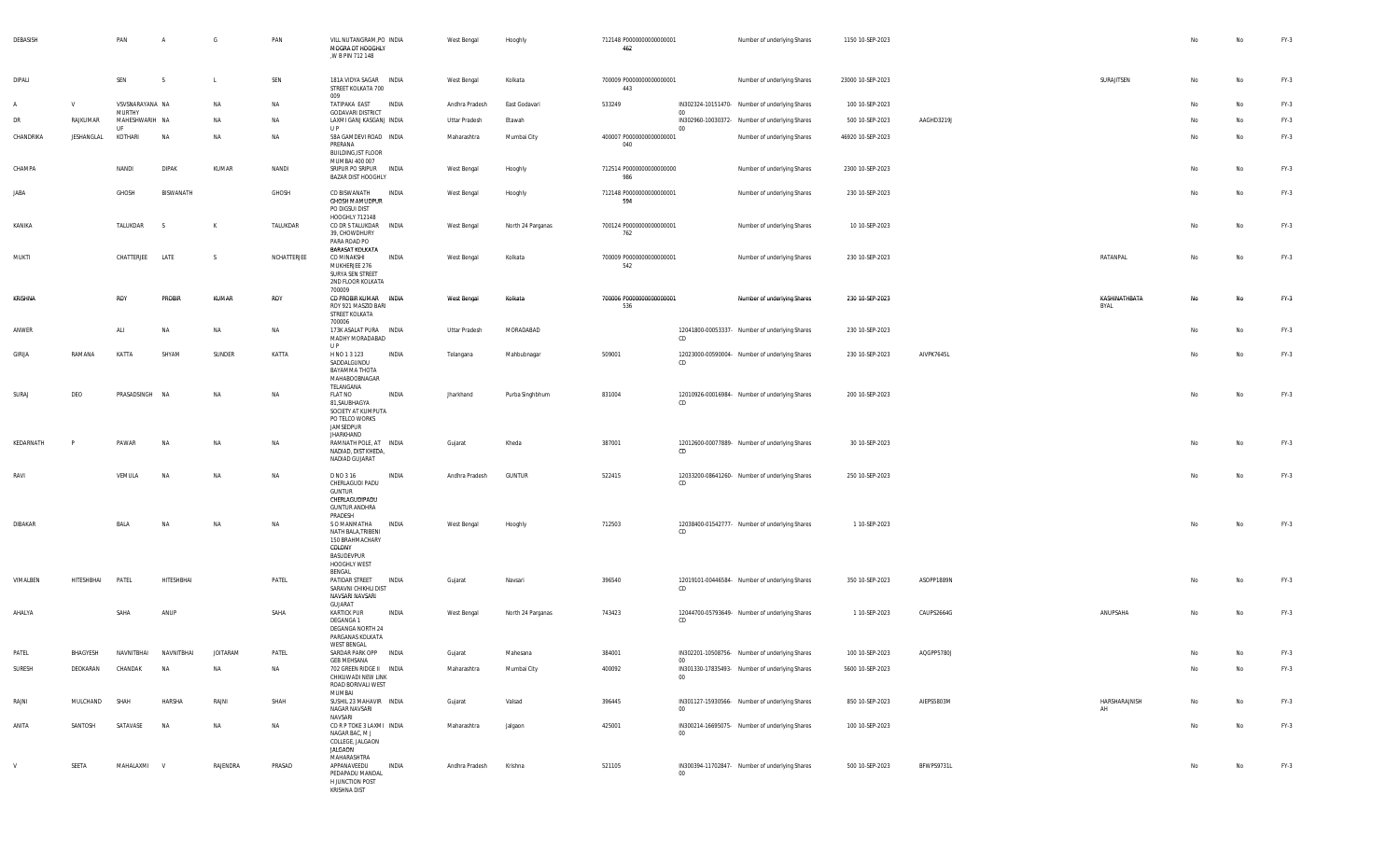| SHREE      |         | MUKHERJEE        | <b>NA</b>    | <b>NA</b>    | NA                 | 8, CHOWDHURY PARA INDIA<br>ROAD SETHPUKUR,<br>DIST BARASAT N                                                    | West Bengal   | North 24 Parganas | 743201                          | 00     | IN300263-10098832- Number of underlying Shares | 230 10-SEP-2023   |            |                                | No | $\mathsf{No}$ | $FY-3$ |
|------------|---------|------------------|--------------|--------------|--------------------|-----------------------------------------------------------------------------------------------------------------|---------------|-------------------|---------------------------------|--------|------------------------------------------------|-------------------|------------|--------------------------------|----|---------------|--------|
| HEMANT     | KUMAR   | VARSHNEY         | <b>NA</b>    | NA           | NA                 | 2649 BEGUMBAGH INDIA<br>ALIGARH UTTAR<br>PRADESH                                                                | Uttar Pradesh | Aligarh           |                                 | $00\,$ | IN300513-15186270- Number of underlying Shares | 1380 10-SEP-2023  |            |                                | No | No            | FY-3   |
| S.         | DINAKAR | SHENOY           | <b>NA</b>    | NA           | <b>NA</b>          | SRI ANJANEYA STORES INDIA<br>KUNDAPURA UDUPI<br><b>DISTRICT</b>                                                 | Karnataka     | Dakshina Kannada  | 576201                          | $00\,$ | IN300888-13739741- Number of underlying Shares | 800 10-SEP-2023   | AINPS4347P | SUDHADINAKAR<br>SHENOY         | No | No            | FY-3   |
| LOPA       | K       | GANDHI           | KIRIT        | K            | GANDHI             | 4 B 4TH FLOOR<br>INDIA<br>MATRUASHISH 37<br>NEPEANSEA ROAD<br>MUMBAI                                            | Maharashtra   | Mumbai City       | 400001                          | $00\,$ | IN301604-10052574- Number of underlying Shares | 5090 10-SEP-2023  |            |                                | No | No            | FY-3   |
| HIRU       |         | PAN              |              | G            | PAN                | VILL NUTANGRAM P O INDIA<br>MOGRA 712 148 DIST<br>HOOGHLY W B                                                   | West Bengal   | Hooghly           | 712148 P0000000000000001<br>430 |        | Number of underlying Shares                    | 230 10-SEP-2023   |            |                                | No | No            | FY-3   |
| SMT        | SAVITRI | DEVIGARODIA SRI  |              | R            | GARODIA            | CO RAMKUMAR HARI INDIA<br>SHANKAR UPPER<br>BAZAR, J J<br>ROAD, RANCHI BIHAR<br>834 001                          | Jharkhand     | Ranchi            | 834001 P0000000000000000<br>550 |        | Number of underlying Shares                    | 3000 10-SEP-2023  |            |                                | No | No            | FY-3   |
| JEEVANLAL  | M       |                  | M            | $\mathbb{R}$ | <b>JOTHISWARAN</b> | NO 234, NAMO VILLA INDIA<br>DR SUBBARAYAN<br>STREET TATABAD<br>COIMBATORE                                       | Tamil Nadu    | Coimbatore        | 641012                          | $00\,$ | IN300896-10387307- Number of underlying Shares | 1 10-SEP-2023     | AHPPJ4791H |                                | No | No            | FY-3   |
| PANCHAGNI  |         | SAIPRASAD        | <b>NA</b>    | <b>NA</b>    | NA                 | H NO 220221<br>INDIA<br><b>BADRIVISHAL SOCIETY</b><br>TUNGARLI LONAVALA                                         | Maharashtra   | Pune              | 410401                          | $00\,$ | IN300280-10570370- Number of underlying Shares | 1000 10-SEP-2023  |            |                                | No | No            | $FY-3$ |
| SUDHA      | RANI    | BASU             | ΝA           | NA           | NA                 | 577A, HEMANTA<br>INDIA<br><b>BASU SARANI</b><br>LOKENATH<br>APPARTMENT<br>UDAYRAJPUR,<br>MADHYAMGRAM<br>KOLKATA | West Bengal   | North 24 Parganas | 700129                          | 00     | IN300263-10017204- Number of underlying Shares | 230 10-SEP-2023   |            |                                | No | No            | FY-3   |
| TARA       | PADA    | PAL              | LATE         | E            | PAL                | <b>INDIA</b><br>CO HIRU PAN VILL<br>NUTANGRAM PO<br>MOGRA 712 148 DIST<br>HOOGHLY W B                           | West Bengal   | Hooghly           | 712148 P0000000000000001<br>474 |        | Number of underlying Shares                    | 230 10-SEP-2023   |            |                                | No | No            | FY-3   |
| SADANANDA  |         | GHOSH            | KALIPADA     |              | GHOSH              | CO DEBASISH PAN INDIA<br>VILL NUTANGRAM PO<br>MOGRA DIST<br>HOOGHLY 712148                                      | West Bengal   | Hooghly           | 712148 P0000000000000001<br>511 |        | Number of underlying Shares                    | 230 10-SEP-2023   |            |                                | No | No            | FY-3   |
| J.         |         | BANERJEE         | <b>TUTUL</b> | KR           | BANERJEE           | INDIA<br>CO SANTI RAM<br>CHAKRABORTY VILL<br>MERIA<br>BHADRAKALITALA P O<br>AKNA DIST HOOGHLY<br>712148         | West Bengal   | Hooghly           | 712148 P0000000000000001<br>506 |        | Number of underlying Shares                    | 230 10-SEP-2023   |            |                                | No | No            | FY-3   |
| RANU       |         | PAN              | AGPAN        |              |                    | VILL NUTANGRAM PO INDIA<br>MOGRA 712 148 DT<br>HOOGHLYW B                                                       | West Bengal   | Hooghly           | 712148 P0000000000000001<br>485 |        | Number of underlying Shares                    | 230 10-SEP-2023   |            |                                |    | No            | $FY-3$ |
| MOUSUMI    |         | DAS              | - G          |              | DAS                | CO HIRU PAN VILL INDIA<br>NUTANGRAM P O<br>MOGRA 712 148 DIST<br>HOOGHLY W B                                    | West Bengal   | Hooghly           | 712148 P0000000000000001<br>476 |        | Number of underlying Shares                    | 230 10-SEP-2023   |            |                                | No | No            | FY-3   |
| ALPANA     |         | CHAKRABORTTY C   |              | K            | CHAKRABORTTY       | VILL MERIA BHADRA INDIA<br>KALITALA,<br>POAKNA, DISTHOOGHL<br>Y, WEST BENGAL PIN<br>712 148                     | West Bengal   | Hooghly           | 712148 P0000000000000001<br>470 |        | Number of underlying Shares                    | 1610 10-SEP-2023  |            |                                | No | No            | FY-3   |
| RATAN      |         | PAL              |              |              | PAL                | CO HIRU PAN VILL<br><b>INDIA</b><br>NUTANGRAM P O<br>MOGRA 712 148 DIST<br>HOOGHLY W B                          | West Bengal   | Hooghly           | 712148 P0000000000000001<br>463 |        | Number of underlying Shares                    | 230 10-SEP-2023   |            |                                | No | No            | $FY-3$ |
| AMIT       | KUMAR   | GHOSH            | LATE         | $\mathsf{D}$ | KGHOSH             | 8946A BANGUR PARK INDIA<br>P O RISHRA 712 248<br>DIST HOOGHLY W B                                               | West Bengal   | Hooghly           | 712248 P0000000000000001<br>457 |        | Number of underlying Shares                    | 100 10-SEP-2023   |            |                                | No | No            | $FY-3$ |
| DHIRENDRA  | NATH    | DAS              |              | <b>C</b>     | DAS                | CHARAK DANGA<br>INDIA<br>BARASAT 743 201<br>DIST 24 PARGS NORTH<br>W B                                          | West Bengal   | North 24 Parganas | 743201 P0000000000000001<br>432 |        | Number of underlying Shares                    | 230 10-SEP-2023   |            |                                | No | No            | FY-3   |
| INDRANI    |         | MUKHERJEE K      |              | K            | MUKHERJEE          | 91C DHARMOTALA INDIA<br>ROAD KASBA<br>KOLKATA 700 042                                                           | West Bengal   | Kolkata           | 700042 P0000000000000001<br>408 |        | Number of underlying Shares                    | 460 10-SEP-2023   |            | KAMALKUMARM<br><b>UKHERJEE</b> | No | No            | FY-3   |
| SAMARENDRA | NARAYAN | BASAK            | S.           | N            | BASAK              | 1 RAM PAL LANE PO INDIA<br>HATKHOLA CALCUTTA<br>700 005                                                         | West Bengal   | Kolkata           | 700005 P0000000000000001<br>219 |        | Number of underlying Shares                    | 460 10-SEP-2023   |            | SUKLABASAK                     | No | No            | $FY-3$ |
| SATYA      | NARAYAN | KUNDU            | LATE         | K            | PKUNDU             | 137 M M GHOSH INDIA<br>ROAD P O MOTUHEEL<br>CALCUTTA 700 074                                                    | West Bengal   | Kolkata           | 700074 P0000000000000001<br>132 |        | Number of underlying Shares                    | 230 10-SEP-2023   |            | DEBABRATAKUN<br>DU             | No | No            | FY-3   |
| JATIN      |         | BISWAKARMA JAHAR |              | LAL          | BISWAKARMA         | NP 286 PO<br>INDIA<br>KRISHNAPUR SEC V<br>SALT LAKE CITY<br>KOLKATA                                             | West Bengal   | Kolkata           | 700102 P0000000000000001<br>750 |        | Number of underlying Shares                    | 1 10-SEP-2023     |            |                                | No | No            | $FY-3$ |
| SOMNATH    |         | CHATTERJEE       | LATE         | s.           | NCHATTERJEE        | VILL PO DIGSUI PS INDIA<br>MOGRA HOOGHLY                                                                        | West Bengal   | Hooghly           | 712148 P0000000000000001<br>746 |        | Number of underlying Shares                    | 10 10-SEP-2023    |            |                                | No | No            | $FY-3$ |
| ANINDITA   |         | DAS              | NA           | NA           | NA                 | 101 SIDDHESWAR<br><b>INDIA</b><br>CHANDRA LANE<br>KOLKATA 700012                                                | West Bengal   | Kolkata           | 700012 P0000000000000001<br>634 |        | Number of underlying Shares                    | 18170 10-SEP-2023 |            |                                | No | No            | FY-3   |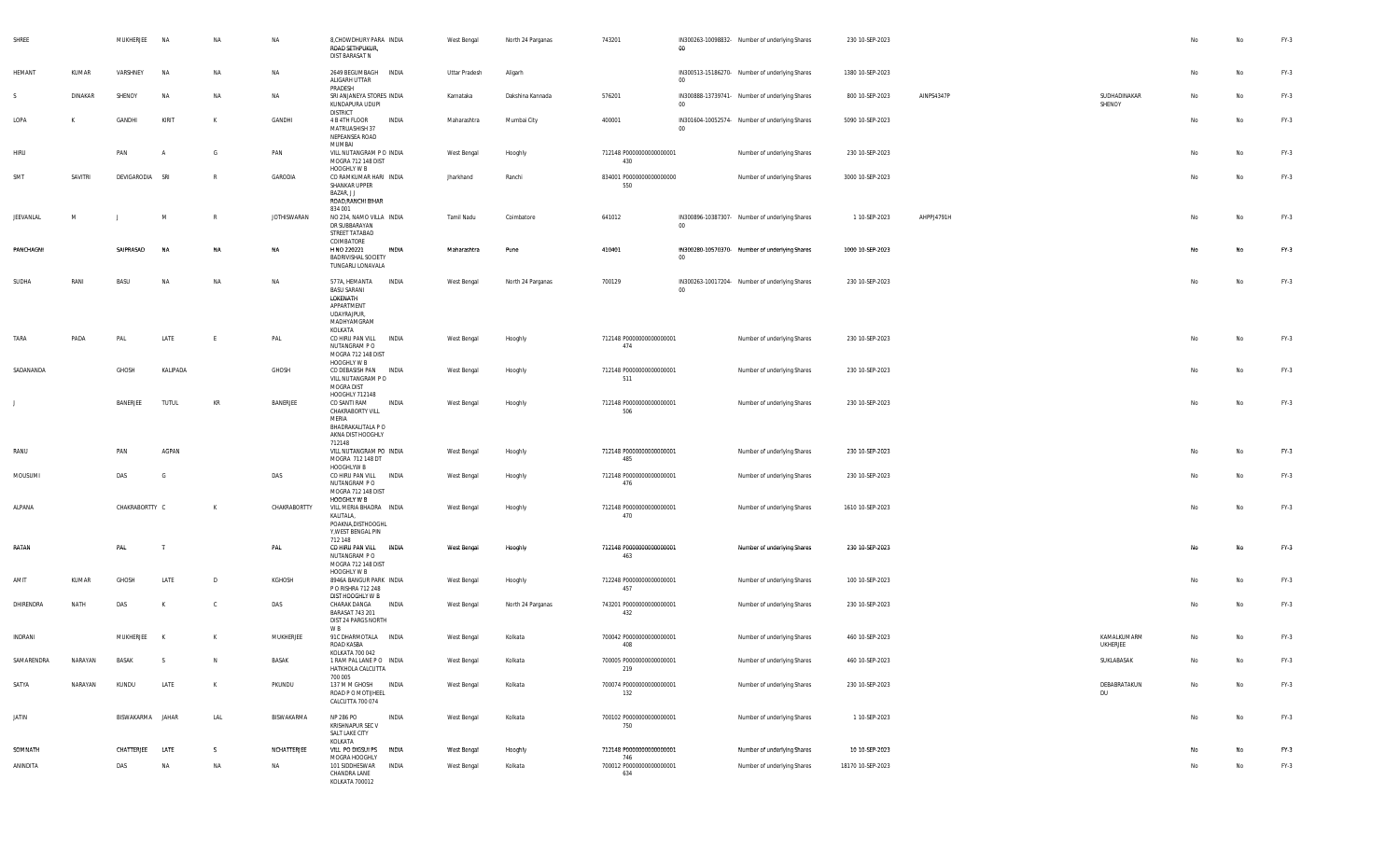| <b>MRS</b>     | SHIRIN    | DARAKAPADIA NA       |           | <b>NA</b>     | <b>NA</b>      | LUNAT MANSION,<br>2ND FLOOR 118120,<br>MINT ROAD, FORT<br>MUMBAI 400 001                                        | <b>INDIA</b> | Maharashtra | Mumbai City     | 400001 P0000000000000000<br>216        |             | Number of underlying Shares                                    | 36570 10-SEP-2023  |            |                          | No | No | $FY-3$ |
|----------------|-----------|----------------------|-----------|---------------|----------------|-----------------------------------------------------------------------------------------------------------------|--------------|-------------|-----------------|----------------------------------------|-------------|----------------------------------------------------------------|--------------------|------------|--------------------------|----|----|--------|
|                |           | PA                   | TARAPADA  |               | PAL            | CO PANKAJ KR DAS INDIA<br>NUTANGRAM PO<br>MOGRA DIST<br>HOOGHLY 712148                                          |              | West Bengal | Hooghly         | 712148 P0000000000000001<br>591        |             | Number of underlying Shares                                    | 230 10-SEP-2023    |            |                          | No | No | FY-3   |
| PRADIP         |           | DAS                  | SHYAMA    | PADA          | DAS            | CO PANKAJ KR DAS INDIA<br>VILL NUTANGRAM PO<br>MOGRA DIST<br>HOOGHLY 712148                                     |              | West Bengal | Hooghly         | 712148 P0000000000000001<br>534        |             | Number of underlying Shares                                    | 230 10-SEP-2023    |            |                          | No | No | FY-3   |
| HARSHAD        |           | THAKKAR              | <b>NA</b> | NA            | NA             | A10 DELUX APPTS, INDIA<br>OPP SABAR FLATS,<br>CHANDRANAGAR,<br>PALDI, AHMEDABAD                                 |              | Gujarat     | Ahmedabad       | 380007                                 | $00\degree$ | IN303085-10007240- Number of underlying Shares                 | 150 10-SEP-2023    |            |                          | No | No | FY-3   |
| ANTONY         | N         |                      | N         | $N$ A         | <b>NA</b>      | NEDUTHARA HOUSE INDIA<br>LAKSHMI HOUSING<br>COLONY KANJIKODE<br>PO PALAKKAD KERALA                              |              | Kerala      | Thrissur        | 678621                                 | $00\,$      | IN303340-10002547- Number of underlying Shares                 | 230 10-SEP-2023    |            |                          | No | No | FY-3   |
| <b>JAGRUTI</b> |           | MEHTA                | YASHASVI  |               | MEHTA          | FLAT NO C 703 RNA INDIA<br>ROYALE PARK CHSL M<br>G ROAD NR<br><b>HINDUSTAN NAKA</b><br>KANDIVALI WEST<br>MUMBAI |              | Maharashtra | Mumbai City     | 400067                                 | 00          | IN301330-17352426- Number of underlying Shares                 | 69000 10-SEP-2023  | ANYPM3351R | YASHASVIMEHTA            | No | No | FY-3   |
| ANIL           |           | SENGUPTA             | LATE      | <b>SUDHIR</b> | SENGUPTA       | 5730 BANGAL PARA INDIA<br>2ND BYE LANE PO<br>DANESH SK LANE<br>HOWRAH                                           |              | West Bengal | Howrah          | 711109 P0000000000000001<br>791        |             | Number of underlying Shares                                    | 1 10-SEP-2023      | AKEPS3894A | PRABIRSENGUPT            | No | No | $FY-3$ |
| <b>JIVARAJ</b> | RATANSINH | SHAH                 | <b>NA</b> | <b>NA</b>     | NA             | WARDLEY HOUSE 25 INDIA<br>SWALLOW LANE<br>CALCUTTA 700 001                                                      |              | West Bengal | Kolkata         | 700001 P0000000000000000<br>297        |             | Number of underlying Shares                                    | 5290 10-SEP-2023   |            |                          | No | No | $FY-3$ |
|                |           | <b>BOSE</b>          | <b>NA</b> | <b>NA</b>     | <b>NA</b>      | 8 CLIVE ROW<br>CALCUTTA 700 001                                                                                 | INDIA        | West Bengal | Kolkata         | 700001 P0000000000000000<br>255        |             | Number of underlying Shares                                    | 230 10-SEP-2023    |            |                          | No | No | $FY-3$ |
| ANNA           | PURNA     | GHOSH                | NA        | NA            | NA             | 8411 APOLLO HOUSE INDIA<br>2ND FLOOR B S MARG<br>FORT MUMBAI<br>400023                                          |              | Maharashtra | Mumbai City     | 400023 P0000000000000000<br>032        |             | Number of underlying Shares                                    | 22770 10-SEP-2023  |            |                          | No | No | FY-3   |
| SR             | BASANT    | KUMARBOHRA SRI       |           | H             | CBOHRA         | 197, JAIN TEMPLE INDIA<br>ROAD O P H ROAD<br>BANGALORE 560 051                                                  |              | Karnataka   | Bangalore Urban | 560051 P0000000000000000<br>418        |             | Number of underlying Shares                                    | 460 10-SEP-2023    |            |                          | No | No | $FY-3$ |
| SRI            | К         | SUNDHARAM            | SRI       | K             | SADASIVAN      | NO 64 NYNIAPPA INDIA<br>MAISTRY STREET IST<br>FLOOR, PARK TOWN<br>CHENNAI 600 003                               |              | Tamil Nadu  | Chennai         | 600003 P0000000000000000<br>400        |             | Number of underlying Shares                                    | 230 10-SEP-2023    |            |                          | No | No | FY-3   |
| GOURI          |           | GUHA                 | N/        | NA            | <b>NA</b>      | GD 281, SECTOR III<br>SALT LAKE CITY<br>CALCUTTA 700 091                                                        | <b>INDIA</b> | West Bengal | Kolkata         | 700091 P0000000000000000<br>258        |             | Number of underlying Shares                                    | 22770 10-SEP-2023  |            |                          | No | No | FY-3   |
|                | N         | BHATTACHARYY NA      |           | NA            | <b>NA</b>      | 8, CLIVE ROW<br>CALCUTTA 700 001                                                                                | INDIA        | West Bengal | Kolkata         | 700001 P0000000000000000<br>230        |             | Number of underlying Shares                                    | 230 10-SEP-2023    |            |                          | No | No | FY-3   |
|                |           | PAL                  | TARAPADA  |               | PAL            | CO PANKAJ KR DAS<br>NUTANGRAM PO<br>MOGRA DIST                                                                  | INDIA        | West Bengal | Hooghly         | 712148 P0000000000000001<br>589        |             | Amount for unclaimed and<br>unpaid dividend                    | 11.5 12-SEP-2024   |            |                          | No | No | FY-4   |
| DEBABRATA      |           | MUKHERJEE            | LATE      | S.            | CMUKHERJEE     | HOOGHLY 712148<br>78232 THAKUR RAM INDIA<br>KRISHNA LANE<br>HOWRAH 711104                                       |              | West Bengal | Howrah          | 711104 P0000000000000001<br>619        |             | Amount for unclaimed and<br>unpaid dividend                    | 11.5 12-SEP-2024   | AEFPM4558J | SUBRATAMUKH<br>OPADHYAY  | No | No | $FY-4$ |
| ALPANA         |           | CHAKRABORTTY CHANDRA |           | KANTA         | CHAKRABORTY    | VILL MERIA, PO AKNA INDIA<br>PS POLBA HOOGHLY                                                                   |              | West Bengal | Hooghly         | 712148 P0000000000000001<br>678        |             | Amount for unclaimed and<br>unpaid dividend                    | 11.5 12-SEP-2024   |            |                          | No | No | $FY-4$ |
| KESHAV         |           | AGGARWALUG ASHWANI   |           | KUMAR         | AGGARWAL       | 1035 URBAN ESTATE INDIA<br>PHASE I JALANDHAR<br>PUNJAB                                                          |              | Punjab      | Jalandhar       | 144022 P0000000000000001<br>710        |             | Amount for unclaimed and<br>unpaid dividend                    | 46 12-SEP-2024     | AIMPA9461B | ASHWANIKUMA<br>RAGGARWAL | No | No | FY-4   |
| NISHI          |           | THAKUR               | T         | K             | SINGH          | 5 SIRI FORT ROAD INDIA<br>NEW DELHI 110 049                                                                     |              | Delhi       | South Delhi     | 110049 P0000000000000001<br>271        |             | Amount for unclaimed and<br>unpaid dividend                    | 1150 12-SEP-2024   |            |                          | No | No | FY-4   |
| BROJAGOPAL     |           | NEOGI                | LATE      | R             | NNEOGI         | PO VILL DIGSUI DIST INDIA                                                                                       |              | West Bengal | Hooghly         | 712148 P0000000000000001               |             | Amount for unclaimed and                                       | 11.5 12-SEP-2024   |            |                          | No | No | $FY-4$ |
| KAMALA         |           | SINGH                | R         | K             | SINGH          | HOOGHLY 712148<br>128 PARNASREE<br>PALLY 2ND<br>FLOOR, BEHALA<br>CALCUTTA 700 060                               | INDIA        | West Bengal | Kolkata         | 541<br>700060 P0000000000000001<br>244 |             | unpaid dividend<br>Amount for unclaimed and<br>unpaid dividend | 2300 12-SEP-2024   |            |                          | No | No | $FY-4$ |
| DEBU           |           | PAN                  | ANANDA    | GOPAL         | PAN            | NUTANGRAM PO INDIA<br>MOGRA DIST<br>HOOGHLY 712148                                                              |              | West Bengal | Hooghly         | 712148 P0000000000000001<br>533        |             | Amount for unclaimed and<br>unpaid dividend                    | 11.5 12-SEP-2024   |            |                          | No | No | $FY-4$ |
| SAMARENDRA     | NARAYAN   | BASAK                | LATE      | SHIB          | NARAYANBASAK   | 1 RAM PAL LANE PO INDIA<br>HATKHOLA KOLKATA<br>700005                                                           |              | West Bengal | Kolkata         | 700005 P0000000000000001<br>553        |             | Amount for unclaimed and<br>unpaid dividend                    | 23 12-SEP-2024     |            | SHIPRASETT               | No | No | FY-4   |
| GOURI          |           | GUHA                 | <b>NA</b> | NA            | NA             | GD 281, SECTOR III INDIA<br>SALT LAKE CITY<br>CALCUTTA 700 091                                                  |              | West Bengal | Kolkata         | 700091 P0000000000000000<br>258        |             | Amount for unclaimed and<br>unpaid dividend                    | 1138.5 12-SEP-2024 |            |                          | No | No | $FY-4$ |
| SUDHENDU       |           | SAHA                 | <b>NA</b> | <b>NA</b>     | NA             | 8 CLIVE ROW<br>CALCUTTA 700 001                                                                                 | INDIA        | West Bengal | Kolkata         | 700001 P0000000000000000<br>239        |             | Amount for unclaimed and<br>unpaid dividend                    | 11.5 12-SEP-2024   |            |                          | No | No | $FY-4$ |
| MRS            | SHIRIN    | DARAKAPADIA NA       |           | NA            | NA             | LUNAT MANSION, INDIA<br>2ND FLOOR 118120,<br>MINT ROAD, FORT<br>MUMBAI 400 001                                  |              | Maharashtra | Mumbai City     | 400001 P0000000000000000<br>216        |             | Amount for unclaimed and<br>unpaid dividend                    | 1828.5 12-SEP-2024 |            |                          | No | No | FY-4   |
| TAPAS          | KUMAR     | PAN                  | ANANDA    | GOPAL         | PAN            | VILL NUTANGRAM P O INDIA<br>MOGRA DIST<br>HOOGHLY 712148                                                        |              | West Bengal | Hooghly         | 712148 P0000000000000001<br>513        |             | Amount for unclaimed and<br>unpaid dividend                    | 11.5 12-SEP-2024   |            |                          | No | No | $FY-4$ |
| A              |           | CHAKRABORTY LATE     |           | SANTI         | RAMCHAKROBORTY | CO SHYAMAL<br>CHAKRABORTY VILL<br>MERIA P O AKNA DIST<br>HOOGHLY 712148                                         | INDIA        | West Bengal | Hooghly         | 712148 P0000000000000001<br>508        |             | Amount for unclaimed and<br>unpaid dividend                    | 11.5 12-SEP-2024   |            |                          | No | No | $FY-4$ |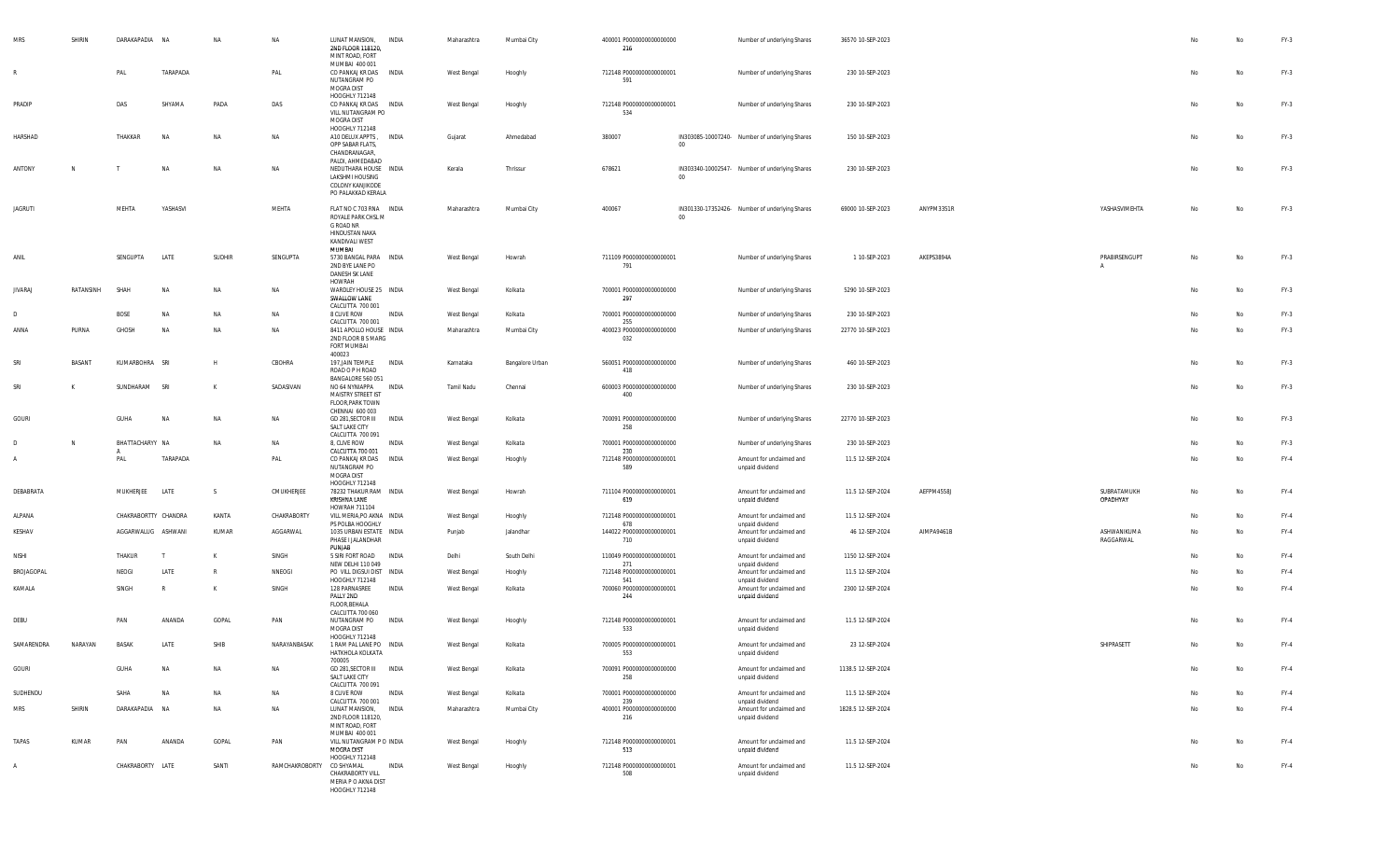| NITU            |            | GHOSH        | KALI           | PADA      | GHOSH        | CO DEBASISH PAN INDIA<br>VILL NUTANGRAM PO<br>MOGRA DIST<br>HOOGHLY 712148                                             | West Bengal | Hooghly           | 712148 P0000000000000001<br>503  | Amount for unclaimed and<br>unpaid dividend | 11.5 12-SEP-2024 |            |                           | No | No        | FY-4   |
|-----------------|------------|--------------|----------------|-----------|--------------|------------------------------------------------------------------------------------------------------------------------|-------------|-------------------|----------------------------------|---------------------------------------------|------------------|------------|---------------------------|----|-----------|--------|
| SAMARENDRA      | NARAYAN    | BASAK        | LATE           | SHIB      | NARAYANBASAK | 1 RAM PAL LANE PO INDIA<br>HATKHOLA KOLKATA<br>700005                                                                  | West Bengal | Kolkata           | 700005 P0000000000000001<br>632  | Amount for unclaimed and<br>unpaid dividend | 11.5 12-SEP-2024 |            | SUKLABASAK                | No | No        | FY-4   |
| MADHUMITA       |            | GHOSH        | LATE           | PRABIR    | GHOSH        | 69 ANANDA PALIT INDIA<br>ROAD KOLKATA<br>700014                                                                        | West Bengal | Kolkata           | 700014 P0000000000000001<br>590  | Amount for unclaimed and<br>unpaid dividend | 11.5 12-SEP-2024 | AEVPG1029C |                           | No | No        | FY-4   |
| SEFALIKA        |            | GHOSH        | LATE           | K         | KGHOSH       | 69 ANANDA PALIT<br>INDIA<br>ROAD KOLKATA<br>700014                                                                     | West Bengal | Kolkata           | 700014 P0000000000000001<br>577  | Amount for unclaimed and<br>unpaid dividend | 11.5 12-SEP-2024 |            |                           | No | No        | $FY-4$ |
| SAMARENDRA      | NARAYAN    | BASAK        | SHIB           | NARAYAN   | BASAK        | 1 RAM PAL LANE PO INDIA<br>HATKHOLA KOLKATA<br>700005                                                                  | West Bengal | Kolkata           | 700005 P0000000000000001<br>516  | Amount for unclaimed and<br>unpaid dividend | 11.5 12-SEP-2024 |            | SHIPRASETT                | No | No        | FY-4   |
| MANDOTH         |            | ASHOK        | MON            |           | CHANDJEE     | R CHHAGANLAL CO INDIA<br>G47 A S<br>CHARST, CHICKPET                                                                   | Karnataka   | Bangalore Urban   | 560053 P0000000000000000<br>609  | Amount for unclaimed and<br>unpaid dividend | 299 12-SEP-2024  |            |                           | No | <b>No</b> | $FY-4$ |
| SATYA           | NARAYAN    | KUNDU        | LATE           | K         | PKUNDU       | BANGALORE 560 053<br>137 M M GHOSH INDIA<br>ROAD P O MOTIJHEEL<br>CALCUTTA 700 074                                     | West Bengal | Kolkata           | 700074 P0000000000000001<br>132  | Amount for unclaimed and<br>unpaid dividend | 11.5 12-SEP-2024 |            | DEBABRATAKUN<br>DU        | No | No        | $FY-4$ |
| DILIP           | KUMAR      | SURANA       | M              |           | SURANA       | 3, VADAMALAI 1ST INDIA<br>LANE NEAR TIRUPALLI<br>ST GROUND FLOOR,<br>CHENNAI 600 079                                   | Tamil Nadu  | Chennai           | 600079 P0000000000000001<br>052  | Amount for unclaimed and<br>unpaid dividend | 57.5 12-SEP-2024 |            | SANTOSHDSURA<br><b>NA</b> | No | <b>No</b> | $FY-4$ |
| NADEEM          |            | AHMED        | MD             |           | ASHFAQUE     | 29B, MUFIDUL ISLAM INDIA<br>LANE 4TH FLOOR<br>CALCUTTA 700 014                                                         | West Bengal | Kolkata           | 700014 P0000000000000000<br>867  | Amount for unclaimed and<br>unpaid dividend | 1150 12-SEP-2024 |            |                           | No | No        | FY-4   |
| RAKESH          | NATWARBHAI | PATEL        | N              |           | PATEL        | 11411 AMBALIWALI INDIA<br>POLE NEAR<br>RANGILAPOLE.SHAHP<br>UR AHMEDABAD 380<br>001                                    | Gujarat     | Anand             | 380001 P00000000000000000<br>680 | Amount for unclaimed and<br>unpaid dividend | 2300 12-SEP-2024 |            |                           | No | No        | $FY-4$ |
| MANDOTH         |            | ASHOK        | MOOLCHANDJEE   |           |              | UTTAM METAL MART INDIA<br>G 29 A S CHAR STREET<br>BANGALORE 560 053                                                    | Karnataka   | Bangalore Urban   | 560053 P0000000000000000<br>541  | Amount for unclaimed and<br>unpaid dividend | 414 12-SEP-2024  |            |                           | No | No        | FY-4   |
| SMT             | SIPRA      | SEAL         | <b>NA</b>      | N         | NA           | 44, SIKDARPARA<br>INDIA<br>STREET CALCUTTA 700<br>007                                                                  | West Bengal | Kolkata           | 700007 P0000000000000000<br>306  | Amount for unclaimed and<br>unpaid dividend | 1725 12-SEP-2024 |            |                           | No | No        | $FY-4$ |
| M               |            | CPOULOSE     | NA             | <b>NA</b> | NA           | 64K LINTON STREET INDIA<br>CALCUTTA 700 014                                                                            | West Bengal | Kolkata           | 700014 P0000000000000000<br>276  | Amount for unclaimed and<br>unpaid dividend | 23 12-SEP-2024   |            |                           | No | No        | FY-4   |
| SANTANU         |            | NANDI        | LATE           | ANIL      | NANDI        | VILL PO DIGSUI DIST INDIA<br>HOOGHLY 712148                                                                            | West Bengal | Hooghly           | 712148 P0000000000000001<br>540  | Amount for unclaimed and<br>unpaid dividend | 11.5 12-SEP-2024 |            |                           | No | No        | $FY-4$ |
| PROBIR          | KUMAR      | ROY          | PROVAT         | KUMAR     | ROY          | 921 MASJID BARI<br>INDIA<br>STREET KOLKATA<br>700006                                                                   | West Bengal | Kolkata           | 700006 P0000000000000001<br>538  | Amount for unclaimed and<br>unpaid dividend | 11.5 12-SEP-2024 |            | KASHINATHBATA<br>BYAL     | No | <b>No</b> | $FY-4$ |
| RAJA            |            | <b>GHOSH</b> | B              | к         | <b>GHOSH</b> | VILL PO DIGSUI DIST INDIA<br>HOOGHLY 712148                                                                            | West Bengal | Hooghly           | 712148 P0000000000000001<br>524  | Amount for unclaimed and<br>unpaid dividend | 11 12-SEP-2024   |            |                           | No | No        | $FY-4$ |
| <b>HIRU</b>     |            | PAN          | $\overline{A}$ | G         | PAN          | VILL NUTANGRAM P O INDIA<br>MOGRA 712 148 DIST<br>HOOGHLY W B                                                          | West Bengal | Hooghly           | 712148 P0000000000000001<br>430  | Amount for unclaimed and<br>unpaid dividend | 11.5 12-SEP-2024 |            |                           | No | <b>No</b> | $FY-4$ |
| KASIM           | AHMAD      | CAPTAN       | AHMAD          |           |              | 6993 OPP VIDHYA INDIA<br>KUNJ SCHOOL<br>LUNSIKUI ROAD, TAL<br>NAVSARI DIST<br>BULSAR, GUJARAT 396<br>445               | Gujarat     | Valsad            | 396445 P0000000000000000<br>512  | Amount for unclaimed and<br>unpaid dividend | 1150 12-SEP-2024 |            |                           | No | No        | $FY-4$ |
| SRI             | RAJEEV     | KUMAR        | SRI            | OM        | PRAKASH      | MUNOT GENERAL INDIA<br>STORSES 28,<br>MEDHARPET O K<br>ROAD BANGALORE<br>560 002                                       | Karnataka   | Bangalore Urban   | 560002 P0000000000000000<br>450  | Amount for unclaimed and<br>unpaid dividend | 3450 12-SEP-2024 |            |                           | No | No        | $FY-4$ |
| SAMAR           | KUMAR      | JANA         | KC             |           | JANA         | AD 17, RABINDRA INDIA<br>PALLY PO PRAFULLA<br>KANAN, CALCUTTA<br>700 059                                               | West Bengal | North 24 Parganas | 700059 P0000000000000001<br>081  | Amount for unclaimed and<br>unpaid dividend | 575 12-SEP-2024  |            |                           | No | <b>No</b> | $FY-4$ |
| CHAMPA          |            | NANDI        | <b>DIPAK</b>   | KUMAR     | NANDI        | SRIPUR PO SRIPUR INDIA<br>BAZAR DIST HOOGHLY                                                                           | West Bengal | Hooghly           | 712514 P0000000000000000<br>986  | Amount for unclaimed and<br>unpaid dividend | 115 12-SEP-2024  |            |                           | No | <b>No</b> | $FY-4$ |
| <b>JITENDRA</b> | M          | GANDHI       | MANSUKHLAL     | D         | GANDHI       | 113 GOPINATH<br>INDIA<br>CHONGDER LANE<br>ASHOK SAMANTA<br><b>BUILDING FIRST</b><br>FLOOR FAZIR BAZAR<br>HOWRAH 711101 | West Bengal | Howrah            | 711101 P0000000000000001<br>527  | Amount for unclaimed and<br>unpaid dividend | 80.5 12-SEP-2024 |            |                           | No | No        | $FY-4$ |
| SUMITAVA        |            | DHAR         | JANENDRA       |           | DHAR         | CO DHAKESWARI<br>INDIA<br>VARIETY STORES 20<br>NILMANI DUTTA LANE<br>KOLKATA 700012                                    | West Bengal | Kolkata           | 700012 P0000000000000001<br>545  | Amount for unclaimed and<br>unpaid dividend | 11.5 12-SEP-2024 |            |                           | No | No        | $FY-4$ |
| KRISHNA         |            | ROY          | PROBIR         | KUMAR     | ROY          | CO PROBIR KUMAR INDIA<br>ROY 921 MASZID BARI<br>STREET KOLKATA<br>700006                                               | West Bengal | Kolkata           | 700006 P0000000000000001<br>536  | Amount for unclaimed and<br>unpaid dividend | 11.5 12-SEP-2024 |            | KASHINATHBATA<br>BYAL     | No | No        | FY-4   |
| DEBU            |            | GHOSH        | KALI           | PADA      | GHOSH        | CO DEBASISH PAN INDIA<br>VILL NUTANGRAM PO<br>MOGRA DIST<br>HOOGHLY 712148                                             | West Bengal | Hooghly           | 712148 P0000000000000001<br>502  | Amount for unclaimed and<br>unpaid dividend | 11.5 12-SEP-2024 |            |                           | No | <b>No</b> | $FY-4$ |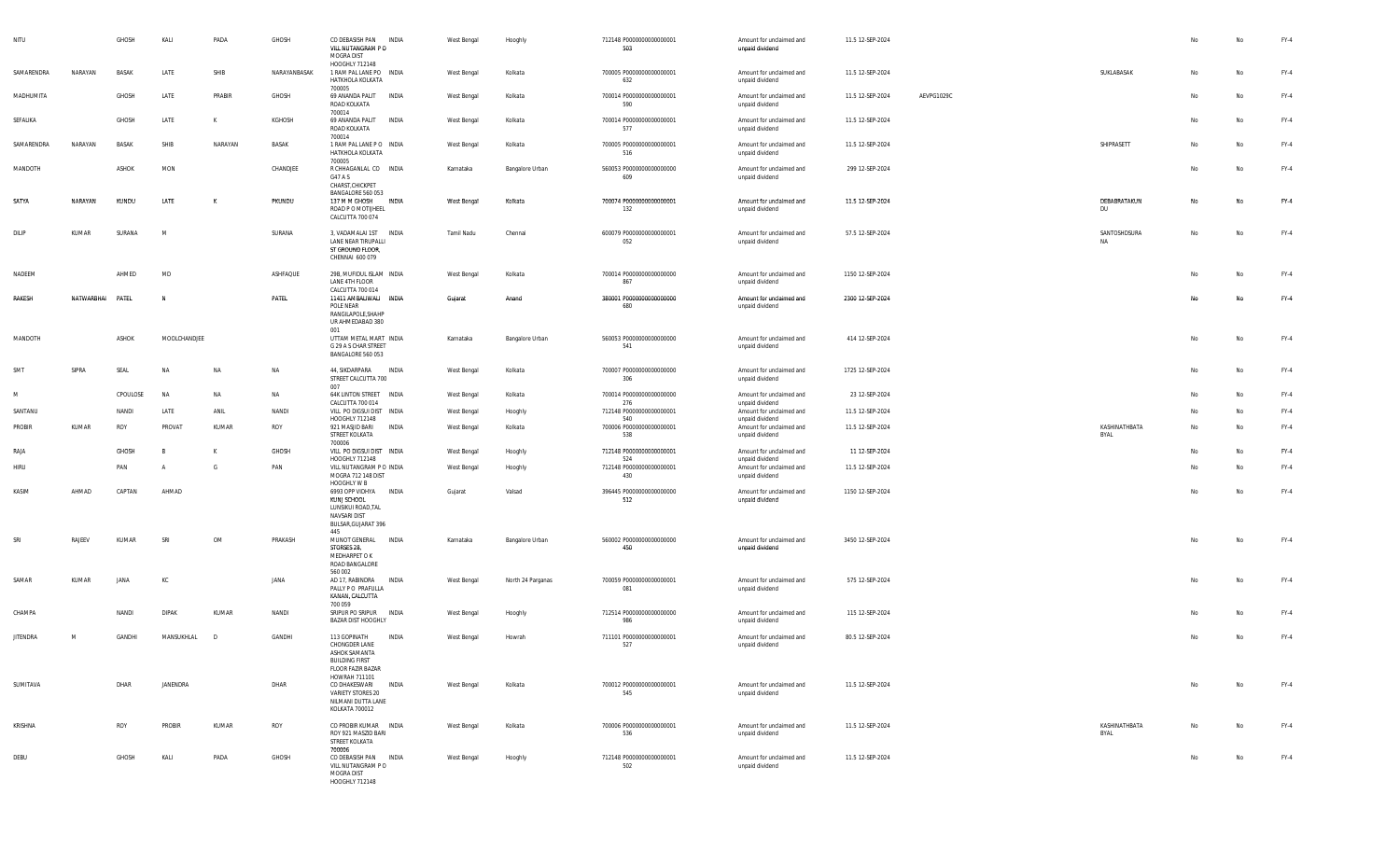| <b>DIPAK</b>    |                                     | BAG               | LATE      | ABHOY        | BAG           | CO DEBASISH PAN<br>VILL NUTANGRAM PO<br>MOGRA DIST                                                                               | INDIA        | West Bengal                | Hooghly           | 712148 P0000000000000001<br>501  |        | Amount for unclaimed and<br>unpaid dividend                    | 11.5 12-SEP-2024 |            |                                |    | No        | $FY-4$ |
|-----------------|-------------------------------------|-------------------|-----------|--------------|---------------|----------------------------------------------------------------------------------------------------------------------------------|--------------|----------------------------|-------------------|----------------------------------|--------|----------------------------------------------------------------|------------------|------------|--------------------------------|----|-----------|--------|
| INDRANI         |                                     | MUKHERJEE         | K         | к            | MUKHERJEE     | HOOGHLY 712148<br>91C DHARMOTALA INDIA<br>ROAD KASBA<br>KOLKATA 700 042                                                          |              | West Bengal                | Kolkata           | 700042 P0000000000000001<br>408  |        | Amount for unclaimed and<br>unpaid dividend                    | 23 12-SEP-2024   |            | KAMALKUMARM<br><b>UKHERJEE</b> | No | <b>No</b> | $FY-4$ |
| GOPA            |                                     | GANGULY           | R         | К            | GANGULY       | GANGULY PARA, RAM INDIA<br>KRISHNA RD P O<br>NIMTA CALCUTTA 700<br>049                                                           |              | West Bengal                | North 24 Parganas | 700049 P00000000000000001<br>239 |        | Amount for unclaimed and<br>unpaid dividend                    | 1150 12-SEP-2024 |            |                                | No | No        | $FY-4$ |
| CHANDRIKA       | JESHANGLAL                          | KOTHARI           | <b>NA</b> | NA           | NA            | 58A GAMDEVI ROAD INDIA<br>PRERANA<br><b>BUILDING, IST FLOOR</b>                                                                  |              | Maharashtra                | Mumbai City       | 400007 P0000000000000001<br>040  |        | Amount for unclaimed and<br>unpaid dividend                    | 2346 12-SEP-2024 |            |                                | No | No        | $FY-4$ |
| PRADIP          |                                     | DAS               | SHYAMA    | PADA         | DAS           | MUMBAI 400 007<br>CO PANKAJ KR DAS INDIA<br>VILL NUTANGRAM PO<br>MOGRA DIST                                                      |              | West Bengal                | Hooghly           | 712148 P0000000000000001<br>534  |        | Amount for unclaimed and<br>unpaid dividend                    | 11.5 12-SEP-2024 |            |                                | No | No        | $FY-4$ |
| MOU             |                                     | PAN               | ANANDA    | GOPAL        | PAN           | HOOGHLY 712148<br>CO DEBASISH PAN INDIA<br>VILL NUTANGRAM PO<br>MOGRA DIST                                                       |              | West Bengal                | Hooghly           | 712148 P0000000000000001<br>490  |        | Amount for unclaimed and<br>unpaid dividend                    | 11.5 12-SEP-2024 |            |                                | No | No        | $FY-4$ |
| MUKTI           |                                     | CHATTERJEE        | LATE      | -S           | NCHATTERJEE   | HOOGHLY 712148<br>CO MINAKSHI<br>MUKHERJEE 276<br>SURYA SEN STREET<br>2ND FLOOR KOLKATA                                          | INDIA        | West Bengal                | Kolkata           | 700009 P0000000000000001<br>542  |        | Amount for unclaimed and<br>unpaid dividend                    | 11.5 12-SEP-2024 |            | <b>RATANPAL</b>                | No | No        | $FY-4$ |
| SUBHENDU        |                                     | MUKHERJEE         | LATE      | $\mathsf{B}$ | DMUKHERJEE    | 700009<br>PO + VILL DIGSUI DIST INDIA<br>HOOGHLY 712148                                                                          |              | West Bengal                | Hooghly           | 712148 P0000000000000001<br>539  |        | Amount for unclaimed and<br>unpaid dividend                    | 11.5 12-SEP-2024 |            |                                | No | <b>No</b> | $FY-4$ |
| PRADIPTA        |                                     | ROY               | PROBIR    | KUMAR        | ROY           | 921 MASJID BARI<br>STREET KOLKATA<br>700006                                                                                      | INDIA        | West Bengal                | Kolkata           | 700006 P0000000000000001<br>537  |        | Amount for unclaimed and<br>unpaid dividend                    | 11.5 12-SEP-2024 |            | KASHINATHBATA<br><b>BYAL</b>   | No | No        | $FY-4$ |
| KUNWAR          | RAJESH                              | MENON             | CHHATTHU  | RAM          | SUMANT        | US 303 DIVYAKUNJ<br>APARTMENT W12<br>COOP ER ROAD CIVIL<br>LINES NEAR<br>CELEBRATION<br>RESTAURANT<br>ALLAHABAD UTTAR<br>PRADESH | INDIA        | Uttar Pradesh              | Kaushambi         |                                  | $00\,$ | IN300513-22149403- Amount for unclaimed and<br>unpaid dividend | 0.25 12-SEP-2024 | AKKPM3007B |                                | No | No        | FY-4   |
| HEMANT          | KUMAR                               | VARSHNEY          | <b>NA</b> | NA           | NA            | 2649 BEGUMBAGH INDIA<br>ALIGARH UTTAR<br>PRADESH                                                                                 |              | Uttar Pradesh              | Aligarh           |                                  | $00\,$ | IN300513-15186270- Amount for unclaimed and<br>unpaid dividend | 69 12-SEP-2024   |            |                                | No | No        | $FY-4$ |
| MONICA          |                                     | MAHESHWARI VIKAS  |           |              | MAHESHWARI    | FLAT NO 301, MORYA INDIA<br>ARUM MORYA<br>GARDENS, KANADIA<br>ROAD BEHIND<br>KARNATAKA VIDYA<br>NIKETAN INDORE, M P              |              | Madhya Pradesh             | INDORE            | 452016                           | $00\,$ | IN301549-18698212- Amount for unclaimed and<br>unpaid dividend | 25 12-SEP-2024   | AJRPM3882C |                                | No | No        | $FY-4$ |
| VIJAY           | PRABHASHANKA PANDYA<br>$\mathbb{R}$ |                   | <b>NA</b> | NA           | NA            | FLAT NO 8 2ND FLOOR INDIA<br>SWASRAY BLDG P J<br>ROAD BEHIND<br>ADIASHRAY HOTEL<br>DAHISAR EAST<br>MUMBAI                        |              | Maharashtra                | Mumbai City       | 400068                           | $00\,$ | IN301549-18716468- Amount for unclaimed and<br>unpaid dividend | 1.25 12-SEP-2024 | AJVPP3596J |                                | No | No        | $FY-4$ |
| PURSOTTAM       | DAS                                 | SHARMA            | RAM       | SWAROOP      | SHARMA        | H NO 216 KANPUR INDIA<br>ROAD TALPURA<br><b>JHANSI</b>                                                                           |              | Uttar Pradesh              | Jhansi            |                                  | $00\,$ | IN301696-10492532- Amount for unclaimed and<br>unpaid dividend | 5 12-SEP-2024    | AHBPS4614E | MADHUSHARMA                    | No | No        | FY-4   |
| <b>GURPREET</b> | SINGH                               | BALI              | <b>NA</b> | NA           | NA            | HOUSE NO 7 W NO 3 INDIA<br>UDHAMPUR JAMMU<br>AND KASHMIR                                                                         |              | Jammu and Kashmir Udhampur |                   | 182101                           | $00\,$ | IN302349-10329153- Amount for unclaimed and<br>unpaid dividend | 25 12-SEP-2024   |            |                                | No | <b>No</b> | $FY-4$ |
| JHUMA           |                                     | ADHYA             | s         |              | ADHYA         | 26 RAM TANU BOSE INDIA<br>LANE CALCUTTA 700<br>006                                                                               |              | West Bengal                | Kolkata           | 700006 P0000000000000001<br>237  |        | Amount for unclaimed and<br>unpaid dividend                    | 1150 12-SEP-2024 |            | SUSHILADHYA                    | No | No        | FY-4   |
| SAMARENDRA      | NARAYAN                             | BASAK             | -S        | N            | BASAK         | 1 RAM PAL LANE PO INDIA<br>HATKHOLA CALCUTTA<br>700 005                                                                          |              | West Bengal                | Kolkata           | 700005 P0000000000000001<br>221  |        | Amount for unclaimed and<br>unpaid dividend                    | 11.5 12-SEP-2024 |            | SUKLABASAK                     | No | No        | $FY-4$ |
| SAMARENDRA      | NARAYAN                             | BASAK             | -S        | N            | BASAK         | 1 RAMPAL LANE PO INDIA<br>HATKHOLA CALCUTTA<br>700 005                                                                           |              | West Bengal                | Kolkata           | 700005 P0000000000000001<br>218  |        | Amount for unclaimed and<br>unpaid dividend                    | 11.5 12-SEP-2024 |            |                                | No | No        | $FY-4$ |
| YAJNASENI       |                                     | CHATTERJEE        | RANA      |              | CHATTERJEE    | 60 RAY BAHADUR<br>ROAD BEHALA<br>KOLKATA                                                                                         | INDIA        | West Bengal                | Kolkata           | 700034 P0000000000000001<br>749  |        | Amount for unclaimed and<br>unpaid dividend                    | 0.05 12-SEP-2024 |            |                                | No | <b>No</b> | $FY-4$ |
| SOMNATH         |                                     | CHATTERJEE        | LATE      | S.           | NCHATTERJEE   | VILL PO DIGSUI PS<br>MOGRA HOOGHLY                                                                                               | INDIA        | West Bengal                | Hooghly           | 712148 P0000000000000001<br>746  |        | Amount for unclaimed and<br>unpaid dividend                    | 0.5 12-SEP-2024  |            |                                | No | <b>No</b> | $FY-4$ |
| V               |                                     | LAKSHMIPATHI LATE |           |              | SVISWANATHAN  | P 72, LAKE ROAD<br>KHAITAN HOUSE FLAT<br>18,4TH FLOOR<br>KOLKATA                                                                 | <b>INDIA</b> | West Bengal                | Kolkata           | 700029 P0000000000000001<br>719  |        | Amount for unclaimed and<br>unpaid dividend                    | 34.5 12-SEP-2024 | ADHPV8965H |                                | No | No        | FY-4   |
| ANIL            | KUMAR                               | <b>BOTHRA</b>     | MOOL      | CHAND        | <b>BOTHRA</b> | SHIBAM<br>APPARTMENT FLAT<br>NOB3B42NDFLR<br>1081 N K BANERJEE<br>STREET RISHRA<br>712248                                        | INDIA        | West Bengal                | Hooghly           | 712248 P0000000000000001<br>625  |        | Amount for unclaimed and<br>unpaid dividend                    | 11.5 12-SEP-2024 |            |                                | No | No        | $FY-4$ |
| R               |                                     | PAL               | TARAPADA  |              | PAL           | CO PANKAJ KR DAS INDIA<br>NUTANGRAM PO<br>MOGRA DIST<br>HOOGHLY 712148                                                           |              | West Bengal                | Hooghly           | 712148 P0000000000000001<br>591  |        | Amount for unclaimed and<br>unpaid dividend                    | 11.5 12-SEP-2024 |            |                                | No | No        | $FY-4$ |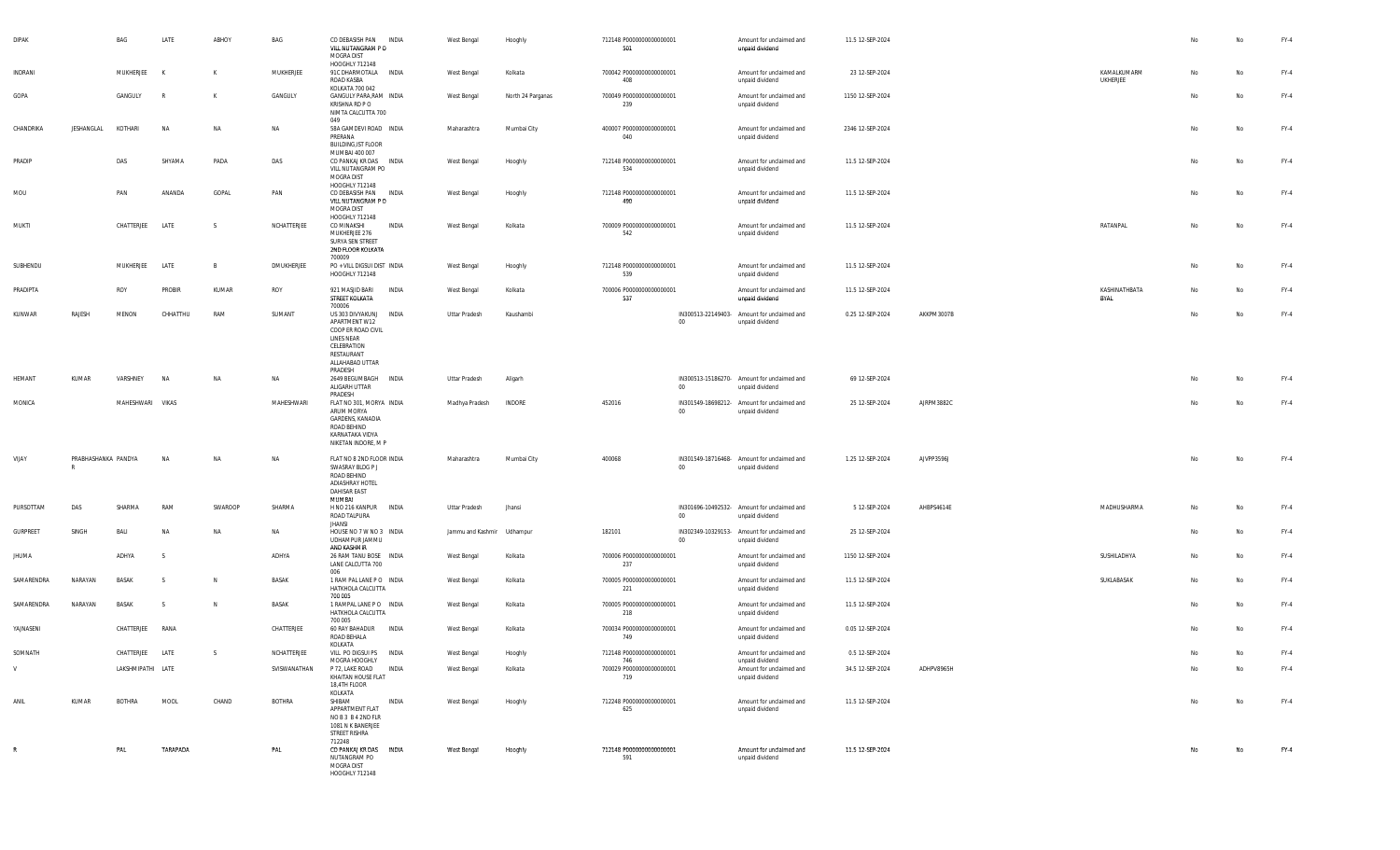|             | $\mathbb{R}$ | DAS               | LATE           | PRAFULLA     | DAS           | CO PRADIP DAS<br>NUTANGRAM PO<br>MOGRA DIST<br>HOOGHLY 712148                                          | INDIA        | West Bengal | Hooghly           | 712148 P0000000000000001<br>588 | Amount for unclaimed and<br>unpaid dividend | 11.5 12-SEP-2024  |           |    | No | FY-4   |
|-------------|--------------|-------------------|----------------|--------------|---------------|--------------------------------------------------------------------------------------------------------|--------------|-------------|-------------------|---------------------------------|---------------------------------------------|-------------------|-----------|----|----|--------|
| RAM         |              | GHOSH             | K              |              | GHOSH         | CO DEBASISH PAN<br>VILL NUTANGRAM PO<br>MOGRA 712 148 DIST<br>HOOGHLY W B                              | <b>INDIA</b> | West Bengal | Hooghly           | 712148 P0000000000000001<br>471 | Amount for unclaimed and<br>unpaid dividend | 11.5 12-SEP-2024  |           | No | No | FY-4   |
| AMIT        | KUMAR        | <b>GHOSH</b>      | LATE           | $\mathsf{D}$ | KGHOSH        | 8946A BANGUR PARK INDIA<br>P O RISHRA 712 248<br>DIST HOOGHLY W B                                      |              | West Bengal | Hooghly           | 712248 P0000000000000001<br>457 | Amount for unclaimed and<br>unpaid dividend | 5 12-SEP-2024     |           | No | No | FY-4   |
| DHIRENDRA   | NATH         | DAS               | к              | <sub>c</sub> | DAS           | CHARAK DANGA<br>BARASAT 743 201<br>DIST 24 PARGS NORTH                                                 | INDIA        | West Bengal | North 24 Parganas | 743201 P0000000000000001<br>432 | Amount for unclaimed and<br>unpaid dividend | 11.5 12-SEP-2024  |           | No | No | FY-4   |
| BABU        |              | GHOSH             | LATE           | К            | KGHOSH        | W B<br>69 ANANDA PALIT INDIA<br>ROAD KOLKATA                                                           |              | West Bengal | Kolkata           | 700014 P0000000000000001<br>568 | Amount for unclaimed and<br>unpaid dividend | 11.5 12-SEP-2024  |           | No | No | FY-4   |
|             |              | BANERJEE          | TUTUL          | KR           | BANERJEE      | 700014<br>CO SANTI RAM<br>CHAKRABORTY VILL<br>MERIA<br>BHADRAKALITALA P O<br>AKNA DIST HOOGHLY         | INDIA        | West Bengal | Hooghly           | 712148 P0000000000000001<br>506 | Amount for unclaimed and<br>unpaid dividend | 11.5 12-SEP-2024  |           | No | No | FY-4   |
| RANU        |              | PAN               | AGPAN          |              |               | 712148<br>VILL NUTANGRAM PO INDIA<br>MOGRA 712 148 DT<br>HOOGHLYW B                                    |              | West Bengal | Hooghly           | 712148 P0000000000000001<br>485 | Amount for unclaimed and<br>unpaid dividend | 11.5 12-SEP-2024  |           | No | No | FY-4   |
| PULKIT      |              | BHASIN            | PANKAJ         |              | BHASIN        | 591A TILJALA ROAD INDIA<br>FLAT 2A KOLKATA                                                             |              | West Bengal | Kolkata           | 700046 P0000000000000001<br>751 | Amount for unclaimed and<br>unpaid dividend | 0.05 12-SEP-2024  |           | No | No | FY-4   |
| DEBASIS     |              | TALUKDER          | MADAN          |              | TALUKDER      | PO PURBAPUTIARY<br>THAKUR PARA,PS<br>REGENT PARK                                                       | INDIA        | West Bengal | Kolkata           | 700093 P0000000000000001<br>721 | Amount for unclaimed and<br>unpaid dividend | 11.05 12-SEP-2024 |           | No | No | FY-4   |
| SACHIN      | K            | GUGALE            | KANTILAL       |              |               | KOLKATA<br>3443 KHI ST LANE<br>AHMEDNAGAR 414<br>001 M S                                               | INDIA        | Maharashtra | Ahmednagar        | 414001 P0000000000000000<br>616 | Amount for unclaimed and<br>unpaid dividend | 11.5 12-SEP-2024  |           | No | No | FY-4   |
| s           |              | PAN               | ANANDA         | GOPAL        | PAN           | CO HIRU PAN PO<br>MOGRA VILL<br>NUTANGRAM DIST                                                         | <b>INDIA</b> | West Bengal | Hooghly           | 712148 P0000000000000001<br>515 | Amount for unclaimed and<br>unpaid dividend | 11.5 12-SEP-2024  |           | No | No | FY-4   |
|             |              | CHAKRABORTTY LATE |                | SANTIRAM     | CHAKRABORTY   | HOOGHLY 712148<br>CO SHYAMAL<br>CHAKRABORTY MERIA<br>BHADRAKALITALA P O<br>AKNA DIST HOOGHLY<br>712148 | INDIA        | West Bengal | Hooghly           | 712148 P0000000000000001<br>512 | Amount for unclaimed and<br>unpaid dividend | 11.5 12-SEP-2024  |           | No | No | FY-4   |
| SADANANDA   |              | GHOSH             | KALIPADA       |              | GHOSH         | CO DEBASISH PAN INDIA<br>VILL NUTANGRAM PO<br>MOGRA DIST<br>HOOGHLY 712148                             |              | West Bengal | Hooghly           | 712148 P0000000000000001<br>511 | Amount for unclaimed and<br>unpaid dividend | 11.5 12-SEP-2024  |           | No | No | FY-4   |
| KALI        | PADA         | GHOSH             | LATE           | EK           | KARIGHOSH     | CO DEBASISH PAN INDIA<br>VILL NUTANGRAM PO<br>MOGRA DIST<br>HOOGHLY 712148                             |              | West Bengal | Hooghly           | 712148 P0000000000000001<br>510 | Amount for unclaimed and<br>unpaid dividend | 11.5 12-SEP-2024  |           | No | No | FY-4   |
| <b>TAPA</b> |              | PAN               | ANANDA         | GOPAL        | PAN           | VILL NUTANGRAM P O INDIA<br>MOGRA DIST<br>HOOGHLY 712148                                               |              | West Bengal | Hooghly           | 712148 P0000000000000001<br>507 | Amount for unclaimed and<br>unpaid dividend | 11.5 12-SEP-2024  |           | No | No | FY-4   |
| T           |              | PAN               | ANANDA         | GOPAL        | PAN           | CO HIRU PAN VILL<br>NUTANGRAM P O<br>MOGRA DIST<br>HOOGHLY 712148                                      | INDIA        | West Bengal | Hooghly           | 712148 P0000000000000001<br>500 | Amount for unclaimed and<br>unpaid dividend | 11.5 12-SEP-2024  |           | No | No | $FY-4$ |
| BISWANATH   |              | GHOSH             | LATE           | KANAI        | GHOSH         | VILL MAMUDPUR PO INDIA<br>DIGSUI DIST<br><b>HOOGHLY 712148</b>                                         |              | West Bengal | Hooghly           | 712148 P0000000000000001<br>499 | Amount for unclaimed and<br>unpaid dividend | 11.5 12-SEP-2024  |           | No | No | FY-4   |
| JOLU        |              | CHAKRABORTTY LATE |                | SANTIRAM     | CHAKRABORTY   | CO LATE SANTIRAM INDIA<br>CHAKRABORTY VILL<br>MERIA P O AKNA DIST<br>HOOGHLY 712148                    |              | West Bengal | Hooghly           | 712148 P0000000000000001<br>493 | Amount for unclaimed and<br>unpaid dividend | 11.5 12-SEP-2024  |           | No | No | FY-4   |
| RANI        |              | PAN               | ANANDA         | GOPAL        | PAN           | CO HIRU PAN VILL INDIA<br>NUTANGRAM PO<br>MOGRA DIST                                                   |              | West Bengal | Hooghly           | 712148 P0000000000000001<br>492 | Amount for unclaimed and<br>unpaid dividend | 11.5 12-SEP-2024  |           | No | No | FY-4   |
| D           |              | PAN               | ANANDA         | GOPAL        | PAN           | HOOGHLY 712148<br>VILL NUTANGRAM P O INDIA<br>MOGRA DIST                                               |              | West Bengal | Hooghly           | 712148 P0000000000000001<br>489 | Amount for unclaimed and<br>unpaid dividend | 23 12-SEP-2024    |           |    | No | FY-4   |
| SOMNATH     |              | CHATTERJEE        | SACHINDRA      | <b>NATH</b>  | CHATTERJEE    | HOOGHLY 712148<br>VILL PO DIGSUI P S INDIA<br>MOGRA DIST                                               |              | West Bengal | Hooghly           | 712148 P0000000000000001<br>487 | Amount for unclaimed and<br>unpaid dividend | 11.5 12-SEP-2024  |           |    | No | FY-4   |
| SANKAR      | LAL          | SEN               | <b>NA</b>      | NA           | NA            | HOOGHLY 712148<br>181A VIDYA SAGAR INDIA<br>STREET KOLKATA 700                                         |              | West Bengal | Kolkata           | 700009 P0000000000000001<br>441 | Amount for unclaimed and<br>unpaid dividend | 1150 12-SEP-2024  | DIPALISEN | No | No | FY-4   |
| DEBASISH    |              | PAN               | $\overline{A}$ | G            | PAN           | 009<br>VILL NUTANGRAM P O INDIA<br>MOGRA 712 148 DIST<br>HOOGHLY                                       |              | West Bengal | Hooghly           | 712148 P0000000000000001<br>440 | Amount for unclaimed and<br>unpaid dividend | 11.5 12-SEP-2024  |           | No | No | $FY-4$ |
| MOUSUMI     |              | PAN               | AGPAN          |              |               | VILL NUTANGRAM P O INDIA<br>MOGRA 712 148<br>DTHOOGHLY, W B                                            |              | West Bengal | Hooghly           | 712148 P0000000000000001<br>486 | Amount for unclaimed and<br>unpaid dividend | 23 12-SEP-2024    |           | No | No | FY-4   |
| DEBASISH    |              | NEOGI             | <b>BRAJO</b>   | GOPAL        | <b>NIYOGI</b> | VILL AND P O DIGSUI INDIA<br>DIST HOOGHLY W B                                                          |              | West Bengal | Hooghly           | 712148 P0000000000000001<br>477 | Amount for unclaimed and<br>unpaid dividend | 34.5 12-SEP-2024  |           |    | No | $FY-4$ |
| MOUSUMI     |              | DAS               | G              |              | DAS           | CO HIRU PAN VILL INDIA<br>NUTANGRAM PO<br>MOGRA 712 148 DIST<br>HOOGHLY W B                            |              | West Bengal | Hooghly           | 712148 P0000000000000001<br>476 | Amount for unclaimed and<br>unpaid dividend | 11.5 12-SEP-2024  |           | No | No | $FY-4$ |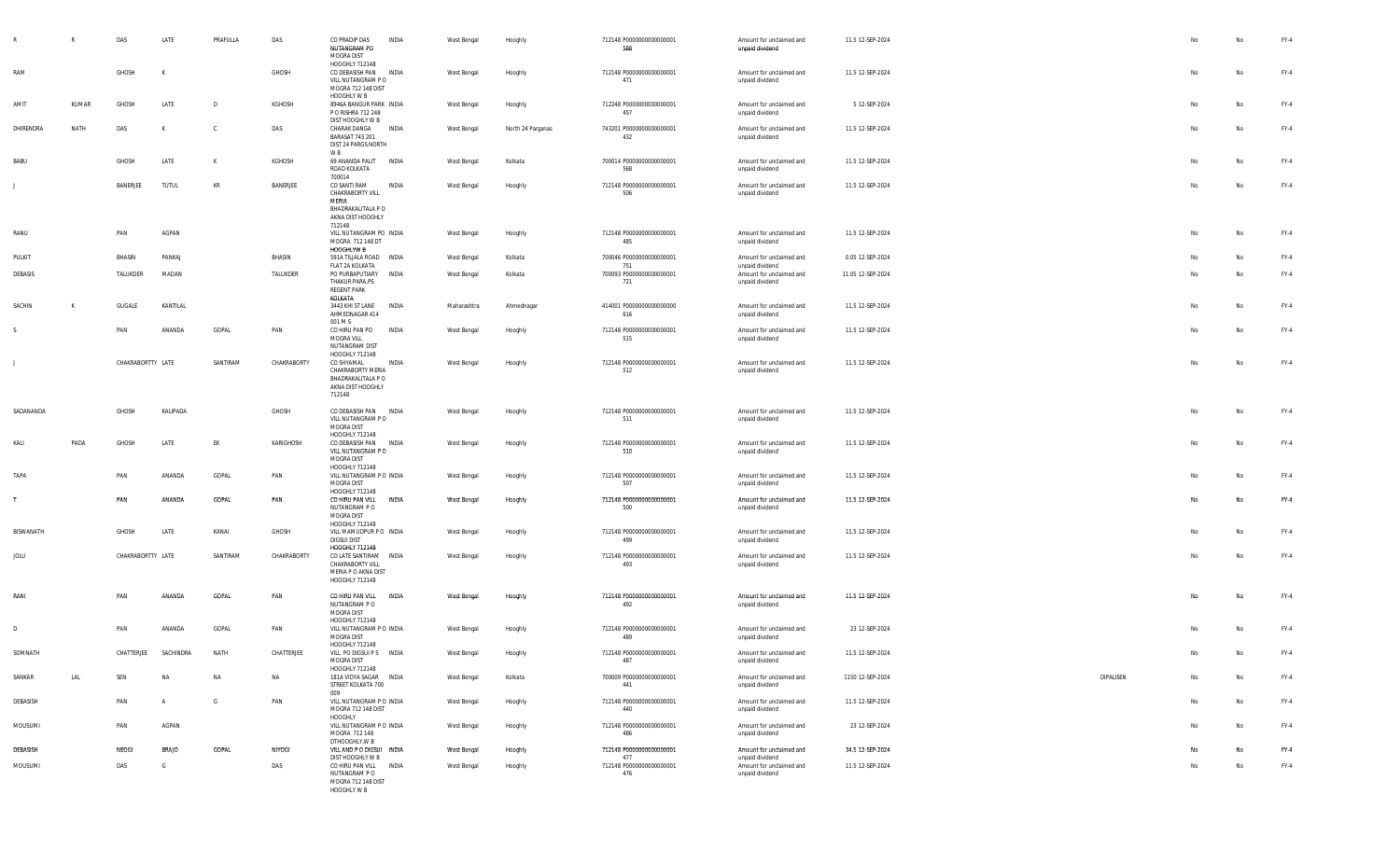| TARA         | PADA          | PAL                 | LATE                  | E            | PAL           | CO HIRU PAN VILL<br>NUTANGRAM P O<br>MOGRA 712 148 DIST                                                                   | INDIA        | West Bengal    | Hooghly           | 712148 P0000000000000001<br>474 |         | Amount for unclaimed and<br>unpaid dividend                    | 11.5 12-SEP-2024   |            |                           |    | No | $FY-4$ |
|--------------|---------------|---------------------|-----------------------|--------------|---------------|---------------------------------------------------------------------------------------------------------------------------|--------------|----------------|-------------------|---------------------------------|---------|----------------------------------------------------------------|--------------------|------------|---------------------------|----|----|--------|
| GOURAB       |               | DAS                 | $\mathbb{R}$          | $\mathsf{R}$ | DAS           | HOOGHLY W B<br>CO HIRU PAN VILL<br>NUTANGRAM P O<br>MOGRA 712 148 DIST<br>HOOGHLY W B                                     | INDIA        | West Bengal    | Hooghly           | 712148 P0000000000000001<br>464 |         | Amount for unclaimed and<br>unpaid dividend                    | 11.5 12-SEP-2024   |            |                           | No | No | FY-4   |
| DEBASISH     |               | PAN                 | $\overline{P}$        | G            | PAN           | VILL NUTANGRAM, PO INDIA<br>MOGRA DT HOOGHLY<br>,W B PIN 712 148                                                          |              | West Bengal    | Hooghly           | 712148 P0000000000000001<br>462 |         | Amount for unclaimed and<br>unpaid dividend                    | 57.5 12-SEP-2024   |            |                           | No | No | FY-4   |
| DIPALI       |               | SEN                 | -S                    | L            | SEN           | 181A VIDYA SAGAR INDIA<br>STREET KOLKATA 700<br>009                                                                       |              | West Bengal    | Kolkata           | 700009 P0000000000000001<br>443 |         | Amount for unclaimed and<br>unpaid dividend                    | 1150 12-SEP-2024   |            | SURAJITSEN                | No | No | $FY-4$ |
| BRAJESH      | RANJAN        | SINGH               | <b>NA</b>             | NA           | NA            | SO RAJ MANGAL<br>SINGH BAJRANGPATH<br>BRIGHT INDIA<br>SCHOOL<br>BAJRANGPURI<br>DHANKKI PATNA<br>BIHAR                     | INDIA        | Bihar          | Patna             | 800007                          | $00\,$  | IN300214-20823941- Amount for unclaimed and<br>unpaid dividend | 0.05 12-SEP-2024   |            |                           | No | No | $FY-4$ |
| ARVIND       |               |                     | PARASRAMKA RADHESHYAM |              | PARASRAMKA    | P 11 CHITPURSPUR INDIA<br>CALCUTTA                                                                                        |              | West Bengal    | Kolkata           | 700007                          | $00\,$  | IN300142-10055319- Amount for unclaimed and<br>unpaid dividend | 57.5 12-SEP-2024   | AFUPP0018G |                           | No | No | $FY-4$ |
| v            | SEETA         | MAHALAXMI V         |                       | RAJENDRA     | PRASAD        | APPANAVEEDU<br>PEDAPADU MANDAL<br>H JUNCTION POST<br>KRISHNA DIST                                                         | INDIA        | Andhra Pradesh | Krishna           | 521105                          | $00\,$  | IN300394-11702847- Amount for unclaimed and<br>unpaid dividend | 25 12-SEP-2024     | BFWPS9731L |                           | No | No | $FY-4$ |
| $\mathsf{N}$ |               | RADHA               | NAGARAJAN             |              |               | 96A SAGOTHEERAR INDIA<br>STREET R V PURAM<br>NAGERCOIL                                                                    |              | Tamil Nadu     | Kanyakumari       | 629001                          | $00\,$  | IN300378-10265546- Amount for unclaimed and<br>unpaid dividend | 11.5 12-SEP-2024   | ADZPR6914J |                           | No | No | $FY-4$ |
| SHREE        |               | MUKHERJEE           | NA                    | NA           | NA            | 8, CHOWDHURY PARA INDIA<br>ROAD SETHPUKUR,<br>DIST BARASAT N                                                              |              | West Bengal    | North 24 Parganas | 743201                          | $00\,$  | IN300263-10098832- Amount for unclaimed and<br>unpaid dividend | 11.5 12-SEP-2024   |            |                           | No | No | $FY-4$ |
| SUDHA        | RANI          | BASU                | <b>NA</b>             | NA           | NA            | 577A, HEMANTA<br><b>BASU SARANI</b><br>LOKENATH<br>APPARTMENT<br><b>UDAYRAJPUR,</b><br>MADHYAMGRAM<br>KOLKATA             | <b>INDIA</b> | West Bengal    | North 24 Parganas | 700129                          | $00\,$  | IN300263-10017204- Amount for unclaimed and<br>unpaid dividend | 11.5 12-SEP-2024   |            |                           | No | No | $FY-4$ |
| VINUBHAI     | <b>JORDAS</b> | PATEL               | <b>JORDAS</b>         |              | PATEL         | AT SADAKPURA PO INDIA<br>DHAMOD TA<br>LUNAWADA DIST<br>PUNCHMAHAL                                                         |              | Gujarat        | Panch Mahals      | 388270                          | $00\,$  | IN300476-43449636- Amount for unclaimed and<br>unpaid dividend | 5 12-SEP-2024      | APGPP4703C | KAMLABENVINU<br>BHAIPATEL | No | No | $FY-4$ |
| AMIT         |               | RAJPUT              | NA                    | NA           | NA            | BILINAKA BILI ROAD INDIA<br>TA GANDEVI DIST<br>NAVSARI BILIMORA<br>GUJARAT                                                |              | Gujarat        | Valsad            | 396321                          | $00\,$  | IN300513-17917734- Amount for unclaimed and<br>unpaid dividend | 29.15 12-SEP-2024  |            |                           | No | No | $FY-4$ |
| RADHA        |               | AGARWAL             | SUBHASH               | CHANDER      | AGARWAL       | 164 CIVIL LINES<br>BAREILLY                                                                                               | INDIA        | Uttar Pradesh  | Bareilly          |                                 | $00\,$  | IN301186-20012130- Amount for unclaimed and<br>unpaid dividend | 65 12-SEP-2024     | AIYPA1582H |                           | No | No | FY-4   |
| SUSMITA      |               | GHOSE               | <b>NA</b>             | NA           | NA            | FLAT 7H MK TOWER INDIA<br>301 PRINCE ANWAR<br>SHAH ROAD KOLKATA<br>700045                                                 |              | West Bengal    | Kolkata           | 700045                          | $_{00}$ | IN301250-15252766- Amount for unclaimed and<br>unpaid dividend | 50 12-SEP-2024     |            |                           | No | No | $FY-4$ |
| ANANDA       | RAO           | <b>BHOSLE</b>       | <b>NA</b>             | NA           | NA            | KACHEGONDANA<br>HALLI VILLAGE<br>ANTHARAGANGE<br>POST BHADRAVATHI                                                         | INDIA        | Karnataka      | Shimoga           | 577301                          | $00\,$  | IN301696-10680664- Amount for unclaimed and<br>unpaid dividend | 11.5 12-SEP-2024   |            |                           | No | No | $FY-4$ |
| Y            | <b>RM</b>     | ANDIAPPAN           | NA                    | NA           | NA            | KARNATAKA<br>CO MP ANGAPPAN INDIA<br>105, 1ST FLOOR,<br>ARISTO APARTMENTS<br>MEDAVAKKAM, TANK<br>ROAD, KILPAUK<br>CHENNAI |              | Tamil Nadu     | Chennai           | 600010                          | $00\,$  | IN302201-10921233- Amount for unclaimed and<br>unpaid dividend | 25 12-SEP-2024     |            |                           |    | No | $FY-4$ |
| BEEMAN       |               | G                   | M                     |              | GANESAN       | 1 A <sub>2</sub><br>SAMMANDAPURAM<br>PERUMAL KOIL<br>STREET RAJAPALAYAM<br>TAMIL NADU                                     | INDIA        | Tamil Nadu     | Virudhunagar      | 626117                          | $00\,$  | IN300239-10389278- Amount for unclaimed and<br>unpaid dividend | 1.5 12-SEP-2024    | AFVPB3165K |                           | No | No | FY-4   |
| KAYWIN       | CHARLES       | <b>DCOSTA</b>       | <b>JOSEPH</b>         |              | <b>DCOSTA</b> | THOPPIL HOUSE<br>KADUKUTTY P O<br>CHALAKUDY                                                                               | INDIA        | Kerala         | Thrissur          | 680315                          | $00\,$  | IN300239-11807756- Amount for unclaimed and<br>unpaid dividend | 5 12-SEP-2024      | AISPD6426D |                           | No | No | $FY-4$ |
| NAVNEET      |               | CHANDULAL VAGHELA   | NA                    | NA           | NA            | THRISSUR<br>121 ASTHA HOMES INDIA<br>BEHIND SHIVNAGAR<br>150 RING ROAD OPP<br>TOP 3 CINEMA<br>BHAVNAGAR<br>GUJARAT        |              | Gujarat        | Bhavnagar         | 364001                          | $00\,$  | IN300450-12985626- Amount for unclaimed and<br>unpaid dividend | 39 12-SEP-2024     |            |                           | No | No | FY-4   |
| D            | $\mathsf{L}$  | NARASIMHARAO SEETHA |                       | RAMAIAH      | DURGAM        | H NO 8710375 BALAJI INDIA<br>NAGAR KURNOOL<br>KURNOOL                                                                     |              | Andhra Pradesh | KURNOOL           | 518006                          | $00\,$  | IN300239-14339513- Amount for unclaimed and<br>unpaid dividend | 5 12-SEP-2024      | AJOPD3104F |                           | No | No | $FY-4$ |
| PATEL        | VIBHUTIBEN    | $\mathbb{C}$        | <b>NA</b>             | NA           | NA            | STERLING TOWER CO INDIA<br>OP HSG SOC B201<br>OLD VALSAD ROAD<br>VAPI                                                     |              | Gujarat        | Valsad            | 396195                          | $00\,$  | IN300484-13308503- Amount for unclaimed and<br>unpaid dividend | 324.05 12-SEP-2024 |            |                           | NΩ | No | FY-4   |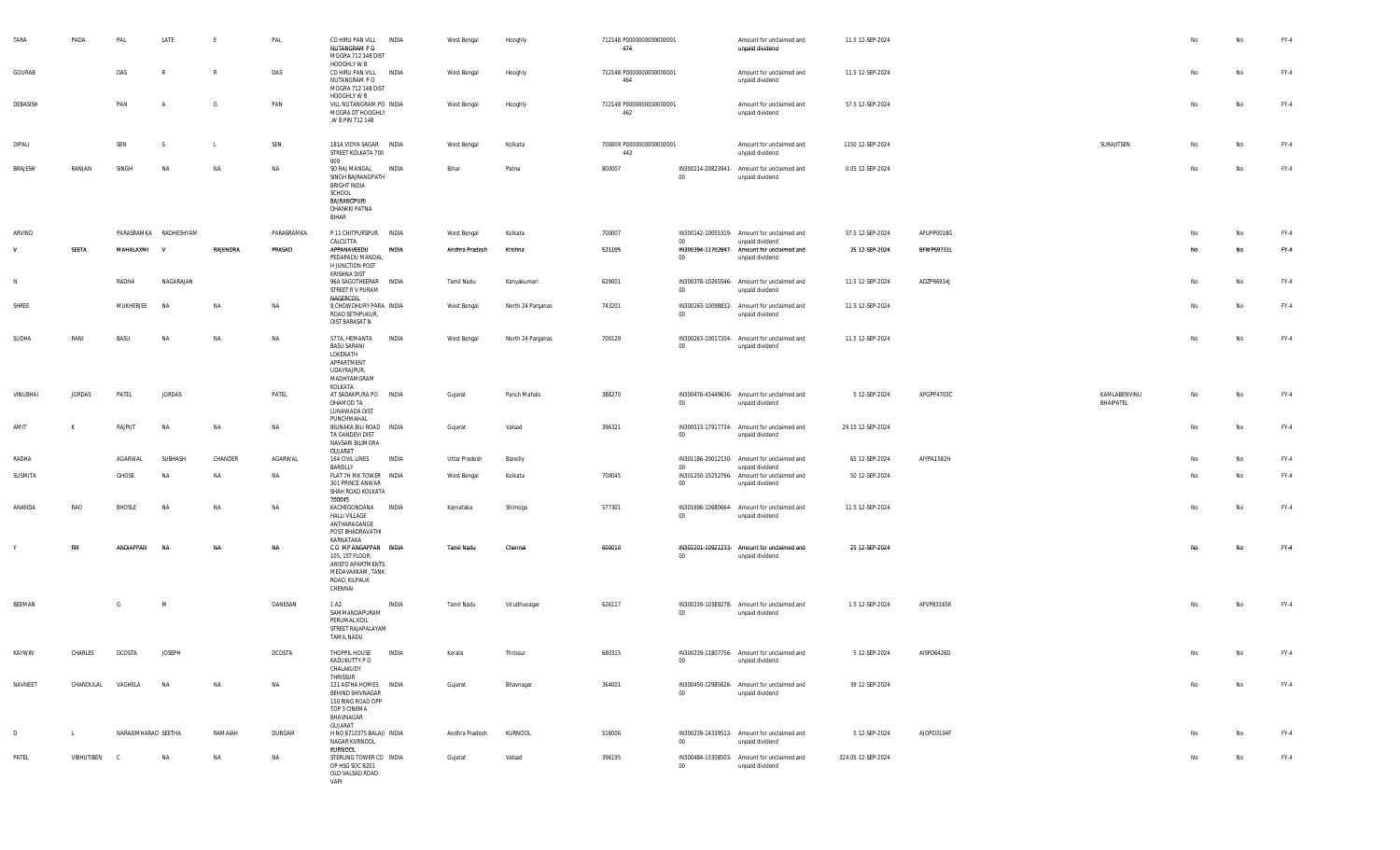| HARENDRA       | KUMAR        | SINGH                                  | B             | D            | SINGH              | 20423 NORTH<br>SEALDAH ROAD<br><b>EASTERN RAILWAY</b><br>QUARTERS CALCUTTA<br>700 009                                  | INDIA        | West Bengal    | Kolkata        | 700009 P0000000000000000<br>773        |                 | Amount for unclaimed and<br>unpaid dividend                    | 1150 12-SEP-2024    |            |                       | No | No | FY-4   |
|----------------|--------------|----------------------------------------|---------------|--------------|--------------------|------------------------------------------------------------------------------------------------------------------------|--------------|----------------|----------------|----------------------------------------|-----------------|----------------------------------------------------------------|---------------------|------------|-----------------------|----|----|--------|
| BHANWER        | LAL          | SONI                                   |               |              | MAL                | CO BHOORCHAND INDIA<br>VAGTAWARMAL SONI<br>NEAR OLD POWER<br>HOUSE SARDAR PURA<br><b>BARMER RAJ</b>                    |              | Rajasthan      | Barmer         | 344001 P0000000000000000<br>736        |                 | Amount for unclaimed and<br>unpaid dividend                    | 4600 12-SEP-2024    |            |                       | No | No | $FY-4$ |
| SRI            | BISHWA       | NATHSHARMA LATE                        |               | B            | SHARMA             | 1681E RAMESH<br>DUTTA STREET<br>CALCUTTA 700 006                                                                       | INDIA        | West Bengal    | Kolkata        | 700006 P0000000000000000<br>556        |                 | Amount for unclaimed and<br>unpaid dividend                    | 1150 12-SEP-2024    |            |                       | No | No | FY-4   |
| SMT            | EKTA         | JAIN                                   | SRI           | $\mathsf{v}$ | KJAIN              | 146 HARSH VIHAR<br>PITAMPURA DELHI<br>110 034                                                                          | INDIA        | Delhi          | North West     | 110034 P0000000000000000<br>472        |                 | Amount for unclaimed and<br>unpaid dividend                    | 1150 12-SEP-2024    |            | SRIVIPULKUMAR<br>JAIN | No | No | FY-4   |
| SRI            | $\mathsf{K}$ | SUNDHARAM                              | SRI           | K            | SADASIVAN          | NO 64 NYNIAPPA INDIA<br>MAISTRY STREET IST<br>FLOOR, PARK TOWN                                                         |              | Tamil Nadu     | Chennai        | 600003 P0000000000000000<br>400        |                 | Amount for unclaimed and<br>unpaid dividend                    | 11.5 12-SEP-2024    |            |                       | No | No | $FY-4$ |
| SMT            | GOURI        | SEAL                                   | NA            | NA           | <b>NA</b>          | CHENNAI 600 003<br>44, SIKDARPARA<br>STREET CALCUTTA 700                                                               | INDIA        | West Bengal    | Kolkata        | 700007 P0000000000000000<br>314        |                 | Amount for unclaimed and<br>unpaid dividend                    | 115 12-SEP-2024     |            |                       | No | No | FY-4   |
| SAILENDRA      | LALL         | SEAL                                   | NA            | NA           | NA                 | 007<br>44 SIKDARPARA<br>STREET CALCUTTA<br>700 007                                                                     | INDIA        | West Bengal    | Kolkata        | 700007 P0000000000000000<br>305        |                 | Amount for unclaimed and<br>unpaid dividend                    | 862.5 12-SEP-2024   |            |                       | No | No | $FY-4$ |
| <b>MRS</b>     | RACHEL       | DAVID                                  | NA            | NA           | NA                 | CO THE EASTERN<br>BANK LTD MUMBAI                                                                                      | INDIA        | Maharashtra    | Mumbai City    | 400001 P0000000000000000<br>022        |                 | Amount for unclaimed and<br>unpaid dividend                    | 19078.5 12-SEP-2024 |            |                       | No | No | FY-4   |
| D              |              | <b>BOSE</b>                            | NA            | NA           | <b>NA</b>          | 400 001<br>8 CLIVE ROW                                                                                                 | INDIA        | West Bengal    | Kolkata        | 700001 P0000000000000000               |                 | Amount for unclaimed and                                       | 11.5 12-SEP-2024    |            |                       | No | No | FY-4   |
| <b>D</b>       | <b>N</b>     | BHATTACHARYY NA                        |               | <b>NA</b>    | <b>NA</b>          | CALCUTTA 700 001<br>8, CLIVE ROW                                                                                       | <b>INDIA</b> | West Bengal    | Kolkata        | 255<br>700001 P0000000000000000        |                 | unpaid dividend<br>Amount for unclaimed and                    | 11.5 12-SEP-2024    |            |                       | No | No | $FY-4$ |
| <b>MRS</b>     | SALMA        | MOHOMEDBHAI NA                         |               | NA           | NA                 | CALCUTTA 700 001<br>COMHVALLIULLAH INDIA                                                                               |              | Gujarat        | Surat          | 230<br>395003 P0000000000000000        |                 | unpaid dividend<br>Amount for unclaimed and                    | 1840 12-SEP-2024    |            |                       | No | No | FY-4   |
|                |              | VALLIULLA                              |               |              |                    | К<br>STREET, BEGUMPURA,<br>ZUMMA BAZAR                                                                                 |              |                |                | 213                                    |                 | unpaid dividend                                                |                     |            |                       |    |    |        |
| $\mathbb{C}$   | S.           | RUDRA                                  | NA            | NA           | NA                 | SURAT 395 003<br>8 CLIVE ROW                                                                                           | INDIA        | West Bengal    | Kolkata        | 700001 P0000000000000000               |                 | Amount for unclaimed and                                       | 11.5 12-SEP-2024    |            |                       | No | No | $FY-4$ |
| DURGA          | CHARAN       | PYNE                                   | NA            | NA           | NA                 | CALCUTTA 700 001<br>21 B SAGAR DUTT INDIA<br>LANE CALCUTTA 700                                                         |              | West Bengal    | Kolkata        | 187<br>700073 P0000000000000000<br>061 |                 | unpaid dividend<br>Amount for unclaimed and<br>unpaid dividend | 9418.5 12-SEP-2024  |            |                       | No | No | $FY-4$ |
| SHYAMA         | PADA         | GHOSH                                  | <b>NA</b>     | NA           | NA                 | 073<br>MOHURAKANDI PO INDIA<br>MOHURAKANDI 742<br>161 VIA                                                              |              | West Bengal    | Murshidabad    | 742161 P0000000000000000<br>033        |                 | Amount for unclaimed and<br>unpaid dividend                    | 9418.5 12-SEP-2024  |            |                       | No | No | $FY-4$ |
| G              |              | BEEMAN                                 | M             |              | GANESAN            | PANCHTHUPI,DT<br>MURSHIDABAD W B<br>1 A <sub>2</sub>                                                                   | INDIA        | Tamil Nadu     | Virudhunagar   | 626117                                 |                 | IN300394-14485112- Amount for unclaimed and                    | 0.9 12-SEP-2024     | AFVPB3165K |                       | No | No | $FY-4$ |
|                |              |                                        |               |              |                    | SAMMANDAPURAM<br>PERUMAL KOVIL<br>STREET RAJAPALAYAM                                                                   |              |                |                |                                        | $00\,$          | unpaid dividend                                                |                     |            |                       |    |    |        |
| NAGESWARA      | RAO          | BALLA                                  | SUBBAYYA      |              | BALLA              | 11 177 18<br>BRAHMAPURAM<br>PEDANA KRISHNA DT                                                                          | INDIA        | Andhra Pradesh | Krishna        | 521366                                 | $00\,$          | IN301774-12958848- Amount for unclaimed and<br>unpaid dividend | 2.5 12-SEP-2024     | ANAPB3157A |                       | No | No | FY-4   |
| MANMOHAN       |              | SHARMA                                 | PREM          | NATH         | SHARMA             | 2541 13 GALI NO 1 INDIA<br>HARI PURA PO JWALA<br>FLOUR MILLS                                                           |              | Punjab         | Amritsar       | 143001                                 | 00              | IN300214-11420525- Amount for unclaimed and<br>unpaid dividend | 65.1 12-SEP-2024    | AOXPS8051E | REETUSHARMA           | No | No | $FY-4$ |
| SAJEEV         | C.           | <b>V</b>                               | VASUDEVAN     |              | ACHARY             | AMRITSAR PUNJAB<br>CHURULICKAL<br>MANGARAM<br>PANDALAM PO                                                              | INDIA        | Kerala         | Pathanamthitta | 689501                                 | 00              | IN300239-15048430- Amount for unclaimed and<br>unpaid dividend | 1.25 12-SEP-2024    | AFWPV7715A |                       | No | No | FY-4   |
| ANURAG         | SHEO         | KAMALDALMIA NA                         |               | NA           | NA                 | PATHANAMTHITTA<br>H NO 6 VIM SQUARE INDIA<br>KICHHA ROAD KICHHA<br>ROAD UDHAM SINGH<br>NAGAR RUDRAPUR<br>UTTAR PRADESH |              | Uttarakhand    | Nainital       |                                        | $00\,$          | IN300513-15247336- Amount for unclaimed and<br>unpaid dividend | 55 12-SEP-2024      |            |                       | No | No | $FY-4$ |
| JEEVANLAL      | M            |                                        | M             | $\mathbb{R}$ | <b>JOTHISWARAN</b> | NO 234, NAMO VILLA INDIA<br>DR SUBBARAYAN<br>STREET TATABAD                                                            |              | Tamil Nadu     | Coimbatore     | 641012                                 | $00\,$          | IN300896-10387307- Amount for unclaimed and<br>unpaid dividend | 0.05 12-SEP-2024    | AHPPJ4791H |                       | No | No | $FY-4$ |
| DHANASEKARAN   |              | $\mathsf{A}$                           | ARTHANARISAMY |              | S.                 | COIMBATORE<br>73 MOONGAPPADI INDIA<br>STREET GUGAI SALEM                                                               |              | Tamil Nadu     | Salem          | 636006                                 | 00 <sup>1</sup> | IN300175-10104679- Amount for unclaimed and<br>unpaid dividend | 575 12-SEP-2024     | AJJPD1190L |                       | No | No | $FY-4$ |
| VINAY          | CHAND        | JAIN                                   | P             |              | JAIN               | STATE BANK OF<br><b>MYSORE</b><br>GURUDWARA ROAD<br>KAROL BAGH NEW                                                     | <b>INDIA</b> | Delhi          | North Delhi    | 110005 P0000000000000001<br>427        |                 | Amount for unclaimed and<br>unpaid dividend                    | 115 12-SEP-2024     |            |                       | No | No | $FY-4$ |
| ABC            |              | INVESTMENT CONSULTANCYC NA<br>ESPVTLTD |               | NA           | NA                 | DELHI 110 005<br>CENTRE POINT<br>BUILDING 282,<br>SHAKESPEARE SARANI<br>CALCUTTA 700 017                               | INDIA        | West Bengal    | Kolkata        | 700017 P0000000000000000<br>393        |                 | Amount for unclaimed and<br>unpaid dividend                    | 230 12-SEP-2024     |            |                       | No | No | FY-4   |
| <b>JIVARAJ</b> | RATANSINH    | SHAH                                   | NA            | NA           | NA                 | WARDLEY HOUSE 25 INDIA<br>SWALLOW LANE<br>CALCUTTA 700 001                                                             |              | West Bengal    | Kolkata        | 700001 P0000000000000000<br>297        |                 | Amount for unclaimed and<br>unpaid dividend                    | 264.5 12-SEP-2024   |            |                       | No | No | $FY-4$ |
| J              |              | GHOSH                                  | BISWANATH     |              | GHOSH              | CO DEBASISH PAN INDIA<br>VILL NUTANGRAM PO<br>MOGRA DT HOOGHLY<br>712140                                               |              | West Bengal    | Hooghly        | 712148 P0000000000000001<br>514        |                 | Amount for unclaimed and<br>unpaid dividend                    | 11.5 12-SEP-2024    |            |                       | No | No | FY-4   |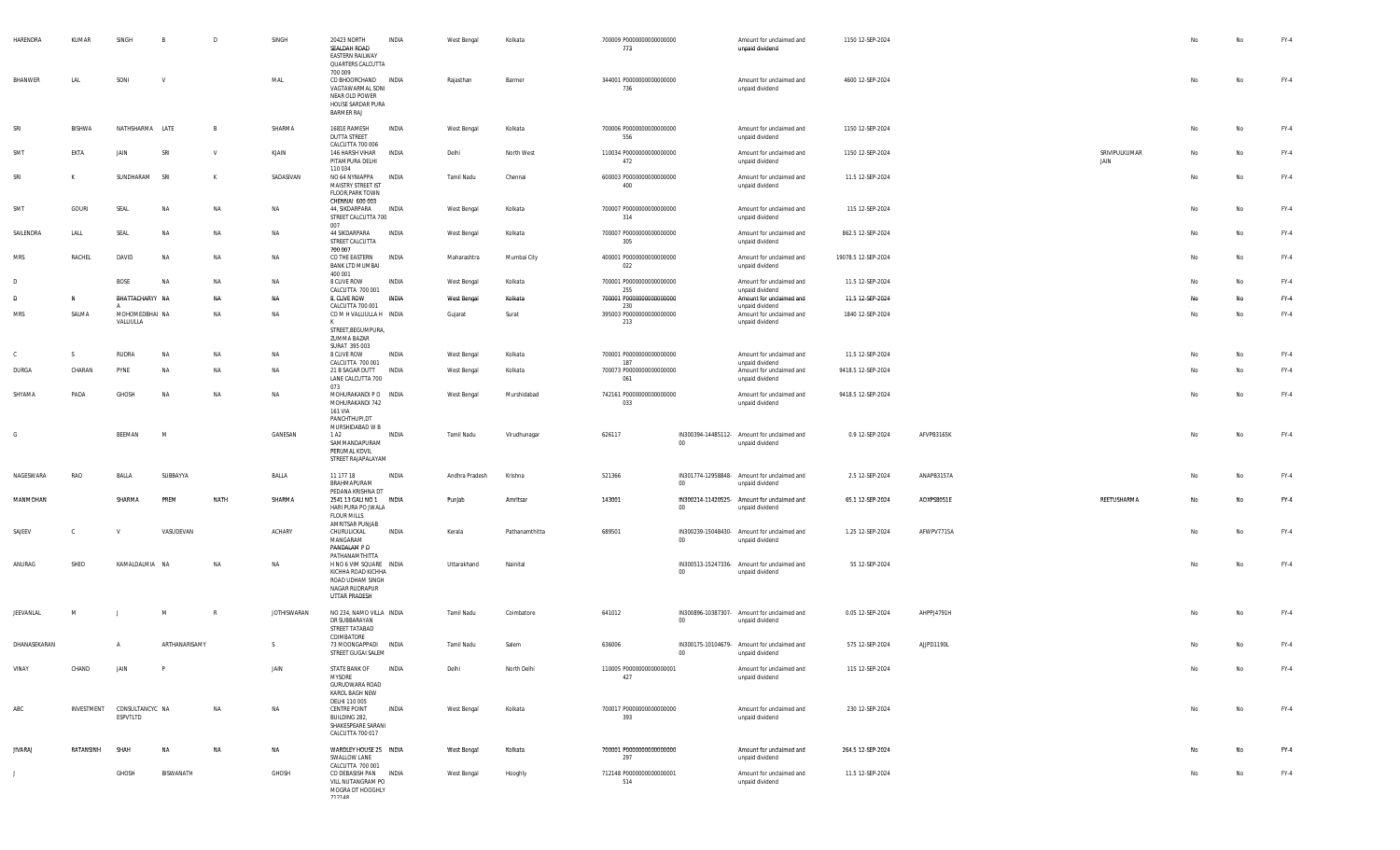|                 |               | PAN                                       | ANANDA       | GOPAL        | PAN          | CO DEBASISH PAN<br>VILL NUTANGRAM P O<br>MOGRA DIST<br>HOOGHLY 712148                                                     | INDIA        | West Bengal    | Hooghly           | 712148 P0000000000000001<br>509 |                          | Amount for unclaimed and<br>unpaid dividend                                       | 11.5 12-SEP-2024   |            |                               |                | No        | FY-4   |
|-----------------|---------------|-------------------------------------------|--------------|--------------|--------------|---------------------------------------------------------------------------------------------------------------------------|--------------|----------------|-------------------|---------------------------------|--------------------------|-----------------------------------------------------------------------------------|--------------------|------------|-------------------------------|----------------|-----------|--------|
| ATANU           |               | PAL                                       | TARA         | PADA         | PAL          | VILL BIRPALA PO<br>SULTANGACHA DIST<br>HOOGHLY 712148                                                                     | <b>INDIA</b> | West Bengal    | Hooghly           | 712148 P0000000000000001<br>504 |                          | Amount for unclaimed and<br>unpaid dividend                                       | 11.5 12-SEP-2024   |            |                               | N <sub>o</sub> | No        | $FY-4$ |
|                 |               | BANERJEE                                  | <b>TUTUL</b> | KUMAR        | BANERJEE     | CO SHYAMAL<br>CHAKRABORTY VILL<br>MERIA<br>BHADRAKALITALA P O<br>AKNA DIST HOOGHLY                                        | INDIA        | West Bengal    | Hooghly           | 712148 P0000000000000001<br>496 |                          | Amount for unclaimed and<br>unpaid dividend                                       | 11.5 12-SEP-2024   |            |                               | N <sub>o</sub> | No        | $FY-4$ |
| VIRAL           | MAHESH        | MEHTA                                     | MAHESH       |              | MEHTA        | 712148<br>KALP AVRVKSH<br>GARDEN BLDG NO 1<br>A1803 NEW LINK RD<br>MAHAVIR NGR<br>KANDIVALI WEST<br>MUMBAI<br>MAHARASHTRA | INDIA        | Maharashtra    | Mumbai City       | 400067                          | CD                       | 12011300-00087418- Amount for unclaimed and<br>unpaid dividend                    | 11.5 12-SEP-2024   | AHWPM3884D |                               | No             | No        | $FY-4$ |
| TIRUPATHI       | SAI           | RAJ                                       | NA           | NA           | NA           | 45 2 4 0 6<br>RAMACHANDRA<br>NAGAR<br>VISAKHAPATNAM<br>VISAKHAPATNAM                                                      | INDIA        | Andhra Pradesh | Vishakhapatnam    | 530016                          | $00\,$                   | IN302863-10044151- Amount for unclaimed and<br>unpaid dividend                    | 57.5 12-SEP-2024   |            |                               | No             | No        | $FY-4$ |
| SUSHIL          |               | AGARWALA                                  | <b>NA</b>    | NA           | NA           | SANTINIKETAN ROAD INDIA<br><b>BOLPUR WEST</b><br>BENGAL                                                                   |              | West Bengal    | Birbhum           | 731204                          | 00                       | IN302269-12071464- Amount for unclaimed and<br>unpaid dividend                    | 5 12-SEP-2024      |            |                               | No             | No        | $FY-4$ |
| SHYAM           | SUNDER        | MUNDHRA                                   | <b>NA</b>    | NA           | <b>NA</b>    | 292 MALIO KA<br>MOHALLA OUT SIDE<br>JASSUSAR GATE<br>BIKANER                                                              | INDIA        | Rajasthan      | Bikaner           | 334001                          | $00\,$                   | IN301774-16788549- Amount for unclaimed and<br>unpaid dividend                    | 24.95 12-SEP-2024  |            |                               | No             | No        | $FY-4$ |
| DUDU            |               | KUTTAN                                    | PAVIYANOSE   |              |              | MOOTHEDAN HOUSE INDIA<br>VETTYKADAVU ROAD<br>CHALAKUDY                                                                    |              | Kerala         | Thrissur          | 680307                          | $00\,$                   | IN301637-40993699- Amount for unclaimed and<br>unpaid dividend                    | 5 12-SEP-2024      | APHPD1363B |                               | No             | No        | $FY-4$ |
| SUBHASH         | CHANDER       | AGARWAL                                   | BALMUKAND    |              | AGARWAL      | 164 CIVIL LINES<br>BAREILLY                                                                                               | INDIA        | Uttar Pradesh  | Bareilly          |                                 | 00                       | IN301186-20012121- Amount for unclaimed and<br>unpaid dividend                    | 137.5 12-SEP-2024  | ADLPA6019P | RADHAAGARWA                   | No             | No        | $FY-4$ |
| KARVY           | <b>STOCK</b>  | BROKINGLIMITE NA<br>DCLIENTACCOUN<br>TNSE |              | NA           | NA           | 46 AVENUE 4 STREET INDIA<br>NO 1 BANJARA HILLS<br>HYDERABAD                                                               |              | Telangana      | Hyderabad         | 500034                          | IN300394-19502787-<br>00 | Amount for unclaimed and<br>unpaid dividend                                       | 122 12-SEP-2024    |            |                               | No             | No        | FY-4   |
| ANNA            | PURNA         | GHOSH                                     | <b>NA</b>    | NA           | NA           | 8411 APOLLO HOUSE INDIA<br>2ND FLOOR B S MARG<br>FORT MUMBAI<br>400023                                                    |              | Maharashtra    | Mumbai City       | 400023 P0000000000000000<br>032 |                          | Amount for unclaimed and<br>unpaid dividend                                       | 1138.5 12-SEP-2024 |            |                               | No             | No        | $FY-4$ |
| UMA             |               | SENGUPTA                                  | LATE         | KALI         | KRISHNASEN   | 5730 BANGAL PARA INDIA<br>2ND BYE LANE PO<br>DANESH SK LANE<br>HOWRAH                                                     |              | West Bengal    | Howrah            | 711109 P0000000000000001<br>792 |                          | Amount for unclaimed and<br>unpaid dividend                                       | 0.05 12-SEP-2024   | DBDPS4354Q | PRABIRSENGUPT<br>$\mathsf{A}$ | No             | No        | $FY-4$ |
| PRABIR          |               | SENGUPTA                                  | ANIL         |              | SENGUPTA     | 5730 BANGAL PARA INDIA<br>2ND BYE LANE PO<br>DANESH SK LANE<br>HOWRAH                                                     |              | West Bengal    | Howrah            | 711109 P0000000000000001<br>790 |                          | Amount for unclaimed and<br>unpaid dividend                                       | 0.05 12-SEP-2024   | AYMPS6881K | TANUSRISENGUP<br>TA           | No             | <b>No</b> | $FY-4$ |
| TAPENDRA        | <b>KRISTO</b> | DUTT                                      | LATE         | $\mathbb{R}$ | KDUTT        | GOSTO BHAWAN 2 INDIA<br>MITRA LANE KOLKATA                                                                                |              | West Bengal    | Kolkata           | 700007 P0000000000000001<br>767 |                          | Amount for unclaimed and<br>unpaid dividend                                       | 3 12-SEP-2024      | ADFPD1433J | MINATIDUTT                    | No             | No        | $FY-4$ |
| PRADIP          |               | DAS                                       | LATE         | SURESH       | CHDAS        | 47 CHANDIGARH<br><b>MAIN ROAD</b><br>MADHYAMGRAM<br>KOLKATA                                                               | INDIA        | West Bengal    | North 24 Parganas | 700130 P0000000000000001<br>752 |                          | Amount for unclaimed and<br>unpaid dividend                                       | 0.05 12-SEP-2024   |            |                               | No             | No        | FY-4   |
|                 |               | PAN                                       | ANANDA       | GOPAL        | PAN          | VILL NUTANGRAM P O INDIA<br>MOGRA DT HOOGHLY<br>712148                                                                    |              | West Bengal    | Hooghly           | 712148 P0000000000000001<br>574 |                          | Amount for unclaimed and<br>unpaid dividend                                       | 11.5 12-SEP-2024   |            |                               | No             | No        | $FY-4$ |
| BAPI            |               | GHOSH                                     | LATE         | K            | KGHOSH       | 69 ANANDA PATLIT INDIA<br>ROAD KOLKATA<br>700014                                                                          |              | West Bengal    | Kolkata           | 700014 P0000000000000001<br>571 |                          | Amount for unclaimed and<br>unpaid dividend                                       | 11.5 12-SEP-2024   |            |                               | No             | No        | FY-4   |
| SAMARENDRA      | NARAYAN       | <b>BASAK</b>                              | LATE         | SHIB         | NARAYANBASAK | 1 RAMPAL LANE PO INDIA<br>HATKHOLA KOLKATA<br>700005                                                                      |              | West Bengal    | Kolkata           | 700005 P0000000000000001<br>552 |                          | Amount for unclaimed and<br>unpaid dividend                                       | 23 12-SEP-2024     |            | SUKLABASAK                    | No             | No        | FY-4   |
| <b>BISWAJIT</b> |               | GHOSH                                     | PARAN        |              | GHOSH        | PO VILL DIGSUI<br>HOOGHLY 712148                                                                                          | INDIA        | West Bengal    | Hooghly           | 712148 P0000000000000001<br>544 |                          | Amount for unclaimed and<br>unpaid dividend                                       | 11.5 12-SEP-2024   |            |                               | No             | No        | $FY-4$ |
|                 | V             | VSVSNARAYANA NA                           |              | NA           | NA           | TATIPAKA EAST                                                                                                             | INDIA        | Andhra Pradesh | East Godavari     | 533249                          |                          | IN302324-10151470- Amount for unclaimed and                                       | 5 12-SEP-2024      |            |                               | No             | No        | FY-4   |
| ANTONY          | N             | MURTHY<br>. т.                            | NA           | NA           | NA           | <b>GODAVARI DISTRICT</b><br>NEDUTHARA HOUSE INDIA<br>LAKSHMI HOUSING<br><b>COLONY KANJIKODE</b><br>PO PALAKKAD KERALA     |              | Kerala         | Thrissur          | 678621                          | 00<br>$00\,$             | unpaid dividend<br>IN303340-10002547- Amount for unclaimed and<br>unpaid dividend | 11.5 12-SEP-2024   |            |                               | No             | No        | $FY-4$ |
| DR              | RAJKUMAR      | MAHESHWARIH NA<br>UF                      |              | NA           | NA           | LAXMI GANJ KASGANJ INDIA<br>U P                                                                                           |              | Uttar Pradesh  | Etawah            |                                 | 00                       | IN302960-10030372- Amount for unclaimed and                                       | 25 12-SEP-2024     | AAGHD3219J |                               | No             | No        | $FY-4$ |
| NARAYANA        | PILLAI        | KP                                        | NA           | NA           | NA           | MAMPARAMBIL<br>HOUSE<br>SANATHANAPURAM P<br>O ALAPPUZHA KERALA                                                            | INDIA        | Kerala         | Alappuzha         | 688003                          | $00\,$                   | unpaid dividend<br>IN300239-10476318- Amount for unclaimed and<br>unpaid dividend | 5 12-SEP-2024      |            |                               | No             | No        | FY-4   |
| <b>DIPAK</b>    |               | BAG                                       | LATE         | ABHOY        | BAG          | CO DEBASISH PAN INDIA<br>VILL NUTANGRAM P O<br>MOGRA DIST                                                                 |              | West Bengal    | Hooghly           | 712148 P0000000000000001<br>491 |                          | Amount for unclaimed and<br>unpaid dividend                                       | 11.5 12-SEP-2024   |            |                               | No             | No        | FY-4   |
| ALPANA          |               | CHAKRABORTTY C                            |              | K            | CHAKRABORTTY | HOOGHLY 712148<br>VILL MERIA BHADRA INDIA<br>KALITALA,<br>POAKNA, DISTHOOGHL<br>Y, WEST BENGAL PIN<br>712 148             |              | West Bengal    | Hooghly           | 712148 P0000000000000001<br>470 |                          | Amount for unclaimed and<br>unpaid dividend                                       | 80.5 12-SEP-2024   |            |                               | No             | No        | $FY-4$ |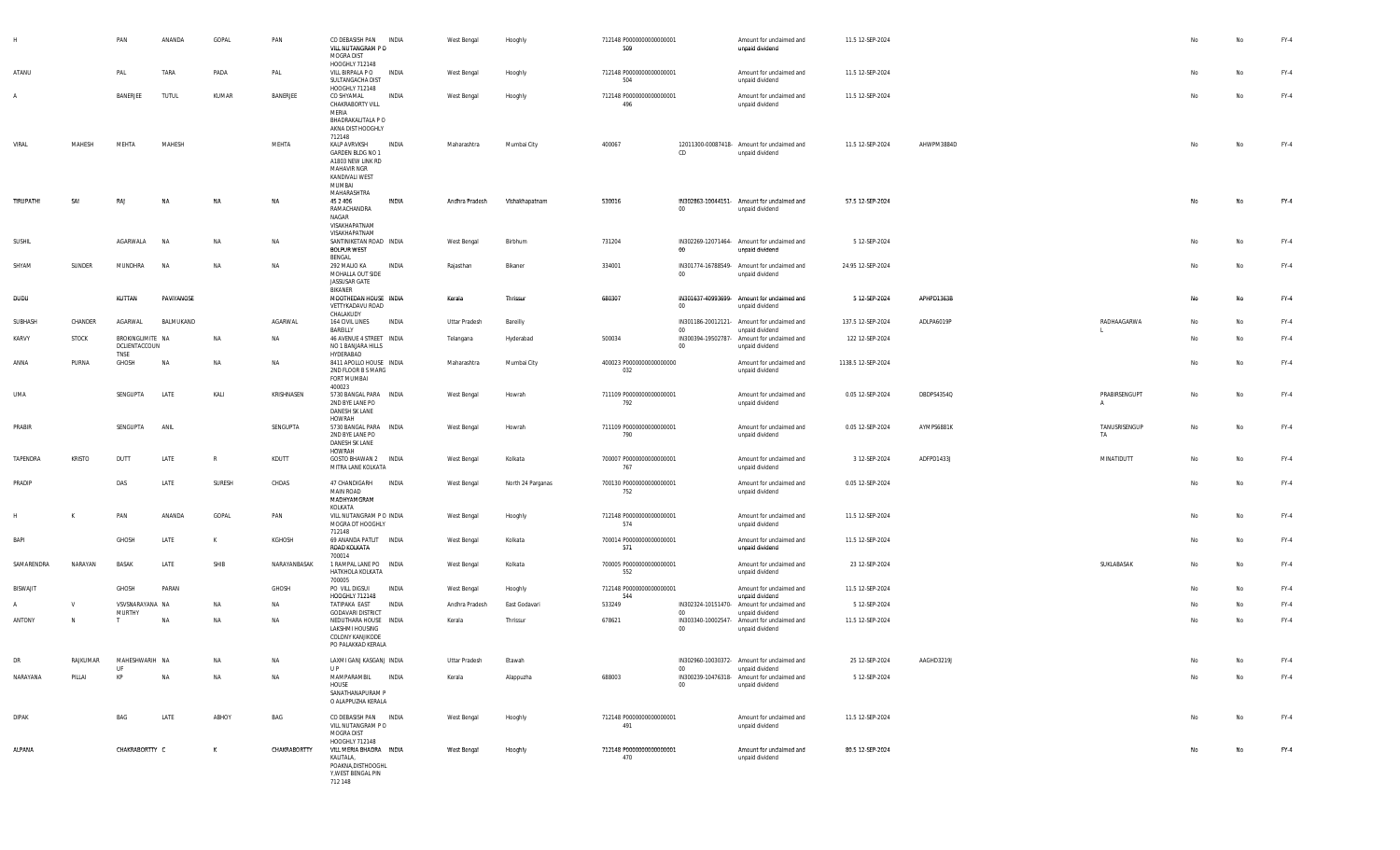| MANOJ           | KUMAR          | KOCHAR         | NA         | NA           | NA         | 43 RAJBHALLAV SAHA INDIA<br>LANE 2ND FLOOR<br>SINHA BARI HOWRAH                                              | West Bengal        | Howrah            | 711101 P0000000000000001<br>453 | Amount for unclaimed and<br>unpaid dividend | 126.5 12-SEP-2024 |            |                               | No | No | FY-4   |
|-----------------|----------------|----------------|------------|--------------|------------|--------------------------------------------------------------------------------------------------------------|--------------------|-------------------|---------------------------------|---------------------------------------------|-------------------|------------|-------------------------------|----|----|--------|
| PUROBI          |                | GHOSH          | SOUMEN     |              | GHOSH      | 711 101<br>297 GOLAP BAG<br>INDIA<br>SHEORAPHULLY DIST                                                       | West Bengal        | Hooghly           | 712223 P0000000000000001<br>664 | Amount for unclaimed and<br>unpaid dividend | 11.5 12-SEP-2024  |            | SOUMENGHOSH                   | No | No | FY-4   |
| RATAN           |                | PAL            |            |              | PAL        | HOOGHLY 712223<br>CO HIRU PAN VILL<br>INDIA<br>NUTANGRAM P O<br>MOGRA 712 148 DIST                           | West Bengal        | Hooghly           | 712148 P0000000000000001<br>463 | Amount for unclaimed and<br>unpaid dividend | 11.5 12-SEP-2024  |            |                               | No | No | $FY-4$ |
| RANJANA         | <b>JIVARAJ</b> | SHAH           |            |              | SHAH       | HOOGHLY W B<br>CO DIPAK<br>INDIA<br>CORPORATION 671<br>CANNING STREET                                        | West Bengal        | Kolkata           | 700001 P0000000000000000<br>756 | Amount for unclaimed and<br>unpaid dividend | 4577 12-SEP-2024  |            |                               | No | No | $FY-4$ |
| OM              | PRAKASH        | SONI           | <b>B</b>   |              | CHAND      | CALCUTTA 700 001<br>SUNARO KA VASS<br>INDIA<br>BEHIND S B B J<br>BARMER 344 001<br>RAJASTHAN                 | Rajasthan          | Barmer            | 344001 P0000000000000000<br>770 | Amount for unclaimed and<br>unpaid dividend | 4600 12-SEP-2024  |            | BANSHIDHARSO<br>NI            | No | No | $FY-4$ |
| SOUMYABRATA     |                | GANGULY        | SUBRATA    |              | GANGULY    | 12 S C MUKHERJEE INDIA<br>STREET KOLKATA                                                                     | West Bengal        | Kolkata           | 700002 P0000000000000001<br>748 | Amount for unclaimed and<br>unpaid dividend | 0.05 12-SEP-2024  |            |                               | No | No | $FY-4$ |
| SOUMEN          |                | GHOSH          | <b>NA</b>  | <b>NA</b>    | NA         | 297 157B BOURIPARA INDIA<br>GOLAP BAG P O<br>SHEORAPHULLY<br>HOOGHLY, W B<br>712223                          | <b>West Bengal</b> | Hooghly           | 712223 P0000000000000001<br>674 | Amount for unclaimed and<br>unpaid dividend | 11.5 12-SEP-2024  |            |                               | No | No | $FY-4$ |
| JABA            |                | GHOSH          | BISWANATH  |              | GHOSH      | CO BISWANATH<br>INDIA<br>GHOSH MAMUDPUR<br>PO DIGSUI DIST<br>HOOGHLY 712148                                  | West Bengal        | Hooghly           | 712148 P0000000000000001<br>594 | Amount for unclaimed and<br>unpaid dividend | 11.5 12-SEP-2024  |            |                               | No | No | $FY-4$ |
| MITHU           |                | GHOSH          | BISWANATH  |              | GHOSH      | CO BISWANATH<br>INDIA<br><b>GHOSH VILL</b><br>MAMUDPUR PO<br>DIGSUI DT HOOGHLY<br>712148                     | West Bengal        | Hooghly           | 712148 P0000000000000001<br>579 | Amount for unclaimed and<br>unpaid dividend | 11.5 12-SEP-2024  |            |                               | No | No | $FY-4$ |
| <sub>S</sub>    |                | PAL            | LATE       | DULAL        | CHPAL      | CO PANKAJ DAS VILL INDIA<br>NUTANGRAM P O<br>MOGRA HOOGHLY<br>712148                                         | West Bengal        | Hooghly           | 712148 P0000000000000001<br>566 | Amount for unclaimed and<br>unpaid dividend | 11.5 12-SEP-2024  |            |                               | No | No | $FY-4$ |
| <b>JITENDRA</b> | M              | GANDHI         | MANSUKHLAL | D            | GANDHI     | 113 GOPINATH<br>INDIA<br>CHONGDER LANE<br>ASHOK SAMANTA<br><b>BUILDING FIRST</b><br><b>FLOOR FAZIR BAZAR</b> | West Bengal        | Howrah            | 711101 P0000000000000001<br>547 | Amount for unclaimed and<br>unpaid dividend | 57.5 12-SEP-2024  |            |                               | No | No | $FY-4$ |
| K               | M              | PAN            | ANANDA     | GOPAL        | PAN        | HOWRAH 711101<br>CO DEBASISH PAN<br>INDIA<br>VILL NUTANGRAM PO<br>MOGRA DIST<br>HOOGHLY 712148               | West Bengal        | Hooghly           | 712148 P0000000000000001<br>494 | Amount for unclaimed and<br>unpaid dividend | 11.5 12-SEP-2024  |            |                               | No | No | $FY-4$ |
| SUKLA           |                | BASAK          | -S         | N            | BASAK      | 1 RAM PAL LANE PO INDIA<br>HATKHOLA CALCUTTA<br>700 005                                                      | West Bengal        | Kolkata           | 700005 P0000000000000001<br>220 | Amount for unclaimed and<br>unpaid dividend | 11.5 12-SEP-2024  |            | SAMARENDRAN<br>ARAYANBASAK    | No | No | $FY-4$ |
| SUPRAKASH       |                | TALUKDAR       | LATE       | К            | KTALUKDER  | 39 CHOWDHURY<br>INDIA<br>PARA S S ROAD PO<br><b>BARASAT KOLKATA</b>                                          | West Bengal        | North 24 Parganas | 700124 P0000000000000001<br>808 | Amount for unclaimed and<br>unpaid dividend | 1.5 12-SEP-2024   |            |                               | No | No | FY-4   |
| RADHA           | RANJAN         | DAS            | LATE       |              | DAS        | CO PANKAJ KR DAS INDIA<br>VILL NUTANGRAM PO<br>MOGRA DIST<br>HOOGHLY 712148                                  | West Bengal        | Hooghly           | 712148 P0000000000000001<br>565 | Amount for unclaimed and<br>unpaid dividend | 11.5 12-SEP-2024  |            |                               | No | No | $FY-4$ |
| D               |                | BAG            | LATE       |              | ABHOYBAG   | CO DEBASISH PAN<br>INDIA<br>VILL NUTANGRAM PO<br>MOGRA 712 148 DIST<br>HOOGHLY W B                           | West Bengal        | Hooghly           | 712148 P0000000000000001<br>475 | Amount for unclaimed and<br>unpaid dividend | 11.5 12-SEP-2024  |            |                               | No | No | FY-4   |
| HARU            |                | PAN            | A          | G            | PAN        | VILL NUTANGRAM P O INDIA<br>MOGRA 712 148 DIST<br>HOOGHLY W B                                                | West Bengal        | Hooghly           | 712148 P0000000000000001<br>436 | Amount for unclaimed and<br>unpaid dividend | 11.5 12-SEP-2024  |            |                               | No | No | FY-4   |
| AYAN            |                | PALIT          |            | К            | PALIT      | 44A BANERJEE PARA INDIA<br>LANE POST DHAKURIA<br>CALCUTTA 700 031                                            | West Bengal        | Kolkata           | 700031 P0000000000000001<br>095 | Amount for unclaimed and<br>unpaid dividend | 1 12-SEP-2024     |            | RUBYPALIT                     | No | No | FY-4   |
| SRI             | <b>BASANT</b>  | KUMARBOHRA SRI |            | H            | CBOHRA     | 197, JAIN TEMPLE<br>INDIA<br>ROAD O P H ROAD<br>BANGALORE 560 051                                            | Karnataka          | Bangalore Urban   | 560051 P0000000000000000<br>418 | Amount for unclaimed and<br>unpaid dividend | 23 12-SEP-2024    |            |                               | No | No | $FY-4$ |
| JOLU            |                | BANERJEE       | T          |              | BANERJEE   | CO LATE SANTIRAM INDIA<br>CHAKRABORTY MERIA<br>BHADRAKALI TALA P O<br>AKNA DT HOOGHLY<br>712148              | West Bengal        | Hooghly           | 712148 P0000000000000001<br>578 | Amount for unclaimed and<br>unpaid dividend | 11.5 12-SEP-2024  |            |                               | No | No | $FY-4$ |
| ANIL            |                | SENGUPTA       | LATE       | SUDHIR       | SENGUPTA   | 5730 BANGAL PARA INDIA<br>2ND BYE LANE PO<br>DANESH SK LANE<br>HOWRAH                                        | West Bengal        | Howrah            | 711109 P0000000000000001<br>791 | Amount for unclaimed and<br>unpaid dividend | 0.05 12-SEP-2024  | AKEPS3894A | PRABIRSENGUPT<br>$\mathsf{A}$ | No | No | $FY-4$ |
| DEBASHIS        |                | MOOKHERJEE J   |            |              | MOOKHERJEE | SWASTIKA P 12<br>INDIA<br>SANKAR BOSE ROAD<br>KOLKATA                                                        | West Bengal        | Kolkata           | 700027 P0000000000000001<br>755 | Amount for unclaimed and<br>unpaid dividend | 0.05 12-SEP-2024  |            |                               | No | No | FY-4   |
| DEBJANI         |                | GHOSH          | LATE       | K            | KGHOSH     | 69 ANANDA PALIT INDIA<br>ROAD KOLKATA<br>700014                                                              | West Bengal        | Kolkata           | 700014 P0000000000000001<br>575 | Amount for unclaimed and<br>unpaid dividend | 11.5 12-SEP-2024  | ASUPG7948K |                               | No | No | $FY-4$ |
| BIPLOB          | KR             | GHOSH          | LATE       | $\mathsf{K}$ | KGHOSH     | 69 ANANDA PALIT INDIA<br>ROAD KOLKATA<br>700014                                                              | West Bengal        | Kolkata           | 700014 P0000000000000001<br>572 | Amount for unclaimed and<br>unpaid dividend | 11.5 12-SEP-2024  |            |                               | No | No | $FY-4$ |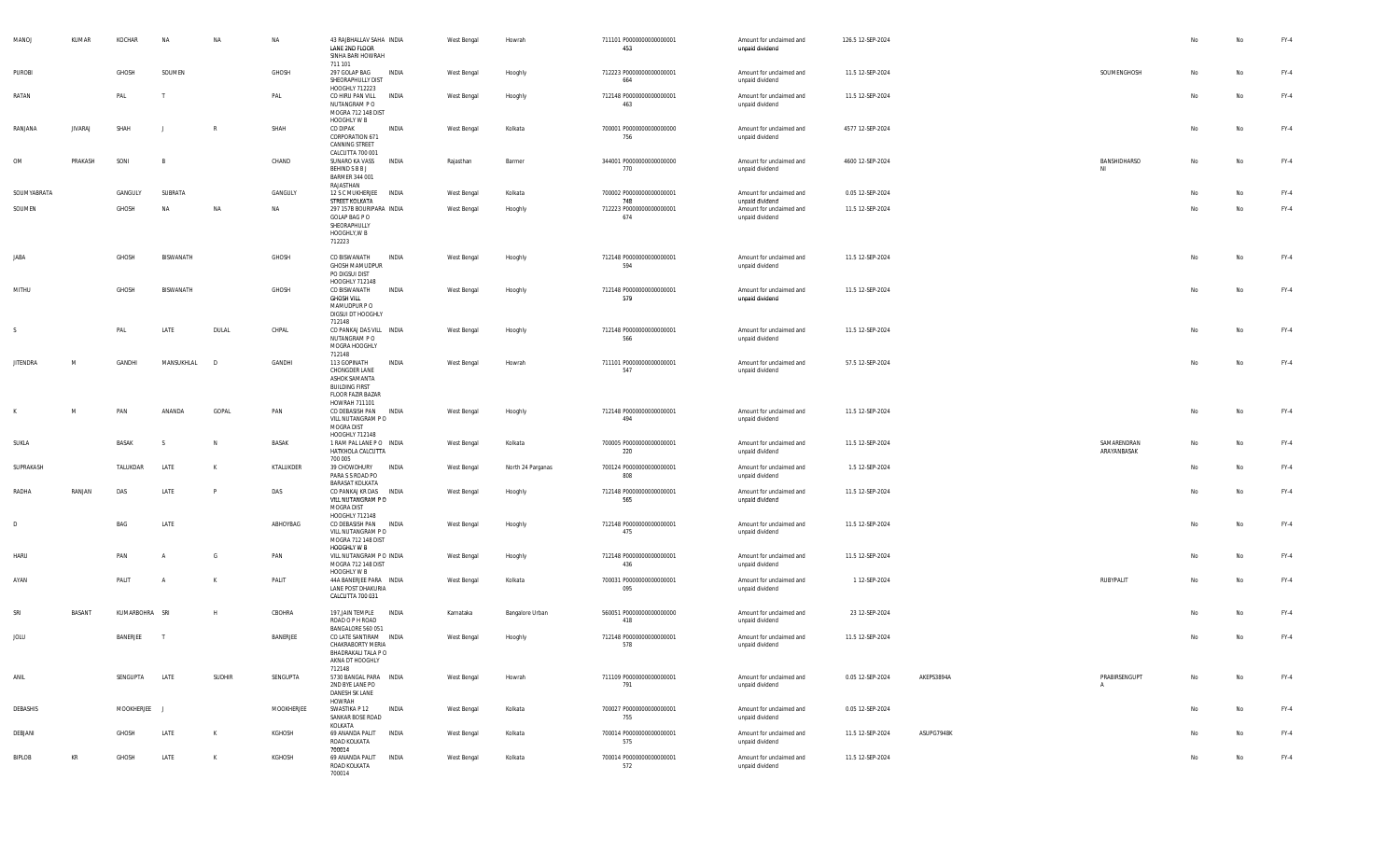| <b>BABU</b>     |         | DAS              | SHYAMA         | PADA       | DAS          | CO PANKAJ KR DAS INDIA<br>VILL NUTANGRAM PO<br>MOGRA DIST<br>HOOGHLY 712148                         |              | West Bengal        | Hooghly           | 712148 P0000000000000001<br>546        | Amount for unclaimed and<br>unpaid dividend                    | 11.5 12-SEP-2024  |            |                           |    | No        | FY-4   |
|-----------------|---------|------------------|----------------|------------|--------------|-----------------------------------------------------------------------------------------------------|--------------|--------------------|-------------------|----------------------------------------|----------------------------------------------------------------|-------------------|------------|---------------------------|----|-----------|--------|
| NONIGOPAL       |         | NEOGI            | LATE           |            | NNEOGI       | VILL PO DIGSUI                                                                                      | INDIA        | West Bengal        | Hooghly           | 712148 P0000000000000001               | Amount for unclaimed and                                       | 11.5 12-SEP-2024  |            |                           | No | <b>No</b> | $FY-4$ |
| <b>DK</b>       |         | PAN              | AGPAN          |            |              | HOOGHLY 712148<br>CO HIRU PAN VILL<br>NUTANGRAM P O<br>MOGRA 712148 DT                              | INDIA        | West Bengal        | Hooghly           | 543<br>712148 P0000000000000001<br>484 | unpaid dividend<br>Amount for unclaimed and<br>unpaid dividend | 11.5 12-SEP-2024  |            |                           | No | <b>No</b> | FY-4   |
| <b>BIDYUT</b>   | KUMAR   | GHOSH            | BISWANATH      |            | GHOSH        | HOOGHLY<br>CO DEBASISH PAN INDIA<br>VILL NUTANGRAM PO<br>MOGRA DIST                                 |              | West Bengal        | Hooghly           | 712148 P0000000000000001<br>488        | Amount for unclaimed and<br>unpaid dividend                    | 11.5 12-SEP-2024  |            |                           | No | No        | FY-4   |
| SMT             | SAVITRI | DEVIGARODIA SRI  |                |            | GARODIA      | HOOGHLY 712148<br>CO RAMKUMAR HARI INDIA<br>SHANKAR UPPER<br>BAZAR, J J                             |              | Jharkhand          | Ranchi            | 834001 P0000000000000000<br>550        | Amount for unclaimed and<br>unpaid dividend                    | 150 12-SEP-2024   |            |                           | No | <b>No</b> | FY-4   |
| KASHI           | NATH    | BATABYAL         | $\overline{A}$ |            | BATABYAL     | ROAD, RANCHI BIHAR<br>834 001<br>CO HIRU PAN VILL<br>NUTANGRAM P O<br>MOGRA 712 148 DIST            | <b>INDIA</b> | West Bengal        | Hooghly           | 712148 P0000000000000001<br>472        | Amount for unclaimed and<br>unpaid dividend                    | 23 12-SEP-2024    |            |                           | No | No        | $FY-4$ |
| SAMARENDRA      | NARAYAN | BASAK            |                |            | BASAK        | HOOGHLY W B<br>1 RAM PAL LANE PO INDIA<br>HATKHOLA CALCUTTA<br>700 005                              |              | West Bengal        | Kolkata           | 700005 P0000000000000001<br>219        | Amount for unclaimed and<br>unpaid dividend                    | 23 12-SEP-2024    |            | SUKLABASAK                | No | No        | $FY-4$ |
| <b>JATIN</b>    |         | BISWAKARMA JAHAR |                | LAL        | BISWAKARMA   | NP 286 PO<br>KRISHNAPUR SEC V<br>SALT LAKE CITY<br>KOLKATA                                          | INDIA        | West Bengal        | Kolkata           | 700102 P0000000000000001<br>750        | Amount for unclaimed and<br>unpaid dividend                    | 0.05 12-SEP-2024  |            |                           | No |           | $FY-4$ |
| SHRABANTI       |         | CHATTERJEE       | SOMNATH        |            | CHATTERJEE   | VILL PO DIGSUI PS                                                                                   | INDIA        | West Bengal        | Hooghly           | 712148 P0000000000000001<br>747        | Amount for unclaimed and                                       | 34.5 12-SEP-2024  |            |                           | No | No        | FY-4   |
| <b>BIDYUT</b>   | KUMAR   | GHOSH            | BISWANATH      |            | GHOSH        | MOGRA HOOGHLY<br>CO DEBASISH PAN<br>VILL NUTANGRAM PO<br>MOGRA DIST                                 | INDIA        | <b>West Bengal</b> | Hooghly           | 712148 P0000000000000001<br>488        | unpaid dividend<br>Number of underlying Shares                 | 230 12-SEP-2024   |            |                           | No | No.       | $FY-4$ |
| DEBU            |         | PAN              | ANANDA         | GOPAL      | PAN          | HOOGHLY 712148<br>NUTANGRAM PO<br>MOGRA DIST                                                        | INDIA        | West Bengal        | Hooghly           | 712148 P0000000000000001<br>533        | Number of underlying Shares                                    | 230 12-SEP-2024   |            |                           | No | No        | FY-4   |
| SAMARENDRA      | NARAYAN | BASAK            | LATE           | SHIB       | NARAYANBASAK | HOOGHLY 712148<br>1 RAM PAL LANE PO INDIA<br>HATKHOLA KOLKATA<br>700005                             |              | West Bengal        | Kolkata           | 700005 P0000000000000001<br>553        | Number of underlying Shares                                    | 460 12-SEP-2024   |            | SHIPRASETT                | No | No        | FY-4   |
| SAMARENDRA      | NARAYAN | BASAK            | LATE           | SHIB       | NARAYANBASAK | 1 RAM PAL LANE PO INDIA<br>HATKHOLA KOLKATA<br>700005                                               |              | West Bengal        | Kolkata           | 700005 P0000000000000001<br>632        | Number of underlying Shares                                    | 230 12-SEP-2024   |            | SUKLABASAK                | No | No        | FY-4   |
| MADHUMITA       |         | GHOSH            | LATE           | PRABIR     | GHOSH        | 69 ANANDA PALIT<br>ROAD KOLKATA<br>700014                                                           | <b>INDIA</b> | West Bengal        | Kolkata           | 700014 P0000000000000001<br>590        | Number of underlying Shares                                    | 230 12-SEP-2024   | AEVPG1029C |                           | No | No        | FY-4   |
| SEFALIKA        |         | GHOSH            | LATE           |            | KGHOSH       | 69 ANANDA PALIT<br>ROAD KOLKATA                                                                     | <b>INDIA</b> | West Bengal        | Kolkata           | 700014 P0000000000000001<br>577        | Number of underlying Shares                                    | 230 12-SEP-2024   |            |                           | No | No        | FY-4   |
| DK              |         | PAN              | AGPAN          |            |              | 700014<br>CO HIRU PAN VILL<br>NUTANGRAM P O<br>MOGRA 712148 DT                                      | INDIA        | West Bengal        | Hooghly           | 712148 P0000000000000001<br>484        | Number of underlying Shares                                    | 230 12-SEP-2024   |            |                           | No | No        | $FY-4$ |
| $\mathsf{A}$    |         | PAL              | TARAPADA       |            | PAL          | HOOGHLY<br>CO PANKAJ KR DAS INDIA<br>NUTANGRAM PO<br>MOGRA DIST                                     |              | West Bengal        | Hooghly           | 712148 P0000000000000001<br>589        | Number of underlying Shares                                    | 230 12-SEP-2024   |            |                           | No | No        | FY-4   |
| SAMAR           | KUMAR   | JANA             | КC             |            | JANA         | HOOGHLY 712148<br>AD 17, RABINDRA<br>PALLY PO PRAFULLA<br>KANAN, CALCUTTA                           | INDIA        | West Bengal        | North 24 Parganas | 700059 P0000000000000001<br>081        | Number of underlying Shares                                    | 11500 12-SEP-2024 |            |                           | No | No        | FY-4   |
| CHAMP/          |         | <b>NANDI</b>     | DIPAK          | KUMAR      | <b>NANDI</b> | 700 059<br>SRIPUR PO SRIPUR<br><b>BAZAR DIST HOOGHLY</b>                                            | <b>INDIA</b> | <b>West Bengal</b> | Hooghly           | 712514 P0000000000000000<br>986        | Number of underlying Shares                                    | 2300 12-SEP-2024  |            |                           |    |           | $FY-4$ |
| <b>JITENDRA</b> | M       | GANDHI           | MANSUKHLAL     | $\sqrt{2}$ | GANDHI       | 113 GOPINATH<br>CHONGDER LANE<br>ASHOK SAMANTA<br><b>BUILDING FIRST</b><br><b>FLOOR FAZIR BAZAR</b> | INDIA        | West Bengal        | Howrah            | 711101 P0000000000000001<br>527        | Number of underlying Shares                                    | 1610 12-SEP-2024  |            |                           | No | No        | $FY-4$ |
| SAMARENDRA      | NARAYAN | BASAK            | SHIB           | NARAYAN    | BASAK        | HOWRAH 711101<br>1 RAM PAL LANE PO INDIA<br>HATKHOLA KOLKATA<br>700005                              |              | West Bengal        | Kolkata           | 700005 P0000000000000001<br>516        | Number of underlying Shares                                    | 230 12-SEP-2024   |            | SHIPRASETT                | No | No        | FY-4   |
| MANDOTH         |         | ASHOK            | MON            |            | CHANDJEE     | R CHHAGANLAL CO INDIA<br>G47 A S<br>CHARST, CHICKPET                                                |              | Karnataka          | Bangalore Urban   | 560053 P0000000000000000<br>609        | Number of underlying Shares                                    | 5980 12-SEP-2024  |            |                           | No | No        | FY-4   |
| SATYA           | NARAYAN | KUNDU            | LATE           | K          | PKUNDU       | BANGALORE 560 053<br>137 M M GHOSH INDIA<br>ROAD P O MOTIJHEEL<br>CALCUTTA 700 074                  |              | West Bengal        | Kolkata           | 700074 P0000000000000001<br>132        | Number of underlying Shares                                    | 230 12-SEP-2024   |            | DEBABRATAKUN<br>DU        | No | No        | FY-4   |
| DILIP           | KUMAR   | SURANA           | M              |            | SURANA       | 3, VADAMALAI 1ST INDIA<br><b>LANE NEAR TIRUPALLI</b><br>ST GROUND FLOOR,<br>CHENNAI 600 079         |              | Tamil Nadu         | Chennai           | 600079 P0000000000000001<br>052        | Number of underlying Shares                                    | 1150 12-SEP-2024  |            | SANTOSHDSURA<br><b>NA</b> | No | No        | $FY-4$ |
| NADEEM          |         | AHMED            | MD             |            | ASHFAQUE     | 29B, MUFIDUL ISLAM INDIA                                                                            |              | West Bengal        | Kolkata           | 700014 P0000000000000000               | Number of underlying Shares                                    | 23000 12-SEP-2024 |            |                           | No | No        | FY-4   |
|                 |         |                  |                |            |              | LANE 4TH FLOOR<br>CALCUTTA 700 014                                                                  |              |                    |                   | 867                                    |                                                                |                   |            |                           |    |           |        |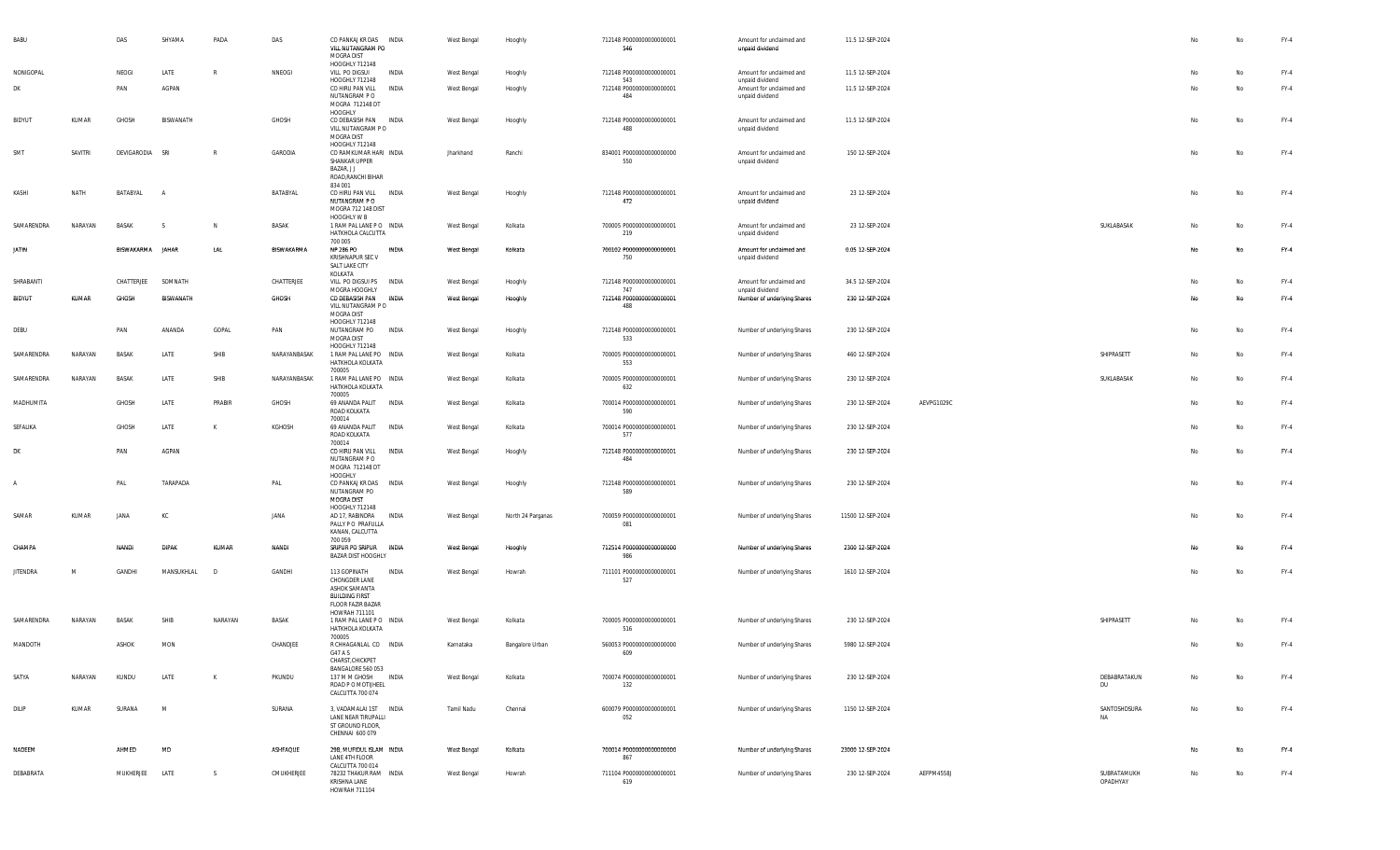| BIPLOB       | KR      | GHOSH           | LATE           | К            | KGHOSH       | 69 ANANDA PALIT<br>ROAD KOLKATA<br>700014                                                   | INDIA | West Bengal | Kolkata         | 700014 P0000000000000001<br>572        | Number of underlying Shares | 230 12-SEP-2024   |                            |    | No | $FY-4$ |
|--------------|---------|-----------------|----------------|--------------|--------------|---------------------------------------------------------------------------------------------|-------|-------------|-----------------|----------------------------------------|-----------------------------|-------------------|----------------------------|----|----|--------|
| BABU         |         | DAS             | SHYAMA         | PADA         | DAS          | CO PANKAJ KR DAS INDIA<br>VILL NUTANGRAM PO<br>MOGRA DIST                                   |       | West Bengal | Hooghly         | 712148 P0000000000000001<br>546        | Number of underlying Shares | 230 12-SEP-2024   |                            | No | No | $FY-4$ |
| NONIGOPAL    |         | NEOGI           | LATE           | $\mathbb{R}$ | NNEOGI       | HOOGHLY 712148<br>VILL PO DIGSUI                                                            | INDIA | West Bengal | Hooghly         | 712148 P0000000000000001               | Number of underlying Shares | 230 12-SEP-2024   |                            | No | No | FY-4   |
| SANTANU      |         | NANDI           | LATE           | ANIL         | NANDI        | HOOGHLY 712148<br>VILL PO DIGSUI DIST INDIA                                                 |       | West Bengal | Hooghly         | 543<br>712148 P0000000000000001        | Number of underlying Shares | 230 12-SEP-2024   |                            | No | No | $FY-4$ |
| PROBIR       | KUMAR   | ROY             | PROVAT         | KUMAR        | ROY          | HOOGHLY 712148<br>921 MASJID BARI                                                           | INDIA | West Bengal | Kolkata         | 540<br>700006 P0000000000000001        | Number of underlying Shares | 230 12-SEP-2024   | KASHINATHBATA              | No | No | $FY-4$ |
|              |         |                 |                |              |              | STREET KOLKATA<br>700006                                                                    |       |             |                 | 538                                    |                             |                   | BYAL                       |    |    |        |
| RAJA         |         | GHOSH           | B              | К            | GHOSH        | VILL PO DIGSUI DIST INDIA<br>HOOGHLY 712148                                                 |       | West Bengal | Hooghly         | 712148 P0000000000000001<br>524        | Number of underlying Shares | 220 12-SEP-2024   |                            | No | No | FY-4   |
| <b>HIRU</b>  |         | PAN             | $\mathsf{A}$   | G            | PAN          | VILL NUTANGRAM P O INDIA<br>MOGRA 712 148 DIST<br>HOOGHLY W B                               |       | West Bengal | Hooghly         | 712148 P0000000000000001<br>430        | Number of underlying Shares | 230 12-SEP-2024   |                            | No | No | $FY-4$ |
| KASIM        | AHMAD   | CAPTAN          | AHMAD          |              |              | 6993 OPP VIDHYA INDIA<br>KUNJ SCHOOL                                                        |       | Gujarat     | Valsad          | 396445 P0000000000000000<br>512        | Number of underlying Shares | 23000 12-SEP-2024 |                            | No | No | $FY-4$ |
|              |         |                 |                |              |              | LUNSIKUI ROAD, TAL<br>NAVSARI DIST<br>BULSAR, GUJARAT 396<br>445                            |       |             |                 |                                        |                             |                   |                            |    |    |        |
| SRI          | RAJEEV  | KUMAR           | SRI            | OM           | PRAKASH      | MUNOT GENERAL<br>STORSES 28,<br>MEDHARPET O K<br>ROAD BANGALORE                             | INDIA | Karnataka   | Bangalore Urban | 560002 P0000000000000000<br>450        | Number of underlying Shares | 69000 12-SEP-2024 |                            | No | No | $FY-4$ |
| K            | M       | PAN             | ANANDA         | GOPAL        | PAN          | 560 002<br>CO DEBASISH PAN INDIA                                                            |       | West Bengal | Hooghly         | 712148 P0000000000000001               | Number of underlying Shares | 230 12-SEP-2024   |                            | No | No | $FY-4$ |
|              |         |                 |                |              |              | VILL NUTANGRAM P O<br>MOGRA DIST<br>HOOGHLY 712148                                          |       |             |                 | 494                                    |                             |                   |                            |    |    |        |
| SUKLA        |         | BASAK           | -S             | N            | BASAK        | 1 RAM PAL LANE PO INDIA<br>HATKHOLA CALCUTTA<br>700 005                                     |       | West Bengal | Kolkata         | 700005 P0000000000000001<br>220        | Number of underlying Shares | 230 12-SEP-2024   | SAMARENDRAN<br>ARAYANBASAK | No | No | $FY-4$ |
| KAMALA       |         | SINGH           | - R            | K            | SINGH        | 128 PARNASREE<br>PALLY 2ND<br>FLOOR, BEHALA                                                 | INDIA | West Bengal | Kolkata         | 700060 P0000000000000001<br>244        | Number of underlying Shares | 46000 12-SEP-2024 |                            | No | No | FY-4   |
| SMT          | SAVITRI | DEVIGARODIA SRI |                | $\mathsf{R}$ | GARODIA      | CALCUTTA 700 060<br>CO RAMKUMAR HARI INDIA<br>SHANKAR UPPER<br>BAZAR, J J                   |       | Jharkhand   | Ranchi          | 834001 P0000000000000000<br>550        | Number of underlying Shares | 3000 12-SEP-2024  |                            | No | No | $FY-4$ |
|              |         |                 |                |              |              | ROAD, RANCHI BIHAR<br>834 001                                                               |       |             |                 |                                        |                             |                   |                            |    |    |        |
| BROJAGOPAL   |         | NEOGI           | LATE           | R            | NNEOGI       | PO VILL DIGSUI DIST INDIA<br>HOOGHLY 712148                                                 |       | West Bengal | Hooghly         | 712148 P0000000000000001<br>541        | Number of underlying Shares | 230 12-SEP-2024   |                            | No | No | FY-4   |
| KASHI        | NATH    | BATABYAL        | $\overline{A}$ |              | BATABYAL     | CO HIRU PAN VILL<br>NUTANGRAM PO<br>MOGRA 712 148 DIST<br>HOOGHLY W B                       | INDIA | West Bengal | Hooghly         | 712148 P0000000000000001<br>472        | Number of underlying Shares | 460 12-SEP-2024   |                            | No | No | $FY-4$ |
| NISHI        |         | THAKUR          | $\mathsf{T}$   | К            | SINGH        | 5 SIRI FORT ROAD                                                                            | INDIA | Delhi       | South Delhi     | 110049 P0000000000000001               | Number of underlying Shares | 23000 12-SEP-2024 |                            | No | No | FY-4   |
| SAMARENDRA   | NARAYAN | BASAK           | -S             | N.           | <b>BASAK</b> | NEW DELHI 110 049<br>1 RAM PAL LANE PO INDIA<br>HATKHOLA CALCUTTA                           |       | West Bengal | Kolkata         | 271<br>700005 P0000000000000001<br>219 | Number of underlying Shares | 460 12-SEP-2024   | SUKLABASAK                 | No | No | $FY-4$ |
| <b>JATIN</b> |         | BISWAKARMA      | JAHAR          | LAL          | BISWAKARMA   | 700 005<br>NP 286 PO<br><b>KRISHNAPUR SEC V</b><br>SALT LAKE CITY                           | INDIA | West Bengal | Kolkata         | 700102 P0000000000000001<br>750        | Number of underlying Shares | 1 12-SEP-2024     |                            | Nr | No | $FY-4$ |
|              |         | DARAKAPADIA NA  |                | NA           | NA           | KOLKATA                                                                                     | INDIA |             |                 |                                        |                             | 36570 12-SEP-2024 |                            | No |    | FY-4   |
| MRS          | SHIRIN  |                 |                |              |              | LUNAT MANSION,<br>2ND FLOOR 118120,<br>MINT ROAD, FORT                                      |       | Maharashtra | Mumbai City     | 400001 P0000000000000000<br>216        | Number of underlying Shares |                   |                            |    | No |        |
| TAPAS        | KUMAR   | PAN             | ANANDA         | GOPAL        | PAN          | MUMBAI 400 001<br>VILL NUTANGRAM P O INDIA<br>MOGRA DIST                                    |       | West Bengal | Hooghly         | 712148 P0000000000000001<br>513        | Number of underlying Shares | 230 12-SEP-2024   |                            | No | No | $FY-4$ |
| SRI          | BASANT  | KUMARBOHRA      | SRI            | H            | CBOHRA       | HOOGHLY 712148<br>197, JAIN TEMPLE<br>ROAD O P H ROAD<br>BANGALORE 560 051                  | INDIA | Karnataka   | Bangalore Urban | 560051 P0000000000000000<br>418        | Number of underlying Shares | 460 12-SEP-2024   |                            | No | No | FY-4   |
| JOLU         |         | BANERJEE        | $\mathsf{T}$   |              | BANERJEE     | CO LATE SANTIRAM INDIA                                                                      |       | West Bengal | Hooghly         | 712148 P0000000000000001               | Number of underlying Shares | 230 12-SEP-2024   |                            | No | No | $FY-4$ |
|              |         |                 |                |              |              | CHAKRABORTY MERIA<br>BHADRAKALI TALA P O<br>AKNA DT HOOGHLY<br>712148                       |       |             |                 | 578                                    |                             |                   |                            |    |    |        |
| ALPANA       |         | CHAKRABORTTY C  |                | К            | CHAKRABORTTY | VILL MERIA BHADRA INDIA<br>KALITALA,<br>POAKNA, DISTHOOGHL<br>Y, WEST BENGAL PIN<br>712 148 |       | West Bengal | Hooghly         | 712148 P0000000000000001<br>470        | Number of underlying Shares | 1610 12-SEP-2024  |                            |    | No | $FY-4$ |
| MANOJ        | KUMAR   | KOCHAR          | NA             | NA           | NA           | 43 RAJBHALLAV SAHA INDIA<br>LANE 2ND FLOOR<br>SINHA BARI HOWRAH                             |       | West Bengal | Howrah          | 711101 P0000000000000001<br>453        | Number of underlying Shares | 2530 12-SEP-2024  |                            | No | No | $FY-4$ |
| PUROBI       |         | GHOSH           | SOUMEN         |              | GHOSH        | 711 101<br>297 GOLAP BAG<br>SHEORAPHULLY DIST<br>HOOGHLY 712223                             | INDIA | West Bengal | Hooghly         | 712223 P0000000000000001<br>664        | Number of underlying Shares | 230 12-SEP-2024   | SOUMENGHOSH                |    | No | FY-4   |
| SUMITAVA     |         | DHAR            | JANENDRA       |              | DHAR         | CO DHAKESWARI<br>VARIETY STORES 20<br>NILMANI DUTTA LANE<br>KOLKATA 700012                  | INDIA | West Bengal | Kolkata         | 700012 P0000000000000001<br>545        | Number of underlying Shares | 230 12-SEP-2024   |                            | No | No | $FY-4$ |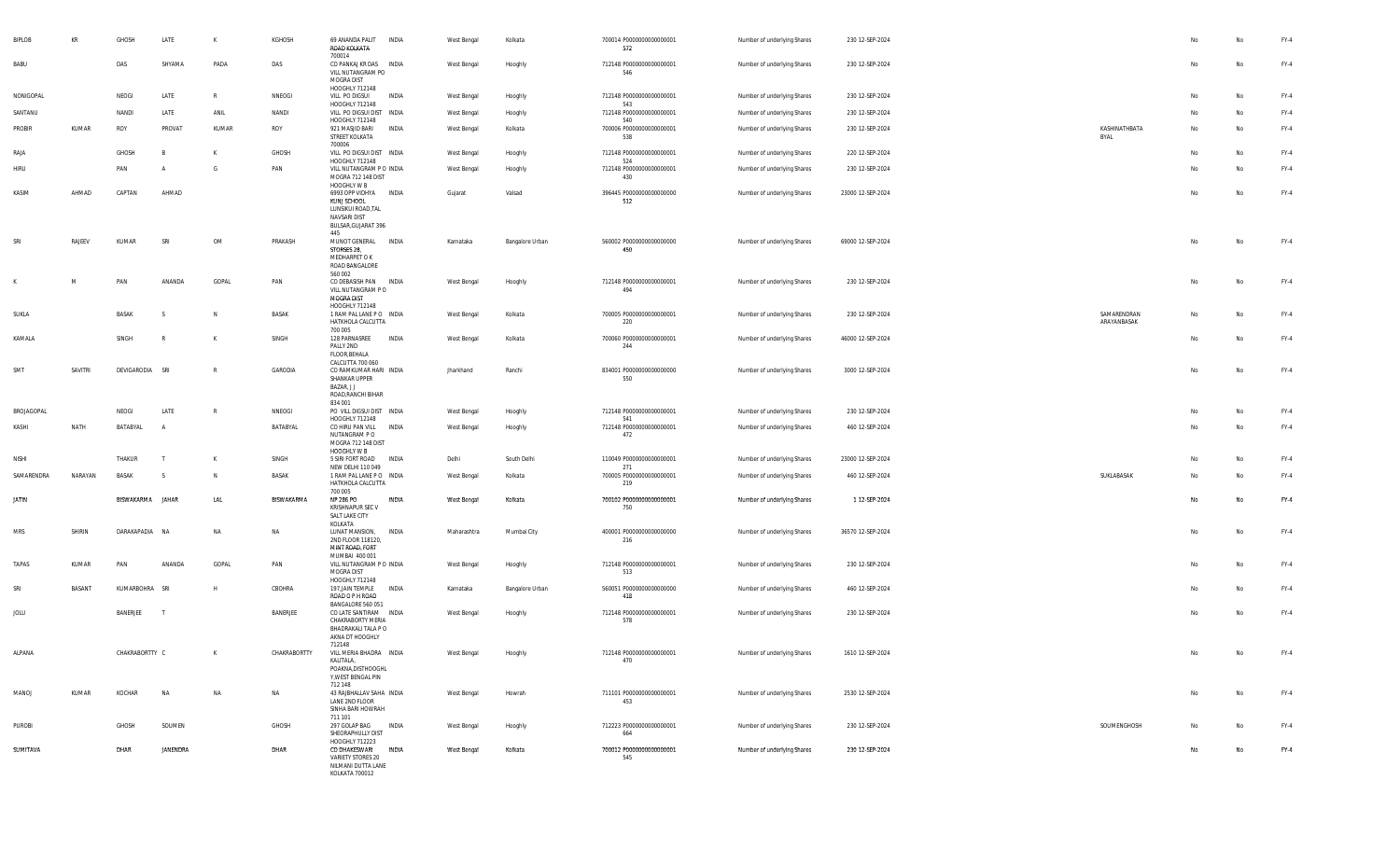| KRISHNA         |                | ROY              | PROBIR               | KUMAR        | ROY                       | CO PROBIR KUMAR<br>ROY 921 MASZID BARI<br>STREET KOLKATA<br>700006                                            | INDIA | West Bengal | Kolkata           | 700006 P0000000000000001<br>536 | Number of underlying Shares | 230 12-SEP-2024   |            | KASHINATHBATA<br>BYAL          | No | No        | FY-4   |
|-----------------|----------------|------------------|----------------------|--------------|---------------------------|---------------------------------------------------------------------------------------------------------------|-------|-------------|-------------------|---------------------------------|-----------------------------|-------------------|------------|--------------------------------|----|-----------|--------|
| DEBU            |                | GHOSH            | KALI                 | PADA         | GHOSH                     | CO DEBASISH PAN INDIA<br>VILL NUTANGRAM PO<br>MOGRA DIST                                                      |       | West Bengal | Hooghly           | 712148 P0000000000000001<br>502 | Number of underlying Shares | 230 12-SEP-2024   |            |                                | No | No        | FY-4   |
| DIPAK           |                | BAG              | LATE                 | ABHOY        | BAG                       | HOOGHLY 712148<br>CO DEBASISH PAN INDIA<br>VILL NUTANGRAM PO<br>MOGRA DIST                                    |       | West Bengal | Hooghly           | 712148 P0000000000000001<br>501 | Number of underlying Shares | 230 12-SEP-2024   |            |                                | No | No        | FY-4   |
| INDRANI         |                | MUKHERJEE        | K                    | к            | MUKHERJEE                 | HOOGHLY 712148<br>91C DHARMOTALA INDIA<br>ROAD KASBA<br>KOLKATA 700 042                                       |       | West Bengal | Kolkata           | 700042 P0000000000000001<br>408 | Number of underlying Shares | 460 12-SEP-2024   |            | KAMALKUMARM<br><b>UKHERJEE</b> | No | No        | FY-4   |
| GOPA            |                | GANGULY          | R                    | к            | GANGULY                   | GANGULY PARA, RAM INDIA<br>KRISHNA RD P O<br>NIMTA CALCUTTA 700<br>049                                        |       | West Bengal | North 24 Parganas | 700049 P0000000000000001<br>239 | Number of underlying Shares | 23000 12-SEP-2024 |            |                                | No | Na        | $FY-4$ |
| CHANDRIKA       | JESHANGLAL     | KOTHARI          | <b>NA</b>            | NA           | NA                        | 58A GAMDEVI ROAD INDIA<br>PRERANA<br>BUILDING, IST FLOOR<br>MUMBAI 400 007                                    |       | Maharashtra | Mumbai City       | 400007 P0000000000000001<br>040 | Number of underlying Shares | 46920 12-SEP-2024 |            |                                | No | No        | FY-4   |
| PRADIP          |                | DAS              | SHYAMA               | PADA         | DAS                       | CO PANKAJ KR DAS INDIA<br>VILL NUTANGRAM PO<br>MOGRA DIST<br>HOOGHLY 712148                                   |       | West Bengal | Hooghly           | 712148 P0000000000000001<br>534 | Number of underlying Shares | 230 12-SEP-2024   |            |                                | No | No        | FY-4   |
| MOU             |                | PAN              | ANANDA               | GOPAL        | PAN                       | CO DEBASISH PAN INDIA<br>VILL NUTANGRAM P O<br>MOGRA DIST<br>HOOGHLY 712148                                   |       | West Bengal | Hooghly           | 712148 P0000000000000001<br>490 | Number of underlying Shares | 230 12-SEP-2024   |            |                                | No | Na        | FY-4   |
| RATAN           |                | PAL              |                      |              | PAL                       | CO HIRU PAN VILL<br>NUTANGRAM P O<br>MOGRA 712 148 DIST<br>HOOGHLY W B                                        | INDIA | West Bengal | Hooghly           | 712148 P0000000000000001<br>463 | Number of underlying Shares | 230 12-SEP-2024   |            |                                | No | No        | FY-4   |
| RANJANA         | <b>JIVARAJ</b> | SHAH             |                      | R            | SHAH                      | CO DIPAK<br>CORPORATION 671<br>CANNING STREET<br>CALCUTTA 700 001                                             | INDIA | West Bengal | Kolkata           | 700001 P0000000000000000<br>756 | Number of underlying Shares | 91540 12-SEP-2024 |            |                                | No | No        | $FY-4$ |
| OM              | PRAKASH        | SONI             | $\overline{B}$       |              | CHAND                     | SUNARO KA VASS<br>BEHIND S B B J<br>BARMER 344 001<br>RAJASTHAN                                               | INDIA | Rajasthan   | Barmer            | 344001 P0000000000000000<br>770 | Number of underlying Shares | 92000 12-SEP-2024 |            | BANSHIDHARSO<br>NI             | No | No        | $FY-4$ |
| SOUMYABRATA     |                | GANGULY          | SUBRATA              |              | GANGULY                   | 12 S C MUKHERJEE<br>STREET KOLKATA                                                                            | INDIA | West Bengal | Kolkata           | 700002 P0000000000000001<br>748 | Number of underlying Shares | 1 12-SEP-2024     |            |                                | No | No        | FY-4   |
| SOUMEN          |                | GHOSH            | <b>NA</b>            | NA           | NA                        | 297 157B BOURIPARA INDIA<br>GOLAP BAG P O<br>SHEORAPHULLY<br>HOOGHLY, W B<br>712223                           |       | West Bengal | Hooghly           | 712223 P0000000000000001<br>674 | Number of underlying Shares | 230 12-SEP-2024   |            |                                | No | No        | FY-4   |
| JABA            |                | GHOSH            | BISWANATH            |              | GHOSH                     | CO BISWANATH<br>GHOSH MAMUDPUR<br>PO DIGSUI DIST<br>HOOGHLY 712148                                            | INDIA | West Bengal | Hooghly           | 712148 P0000000000000001<br>594 | Number of underlying Shares | 230 12-SEP-2024   |            |                                | No | No        | $FY-4$ |
| MITHU           |                | GHOSH            | BISWANATH            |              | GHOSH                     | CO BISWANATH<br><b>GHOSH VILL</b><br>MAMUDPUR P O<br>DIGSUI DT HOOGHLY<br>712148                              | INDIA | West Bengal | Hooghly           | 712148 P0000000000000001<br>579 | Number of underlying Shares | 230 12-SEP-2024   |            |                                | No | No        | FY-4   |
| -S              |                | PAL              | LATE                 | DULAL        | CHPAL                     | CO PANKAJ DAS VILL INDIA<br>NUTANGRAM PO<br>MOGRA HOOGHLY<br>712148                                           |       | West Bengal | Hooghly           | 712148 P0000000000000001<br>566 | Number of underlying Shares | 230 12-SEP-2024   |            |                                | No | No        | FY-4   |
| <b>JITENDRA</b> | M              | GANDHI           | MANSUKHLAL           | $\mathsf{D}$ | GANDHI                    | 113 GOPINATH<br>CHONGDER LANE<br>ASHOK SAMANTA<br><b>BUILDING FIRST</b><br>FLOOR FAZIR BAZAR<br>HOWRAH 711101 | INDIA | West Bengal | Howrah            | 711101 P0000000000000001<br>547 | Number of underlying Shares | 1150 12-SEP-2024  |            |                                | No | No        | $FY-4$ |
| SHRABANTI       |                | CHATTERJEE       | SOMNATH              |              | CHATTERJEE                | VILL PO DIGSUI PS<br>MOGRA HOOGHLY                                                                            | INDIA | West Bengal | Hooghly           | 712148 P0000000000000001<br>747 | Number of underlying Shares | 690 12-SEP-2024   |            |                                | No | No        | FY-4   |
| KESHAV          |                |                  | AGGARWALUG ASHWANI   | KUMAR        | AGGARWAL                  | 1035 URBAN ESTATE INDIA<br>PHASE I JALANDHAR<br>PUNJAB                                                        |       | Punjab      | Jalandhar         | 144022 P0000000000000001<br>710 | Number of underlying Shares | 920 12-SEP-2024   | AIMPA9461B | ASHWANIKUMA<br>RAGGARWAL       | No | <b>No</b> | $FY-4$ |
| ALPANA          |                |                  | CHAKRABORTTY CHANDRA | KANTA        | CHAKRABORTY               | VILL MERIA, PO AKNA INDIA<br>PS POLBA HOOGHLY                                                                 |       | West Bengal | Hooghly           | 712148 P0000000000000001<br>678 | Number of underlying Shares | 230 12-SEP-2024   |            |                                | No | No        | FY-4   |
| A               |                | CHAKRABORTY LATE |                      | SANTI        | RAMCHAKROBORTY CO SHYAMAL | CHAKRABORTY VILL<br>MERIA P O AKNA DIST<br>HOOGHLY 712148                                                     | INDIA | West Bengal | Hooghly           | 712148 P0000000000000001<br>508 | Number of underlying Shares | 230 12-SEP-2024   |            |                                | No | No        | $FY-4$ |
| NITU            |                | GHOSH            | KALI                 | PADA         | GHOSH                     | CO DEBASISH PAN INDIA<br>VILL NUTANGRAM PO<br>MOGRA DIST<br>HOOGHLY 712148                                    |       | West Bengal | Hooghly           | 712148 P0000000000000001<br>503 | Number of underlying Shares | 230 12-SEP-2024   |            |                                | No | No        | $FY-4$ |
| ANIL            |                | SENGUPTA         | LATE                 | SUDHIR       | SENGUPTA                  | 5730 BANGAL PARA INDIA<br>2ND BYE LANE PO<br>DANESH SK LANE<br><b>HOWRAH</b>                                  |       | West Bengal | Howrah            | 711109 P0000000000000001<br>791 | Number of underlying Shares | 1 12-SEP-2024     | AKEPS3894A | PRABIRSENGUPT<br>$\mathsf{A}$  | No | No        | $FY-4$ |
| DEBASHIS        |                | MOOKHERJEE J     |                      |              | MOOKHERJEE                | SWASTIKA P 12<br>SANKAR BOSE ROAD<br>KOLKATA                                                                  | INDIA | West Bengal | Kolkata           | 700027 P0000000000000001<br>755 | Number of underlying Shares | 1 12-SEP-2024     |            |                                | No | No        | $FY-4$ |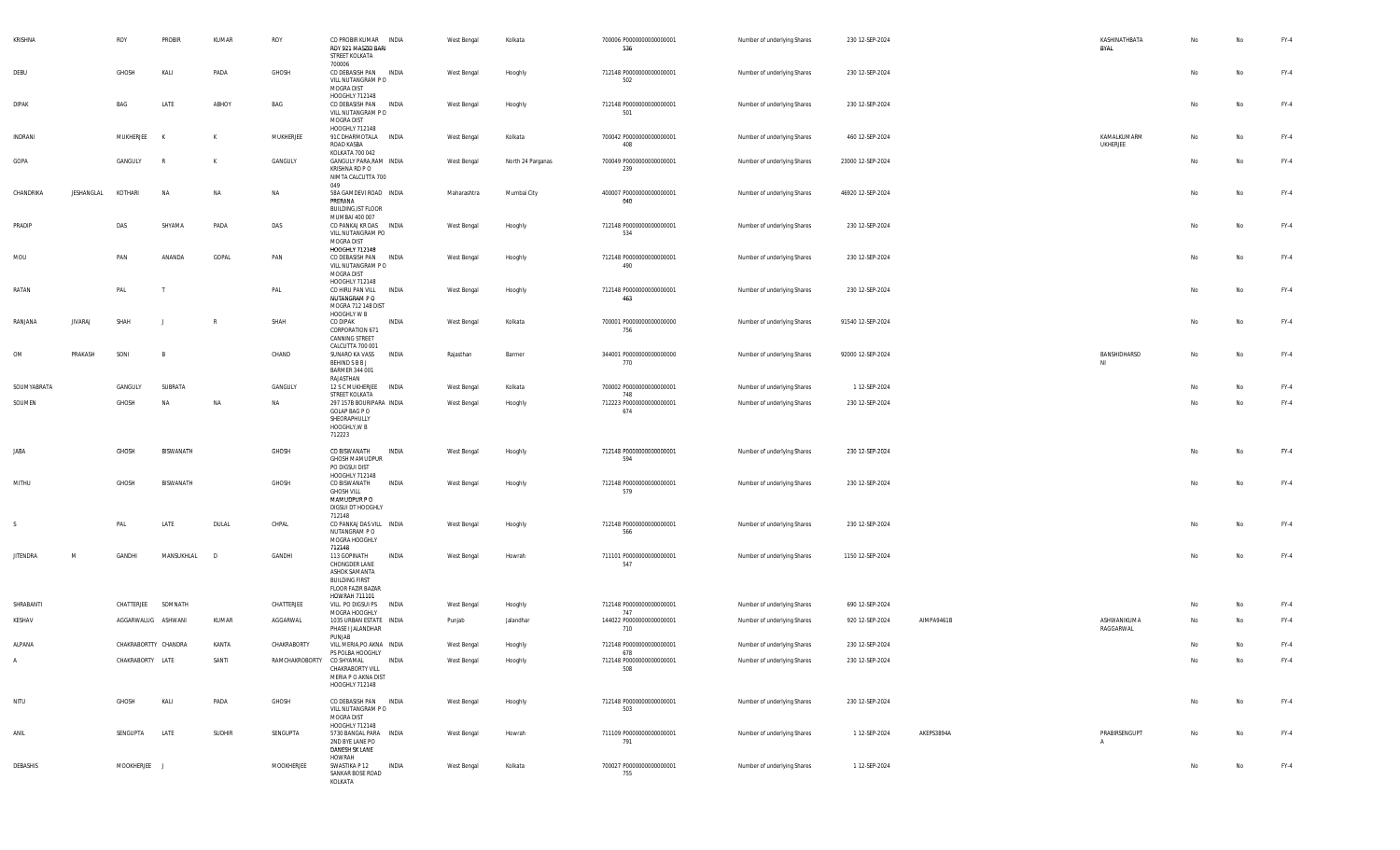| DEBJANI        |            | GHOSH                                   | LATE             | K            | KGHOSH             | 69 ANANDA PALIT<br>ROAD KOLKATA<br>700014                                                                              | <b>INDIA</b> | West Bengal          | Kolkata           | 700014 P0000000000000001<br>575 |          | Number of underlying Shares                    | 230 12-SEP-2024   | ASUPG7948K |             |    | No | FY-4   |
|----------------|------------|-----------------------------------------|------------------|--------------|--------------------|------------------------------------------------------------------------------------------------------------------------|--------------|----------------------|-------------------|---------------------------------|----------|------------------------------------------------|-------------------|------------|-------------|----|----|--------|
| ANTONY         | N          |                                         | NA               | <b>NA</b>    | NA                 | NEDUTHARA HOUSE INDIA<br>LAKSHMI HOUSING<br>COLONY KANJIKODE<br>PO PALAKKAD KERALA                                     |              | Kerala               | Thrissur          | 678621                          | 00       | IN303340-10002547- Number of underlying Shares | 230 12-SEP-2024   |            |             | No | No | $FY-4$ |
| DR             | RAJKUMAR   | MAHESHWARIH NA                          |                  | NA           | NA                 | LAXMI GANJ KASGANJ INDIA                                                                                               |              | <b>Uttar Pradesh</b> | Etawah            |                                 |          | IN302960-10030372- Number of underlying Shares | 500 12-SEP-2024   | AAGHD3219J |             | No | No | $FY-4$ |
| KARVY          | STOCK      | UF<br>BROKINGLIMITE NA<br>DCLIENTACCOUN |                  | NA           | NA                 | U P<br>46 AVENUE 4 STREET INDIA<br>NO 1 BANJARA HILLS                                                                  |              | Telangana            | Hyderabad         | 500034                          | 00<br>00 | IN300394-19502787- Number of underlying Shares | 2447 12-SEP-2024  |            |             | No | No | FY-4   |
| ANNA           | PURNA      | TNSE<br>GHOSH                           | NA               | NA           | <b>NA</b>          | HYDERABAD<br>8411 APOLLO HOUSE INDIA<br>2ND FLOOR B S MARG<br>FORT MUMBAI                                              |              | Maharashtra          | Mumbai City       | 400023 P0000000000000000<br>032 |          | Number of underlying Shares                    | 22770 12-SEP-2024 |            |             | No | No | $FY-4$ |
| NAGESWARA      | RAO        | BALLA                                   | SUBBAYYA         |              | BALLA              | 400023<br>11 177 18<br>BRAHMAPURAM                                                                                     | INDIA        | Andhra Pradesh       | Krishna           | 521366                          | - 00     | IN301774-12958848- Number of underlying Shares | 50 12-SEP-2024    | ANAPB3157A |             | No | No | $FY-4$ |
| MANMOHAN       |            | SHARMA                                  | PREM             | NATH         | SHARMA             | PEDANA KRISHNA DT<br>2541 13 GALI NO 1 INDIA<br>HARI PURA PO JWALA<br><b>FLOUR MILLS</b><br>AMRITSAR PUNJAB            |              | Punjab               | Amritsar          | 143001                          | 00       | IN300214-11420525- Number of underlying Shares | 1302 12-SEP-2024  | AOXPS8051E | REETUSHARMA | No | Na | $FY-4$ |
| SAJEEV         | C          |                                         | VASUDEVAN        |              | ACHARY             | CHURULICKAL<br>MANGARAM<br>PANDALAM PO                                                                                 | INDIA        | Kerala               | Pathanamthitta    | 689501                          | 00       | IN300239-15048430- Number of underlying Shares | 25 12-SEP-2024    | AFWPV7715A |             | No | No | $FY-4$ |
| ANURAG         | SHEO       | KAMALDALMIA NA                          |                  | <b>NA</b>    | <b>NA</b>          | PATHANAMTHITTA<br>H NO 6 VIM SQUARE INDIA<br>KICHHA ROAD KICHHA<br>ROAD UDHAM SINGH<br>NAGAR RUDRAPUR<br>UTTAR PRADESH |              | Uttarakhand          | Nainital          |                                 | $00\,$   | IN300513-15247336- Number of underlying Shares | 1100 12-SEP-2024  |            |             | No | No | $FY-4$ |
| JEEVANLAL      | M          |                                         | M                | R            | <b>JOTHISWARAN</b> | NO 234, NAMO VILLA INDIA<br>DR SUBBARAYAN<br>STREET TATABAD<br>COIMBATORE                                              |              | Tamil Nadu           | Coimbatore        | 641012                          | 00       | IN300896-10387307- Number of underlying Shares | 1 12-SEP-2024     | AHPPJ4791H |             | No | No | $FY-4$ |
| DHANASEKARAN   |            | $\overline{A}$                          | ARTHANARISAMY    |              | S.                 | 73 MOONGAPPADI INDIA<br>STREET GUGAI SALEM                                                                             |              | Tamil Nadu           | Salem             | 636006                          | 00       | IN300175-10104679- Number of underlying Shares | 11500 12-SEP-2024 | AJJPD1190L |             | No | No | $FY-4$ |
| VINAY          | CHAND      | JAIN                                    |                  |              | JAIN               | STATE BANK OF INDIA<br><b>MYSORE</b><br>GURUDWARA ROAD<br>KAROL BAGH NEW                                               |              | Delhi                | North Delhi       | 110005 P0000000000000001<br>427 |          | Number of underlying Shares                    | 2300 12-SEP-2024  |            |             | No | No | FY-4   |
| ABC            | INVESTMENT | CONSULTANCYC NA<br>ESPVTLTD             |                  | NA           | NA                 | DELHI 110 005<br>CENTRE POINT<br>BUILDING 282,<br>SHAKESPEARE SARANI<br>CALCUTTA 700 017                               | INDIA        | West Bengal          | Kolkata           | 700017 P0000000000000000<br>393 |          | Number of underlying Shares                    | 4600 12-SEP-2024  |            |             | No | No | $FY-4$ |
| <b>JIVARAJ</b> | RATANSINH  | SHAH                                    | <b>NA</b>        | NA           | <b>NA</b>          | WARDLEY HOUSE 25 INDIA<br>SWALLOW LANE                                                                                 |              | West Bengal          | Kolkata           | 700001 P0000000000000000<br>297 |          | Number of underlying Shares                    | 5290 12-SEP-2024  |            |             | No | No | $FY-4$ |
|                |            | <b>GHOSH</b>                            | <b>BISWANATH</b> |              | GHOSH              | CALCUTTA 700 001<br>CO DEBASISH PAN INDIA<br>VILL NUTANGRAM PO<br>MOGRA DT HOOGHLY<br>712148                           |              | West Bengal          | Hooghly           | 712148 P0000000000000001<br>514 |          | Number of underlying Shares                    | 230 12-SEP-2024   |            |             | No | Na | $FY-4$ |
|                |            | PAN                                     | ANANDA           | GOPAL        | PAN                | CO DEBASISH PAN INDIA<br>VILL NUTANGRAM PO<br>MOGRA DIST<br>HOOGHLY 712148                                             |              | West Bengal          | Hooghly           | 712148 P0000000000000001<br>509 |          | Number of underlying Shares                    | 230 12-SEP-2024   |            |             | No | No | $FY-4$ |
| ATANU          |            | PAL                                     | TARA             | PADA         | PAL                | VILL BIRPALA P O<br>SULTANGACHA DIST<br>HOOGHLY 712148                                                                 | INDIA        | West Bengal          | Hooghly           | 712148 P0000000000000001<br>504 |          | Number of underlying Shares                    | 230 12-SEP-2024   |            |             | No | No | $FY-4$ |
| A              |            | BANERJEE                                | <b>TUTUL</b>     | KUMAR        | BANERJEE           | CO SHYAMAL<br>CHAKRABORTY VILL<br>MERIA<br>BHADRAKALITALA P O<br>AKNA DIST HOOGHLY                                     | INDIA        | West Bengal          | Hooghly           | 712148 P0000000000000001<br>496 |          | Number of underlying Shares                    | 230 12-SEP-2024   |            |             | No | No | $FY-4$ |
| RAM            |            | GHOSH                                   | K                |              | GHOSH              | 712148<br>CO DEBASISH PAN INDIA<br>VILL NUTANGRAM PO<br>MOGRA 712 148 DIST<br>HOOGHLY W B                              |              | West Bengal          | Hooghly           | 712148 P0000000000000001<br>471 |          | Number of underlying Shares                    | 230 12-SEP-2024   |            |             | No | No | $FY-4$ |
| AMIT           | KUMAR      | GHOSH                                   | LATE             | D            | KGHOSH             | 8946A BANGUR PARK INDIA<br>P O RISHRA 712 248<br>DIST HOOGHLY W B                                                      |              | West Bengal          | Hooghly           | 712248 P0000000000000001<br>457 |          | Number of underlying Shares                    | 100 12-SEP-2024   |            |             | No | No | FY-4   |
| DHIRENDRA      | NATH       | DAS                                     | K                | $\mathbb{C}$ | DAS                | CHARAK DANGA INDIA<br>BARASAT 743 201<br>DIST 24 PARGS NORTH<br>W B                                                    |              | West Bengal          | North 24 Parganas | 743201 P0000000000000001<br>432 |          | Number of underlying Shares                    | 230 12-SEP-2024   |            |             | No | No | $FY-4$ |
| <b>BABU</b>    |            | GHOSH                                   | LATE             | K            | KGHOSH             | 69 ANANDA PALIT INDIA<br>ROAD KOLKATA<br>700014                                                                        |              | West Bengal          | Kolkata           | 700014 P0000000000000001<br>568 |          | Number of underlying Shares                    | 230 12-SEP-2024   |            |             | No | No | $FY-4$ |
|                |            | BANERJEE                                | <b>TUTUL</b>     | KR           | BANERJEE           | CO SANTI RAM<br>CHAKRABORTY VILL<br>MERIA<br>BHADRAKALITALA P O<br>AKNA DIST HOOGHLY<br>712148                         | INDIA        | West Bengal          | Hooghly           | 712148 P0000000000000001<br>506 |          | Number of underlying Shares                    | 230 12-SEP-2024   |            |             | No | No | $FY-4$ |
| RANU           |            | PAN                                     | AGPAN            |              |                    | VILL NUTANGRAM PO INDIA<br>MOGRA 712 148 DT<br>HOOGHLYW B                                                              |              | West Bengal          | Hooghly           | 712148 P0000000000000001<br>485 |          | Number of underlying Shares                    | 230 12-SEP-2024   |            |             | No | No | $FY-4$ |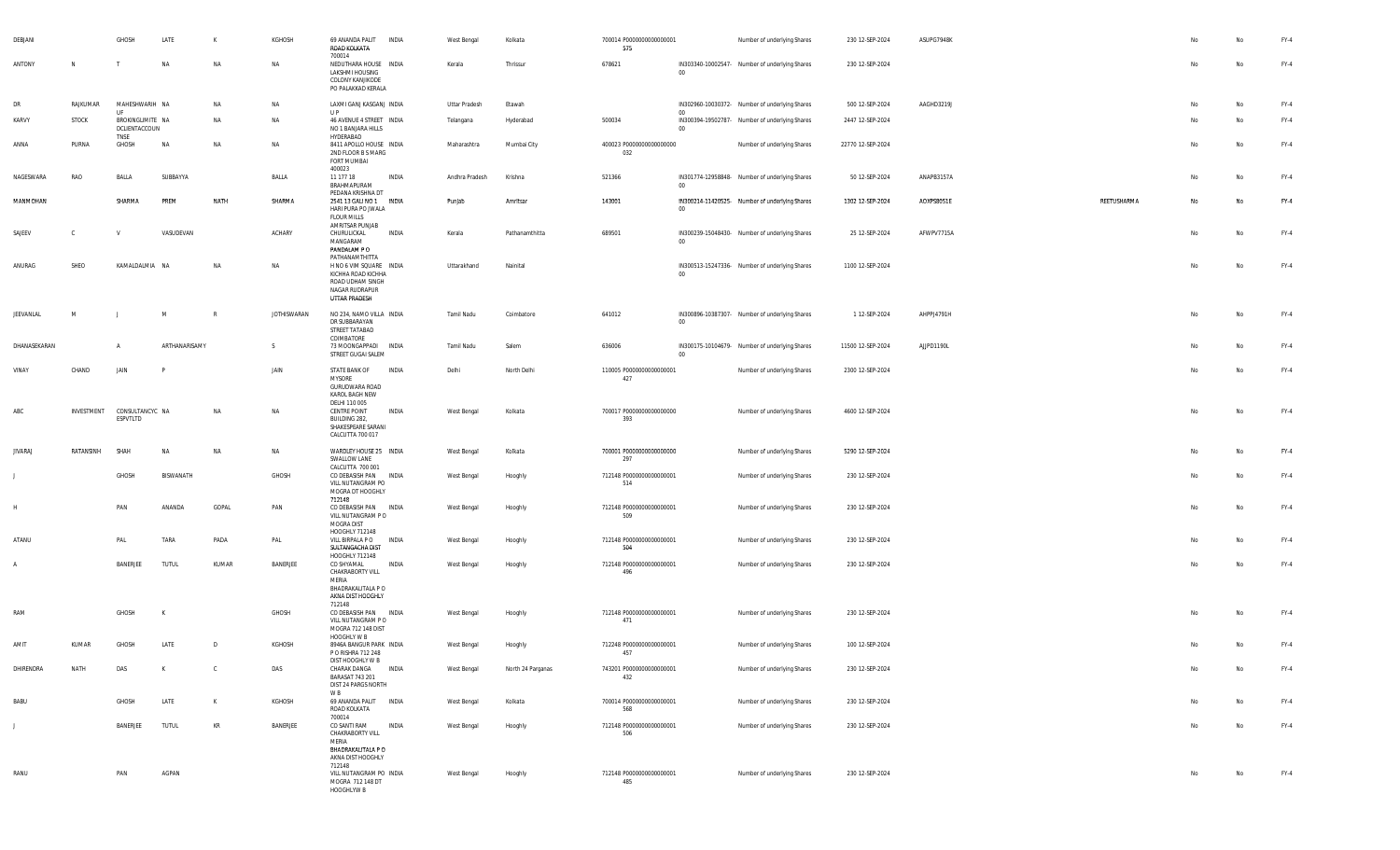| PULKIT       |              | BHASIN            | PANKAJ         |          | BHASIN        | 591A TILJALA ROAD INDIA                                                                         |              | West Bengal    | Kolkata           | 700046 P0000000000000001               |        | Number of underlying Shares                    | 1 12-SEP-2024      |            |             |    |    | FY-4   |
|--------------|--------------|-------------------|----------------|----------|---------------|-------------------------------------------------------------------------------------------------|--------------|----------------|-------------------|----------------------------------------|--------|------------------------------------------------|--------------------|------------|-------------|----|----|--------|
| DEBASIS      |              | TALUKDER          | MADAN          |          | TALUKDER      | FLAT 2A KOLKATA<br>PO PURBAPUTIARY<br>THAKUR PARA, PS<br>REGENT PARK                            | INDIA        | West Bengal    | Kolkata           | 751<br>700093 P0000000000000001<br>721 |        | Number of underlying Shares                    | 221 12-SEP-2024    |            |             | No | No | FY-4   |
| SACHIN       | K            | GUGALE            | KANTILAL       |          |               | KOLKATA<br>3443 KHI ST LANE<br>AHMEDNAGAR 414                                                   | INDIA        | Maharashtra    | Ahmednagar        | 414001 P0000000000000000<br>616        |        | Number of underlying Shares                    | 230 12-SEP-2024    |            |             | No | No | $FY-4$ |
| VIRAL        | MAHESH       | MEHTA             | MAHESH         |          | MEHTA         | 001 M S<br>KALP AVRVKSH                                                                         | INDIA        | Maharashtra    | Mumbai City       | 400067                                 |        | 12011300-00087418- Number of underlying Shares | 230 12-SEP-2024    | AHWPM3884D |             | No | No | $FY-4$ |
|              |              |                   |                |          |               | GARDEN BLDG NO 1<br>A1803 NEW LINK RD<br>MAHAVIR NGR<br>KANDIVALI WEST<br>MUMBAI<br>MAHARASHTRA |              |                |                   |                                        | CD     |                                                |                    |            |             |    |    |        |
| TIRUPATHI    | SAI          | RAJ               | <b>NA</b>      | NA       | NA            | 45 2 4 0 6<br>RAMACHANDRA<br>NAGAR<br>VISAKHAPATNAM<br>VISAKHAPATNAM                            | INDIA        | Andhra Pradesh | Vishakhapatnam    | 530016                                 | $00\,$ | IN302863-10044151- Number of underlying Shares | 1150 12-SEP-2024   |            |             | No | No | FY-4   |
| SUSHIL       |              | AGARWALA          | <b>NA</b>      | NA       | NA            | SANTINIKETAN ROAD INDIA<br><b>BOLPUR WEST</b><br>BENGAL                                         |              | West Bengal    | Birbhum           | 731204                                 | $00\,$ | IN302269-12071464- Number of underlying Shares | 100 12-SEP-2024    |            |             | No | No | FY-4   |
| SHYAM        | SUNDER       | MUNDHRA           | <b>NA</b>      | NA       | NA            | 292 MALIO KA<br>MOHALLA OUT SIDE<br>JASSUSAR GATE<br>BIKANER                                    | INDIA        | Rajasthan      | Bikaner           | 334001                                 | $00\,$ | IN301774-16788549- Number of underlying Shares | 499 12-SEP-2024    |            |             | No | No | FY-4   |
| DUDU         |              | KUTTAN            | PAVIYANOSE     |          |               | MOOTHEDAN HOUSE INDIA<br>VETTYKADAVU ROAD<br>CHALAKUDY                                          |              | Kerala         | Thrissur          | 680307                                 | $00\,$ | IN301637-40993699- Number of underlying Shares | 100 12-SEP-2024    | APHPD1363B |             | No | No | FY-4   |
| SUBHASH      | CHANDER      | AGARWAL           | BALMUKAND      |          | AGARWAL       | 164 CIVIL LINES<br>BAREILLY                                                                     | INDIA        | Uttar Pradesh  | Bareilly          |                                        | 00     | IN301186-20012121- Number of underlying Shares | 2750 12-SEP-2024   | ADLPA6019P | RADHAAGARWA | No | No | FY-4   |
| DURGA        | CHARAN       | PYNE              | <b>NA</b>      | NA       | NA            | 21 B SAGAR DUTT<br>LANE CALCUTTA 700<br>073                                                     | INDIA        | West Bengal    | Kolkata           | 700073 P0000000000000000<br>061        |        | Number of underlying Shares                    | 188370 12-SEP-2024 |            |             | No | No | $FY-4$ |
| SUPRAKASH    |              | TALUKDAR          | LATE           | к        | KTALUKDER     | 39 CHOWDHURY<br>PARA S S ROAD PO<br>BARASAT KOLKATA                                             | INDIA        | West Bengal    | North 24 Parganas | 700124 P0000000000000001<br>808        |        | Number of underlying Shares                    | 30 12-SEP-2024     |            |             | No | No | FY-4   |
| RADHA        | RANJAN       | DAS               | LATE           | P        | DAS           | CO PANKAJ KR DAS INDIA<br>VILL NUTANGRAM PO<br>MOGRA DIST<br>HOOGHLY 712148                     |              | West Bengal    | Hooghly           | 712148 P0000000000000001<br>565        |        | Number of underlying Shares                    | 230 12-SEP-2024    |            |             | No | No | FY-4   |
| D            |              | BAG               | LATE           |          | ABHOYBAG      | CO DEBASISH PAN INDIA<br>VILL NUTANGRAM PO<br>MOGRA 712 148 DIST<br>HOOGHLY W B                 |              | West Bengal    | Hooghly           | 712148 P0000000000000001<br>475        |        | Number of underlying Shares                    | 230 12-SEP-2024    |            |             | No | No | FY-4   |
| HARU         |              | PAN               | A              | G        | PAN           | VILL NUTANGRAM P O INDIA<br>MOGRA 712 148 DIST<br>HOOGHLY W B                                   |              | West Bengal    | Hooghly           | 712148 P0000000000000001<br>436        |        | Number of underlying Shares                    | 230 12-SEP-2024    |            |             | No | No | FY-4   |
| AYAN         |              | PALIT             | $\overline{A}$ | К        | PALIT         | 44A BANERJEE PARA INDIA<br>LANE POST DHAKURIA<br>CALCUTTA 700 031                               |              | West Bengal    | Kolkata           | 700031 P0000000000000001<br>095        |        | Number of underlying Shares                    | 20 12-SEP-2024     |            | RUBYPALIT   | No | No | FY-4   |
| NARAYANA     | PILLAI       | KP                | <b>NA</b>      | NA       | NA            | MAMPARAMBIL<br>HOUSE<br>SANATHANAPURAM P<br>O ALAPPUZHA KERALA                                  | INDIA        | Kerala         | Alappuzha         | 688003                                 | $00\,$ | IN300239-10476318- Number of underlying Shares | 100 12-SEP-2024    |            |             | No | No | FY-4   |
| <b>DIPAK</b> |              | BAG               | LATE           | ABHOY    | BAG           | CO DEBASISH PAN INDIA<br>VILL NUTANGRAM PO<br>MOGRA DIST<br>HOOGHLY 712148                      |              | West Bengal    | Hooghly           | 712148 P0000000000000001<br>491        |        | Number of underlying Shares                    | 230 12-SEP-2024    |            |             | No | No | FY-4   |
| <b>JHUMA</b> |              | ADHYA             | s              |          | ADHYA         | 26 RAM TANU BOSE INDIA<br>LANE CALCUTTA 700<br>006                                              |              | West Bengal    | Kolkata           | 700006 P0000000000000001<br>237        |        | Number of underlying Shares                    | 23000 12-SEP-2024  |            | SUSHILADHYA | No | No | FY-4   |
| SAMARENDRA   | NARAYAN      | BASAK             | s              | N        | BASAK         | 1 RAM PAL LANE PO INDIA<br>HATKHOLA CALCUTTA<br>700 005                                         |              | West Bengal    | Kolkata           | 700005 P0000000000000001<br>221        |        | Number of underlying Shares                    | 230 12-SEP-2024    |            | SUKLABASAK  | No | No | $FY-4$ |
| SAMARENDRA   | NARAYAN      | BASAK             | -S             | N        | BASAK         | 1 RAMPAL LANE PO INDIA<br>HATKHOLA CALCUTTA<br>700 005                                          |              | West Bengal    | Kolkata           | 700005 P00000000000000001<br>218       |        | Number of underlying Shares                    | 230 12-SEP-2024    |            |             | No | No | $FY-4$ |
| YAJNASENI    |              | CHATTERJEE        | RANA           |          | CHATTERJEE    | 60 RAY BAHADUR<br>ROAD BEHALA<br>KOLKATA                                                        | <b>INDIA</b> | West Bengal    | Kolkata           | 700034 P0000000000000001<br>749        |        | Number of underlying Shares                    | 1 12-SEP-2024      |            |             | No | No | FY-4   |
| SOMNATH      |              | CHATTERJEE LATE   |                | S.       | NCHATTERJEE   | VILL PO DIGSUI PS INDIA<br>MOGRA HOOGHLY                                                        |              | West Bengal    | Hooghly           | 712148 P0000000000000001<br>746        |        | Number of underlying Shares                    | 10 12-SEP-2024     |            |             | No | No | FY-4   |
| V            |              | LAKSHMIPATHI LATE |                |          | SVISWANATHAN  | P 72, LAKE ROAD INDIA<br>KHAITAN HOUSE FLAT<br>18,4TH FLOOR<br>KOLKATA                          |              | West Bengal    | Kolkata           | 700029 P00000000000000001<br>719       |        | Number of underlying Shares                    | 690 12-SEP-2024    | ADHPV8965H |             | No | No | $FY-4$ |
| ANIL         | KUMAR        | BOTHRA            | MOOL           | CHAND    | <b>BOTHRA</b> | SHIBAM<br>APPARTMENT FLAT<br>NOB3 B42ND FLR<br>1081 N K BANERJEE<br>STREET RISHRA<br>712248     | INDIA        | West Bengal    | Hooghly           | 712248 P0000000000000001<br>625        |        | Number of underlying Shares                    | 230 12-SEP-2024    |            |             | No | No | FY-4   |
| $\mathbb{R}$ |              | PAL               | TARAPADA       |          | PAL           | CO PANKAJ KR DAS INDIA<br>NUTANGRAM PO<br>MOGRA DIST<br>HOOGHLY 712148                          |              | West Bengal    | Hooghly           | 712148 P0000000000000001<br>591        |        | Number of underlying Shares                    | 230 12-SEP-2024    |            |             | No | No | $FY-4$ |
|              | $\mathbb{R}$ | DAS               | LATE           | PRAFULLA | DAS           | CO PRADIP DAS<br>NUTANGRAM PO<br>MOGRA DIST<br><b>HOOCHLY 712149</b>                            | INDIA        | West Bengal    | Hooghly           | 712148 P0000000000000001<br>588        |        | Number of underlying Shares                    | 230 12-SEP-2024    |            |             | Nο | No | FY-4   |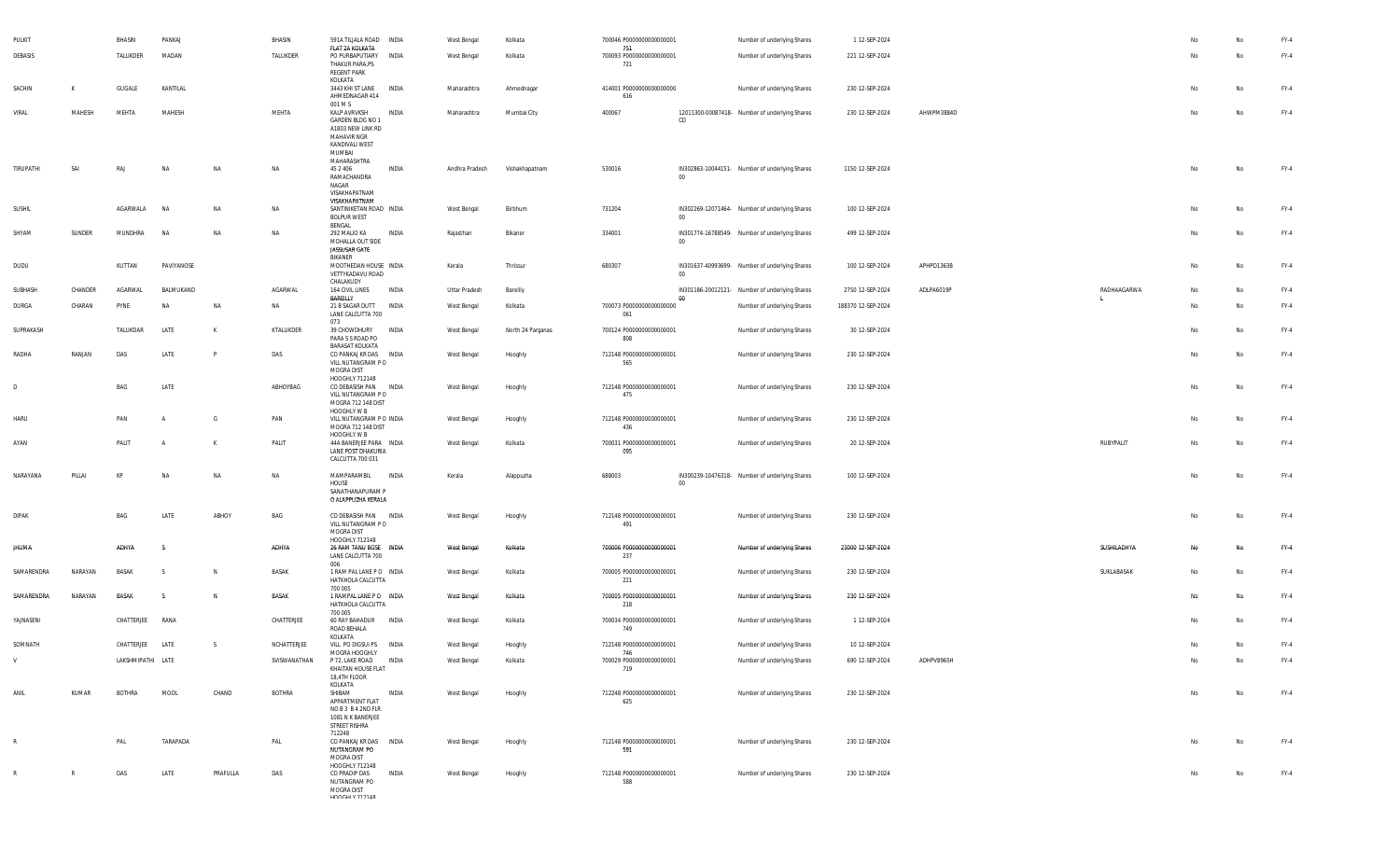| <b>UMA</b>      |                          | SENGUPTA                  | LATE         | KALI         | KRISHNASEN   | 5730 BANGAL PARA INDIA<br>2ND BYE LANE PO<br>DANESH SK LANE                                                                      |              | West Bengal                | Howrah            | 711109 P0000000000000001<br>792        |         | Number of underlying Shares                    | 1 12-SEP-2024     | DBDPS4354Q | PRABIRSENGUPT<br>A    | No | No        | $FY-4$ |
|-----------------|--------------------------|---------------------------|--------------|--------------|--------------|----------------------------------------------------------------------------------------------------------------------------------|--------------|----------------------------|-------------------|----------------------------------------|---------|------------------------------------------------|-------------------|------------|-----------------------|----|-----------|--------|
| PRABIR          |                          | SENGUPTA                  | ANIL         |              | SENGUPTA     | HOWRAH<br>5730 BANGAL PARA INDIA<br>2ND BYE LANE PO<br>DANESH SK LANE                                                            |              | West Bengal                | Howrah            | 711109 P0000000000000001<br>790        |         | Number of underlying Shares                    | 1 12-SEP-2024     | AYMPS6881K | TANUSRISENGUP<br>TA   | No | No        | FY-4   |
| TAPENDRA        | <b>KRISTO</b>            | DUTT                      | LATE         | $\mathbb{R}$ | KDUTT        | HOWRAH<br>GOSTO BHAWAN 2 INDIA<br>MITRA LANE KOLKATA                                                                             |              | West Bengal                | Kolkata           | 700007 P0000000000000001<br>767        |         | Number of underlying Shares                    | 60 12-SEP-2024    | ADFPD1433J | MINATIDUTT            | No | No        | $FY-4$ |
| PRADIP          |                          | DAS                       | LATE         | SURESH       | CHDAS        | 47 CHANDIGARH<br><b>MAIN ROAD</b><br>MADHYAMGRAM                                                                                 | INDIA        | West Bengal                | North 24 Parganas | 700130 P0000000000000001<br>752        |         | Number of underlying Shares                    | 1 12-SEP-2024     |            |                       | No | No        | FY-4   |
|                 | К                        | PAN                       | ANANDA       | GOPAL        | PAN          | KOLKATA<br>VILL NUTANGRAM P O INDIA<br>MOGRA DT HOOGHLY                                                                          |              | West Bengal                | Hooghly           | 712148 P0000000000000001<br>574        |         | Number of underlying Shares                    | 230 12-SEP-2024   |            |                       | No | No        | FY-4   |
| BAPI            |                          | GHOSH                     | LATE         |              | KGHOSH       | 712148<br>69 ANANDA PATLIT INDIA<br>ROAD KOLKATA                                                                                 |              | West Bengal                | Kolkata           | 700014 P0000000000000001<br>571        |         | Number of underlying Shares                    | 230 12-SEP-2024   |            |                       | No | No        | $FY-4$ |
| SAMARENDRA      | NARAYAN                  | BASAK                     | LATE         | SHIB         | NARAYANBASAK | 700014<br>1 RAMPAL LANE PO INDIA<br>HATKHOLA KOLKATA                                                                             |              | West Bengal                | Kolkata           | 700005 P0000000000000001<br>552        |         | Number of underlying Shares                    | 460 12-SEP-2024   |            | SUKLABASAK            | No | No        | FY-4   |
| <b>BISWAJIT</b> |                          | GHOSH                     | PARAN        |              | GHOSH        | 700005<br>PO VILL DIGSUI                                                                                                         | INDIA        | West Bengal                | Hooghly           | 712148 P0000000000000001               |         | Number of underlying Shares                    | 230 12-SEP-2024   |            |                       | No | No        | FY-4   |
| MUKTI           |                          | CHATTERJEE                | LATE         | <b>S</b>     | NCHATTERJEE  | HOOGHLY 712148<br>CO MINAKSHI<br>MUKHERJEE 276<br>SURYA SEN STREET<br>2ND FLOOR KOLKATA                                          | <b>INDIA</b> | West Bengal                | Kolkata           | 544<br>700009 P0000000000000001<br>542 |         | Number of underlying Shares                    | 230 12-SEP-2024   |            | RATANPAL              | No | <b>No</b> | $FY-4$ |
| SUBHENDU        |                          | MUKHERJEE                 | LATE         | B            | DMUKHERJEE   | 700009<br>PO + VILL DIGSUI DIST INDIA                                                                                            |              | West Bengal                | Hooghly           | 712148 P0000000000000001               |         | Number of underlying Shares                    | 230 12-SEP-2024   |            |                       | No | No        | FY-4   |
|                 |                          |                           |              |              |              | <b>HOOGHLY 712148</b>                                                                                                            |              |                            |                   | 539                                    |         |                                                |                   |            |                       |    |           |        |
| PRADIPTA        |                          | ROY                       | PROBIR       | KUMAR        | ROY          | 921 MASJID BARI<br>STREET KOLKATA<br>700006                                                                                      | INDIA        | West Bengal                | Kolkata           | 700006 P0000000000000001<br>537        |         | Number of underlying Shares                    | 230 12-SEP-2024   |            | KASHINATHBATA<br>BYAL | No | No        | $FY-4$ |
| KUNWAR          | RAJESH                   | MENON                     | CHHATTHU     | RAM          | SUMANT       | US 303 DIVYAKUNJ<br>APARTMENT W12<br>COOP ER ROAD CIVIL<br>LINES NEAR<br>CELEBRATION<br>RESTAURANT<br>ALLAHABAD UTTAR<br>PRADESH | INDIA        | Uttar Pradesh              | Kaushambi         |                                        | $00\,$  | IN300513-22149403- Number of underlying Shares | 5 12-SEP-2024     | AKKPM3007B |                       | No | No        | $FY-4$ |
| HEMANT          | KUMAR                    | VARSHNEY                  | NA           | NA           | <b>NA</b>    | 2649 BEGUMBAGH INDIA<br>ALIGARH UTTAR<br>PRADESH                                                                                 |              | Uttar Pradesh              | Aligarh           |                                        | $00\,$  | IN300513-15186270- Number of underlying Shares | 1380 12-SEP-2024  |            |                       | No | No        | FY-4   |
| MONICA          |                          | MAHESHWARI VIKAS          |              |              | MAHESHWARI   | FLAT NO 301, MORYA INDIA<br>ARUM MORYA<br>GARDENS, KANADIA<br>ROAD BEHIND<br>KARNATAKA VIDYA<br>NIKETAN INDORE, M P              |              | Madhya Pradesh             | <b>INDORE</b>     | 452016                                 | $00\,$  | IN301549-18698212- Number of underlying Shares | 500 12-SEP-2024   | AJRPM3882C |                       | No | No        | FY-4   |
| VIJAY           | PRABHASHANKA PANDYA<br>R |                           | <b>NA</b>    | NA           | <b>NA</b>    | FLAT NO 8 2ND FLOOR INDIA<br>SWASRAY BLDG P J<br>ROAD BEHIND<br>ADIASHRAY HOTEL<br>DAHISAR EAST<br>MUMBAI                        |              | Maharashtra                | Mumbai City       | 400068                                 | $00\,$  | IN301549-18716468- Number of underlying Shares | 25 12-SEP-2024    | AJVPP3596J |                       | No | No        | $FY-4$ |
| PURSOTTAM       | DAS                      | SHARMA                    | RAM          | SWAROOP      | SHARMA       | H NO 216 KANPUR<br>ROAD TALPURA<br><b>JHANSI</b>                                                                                 | INDIA        | Uttar Pradesh              | Jhansi            |                                        | $_{00}$ | IN301696-10492532- Number of underlying Shares | 100 12-SEP-2024   | AHBPS4614E | MADHUSHARMA           | No | No        | FY-4   |
| GURPREET        | SINGH                    | BALI                      | <b>NA</b>    | NA           | <b>NA</b>    | HOUSE NO 7 W NO 3 INDIA<br>UDHAMPUR JAMMU<br>AND KASHMIR                                                                         |              | Jammu and Kashmir Udhampur |                   | 182101                                 | $00\,$  | IN302349-10329153- Number of underlying Shares | 500 12-SEP-2024   |            |                       | No | No        | FY-4   |
|                 | V                        | VSVSNARAYANA NA<br>MURTHY |              | NA           | <b>NA</b>    | TATIPAKA EAST                                                                                                                    | <b>INDIA</b> | Andhra Pradesh             | East Godavari     | 533249                                 | $00\,$  | IN302324-10151470- Number of underlying Shares | 100 12-SEP-2024   |            |                       | No | No        | FY-4   |
| RAKESH          | NATWARBHAI               | PATEL                     | - N          |              | PATEL        | <b>GODAVARI DISTRICT</b><br>11411 AMBALIWALI INDIA<br>POLE NEAR<br>RANGILAPOLE, SHAHP<br>UR AHMEDABAD 380                        |              | Gujarat                    | Anand             | 380001 P00000000000000000<br>680       |         | Number of underlying Shares                    | 46000 12-SEP-2024 |            |                       | No | No        | $FY-4$ |
| MANDOTH         |                          | ASHOK                     | MOOLCHANDJEE |              |              | 001<br>UTTAM METAL MART INDIA<br>G 29 A S CHAR STREET<br>BANGALORE 560 053                                                       |              | Karnataka                  | Bangalore Urban   | 560053 P0000000000000000<br>541        |         | Number of underlying Shares                    | 8280 12-SEP-2024  |            |                       | No | No        | $FY-4$ |
| SMT             | SIPRA                    | SEAL                      | NA           | NA           | NA           | 44, SIKDARPARA<br>STREET CALCUTTA 700                                                                                            | <b>INDIA</b> | West Bengal                | Kolkata           | 700007 P00000000000000000<br>306       |         | Number of underlying Shares                    | 34500 12-SEP-2024 |            |                       | No | No        | FY-4   |
| M               |                          | CPOULOSE                  | <b>NA</b>    | NA           | NA           | 007<br>64K LINTON STREET INDIA                                                                                                   |              | West Bengal                | Kolkata           | 700014 P0000000000000000               |         | Number of underlying Shares                    | 460 12-SEP-2024   |            |                       | No | No        | $FY-4$ |
| GOURI           |                          | GUHA                      | NA           | NA           | NA           | CALCUTTA 700 014<br>GD 281, SECTOR III INDIA<br>SALT LAKE CITY                                                                   |              | West Bengal                | Kolkata           | 276<br>700091 P0000000000000000<br>258 |         | Number of underlying Shares                    | 22770 12-SEP-2024 |            |                       | No | No        | FY-4   |
| SUDHENDU        |                          | SAHA                      | NA           | NA           | NA           | CALCUTTA 700 091<br>8 CLIVE ROW                                                                                                  | <b>INDIA</b> | West Bengal                | Kolkata           | 700001 P0000000000000000               |         | Number of underlying Shares                    | 230 12-SEP-2024   |            |                       | No | No        | $FY-4$ |
| SADANANDA       |                          | <b>GHOSH</b>              | KALIPADA     |              | GHOSH        | CALCUTTA 700 001<br>CO DEBASISH PAN INDIA<br>VILL NUTANGRAM PO<br>MOGRA DIST<br>HOOGHLY 712148                                   |              | West Bengal                | Hooghly           | 239<br>712148 P0000000000000001<br>511 |         | Number of underlying Shares                    | 230 12-SEP-2024   |            |                       | No | <b>No</b> | $FY-4$ |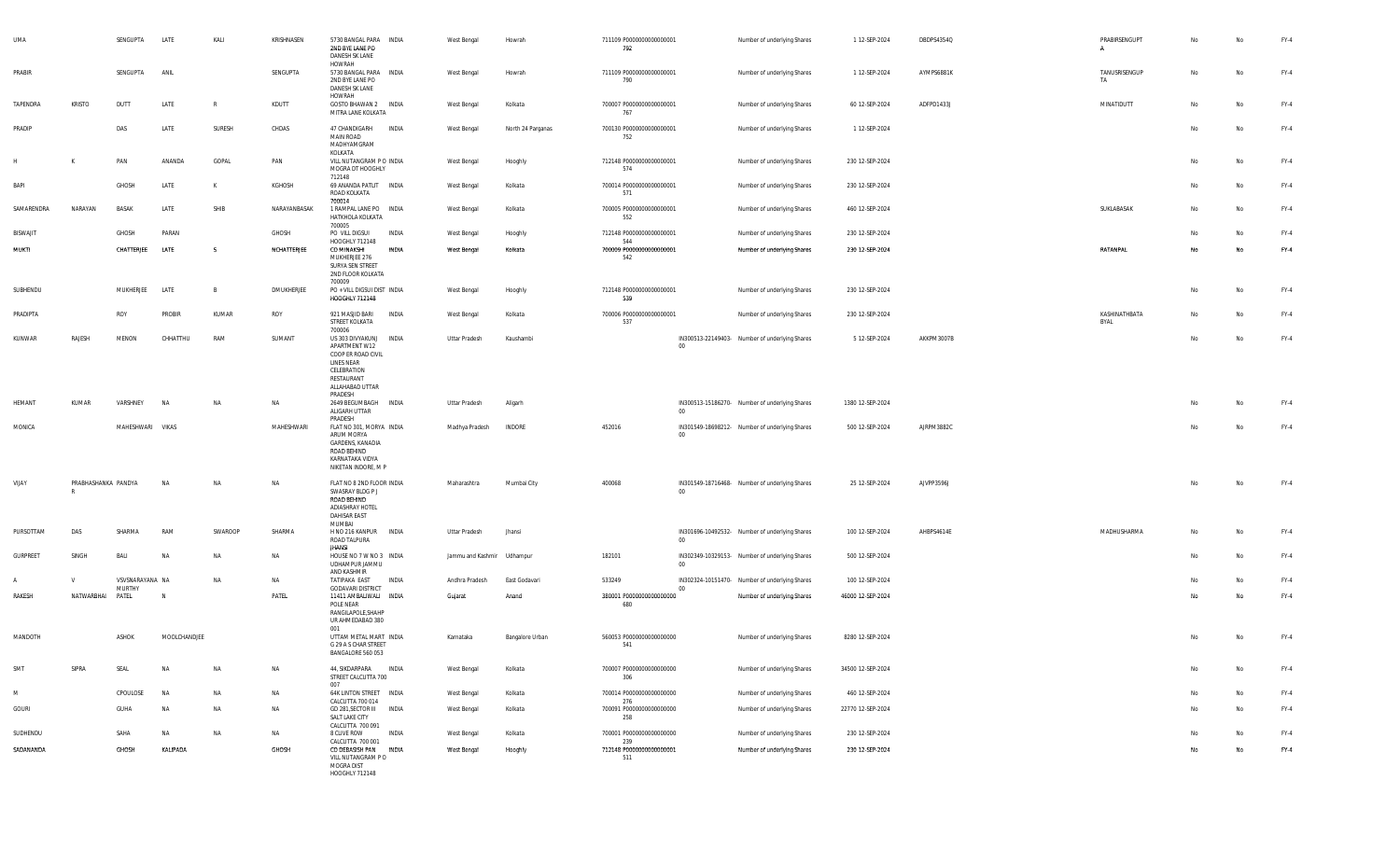| KALI             | PADA  | GHOSH             | LATE                  | EK           | KARIGHOSH   | CO DEBASISH PAN INDIA<br>VILL NUTANGRAM PO<br>MOGRA DIST<br>HOOGHLY 712148                             |              | West Bengal    | Hooghly           | 712148 P0000000000000001<br>510 |                 | Number of underlying Shares                    | 230 12-SEP-2024    |            |            | No | No        | FY-4   |
|------------------|-------|-------------------|-----------------------|--------------|-------------|--------------------------------------------------------------------------------------------------------|--------------|----------------|-------------------|---------------------------------|-----------------|------------------------------------------------|--------------------|------------|------------|----|-----------|--------|
| TAPA             |       | PAN               | ANANDA                | GOPAL        | PAN         | VILL NUTANGRAM P O INDIA<br>MOGRA DIST<br>HOOGHLY 712148                                               |              | West Bengal    | Hooghly           | 712148 P0000000000000001<br>507 |                 | Number of underlying Shares                    | 230 12-SEP-2024    |            |            | No | No        | FY-4   |
|                  |       | PAN               | ANANDA                | GOPAL        | PAN         | CO HIRU PAN VILL INDIA<br>NUTANGRAM PO<br>MOGRA DIST<br>HOOGHLY 712148                                 |              | West Bengal    | Hooghly           | 712148 P0000000000000001<br>500 |                 | Number of underlying Shares                    | 230 12-SEP-2024    |            |            | No | No        | FY-4   |
| <b>BISWANATH</b> |       | GHOSH             | LATE                  | KANAI        | GHOSH       | VILL MAMUDPUR PO INDIA<br><b>DIGSUI DIST</b><br>HOOGHLY 712148                                         |              | West Bengal    | Hooghly           | 712148 P0000000000000001<br>499 |                 | Number of underlying Shares                    | 230 12-SEP-2024    |            |            | No | No        | $FY-4$ |
| JOLU             |       | CHAKRABORTTY LATE |                       | SANTIRAM     | CHAKRABORTY | CO LATE SANTIRAM INDIA<br>CHAKRABORTY VILL<br>MERIA P O AKNA DIST<br>HOOGHLY 712148                    |              | West Bengal    | Hooghly           | 712148 P0000000000000001<br>493 |                 | Number of underlying Shares                    | 230 12-SEP-2024    |            |            | No | No        | FY-4   |
| RANI             |       | PAN               | ANANDA                | GOPAL        | PAN         | CO HIRU PAN VILL INDIA<br>NUTANGRAM PO<br>MOGRA DIST<br>HOOGHLY 712148                                 |              | West Bengal    | Hooghly           | 712148 P0000000000000001<br>492 |                 | Number of underlying Shares                    | 230 12-SEP-2024    |            |            | No | No        | $FY-4$ |
| D                |       | PAN               | ANANDA                | GOPAL        | PAN         | VILL NUTANGRAM P O INDIA<br>MOGRA DIST<br>HOOGHLY 712148                                               |              | West Bengal    | Hooghly           | 712148 P0000000000000001<br>489 |                 | Number of underlying Shares                    | 460 12-SEP-2024    |            |            | No | <b>No</b> | $FY-4$ |
| SOMNATH          |       | CHATTERJEE        | SACHINDRA             | NATH         | CHATTERJEE  | VILL PO DIGSUI P S INDIA<br>MOGRA DIST<br>HOOGHLY 712148                                               |              | West Bengal    | Hooghly           | 712148 P0000000000000001<br>487 |                 | Number of underlying Shares                    | 230 12-SEP-2024    |            |            | No | No        | $FY-4$ |
| SANKAR           | LAL   | SEN               | <b>NA</b>             | NA           | NA          | 181A VIDYA SAGAR INDIA<br>STREET KOLKATA 700<br>009                                                    |              | West Bengal    | Kolkata           | 700009 P0000000000000001<br>441 |                 | Number of underlying Shares                    | 23000 12-SEP-2024  |            | DIPALISEN  | No | No        | FY-4   |
| DEBASISH         |       | PAN               |                       | G            | PAN         | VILL NUTANGRAM P O INDIA<br>MOGRA 712 148 DIST<br>HOOGHLY                                              |              | West Bengal    | Hooghly           | 712148 P0000000000000001<br>440 |                 | Number of underlying Shares                    | 230 12-SEP-2024    |            |            | No | No        | $FY-4$ |
| MOUSUMI          |       | PAN               | AGPAN                 |              |             | VILL NUTANGRAM P O INDIA<br>MOGRA 712 148<br>DTHOOGHLY, W B                                            |              | West Bengal    | Hooghly           | 712148 P0000000000000001<br>486 |                 | Number of underlying Shares                    | 460 12-SEP-2024    |            |            | No | No        | FY-4   |
| DEBASISH         |       | NEOGI             | BRAJO                 | GOPAL        | NIYOGI      | VILL AND P O DIGSUI INDIA<br>DIST HOOGHLY W B                                                          |              | West Bengal    | Hooghly           | 712148 P0000000000000001<br>477 |                 | Number of underlying Shares                    | 690 12-SEP-2024    |            |            | No | No        | FY-4   |
| MOUSUMI          |       | DAS               | G                     |              | DAS         | CO HIRU PAN VILL INDIA<br>NUTANGRAM P O<br>MOGRA 712 148 DIST                                          |              | West Bengal    | Hooghly           | 712148 P0000000000000001<br>476 |                 | Number of underlying Shares                    | 230 12-SEP-2024    |            |            | No | No        | FY-4   |
| TARA             | PADA  | PAL               | LATE                  | F            | PAL         | HOOGHLY W B<br>CO HIRU PAN VILL<br>NUTANGRAM PO<br>MOGRA 712 148 DIST                                  | INDIA        | West Bengal    | Hooghly           | 712148 P0000000000000001<br>474 |                 | Number of underlying Shares                    | 230 12-SEP-2024    |            |            | No | No        | $FY-4$ |
| GOURAB           |       | DAS               |                       | $\mathbb{R}$ | DAS         | HOOGHLY W B<br>CO HIRU PAN VILL INDIA<br>NUTANGRAM P O<br>MOGRA 712 148 DIST                           |              | West Bengal    | Hooghly           | 712148 P0000000000000001<br>464 |                 | Number of underlying Shares                    | 230 12-SEP-2024    |            |            | No | No        | FY-4   |
| DEBASISH         |       | PAN               |                       | G            | PAN         | HOOGHLY W B<br>VILL NUTANGRAM, PO INDIA<br>MOGRA DT HOOGHLY<br>,W B PIN 712 148                        |              | West Bengal    | Hooghly           | 712148 P0000000000000001<br>462 |                 | Number of underlying Shares                    | 1150 12-SEP-2024   |            |            | No | No        | FY-4   |
| DIPALI           |       | SEN               | -S                    | L.           | SEN         | 181A VIDYA SAGAR INDIA                                                                                 |              | West Bengal    | Kolkata           | 700009 P0000000000000001        |                 | Number of underlying Shares                    | 23000 12-SEP-2024  |            | SURAJITSEN | No | No        | $FY-4$ |
| -S               |       | PAN               | ANANDA                | GOPAL        | PAN         | STREET KOLKATA 700<br>009<br>CO HIRU PAN PO                                                            | INDIA        | West Bengal    | Hooghly           | 443<br>712148 P0000000000000001 |                 | Number of underlying Shares                    | 230 12-SEP-2024    |            |            | No | No        | FY-4   |
|                  |       |                   |                       |              |             | MOGRA VILL<br>NUTANGRAM DIST<br><b>HOOGHLY 712148</b>                                                  |              |                |                   | 515                             |                 |                                                |                    |            |            |    |           |        |
| SHYAMA           | PADA  | GHOSH             | <b>NA</b>             | NA           | NA          | MOHURAKANDI P O INDIA<br>MOHURAKANDI 742<br>161 VIA<br>PANCHTHUPI,DT                                   |              | West Bengal    | Murshidabad       | 742161 P0000000000000000<br>033 |                 | Number of underlying Shares                    | 188370 12-SEP-2024 |            |            | No | No        | FY-4   |
| G                |       | BEEMAN            | M                     |              | GANESAN     | MURSHIDABAD W B<br>1 A <sub>2</sub><br>SAMMANDAPURAM<br>PERUMAL KOVIL<br>STREET RAJAPALAYAM            | INDIA        | Tamil Nadu     | Virudhunagar      | 626117                          | $00\,$          | IN300394-14485112- Number of underlying Shares | 18 12-SEP-2024     | AFVPB3165K |            | No | No        | $FY-4$ |
| ARVIND           |       |                   | PARASRAMKA RADHESHYAM |              | PARASRAMKA  | P 11 CHITPURSPUR INDIA                                                                                 |              | West Bengal    | Kolkata           | 700007                          |                 | IN300142-10055319- Number of underlying Shares | 1150 12-SEP-2024   | AFUPP0018G |            |    | Na        | FY-4   |
|                  | SEETA | MAHALAXMI         | V                     | RAJENDRA     | PRASAD      | CALCUTTA<br>APPANAVEEDU<br>PEDAPADU MANDAL<br>H JUNCTION POST                                          | <b>INDIA</b> | Andhra Pradesh | Krishna           | 521105                          | 00<br>$00\,$    | IN300394-11702847- Number of underlying Shares | 500 12-SEP-2024    | BFWPS9731L |            | No | <b>No</b> | $FY-4$ |
| N                |       | RADHA             | NAGARAJAN             |              |             | KRISHNA DIST<br>96A SAGOTHEERAR INDIA<br>STREET R V PURAM                                              |              | Tamil Nadu     | Kanyakumari       | 629001                          | $00\,$          | IN300378-10265546- Number of underlying Shares | 230 12-SEP-2024    | ADZPR6914J |            | No | No        | $FY-4$ |
| SHREE            |       | MUKHERJEE         | <b>NA</b>             | NA           | NA          | NAGERCOIL<br>8, CHOWDHURY PARA INDIA<br>ROAD SETHPUKUR,<br>DIST BARASAT N                              |              | West Bengal    | North 24 Parganas | 743201                          | 00              | IN300263-10098832- Number of underlying Shares | 230 12-SEP-2024    |            |            | No | No        | $FY-4$ |
| SUDHA            | RANI  | BASU              | NA                    | NA           | NA          | 577A, HEMANTA<br><b>BASU SARANI</b><br>LOKENATH<br>APPARTMENT<br>UDAYRAJPUR,<br>MADHYAMGRAM<br>KOLKATA | INDIA        | West Bengal    | North 24 Parganas | 700129                          | 00 <sub>o</sub> | IN300263-10017204- Number of underlying Shares | 230 12-SEP-2024    |            |            | No | No        | $FY-4$ |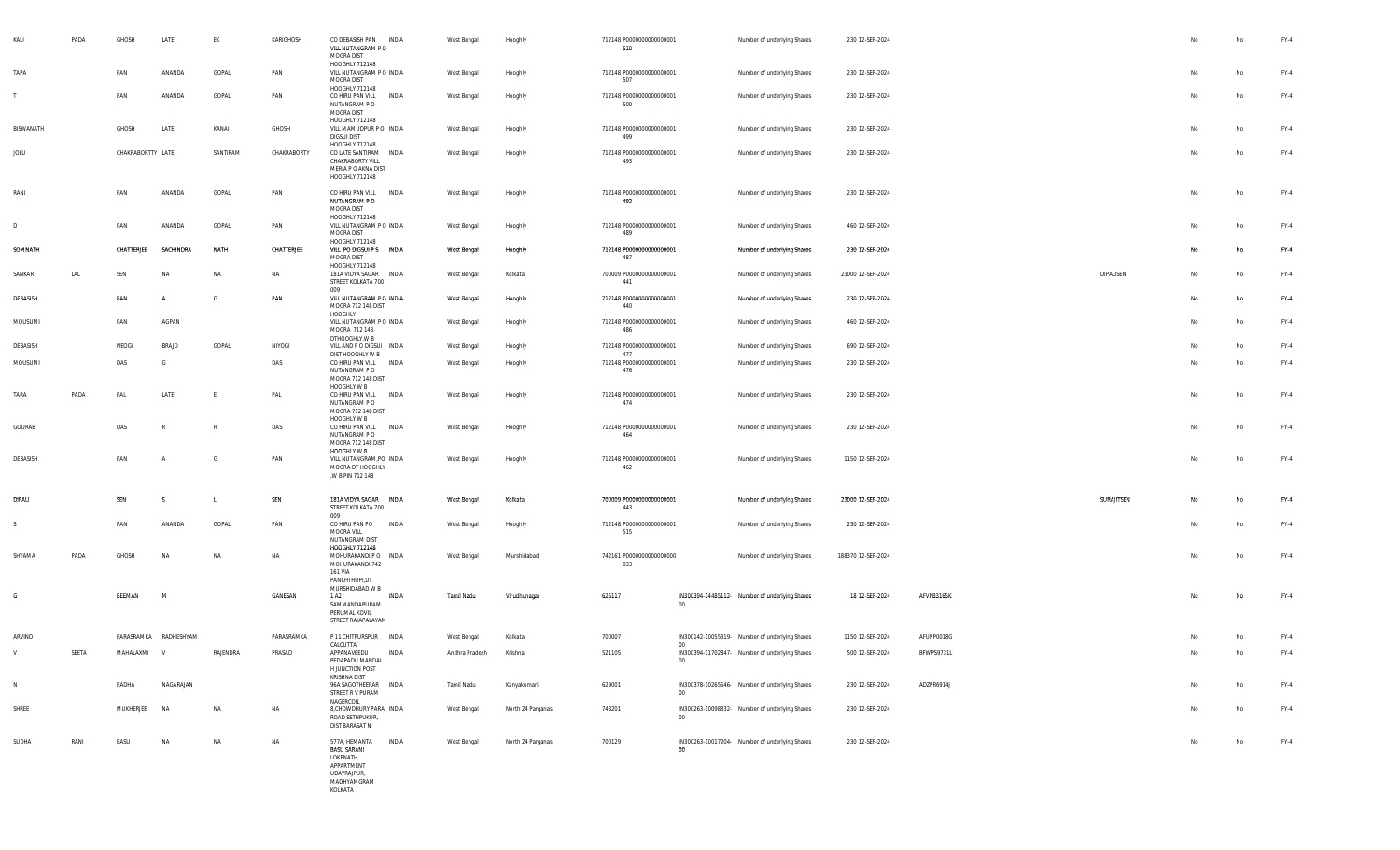| VINUBHAI        | JORDAS        | PATEL                       | JORDAS        |         | PATEL         | AT SADAKPURA PO INDIA<br>DHAMOD TA<br>LUNAWADA DIST                                                        |              | Gujarat        | Panch Mahals | 388270                          | $00\,$                | IN300476-43449636- Number of underlying Shares | 100 12-SEP-2024    | APGPP4703C | KAMLABENVINU<br>BHAIPATEL | No | No        | FY-4   |
|-----------------|---------------|-----------------------------|---------------|---------|---------------|------------------------------------------------------------------------------------------------------------|--------------|----------------|--------------|---------------------------------|-----------------------|------------------------------------------------|--------------------|------------|---------------------------|----|-----------|--------|
| AMIT            | K             | RAJPUT                      | <b>NA</b>     | NA      | NA            | PUNCHMAHAL<br>BILINAKA BILI ROAD INDIA<br>TA GANDEVI DIST<br>NAVSARI BILIMORA<br>GUJARAT                   |              | Gujarat        | Valsad       | 396321                          | $00\,$                | IN300513-17917734- Number of underlying Shares | 583 12-SEP-2024    |            |                           | No | No        | $FY-4$ |
| RADHA           |               | AGARWAL                     | SUBHASH       | CHANDER | AGARWAL       | 164 CIVIL LINES                                                                                            | INDIA        | Uttar Pradesh  | Bareilly     |                                 |                       | IN301186-20012130- Number of underlying Shares | 1300 12-SEP-2024   | AIYPA1582H |                           | No | No        | $FY-4$ |
| SUSMITA         |               | GHOSE                       | <b>NA</b>     | NA      | NA            | BAREILLY<br>FLAT 7H MK TOWER INDIA<br>301 PRINCE ANWAR<br>SHAH ROAD KOLKATA<br>700045                      |              | West Bengal    | Kolkata      | 700045                          | $00\degree$<br>$00\,$ | IN301250-15252766- Number of underlying Shares | 1000 12-SEP-2024   |            |                           | No | No        | $FY-4$ |
| ANANDA          | RAO           | BHOSLE                      | <b>NA</b>     | NA      | NA            | KACHEGONDANA INDIA<br>HALLI VILLAGE<br>ANTHARAGANGE<br>POST BHADRAVATHI<br>KARNATAKA                       |              | Karnataka      | Shimoga      | 577301                          | $00\,$                | IN301696-10680664- Number of underlying Shares | 230 12-SEP-2024    |            |                           | No | No        | FY-4   |
|                 | <b>RM</b>     | ANDIAPPAN                   | <b>NA</b>     | NA      | NA            | COMPANGAPPAN INDIA<br>105, 1ST FLOOR,<br>ARISTO APARTMENTS<br>MEDAVAKKAM, TANK<br>ROAD, KILPAUK<br>CHENNAI |              | Tamil Nadu     | Chennai      | 600010                          | <sub>00</sub>         | IN302201-10921233- Number of underlying Shares | 500 12-SEP-2024    |            |                           | No | No        | $FY-4$ |
| BEEMAN          |               | G                           | M             |         | GANESAN       | 1 A <sub>2</sub><br>SAMMANDAPURAM<br>PERUMAL KOIL<br>STREET RAJAPALAYAM<br>TAMIL NADU                      | INDIA        | Tamil Nadu     | Virudhunagar | 626117                          | $00\,$                | IN300239-10389278- Number of underlying Shares | 30 12-SEP-2024     | AFVPB3165K |                           | No | No        | $FY-4$ |
| KAYWIN          | CHARLES       | <b>DCOSTA</b>               | <b>JOSEPH</b> |         | <b>DCOSTA</b> | THOPPIL HOUSE<br>KADUKUTTY P O<br>CHALAKUDY<br>THRISSUR                                                    | INDIA        | Kerala         | Thrissur     | 680315                          | $00\degree$           | IN300239-11807756- Number of underlying Shares | 100 12-SEP-2024    | AISPD6426D |                           | No | No        | $FY-4$ |
| NAVNEET         | CHANDULAL     | VAGHELA                     | <b>NA</b>     | NA      | NA            | 121 ASTHA HOMES INDIA<br>BEHIND SHIVNAGAR<br>150 RING ROAD OPP<br>TOP 3 CINEMA<br>BHAVNAGAR<br>GUJARAT     |              | Gujarat        | Bhavnagar    | 364001                          | $00\,$                | IN300450-12985626- Number of underlying Shares | 780 12-SEP-2024    |            |                           | No | No        | $FY-4$ |
| D               | <b>L</b>      | NARASIMHARAO SEETHA         |               | RAMAIAH | DURGAM        | H NO 8710375 BALAJI INDIA<br>NAGAR KURNOOL<br>KURNOOL                                                      |              | Andhra Pradesh | KURNOOL      | 518006                          | $00\,$                | IN300239-14339513- Number of underlying Shares | 100 12-SEP-2024    | AJOPD3104F |                           | No | No        | $FY-4$ |
| PATEL           | VIBHUTIBEN    |                             | <b>NA</b>     | NA      | NA            | STERLING TOWER CO INDIA<br>OP HSG SOC B201<br>OLD VALSAD ROAD<br>VAPI                                      |              | Gujarat        | Valsad       | 396195                          | $00\,$                | IN300484-13308503- Number of underlying Shares | 6481 12-SEP-2024   |            |                           | No | No        | FY-4   |
| HARENDRA        | KUMAR         | SINGH                       | - B           | D       | SINGH         | 20423 NORTH<br>SEALDAH ROAD<br><b>EASTERN RAILWAY</b><br>QUARTERS CALCUTTA<br>700 009                      | INDIA        | West Bengal    | Kolkata      | 700009 P0000000000000000<br>773 |                       | Number of underlying Shares                    | 23000 12-SEP-2024  |            |                           | No | No        | $FY-4$ |
| BHANWER         | LAL           | SONI                        | $\mathsf{V}$  |         | MAL           | CO BHOORCHAND INDIA<br>VAGTAWARMAL SONI<br>NEAR OLD POWER<br>HOUSE SARDAR PURA<br>BARMER RAJ               |              | Rajasthan      | Barmer       | 344001 P0000000000000000<br>736 |                       | Number of underlying Shares                    | 92000 12-SEP-2024  |            |                           | No | <b>No</b> | $FY-4$ |
| SRI             | <b>BISHWA</b> | NATHSHARMA LATE             |               | B       | SHARMA        | 1681E RAMESH<br><b>DUTTA STREET</b>                                                                        | INDIA        | West Bengal    | Kolkata      | 700006 P0000000000000000<br>556 |                       | Number of underlying Shares                    | 23000 12-SEP-2024  |            |                           | No | No        | $FY-4$ |
| SM <sup>®</sup> | EKTA          |                             | SRI           | v       | KJAIN         | CALCUTTA 700 006<br>146 HARSH VIHAR<br>PITAMPURA DELHI<br>110 034                                          | <b>INDIA</b> | Delhi          | North West   | 110034 P0000000000000000<br>472 |                       | Number of underlying Shares                    | 23000 12-SEP-2024  |            | SRIVIPULKUMAR<br>JAIN     | No | No        | $FY-4$ |
| SRI             | K             | SUNDHARAM                   | SRI           | К       | SADASIVAN     | NO 64 NYNIAPPA INDIA<br>MAISTRY STREET IST<br>FLOOR, PARK TOWN<br>CHENNAI 600 003                          |              | Tamil Nadu     | Chennai      | 600003 P0000000000000000<br>400 |                       | Number of underlying Shares                    | 230 12-SEP-2024    |            |                           | No | No        | $FY-4$ |
| SMT             | GOURI         | SEAL                        | NA            | NA      | NA            | 44, SIKDARPARA<br>STREET CALCUTTA 700<br>007                                                               | INDIA        | West Bengal    | Kolkata      | 700007 P0000000000000000<br>314 |                       | Number of underlying Shares                    | 2300 12-SEP-2024   |            |                           | No | No        | $FY-4$ |
| SAILENDRA       | LALL          | SEAL                        | <b>NA</b>     | NA      | NA            | 44 SIKDARPARA<br>STREET CALCUTTA<br>700 007                                                                | INDIA        | West Bengal    | Kolkata      | 700007 P0000000000000000<br>305 |                       | Number of underlying Shares                    | 17250 12-SEP-2024  |            |                           | No | No        | $FY-4$ |
| <b>MRS</b>      | RACHEL        | DAVID                       |               | NΔ      | NA            | CO THE EASTERN<br>BANK LTD MUMBAI<br>400 001                                                               | <b>INDIA</b> | Maharashtra    | Mumbai City  | 400001 P0000000000000000<br>022 |                       | Number of underlying Shares                    | 381570 12-SEP-2024 |            |                           |    | No        | $FY-4$ |
| D               |               | BOSE                        | NA            | NA      | NA            | 8 CLIVE ROW<br>CALCUTTA 700 001                                                                            | INDIA        | West Bengal    | Kolkata      | 700001 P0000000000000000<br>255 |                       | Number of underlying Shares                    | 230 12-SEP-2024    |            |                           | No | No        | $FY-4$ |
| D               | N             | BHATTACHARYY NA             |               | NA      | NA            | 8, CLIVE ROW<br>CALCUTTA 700 001                                                                           | INDIA        | West Bengal    | Kolkata      | 700001 P0000000000000000<br>230 |                       | Number of underlying Shares                    | 230 12-SEP-2024    |            |                           | No | No        | FY-4   |
| MRS             | SALMA         | MOHOMEDBHAI NA<br>VALLIULLA |               | NA      | NA            | COMHVALLIULLAH INDIA<br>к<br>STREET, BEGUMPURA,                                                            |              | Gujarat        | Surat        | 395003 P0000000000000000<br>213 |                       | Number of underlying Shares                    | 36800 12-SEP-2024  |            |                           | No | No        | $FY-4$ |
| $\mathbf{c}$    | S.            | RUDRA                       | <b>NA</b>     | NA      | NA            | ZUMMA BAZAR<br>SURAT 395 003<br>8 CLIVE ROW<br>CALCUTTA 700 001                                            | INDIA        | West Bengal    | Kolkata      | 700001 P0000000000000000<br>187 |                       | Number of underlying Shares                    | 230 12-SEP-2024    |            |                           | No | No        | $FY-4$ |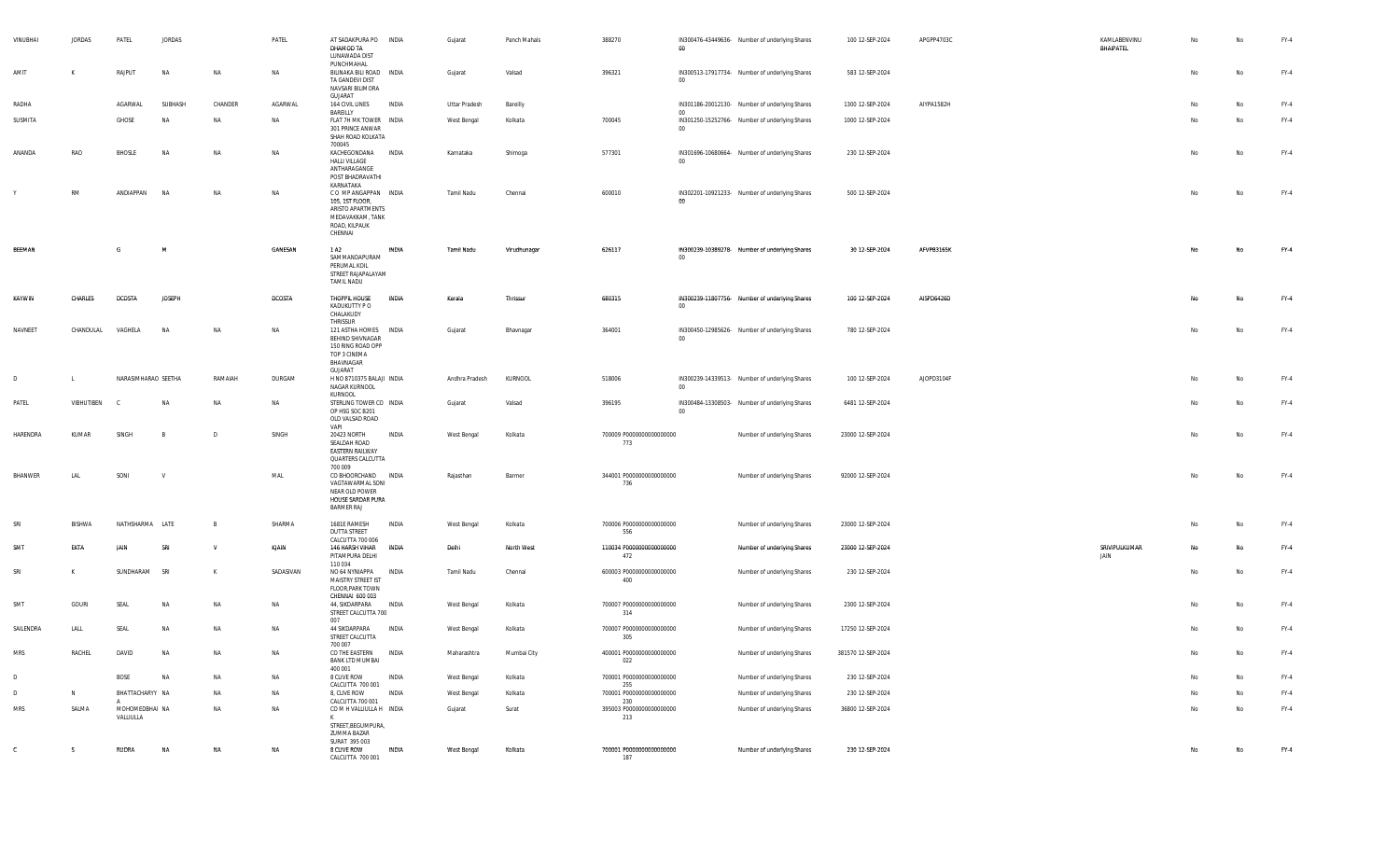| BRAJESH      | RANJAN         | SINGH                      | <b>NA</b>              | NA        | NA             | SO RAJ MANGAL<br>SINGH BAJRANGPATH<br><b>BRIGHT INDIA</b><br>SCHOOL<br>BAJRANGPURI<br>DHANKKI PATNA<br>BIHAR | INDIA        | Bihar         | Patna                  | 800007                           | 00     | IN300214-20823941- Number of underlying Shares                 | 1 12-SEP-2024      |            |                       | No        | No | $FY-4$ |
|--------------|----------------|----------------------------|------------------------|-----------|----------------|--------------------------------------------------------------------------------------------------------------|--------------|---------------|------------------------|----------------------------------|--------|----------------------------------------------------------------|--------------------|------------|-----------------------|-----------|----|--------|
| $\mathbf{J}$ |                | CHAKRABORTTY LATE          |                        | SANTIRAM  | CHAKRABORTY    | CO SHYAMAL<br>CHAKRABORTY MERIA<br>BHADRAKALITALA P O<br>AKNA DIST HOOGHLY<br>712148                         | INDIA        | West Bengal   | Hooghly                | 712148 P0000000000000001<br>512  |        | Number of underlying Shares                                    | 230 12-SEP-2024    |            |                       |           | No | $FY-4$ |
| SOUMEN       |                | GHOSH                      | N                      | NA        | NA             | 297 157B BOURIPARA INDIA<br>GOLAP BAG P O<br>SHEORAPHULLY<br>HOOGHLY, W B<br>712223                          |              | West Bengal   | Hooghly                | 712223 P0000000000000001<br>674  |        | Amount for unclaimed and<br>unpaid dividend                    | 11.5 22-OCT-2025   |            |                       |           | No | FY-5   |
| V            |                | LAKSHMIPATHI LATE          |                        |           | SVISWANATHAN   | P 72, LAKE ROAD<br>KHAITAN HOUSE FLAT<br>18,4TH FLOOR<br>KOLKATA                                             | INDIA        | West Bengal   | Kolkata                | 700029 P00000000000000001<br>719 |        | Amount for unclaimed and<br>unpaid dividend                    | 34.5 22-OCT-2025   | ADHPV8965H |                       |           | No | $FY-5$ |
| JATIN        |                | BISWAKARMA JAHAR           |                        | LAL       | BISWAKARMA     | NP 286 PO<br>KRISHNAPUR SEC V<br>SALT LAKE CITY<br>KOLKATA                                                   | INDIA        | West Bengal   | Kolkata                | 700102 P0000000000000001<br>750  |        | Amount for unclaimed and<br>unpaid dividend                    | 0.05 22-OCT-2025   |            |                       | No        | No | FY-5   |
| PRADIP       |                | DAS                        | LATE                   | SURESH    | CHDAS          | 47 CHANDIGARH<br><b>MAIN ROAD</b><br>MADHYAMGRAM<br>KOLKATA                                                  | <b>INDIA</b> | West Bengal   | North 24 Parganas      | 700130 P0000000000000001<br>752  |        | Amount for unclaimed and<br>unpaid dividend                    | 0.05 22-OCT-2025   |            |                       | No        | No | FY-5   |
| SMT          | SIPRA          | SEAL                       | <b>NA</b>              | NA        | NA             | 44, SIKDARPARA INDIA<br>STREET CALCUTTA 700<br>007                                                           |              | West Bengal   | Kolkata                | 700007 P0000000000000000<br>306  |        | Amount for unclaimed and<br>unpaid dividend                    | 1725 22-OCT-2025   |            |                       | <b>No</b> | No | FY-5   |
| SMT          | EKTA           | JAIN                       | SRI                    | <b>V</b>  | KJAIN          | 146 HARSH VIHAR INDIA<br>PITAMPURA DELHI<br>110 034                                                          |              | Delhi         | North West             | 110034 P0000000000000000<br>472  |        | Amount for unclaimed and<br>unpaid dividend                    | 1150 22-OCT-2025   |            | SRIVIPULKUMAR<br>JAIN | No        | No | FY-5   |
| SACHIN       | K              | GUGALE                     | KANTILAL               |           |                | 3443 KHI ST LANE INDIA<br>AHMEDNAGAR 414<br>001 M S                                                          |              | Maharashtra   | Ahmednagar             | 414001 P0000000000000000<br>616  |        | Amount for unclaimed and<br>unpaid dividend                    | 11.5 22-OCT-2025   |            |                       | No        | No | $FY-5$ |
| NILIMA       |                | SAHA                       | MONORANJON             |           | SAHA           | 46, KRISHNA GOPAL INDIA<br>JEW ROAD MANDIR<br>PARA BIRATI KOLKATA                                            |              | West Bengal   | North 24 Parganas      | 700051                           | $00\,$ | IN300966-10045330- Amount for unclaimed and<br>unpaid dividend | 0.05 22-OCT-2025   | BHOPS1533E |                       | No        | No | FY-5   |
| SUJIT        |                | CHAKRABORTY SANJIB         |                        |           | CHAKRABORTY    | BANISANGH MATH INDIA<br>WEST PLOT NO 387, P<br>O NASRA DIST NADIA<br>RANAGHAT                                |              | West Bengal   | Nadia                  | 741201                           | 00     | IN300958-10056614- Amount for unclaimed and<br>unpaid dividend | 0.05 22-OCT-2025   | AGVPC1816D |                       | No        | No | FY-5   |
| SMT          | GOURI          | SEAL                       | <b>NA</b>              | NA        | NA             | 44, SIKDARPARA INDIA<br>STREET CALCUTTA 700<br>007                                                           |              | West Bengal   | Kolkata                | 700007 P0000000000000000<br>314  |        | Amount for unclaimed and<br>unpaid dividend                    | 115 22-OCT-2025    |            |                       |           | No | FY-5   |
| SAILENDRA    | LALL           | SEAL                       | <b>NA</b>              | NA        | NA             | 44 SIKDARPARA<br>STREET CALCUTTA<br>700 007                                                                  | <b>INDIA</b> | West Bengal   | Kolkata                | 700007 P0000000000000000<br>305  |        | Amount for unclaimed and<br>unpaid dividend                    | 862.5 22-OCT-2025  |            |                       | No        | No | FY-5   |
| M            |                | CPOULOSE                   | <b>NA</b>              | NA        | NA             | 64K LINTON STREET INDIA<br>CALCUTTA 700 014                                                                  |              | West Bengal   | Kolkata                | 700014 P0000000000000000<br>276  |        | Amount for unclaimed and<br>unpaid dividend                    | 23 22-OCT-2025     |            |                       | No        | No | FY-5   |
| HON          | <b>JUSTICE</b> | PARESHNATHMO NA<br>OKERJEE |                        | NA        | NA             | 14 PREO NATH<br>MULLICK ROAD<br>BHOWANIPORE                                                                  | INDIA        | West Bengal   | Kolkata                | 700025 P0000000000000000<br>055  |        | Amount for unclaimed and<br>unpaid dividend                    | 9418.5 22-OCT-2025 |            |                       | No        | No | FY-5   |
| BHASKAR      |                | C.                         | CHANDRASHEKAR TARIKERE |           | KRISHNASHASTRY | CALCUTTA 700 025<br>ENCORA<br>TECHNOLOGIES PVT<br>LTD BRIDGE SOUTH<br>PARADE NO 10<br>BANGALORE<br>KARNATAKA | INDIA        | Karnataka     | Bangalore Urban        | 560001                           | 00     | IN300513-19530443- Amount for unclaimed and<br>unpaid dividend | 1.9 22-OCT-2025    | AFTPC4211M |                       | No        | No | FY-5   |
| SURESH       |                | KUMAR                      | <b>NA</b>              | NA        | NA             | 65 A GF B9 UDAIGIRI 2 INDIA<br>SEC 34 NOIDA UTTAR<br>PRADESH                                                 |              | Uttar Pradesh | Gautam Buddha<br>Nagar |                                  | $00\,$ | IN300513-12620597- Amount for unclaimed and<br>unpaid dividend | 100 22-OCT-2025    |            |                       | No        | No | FY-5   |
| AMIT         |                | RAJPUT                     | <b>NA</b>              | NA        | NA             | BILINAKA BILI ROAD INDIA<br>TA GANDEVI DIST<br>NAVSARI BILIMORA<br>GUJARAT                                   |              | Gujarat       | Valsad                 | 396321                           | 00     | IN300513-17917734- Amount for unclaimed and<br>unpaid dividend | 29.6 22-OCT-2025   |            |                       |           | No | FY-5   |
| ASHOK        |                | KUMAR                      | OM                     |           | PRAKASH        | H NO 246 38 RAJEEV INDIA<br>COLONY NAHARPUR<br>RUPA ROAD NH 8<br><b>GURGAON HARYANA</b>                      |              | HARYANA       | GURGAON                | 122002                           | 00     | IN300513-16360219- Amount for unclaimed and<br>unpaid dividend | 57.5 22-OCT-2025   | ATYPK8063A |                       |           | No | FY-5   |
| VIDHI        |                | CHOUDHARY                  | <b>NA</b>              | <b>NA</b> | NA             | 725 ANSARI<br>ROAD, DARYA GANJ<br>NEW DELHI                                                                  | INDIA        | Delhi         | Central Delhi          | 110002                           | $00\,$ | IN300940-10369648- Amount for unclaimed and<br>unpaid dividend | 15 22-OCT-2025     |            |                       |           | No | FY-5   |
| ALPANA       |                | GHOSH                      | ASIT                   | BARAN     | GHOSH          | 69 ANANDA PALIT INDIA<br>ROAD KOLKATA<br>700014                                                              |              | West Bengal   | Kolkata                | 700014 P0000000000000001<br>570  |        | Amount for unclaimed and<br>unpaid dividend                    | 11.5 22-OCT-2025   | AHBBP3117G |                       |           | No | FY-5   |
| CHANDRIKA    | JESHANGLAL     | KOTHARI                    | <b>NA</b>              | NA        | NA             | 58A GAMDEVI ROAD INDIA<br>PRERANA<br><b>BUILDING, IST FLOOR</b>                                              |              | Maharashtra   | Mumbai City            | 400007 P0000000000000001<br>040  |        | Amount for unclaimed and<br>unpaid dividend                    | 2346 22-OCT-2025   |            |                       | No        | No | FY-5   |
| SUSHANTA     |                | KUNDU                      | BISWANATH              |           | KUNDU          | MUMBAI 400 007<br>25 NOBIN KUNDU INDIA<br>LANE KOLKATA<br>700009                                             |              | West Bengal   | Kolkata                | 700009 P00000000000000001<br>535 |        | Amount for unclaimed and<br>unpaid dividend                    | 11.5 22-OCT-2025   |            | RATANPAL              | No        | No | $FY-5$ |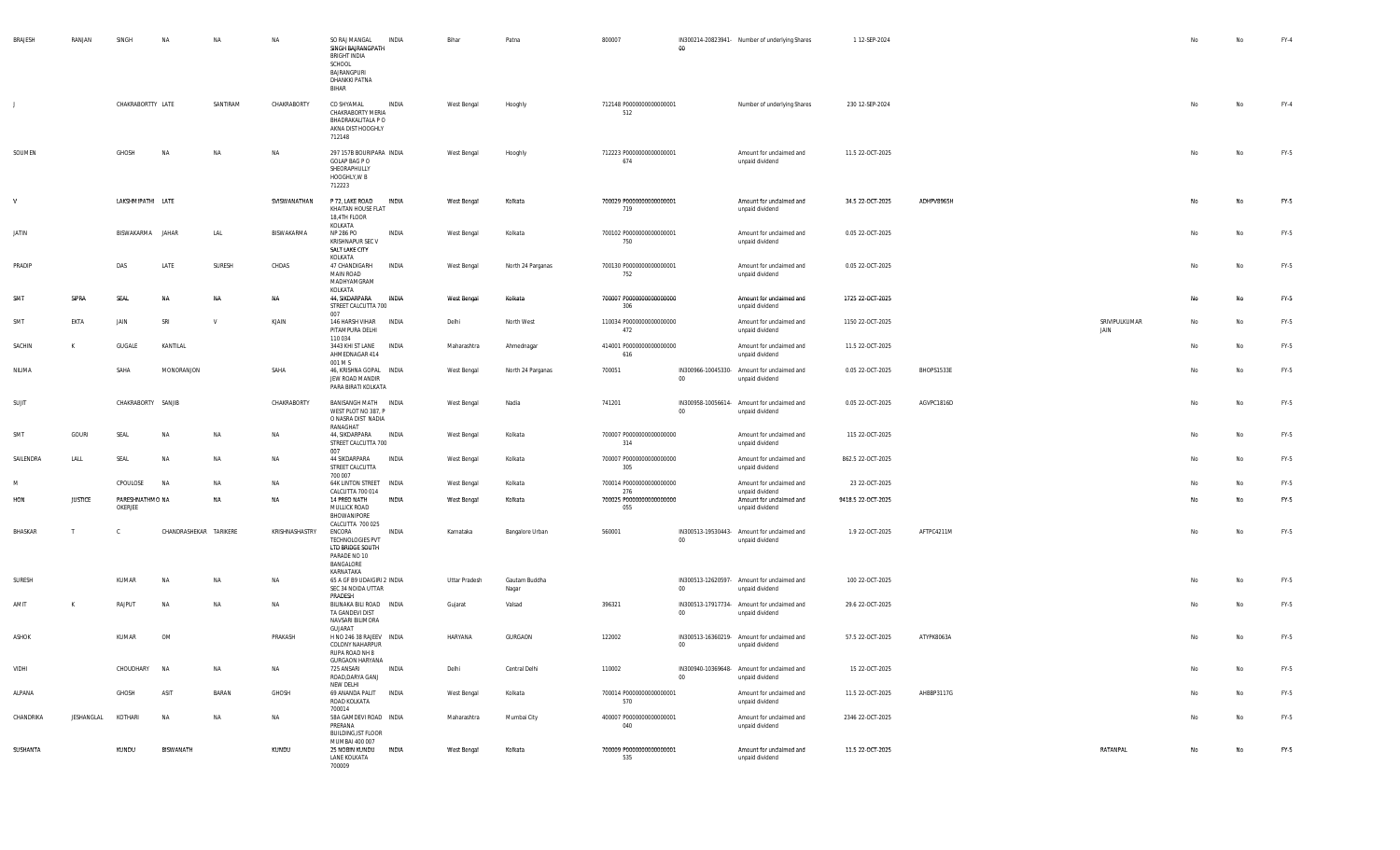| RASILA     |                          | GORADIA            | $\mathbb{C}$  |         | GORADIA      | 604 HOME LAND<br><b>BUILDING 3RD CROSS</b><br>LANE LOKHANDWALA<br>COMPLEX ANDHERI W<br>MUMBAI 400053            | <b>INDIA</b> | Maharashtra    | Mumbai City       | 400053 P0000000000000001<br>151 |        | Amount for unclaimed and<br>unpaid dividend                                       | 1150 22-OCT-2025 |            |                     | No | No        | FY-5   |
|------------|--------------------------|--------------------|---------------|---------|--------------|-----------------------------------------------------------------------------------------------------------------|--------------|----------------|-------------------|---------------------------------|--------|-----------------------------------------------------------------------------------|------------------|------------|---------------------|----|-----------|--------|
| CHAMPA     |                          | NANDI              | <b>DIPAK</b>  | KUMAR   | NANDI        | SRIPUR PO SRIPUR INDIA<br>BAZAR DIST HOOGHLY                                                                    |              | West Bengal    | Hooghly           | 712514 P0000000000000000<br>986 |        | Amount for unclaimed and<br>unpaid dividend                                       | 115 22-OCT-2025  |            |                     | No | No        | FY-5   |
| NADEEM     |                          | AHMED              | MD            |         | ASHFAQUE     | 29B, MUFIDUL ISLAM INDIA<br>LANE 4TH FLOOR                                                                      |              | West Bengal    | Kolkata           | 700014 P0000000000000000<br>867 |        | Amount for unclaimed and<br>unpaid dividend                                       | 1150 22-OCT-2025 |            |                     | No | No        | FY-5   |
| MANDOTH    |                          | ASHOK              | MON           |         | CHANDJEE     | CALCUTTA 700 014<br>R CHHAGANLAL CO INDIA<br>G47 A S<br>CHARST, CHICKPET                                        |              | Karnataka      | Bangalore Urban   | 560053 P0000000000000000<br>609 |        | Amount for unclaimed and<br>unpaid dividend                                       | 299 22-OCT-2025  |            |                     | No | No        | FY-5   |
| MANDOTH    |                          | ASHOK              | MOOLCHANDJEE  |         |              | BANGALORE 560 053<br>UTTAM METAL MART INDIA<br>G 29 A S CHAR STREET<br>BANGALORE 560 053                        |              | Karnataka      | Bangalore Urban   | 560053 P0000000000000000<br>541 |        | Amount for unclaimed and<br>unpaid dividend                                       | 414 22-OCT-2025  |            |                     | No | <b>No</b> | FY-5   |
| SRI        | RAJEEV                   | KUMAR              | SRI           | OM      | PRAKASH      | MUNOT GENERAL INDIA<br>STORSES 28,<br>MEDHARPET O K<br>ROAD BANGALORE<br>560 002                                |              | Karnataka      | Bangalore Urban   | 560002 P0000000000000000<br>450 |        | Amount for unclaimed and<br>unpaid dividend                                       | 3450 22-OCT-2025 |            |                     | No | No        | $FY-5$ |
| DHIREN     |                          | DESAI              | NAGIN         | BHAI    | DESAI        | 1741 HAT LANE,<br>HOWRAH                                                                                        | INDIA        | West Bengal    | Howrah            | 711101                          | 00     | IN302105-10332294- Amount for unclaimed and                                       | 25 22-OCT-2025   | AFLPD0427J |                     | No | No        | FY-5   |
| SHARNAYYA  | MAHADEV                  | MALAGE             | <b>NA</b>     | NA      | NA           | HANUMAN MANDIR INDIA<br>JAVAL VIJAYALAXMI<br>NAGAR KONDA<br>NAGAR SOLAPUR<br>SOLAPUR<br>MAHARASHTRA             |              | Maharashtra    | Solapur           | 413006                          | $00\,$ | unpaid dividend<br>IN300513-80600292- Amount for unclaimed and<br>unpaid dividend | 0.25 22-OCT-2025 |            |                     | No | No        | FY-5   |
| SUKANTA    |                          | CHATTERJEE LATE    |               | NC      | CHATTERJEE   | LAXMI NARAYAN<br>COLONY PO<br>NABAPALLY BARASAT                                                                 | INDIA        | West Bengal    | North 24 Parganas | 700124                          | $00\,$ | IN300263-10105538- Amount for unclaimed and<br>unpaid dividend                    | 23 22-OCT-2025   |            | RINKUCHATTERJ<br>EE | No | No        | FY-5   |
| SUJIT      |                          | CHAKRABORTY SANJIB |               |         | CHAKRABORTY  | BANISANGHA NATH INDIA<br>UTTAR RANAGHAT<br>WORD NO 14 NADIA                                                     |              | West Bengal    | Nadia             | 741201                          | $00\,$ | IN300118-11016035- Amount for unclaimed and<br>unpaid dividend                    | 0.05 22-OCT-2025 | AGVPC1816D |                     | No | No        | FY-5   |
| RAKESH     | K                        | MILWANI            | <b>NA</b>     | NA      | NA           | MALTI MAHAL 4 FLR INDIA<br>OPP GOVIND DHAM<br>KHAR 3 RD MUMBAI                                                  |              | Maharashtra    | Mumbai City       | 400052                          | $00\,$ | IN300214-11179193- Amount for unclaimed and<br>unpaid dividend                    | 10 22-OCT-2025   |            |                     | No | <b>No</b> | FY-5   |
|            | RAVI                     | KUMAR              | VEERA         | MOHAN   | RAOPALABOINA | 71705 ANDHRA<br>KESARI ROAD                                                                                     | <b>INDIA</b> | Andhra Pradesh | KADAPA            | 516360                          | $00\,$ | IN300239-13607370- Amount for unclaimed and<br>unpaid dividend                    | 3.75 22-OCT-2025 | AIFPR4920H |                     | No | <b>No</b> | FY-5   |
| KAYWIN     | CHARLES                  | DCOSTA             | <b>JOSEPH</b> |         | DCOSTA       | PRODDATUR KADAPA<br>THOPPIL HOUSE<br>KADUKUTTY P O<br>CHALAKUDY<br>THRISSUR                                     | INDIA        | Kerala         | Thrissur          | 680315                          | $00\,$ | IN300239-11807756- Amount for unclaimed and<br>unpaid dividend                    | 20 22-OCT-2025   | AISPD6426D |                     | No | <b>No</b> | FY-5   |
| MADHUMITA  |                          | GHOSH              | LATE          | PRABIR  | GHOSH        | 69 ANANDA PALIT INDIA<br>ROAD KOLKATA<br>700014                                                                 |              | West Bengal    | Kolkata           | 700014 P0000000000000001<br>590 |        | Amount for unclaimed and<br>unpaid dividend                                       | 11.5 22-OCT-2025 | AEVPG1029C |                     | No | <b>No</b> | FY-5   |
|            |                          | GHOSH              | LATE          | К       | KGHOSH       | 69 ANANDA PALIT INDIA<br>ROAD KOLKATA<br>700014                                                                 |              | West Bengal    | Kolkata           | 700014 P0000000000000001<br>576 |        | Amount for unclaimed and<br>unpaid dividend                                       | 11.5 22-OCT-2025 |            |                     | No | <b>No</b> | FY-5   |
| SATYENDRA  | KUMAR                    | YADAV              | <b>NA</b>     | NA      | NA           | DOCTORS COLONY INDIA<br>RAMBAGAN PO<br>SEARSOLE RAJBARI<br>RANIGANJ WEST<br>BENGAL                              |              | West Bengal    | Bardhaman         | 713358                          | CD     | 12044700-01022133- Amount for unclaimed and<br>unpaid dividend                    | 2.75 22-OCT-2025 |            |                     | No | <b>No</b> | FY-5   |
| VIJAY      | PRABHASHANKA PANDYA<br>R |                    | NA            | NA      | NA           | FLAT NO 8 2ND FLOOR INDIA<br>SWASRAY BLDG P J<br>ROAD BEHIND<br>ADIASHRAY HOTEL<br>DAHISAR EAST<br>MUMBAI       |              | Maharashtra    | Mumbai City       | 400068                          | 00     | IN301549-18716468- Amount for unclaimed and<br>unpaid dividend                    | 1.25 22-OCT-2025 | AJVPP3596J |                     | No | No        | FY-5   |
| TAPAN      |                          | DEY                | C             | C.      | DEY          | 23A BIRESWAR<br>CHATTERJEE STREET<br><b>BALLY NEAR</b><br><b>BALLYGHAT RAILWAY</b><br>STN HOWRAH WEST<br>BENGAL | INDIA        | West Bengal    | Howrah            | 711201                          | $00\,$ | IN301549-15851220- Amount for unclaimed and<br>unpaid dividend                    | 5 22-OCT-2025    | AEAPD8249L |                     | No | No        | FY-5   |
| MANORANJAN |                          | SAHA               | MONMOHAN      |         | SAHA         | 46 KRISHNA GOPAL INDIA<br>JEW ROAD<br>MANDIRPARA PO<br><b>BIRATI KOLKATA</b>                                    |              | West Bengal    | North 24 Parganas | 700051                          | $00\,$ | IN301436-10293207- Amount for unclaimed and<br>unpaid dividend                    | 34.5 22-OCT-2025 | BKJPS5153A | NILIMASAHA          | No | No        | FY-5   |
| HIRANMAY   |                          | BISWAS             | UPENDRA       | NATH    | BISWAS       | ANANDAPURY B<br><b>BLOCK CHAPADALY</b><br>PO BARASAT DT 24<br>PARGANAS WB                                       | INDIA        | West Bengal    | North 24 Parganas | 743201                          | $00\,$ | IN301436-10247454- Amount for unclaimed and<br>unpaid dividend                    | 11.5 22-OCT-2025 |            |                     | No | No        | FY-5   |
| PURSOTTAM  | DAS                      | SHARMA             | RAM           | SWAROOP | SHARMA       | H NO 216 KANPUR INDIA<br>ROAD TALPURA<br><b>JHANSI</b>                                                          |              | Uttar Pradesh  | Jhansi            |                                 | 00     | IN301696-10492532- Amount for unclaimed and<br>unpaid dividend                    | 5 22-OCT-2025    | AHBPS4614E | MADHUSHARMA         | No | No        | FY-5   |
| NIXON      | SUNNY                    | V                  | <b>NA</b>     | NA      | NA           | VAZHAPPILLY HOUSE INDIA<br>VYLATHUR<br>VADAKKEKAD<br>CHAVAKKAD<br>THRISSUR                                      |              | Kerala         | Thrissur          | 679563                          | $00\,$ | IN301637-41955865- Amount for unclaimed and<br>unpaid dividend                    | 1 22-OCT-2025    |            |                     | No | No        | FY-5   |
| DUDU       |                          | KUTTAN             | PAVIYANOSE    |         |              | MOOTHEDAN HOUSE INDIA<br>VETTYKADAVU ROAD<br>CHALAKUDY                                                          |              | Kerala         | Thrissur          | 680307                          | $00\,$ | IN301637-40993699- Amount for unclaimed and<br>unpaid dividend                    | 5 22-OCT-2025    | APHPD1363B |                     | No | No        | FY-5   |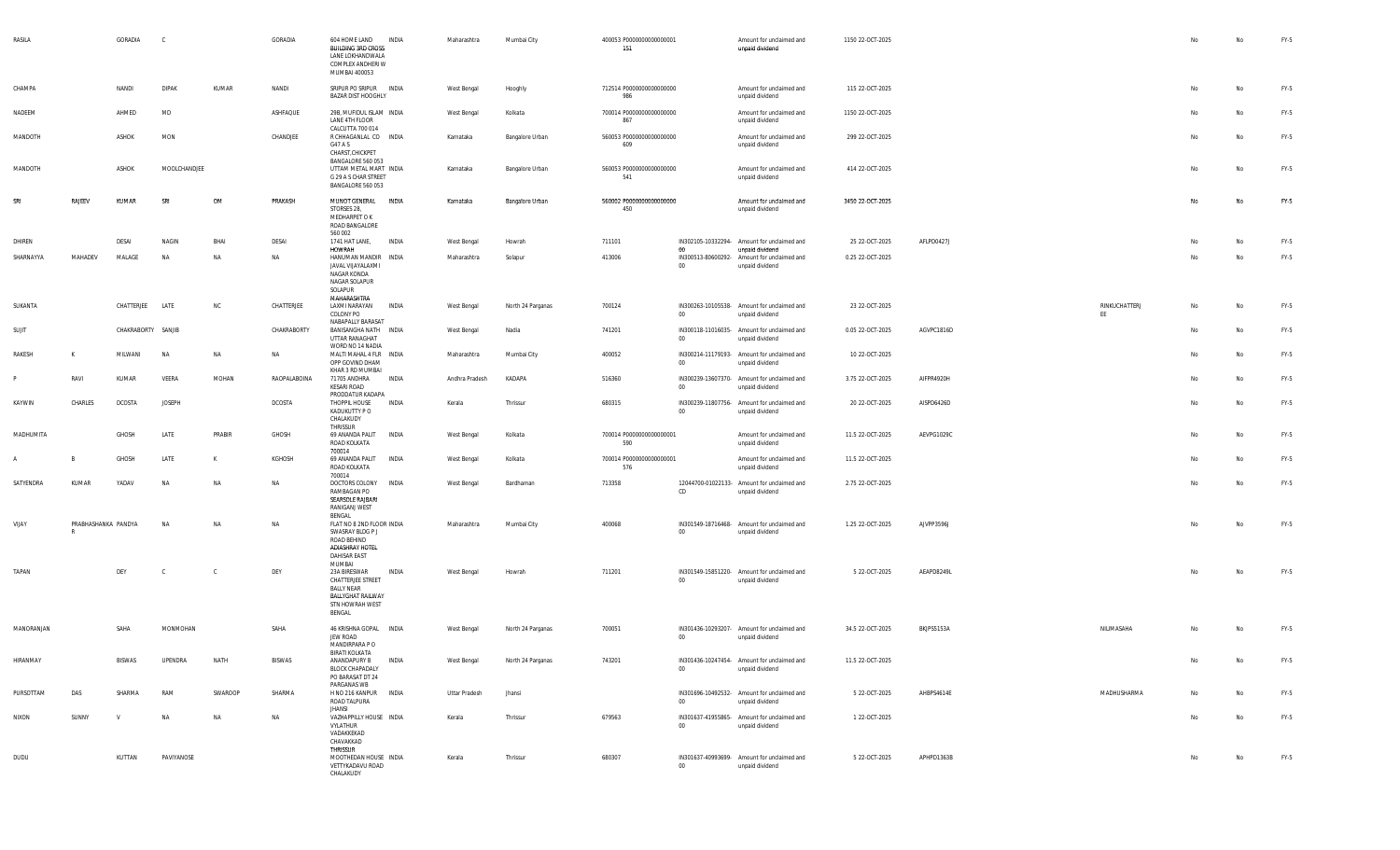| ABDUL        | SHAHID        | PP                             | NA            | NA           | <b>NA</b>    | C 43 D K CITY MINNIE INDIA<br>BAY PORT BLAIR A N<br>PORT BLAIR                                                    |              | Andaman and Nicobar Andaman Islands<br>Islands |                   | 744103                          | 00     | IN301637-41868312- Amount for unclaimed and<br>unpaid dividend | 25 22-OCT-2025   |            |                           |    | No | FY-5   |
|--------------|---------------|--------------------------------|---------------|--------------|--------------|-------------------------------------------------------------------------------------------------------------------|--------------|------------------------------------------------|-------------------|---------------------------------|--------|----------------------------------------------------------------|------------------|------------|---------------------------|----|----|--------|
| VANDANA      |               | BHARRGAVA                      |               | $\mathsf{C}$ | PRIYADARSHEE | B 48 J PARK MAHA INDIA<br>NAGAR LUCKNOW<br>UTTAR PRADESH                                                          |              | Uttar Pradesh                                  | Lucknow           |                                 | $00\,$ | IN302269-13474085- Amount for unclaimed and<br>unpaid dividend | 1110 22-OCT-2025 | AIHPB8701C |                           | No | No | FY-5   |
| $\mathsf{A}$ | $\mathsf{V}$  | VSVSNARAYANA NA                |               | NA           | <b>NA</b>    | INDIA<br>TATIPAKA EAST                                                                                            | INDIA        | Andhra Pradesh                                 | East Godavari     | 533249                          |        | IN302324-10151470- Amount for unclaimed and                    | 5 22-OCT-2025    |            |                           | No | No | FY-5   |
| PADAKANTI    | BHARATH       | MURTHY<br>KRISHNA              | PADAKANTI     | SHIVA        | KUMAR        | <b>GODAVARI DISTRICT</b><br>H NO 1376                                                                             | INDIA        | Telangana                                      | Hyderabad         | 500003                          | 00     | unpaid dividend<br>IN302269-13163177- Amount for unclaimed and | 0.05 22-OCT-2025 | BEGPP5809F |                           | No | No | FY-5   |
|              |               |                                |               |              |              | KALASIGUDA<br>SECUNDERABAD<br>ANDHRA PRADESH<br>INDIA                                                             |              |                                                |                   |                                 | $00\,$ | unpaid dividend                                                |                  |            |                           |    |    |        |
| SANDHYA      |               | SINHA                          | SURENDRA      | PRASAD       | SINHA        | JF 1 FLAT 7 73, ROAD INDIA<br>NO 10, RAJENDRA<br>NAGAR, PATNA,<br>BIHAR                                           |              | Bihar                                          | Patna             | 800016                          | $00\,$ | IN302269-11100461- Amount for unclaimed and<br>unpaid dividend | 4.95 22-OCT-2025 | ARWPS7807G |                           | No | No | FY-5   |
| R            | S             | BUILDTECHPRIVA NA<br>TELIMITED |               | NA           | <b>NA</b>    | 403483424 ANSARI INDIA<br>ROAD DARYAGANJ<br>NEW DELHI                                                             |              | Delhi                                          | Central Delhi     | 110002                          | 00     | IN302960-10033391- Amount for unclaimed and<br>unpaid dividend | 125 22-OCT-2025  | AADCR0599P |                           | No | No | FY-5   |
| DR           | RAJKUMAR      | MAHESHWARIH NA<br><b>LIF</b>   |               | <b>NA</b>    | NA           | LAXMI GANJ KASGANJ INDIA<br>U P                                                                                   |              | Uttar Pradesh                                  | Etawah            |                                 | $00\,$ | IN302960-10030372- Amount for unclaimed and<br>unpaid dividend | 25 22-OCT-2025   | AAGHD3219J |                           | No | No | FY-5   |
| DAYANAND     | MAHADEO       | GUNJAL                         | MAHADEO       | RANGNATH     | GUNJAL       | SUTAR THIKE KANDALI INDIA<br>PUNE NEAR Z P<br>SCHOOL , PUNE<br>MAHARASHTRA, INDIA                                 |              | Maharashtra                                    | Pune              | 412412                          | $00\,$ | IN303028-68760947- Amount for unclaimed and<br>unpaid dividend | 10 22-OCT-2025   | AKRPG3541P |                           | No | No | FY-5   |
| ANTONY       | N             |                                | <b>NA</b>     | NA           | NA           | NEDUTHARA HOUSE INDIA<br>LAKSHMI HOUSING                                                                          |              | Kerala                                         | Thrissur          | 678621                          | 00     | IN303340-10002547- Amount for unclaimed and<br>unpaid dividend | 11.5 22-OCT-2025 |            |                           | No | No | FY-5   |
|              |               |                                |               |              |              | COLONY KANJIKODE<br>PO PALAKKAD KERALA                                                                            |              |                                                |                   |                                 |        |                                                                |                  |            |                           |    |    |        |
| ADHAAR       |               | SWAROOPAGAR ANAND<br>WAL       |               | SWARUP       | AGARWAL      | NO C 103 PURVA INDIA<br><b>FOUNTAIN SQUARE</b><br>MUNNEKOLLALU<br>VARTHUR HOBLI                                   |              | Karnataka                                      | Bangalore Urban   | 560037                          | $00\,$ | IN300239-13990386- Amount for unclaimed and<br>unpaid dividend | 8 22-OCT-2025    | AMXPA3406H |                           | No | No | $FY-5$ |
| MAYA         | SUDHIR        | RATHI                          | <b>SUDHIR</b> | M            | RATHI        | BANGALORE<br>61 TOSHNIWAL                                                                                         | <b>INDIA</b> | Maharashtra                                    | Akola             | 444001                          |        | IN301774-13280412- Amount for unclaimed and                    | 50 22-OCT-2025   | AAYPR6637A |                           | No | No | FY-5   |
|              |               |                                |               |              |              | DUPLEX RAM NAGAR<br>NEAR MARUTI<br>MANDIR AKOLA                                                                   |              |                                                |                   |                                 | $00\,$ | unpaid dividend                                                |                  |            |                           |    |    |        |
| KASHI        | NATH          | MANNA                          | GOSTO         | BEHARI       | MANNA        | 314 M N K ROAD KOL INDIA<br>36 SOUTH KOLKATA<br>WEST BENGAL                                                       |              | West Bengal                                    | North 24 Parganas | 700036                          | $00\,$ | IN300214-12538878- Amount for unclaimed and<br>unpaid dividend | 0.25 22-OCT-2025 | ANVPM9109N |                           | No | No | FY-5   |
| VINODH       | KUMAR         | - C                            | CHOKKAIAH     |              | PALUSWAMY    | NO 104F THIRD<br>FLOOR 14TH CROSS<br>20TH MAIN<br>VENKATESHWARA<br>LAYOUT BTM 1ST<br>STAGE BANGALORE<br>KARNATAKA | INDIA        | Karnataka                                      | Bangalore Urban   | 560068                          | 00     | IN300513-16421152- Amount for unclaimed and<br>unpaid dividend | 0.1 22-OCT-2025  | AEPPV2306F |                           | No | No | $FY-5$ |
| LATADEVI     |               |                                | KANTILALJI    |              |              | 69 NARASIMHA<br>MESTHRI GALLI<br>CHIKKAPETE<br><b>BANGALORE KAR</b>                                               | INDIA        | Karnataka                                      | Bangalore Urban   | 560053                          | $00\,$ | IN301983-10935846- Amount for unclaimed and<br>unpaid dividend | 2.5 22-OCT-2025  | AFHPL5294B |                           | No | No | FY-5   |
| VINUBHAI     | <b>JORDAS</b> | PATEL                          | <b>JORDAS</b> |              | PATEL        | AT SADAKPURA PO INDIA<br>DHAMOD TA<br>LUNAWADA DIST<br>PUNCHMAHAL                                                 |              | Gujarat                                        | Panch Mahals      | 388270                          | $00\,$ | IN300476-43449636- Amount for unclaimed and<br>unpaid dividend | 5 22-OCT-2025    | APGPP4703C | KAMLABENVINU<br>BHAIPATEL | No | No | $FY-5$ |
| MOHAN        |               | DAS                            | KARUNAKARAN   |              | UNNI         | CHEMMINIKKARA<br>KOTOLIL NILAMBUR<br>MALAPPURAM                                                                   | INDIA        | Kerala                                         | Malappuram        | 679329                          | 00     | IN300239-11915225- Amount for unclaimed and<br>unpaid dividend | 5 22-OCT-2025    | ADDPD1706G |                           | No | No | FY-5   |
| MAHASUKHLAL  | CHHAGANLAL    | BAXI                           | CHHAGANLAL    |              | BAXI         | 9 26, DIVYANG<br>BUILDING 3RD FLOOR<br>COLABA MUMBAI 400<br>005                                                   | <b>INDIA</b> | Maharashtra                                    | Mumbai City       | 400005 P0000000000000000<br>943 |        | Amount for unclaimed and<br>unpaid dividend                    | 7590 22-OCT-2025 |            |                           | No | No | FY-5   |
| SUMITA       |               | GHOSH                          | BIPLOB        | KR           | GHOSH        | 69 ANANDA PALIT<br>ROAD KOLKATA<br>700014                                                                         | INDIA        | West Bengal                                    | Kolkata           | 700014 P0000000000000001<br>573 |        | Amount for unclaimed and<br>unpaid dividend                    | 11.5 22-OCT-2025 | AWRPG0805A |                           | No | No | FY-5   |
| PRADIPTA     |               | ROY                            | <b>PROBIR</b> | KUMAR        | ROY          | 921 MASJID BARI<br>STREET KOLKATA<br>700006                                                                       | <b>INDIA</b> | West Bengal                                    | Kolkata           | 700006 P0000000000000001<br>537 |        | Amount for unclaimed and<br>unpaid dividend                    | 11.5 22-OCT-2025 |            | KASHINATHBATA<br>BYAL     | No | No | $FY-5$ |
| DEBASISH     |               | PAN                            |               | G            | PAN          | VILL NUTANGRAM, PO INDIA<br>MOGRA DT HOOGHLY<br>,W B PIN 712 148                                                  |              | West Bengal                                    | Hooghly           | 712148 P0000000000000001<br>462 |        | Amount for unclaimed and<br>unpaid dividend                    | 57.5 22-OCT-2025 |            |                           | No | No | FY-5   |
| INDRANI      |               | MUKHERJEE                      | $\mathsf{K}$  | K            | MUKHERJEE    | 91C DHARMOTALA INDIA<br>ROAD KASBA                                                                                |              | West Bengal                                    | Kolkata           | 700042 P0000000000000001<br>408 |        | Amount for unclaimed and<br>unpaid dividend                    | 23 22-OCT-2025   |            | KAMALKUMARM<br>UKHERJEE   | No | No | FY-5   |
| NIRMAL       | KUMAR         | BASAK                          | LATE          | N            | NBASAK       | KOLKATA 700 042<br>P 3 RAMGARH<br>COLONY PO<br>DAKSHINESWAR                                                       | INDIA        | West Bengal                                    | Kolkata           | 700076 P0000000000000001<br>270 |        | Amount for unclaimed and<br>unpaid dividend                    | 11.5 22-OCT-2025 |            | PURNIMABASAK              | No | No | FY-5   |
| JHUMA        |               | ADHYA                          | - S           |              | ADHYA        | CALCUTTA 700 076<br>26 RAM TANU BOSE INDIA<br>LANE CALCUTTA 700                                                   |              | West Bengal                                    | Kolkata           | 700006 P0000000000000001<br>237 |        | Amount for unclaimed and<br>unpaid dividend                    | 1150 22-OCT-2025 |            | SUSHILADHYA               | No | No | FY-5   |
| SOURAV       |               | GHOSH                          | <b>BIPLOB</b> | KR           | GHOSH        | 006<br>69 ANANDA PATLI INDIA<br>ROAD KOLKATA<br>700014                                                            |              | West Bengal                                    | Kolkata           | 700014 P0000000000000001<br>569 |        | Amount for unclaimed and<br>unpaid dividend                    | 11.5 22-OCT-2025 |            |                           | No | No | FY-5   |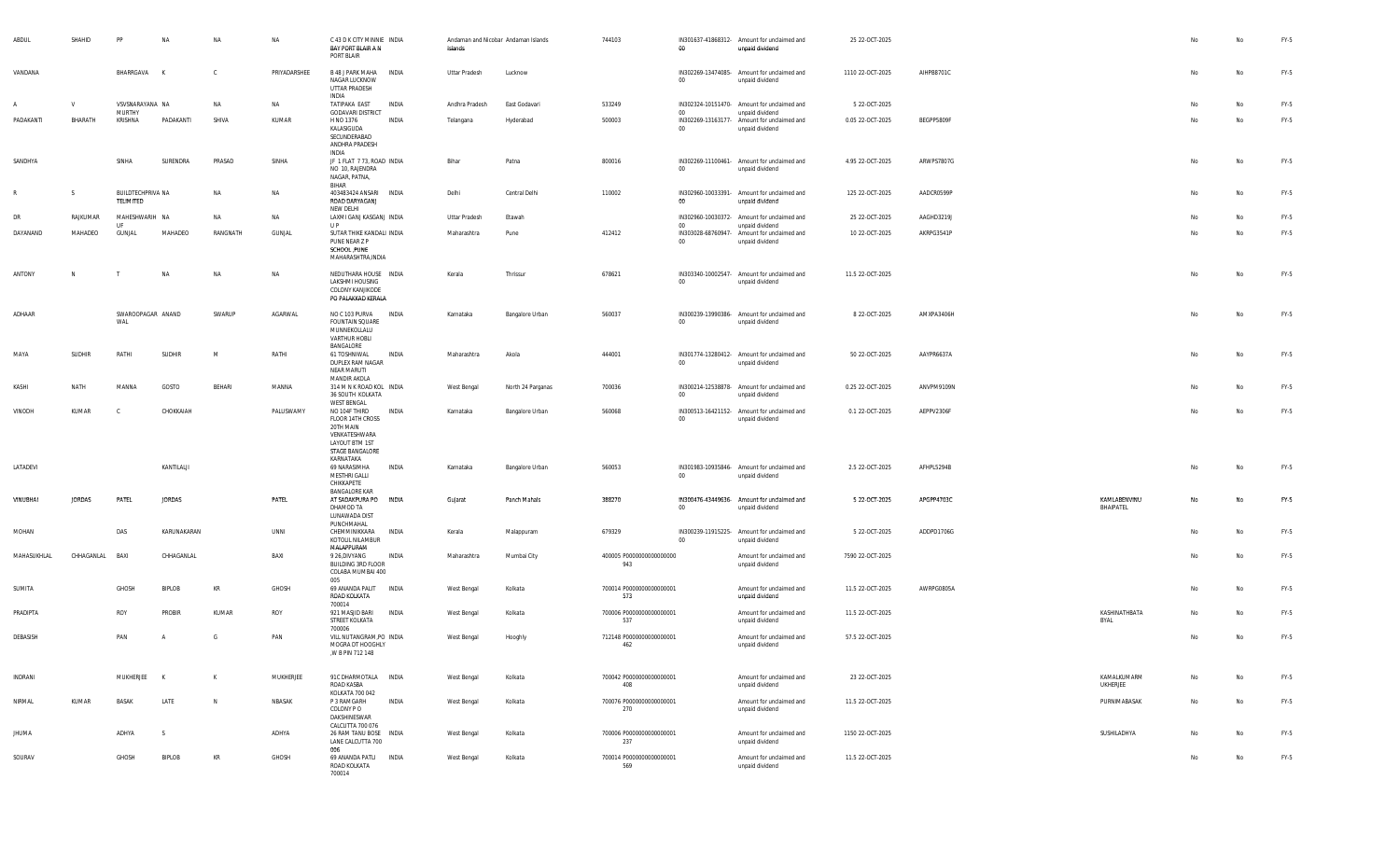| MANOJ         | KUMAR      | KOCHAR                      | NA                                      | NA           | <b>NA</b>     | 43 RAJBHALLAV SAHA INDIA<br>LANE 2ND FLOOR<br>SINHA BARI HOWRAH<br>711 101                               |              | West Bengal        | Howrah                 | 711101 P0000000000000001<br>453 |    | Amount for unclaimed and<br>unpaid dividend                    | 126.5 22-OCT-2025   |            |                           |    | No        | FY-5   |
|---------------|------------|-----------------------------|-----------------------------------------|--------------|---------------|----------------------------------------------------------------------------------------------------------|--------------|--------------------|------------------------|---------------------------------|----|----------------------------------------------------------------|---------------------|------------|---------------------------|----|-----------|--------|
| ALPANA        |            | CHAKRABORTTY C              |                                         | K            | CHAKRABORTTY  | VILL MERIA BHADRA INDIA<br>KALITALA,<br>POAKNA, DISTHOOGHL<br>Y, WEST BENGAL PIN                         |              | West Bengal        | Hooghly                | 712148 P0000000000000001<br>470 |    | Amount for unclaimed and<br>unpaid dividend                    | 80.5 22-OCT-2025    |            |                           | No | No        | FY-5   |
| BIPLOB        | KR         | GHOSH                       | LATE                                    | K            | KGHOSH        | 712 148<br>69 ANANDA PALIT<br>ROAD KOLKATA                                                               | INDIA        | West Bengal        | Kolkata                | 700014 P0000000000000001<br>572 |    | Amount for unclaimed and<br>unpaid dividend                    | 11.5 22-OCT-2025    |            |                           | No | No        | FY-5   |
| MRS           | RACHEL     | DAVID                       | <b>NA</b>                               | <b>NA</b>    | <b>NA</b>     | 700014<br>CO THE EASTERN<br><b>BANK LTD MUMBAI</b><br>400 001                                            | <b>INDIA</b> | Maharashtra        | Mumbai City            | 400001 P0000000000000000<br>022 |    | Amount for unclaimed and<br>unpaid dividend                    | 19078.5 22-OCT-2025 |            |                           | No | No        | FY-5   |
| DEBASISH      |            | PAN                         | $\overline{A}$                          | G            | PAN           | VILL NUTANGRAM P O INDIA<br>MOGRA 712 148 DIST<br>HOOGHLY                                                |              | West Bengal        | Hooghly                | 712148 P0000000000000001<br>440 |    | Amount for unclaimed and<br>unpaid dividend                    | 11.5 22-OCT-2025    |            |                           | No | No        | FY-5   |
| ANITA         |            | KARWA                       | D                                       |              | KARWA         | 6 NATHER BAGAN<br>STREET KOLKATA 700<br>005                                                              | INDIA        | West Bengal        | Kolkata                | 700005 P0000000000000001<br>395 |    | Amount for unclaimed and<br>unpaid dividend                    | 11.5 22-OCT-2025    |            | DHANRAJKARWA              | No | No        | FY-5   |
| KALPANA       |            | DAS                         | A                                       | R            | DAS           | 1725 SATCHASI PARA INDIA<br>ROAD CALCUTTA 700<br>002                                                     |              | West Bengal        | Kolkata                | 700002 P0000000000000001<br>266 |    | Amount for unclaimed and<br>unpaid dividend                    | 115 22-OCT-2025     |            | SUTAPADAS                 | No | No        | FY-5   |
| PROBIR        | KUMAR      | ROY                         | PROVAT                                  | KUMAR        | ROY           | 921 MASJID BARI<br>STREET KOLKATA<br>700006                                                              | INDIA        | West Bengal        | Kolkata                | 700006 P0000000000000001<br>538 |    | Amount for unclaimed and<br>unpaid dividend                    | 11.5 22-OCT-2025    |            | KASHINATHBATA<br>BYAL     | No | No        | FY-5   |
| SOMNATH       |            | CHATTERJEE                  | SACHINDRA                               | NATH         | CHATTERJEE    | VILL PO DIGSUI P S INDIA<br>MOGRA DIST<br>HOOGHLY 712148                                                 |              | West Bengal        | Hooghly                | 712148 P0000000000000001<br>487 |    | Amount for unclaimed and<br>unpaid dividend                    | 11.5 22-OCT-2025    |            |                           | No | No        | FY-5   |
| DIPALI        |            | SEN                         | -S                                      | -L           | SEN           | 181A VIDYA SAGAR INDIA<br>STREET KOLKATA 700<br>009                                                      |              | West Bengal        | Kolkata                | 700009 P0000000000000001<br>443 |    | Amount for unclaimed and<br>unpaid dividend                    | 1150 22-OCT-2025    |            | SURAJITSEN                | No | No        | FY-5   |
| SATYA         | NARAYAN    | KUNDU                       | LATE                                    | K            | PKUNDU        | 137 M M GHOSH<br>ROAD P O MOTIJHEEL<br>CALCUTTA 700 074                                                  | INDIA        | <b>West Bengal</b> | Kolkata                | 700074 P0000000000000001<br>132 |    | Amount for unclaimed and<br>unpaid dividend                    | 11.5 22-OCT-2025    |            | DEBABRATAKUN<br><b>DU</b> | No | No        | FY-5   |
| <b>MONISH</b> |            | DUTT                        | MLDUTT                                  |              |               | 34A, MAULANA<br>SHAWKAT ALI STREET<br>CALCUTTA 700 073                                                   | INDIA        | West Bengal        | Kolkata                | 700073 P0000000000000000<br>976 |    | Amount for unclaimed and<br>unpaid dividend                    | 230 22-OCT-2025     |            | MOHENDRALALL<br>DUTT      | No | No        | FY-5   |
| OM            | PRAKASH    | SONI                        | B                                       |              | CHAND         | SUNARO KA VASS<br>BEHIND S B B J<br>BARMER 344 001                                                       | INDIA        | Rajasthan          | Barmer                 | 344001 P0000000000000000<br>770 |    | Amount for unclaimed and<br>unpaid dividend                    | 4600 22-OCT-2025    |            | BANSHIDHARSO<br>NI        | No | No        | FY-5   |
| SRI           |            | DINESHKUMAR MAGARWAL        | SRI                                     | <sup>M</sup> | AGARWAL       | RAJASTHAN<br>RAJA ROAD AT PO INDIA<br>MAROLI BAZAR TAL<br>NAVSARI DIST BULSAR<br><b>GUJARAT 396 436</b>  |              | Gujarat            | Valsad                 | 396436 P0000000000000000<br>487 |    | Amount for unclaimed and<br>unpaid dividend                    | 287.5 22-OCT-2025   |            | SRIVINODKUMA<br>RMAGARWAL | No | No        | FY-5   |
| SRI           | DHANRAJ    | KARWA                       | SRI                                     | S            | KARWA         | 1, NATHAR BAGAN INDIA<br>STREET CALCUTTA 700<br>005                                                      |              | West Bengal        | Kolkata                | 700005 P0000000000000000<br>404 |    | Amount for unclaimed and<br>unpaid dividend                    | 57.5 22-OCT-2025    | AWIPK6731E |                           | No | No        | FY-5   |
| ABC           | INVESTMENT | CONSULTANCYC NA<br>ESPVTLTD |                                         | <b>NA</b>    | <b>NA</b>     | CENTRE POINT<br>BUILDING 282,<br>SHAKESPEARE SARANI<br>CALCUTTA 700 017                                  | INDIA        | West Bengal        | Kolkata                | 700017 P0000000000000000<br>393 |    | Amount for unclaimed and<br>unpaid dividend                    | 230 22-OCT-2025     |            |                           | No | No        | FY-5   |
| SARASWATHI    | $\circ$    |                             | PUNDIKAI                                |              | GANAPATHIBHAT | NO 487, 4TH MAIN, INDIA<br>4TH STAGE T K<br>LAYOUT MYSORE<br>BANGALORE<br>KARNATAKA                      |              | Karnataka          | Mysore                 | 570009                          | CD | 12010600-01818277- Amount for unclaimed and<br>unpaid dividend | 0.5 22-OCT-2025     | BHRPS0923H |                           | No | No        | FY-5   |
| VIRAL         | MAHESH     | MEHTA                       | MAHESH                                  |              | MEHTA         | KALP AVRVKSH<br>GARDEN BLDG NO 1<br>A1803 NEW LINK RD<br>MAHAVIR NGR<br>KANDIVALI WEST<br>MUMBAI         | <b>INDIA</b> | Maharashtra        | Mumbai City            | 400067                          | CD | 12011300-00087418- Amount for unclaimed and<br>unpaid dividend | 11.5 22-OCT-2025    | AHWPM3884D |                           | No | <b>No</b> | $FY-5$ |
| RAJ           | KUMARI     | SONAWAT                     | KANHAIYA                                | LAL          | BHANSAILI     | MAHARASHTRA<br>BEHIND ELECTRIC<br>HOUSE, OLD LINE<br>GANGASHAHAR,<br>BIKANER RAJ                         | INDIA        | Rajasthan          | Bikaner                | 334401                          | CD | 12012101-00290442- Amount for unclaimed and<br>unpaid dividend | 12.5 22-OCT-2025    | AFEPS3637N |                           | No | No        | FY-5   |
| RAM           | KUMAR      | MUNDHRA                     | GHANSHYAM                               |              | MUNDHRA       | MIG II BIDA COLONY INDIA<br>RAJPURA BHADOHI<br>UTTAR PRADESH                                             |              | Uttar Pradesh      | Sant Ravidas Nagar     |                                 | CD | 12024700-00212401- Amount for unclaimed and<br>unpaid dividend | 32.2 22-OCT-2025    | ANPPM5822Q |                           |    | No        | FY-5   |
| VIBHUTI       |            |                             | MAHESH                                  |              | <b>GUPTA</b>  | HOUSE NO 408 PHASE INDIA<br>2 SAROJINI COLONY<br>YAMUNANAGAR<br>HARYANA                                  |              | Haryana            | Ambala                 | 135001                          | CD | 12024201-00204898- Amount for unclaimed and<br>unpaid dividend | 5 22-OCT-2025       | ANFPG9738B |                           |    |           | FY-5   |
| CHANDRAKANT   |            |                             | RANCHHODBHAI BARDOLIWALA RANCHHODBHAI Z |              | BARDOLIWALA   | SHOP NO 18<br>COMMERCE HOUSE<br>TOWER MAIN ROAD<br>SURAT GUJARAT                                         | <b>INDIA</b> | Gujarat            | Surat                  | 395003                          | CD | 12024200-00570299- Amount for unclaimed and<br>unpaid dividend | 10 22-OCT-2025      | AASPB9438P |                           | No | No        | FY-5   |
| NIRMAL        | KUMAR      | BHUTORIAHUF NA              |                                         | NA           | NA            | 320, OCEAN PLAZA P INDIA<br>5, SECTOR 18 NOIDA<br>U P                                                    |              | Uttar Pradesh      | Gautam Buddha<br>Nagar |                                 | CD | 12024200-00014420- Amount for unclaimed and<br>unpaid dividend | 5 22-OCT-2025       | AAAHN6338Q |                           | No | No        | FY-5   |
| RINKY         |            | SHARMA                      | MRKRISHNADEV                            |              | SHARMA        | 823 BIJOYGARH<br>JADAVPUR NEAR<br>JADAVPUR<br>UNIVERSITY CIRCUS<br>AVENUE KOLKATA<br><b>IMECT DEMCAL</b> | INDIA        | West Bengal        | Kolkata                | 700032                          | CD | 12019103-00479959- Amount for unclaimed and<br>unpaid dividend | 1.55 22-OCT-2025    | FPJPS0937B |                           | No | No        | FY-5   |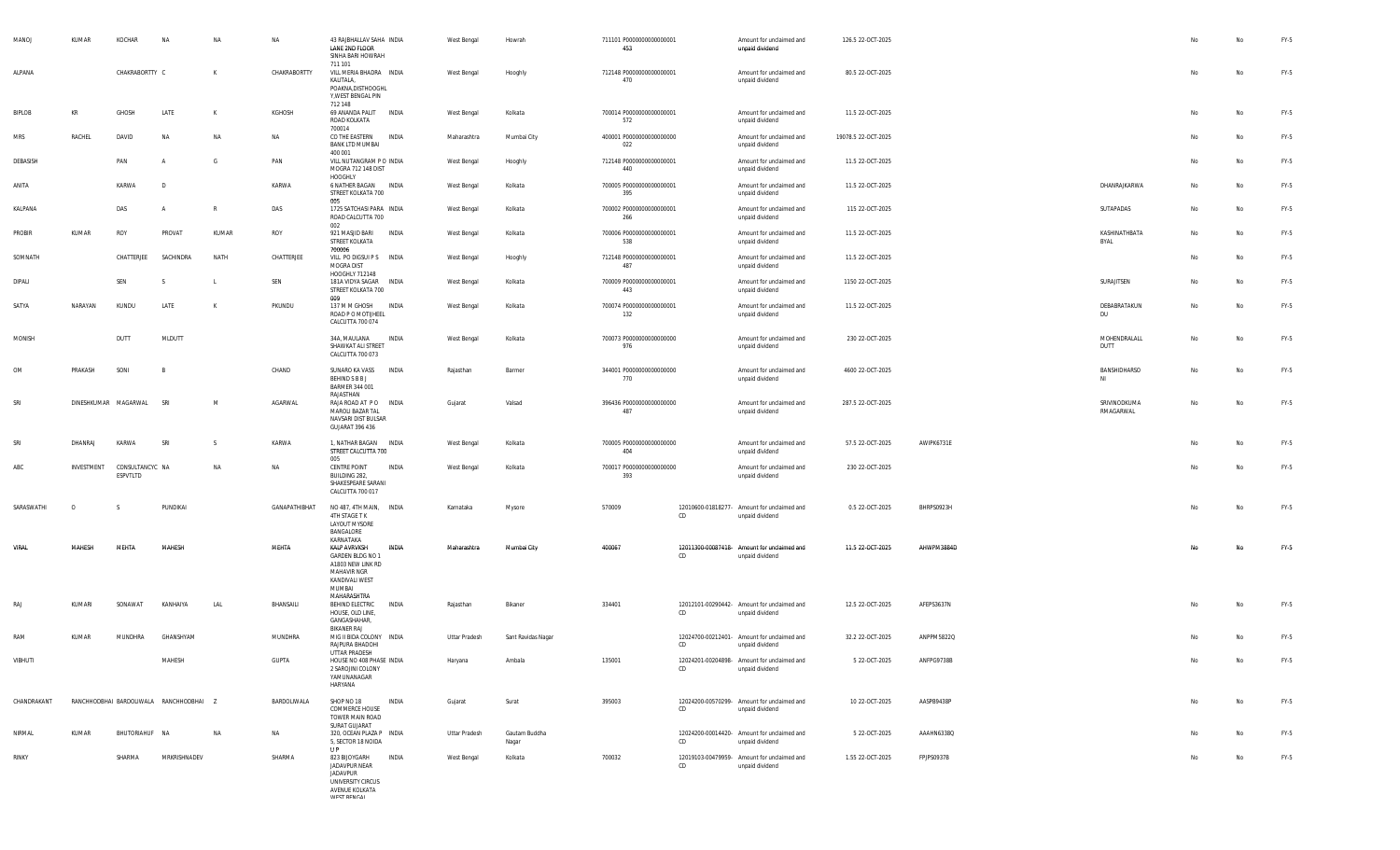| VIMALBEN    | HITESHBHAI           | PATEL                        | HITESHBHAI         |                | PATEL        | PATIDAR STREET<br>SARAVNI CHIKHLI DIST<br>NAVSARI NAVSARI                                                                | INDIA        | Gujarat            | Navsari           | 396540 | CD | 12019101-00446584- Amount for unclaimed and<br>unpaid dividend | 17.5 22-OCT-2025  | ASOPP1889N |          |    | No | FY-5   |
|-------------|----------------------|------------------------------|--------------------|----------------|--------------|--------------------------------------------------------------------------------------------------------------------------|--------------|--------------------|-------------------|--------|----|----------------------------------------------------------------|-------------------|------------|----------|----|----|--------|
| NISHAN      |                      | SINGH                        | IAI                |                | BHAGWAN      | GUJARAT<br>HNO 402 VILLAGE INDIA<br>SAKRA SAKRA<br>KAITHAL KAITHAL                                                       |              | HARYANA            | KAITHAL           | 136027 | CD | 12030000-00606817- Amount for unclaimed and<br>unpaid dividend | 15 22-OCT-2025    | DZCPS9139C |          | No | No | FY-5   |
| KHALID      | HUSAIN               | DALWAI                       | HUSAIN             |                | DALWAI       | HARYANA<br>AT POST MIRJOLI, INDIA<br>TAL CHIPLUN,<br>CHIPLUN                                                             |              | Maharashtra        | Ratnagiri         | 415605 | CD | 12030000-00384070- Amount for unclaimed and<br>unpaid dividend | 57.5 22-OCT-2025  | ABEPD7952M |          | No | No | FY-5   |
| SHIPRA      | NAIDU                |                              | CHINNIKRISHNA      |                | GOPALARATTAN | MAHARASHTRA<br>11394 2 , GOLDEN INDIA<br>COMPLEX,<br>BUILDING, CALICUT<br>ROAD GUDALUR<br><b>GUDALUR TAMIL</b><br>NADU   |              | Tamil Nadu         | The Nilgiris      | 643212 | CD | 12029800-00174109- Amount for unclaimed and<br>unpaid dividend | 5 22-OCT-2025     | ACVPN8969J |          | No | No | FY-5   |
| BABULAL     |                      | NEEMA                        | SHANKARLAL         |                | NEEMA        | H M 15N 39 TELI<br>BAKHAL MAIN ROAD<br>INDORE M P                                                                        | INDIA        | Madhya Pradesh     | Indore            | 452002 | CD | 12026200-00101911- Amount for unclaimed and<br>unpaid dividend | 25 22-OCT-2025    | ACWPN3526C |          | No | No | FY-5   |
| SACHIN      | RAMESH               | KOTHAWADE                    | <b>NA</b>          | NA             | NA           | F NO 1 ARMBH<br>RESIDENSI<br>SUDARSHAN COLONY<br>PANCHVATI NASHIK<br>MAHARASHTRA                                         | INDIA        | Maharashtra        | Nashik            | 422003 | CD | 12032300-01359311- Amount for unclaimed and<br>unpaid dividend | 5 22-OCT-2025     |            |          | No | No | FY-5   |
| SMRITI      |                      | DALMIA                       | KASHINATH          |                | BAJORIA      | 11 3 F OLD<br><b>BALLYGUNGE 2ND</b><br>LANE KOLKATA<br>MUNICIPAL<br>CORPORATION                                          | INDIA        | West Bengal        | Kolkata           | 700019 | CD | 12032300-00777498- Amount for unclaimed and<br>unpaid dividend | 25 22-OCT-2025    | AGLPD8282A |          | No | No | FY-5   |
| KAVI        | TRIVEDI              | HUF                          | <b>NA</b>          | NA             | NA           | Kolkata West Bengal<br>INDRADARSHAN 2 INDIA<br>BLDG NO 14 FLAT NO<br>10034 10TH FLOOR<br>OSHIWARA ANDHERI<br>WEST MUMBAI |              | Maharashtra        | Mumbai City       | 400053 | CD | 12033200-10407773- Amount for unclaimed and<br>unpaid dividend | 72.5 22-OCT-2025  |            |          | No | No | FY-5   |
| LAVA        | M                    | GOTIVADA                     | MANIKYARAO         | GOPIAYA        | GOTIVADA     | MAHARASHTRA<br>RLY QTRS NO L 48 2  INDIA<br>ZENDA CHOWK POST<br><b>BAZONBAGH PUNJABI</b><br>LINE NAGPUR<br>MAHARASHTRA   |              | Maharashtra        | Nagpur            | 440004 | CD | 12036000-00059097- Amount for unclaimed and<br>unpaid dividend | 11.5 22-OCT-2025  | AJNPG4332K |          | No | No | FY-5   |
| SHREYA      |                      | MULTITRADE PRIVATELIMITED NA |                    | NA             | NA           | ROOM NO 1. DUBE INDIA<br>CHAWL, ANAND<br>NAGAR, SHIVAJI<br>CROSS RD DAHISAR<br>EAST, MUMBAI                              |              | Maharashtra        | Mumbai City       | 400068 | CD | 12036300-00019200- Amount for unclaimed and<br>unpaid dividend | 287.5 22-OCT-2025 | AAMCS6544G |          | No | No | FY-5   |
| AHALYA      |                      | SAHA                         | ANUP               |                | SAHA         | MAHARASHTRA<br><b>KARTICK PUR</b><br>DEGANGA 1<br>DEGANGA NORTH 24<br>PARGANAS KOLKATA<br>WEST BENGAL                    | INDIA        | West Bengal        | North 24 Parganas | 743423 | CD | 12044700-05793649- Amount for unclaimed and<br>unpaid dividend | 0.05 22-OCT-2025  | CAUPS2664G | ANUPSAHA | No | No | FY-5   |
| KAUSHIK     |                      | KUNDU                        | KINKAR             | KUMAR          | KUNDU        | ANNAPURNA RIDHI INDIA<br>SIDHI BLOCK II FLAT<br>3R DIAMOND<br>HARBOUR ROAD JOKA<br>KOLKATA WEST<br>BENGAL                |              | West Bengal        | Kolkata           | 700104 | CD | 12044700-03107009- Amount for unclaimed and<br>unpaid dividend | 0.5 22-OCT-2025   | AARPK4887G |          | No | No | FY-5   |
| SUJIT       |                      | CHAKRABORTY SANJIB           |                    |                | CHAKRABORTY  | NO 387 NASRA<br>RANAGHAT KOLKATA<br><b>WEST BENGAL</b>                                                                   | INDIA        | West Bengal        | Nadia             | 741201 | CD | 12044500-00412891- Amount for unclaimed and<br>unpaid dividend | 0.05 22-OCT-2025  | AGVPC1816D |          | No | No | FY-5   |
| VIJAY       | - S                  | MEHTA                        | SURESH             | $\overline{A}$ | MEHTA        | 1F,122,DATTANI<br>NAGAR ONE, NR<br>KORAKENDRA<br>FLYOVER, SV<br>ROAD, BORIVALI<br>WEST, MUMBAI<br>MAHARASHTRA            | INDIA        | Maharashtra        | Mumbai City       | 400092 | CD | 12069500-00009504- Amount for unclaimed and<br>unpaid dividend | 5 22-OCT-2025     | AZMPM7788C |          | No | No | FY-5   |
| PRAVINBHAI  | VITTHALBHAI MENDPARA |                              | VITTHALBHAI        |                |              | 1718, YOGESHWAR INDIA<br>SOC, DEVBAUG,<br>BHAVNAGAR                                                                      |              | Gujarat            | Bhavnagar         | 364001 | CD | 13023400-00250074- Amount for unclaimed and<br>unpaid dividend | 100 22-OCT-2025   | AOAPM5876Q |          | No | No | FY-5   |
| MD          | <b>AKHTFR</b>        | <b>NOIN</b>                  |                    | CHAND          | MOHAMMAD     | <b>GUJARAT</b><br>HAJI HAGADU<br>MONDAL TOULA<br>ALINAGAR KALIACHAK<br>MALDA WEST BENGAL                                 | <b>INDIA</b> | <b>West Bengal</b> | Malda             | 732201 | CD | 12044700-05047350- Amount for unclaimed and<br>unpaid dividend | 0.5 22-OCT-2025   | AGCPN6810D |          |    |    | $FY-5$ |
| JANAKIRAMAN |                      |                              | MOHANAKRISHNA<br>N |                |              | NO 34B 3RD CROSS ST INDIA<br>JAI NAGAR<br>VALASARAVAKKAM<br>CHENNAI CHENNAI<br><b>TAMIL NADU</b>                         |              | Tamil Nadu         | Chennai           | 600087 | CD | 12044700-06504641- Amount for unclaimed and<br>unpaid dividend | 0.05 22-OCT-2025  | AOBPJ3429B |          | No | No | FY-5   |
| GIRIJA      | RAMANA               | KATTA                        | SHYAM              | SUNDER         | KATTA        | H NO 1 3 123<br>SADDALGUNDU<br>BAYAMMA THOTA<br>MAHABOOBNAGAR<br>TELANGANA                                               | <b>INDIA</b> | Telangana          | Mahbubnagar       | 509001 | CD | 12023000-00590004- Amount for unclaimed and<br>unpaid dividend | 11.5 22-OCT-2025  | AIVPK7645L |          | No | No | FY-5   |
| NEELISETTY  |                      | LNGUPTA                      | MALYADRI           |                | NEELISETTY   | DOOR NO6 3<br><b>GANTASALA VARI</b><br>STREET PENUGONDA<br>A <sub>D</sub>                                                | INDIA        | Andhra Pradesh     | West Godavari     | 534320 | CD | 12035200-00040457- Amount for unclaimed and<br>unpaid dividend | 50 22-OCT-2025    | AFWPN0447F |          | No | No | FY-5   |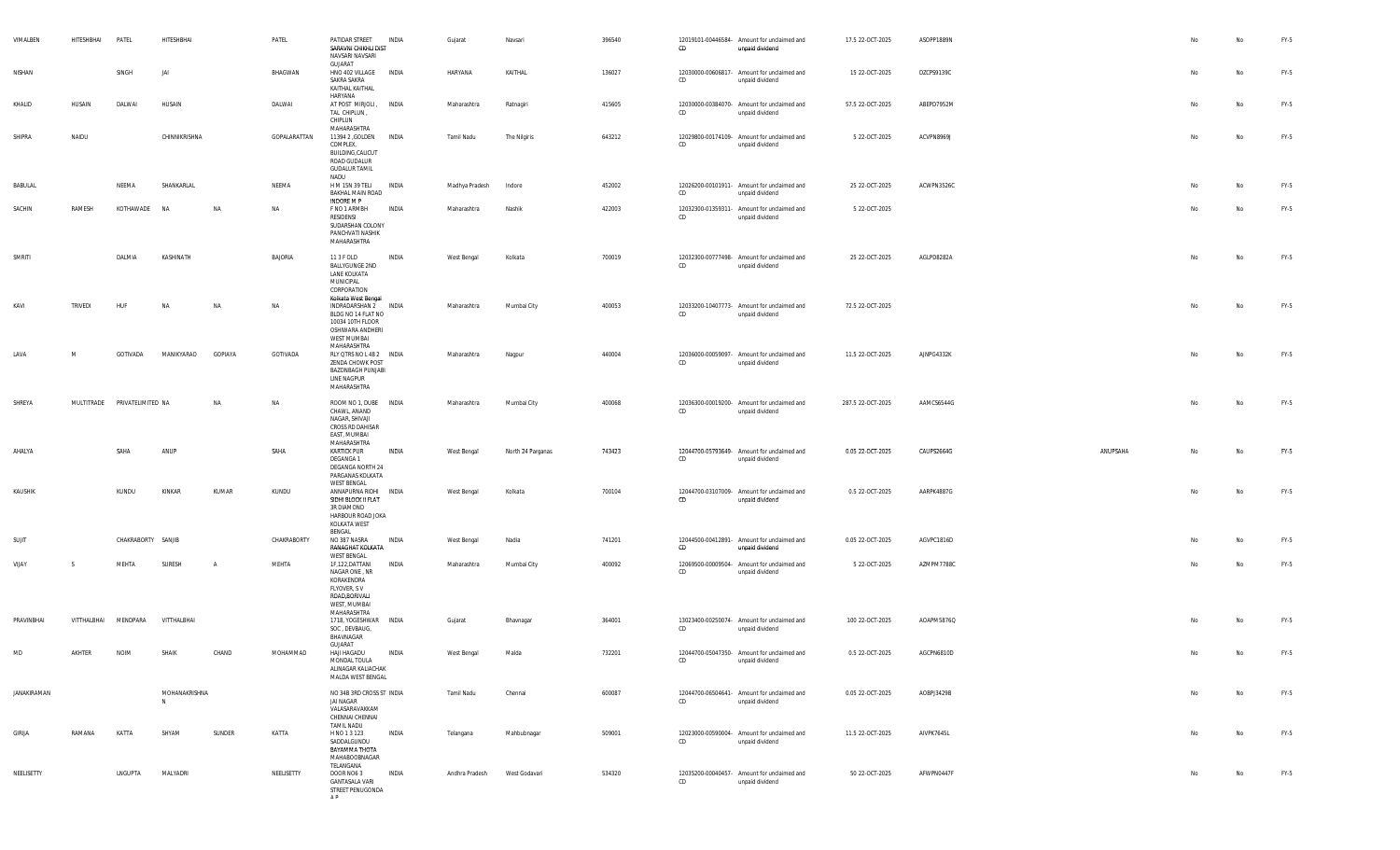| GOBINDA          |              | ROY                 | LATE           | N             | NROY               | VILL PO<br>KADAMBAGACHI VIA<br>P S BARASAT KOLKATA<br><b>WEST BENGAL</b>                                           | INDIA        | West Bengal          | Kolkata        | 700124 | CD              | 12038400-00358507- Amount for unclaimed and<br>unpaid dividend | 0.25 22-OCT-2025 | AKBPR6757L | MANISHAROY | No | No | $FY-5$ |
|------------------|--------------|---------------------|----------------|---------------|--------------------|--------------------------------------------------------------------------------------------------------------------|--------------|----------------------|----------------|--------|-----------------|----------------------------------------------------------------|------------------|------------|------------|----|----|--------|
| <b>BINOD</b>     | KUMAR        | SINGH               | RAM            | JANAM         | SINGH              | AF 454 SALTLAKE<br>KOLKATA KOLKATA<br><b>WEST BENGAL</b>                                                           | <b>INDIA</b> | West Bengal          | Kolkata        | 700064 | $00\,$          | IN303719-10341543- Amount for unclaimed and<br>unpaid dividend | 12.5 22-OCT-2025 | AUFPS4515B |            |    | No | FY-5   |
| RAHUL            |              | AHUJA               | <b>NA</b>      | <b>NA</b>     | <b>NA</b>          | 3g 804, A W H O,<br>Guriinder Vihar P 5<br>Chi 1 Greate Kasana                                                     | INDIA        | Uttar Pradesh        | GHAZIABAD      |        | 00              | IN300214-30239058- Amount for unclaimed and<br>unpaid dividend | 0.5 22-OCT-2025  |            |            |    | No | $FY-5$ |
| RAJESH           |              | K                   | KUNJURAMAN     |               | PILLAI             | <b>Uttar Pradesh</b><br>PANANGOTTU<br>PUTHEN VEEDU<br>THA7HAM SOUTH<br>CHATHANNOOR,<br>KOLLAM                      | INDIA        | Kerala               | Kollam         | 691572 | $00\,$          | IN300239-12889977- Amount for unclaimed and<br>unpaid dividend | 2.5 22-OCT-2025  | AOEPR2648H |            | No | No | FY-5   |
|                  | SEETA        | MAHALAXMI           | $\mathbf{v}$   | RAJENDRA      | PRASAD             | APPANAVEEDU<br>PEDAPADU MANDAL<br><b>H JUNCTION POST</b><br>KRISHNA DIST                                           | INDIA        | Andhra Pradesh       | Krishna        | 521105 | 00 <sub>o</sub> | IN300394-11702847- Amount for unclaimed and<br>unpaid dividend | 25 22-OCT-2025   | BFWPS9731L |            | No | No | FY-5   |
| <b>BINS</b>      |              | <b>JOHN</b>         | <b>NA</b>      | NA            | <b>NA</b>          | EBENEZER PUTHEN INDIA<br>VEEDU THUVAYOOR<br>SOUTH<br>KADAMPANADU<br>PATHANAMTHITTA                                 |              | Kerala               | Pathanamthitta | 691552 | $00 -$          | IN300239-15777596- Amount for unclaimed and<br>unpaid dividend | 2.5 22-OCT-2025  |            |            | No | No | $FY-5$ |
| <b>JEEVANLAL</b> | M            | . .                 | M              |               | <b>JOTHISWARAN</b> | NO 234, NAMO VILLA INDIA<br>DR SUBBARAYAN<br>STREET TATABAD<br>COIMBATORE                                          |              | Tamil Nadu           | Coimbatore     | 641012 | 00 <sub>o</sub> | IN300896-10387307- Amount for unclaimed and<br>unpaid dividend | 0.05 22-OCT-2025 | AHPPJ4791H |            | No | No | $FY-5$ |
| RANADHIR         | KUMAR        | CHAKRABORTY LATE    |                | <b>DR</b>     | ABORTY             | SUDHIRKUMARCHAKR 416, BAGJOLA LINK INDIA<br>ROAD SUBHASH<br>NAGAR SOUTH<br><b>DUMDUM</b><br>CANTONMENT<br>KOI KATA |              | West Bengal          | Kolkata        | 700065 | $00\,$          | IN300773-10242559- Amount for unclaimed and<br>unpaid dividend | 11.5 22-OCT-2025 | ADQPC4611A |            | No | No | $FY-5$ |
| MOHAN            | LAL          | FATEHPURIA          | GAURISHANKAR   |               | FATEHPURIA         | P 38, INDIA EXCHANGE INDIA<br>PLACE CALCUTTA                                                                       |              | West Bengal          | Kolkata        | 700001 | 00              | IN300601-10169643- Amount for unclaimed and<br>unpaid dividend | 1150 22-OCT-2025 |            |            | No | No | $FY-5$ |
| UDIT             |              | MEHROTRA            | <b>NA</b>      | <b>NA</b>     | <b>NA</b>          | SHREE DHAM 33A INDIA<br>VISHNUPURI KANPUR                                                                          |              | <b>Uttar Pradesh</b> | Kanpur Nagar   |        | $00\,$          | IN301330-20072649- Amount for unclaimed and<br>unpaid dividend | 500 22-OCT-2025  |            |            |    | No | $FY-5$ |
| AMIT             |              | PAREKH              | <b>JAGDISH</b> |               | PAREKH             | JANAK FLAAT NO 2A INDIA<br>15 B RAMMOY ROAD<br><b>HEALTH POINT</b><br>NURSING HOME POST<br><b>BHOW KOLKATA</b>     |              | West Bengal          | Kolkata        | 700025 | $00\,$          | IN301774-15125262- Amount for unclaimed and<br>unpaid dividend | 75 22-OCT-2025   | AFZPP4968G |            | No | No | FY-5   |
| NAGESWARA        | RAO          | BALLA               | SUBBAYYA       |               | BALLA              | 11 177 18<br>BRAHMAPURAM<br>PEDANA KRISHNA DT                                                                      | INDIA        | Andhra Pradesh       | Krishna        | 521366 | 00              | IN301774-12958848- Amount for unclaimed and<br>unpaid dividend | 2.5 22-OCT-2025  | ANAPB3157A |            | No | No | FY-5   |
| SHITAL           | RAKESH       | SONI                | RAKESH         | INDRAVADAN    | SONI               | KANTHARIYA CHAKLA INDIA<br>DEV CHAKLA NADIAD                                                                       |              | Gujarat              | Kheda          | 387001 | $00\,$          | IN300636-30041502- Amount for unclaimed and<br>unpaid dividend | 50 22-OCT-2025   | BFWPS7640C |            | No | No | $FY-5$ |
| DHANASEKARAN     |              | $\mathsf{A}$        | ARTHANARISAMY  |               | $\mathsf{S}$       | 73 MOONGAPPADI INDIA<br>STREET GUGAI SALEM                                                                         |              | Tamil Nadu           | Salem          | 636006 | $00\,$          | IN300175-10104679- Amount for unclaimed and<br>unpaid dividend | 575 22-OCT-2025  | AJJPD1190L |            | No | No | FY-5   |
| PRANAB           |              | SHENDE              | T              | $\mathcal{S}$ | SHENDE             | RIDDI SIDDI SADAN R INDIA<br>H PLOT 73 SECTOR 4<br>KOPARKHAIRANE<br>NAVIMUMBAI<br>MAHARASHTRA                      |              | Maharashtra          | Thane          | 400701 | 00              | IN300214-12897569- Amount for unclaimed and<br>unpaid dividend | 11.5 22-OCT-2025 | AZFPS6390H |            | No | No | FY-5   |
| <b>JOSEPH</b>    | $\mathsf{P}$ |                     | <b>NA</b>      | <b>NA</b>     | NA                 | PINAKKATTU<br>PALAVAYAL<br>CHERUPUZHA<br>KASARAGODE                                                                | INDIA        | Kerala               | Kannur         | 670511 | $00\,$          | IN300239-13725852- Amount for unclaimed and<br>unpaid dividend | 1.5 22-OCT-2025  |            |            | No | No | $FY-5$ |
| VEERA            | VISHNU       | $\hat{\zeta}$       | <b>NA</b>      | <b>NA</b>     | NA                 | 814911<br>THUTHIVALASAI<br>VASANTHA NAGA R<br>ENMANAMKONDAN<br><b>TAMIL NADU</b>                                   | <b>INDIA</b> | Tamil Nadu           | Ramanathapuram | 623534 | $00\,$          | IN300214-30125015- Amount for unclaimed and<br>unpaid dividend | 0.75 22-OCT-2025 |            |            | No | No | FY-5   |
| DHANYA           |              | <b>JOHNSON</b>      | <b>NA</b>      | <b>NA</b>     | <b>NA</b>          | MULAKILATHU<br>MALAYALAPUZHA<br>VADASSERIKKARA<br>PATHANAMTHITTA                                                   | INDIA        | Kerala               | Pathanamthitta | 689661 | $00\degree$     | IN300239-15694391- Amount for unclaimed and<br>unpaid dividend | 0.3 22-OCT-2025  |            |            |    | No | FY-5   |
| NIRANJANARAJESH  |              |                     | KARUNAKARAN    |               | M                  | PULUKKOOL<br>VAIPPIRIYAM KANKOL<br>MATHIL PO<br>PAYYANUR KANNUR                                                    | <b>INDIA</b> | Kerala               | Kannur         | 670307 | $00\,$          | IN300239-15511715- Amount for unclaimed and<br>unpaid dividend | 25 22-OCT-2025   | BJOPN9077L |            | No | No | $FY-5$ |
| D.               | $\mathsf{L}$ | NARASIMHARAO SEETHA |                | RAMAIAH       | DURGAM             | H NO 8710375 BALAJI INDIA<br>NAGAR KURNOOL<br>KURNOOL                                                              |              | Andhra Pradesh       | KURNOOL        | 518006 | $00\,$          | IN300239-14339513- Amount for unclaimed and<br>unpaid dividend | 5 22-OCT-2025    | AJOPD3104F |            |    | No | FY-5   |
| SAJEEV           | $\mathbb C$  |                     | VASUDEVAN      |               | ACHARY             | CHURULICKAL<br>MANGARAM<br>PANDALAM PO<br>PATHANAMTHITTA                                                           | INDIA        | Kerala               | Pathanamthitta | 689501 | $00\,$          | IN300239-15048430- Amount for unclaimed and<br>unpaid dividend | 1.25 22-OCT-2025 | AFWPV7715A |            |    | No | $FY-5$ |
| ANTONY           |              | <b>IOSEPH</b>       | <b>JOSEPH</b>  |               |                    | 1158 A 201693<br>PARUKANNIL 17<br>MUNDAMVELI KOCHI                                                                 | <b>INDIA</b> | Kerala               | Ernakulam      | 682507 | $00\,$          | IN300239-12689432- Amount for unclaimed and<br>unpaid dividend | 7.5 22-OCT-2025  | ACRPA5876B |            | No | No | $FY-5$ |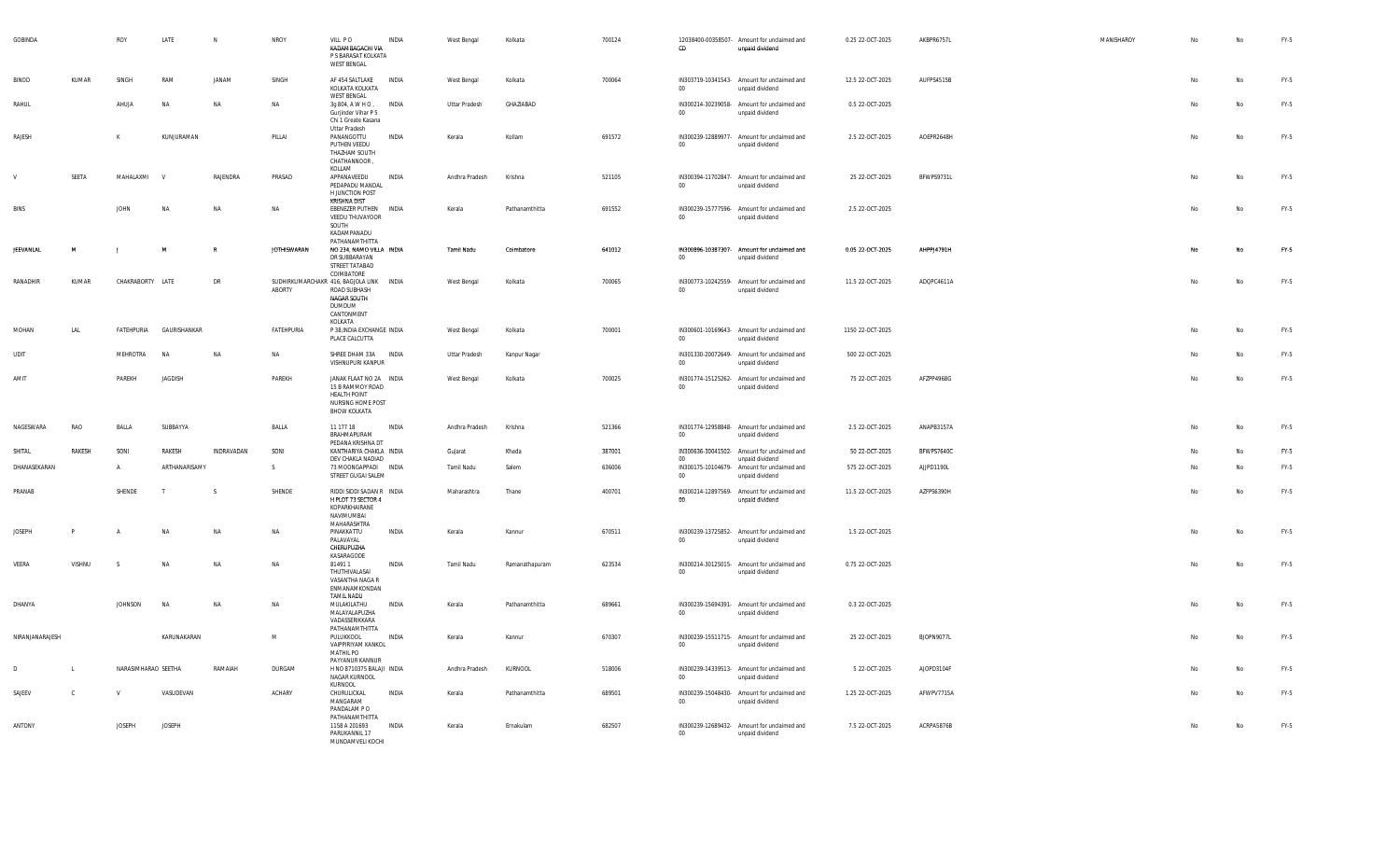| SUDHA       | RANI                 | BASU       | <b>NA</b>      | NA     | NA           | 577A, HEMANTA<br><b>BASU SARANI</b><br>LOKENATH<br>APPARTMENT<br>UDAYRAJPUR,<br>MADHYAMGRAM                                                           | INDIA        | West Bengal   | North 24 Parganas | 700129                          | 00     | IN300263-10017204- Amount for unclaimed and<br>unpaid dividend | 11.5 22-OCT-2025 |            |                                 |    | No | FY-5   |
|-------------|----------------------|------------|----------------|--------|--------------|-------------------------------------------------------------------------------------------------------------------------------------------------------|--------------|---------------|-------------------|---------------------------------|--------|----------------------------------------------------------------|------------------|------------|---------------------------------|----|----|--------|
| SHIVAKUMAR  |                      |            | BASAPPA        |        | KAMPLI       | KOLKATA<br>39 HALASAMUDRA TQ INDIA<br><b>GANGAVATI DIST</b>                                                                                           |              | Karnataka     | Bellary           | 583227                          | $00\,$ | IN300239-15170311- Amount for unclaimed and<br>unpaid dividend | 1.2 22-OCT-2025  | CYGPS4803P |                                 | No | No | FY-5   |
| NAYANA      | H                    | Y          | NA             | NA     | NA           | KOPPAL KOPPAL<br>NO 81 2ND CROSS INDIA<br>BEHIND CHINMAYA<br>SCHOOL HSR LAYOUT<br>SECTOR 2<br>SOMASUNDARAPALYA<br>HSR LAYOUT<br>BANGALOR<br>BANGALORE |              | Karnataka     | Bangalore Urban   | 560102                          | 00     | IN300239-15743511- Amount for unclaimed and<br>unpaid dividend | 0.45 22-OCT-2025 |            |                                 |    | No | FY-5   |
| RENU        | PURSOTTAMDAS AGRAWAL |            | PURSOTTAMDAS   |        | AGARWAL      | B473, GOYAL<br><b>INTERCITY NR SAL</b><br>HOSPITAL DRIVE IN<br>ROAD, 912641<br>AHMEDABAD                                                              | INDIA        | Gujarat       | Ahmedabad         | 380054                          | 00     | IN300484-12631228- Amount for unclaimed and<br>unpaid dividend | 87.5 22-OCT-2025 | ADPPA8558B |                                 |    | No | FY-5   |
| RANJIT      |                      | VORA       | VORA           | - C    | н            | 17 RAM MOHAN<br>DUTT ROAD 4TH<br>FLOOR ELGIN ROAD<br>CALCUTTA                                                                                         | INDIA        | West Bengal   | Kolkata           | 700020                          | 00     | IN300441-10264761- Amount for unclaimed and<br>unpaid dividend | 5750 22-OCT-2025 |            |                                 | No | No | FY-5   |
| KARKALA     | SURENDRANATH BHAT    |            | <b>NA</b>      | NA     | NA           | 1 2 24 FLAT NO 302 INDIA<br>VENKATA KRIPA<br>APRTMENT ST 16<br><b>BADAM GALLI GAGAN</b><br>MAHAL DOMALGUDA<br>HYDERABAD ANDHRA<br>PRADESH             |              | Telangana     | Hyderabad         | 500029                          | 00     | IN300513-21978996- Amount for unclaimed and<br>unpaid dividend | 2.5 22-OCT-2025  |            |                                 | No | No | FY-5   |
| KUNWAR      | RAJESH               | MENON      | CHHATTHU       | RAM    | SUMANT       | US 303 DIVYAKUNJ INDIA<br>APARTMENT W12<br>COOP ER ROAD CIVIL<br>LINES NEAR<br>CELEBRATION<br>RESTAURANT<br>ALLAHABAD UTTAR<br>PRADESH                |              | Uttar Pradesh | Kaushambi         |                                 | $00\,$ | IN300513-22149403- Amount for unclaimed and<br>unpaid dividend | 1 22-OCT-2025    | AKKPM3007B |                                 | No | No | FY-5   |
| VANDANA     |                      | BHARRGAVA  |                | C.     | PRIYADARSHEE | B 48 J PARK<br>MAHANAGAR EXT<br>LUCKNOW Uttar<br>Pradesh                                                                                              | INDIA        | Uttar Pradesh | Lucknow           |                                 | CD     | 13041400-06245104- Amount for unclaimed and<br>unpaid dividend | 87.5 22-OCT-2025 | AIHPB8701C |                                 |    | No | FY-5   |
| VIJAY       | PURANDAR             | PALAN      | PURANDAR       |        |              | A8 SHYAM KUNJ<br>NANDAEEP SOC OPP<br>RD 5 J P NAGAR<br><b>GOREGAON E</b><br>MUMBAI<br>MAHARASHTRA                                                     | <b>INDIA</b> | Maharashtra   | Mumbai City       | 400063                          | CD     | 12033200-00430770- Amount for unclaimed and<br>unpaid dividend | 529 22-OCT-2025  | ACZPP8949G |                                 |    | No | FY-5   |
| SHRABANTI   |                      | CHATTERJEE | SOMNATH        |        | CHATTERJEE   | VILL PO DIGSUI PS INDIA<br>MOGRA DT HOOGHLY                                                                                                           |              | West Bengal   | Hooghly           | 712148 P0000000000000001<br>809 |        | Amount for unclaimed and<br>unpaid dividend                    | 35 22-OCT-2025   |            |                                 |    | No | FY-5   |
| <b>LIMA</b> |                      | SENGUPTA   | LATE           | KALI   | KRISHNASEN   | 5730 BANGAL PARA INDIA<br>2ND BYE LANE PO<br>DANESH SK LANE<br>HOWRAH                                                                                 |              | West Bengal   | Howrah            | 711109 P0000000000000001<br>792 |        | Amount for unclaimed and<br>unpaid dividend                    | 0.05 22-OCT-2025 | DBDPS4354Q | PRABIRSENGUPT<br>A              |    | No | FY-5   |
| ANIL        |                      | SENGUPTA   | LATE           | SUDHIR | SENGUPTA     | 5730 BANGAL PARA INDIA<br>2ND BYE LANE PO<br>DANESH SK LANE<br>HOWRAH                                                                                 |              | West Bengal   | Howrah            | 711109 P0000000000000001<br>791 |        | Amount for unclaimed and<br>unpaid dividend                    | 0.05 22-OCT-2025 | AKEPS3894A | PRABIRSENGUPT<br>$\overline{A}$ | No | No | FY-5   |
| SANKAR      | LAL                  | SEN        | NA             | NA     | NA           | 181A VIDYA SAGAR INDIA<br>STREET KOLKATA 700<br>009                                                                                                   |              | West Bengal   | Kolkata           | 700009 P0000000000000001<br>441 |        | Amount for unclaimed and<br>unpaid dividend                    | 1150 22-OCT-2025 |            | DIPALISEN                       | No | No | FY-5   |
| DEBASHIS    |                      | MOOKHERJEE |                |        | MOOKHERJEE   | SWASTIKA P 12 INDIA<br>SANKAR BOSE ROAD<br>KOLKATA                                                                                                    |              | West Bengal   | Kolkata           | 700027 P0000000000000001<br>755 |        | Amount for unclaimed and<br>unpaid dividend                    | 0.05 22-OCT-2025 |            |                                 | No | No | FY-5   |
| SOUMYABRATA |                      | GANGULY    | SUBRATA        |        | GANGULY      | 12 S C MUKHERJEE INDIA<br>STREET KOLKATA                                                                                                              |              | West Bengal   | Kolkata           | 700002 P0000000000000001<br>748 |        | Amount for unclaimed and<br>unpaid dividend                    | 0.05 22-OCT-2025 |            |                                 | No | No | FY-5   |
| PRABIR      |                      | SENGUPTA   | ANIL           |        | SENGUPTA     | 5730 BANGAL PARA INDIA<br>2ND BYE LANE PO<br><b>DANESH SK LANE</b>                                                                                    |              | West Bengal   | Howrah            | 711109 P0000000000000001<br>790 |        | Amount for unclaimed and<br>unpaid dividend                    | 0.05 22-OCT-2025 | AYMPS6881K | TANUSRISENGUP<br>TA             | No | No | FY-5   |
| MUKTI       |                      | CHATTERJEE | LATE           | S      | NCHATTERJEE  | HOWRAH<br>CO MINAKSHI<br>MUKHERJEE 276<br>SURYA SEN STREET<br>2ND FLOOR KOLKATA<br>700009                                                             | INDIA        | West Bengal   | Kolkata           | 700009 P0000000000000001<br>542 |        | Amount for unclaimed and<br>unpaid dividend                    | 11.5 22-OCT-2025 |            | RATANPAL                        |    | Nn | $FY-5$ |
| AYAN        |                      | PALIT      | $\overline{A}$ | K      | PALIT        | 44A BANERJEE PARA INDIA<br>LANE POST DHAKURIA<br>CALCUTTA 700 031                                                                                     |              | West Bengal   | Kolkata           | 700031 P0000000000000001<br>095 |        | Amount for unclaimed and<br>unpaid dividend                    | 1 22-OCT-2025    |            | RUBYPALIT                       | No | No | FY-5   |
| D           |                      | BOSE       | <b>NA</b>      | NA     | NA           | 8 CLIVE ROW<br>CALCUTTA 700 001                                                                                                                       | INDIA        | West Bengal   | Kolkata           | 700001 P0000000000000000<br>255 |        | Amount for unclaimed and<br>unpaid dividend                    | 11.5 22-OCT-2025 |            |                                 |    | No | FY-5   |
| HARENDRA    | KUMAR                | SINGH      | - B            | D      | SINGH        | 20423 NORTH<br>SEALDAH ROAD<br><b>EASTERN RAILWAY</b><br>QUARTERS CALCUTTA                                                                            | INDIA        | West Bengal   | Kolkata           | 700009 P0000000000000000<br>773 |        | Amount for unclaimed and<br>unpaid dividend                    | 1150 22-OCT-2025 |            |                                 |    | No | FY-5   |
| SANDIP      |                      | SAHA       | SUBHENDRA      | LAL    | SAHA         | 700 009<br>3621 KALIGHAT ROAD INDIA<br>KOLKATA                                                                                                        |              | West Bengal   | Kolkata           | 700026 P0000000000000001<br>753 |        | Amount for unclaimed and<br>unpaid dividend                    | 0.05 22-OCT-2025 | AQHPS3555M |                                 | No | No | $FY-5$ |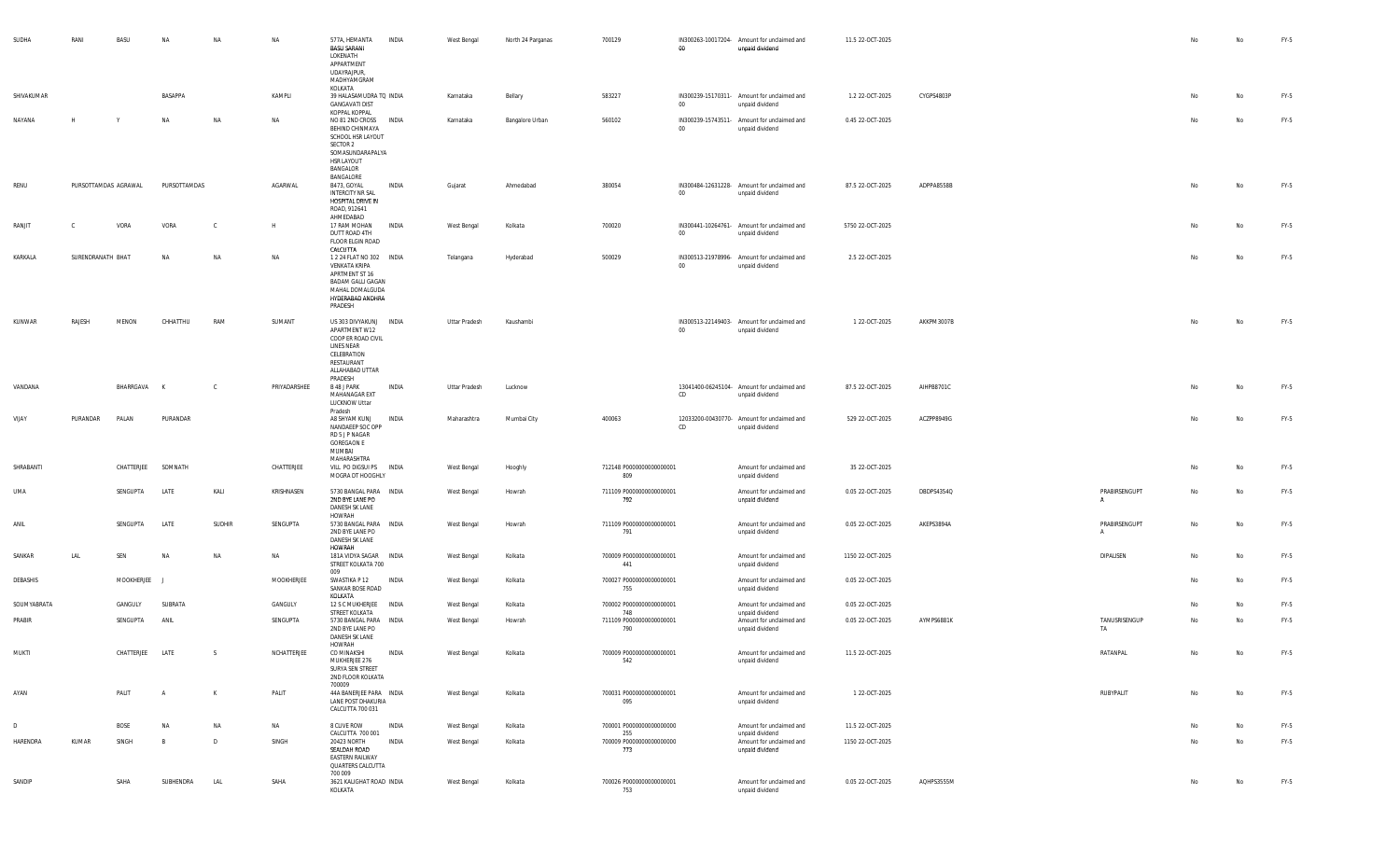| CHANDRA      | SHEKAR   | $\overline{B}$              | <b>NA</b>       | NA                      | <b>NA</b>    | 5 8 849 ASHOK<br>NAGAR KAMAREDDY<br>DIST NIZAMABAD                                                             | INDIA        | Telangana   | Nizamabad       | 503111                          | CD      | 13041400-04613083- Amount for unclaimed and<br>unpaid dividend | 4.6 22-OCT-2025    |            |                           |    | No        | FY-5   |
|--------------|----------|-----------------------------|-----------------|-------------------------|--------------|----------------------------------------------------------------------------------------------------------------|--------------|-------------|-----------------|---------------------------------|---------|----------------------------------------------------------------|--------------------|------------|---------------------------|----|-----------|--------|
| ASHOK        | KUMAR    | AGARWAL                     | MLAGARWAL       |                         |              | TELANGANA<br>390, S N RAY ROAD INDIA<br><b>GIRIKUNJ APARTMENT</b><br>FLAT NO 304 305<br>KOLKATA WEST<br>BENGAL |              | West Bengal | Kolkata         | 700038                          | CD      | 12027700-00031019- Amount for unclaimed and<br>unpaid dividend | 50 22-OCT-2025     | ACRPA7922Q |                           | No | No        | FY-5   |
| SADANAND     | <b>V</b> | DESAI                       | NA              | <b>NA</b>               | NA           | KALAMMA NAGAR INDIA<br>YELLAPUR<br>KARNATAKA                                                                   |              | Karnataka   | Uttara Kannada  | 581359                          | CD      | 12029900-01228606- Amount for unclaimed and<br>unpaid dividend | 14.7 22-OCT-2025   |            |                           | No | No        | FY-5   |
| SUTAPA       |          | BHAUMIK                     | PANCHANAN       |                         | BHAUMIK      | KOLLOL HOUSING INDIA<br>PLOT NO 2 PO<br>HALDIA PORT DIST<br>MIDNAPUR E HALDIA<br>WEST BENGAL                   |              | West Bengal | East Midnapore  | 721605                          | CD      | 12029900-02394687- Amount for unclaimed and<br>unpaid dividend | 25 22-OCT-2025     | AJZPB1200B |                           | No | No        | FY-5   |
| NEMICHAND    |          | KOTHARI                     | HANUMANCHAND    |                         | KOTHARI      | NO 8 MAHAVEER<br>COLONY EVK<br>SAMPATH ROAD<br>VEPERY CHENNAI<br>TAMIL NADU                                    | <b>INDIA</b> | Tamil Nadu  | Chennai         | 600007                          | CD      | 12032300-00567494- Amount for unclaimed and<br>unpaid dividend | 0.05 22-OCT-2025   | AXOPK2050R |                           | No | No        | FY-5   |
| YOGESH       | SITARAM  | KHAIRNAR                    | SITARAM         | SAHADU                  | KHAIRNAR     | PARSHVANATH<br>NAGAR SOYGAON<br>SOYGAON MALEGAON<br>MALEGAON NASHIK<br>MAHARASHTRA                             | INDIA        | Maharashtra | Nashik          | 423203                          | CD      | 12036000-03055498- Amount for unclaimed and<br>unpaid dividend | 5 22-OCT-2025      | EEVPK5052K |                           | No | No        | FY-5   |
| INDIRA       |          | LAHOTI                      | MOOLCHAND       |                         | CHITLANGIA   | H NO 2 2 163 1<br>AAMBAZAR<br>YELLANDU<br>TELANGANA                                                            | INDIA        | Telangana   | Khammam         | 507123                          | CD      | 12035000-01073752- Amount for unclaimed and<br>unpaid dividend | 5 22-OCT-2025      | AKOPL0656R |                           | No | No        | FY-5   |
| MURALIDHARAN |          | $\mathsf{T}$                |                 | PERUMKULANGAR KADASWAMY | THAMBUNNI    | APARNAA VAISHNAVI INDIA<br>NAGAR<br>MANAPULLIKKAVU<br>KUNNATHURMEDU P<br>O PALAKKAD KERALA                     |              | Kerala      | Thrissur        | 678013                          | CD      | 12056700-00087323- Amount for unclaimed and<br>unpaid dividend | 4.5 22-OCT-2025    | AEWPM0786R |                           | No | No        | FY-5   |
| TAPENDRA     | KRISTO   | DUTT                        | LATE            | $\mathbb{R}$            | KDUTT        | GOSTO BHAWAN 2 INDIA<br>MITRA LANE KOLKATA                                                                     |              | West Bengal | Kolkata         | 700007 P0000000000000001<br>767 |         | Amount for unclaimed and<br>unpaid dividend                    | 3 22-OCT-2025      | ADFPD1433J | MINATIDUTT                | No | No        | FY-5   |
| PULKIT       |          | BHASIN                      | PANKAJ          |                         | BHASIN       | 591A TILJALA ROAD INDIA<br>FLAT 2A KOLKATA                                                                     |              | West Bengal | Kolkata         | 700046 P0000000000000001<br>751 |         | Amount for unclaimed and<br>unpaid dividend                    | 0.05 22-OCT-2025   |            |                           | No | No        | FY-5   |
| YAJNASENI    |          | CHATTERJEE                  | RANA            |                         | CHATTERJEE   | 60 RAY BAHADUR INDIA<br>ROAD BEHALA<br>KOLKATA                                                                 |              | West Bengal | Kolkata         | 700034 P0000000000000001<br>749 |         | Amount for unclaimed and<br>unpaid dividend                    | 0.05 22-OCT-2025   |            |                           | No | No        | FY-5   |
| PUROBI       |          | GHOSH                       | SOUMEN          |                         | GHOSH        | 297 GOLAP BAG<br>SHEORAPHULLY DIST<br>HOOGHLY 712223                                                           | INDIA        | West Bengal | Hooghly         | 712223 P0000000000000001<br>664 |         | Amount for unclaimed and<br>unpaid dividend                    | 11.5 22-OCT-2025   |            | SOUMENGHOSH               | No | No        | FY-5   |
| SEFALIKA     |          | GHOSH                       | LATE            | К                       | KGHOSH       | 69 ANANDA PALIT<br>ROAD KOLKATA<br>700014                                                                      | INDIA        | West Bengal | Kolkata         | 700014 P0000000000000001<br>577 |         | Amount for unclaimed and<br>unpaid dividend                    | 11.5 22-OCT-2025   |            |                           | No | No        | FY-5   |
| DEBJANI      |          | GHOSH                       | LATE            | к                       | KGHOSH       | 69 ANANDA PALIT<br>ROAD KOLKATA<br>700014                                                                      | INDIA        | West Bengal | Kolkata         | 700014 P0000000000000001<br>575 |         | Amount for unclaimed and<br>unpaid dividend                    | 11.5 22-OCT-2025   | ASUPG7948K |                           | No | No        | FY-5   |
| ASIT         | BARAN    | GHOSH                       | LATE            | К                       | KGHOSH       | 69 ANANDA PALIT<br>ROAD KOLKATA<br>700014                                                                      | INDIA        | West Bengal | Kolkata         | 700014 P0000000000000001<br>567 |         | Amount for unclaimed and<br>unpaid dividend                    | 11.5 22-OCT-2025   |            |                           | Nc | No        | FY-5   |
| KRISHNA      |          | ROY                         | <b>PROBIR</b>   | KUMAR                   | ROY          | CO PROBIR KUMAR INDIA<br>ROY 921 MASZID BARI<br>STREET KOLKATA<br>700006                                       |              | West Bengal | Kolkata         | 700006 P0000000000000001<br>536 |         | Amount for unclaimed and<br>unpaid dividend                    | 11.5 22-OCT-2025   |            | KASHINATHBATA<br>BYAL     | No | <b>No</b> | FY-5   |
| RAMESH       | ROSHAN   | BORANA                      | ROSHAN          | LAL                     | BORANA       | NO 5 2ND CROSS<br>MODEL COLONY<br>BANGALORE                                                                    | INDIA        | Karnataka   | Bangalore Urban | 560022                          | $_{00}$ | IN300896-10266603- Amount for unclaimed and<br>unpaid dividend | 23 22-OCT-2025     | AASPC7136P |                           | No | No        | FY-5   |
| ALPANA       |          | PODDAR                      | <b>JITENDRA</b> |                         | PODDAR       | BANGALORE<br>165 BLOCK A NEW                                                                                   | <b>INDIA</b> | West Bengal | Kolkata         | 700053                          | 00      | IN301151-13368401- Amount for unclaimed and                    | 350 22-OCT-2025    | AFWPP1912K |                           | No | No        | FY-5   |
| SMT          | SAVITRI  | DEVIGARODIA SRI             |                 | $\mathbb{R}$            | GARODIA      | ALIPORE CALCUTTA<br>CO RAMKUMAR HARI INDIA<br>SHANKAR UPPER<br>BAZAR, JJ<br>ROAD, RANCHI BIHAR<br>834 001      |              | Jharkhand   | Ranchi          | 834001 P0000000000000000<br>550 |         | unpaid dividend<br>Amount for unclaimed and<br>unpaid dividend | 150 22-OCT-2025    |            |                           | No | No        | FY-5   |
| SMT          | FRENAZ   | KERSIMOGRELIA SRI           |                 | К                       | PMOGRELIA    | 120 KARNANI<br>MANSIONS 25A, PARK<br>STREET CALCUTTA 700<br>016                                                | INDIA        | West Bengal | Kolkata         | 700016 P0000000000000000<br>408 |         | Amount for unclaimed and<br>unpaid dividend                    | 4600 22-OCT-2025   |            | SRIBURJORFRAM<br>ROZEMODI | No | No        | FY-5   |
| MISS         | FRENAZ   | <b>BMODI</b>                | <b>NA</b>       | NA                      | NA           | 120 KARNANI<br>MANSION 25A, PARK<br>STREET CALCUTTA 700                                                        | INDIA        | West Bengal | Kolkata         | 700016 P0000000000000000<br>285 |         | Amount for unclaimed and<br>unpaid dividend                    | 7118.5 22-OCT-2025 |            | MRSSHIREENBM<br>ODI       | No | No        | FY-5   |
| MRS          | SALMA    | MOHOMEDBHAI NA<br>VALLIULLA |                 | NA                      | NA           | 016<br>COMHVALLIULLAH INDIA<br>K<br>STREET, BEGUMPURA,<br>ZUMMA BAZAR                                          |              | Gujarat     | Surat           | 395003 P0000000000000000<br>213 |         | Amount for unclaimed and<br>unpaid dividend                    | 1840 22-OCT-2025   |            |                           | No | No        | $FY-5$ |
| ANNA         | PURNA    | GHOSH                       | <b>NA</b>       | NA                      | NA           | SURAT 395 003<br>8411 APOLLO HOUSE INDIA<br>2ND FLOOR B S MARG<br>FORT MUMBAI<br>400023                        |              | Maharashtra | Mumbai City     | 400023 P0000000000000000<br>032 |         | Amount for unclaimed and<br>unpaid dividend                    | 1138.5 22-OCT-2025 |            |                           | No | No        | FY-5   |
| V            |          | LAKSHMIPATHI LATE           |                 |                         | SVISWANATHAN | P 72, LAKE ROAD<br>KHAITAN HOUSE FLAT<br>18,4TH FLOOR<br>KOLKATA                                               | <b>INDIA</b> | West Bengal | Kolkata         | 700029 P0000000000000001<br>719 |         | Number of underlying Shares                                    | 690 22-OCT-2025    | ADHPV8965H |                           | No | No        | FY-5   |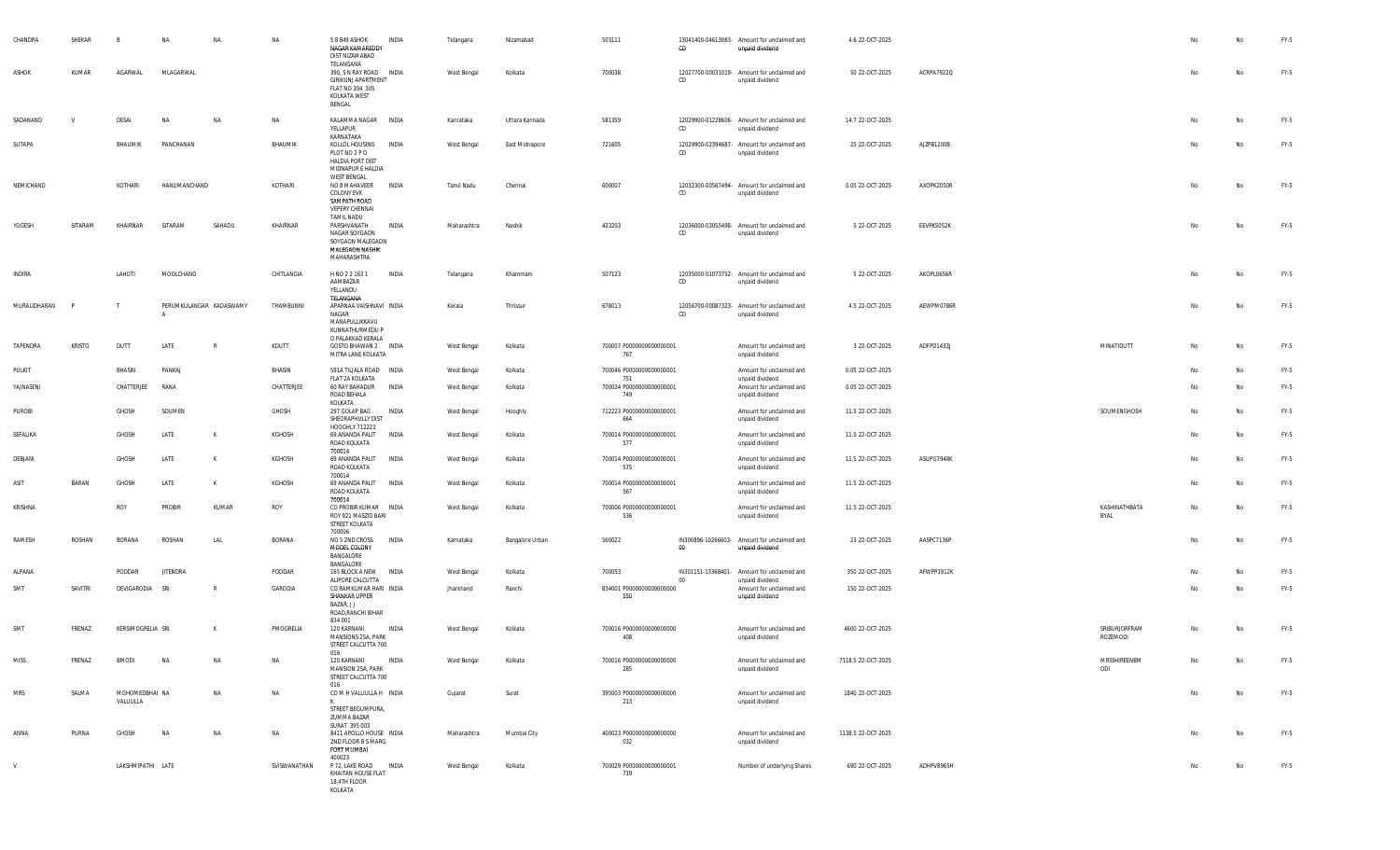|              |         | GHOSH                       | LATE            | К            | KGHOSH        | 69 ANANDA PALIT<br>ROAD KOLKATA                                                                                 | INDIA        | West Bengal          | Kolkata           | 700014 P0000000000000001<br>576 |        | Number of underlying Shares                    | 230 22-OCT-2025    |            |                           |    | No        | FY-5   |
|--------------|---------|-----------------------------|-----------------|--------------|---------------|-----------------------------------------------------------------------------------------------------------------|--------------|----------------------|-------------------|---------------------------------|--------|------------------------------------------------|--------------------|------------|---------------------------|----|-----------|--------|
| NILIMA       |         | SAHA                        | MONORANJON      |              | SAHA          | 700014<br>46, KRISHNA GOPAL INDIA<br>JEW ROAD MANDIR<br>PARA BIRATI KOLKATA                                     |              | West Bengal          | North 24 Parganas | 700051                          | 00     | IN300966-10045330- Number of underlying Shares | 1 22-OCT-2025      | BHOPS1533E |                           | No | <b>No</b> | FY-5   |
| ANNA         | PURNA   | GHOSH                       | NA              | NA           | NA            | 8411 APOLLO HOUSE INDIA<br>2ND FLOOR B S MARG<br>FORT MUMBAI                                                    |              | Maharashtra          | Mumbai City       | 400023 P0000000000000000<br>032 |        | Number of underlying Shares                    | 22770 22-OCT-2025  |            |                           | No | No        | FY-5   |
| PRADIP       |         | DAS                         | LATE            | SURESH       | CHDAS         | 400023<br>47 CHANDIGARH<br>MAIN ROAD<br>MADHYAMGRAM                                                             | INDIA        | West Bengal          | North 24 Parganas | 700130 P0000000000000001<br>752 |        | Number of underlying Shares                    | 1 22-OCT-2025      |            |                           | No | <b>No</b> | FY-5   |
| JATIN        |         | BISWAKARMA                  | JAHAR           | LAL          | BISWAKARMA    | KOLKATA<br>NP 286 PO<br>KRISHNAPUR SEC V<br>SALT LAKE CITY                                                      | INDIA        | West Bengal          | Kolkata           | 700102 P0000000000000001<br>750 |        | Number of underlying Shares                    | 1 22-OCT-2025      |            |                           | No | No        | FY-5   |
| ALPANA       |         | PODDAR                      | <b>JITENDRA</b> |              | PODDAR        | KOLKATA<br>165 BLOCK A NEW INDIA                                                                                |              | West Bengal          | Kolkata           | 700053                          | 00     | IN301151-13368401- Number of underlying Shares | 7000 22-OCT-2025   | AFWPP1912K |                           | No | No        | FY-5   |
| <b>MRS</b>   | SALMA   | MOHOMEDBHAI NA<br>VALLIULLA |                 | NA           | NA            | ALIPORE CALCUTTA<br>COMHVALLIULLAH INDIA<br>К                                                                   |              | Gujarat              | Surat             | 395003 P0000000000000000<br>213 |        | Number of underlying Shares                    | 36800 22-OCT-2025  |            |                           | No | No        | $FY-5$ |
|              |         |                             |                 |              |               | STREET, BEGUMPURA,<br>ZUMMA BAZAR<br>SURAT 395 003                                                              |              |                      |                   |                                 |        |                                                |                    |            |                           |    |           |        |
| HIRANMAY     |         | <b>BISWAS</b>               | <b>UPENDRA</b>  | NATH         | <b>BISWAS</b> | ANANDAPURY B<br><b>BLOCK CHAPADALY</b><br>PO BARASAT DT 24<br>PARGANAS WB                                       | INDIA        | West Bengal          | North 24 Parganas | 743201                          | $00\,$ | IN301436-10247454- Number of underlying Shares | 230 22-OCT-2025    |            |                           | No | <b>No</b> | $FY-5$ |
| PURSOTTAM    | DAS     | SHARMA                      | RAM             | SWAROOP      | SHARMA        | H NO 216 KANPUR<br>ROAD TALPURA                                                                                 | INDIA        | <b>Uttar Pradesh</b> | Jhansi            |                                 | 00     | IN301696-10492532- Number of underlying Shares | 100 22-OCT-2025    | AHBPS4614E | MADHUSHARMA               | No | No        | FY-5   |
| SOUMEN       |         | GHOSH                       | <b>NA</b>       | NA           | <b>NA</b>     | jhansi<br>297 157B BOURIPARA INDIA<br>GOLAP BAG P O<br>SHEORAPHULLY<br>HOOGHLY, W B<br>712223                   |              | West Bengal          | Hooghly           | 712223 P0000000000000001<br>674 |        | Number of underlying Shares                    | 230 22-OCT-2025    |            |                           | No | No        | FY-5   |
| SACHIN       | K       | GUGALE                      | KANTILAL        |              |               | 3443 KHI ST LANE<br>AHMEDNAGAR 414<br>001 M S                                                                   | INDIA        | Maharashtra          | Ahmednagar        | 414001 P0000000000000000<br>616 |        | Number of underlying Shares                    | 230 22-OCT-2025    |            |                           | No | <b>No</b> | FY-5   |
| SMT          | SAVITRI | DEVIGARODIA                 | SRI             | $\mathbb{R}$ | GARODIA       | CO RAMKUMAR HARI INDIA<br>SHANKAR UPPER<br>BAZAR, J J<br>ROAD, RANCHI BIHAR                                     |              | Jharkhand            | Ranchi            | 834001 P0000000000000000<br>550 |        | Number of underlying Shares                    | 3000 22-OCT-2025   |            |                           | No | No        | FY-5   |
| SMT          | EKTA    | JAIN                        | SRI             | $\mathsf{v}$ | KJAIN         | 834 001<br>146 HARSH VIHAR<br>PITAMPURA DELHI<br>110 034                                                        | <b>INDIA</b> | Delhi                | North West        | 110034 P0000000000000000<br>472 |        | Number of underlying Shares                    | 23000 22-OCT-2025  |            | SRIVIPULKUMAR<br>JAIN     | No | No        | FY-5   |
| SMT          | FRENAZ  | KERSIMOGRELIA SRI           |                 | $\mathsf{K}$ | PMOGRELIA     | 120 KARNANI<br>MANSIONS 25A, PARK<br>STREET CALCUTTA 700<br>016                                                 | INDIA        | West Bengal          | Kolkata           | 700016 P0000000000000000<br>408 |        | Number of underlying Shares                    | 92000 22-OCT-2025  |            | SRIBURJORFRAM<br>ROZEMODI | No | <b>No</b> | FY-5   |
| SMT          | SIPRA   | SEAL                        | <b>NA</b>       | NA           | NA            | 44, SIKDARPARA<br>STREET CALCUTTA 700<br>007                                                                    | INDIA        | West Bengal          | Kolkata           | 700007 P0000000000000000<br>306 |        | Number of underlying Shares                    | 34500 22-OCT-2025  |            |                           | No | No        | FY-5   |
| <b>MISS</b>  | FRENAZ  | <b>BMODI</b>                | <b>NA</b>       | <b>NA</b>    | NA            | 120 KARNANI<br>MANSION 25A, PARK<br>STREET CALCUTTA 700<br>016                                                  | INDIA        | West Bengal          | Kolkata           | 700016 P0000000000000000<br>285 |        | Number of underlying Shares                    | 142370 22-OCT-2025 |            | MRSSHIREENBM<br>ODI       | No | <b>No</b> | $FY-5$ |
| ASHOK        |         | KUMAR                       | OM              |              | PRAKASH       | H NO 246 38 RAJEEV INDIA<br><b>COLONY NAHARPUR</b><br>RUPA ROAD NH 8<br><b>GURGAON HARYANA</b>                  |              | HARYANA              | GURGAON           | 122002                          | $00\,$ | IN300513-16360219- Number of underlying Shares | 1150 22-OCT-2025   | ATYPK8063A |                           | No | No        | FY-5   |
| VIDHI        |         | CHOUDHARY                   | <b>NA</b>       | NA           | NA            | 725 ANSARI<br>ROAD, DARYA GANJ<br>NEW DELHI                                                                     | INDIA        | Delhi                | Central Delhi     | 110002                          | $00\,$ | IN300940-10369648- Number of underlying Shares | 300 22-OCT-2025    |            |                           | No | No        | FY-5   |
| SUJIT        |         | CHAKRABORTY SANJIB          |                 |              | CHAKRABORTY   | BANISANGH MATH INDIA<br>WEST PLOT NO 387, P<br>O NASRA DIST NADIA<br>RANAGHAT                                   |              | West Bengal          | Nadia             | 741201                          | 00     | IN300958-10056614- Number of underlying Shares | 1 22-OCT-2025      | AGVPC1816D |                           | No | <b>No</b> | $FY-5$ |
| RAMESH       | ROSHAN  | <b>BORANA</b>               | ROSHAN          | LAL          | BORANA        | NO 5 2ND CROSS<br>MODEL COLONY<br>BANGALORE<br>BANGALORE                                                        | INDIA        | Karnataka            | Bangalore Urban   | 560022                          | $00\,$ | IN300896-10266603- Number of underlying Shares | 460 22-OCT-2025    | AASPC7136P |                           | No | <b>No</b> | FY-5   |
| D            | RAVI    | KUMAR                       | VEERA           | MOHAN        | RAOPALABOINA  | 71705 ANDHRA<br>KESARI ROAD<br>PRODDATUR KADAPA                                                                 | INDIA        | Andhra Pradesh       | KADAPA            | 516360                          | 00     | IN300239-13607370- Number of underlying Shares | 75 22-OCT-2025     | AIFPR4920H |                           |    |           | $FY-5$ |
| KAYWIN       | CHARLES | DCOSTA                      | <b>JOSEPH</b>   |              | DCOSTA        | THOPPIL HOUSE<br>KADUKUTTY P O<br>CHALAKUDY<br>THRISSUR                                                         | INDIA        | Kerala               | Thrissur          | 680315                          | 00     | IN300239-11807756- Number of underlying Shares | 400 22-OCT-2025    | AISPD6426D |                           | No | No        | FY-5   |
| MADHUMITA    |         | GHOSH                       | LATE            | PRABIR       | GHOSH         | 69 ANANDA PALIT INDIA<br>ROAD KOLKATA<br>700014                                                                 |              | West Bengal          | Kolkata           | 700014 P0000000000000001<br>590 |        | Number of underlying Shares                    | 230 22-OCT-2025    | AEVPG1029C |                           |    | No        | FY-5   |
| <b>TAPAN</b> |         | DEY                         | $\mathbb{C}$    | $\mathbb{C}$ | DEY           | 23A BIRESWAR<br>CHATTERJEE STREET<br><b>BALLY NEAR</b><br><b>BALLYGHAT RAILWAY</b><br>STN HOWRAH WEST<br>BENGAL | INDIA        | West Bengal          | Howrah            | 711201                          | $00\,$ | IN301549-15851220- Number of underlying Shares | 100 22-OCT-2025    | AEAPD8249L |                           | No | No        | FY-5   |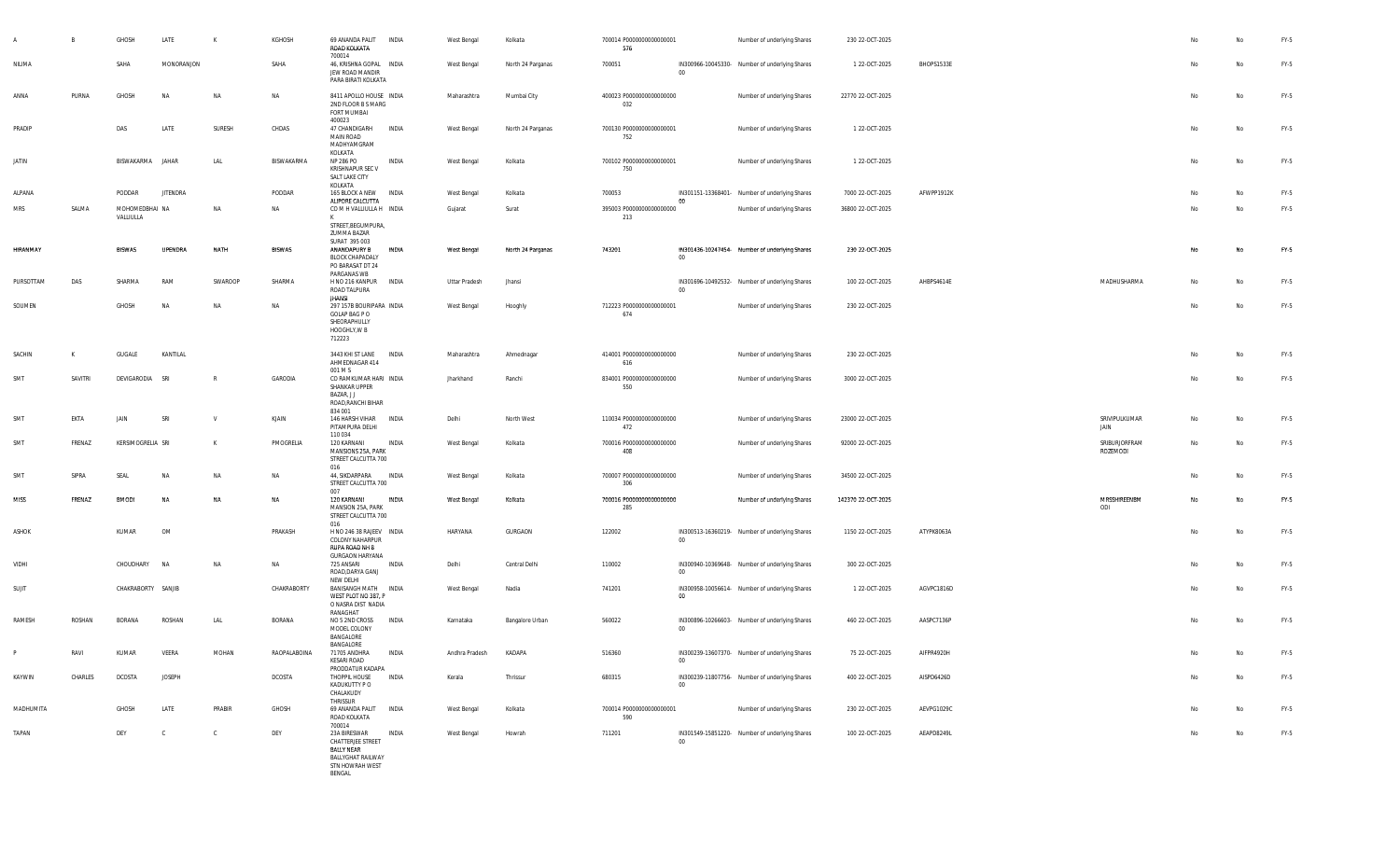| MANORANJAN    |                          | SAHA             | MONMOHAN                |                | SAHA               | 46 KRISHNA GOPAL INDIA<br>JEW ROAD<br>MANDIRPARA P O<br><b>BIRATI KOLKATA</b>                                    |              | West Bengal    | North 24 Parganas | 700051                          | 00     | IN301436-10293207- Number of underlying Shares | 690 22-OCT-2025   | BKJPS5153A | NILIMASAHA              | No | No | FY-5   |
|---------------|--------------------------|------------------|-------------------------|----------------|--------------------|------------------------------------------------------------------------------------------------------------------|--------------|----------------|-------------------|---------------------------------|--------|------------------------------------------------|-------------------|------------|-------------------------|----|----|--------|
| AMIT          |                          | PAREKH           | JAGDISH                 |                | PAREKH             | JANAK FLAAT NO 2A INDIA<br>15 B RAMMOY ROAD<br>HEALTH POINT<br>NURSING HOME POST<br><b>BHOW KOLKATA</b>          |              | West Bengal    | Kolkata           | 700025                          | $00\,$ | IN301774-15125262- Number of underlying Shares | 1500 22-OCT-2025  | AFZPP4968G |                         | No | No | FY-5   |
| SUMITA        |                          | GHOSH            | BIPLOB                  | KR             | GHOSH              | 69 ANANDA PALIT INDIA<br>ROAD KOLKATA<br>700014                                                                  |              | West Bengal    | Kolkata           | 700014 P0000000000000001<br>573 |        | Number of underlying Shares                    | 230 22-OCT-2025   | AWRPG0805A |                         | No | No | FY-5   |
| PRADIPTA      |                          | ROY              | PROBIR                  | KUMAR          | ROY                | 921 MASJID BARI<br>STREET KOLKATA                                                                                | <b>INDIA</b> | West Bengal    | Kolkata           | 700006 P0000000000000001<br>537 |        | Number of underlying Shares                    | 230 22-OCT-2025   |            | KASHINATHBATA<br>BYAL   | No | No | FY-5   |
| DEBASISH      |                          | PAN              | $\mathsf{A}$            | G              | PAN                | 700006<br>VILL NUTANGRAM, PO INDIA<br>MOGRA DT HOOGHLY<br>,W B PIN 712 148                                       |              | West Bengal    | Hooghly           | 712148 P0000000000000001<br>462 |        | Number of underlying Shares                    | 1150 22-OCT-2025  |            |                         | No | No | FY-5   |
| INDRANI       |                          | MUKHERJEE        | K                       | K              | MUKHERJEE          | 91C DHARMOTALA INDIA<br>ROAD KASBA                                                                               |              | West Bengal    | Kolkata           | 700042 P0000000000000001<br>408 |        | Number of underlying Shares                    | 460 22-OCT-2025   |            | KAMALKUMARM<br>UKHERJEE | No | No | FY-5   |
| <b>NIRMAI</b> | KUMAR                    | BASAK            | LATE                    | N              | NBASAK             | KOLKATA 700 042<br>P 3 RAMGARH<br>COLONY PO<br>DAKSHINESWAR                                                      | INDIA        | West Bengal    | Kolkata           | 700076 P0000000000000001<br>270 |        | Number of underlying Shares                    | 230 22-OCT-2025   |            | PURNIMABASAK            | No | No | FY-5   |
| <b>JHUMA</b>  |                          | ADHYA            |                         |                | ADHYA              | CALCUTTA 700 076<br>26 RAM TANU BOSE INDIA<br>LANE CALCUTTA 700<br>006                                           |              | West Bengal    | Kolkata           | 700006 P0000000000000001<br>237 |        | Number of underlying Shares                    | 23000 22-OCT-2025 |            | SUSHILADHYA             | No | No | FY-5   |
| SOURAV        |                          | GHOSH            | BIPLOB                  | KR             | GHOSH              | 69 ANANDA PATLI INDIA<br>ROAD KOLKATA                                                                            |              | West Bengal    | Kolkata           | 700014 P0000000000000001<br>569 |        | Number of underlying Shares                    | 230 22-OCT-2025   |            |                         | No | No | FY-5   |
| MANOJ         | KUMAR                    | KOCHAR           | <b>NA</b>               | <b>NA</b>      | NA                 | 700014<br>43 RAJBHALLAV SAHA INDIA<br>LANE 2ND FLOOR<br>SINHA BARI HOWRAH<br>711 101                             |              | West Bengal    | Howrah            | 711101 P0000000000000001<br>453 |        | Number of underlying Shares                    | 2530 22-OCT-2025  |            |                         | No | No | FY-5   |
| SATYENDRA     | KUMAR                    | YADAV            | N                       | NA             | NA                 | DOCTORS COLONY INDIA<br>RAMBAGAN PO<br>SEARSOLE RAJBARI<br>RANIGANJ WEST                                         |              | West Bengal    | Bardhaman         | 713358                          | CD     | 12044700-01022133- Number of underlying Shares | 55 22-OCT-2025    |            |                         | No | No | $FY-5$ |
| VIJAY         | PRABHASHANKA PANDYA<br>R |                  | N                       | <b>NA</b>      | NA                 | BENGAL<br>FLAT NO 8 2ND FLOOR INDIA<br>SWASRAY BLDG P J<br>ROAD BEHIND<br>ADIASHRAY HOTEL<br><b>DAHISAR EAST</b> |              | Maharashtra    | Mumbai City       | 400068                          | $00\,$ | IN301549-18716468- Number of underlying Shares | 25 22-OCT-2025    | AJVPP3596J |                         | No | No | FY-5   |
| RAJESH        |                          | K                | KUNJURAMAN              |                | PILLAI             | MUMBAI<br>PANANGOTTU<br>PUTHEN VEEDU<br>THAZHAM SOUTH<br>CHATHANNOOR<br>KOLLAM                                   | INDIA        | Kerala         | Kollam            | 691572                          | $00\,$ | IN300239-12889977- Number of underlying Shares | 50 22-OCT-2025    | AOEPR2648H |                         | No | No | FY-5   |
|               | SEETA                    | MAHALAXMI        | <b>V</b>                | RAJENDRA       | PRASAD             | APPANAVEEDU<br>PEDAPADU MANDAL<br>H JUNCTION POST<br><b>KRISHNA DIST</b>                                         | INDIA        | Andhra Pradesh | Krishna           | 521105                          | 00     | IN300394-11702847- Number of underlying Shares | 500 22-OCT-2025   | BFWPS9731L |                         | No | No | FY-5   |
| <b>BINS</b>   |                          |                  |                         |                |                    |                                                                                                                  |              |                |                   |                                 |        |                                                |                   |            |                         |    |    | FY-5   |
|               |                          | <b>JOHN</b>      | N/                      | <b>NA</b>      | NA                 | EBENEZER PUTHEN INDIA<br>VEEDU THUVAYOOR<br>SOUTH                                                                |              | Kerala         | Pathanamthitta    | 691552                          | $00\,$ | IN300239-15777596- Number of underlying Shares | 50 22-OCT-2025    |            |                         | No | No |        |
| JEEVANLAL     | м                        |                  | M                       |                | <b>JOTHISWARAN</b> | KADAMPANADU<br>PATHANAMTHITTA<br>NO 234, NAMO VILLA INDIA<br>DR SUBBARAYAN<br>STREET TATABAD                     |              | Tamil Nadu     | Coimbatore        | 641012                          | 00     | IN300896-10387307- Number of underlying Shares | 1 22-OCT-2025     | AHPPJ4791H |                         | No | No | $FY-5$ |
| RANADHIR      | KUMAR                    | CHAKRABORTY LATE |                         | DR             | ABORTY             | COIMBATORE<br>SUDHIRKUMARCHAKR 416, BAGJOLA LINK INDIA<br>ROAD SUBHASH<br>NAGAR SOUTH<br>DUMDUM<br>CANTONMENT    |              | West Bengal    | Kolkata           | 700065                          | $00\,$ | IN300773-10242559- Number of underlying Shares | 230 22-OCT-2025   | ADQPC4611A |                         | No | No | FY-5   |
| MOHAN         | LAL                      |                  | FATEHPURIA GAURISHANKAR |                | FATEHPURIA         | KOLKATA<br>P 38, INDIA EXCHANGE INDIA<br>PLACE CALCUTTA                                                          |              | West Bengal    | Kolkata           | 700001                          | 00     | IN300601-10169643- Number of underlying Shares | 23000 22-OCT-2025 |            |                         |    | No | FY-5   |
| UDIT          |                          | MEHROTRA         | N <sub>1</sub>          | N <sub>A</sub> | NA                 | SHREE DHAM 33A INDIA<br>VISHNUPURI KANPUR                                                                        |              | Uttar Pradesh  | Kanpur Nagar      |                                 | 00     | IN301330-20072649- Number of underlying Shares | 10000 22-OCT-2025 |            |                         |    | No | FY-5   |
| ALPANA        |                          | GHOSH            | ASIT                    | BARAN          | GHOSH              | 69 ANANDA PALIT INDIA<br>ROAD KOLKATA                                                                            |              | West Bengal    | Kolkata           | 700014 P0000000000000001<br>570 |        | Number of underlying Shares                    | 230 22-OCT-2025   | AHBBP3117G |                         | No | No | FY-5   |
| CHANDRIKA     | JESHANGLAL               | KOTHARI          | <b>NA</b>               | NA             | NA                 | 700014<br>58A GAMDEVI ROAD INDIA<br>PRERANA<br>BUILDING, IST FLOOR                                               |              | Maharashtra    | Mumbai City       | 400007 P0000000000000001<br>040 |        | Number of underlying Shares                    | 46920 22-OCT-2025 |            |                         | No | No | FY-5   |
| SUSHANTA      |                          | KUNDU            | BISWANATH               |                | KUNDU              | MUMBAI 400 007<br>25 NOBIN KUNDU INDIA<br>LANE KOLKATA<br>700009                                                 |              | West Bengal    | Kolkata           | 700009 P0000000000000001<br>535 |        | Number of underlying Shares                    | 230 22-OCT-2025   |            | RATANPAL                | No | No | FY-5   |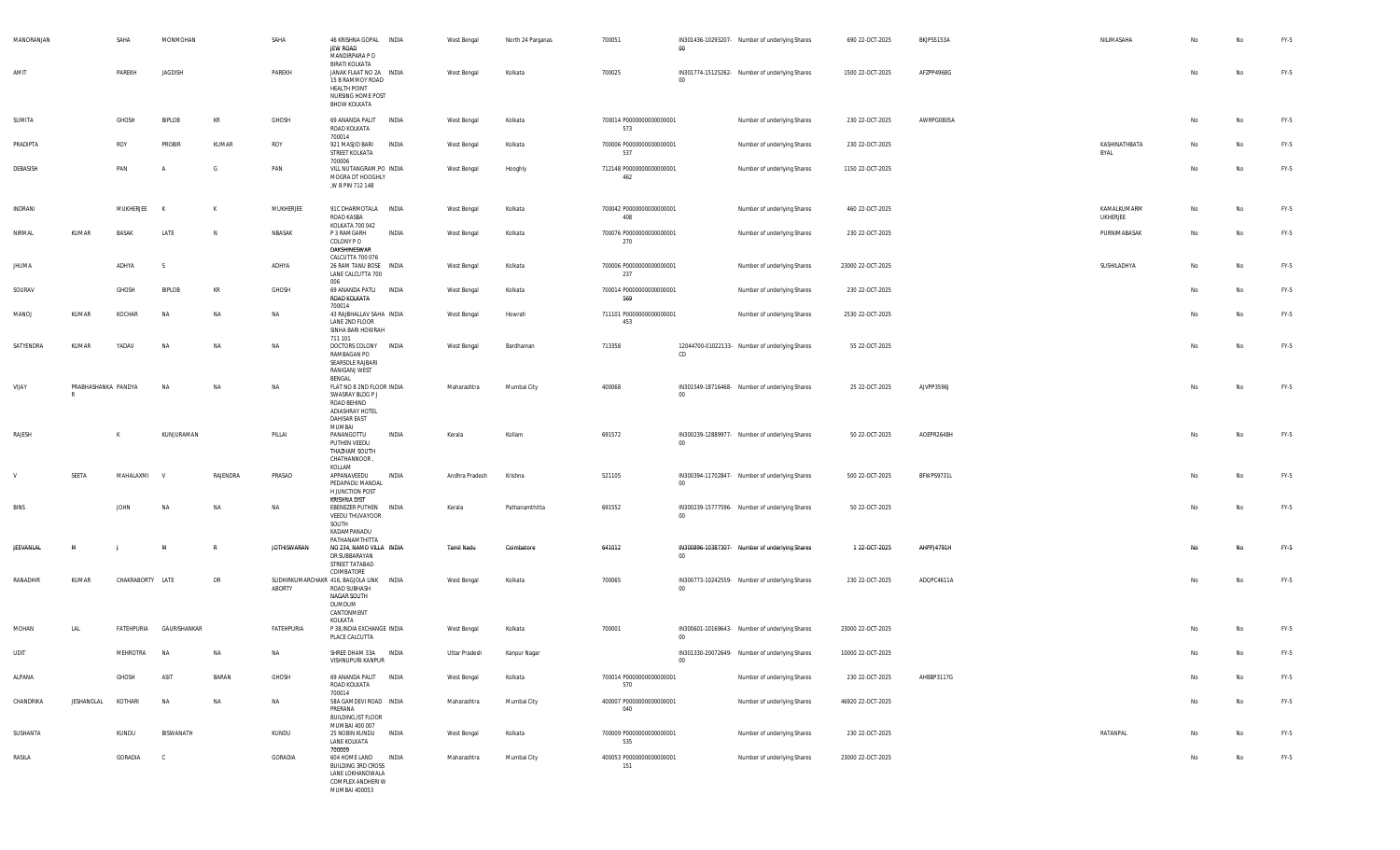| CHAMPA        |                | NANDI                      | <b>DIPAK</b>           | KUMAR     | NANDI          | SRIPUR PO SRIPUR INDIA<br>BAZAR DIST HOOGHLY                                                                         |              | West Bengal    | Hooghly                | 712514 P0000000000000000<br>986 |             | Number of underlying Shares                    | 2300 22-OCT-2025   |            |                           |    | No | FY-5   |
|---------------|----------------|----------------------------|------------------------|-----------|----------------|----------------------------------------------------------------------------------------------------------------------|--------------|----------------|------------------------|---------------------------------|-------------|------------------------------------------------|--------------------|------------|---------------------------|----|----|--------|
| NADEEM        |                | AHMED                      | MD                     |           | ASHFAQUE       | 29B, MUFIDUL ISLAM INDIA<br>LANE 4TH FLOOR                                                                           |              | West Bengal    | Kolkata                | 700014 P0000000000000000<br>867 |             | Number of underlying Shares                    | 23000 22-OCT-2025  |            |                           | No | No | $FY-5$ |
| MANDOTH       |                | ASHOK                      | MON                    |           | CHANDJEE       | CALCUTTA 700 014<br>R CHHAGANLAL CO INDIA<br>G47 A S<br>CHARST, CHICKPET                                             |              | Karnataka      | Bangalore Urban        | 560053 P0000000000000000<br>609 |             | Number of underlying Shares                    | 5980 22-OCT-2025   |            |                           | No | No | FY-5   |
| MANDOTH       |                | ASHOK                      | MOOLCHANDJEE           |           |                | BANGALORE 560 053<br>UTTAM METAL MART INDIA<br>G 29 A S CHAR STREET<br>BANGALORE 560 053                             |              | Karnataka      | Bangalore Urban        | 560053 P0000000000000000<br>541 |             | Number of underlying Shares                    | 8280 22-OCT-2025   |            |                           | No | No | FY-5   |
| SRI           | RAJEEV         | KUMAR                      | SRI                    | OM        | PRAKASH        | MUNOT GENERAL INDIA<br>STORSES 28,<br>MEDHARPET O K<br>ROAD BANGALORE                                                |              | Karnataka      | Bangalore Urban        | 560002 P0000000000000000<br>450 |             | Number of underlying Shares                    | 69000 22-OCT-2025  |            |                           | No | No | FY-5   |
| SMT           | GOURI          | SEAL                       | NA                     | NA        | NA             | 560 002<br>44, SIKDARPARA INDIA<br>STREET CALCUTTA 700<br>007                                                        |              | West Bengal    | Kolkata                | 700007 P0000000000000000<br>314 |             | Number of underlying Shares                    | 2300 22-OCT-2025   |            |                           | No | No | FY-5   |
| SAILENDRA     | LALL           | SEAL                       | NA                     | NA        | NA             | 44 SIKDARPARA<br>STREET CALCUTTA<br>700 007                                                                          | INDIA        | West Bengal    | Kolkata                | 700007 P0000000000000000<br>305 |             | Number of underlying Shares                    | 17250 22-OCT-2025  |            |                           | No | No | FY-5   |
| M             |                | CPOULOSE                   | NA                     | NA        | NA             | 64K LINTON STREET INDIA<br>CALCUTTA 700 014                                                                          |              | West Bengal    | Kolkata                | 700014 P0000000000000000<br>276 |             | Number of underlying Shares                    | 460 22-OCT-2025    |            |                           | No | No | FY-5   |
| HON           | <b>JUSTICE</b> | PARESHNATHMO NA<br>OKERJEE |                        | NA        | NA             | 14 PREO NATH<br>MULLICK ROAD<br>BHOWANIPORE<br>CALCUTTA 700 025                                                      | INDIA        | West Bengal    | Kolkata                | 700025 P0000000000000000<br>055 |             | Number of underlying Shares                    | 188370 22-OCT-2025 |            |                           | No | No | FY-5   |
| BHASKAR       | Т              |                            | CHANDRASHEKAR TARIKERE |           | KRISHNASHASTRY | ENCORA<br><b>TECHNOLOGIES PVT</b><br>LTD BRIDGE SOUTH<br>PARADE NO 10<br>BANGALORE<br>KARNATAKA                      | INDIA        | Karnataka      | Bangalore Urban        | 560001                          | 00          | IN300513-19530443- Number of underlying Shares | 38 22-OCT-2025     | AFTPC4211M |                           | No | No | $FY-5$ |
| <b>SURESH</b> |                | KUMAR                      | NA                     | NA        | NA             | 65 A GF B9 UDAIGIRI 2 INDIA<br>SEC 34 NOIDA UTTAR<br>PRADESH                                                         |              | Uttar Pradesh  | Gautam Buddha<br>Nagar |                                 | 00          | IN300513-12620597- Number of underlying Shares | 2000 22-OCT-2025   |            |                           | No | No | FY-5   |
| AMIT          | к              | RAJPUT                     | NA                     | <b>NA</b> | NA             | BILINAKA BILI ROAD INDIA<br>TA GANDEVI DIST<br>NAVSARI BILIMORA<br>GUJARAT                                           |              | Gujarat        | Valsad                 | 396321                          | $00\,$      | IN300513-17917734- Number of underlying Shares | 583 22-OCT-2025    |            |                           | No | No | FY-5   |
| LATADEVI      |                |                            | KANTILALJI             |           |                | 69 NARASIMHA<br>MESTHRI GALLI<br>CHIKKAPETE<br>BANGALORE KAR                                                         | INDIA        | Karnataka      | Bangalore Urban        | 560053                          | 00          | IN301983-10935846- Number of underlying Shares | 50 22-OCT-2025     | AFHPL5294B |                           | No | No | FY-5   |
| VINUBHAI      | <b>JORDAS</b>  | PATEL                      | JORDAS                 |           | PATEL          | AT SADAKPURA PO INDIA<br>DHAMOD TA<br>LUNAWADA DIST<br>PUNCHMAHAL                                                    |              | Gujarat        | Panch Mahals           | 388270                          | $00\,$      | IN300476-43449636- Number of underlying Shares | 100 22-OCT-2025    | APGPP4703C | KAMLABENVINU<br>BHAIPATEL | No | No | FY-5   |
| MOHAN         |                | DAS                        | KARUNAKARAN            |           | UNNI           | CHEMMINIKKARA<br>KOTOLIL NILAMBUR<br>MALAPPURAM                                                                      | <b>INDIA</b> | Kerala         | Malappuram             | 679329                          | 00          | IN300239-11915225- Number of underlying Shares | 100 22-OCT-2025    | ADDPD1706G |                           | No | No | $FY-5$ |
| MAHASUKHLAL   | CHHAGANLAL     | BAXI                       | CHHAGANLAL             |           | BAXI           | 9 26, DIVYANG<br>BUILDING 3RD FLOOR<br>COLABA MUMBAI 400                                                             | INDIA        | Maharashtra    | Mumbai City            | 400005 P0000000000000000<br>943 |             | Number of underlying Shares                    | 151800 22-OCT-2025 |            |                           | No | No | FY-5   |
| DHIREN        |                | DESAI                      | NAGIN                  | BHAI      | DESAI          | 005<br>1741 HAT LANE,                                                                                                | INDIA        | West Bengal    | Howrah                 | 711101                          |             | IN302105-10332294- Number of underlying Shares | 500 22-OCT-2025    | AFLPD0427J |                           | No | No | FY-5   |
| SHARNAYYA     | MAHADEV        | MALAGE                     | NA                     | NA        | NA             | <b>HOWRAH</b><br>HANUMAN MANDIR INDIA<br>JAVAL VIJAYALAXMI<br>NAGAR KONDA<br>NAGAR SOLAPUR<br>SOLAPUR<br>MAHARASHTRA |              | Maharashtra    | Solapur                | 413006                          | 00<br>00    | IN300513-80600292- Number of underlying Shares | 5 22-OCT-2025      |            |                           | No | No | FY-5   |
| SUKANTA       |                | CHATTERJEE                 | LATE                   | NC        | CHATTERJEE     | LAXMI NARAYAN<br>COLONY PO<br>NABAPALLY BARASAT                                                                      | INDIA        | West Bengal    | North 24 Parganas      | 700124                          | $00\,$      | IN300263-10105538- Number of underlying Shares | 460 22-OCT-2025    |            | RINKUCHATTERJ<br>EE       | No | No | FY-5   |
| SUJIT         |                | CHAKRABORTY SANJIB         |                        |           | CHAKRABORTY    | BANISANGHA NATH INDIA<br>UTTAR RANAGHAT<br>WORD NO 14 NADIA                                                          |              | West Bengal    | Nadia                  | 741201                          | $00\degree$ | IN300118-11016035- Number of underlying Shares | 1 22-OCT-2025      | AGVPC1816D |                           | No | No | FY-5   |
| RAKESH        | К              | MILWANI                    | NA                     | <b>NA</b> | NA             | MALTI MAHAL 4 FLR INDIA<br>OPP GOVIND DHAM<br>KHAR 3 RD MUMBAI                                                       |              | Maharashtra    | Mumbai City            | 400052                          | $00\,$      | IN300214-11179193- Number of underlying Shares | 200 22-OCT-2025    |            |                           | No | No | FY-5   |
| BABULAL       |                | NEEMA                      | SHANKARLAL             |           | NEEMA          | H M 15N 39 TELI<br>BAKHAL MAIN ROAD<br>INDORE M P                                                                    | <b>INDIA</b> | Madhya Pradesh | Indore                 | 452002                          | CD          | 12026200-00101911- Number of underlying Shares | 500 22-OCT-2025    | ACWPN3526C |                           | No | No | $FY-5$ |
| SACHIN        | RAMESH         | KOTHAWADE NA               |                        | NA        | NA             | F NO 1 ARMBH<br>RESIDENSI<br>SUDARSHAN COLONY<br>PANCHVATI NASHIK<br>MAHARASHTRA                                     | INDIA        | Maharashtra    | Nashik                 | 422003                          | CD          | 12032300-01359311- Number of underlying Shares | 100 22-OCT-2025    |            |                           | No | No | $FY-5$ |
| SMRITI        |                | DALMIA                     | KASHINATH              |           | BAJORIA        | 11 3 F OLD<br>BALLYGUNGE 2ND<br>LANE KOLKATA<br>MUNICIPAL<br>CORPORATION<br>Kolkata West Bengal                      | INDIA        | West Bengal    | Kolkata                | 700019                          | CD          | 12032300-00777498- Number of underlying Shares | 500 22-OCT-2025    | AGLPD8282A |                           | No | No | FY-5   |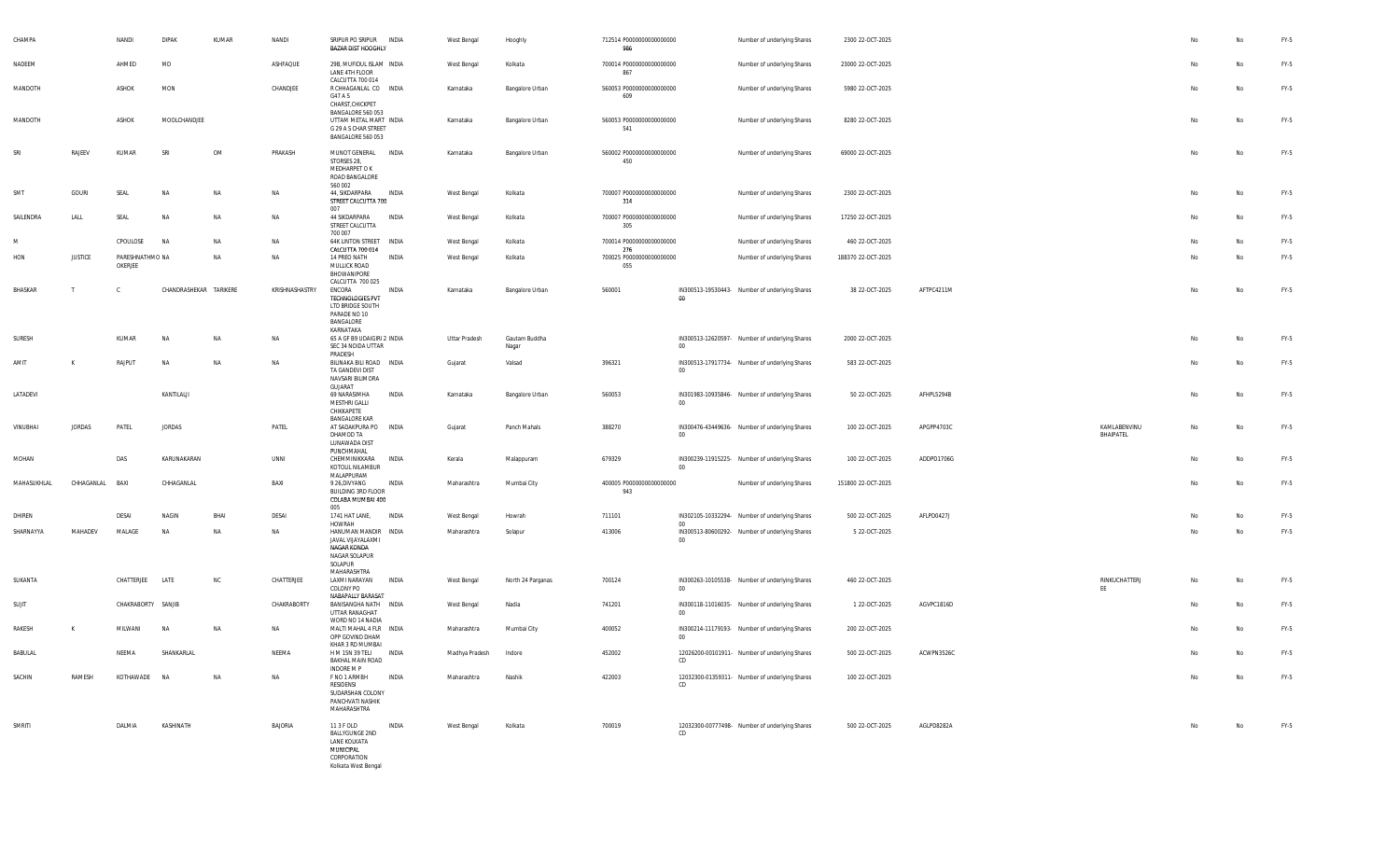| KAVI        | TRIVEDI                      | HUF                         | NA                 | NA           | NA            | INDRADARSHAN 2 INDIA<br>BLDG NO 14 FLAT NO<br>10034 10TH FLOOR<br>OSHIWARA ANDHERI<br>WEST MUMBAI<br>MAHARASHTRA |       | Maharashtra    | Mumbai City       | 400053                          | CD | 12033200-10407773- Number of underlying Shares | 1450 22-OCT-2025 |            |            | No  | No        | FY-5 |
|-------------|------------------------------|-----------------------------|--------------------|--------------|---------------|------------------------------------------------------------------------------------------------------------------|-------|----------------|-------------------|---------------------------------|----|------------------------------------------------|------------------|------------|------------|-----|-----------|------|
| LAVA        | M                            | GOTIVADA                    | MANIKYARAO         | GOPIAYA      | GOTIVADA      | RLY QTRS NO L 48 2   INDIA<br>ZENDA CHOWK POST<br>BAZONBAGH PUNJABI<br>LINE NAGPUR<br>MAHARASHTRA                |       | Maharashtra    | Nagpur            | 440004                          | CD | 12036000-00059097- Number of underlying Shares | 230 22-OCT-2025  | AJNPG4332K |            | No  | No        | FY-5 |
| SHREYA      | MULTITRADE PRIVATELIMITED NA |                             |                    | NA           | NA            | ROOM NO 1, DUBE INDIA<br>CHAWL, ANAND<br>NAGAR, SHIVAJI<br>CROSS RD DAHISAR<br>EAST, MUMBAI<br>MAHARASHTRA       |       | Maharashtra    | Mumbai City       | 400068                          | CD | 12036300-00019200- Number of underlying Shares | 5750 22-OCT-2025 | AAMCS6544G |            | No  | No        | FY-5 |
| AHALYA      |                              | SAHA                        | ANUP               |              | SAHA          | <b>KARTICK PUR</b><br>DEGANGA 1<br>DEGANGA NORTH 24<br>PARGANAS KOLKATA<br><b>WEST BENGAL</b>                    | INDIA | West Bengal    | North 24 Parganas | 743423                          | CD | 12044700-05793649- Number of underlying Shares | 1 22-OCT-2025    | CAUPS2664G | ANUPSAHA   | No  | No        | FY-5 |
| KAUSHIK     |                              | KUNDU                       | KINKAR             | KUMAR        | KUNDU         | ANNAPURNA RIDHI INDIA<br>SIDHI BLOCK II FLAT<br>3R DIAMOND<br>HARBOUR ROAD JOKA<br>KOLKATA WEST<br>BENGAL        |       | West Bengal    | Kolkata           | 700104                          | CD | 12044700-03107009- Number of underlying Shares | 10 22-OCT-2025   | AARPK4887G |            | No  | No        | FY-5 |
| SUJIT       |                              | CHAKRABORTY SANJIB          |                    |              | CHAKRABORTY   | NO 387 NASRA<br>RANAGHAT KOLKATA<br><b>WEST BENGAL</b>                                                           | INDIA | West Bengal    | Nadia             | 741201                          | CD | 12044500-00412891- Number of underlying Shares | 1 22-OCT-2025    | AGVPC1816D |            | No  | No        | FY-5 |
| VIIAY       | -S                           | MEHTA                       | SURESH             | A            | MEHTA         | 1F,122,DATTANI<br>NAGAR ONE, NR<br>KORAKENDRA<br>FLYOVER, SV<br>ROAD, BORIVALI<br>WEST, MUMBAI<br>MAHARASHTRA    | INDIA | Maharashtra    | Mumbai City       | 400092                          | CD | 12069500-00009504- Number of underlying Shares | 100 22-OCT-2025  | AZMPM7788C |            | No. | <b>No</b> | FY-5 |
| PRAVINBHAI  | VITTHALBHAI                  | MENDPARA                    | VITTHALBHAI        |              |               | 1718, YOGESHWAR INDIA<br>SOC, DEVBAUG,<br>BHAVNAGAR<br>GUJARAT                                                   |       | Gujarat        | Bhavnagar         | 364001                          | CD | 13023400-00250074- Number of underlying Shares | 2000 22-OCT-2025 | AOAPM5876Q |            | No  | No        | FY-5 |
| MD          | AKHTER                       | <b>NOIM</b>                 | SHAIK              | CHAND        | MOHAMMAD      | HAJI HAGADU<br>MONDAL TOULA<br>ALINAGAR KALIACHAK<br>MALDA WEST BENGAL                                           | INDIA | West Bengal    | Malda             | 732201                          | CD | 12044700-05047350- Number of underlying Shares | 10 22-OCT-2025   | AGCPN6810D |            | No  | No        | FY-5 |
| JANAKIRAMAN |                              |                             | MOHANAKRISHNA<br>N |              |               | NO 34B 3RD CROSS ST INDIA<br>JAI NAGAR<br>VALASARAVAKKAM<br>CHENNAI CHENNAI<br>TAMIL NADU                        |       | Tamil Nadu     | Chennai           | 600087                          | CD | 12044700-06504641- Number of underlying Shares | 1 22-OCT-2025    | AOBPJ3429B |            | No  | No        | FY-5 |
| GIRIJA      | RAMANA                       | KATTA                       | SHYAM              | SUNDER       | KATTA         | H NO 1 3 123<br>SADDALGUNDU<br>BAYAMMA THOTA<br>MAHABOOBNAGAR<br>TELANGANA                                       | INDIA | Telangana      | Mahbubnagar       | 509001                          | CD | 12023000-00590004- Number of underlying Shares | 230 22-OCT-2025  | AIVPK7645L |            | No  | No        | FY-5 |
| NEELISETTY  |                              | LNGUPTA                     | MALYADRI           |              | NEELISETTY    | DOOR NO63<br><b>GANTASALA VARI</b><br>STREET PENUGONDA<br>A P                                                    | INDIA | Andhra Pradesh | West Godavari     | 534320                          | CD | 12035200-00040457- Number of underlying Shares | 1000 22-OCT-2025 | AFWPN0447F |            | No  | No        | FY-5 |
| GOBINDA     |                              | ROY                         | LATE               | $\mathsf{N}$ | NROY          | VILL PO<br>KADAMBAGACHI VIA<br>P S BARASAT KOLKATA<br><b>WEST BENGAL</b>                                         | INDIA | West Bengal    | Kolkata           | 700124                          | CD | 12038400-00358507- Number of underlying Shares | 5 22-OCT-2025    | AKBPR6757L | MANISHAROY | No  | No        | FY-5 |
| ABC         | INVESTMENT                   | CONSULTANCYC NA<br>ESPVTLTD |                    | NA           | NA            | <b>CENTRE POINT</b><br>BUILDING 282,<br>SHAKESPEARE SARANI<br>CALCUTTA 700 017                                   | INDIA | West Bengal    | Kolkata           | 700017 P0000000000000000<br>393 |    | Number of underlying Shares                    | 4600 22-OCT-2025 |            |            | No  | No        | FY-5 |
| SARASWATHI  | $\circ$                      | -S                          | PUNDIKAI           |              | GANAPATHIBHAT | NO 487, 4TH MAIN, INDIA<br>4TH STAGE TK<br><b>LAYOUT MYSORE</b><br>BANGALORE<br>KARNATAKA                        |       | Karnataka      | Mysore            | 570009                          | CD | 12010600-01818277- Number of underlying Shares | 10 22-OCT-2025   | BHRPS0923H |            | No  | No        | FY-5 |
| ASHOK       | KUMAR                        | AGARWAL                     | MLAGARWAL          |              |               | 390, S N RAY ROAD INDIA<br>GIRIKUNJ APARTMENT<br>FLAT NO 304 305<br>KOLKATA WEST<br>BENGAL                       |       | West Bengal    | Kolkata           | 700038                          | CD | 12027700-00031019- Number of underlying Shares | 1000 22-OCT-2025 | ACRPA7922Q |            |     |           | FY-5 |
| SADANAND    | V                            | <b>DESAI</b>                | <b>NA</b>          | NA           | NA            | KALAMMA NAGAR INDIA<br>YELLAPUR<br>KARNATAKA                                                                     |       | Karnataka      | Uttara Kannada    | 581359                          | CD | 12029900-01228606- Number of underlying Shares | 294 22-OCT-2025  |            |            | No  | No        | FY-5 |
| SUTAPA      |                              | BHAUMIK                     | PANCHANAN          |              | BHAUMIK       | KOLLOL HOUSING INDIA<br>PLOT NO 2 P O<br>HALDIA PORT DIST<br>MIDNAPUR E HALDIA<br><b>WEST BENGAL</b>             |       | West Bengal    | East Midnapore    | 721605                          | CD | 12029900-02394687- Number of underlying Shares | 500 22-OCT-2025  | AJZPB1200B |            | No  | No        | FY-5 |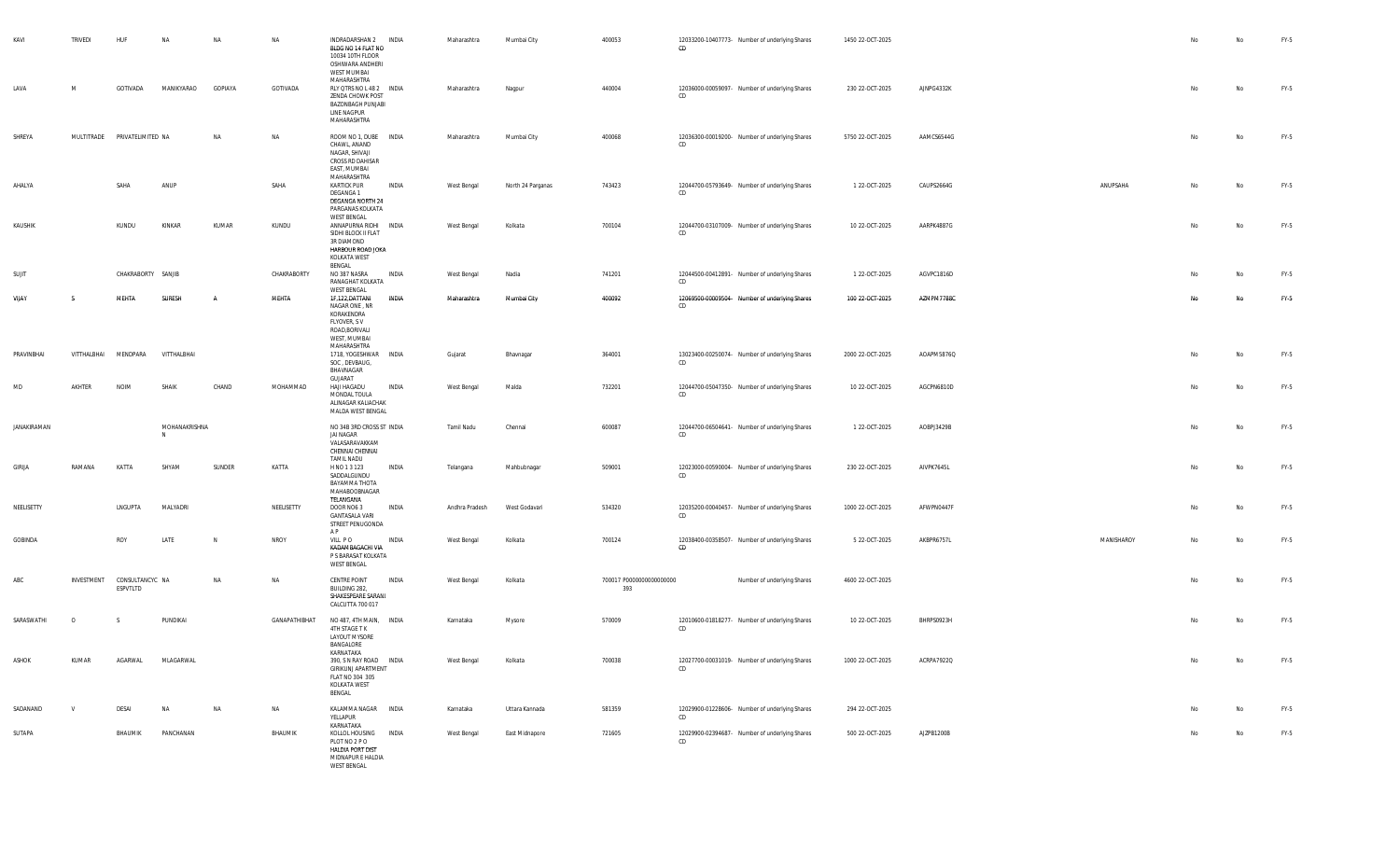| NEMICHAND       |               | KOTHARI             | HANUMANCHAND            |              | KOTHARI    | NO 8 MAHAVEER INDIA<br><b>COLONY EVK</b><br>SAMPATH ROAD<br><b>VEPERY CHENNAI</b><br>TAMIL NADU        |              | Tamil Nadu     | Chennai           | 600007                          | CD          | 12032300-00567494- Number of underlying Shares | 1 22-OCT-2025     | AXOPK2050R |                       | No | No        | FY-5   |
|-----------------|---------------|---------------------|-------------------------|--------------|------------|--------------------------------------------------------------------------------------------------------|--------------|----------------|-------------------|---------------------------------|-------------|------------------------------------------------|-------------------|------------|-----------------------|----|-----------|--------|
| YOGESH          | SITARAM       | KHAIRNAR            | SITARAM                 | SAHADU       | KHAIRNAR   | PARSHVANATH<br>NAGAR SOYGAON<br>SOYGAON MALEGAON<br>MALEGAON NASHIK<br>MAHARASHTRA                     | INDIA        | Maharashtra    | Nashik            | 423203                          | CD.         | 12036000-03055498- Number of underlying Shares | 100 22-OCT-2025   | EEVPK5052K |                       | No | No        | FY-5   |
| <b>INDIRA</b>   |               | LAHOTI              | MOOLCHAND               |              | CHITLANGIA | H NO 2 2 163 1<br>AAMBAZAR<br>YELLANDU                                                                 | INDIA        | Telangana      | Khammam           | 507123                          | CD          | 12035000-01073752- Number of underlying Shares | 100 22-OCT-2025   | AKOPL0656R |                       | No | No        | FY-5   |
| MURALIDHARAN    |               |                     | PERUMKULANGAR KADASWAMY |              | THAMBUNNI  | TELANGANA<br>APARNAA VAISHNAVI INDIA<br>NAGAR<br>MANAPULLIKKAVU<br>KUNNATHURMEDU P                     |              | Kerala         | Thrissur          | 678013                          | CD          | 12056700-00087323- Number of underlying Shares | 90 22-OCT-2025    | AEWPM0786R |                       | No | No        | FY-5   |
| TAPENDRA        | <b>KRISTO</b> | DUTT                | LATE                    | $\mathbb{R}$ | KDUTT      | O PALAKKAD KERALA<br>GOSTO BHAWAN 2 INDIA<br>MITRA LANE KOLKATA                                        |              | West Bengal    | Kolkata           | 700007 P0000000000000001<br>767 |             | Number of underlying Shares                    | 60 22-OCT-2025    | ADFPD1433J | MINATIDUTT            | No | No        | $FY-5$ |
| PULKIT          |               | BHASIN              | PANKAJ                  |              | BHASIN     | 591A TILJALA ROAD INDIA<br>FLAT 2A KOLKATA                                                             |              | West Bengal    | Kolkata           | 700046 P0000000000000001<br>751 |             | Number of underlying Shares                    | 1 22-OCT-2025     |            |                       | No | No        | FY-5   |
| YAJNASENI       |               | CHATTERJEE          | RANA                    |              | CHATTERJEE | 60 RAY BAHADUR<br>ROAD BEHALA<br>KOLKATA                                                               | INDIA        | West Bengal    | Kolkata           | 700034 P0000000000000001<br>749 |             | Number of underlying Shares                    | 1 22-OCT-2025     |            |                       | No | No        | FY-5   |
| PUROBI          |               | GHOSH               | SOUMEN                  |              | GHOSH      | 297 GOLAP BAG<br>SHEORAPHULLY DIST<br>HOOGHLY 712223                                                   | INDIA        | West Bengal    | Hooghly           | 712223 P0000000000000001<br>664 |             | Number of underlying Shares                    | 230 22-OCT-2025   |            | SOUMENGHOSH           | No | No        | FY-5   |
| SEFALIKA        |               | GHOSH               | LATE                    | К            | KGHOSH     | 69 ANANDA PALIT<br>ROAD KOLKATA<br>700014                                                              | INDIA        | West Bengal    | Kolkata           | 700014 P0000000000000001<br>577 |             | Number of underlying Shares                    | 230 22-OCT-2025   |            |                       | No | No        | FY-5   |
| DEBJANI         |               | GHOSH               | LATE                    | K            | KGHOSH     | 69 ANANDA PALIT<br>ROAD KOLKATA<br>700014                                                              | INDIA        | West Bengal    | Kolkata           | 700014 P0000000000000001<br>575 |             | Number of underlying Shares                    | 230 22-OCT-2025   | ASUPG7948K |                       | No | No        | FY-5   |
| ASIT            | BARAN         | GHOSH               | LATE                    | к            | KGHOSH     | 69 ANANDA PALIT<br>ROAD KOLKATA<br>700014                                                              | <b>INDIA</b> | West Bengal    | Kolkata           | 700014 P0000000000000001<br>567 |             | Number of underlying Shares                    | 230 22-OCT-2025   |            |                       | No | No        | FY-5   |
| <b>KRISHNA</b>  |               | ROY                 | PROBIR                  | KUMAR        | ROY        | CO PROBIR KUMAR INDIA<br>ROY 921 MASZID BARI<br>STREET KOLKATA<br>700006                               |              | West Bengal    | Kolkata           | 700006 P0000000000000001<br>536 |             | Number of underlying Shares                    | 230 22-OCT-2025   |            | KASHINATHBATA<br>BYAL | No | <b>No</b> | FY-5   |
| NAGESWARA       | RAO           | BALLA               | SUBBAYYA                |              | BALLA      | 11 177 18<br>BRAHMAPURAM<br>PEDANA KRISHNA DT                                                          | INDIA        | Andhra Pradesh | Krishna           | 521366                          | $00\,$      | IN301774-12958848- Number of underlying Shares | 50 22-OCT-2025    | ANAPB3157A |                       | No | <b>No</b> | FY-5   |
| SHITAL          | RAKESH        | SONI                | RAKESH                  | INDRAVADAN   | SONI       | KANTHARIYA CHAKLA INDIA<br>DEV CHAKLA NADIAD                                                           |              | Gujarat        | Kheda             | 387001                          | 00          | IN300636-30041502- Number of underlying Shares | 1000 22-OCT-2025  | BFWPS7640C |                       | No | No        | FY-5   |
| DHANASEKARAN    |               |                     | ARTHANARISAMY           |              | -S         | 73 MOONGAPPADI INDIA<br>STREET GUGAI SALEM                                                             |              | Tamil Nadu     | Salem             | 636006                          | $00\,$      | IN300175-10104679- Number of underlying Shares | 11500 22-OCT-2025 | AJJPD1190L |                       | No | No        | FY-5   |
| PRANAB          |               | SHENDE              | Т                       |              | SHENDE     | RIDDI SIDDI SADAN R INDIA<br>H PLOT 73 SECTOR 4<br>KOPARKHAIRANE<br>NAVIMUMBAI<br>MAHARASHTRA          |              | Maharashtra    | Thane             | 400701                          | $00\,$      | IN300214-12897569- Number of underlying Shares | 230 22-OCT-2025   | AZFPS6390H |                       | No | No        | FY-5   |
| <b>JOSEPH</b>   |               |                     | NA                      | NA           | NA         | PINAKKATTU<br>PALAVAYAL<br>CHERUPUZHA<br>KASARAGODE                                                    | INDIA        | Kerala         | Kannur            | 670511                          | $00\,$      | IN300239-13725852- Number of underlying Shares | 30 22-OCT-2025    |            |                       | No | No        | $FY-5$ |
| VEERA           | VISHNU        |                     | <b>NA</b>               | NA           | NA         | 814911<br>THUTHIVALASAI<br>VASANTHA NAGA R<br>ENMANAMKONDAN                                            | INDIA        | Tamil Nadu     | Ramanathapuram    | 623534                          | $00\degree$ | IN300214-30125015- Number of underlying Shares | 15 22-OCT-2025    |            |                       | No | No        | FY-5   |
| DHANYA          |               | <b>JOHNSON</b>      | <b>NA</b>               | NA           | NA         | TAMIL NADU<br>MULAKILATHU<br>MALAYALAPUZHA<br>VADASSERIKKARA<br>PATHANAMTHITTA                         | INDIA        | Kerala         | Pathanamthitta    | 689661                          | $00\,$      | IN300239-15694391- Number of underlying Shares | 6 22-OCT-2025     |            |                       | No | No        | FY-5   |
| NIRANJANARAJESH |               |                     | KARUNAKARAN             |              | M          | PULUKKOOL<br>VAIPPIRIYAM KANKOL<br><b>MATHIL PO</b>                                                    | INDIA        | Kerala         | Kannur            | 670307                          | $00\degree$ | IN300239-15511715- Number of underlying Shares | 500 22-OCT-2025   | BJOPN9077L |                       | No | No        | FY-5   |
| D               |               | NARASIMHARAO SEETHA |                         | RAMAIAH      | DURGAM     | PAYYANUR KANNUR<br>H NO 8710375 BALAJI INDIA<br>NAGAR KURNOOL                                          |              | Andhra Pradesh | KURNOOL           | 518006                          | $00\degree$ | IN300239-14339513- Number of underlying Shares | 100 22-OCT-2025   | AJOPD3104F |                       | No | <b>No</b> | FY-5   |
| SAJEEV          |               |                     | VASUDEVAN               |              | ACHAR      | KURNOOL<br>CHURULICKAL<br>MANGARAM<br>PANDALAM PO                                                      | INDIA        | Kerala         | Pathanamthitta    | 689501                          | $00\,$      | IN300239-15048430- Number of underlying Shares | 25 22-OCT-2025    | AFWPV7715A |                       |    |           | FY-5   |
| ANTONY          |               | <b>JOSEPH</b>       | <b>JOSEPH</b>           |              |            | PATHANAMTHITTA<br>1158 A 201693<br>PARUKANNIL 17<br>MUNDAMVELI KOCHI                                   | INDIA        | Kerala         | Ernakulam         | 682507                          | $00\,$      | IN300239-12689432- Number of underlying Shares | 150 22-OCT-2025   | ACRPA5876B |                       | No | No        | FY-5   |
| SUDHA           | RANI          | BASU                | NA                      | NA           | NA         | 577A, HEMANTA<br><b>BASU SARANI</b><br>LOKENATH<br>APPARTMENT<br>UDAYRAJPUR,<br>MADHYAMGRAM<br>KOLKATA | INDIA        | West Bengal    | North 24 Parganas | 700129                          | $00\degree$ | IN300263-10017204- Number of underlying Shares | 230 22-OCT-2025   |            |                       | No | No        | FY-5   |
| SHIVAKUMAR      |               |                     | BASAPPA                 |              | KAMPLI     | 39 HALASAMUDRA TO INDIA<br><b>GANGAVATI DIST</b><br>KUUUN NUUUN                                        |              | Karnataka      | Bellary           | 583227                          | $00\,$      | IN300239-15170311- Number of underlying Shares | 24 22-OCT-2025    | CYGPS4803P |                       | No | No        | FY-5   |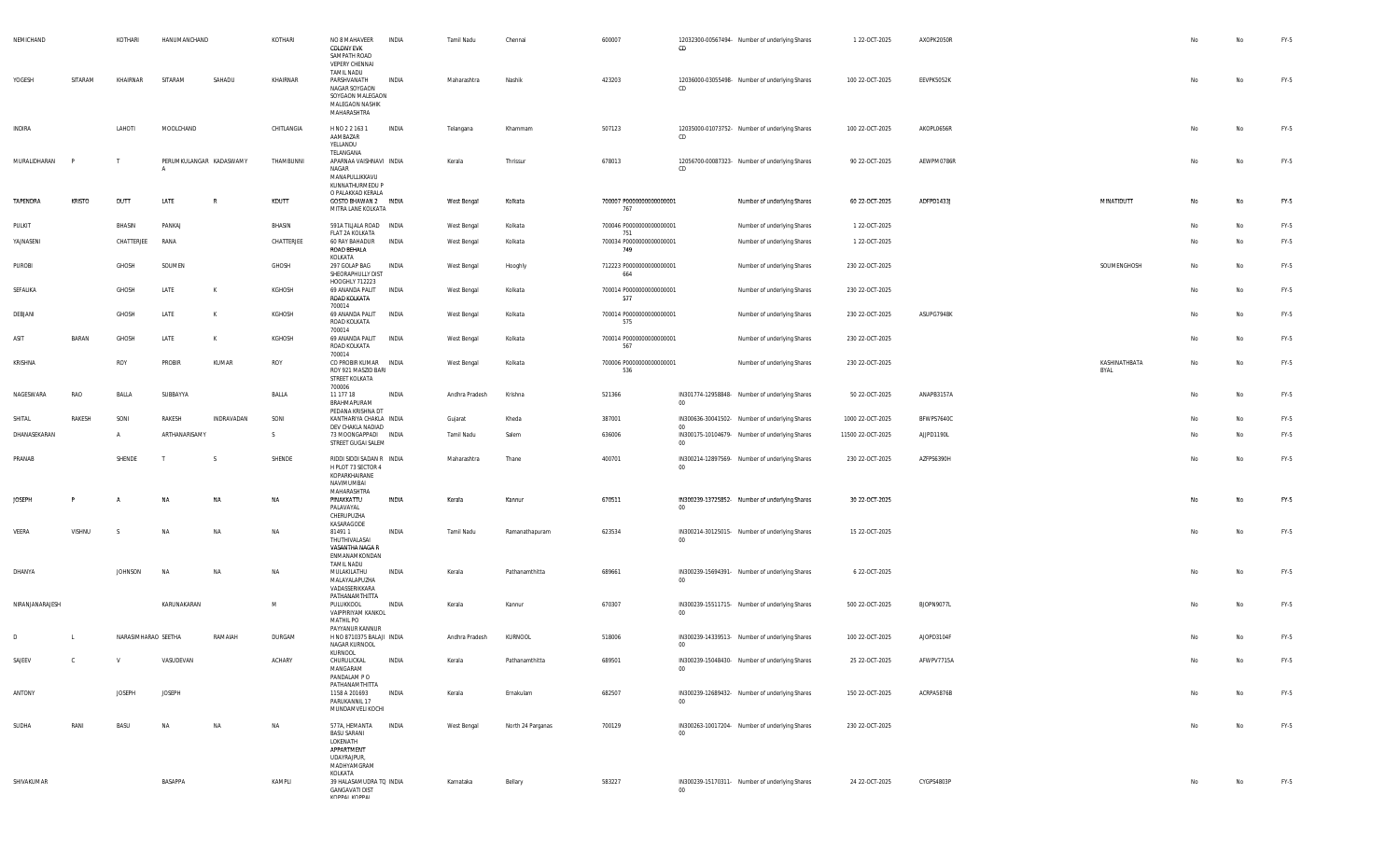| NAYANA      | H                    | Y              | NA                                      | NA        | NA               | NO 81 2ND CROSS<br>BEHIND CHINMAYA<br>SCHOOL HSR LAYOUT<br>SECTOR 2<br>SOMASUNDARAPALYA<br><b>HSR LAYOUT</b><br>BANGALOR                              | <b>INDIA</b> | Karnataka     | Bangalore Urban        | 560102 | IN300239-15743511- Number of underlying Shares<br>$00\,$ | 9 22-OCT-2025      |            | No | No | FY-5   |
|-------------|----------------------|----------------|-----------------------------------------|-----------|------------------|-------------------------------------------------------------------------------------------------------------------------------------------------------|--------------|---------------|------------------------|--------|----------------------------------------------------------|--------------------|------------|----|----|--------|
| RENU        | PURSOTTAMDAS AGRAWAL |                | PURSOTTAMDAS                            |           | AGARWAL          | BANGALORE<br>B473, GOYAL<br><b>INTERCITY NR SAL</b><br>HOSPITAL DRIVE IN<br>ROAD, 912641                                                              | INDIA        | Gujarat       | Ahmedabad              | 380054 | IN300484-12631228- Number of underlying Shares<br>$00\,$ | 1750 22-OCT-2025   | ADPPA8558B | No | No | FY-5   |
| RANJIT      |                      | VORA           | VORA                                    |           | H                | AHMEDABAD<br>17 RAM MOHAN<br>DUTT ROAD 4TH<br>FLOOR ELGIN ROAD                                                                                        | INDIA        | West Bengal   | Kolkata                | 700020 | IN300441-10264761- Number of underlying Shares<br>$00\,$ | 115000 22-OCT-2025 |            | No | No | FY-5   |
| KARKALA     | SURENDRANATH BHAT    |                | NA                                      | NA        | NA               | CALCUTTA<br>1 2 24 FLAT NO 302 INDIA<br>VENKATA KRIPA<br>APRTMENT ST 16<br><b>BADAM GALLI GAGAN</b><br>MAHAL DOMALGUDA<br>HYDERABAD ANDHRA<br>PRADESH |              | Telangana     | Hyderabad              | 500029 | IN300513-21978996- Number of underlying Shares<br>$00 -$ | 50 22-OCT-2025     |            | No | No | FY-5   |
| KUNWAR      | RAJESH               | MENON          | CHHATTHU                                | RAM       | SUMANT           | US 303 DIVYAKUNJ INDIA<br>APARTMENT W12<br>COOP ER ROAD CIVIL<br><b>LINES NEAR</b><br>CELEBRATION<br>RESTAURANT<br>ALLAHABAD UTTAR                    |              | Uttar Pradesh | Kaushambi              |        | IN300513-22149403- Number of underlying Shares<br>$00\,$ | 20 22-OCT-2025     | AKKPM3007B | No | No | FY-5   |
| VANDANA     |                      | BHARRGAVA K    |                                         | <b>C</b>  | PRIYADARSHEE     | PRADESH<br>B 48 J PARK<br>MAHANAGAR EXT<br>LUCKNOW Uttar                                                                                              | INDIA        | Uttar Pradesh | Lucknow                |        | 13041400-06245104- Number of underlying Shares<br>CD     | 1750 22-OCT-2025   | AIHPB8701C | No | No | FY-5   |
| VIJAY       | PURANDAR             | PALAN          | PURANDAR                                |           |                  | Pradesh<br>A8 SHYAM KUNJ<br>NANDAEEP SOC OPP<br>RD 5 J P NAGAR<br><b>GOREGAON E</b><br>MUMBAI<br>MAHARASHTRA                                          | INDIA        | Maharashtra   | Mumbai City            | 400063 | 12033200-00430770- Number of underlying Shares<br>CD     | 10580 22-OCT-2025  | ACZPP8949G | No | No | FY-5   |
| BINOD       | KUMAR                | SINGH          | RAM                                     | JANAM     | SINGH            | AF 454 SALTLAKE<br>KOLKATA KOLKATA<br>WEST BENGAL                                                                                                     | INDIA        | West Bengal   | Kolkata                | 700064 | IN303719-10341543- Number of underlying Shares<br>$00\,$ | 250 22-OCT-2025    | AUFPS4515B | No | No | $FY-5$ |
| RAHUL       |                      | AHUJA          | NA                                      | NA        | <b>NA</b>        | 3g 804, A W H O ,<br>Gurjinder Vihar P 5<br>Chi 1 Greate Kasana                                                                                       | INDIA        | Uttar Pradesh | GHAZIABAD              |        | IN300214-30239058- Number of underlying Shares<br>00     | 10 22-OCT-2025     |            | No | No | $FY-5$ |
| VIRAL       | MAHESH               | MEHTA          | MAHESH                                  |           | MEHTA            | Uttar Pradesh<br>KALP AVRVKSH<br>GARDEN BLDG NO 1<br>A1803 NEW LINK RD<br><b>MAHAVIR NGR</b><br>KANDIVALI WEST<br>MUMBAI<br>MAHARASHTRA               | INDIA        | Maharashtra   | Mumbai City            | 400067 | 12011300-00087418- Number of underlying Shares<br>CD     | 230 22-OCT-2025    | AHWPM3884D | No | No | FY-5   |
| RAJ         | KUMARI               | SONAWAT        | KANHAIYA                                | LAL       | <b>BHANSAILI</b> | BEHIND ELECTRIC<br>HOUSE, OLD LINE,<br>GANGASHAHAR,<br>BIKANER RAJ                                                                                    | <b>INDIA</b> | Rajasthan     | Bikaner                | 334401 | 12012101-00290442- Number of underlying Shares<br>CD     | 250 22-OCT-2025    | AFEPS3637N | No | No | $FY-5$ |
| RAM         | KUMAR                | MUNDHRA        | GHANSHYAM                               |           | MUNDHRA          | MIG II BIDA COLONY INDIA<br>RAJPURA BHADOHI<br>UTTAR PRADESH                                                                                          |              | Uttar Pradesh | Sant Ravidas Nagar     |        | 12024700-00212401- Number of underlying Shares<br>CD     | 644 22-OCT-2025    | ANPPM5822Q | No | No | FY-5   |
| VIBHUTI     |                      |                | MAHESH                                  |           | GUPTA            | HOUSE NO 408 PHASE INDIA<br>2 SAROJINI COLONY<br>YAMUNANAGAR<br>HARYANA                                                                               |              | Haryana       | Ambala                 | 135001 | 12024201-00204898- Number of underlying Shares<br>CD     | 100 22-OCT-2025    | ANFPG9738B | No | No | FY-5   |
| CHANDRAKANT |                      |                | RANCHHODBHAI BARDOLIWALA RANCHHODBHAI Z |           | BARDOLIWALA      | SHOP NO 18<br>COMMERCE HOUSE<br>TOWER MAIN ROAD<br>SURAT GUJARAT                                                                                      | INDIA        | Gujarat       | Surat                  | 395003 | 12024200-00570299- Number of underlying Shares<br>CD     | 200 22-OCT-2025    | AASPB9438P | No | No | FY-5   |
| NIRMAL      | KUMAR                | BHUTORIAHUF NA |                                         | <b>NA</b> | NA               | 320, OCEAN PLAZA P INDIA<br>5, SECTOR 18 NOIDA<br>U P                                                                                                 |              | Uttar Pradesh | Gautam Buddha<br>Nagar |        | 12024200-00014420- Number of underlying Shares<br>CD     | 100 22-OCT-2025    | AAAHN6338Q |    | No | FY-5   |
| RINKY       |                      | SHARMA         | MRKRISHNADEV                            |           | SHARMA           | 823 BIJOYGARH<br>JADAVPUR NEAR<br>JADAVPUR<br>UNIVERSITY CIRCUS<br>AVENUE KOLKATA<br>WEST BENGAL                                                      | INDIA        | West Bengal   | Kolkata                | 700032 | 12019103-00479959- Number of underlying Shares<br>CD     | 31 22-OCT-2025     | FPJPS0937B |    | No | $FY-5$ |
| VIMALBEN    | HITESHBHAI           | PATEL          | HITESHBHAI                              |           | PATEL            | PATIDAR STREET INDIA<br>SARAVNI CHIKHLI DIST<br>NAVSARI NAVSARI<br>GUJARAT                                                                            |              | Gujarat       | Navsari                | 396540 | 12019101-00446584- Number of underlying Shares<br>CD     | 350 22-OCT-2025    | ASOPP1889N | No | No | FY-5   |
| NISHAN      |                      | SINGH          | JAI                                     |           | BHAGWAN          | HNO 402 VILLAGE INDIA<br>SAKRA SAKRA<br>KAITHAL KAITHAL<br>HARYANA                                                                                    |              | HARYANA       | KAITHAL                | 136027 | 12030000-00606817- Number of underlying Shares<br>CD     | 300 22-OCT-2025    | DZCPS9139C | No | No | FY-5   |
| KHALID      | HUSAIN               | DALWAI         | HUSAIN                                  |           | DALWAI           | AT POST MIRJOLI, INDIA<br>TAL CHIPLUN,<br>CHIPLUN<br>MAHARASHTRA                                                                                      |              | Maharashtra   | Ratnagiri              | 415605 | 12030000-00384070- Number of underlying Shares<br>CD     | 1150 22-OCT-2025   | ABEPD7952M | No | No | FY-5   |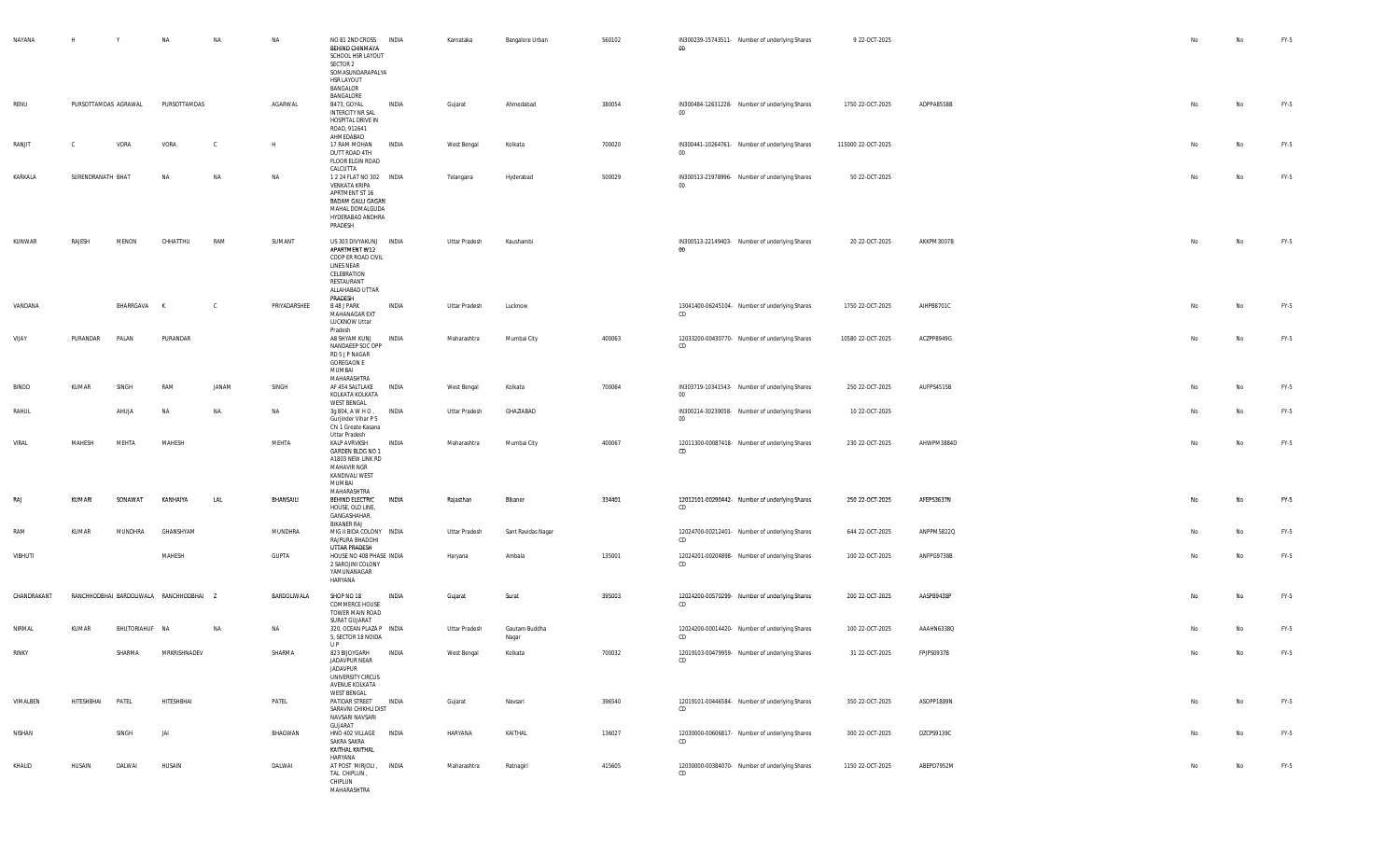| SHIPRA     | NAIDU   |                           | CHINNIKRISHNA |              | GOPALARATTAN | 11394 2 , GOLDEN<br>COMPLEX,<br>BUILDING, CALICUT<br>ROAD GUDALUR<br><b>GUDALUR TAMIL</b><br>NADU | <b>INDIA</b> | Tamil Nadu                                     | The Nilgiris  | 643212                          | CD              | 12029800-00174109- Number of underlying Shares | 100 22-OCT-2025    | ACVPN8969J |                                 | No | No | FY-5   |
|------------|---------|---------------------------|---------------|--------------|--------------|---------------------------------------------------------------------------------------------------|--------------|------------------------------------------------|---------------|---------------------------------|-----------------|------------------------------------------------|--------------------|------------|---------------------------------|----|----|--------|
| NIXON      | SUNNY   | V                         | <b>NA</b>     | NA           | NA           | VAZHAPPILLY HOUSE INDIA<br>VYLATHUR<br>VADAKKEKAD<br>CHAVAKKAD<br>THRISSUR                        |              | Kerala                                         | Thrissur      | 679563                          | 00              | IN301637-41955865- Number of underlying Shares | 20 22-OCT-2025     |            |                                 | No | No | FY-5   |
| DUDU       |         | KUTTAN                    | PAVIYANOSE    |              |              | MOOTHEDAN HOUSE INDIA<br>VETTYKADAVU ROAD<br>CHALAKUDY                                            |              | Kerala                                         | Thrissur      | 680307                          | $00\,$          | IN301637-40993699- Number of underlying Shares | 100 22-OCT-2025    | APHPD1363B |                                 | No | No | $FY-5$ |
| ABDUL      | SHAHID  | PF                        | NA            | NΔ           | NA           | C 43 D K CITY MINNIE INDIA<br>BAY PORT BLAIR A N<br>PORT BLAIR                                    |              | Andaman and Nicobar Andaman Islands<br>Islands |               | 744103                          | $00\,$          | IN301637-41868312- Number of underlying Shares | 500 22-OCT-2025    |            |                                 |    | No | FY-5   |
| VANDANA    |         | BHARRGAVA                 | K             | C.           | PRIYADARSHEE | B 48 J PARK MAHA<br>NAGAR LUCKNOW<br>UTTAR PRADESH<br>INDIA                                       | INDIA        | Uttar Pradesh                                  | Lucknow       |                                 | $00\,$          | IN302269-13474085- Number of underlying Shares | 22200 22-OCT-2025  | AIHPB8701C |                                 | No | No | $FY-5$ |
| A          | V       | VSVSNARAYANA NA<br>MURTHY |               | NA           | NA           | TATIPAKA EAST<br><b>GODAVARI DISTRICT</b>                                                         | INDIA        | Andhra Pradesh                                 | East Godavari | 533249                          | $00\,$          | IN302324-10151470- Number of underlying Shares | 100 22-OCT-2025    |            |                                 | No | No | $FY-5$ |
| PADAKANTI  | BHARATH | KRISHNA                   | PADAKANTI     | SHIVA        | KUMAR        | H NO 1376<br>KALASIGUDA<br>SECUNDERABAD<br>ANDHRA PRADESH<br>INDIA                                | INDIA        | Telangana                                      | Hyderabad     | 500003                          | 00 <sub>o</sub> | IN302269-13163177- Number of underlying Shares | 1 22-OCT-2025      | BEGPP5809F |                                 | No | No | FY-5   |
| SANDHYA    |         | SINHA                     | SURENDRA      | PRASAD       | SINHA        | JF 1 FLAT 7 73, ROAD INDIA<br>NO 10, RAJENDRA<br>NAGAR, PATNA,<br>BIHAR                           |              | Bihar                                          | Patna         | 800016                          | 00              | IN302269-11100461- Number of underlying Shares | 99 22-OCT-2025     | ARWPS7807G |                                 | No | No | FY-5   |
| SHRABANTI  |         | CHATTERJEE                | SOMNATH       |              | CHATTERJEE   | VILL PO DIGSUI PS INDIA<br>MOGRA DT HOOGHLY                                                       |              | West Bengal                                    | Hooghly       | 712148 P0000000000000001<br>809 |                 | Number of underlying Shares                    | 700 22-OCT-2025    |            |                                 | No | No | $FY-5$ |
| ALPANA     |         | CHAKRABORTTY C            |               | К            | CHAKRABORTTY | VILL MERIA BHADRA INDIA<br>KALITALA,<br>POAKNA, DISTHOOGHL<br>Y, WEST BENGAL PIN<br>712 148       |              | West Bengal                                    | Hooghly       | 712148 P0000000000000001<br>470 |                 | Number of underlying Shares                    | 1610 22-OCT-2025   |            |                                 | No | No | $FY-5$ |
| BIPLOB     | KR      | GHOSH                     | LATE          | K            | KGHOSH       | 69 ANANDA PALIT<br>ROAD KOLKATA<br>700014                                                         | <b>INDIA</b> | West Bengal                                    | Kolkata       | 700014 P0000000000000001<br>572 |                 | Number of underlying Shares                    | 230 22-OCT-2025    |            |                                 |    | No | $FY-5$ |
| <b>MRS</b> | RACHEL  | DAVID                     | <b>NA</b>     | NA           | NA           | CO THE EASTERN<br><b>BANK LTD MUMBAI</b><br>400 001                                               | INDIA        | Maharashtra                                    | Mumbai City   | 400001 P0000000000000000<br>022 |                 | Number of underlying Shares                    | 381570 22-OCT-2025 |            |                                 | No | No | FY-5   |
| DEBASISH   |         | PAN                       |               | - G          | PAN          | VILL NUTANGRAM P O INDIA<br>MOGRA 712 148 DIST<br>HOOGHLY                                         |              | West Bengal                                    | Hooghly       | 712148 P0000000000000001<br>440 |                 | Number of underlying Shares                    | 230 22-OCT-2025    |            |                                 | No | No | $FY-5$ |
| ANITA      |         | KARWA                     | $\sqrt{2}$    |              | KARWA        | 6 NATHER BAGAN INDIA<br>STREET KOLKATA 700<br>005                                                 |              | West Bengal                                    | Kolkata       | 700005 P0000000000000001<br>395 |                 | Number of underlying Shares                    | 230 22-OCT-2025    |            | DHANRAJKARWA                    | No | No | $FY-5$ |
| KALPANA    |         | DAS                       | A             | $\mathbb{R}$ | DAS          | 1725 SATCHASI PARA INDIA<br>ROAD CALCUTTA 700<br>002                                              |              | West Bengal                                    | Kolkata       | 700002 P0000000000000001<br>266 |                 | Number of underlying Shares                    | 2300 22-OCT-2025   |            | SUTAPADAS                       | No | No | $FY-5$ |
| PROBIR     | KUMAR   | ROY                       | PROVAT        | KUMAR        | ROY          | 921 MASJID BARI<br>STREET KOLKATA<br>700006                                                       | INDIA        | West Bengal                                    | Kolkata       | 700006 P0000000000000001<br>538 |                 | Number of underlying Shares                    | 230 22-OCT-2025    |            | KASHINATHBATA<br><b>BYAL</b>    | No | No | $FY-5$ |
| SOMNATH    |         | CHATTERJEE                | SACHINDRA     | NATH         | CHATTERJEE   | VILL PO DIGSUI P S INDIA<br>MOGRA DIST<br>HOOGHLY 712148                                          |              | West Bengal                                    | Hooghly       | 712148 P0000000000000001<br>487 |                 | Number of underlying Shares                    | 230 22-OCT-2025    |            |                                 | No | No | FY-5   |
| DIPALI     |         | SEN                       |               |              | SEN          | 181A VIDYA SAGAR INDIA<br>STREET KOLKATA 700<br>009                                               |              | West Bengal                                    | Kolkata       | 700009 P0000000000000001<br>443 |                 | Number of underlying Shares                    | 23000 22-OCT-2025  |            | SURAJITSEN                      | No | No | $FY-5$ |
| SATYA      | NARAYAN | KUNDU                     | LATE          | к            | PKUNDU       | 137 M M GHOSH<br>ROAD P O MOTUHEEL<br>CALCUTTA 700 074                                            | INDIA        | West Bengal                                    | Kolkata       | 700074 P0000000000000001<br>132 |                 | Number of underlying Shares                    | 230 22-OCT-2025    |            | DEBABRATAKUN<br>DU              |    | No | $FY-5$ |
| MONISH     |         | DUTT                      | MLDUTT        |              |              | 34A, MAULANA<br>SHAWKAT ALI STREET<br>CALCUTTA 700 073                                            | INDIA        | West Bengal                                    | Kolkata       | 700073 P0000000000000000<br>976 |                 | Number of underlying Shares                    | 4600 22-OCT-2025   |            | MOHENDRALALL<br>DUTT            | No | No | $FY-5$ |
| OM         | PRAKASH | SONI                      | - B           |              | CHAND        | SUNARO KA VASS<br><b>BEHIND S B B J</b><br><b>BARMER 344 001</b><br>RAJASTHAN                     | INDIA        | Rajasthan                                      | Barmer        | 344001 P0000000000000000<br>770 |                 | Number of underlying Shares                    | 92000 22-OCT-2025  |            | BANSHIDHARSO<br>NI              | No | No | $FY-5$ |
|            |         | DINESHKUMAR MAGARWAL      | SRI           |              | AGARWAL      | RAJA ROAD AT PO INDIA<br>MAROLI BAZAR TAL<br>NAVSARI DIST BULSAR<br><b>GUJARAT 396 436</b>        |              | Gujarat                                        | Valsad        | 396436 P0000000000000000<br>487 |                 | Number of underlying Shares                    | 5750 22-OCT-2025   |            | SRIVINODKUMA<br>RMAGARWAL       |    | No | FY-5   |
| SRI        | DHANRAJ | KARWA                     | SRI           | S.           | KARWA        | 1, NATHAR BAGAN INDIA<br>STREET CALCUTTA 700<br>005                                               |              | West Bengal                                    | Kolkata       | 700005 P0000000000000000<br>404 |                 | Number of underlying Shares                    | 1150 22-OCT-2025   | AWIPK6731E |                                 | No | No | FY-5   |
| CHANDRA    | SHEKAR  | B                         | NA            | NA           | NA           | 5 8 849 ASHOK<br>NAGAR KAMAREDDY<br>DIST NIZAMABAD<br>TELANGANA                                   | INDIA        | Telangana                                      | Nizamabad     | 503111                          | CD              | 13041400-04613083- Number of underlying Shares | 92 22-OCT-2025     |            |                                 | No | No | FY-5   |
| UMA        |         | SENGUPTA                  | LATE          | KALI         | KRISHNASEN   | 5730 BANGAL PARA INDIA<br>2ND BYE LANE PO<br>DANESH SK LANE<br>HOWRAH                             |              | West Bengal                                    | Howrah        | 711109 P0000000000000001<br>792 |                 | Number of underlying Shares                    | 1 22-OCT-2025      | DBDPS4354Q | PRABIRSENGUPT<br>$\overline{A}$ | No | No | FY-5   |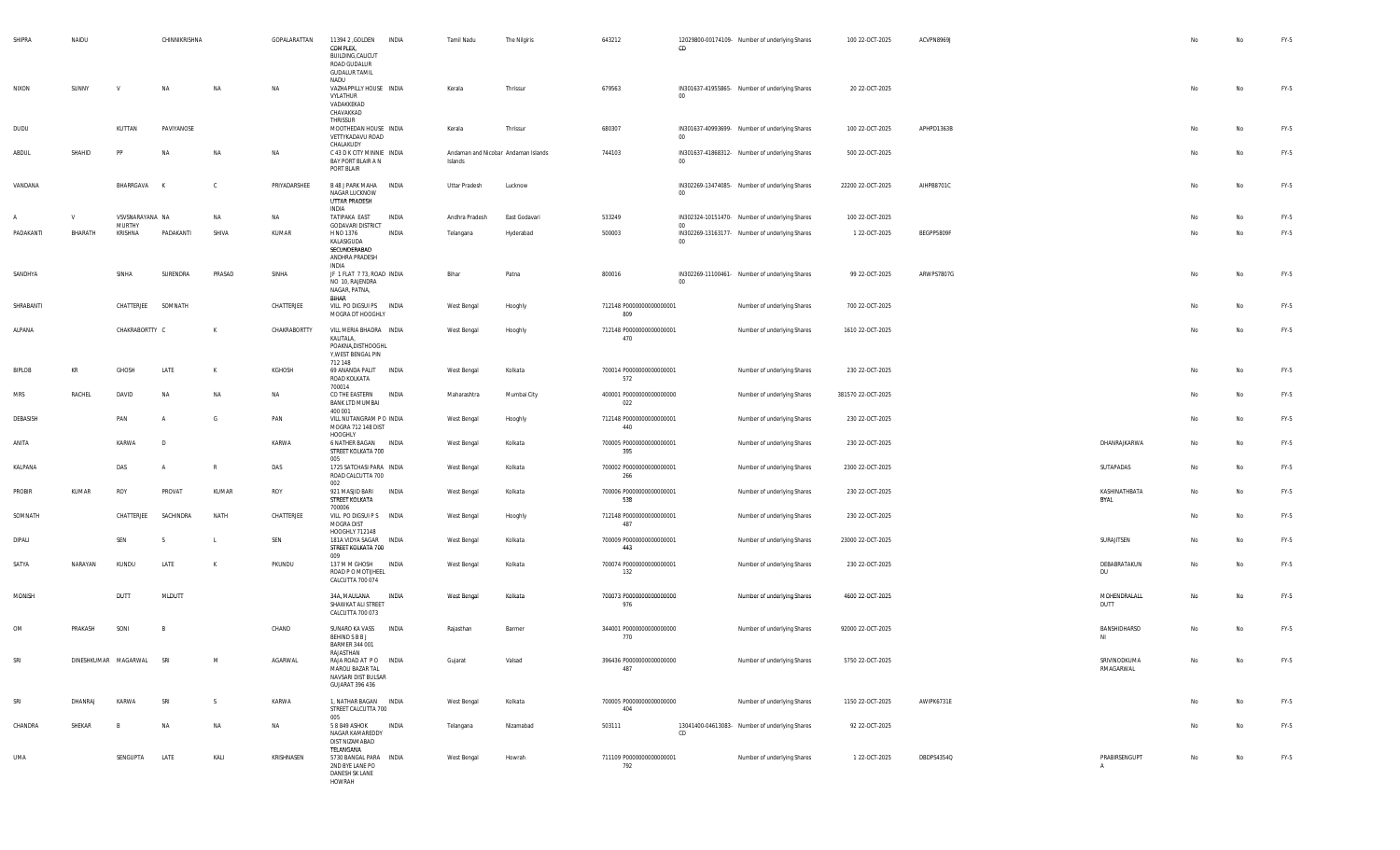| ANII        |               | SENGUPTA                       | LATE                   | <b>SUDHIR</b> | SENGUPTA       | 5730 BANGAL PARA INDIA<br>2ND BYE LANE PO<br>DANESH SK LANE<br><b>HOWRAH</b>                                                     |              | West Bengal   | Howrah            | 711109 P0000000000000001<br>791        |              | Number of underlying Shares                                    | 1 22-OCT-2025     | AKEPS3894A | PRABIRSENGUPT             | No | No | FY-5   |
|-------------|---------------|--------------------------------|------------------------|---------------|----------------|----------------------------------------------------------------------------------------------------------------------------------|--------------|---------------|-------------------|----------------------------------------|--------------|----------------------------------------------------------------|-------------------|------------|---------------------------|----|----|--------|
| SANKAR      | LAL           | SEN                            | ΝA                     | NA            | NA             | 181A VIDYA SAGAR INDIA<br>STREET KOLKATA 700                                                                                     |              | West Bengal   | Kolkata           | 700009 P0000000000000001<br>441        |              | Number of underlying Shares                                    | 23000 22-OCT-2025 |            | DIPALISEN                 | No | No | FY-5   |
| DEBASHIS    |               | MOOKHERJEE                     |                        |               | MOOKHERJEE     | 009<br>SWASTIKA P 12<br>SANKAR BOSE ROAD                                                                                         | <b>INDIA</b> | West Bengal   | Kolkata           | 700027 P0000000000000001<br>755        |              | Number of underlying Shares                                    | 1 22-OCT-2025     |            |                           | No | No | FY-5   |
| SOUMYABRATA |               | GANGULY                        | SUBRATA                |               | GANGULY        | KOLKATA<br>12 S C MUKHERJEE INDIA                                                                                                |              | West Bengal   | Kolkata           | 700002 P0000000000000001               |              | Number of underlying Shares                                    | 1 22-OCT-2025     |            |                           | No | No | FY-5   |
| PRABIR      |               | SENGUPTA                       | ANIL                   |               | SENGUPTA       | STREET KOLKATA<br>5730 BANGAL PARA INDIA<br>2ND BYE LANE PO<br>DANESH SK LANE                                                    |              | West Bengal   | Howrah            | 748<br>711109 P0000000000000001<br>790 |              | Number of underlying Shares                                    | 1 22-OCT-2025     | AYMPS6881K | TANUSRISENGUP<br>TA       | No | No | FY-5   |
| MUKTI       |               | CHATTERJEE                     | LATE                   | - S           | NCHATTERJEE    | HOWRAH<br>CO MINAKSHI<br>MUKHERJEE 276<br>SURYA SEN STREET<br>2ND FLOOR KOLKATA                                                  | INDIA        | West Bengal   | Kolkata           | 700009 P0000000000000001<br>542        |              | Number of underlying Shares                                    | 230 22-OCT-2025   |            | RATANPAL                  | No | No | FY-5   |
| AYAN        |               | PALIT                          |                        | K             | PALIT          | 700009<br>44A BANERJEE PARA INDIA<br>LANE POST DHAKURIA<br>CALCUTTA 700 031                                                      |              | West Bengal   | Kolkata           | 700031 P0000000000000001<br>095        |              | Number of underlying Shares                                    | 20 22-OCT-2025    |            | RUBYPALIT                 | No | No | FY-5   |
|             |               | <b>BOSE</b>                    | NA                     | NA            | NA             | 8 CLIVE ROW                                                                                                                      | INDIA        | West Bengal   | Kolkata           | 700001 P0000000000000000               |              | Number of underlying Shares                                    | 230 22-OCT-2025   |            |                           | No | No | FY-5   |
| HARENDRA    | KUMAR         | SINGH                          |                        | D             | SINGH          | CALCUTTA 700 001<br>20423 NORTH<br>SEALDAH ROAD<br>EASTERN RAILWAY<br>QUARTERS CALCUTTA                                          | INDIA        | West Bengal   | Kolkata           | 255<br>700009 P0000000000000000<br>773 |              | Number of underlying Shares                                    | 23000 22-OCT-2025 |            |                           | No | No | FY-5   |
| SANDIP      |               | SAHA                           | SUBHENDRA              | LAL           | SAHA           | 700 009<br>3621 KALIGHAT ROAD INDIA                                                                                              |              | West Bengal   | Kolkata           | 700026 P00000000000000001              |              | Number of underlying Shares                                    | 1 22-OCT-2025     | AQHPS3555M |                           | No | No | FY-5   |
|             | s             | BUILDTECHPRIVA NA<br>TELIMITED |                        | NA            | NA             | KOLKATA<br>403483424 ANSARI INDIA<br>ROAD DARYAGANJ                                                                              |              | Delhi         | Central Delhi     | 753<br>110002                          | 00           | IN302960-10033391- Number of underlying Shares                 | 2500 22-OCT-2025  | AADCR0599P |                           | No | No | FY-5   |
| DR          | RAJKUMAR      | MAHESHWARIH NA                 |                        | <b>NA</b>     | NA             | NEW DELHI<br>LAXMI GANJ KASGANJ INDIA                                                                                            |              | Uttar Pradesh | Etawah            |                                        |              | IN302960-10030372- Number of underlying Shares                 | 500 22-OCT-2025   | AAGHD3219J |                           | No | No | FY-5   |
| DAYANAND    | MAHADEO       | - UF<br>GUNJAL                 | MAHADEO                | RANGNATH      | <b>GUNJAL</b>  | $\mathsf{UP}$<br>SUTAR THIKE KANDALI INDIA<br>PUNE NEAR Z P<br>SCHOOL , PUNE<br>MAHARASHTRA, INDIA                               |              | Maharashtra   | Pune              | 412412                                 | ററ<br>$00\,$ | IN303028-68760947- Number of underlying Shares                 | 200 22-OCT-2025   | AKRPG3541P |                           | No | No | FY-5   |
| ANTONY      | N             |                                | NA                     | NA            | NA             | NEDUTHARA HOUSE INDIA<br>LAKSHMI HOUSING<br>COLONY KANJIKODE<br>PO PALAKKAD KERALA                                               |              | Kerala        | Thrissur          | 678621                                 | $00\,$       | IN303340-10002547- Number of underlying Shares                 | 230 22-OCT-2025   |            |                           | No | No | FY-5   |
| ADHAAR      |               | SWAROOPAGAR ANAND<br>WAL       |                        | SWARUP        | AGARWAL        | NO C 103 PURVA INDIA<br><b>FOUNTAIN SQUARE</b><br>MUNNEKOLLALU<br>VARTHUR HOBLI                                                  |              | Karnataka     | Bangalore Urban   | 560037                                 | 00           | IN300239-13990386- Number of underlying Shares                 | 160 22-OCT-2025   | AMXPA3406H |                           | No | No | FY-5   |
| MAYA        | SUDHIR        | RATHI                          | <b>SUDHIR</b>          | M             | RATHI          | BANGALORE<br>61 TOSHNIWAL<br>DUPLEX RAM NAGAR<br><b>NEAR MARUTI</b>                                                              | <b>INDIA</b> | Maharashtra   | Akola             | 444001                                 | $_{00}$      | IN301774-13280412- Number of underlying Shares                 | 1000 22-OCT-2025  | AAYPR6637A |                           | No | No | FY-5   |
| KASHI       | NATH          | MANNA                          | GOSTO                  | BEHARI        | MANNA          | MANDIR AKOLA<br>314 M N K ROAD KOL INDIA<br>36 SOUTH KOLKATA                                                                     |              | West Bengal   | North 24 Parganas | 700036                                 | 00           | IN300214-12538878- Number of underlying Shares                 | 5 22-OCT-2025     | ANVPM9109N |                           | No | No | FY-5   |
| VINODH      | KUMAR         | - C                            | CHOKKAIAH              |               | PALUSWAMY      | WEST BENGAL<br>NO 104F THIRD<br>FLOOR 14TH CROSS<br>20TH MAIN<br>VENKATESHWARA<br>LAYOUT BTM 1ST<br>STAGE BANGALORE<br>KARNATAKA | <b>INDIA</b> | Karnataka     | Bangalore Urban   | 560068                                 | $00\,$       | IN300513-16421152- Number of underlying Shares                 | 2 22-OCT-2025     | AEPPV2306F |                           | No | No | FY-5   |
| DEVDUTTA    |               | GANGAWANWAL NA<br>E            |                        | NA            | NA             | 201 SANGITA NEST<br>MAHANT ROAD<br><b>EXTENTION NEAR</b><br>CENTRAL BANK VILE<br>PARLE MUMBAI                                    | INDIA        | Maharashtra   | Mumbai City       | 400057                                 | 00           | IN300597-10121900- Amount for unclaimed and<br>unpaid dividend | 0.25 10-SEP-2026  | ADLPG5689D | NEHAGANGANW<br>ALE        | No | No | FY-6   |
| MOHAN       | LAL           | FATEHPURIA                     | GAURISHANKAR           |               | FATEHPURIA     | P 38, INDIA EXCHANGE INDIA<br>PLACE CALCUTTA                                                                                     |              | West Bengal   | Kolkata           | 700001                                 | $00\,$       | IN300601-10169643- Amount for unclaimed and<br>unpaid dividend | 1150 10-SEP-2026  |            |                           |    | No | FY-6   |
| RANADHIR    | KUMAR         | CHAKRABORTY LATE               |                        | <b>DR</b>     | ABORTY         | SUDHIRKUMARCHAKR 416, BAGJOLA LINK INDIA<br>ROAD SUBHASH<br>NAGAR SOUTH<br>DUMDUM<br>CANTONMENT<br>KOLKATA                       |              | West Bengal   | Kolkata           | 700065                                 | $00\,$       | IN300773-10242559- Amount for unclaimed and<br>unpaid dividend | 11.5 10-SEP-2026  | ADQPC4611A |                           |    | No | $FY-6$ |
| BHASKAR     | T             | $\mathbb{C}$                   | CHANDRASHEKAR TARIKERE |               | KRISHNASHASTRY | ENCORA<br>TECHNOLOGIES PVT<br>LTD BRIDGE SOUTH<br>PARADE NO 10<br>BANGALORE<br>KARNATAKA                                         | INDIA        | Karnataka     | Bangalore Urban   | 560001                                 | 00           | IN300513-19530443- Amount for unclaimed and<br>unpaid dividend | 1.9 10-SEP-2026   | AFTPC4211M |                           | No | No | FY-6   |
| VINUBHAI    | <b>JORDAS</b> | PATEL                          | <b>JORDAS</b>          |               | PATEL          | AT SADAKPURA PO INDIA<br>DHAMOD TA<br>LUNAWADA DIST<br>PUNCHMAHAL                                                                |              | Gujarat       | Panch Mahals      | 388270                                 | $00\,$       | IN300476-43449636- Amount for unclaimed and<br>unpaid dividend | 5 10-SEP-2026     | APGPP4703C | KAMLABENVINU<br>BHAIPATEL | No | No | FY-6   |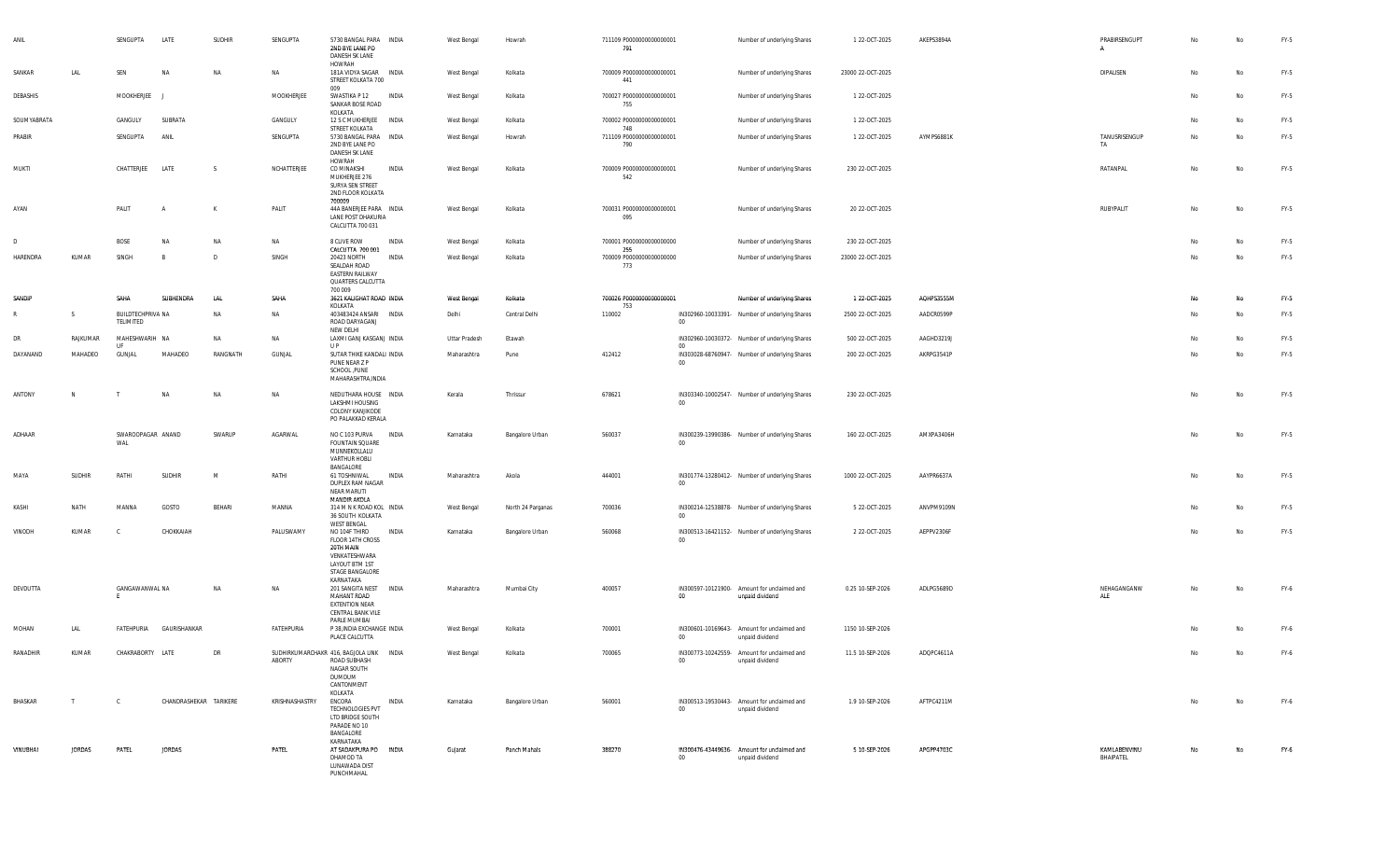| KAUSHIK       |                      | KUNDU                          | KINKAR        | KUMAR     | KUNDU        | ANNAPURNA RIDHI INDIA<br>SIDHI BLOCK II FLAT<br>3R DIAMOND<br>HARBOUR ROAD JOKA<br>KOLKATA WEST<br>BENGAL                                     |              | West Bengal    | Kolkata              | 700104 | CD     | 12044700-03107009- Amount for unclaimed and<br>unpaid dividend | 0.5 10-SEP-2026   | AARPK4887G |             | No | No  | FY-6   |
|---------------|----------------------|--------------------------------|---------------|-----------|--------------|-----------------------------------------------------------------------------------------------------------------------------------------------|--------------|----------------|----------------------|--------|--------|----------------------------------------------------------------|-------------------|------------|-------------|----|-----|--------|
| JAYDEEP       |                      | BANERJEE                       | AMULYA        | RATAN     | BANERJEE     | NORTH LOCO TANK INDIA<br>AJANTA PARA<br>HIRAPUR DHANBAD<br><b>JHARKHAND</b>                                                                   |              | Jharkhand      | Dhanbad              | 826001 | CD     | 12038400-00193810- Amount for unclaimed and<br>unpaid dividend | 17.25 10-SEP-2026 | ACJPB7307A |             | No | No  | $FY-6$ |
| NEELISETTY    |                      | LNGUPTA                        | MALYADRI      |           | NEELISETTY   | DOOR NO6 3<br><b>GANTASALA VARI</b><br>STREET PENUGONDA<br>AP                                                                                 | INDIA        | Andhra Pradesh | West Godavari        | 534320 | CD     | 12035200-00040457- Amount for unclaimed and<br>unpaid dividend | 50 10-SEP-2026    | AFWPN0447F |             | No | No. | FY-6   |
| SACHIN        | RAMESH               | KOTHAWADE                      | <b>NA</b>     | <b>NA</b> | NA           | F NO 1 ARMBH<br>RESIDENSI<br>SUDARSHAN COLONY<br>PANCHVATI NASHIK<br>MAHARASHTRA                                                              | INDIA        | Maharashtra    | Nashik               | 422003 | CD     | 12032300-01359311- Amount for unclaimed and<br>unpaid dividend | 5 10-SEP-2026     |            |             | No | No  | $FY-6$ |
| R             | S.                   | BUILDTECHPRIVA NA<br>TELIMITED |               | NA        | NA           | 403483424 ANSARI INDIA<br>ROAD DARYAGANJ<br>NEW DELHI                                                                                         |              | Delhi          | Central Delhi        | 110002 | $00\,$ | IN302960-10033391- Amount for unclaimed and<br>unpaid dividend | 125 10-SEP-2026   | AADCR0599P |             | No | No  | FY-6   |
| KUNWAR        | RAJESH               | MENON                          | CHHATTHU      | RAM       | SUMANT       | US 303 DIVYAKUNJ INDIA<br>APARTMENT W12<br>COOP ER ROAD CIVIL<br><b>LINES NEAR</b><br>CELEBRATION<br>RESTAURANT<br>ALLAHABAD UTTAR<br>PRADESH |              | Uttar Pradesh  | Kaushambi            |        | 00     | IN300513-22149403- Amount for unclaimed and<br>unpaid dividend | 1 10-SEP-2026     | AKKPM3007B |             | No | No  | $FY-6$ |
| MANORANJAN    |                      | SAHA                           | MONMOHAN      |           | SAHA         | 46 KRISHNA GOPAL INDIA<br><b>JEW ROAD</b><br>MANDIRPARA PO<br><b>BIRATI KOLKATA</b>                                                           |              | West Bengal    | North 24 Parganas    | 700051 | 00     | IN301436-10293207- Amount for unclaimed and<br>unpaid dividend | 34.5 10-SEP-2026  | BKJPS5153A | NILIMASAHA  | No | No  | $FY-6$ |
| DHANASEKARAN  |                      | $\overline{A}$                 | ARTHANARISAMY |           | S.           | 73 MOONGAPPADI INDIA<br>STREET GUGAI SALEM                                                                                                    |              | Tamil Nadu     | Salem                | 636006 | $00\,$ | IN300175-10104679- Amount for unclaimed and<br>unpaid dividend | 575 10-SEP-2026   | AJJPD1190L |             | No | No  | FY-6   |
| PRANAB        |                      | SHENDE                         | $\mathsf{T}$  | - S       | SHENDE       | RIDDI SIDDI SADAN R INDIA<br>H PLOT 73 SECTOR 4<br>KOPARKHAIRANE<br>NAVIMUMBAI<br>MAHARASHTRA                                                 |              | Maharashtra    | Thane                | 400701 | 00     | IN300214-12897569- Amount for unclaimed and<br>unpaid dividend | 11.5 10-SEP-2026  | AZFPS6390H |             | No | No  | $FY-6$ |
| KAYWIN        | CHARLES              | DCOSTA                         | <b>JOSEPH</b> |           | DCOSTA       | THOPPIL HOUSE<br>KADUKUTTY P O<br>CHALAKUDY                                                                                                   | INDIA        | Kerala         | Thrissur             | 680315 | $00\,$ | IN300239-11807756- Amount for unclaimed and<br>unpaid dividend | 25 10-SEP-2026    | AISPD6426D |             | No | No  | FY-6   |
| ADHAAR        |                      | SWAROOPAGAR ANAND<br>WAL       |               | SWARUP    | AGARWAL      | THRISSUR<br>NO C 103 PURVA<br><b>FOUNTAIN SQUARE</b><br>MUNNEKOLLALU<br>VARTHUR HOBLI<br>BANGALORE                                            | <b>INDIA</b> | Karnataka      | Bangalore Urban      | 560037 | $00\,$ | IN300239-13990386- Amount for unclaimed and<br>unpaid dividend | 8 10-SEP-2026     | AMXPA3406H |             | No | No  | $FY-6$ |
| P             | RAVI                 | KUMAR                          | VEERA         | MOHAN     | RAOPALABOINA | 71705 ANDHRA<br>KESARI ROAD<br>PRODDATUR KADAPA                                                                                               | INDIA        | Andhra Pradesh | KADAPA               | 516360 | $00\,$ | IN300239-13607370- Amount for unclaimed and<br>unpaid dividend | 5 10-SEP-2026     | AIFPR4920H |             | No | No  | FY-6   |
| PRABODH       | KUMAR                | MISHRA                         | Prafulla      | kumar     | mishra       | HARI HARA NIVAS,i o INDIA<br>b road NEW COLON Y<br>Rayagada Odisha                                                                            |              | Orissa         | Koraput              | 765001 | 00     | IN300214-30379208- Amount for unclaimed and<br>unpaid dividend | 5 10-SEP-2026     | ARBPM3362P |             | No | No  | FY-6   |
| NAGESWARA     | RAO                  | BALLA                          | SUBBAYYA      |           | BALLA        | 11 177 18<br>BRAHMAPURAM<br>PEDANA KRISHNA DT                                                                                                 | INDIA        | Andhra Pradesh | Krishna              | 521366 | $00\,$ | IN301774-12958848- Amount for unclaimed and<br>unpaid dividend | 2.5 10-SEP-2026   | ANAPB3157A |             | No | No. | $FY-6$ |
| KEERTHIMEENAV |                      |                                | VETRISELVANR  |           |              | 2 E2 E2 1ST STREET INDIA<br>NEW COLONY<br><b>MADURAL</b>                                                                                      |              | Tamil Nadu     | Madurai              | 625002 | $00\,$ | IN301696-10895523- Amount for unclaimed and<br>unpaid dividend | 0.05 10-SEP-2026  | ANOPM6621L |             | No | No  | FY-6   |
| PURSOTTAM     | DAS                  | SHARMA                         | RAM           | SWAROOP   | SHARMA       | H NO 216 KANPUR INDIA<br>ROAD TALPURA<br><b>JHANSI</b>                                                                                        |              | Uttar Pradesh  | Jhansi               |        | $00\,$ | IN301696-10492532- Amount for unclaimed and<br>unpaid dividend | 5 10-SEP-2026     | AHBPS4614E | MADHUSHARMA | No | No  | FY-6   |
| SANDHYA       |                      | SINHA                          | SURENDRA      | PRASAD    | SINHA        | JF 1 FLAT 7 73, ROAD INDIA<br>NO 10, RAJENDRA<br>NAGAR, PATNA,<br>BIHAR                                                                       |              | Bihar          | Patna                | 800016 | $00\,$ | IN302269-11100461- Amount for unclaimed and<br>unpaid dividend | 4.1 10-SEP-2026   | ARWPS7807G |             | No | No  | FY-6   |
| EMANDI        |                      | SURYANARAYAN DEMUDU            |               |           |              | D NO 251029<br>NALLAVARI STREET<br>VISAKHAPATNAM                                                                                              | <b>INDIA</b> | Andhra Pradesh | Vishakhapatnam       | 530001 | $00\,$ | IN302324-10028652- Amount for unclaimed and<br>unpaid dividend | 3 10-SEP-2026     | BFMPS3943E |             | No | No  | FY-6   |
| SADHANA       |                      | GHOSH                          | <b>NA</b>     | N/        | <b>NA</b>    | 219. KULPI ROAD<br>JAYNAGAR SOUTH 24<br>PARGANAS WEST                                                                                         | <b>INDIA</b> | West Bengal    | Kolkata              | 743337 | $00\,$ | IN302898-10043387- Amount for unclaimed and<br>unpaid dividend | 10 10-SEP-2026    |            |             | No | No  | FY-6   |
| DEEPAK        | SHAIHUN              | MINJ                           | <b>UUB</b>    |           | MINJ         | BENGAL<br>OFFICERS FLAT LETS INDIA<br>ROOM NO F7 JODA<br>WEST JODA JODA                                                                       |              | Orissa         | Kendujhar (Keonjhar) | 758034 | 00     | IN303719-10668027- Amount for unclaimed and<br>unpaid dividend | 12.05 10-SEP-2026 | AKYPM4543Q |             |    | No  | FY-6   |
| SASWATA       |                      | NAG                            | NA            | NA        | NA           | ORISSA<br>GF1 KASHI MANJIRA INDIA<br>NEST ROAD 2 PLOT<br>NO 3940 NEST<br>MARRED PALLY<br>SECUNDERABAD                                         |              | Telangana      | Hyderabad            | 500026 | 00     | IN301549-16033650- Amount for unclaimed and<br>unpaid dividend | 0.5 10-SEP-2026   | AAAPN2486K |             | No | No  | $FY-6$ |
| RENU          | PURSOTTAMDAS AGRAWAL |                                | PURSOTTAMDAS  |           | AGARWAL      | B473, GOYAL<br>INTERCITY NR SAL<br>HOSPITAL DRIVE IN<br>ROAD, 912641<br>AHMEDABAD                                                             | INDIA        | Gujarat        | Ahmedabad            | 380054 | 00     | IN300484-12631228- Amount for unclaimed and<br>unpaid dividend | 87.5 10-SEP-2026  | ADPPA8558B |             | No | No  | FY-6   |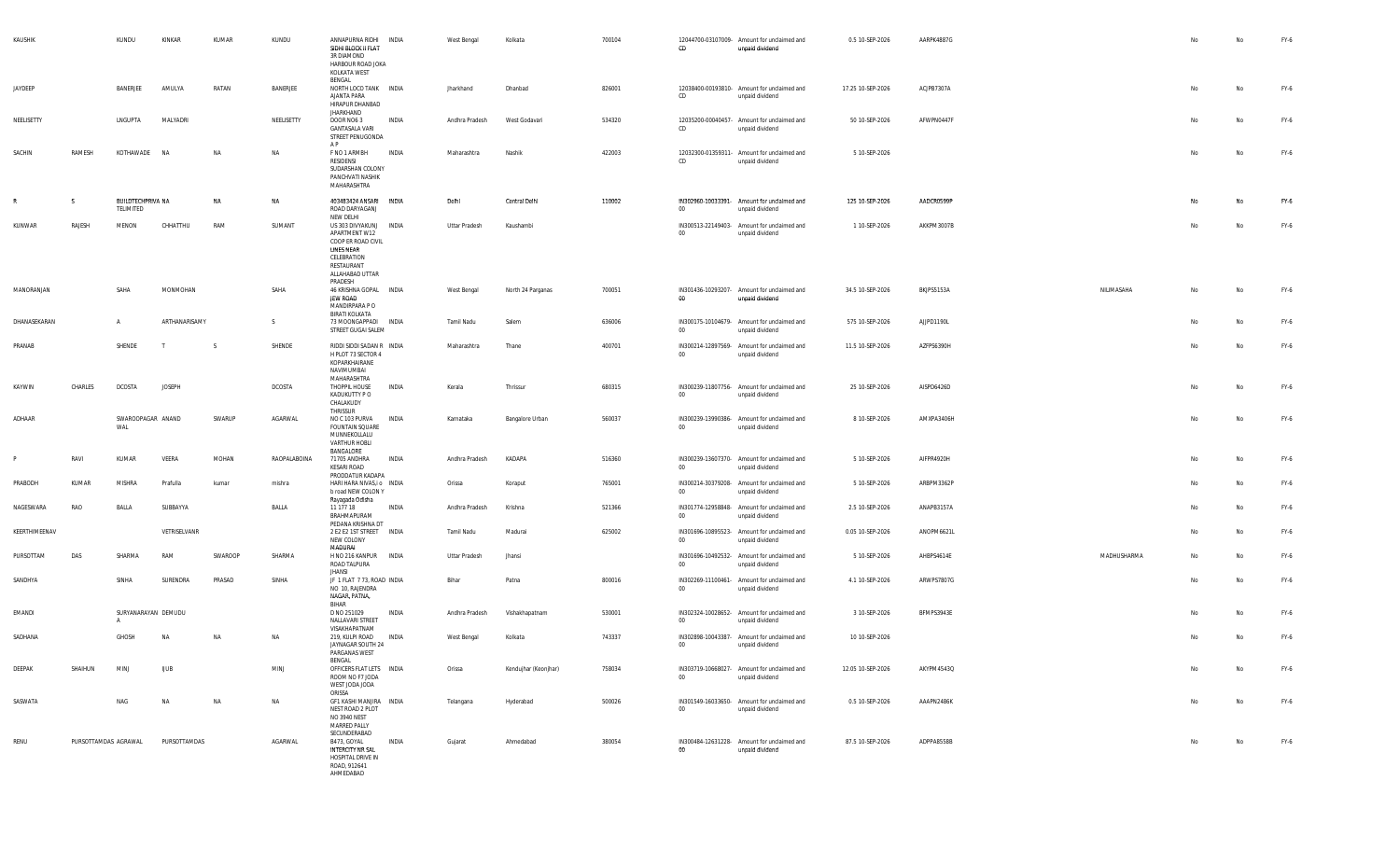| VIJAY        |             | PURANDAR            | PALAN               | PURANDAR           |              |              | A8 SHYAM KUNJ<br>NANDAEEP SOC OPP<br>RD 5 J P NAGAR<br><b>GOREGAON E</b><br>MUMBAI                        | INDIA | Maharashtra    | Mumbai City            | 400063                          | CD              | 12033200-00430770- Amount for unclaimed and<br>unpaid dividend | 529 10-SEP-2026  | ACZPP8949G |            | No | No | FY-6 |
|--------------|-------------|---------------------|---------------------|--------------------|--------------|--------------|-----------------------------------------------------------------------------------------------------------|-------|----------------|------------------------|---------------------------------|-----------------|----------------------------------------------------------------|------------------|------------|------------|----|----|------|
| VIBHUTI      |             |                     |                     | MAHESH             |              | GUPTA        | MAHARASHTRA<br>HOUSE NO 408 PHASE INDIA<br>2 SAROJINI COLONY<br>YAMUNANAGAR<br>HARYANA                    |       | Haryana        | Ambala                 | 135001                          | CD              | 12024201-00204898- Amount for unclaimed and<br>unpaid dividend | 5 10-SEP-2026    | ANFPG9738B |            | No | No | FY-6 |
| RINKY        |             |                     | SHARMA              | MRKRISHNADEV       |              | SHARMA       | 823 BIJOYGARH<br>JADAVPUR NEAR<br>JADAVPUR<br>UNIVERSITY CIRCUS<br>AVENUE KOLKATA<br><b>WEST BENGAL</b>   | INDIA | West Bengal    | Kolkata                | 700032                          | CD              | 12019103-00479959- Amount for unclaimed and<br>unpaid dividend | 1.2 10-SEP-2026  | FPJPS0937B |            | No | No | FY-6 |
| NILIMA       |             |                     | SAHA                | MONORANJON         |              | SAHA         | 46, KRISHNA GOPAL INDIA<br>JEW ROAD MANDIR<br>PARA BIRATI KOLKATA                                         |       | West Bengal    | North 24 Parganas      | 700051                          | $00\,$          | IN300966-10045330- Amount for unclaimed and<br>unpaid dividend | 0.05 10-SEP-2026 | BHOPS1533E |            | No | No | FY-6 |
| VIJAY        |             | PRABHASHANKA PANDYA |                     | NA                 | <b>NA</b>    | NA           | FLAT NO 8 2ND FLOOR INDIA<br>SWASRAY BLDG P J<br>ROAD BEHIND<br>ADIASHRAY HOTEL<br>DAHISAR EAST<br>MUMBAI |       | Maharashtra    | Mumbai City            | 400068                          | $00\,$          | IN301549-18716468- Amount for unclaimed and<br>unpaid dividend | 1.25 10-SEP-2026 | AJVPP3596J |            | No | No | FY-6 |
| UDIT         |             |                     | MEHROTRA            | NA                 | NA           | NA           | SHREE DHAM 33A INDIA<br>VISHNUPURI KANPUR                                                                 |       | Uttar Pradesh  | Kanpur Nagar           |                                 | $00\,$          | IN301330-20072649- Amount for unclaimed and<br>unpaid dividend | 500 10-SEP-2026  |            |            | No | No | FY-6 |
| DUDU         |             |                     | KUTTAN              | PAVIYANOSE         |              |              | MOOTHEDAN HOUSE INDIA<br>VETTYKADAVU ROAD<br>CHALAKUDY                                                    |       | Kerala         | Thrissur               | 680307                          | 00 <sub>o</sub> | IN301637-40993699- Amount for unclaimed and<br>unpaid dividend | 5 10-SEP-2026    | APHPD1363B |            | No | No | FY-6 |
| ERIC         |             |                     | FERNANDEZ           | FERNANDEZ          | EARNEST      | THOMAS       | ROOM NO B 40<br>TELECOM STAFF<br>QUARTERS<br>KESAVADASAPURAM<br>PATTOM<br>TRIVANDRUM                      | INDIA | Kerala         | Thiruvananthapuram     | 695004                          | $00\,$          | IN301637-40993594- Amount for unclaimed and<br>unpaid dividend | 25 10-SEP-2026   | AAGPF1096B |            | No | No | FY-6 |
| LATADEVI     |             |                     |                     | KANTILALJI         |              |              | 69 NARASIMHA<br>MESTHRI GALLI<br>CHIKKAPETE<br><b>BANGALORE KAR</b>                                       | INDIA | Karnataka      | Bangalore Urban        | 560053                          | $00\,$          | IN301983-10935846- Amount for unclaimed and<br>unpaid dividend | 2.5 10-SEP-2026  | AFHPL5294B |            | No | No | FY-6 |
| TAPENDRA     |             | <b>KRISTO</b>       | DUTT                | LATE               | $\mathbb{R}$ | KDUTT        | GOSTO BHAWAN 2 INDIA<br>MITRA LANE KOLKATA                                                                |       | West Bengal    | Kolkata                | 700007 P0000000000000001<br>767 |                 | Amount for unclaimed and<br>unpaid dividend                    | 3 10-SEP-2026    | ADFPD1433J | MINATIDUTT | No | No | FY-6 |
| DEBASHIS     |             |                     | MOOKHERJEE J        |                    |              | MOOKHERJEE   | SWASTIKA P 12 INDIA<br>SANKAR BOSE ROAD<br>KOLKATA                                                        |       | West Bengal    | Kolkata                | 700027 P0000000000000001<br>755 |                 | Amount for unclaimed and<br>unpaid dividend                    | 0.05 10-SEP-2026 |            |            | No | No | FY-6 |
| SANDIP       |             |                     | SAHA                | SUBHENDRA          | LAL          | SAHA         | 3621 KALIGHAT ROAD INDIA<br>KOLKATA                                                                       |       | West Bengal    | Kolkata                | 700026 P0000000000000001<br>753 |                 | Amount for unclaimed and<br>unpaid dividend                    | 0.05 10-SEP-2026 | AQHPS3555M |            | No | No | FY-6 |
| <b>JATIN</b> |             |                     | BISWAKARMA JAHAR    |                    | LAL          | BISWAKARMA   | NP 286 PO<br>KRISHNAPUR SEC V<br>SALT LAKE CITY<br>KOLKATA                                                | INDIA | West Bengal    | Kolkata                | 700102 P0000000000000001<br>750 |                 | Amount for unclaimed and<br>unpaid dividend                    | 0.05 10-SEP-2026 |            |            | No | No | FY-6 |
| V            |             |                     | LAKSHMIPATHI LATE   |                    |              | SVISWANATHAN | P 72, LAKE ROAD<br>KHAITAN HOUSE FLAT<br>18,4TH FLOOR<br>KOLKATA                                          | INDIA | West Bengal    | Kolkata                | 700029 P0000000000000001<br>719 |                 | Amount for unclaimed and<br>unpaid dividend                    | 34.5 10-SEP-2026 | ADHPV8965H |            | No | No | FY-6 |
| SOUMEN       |             |                     | GHOSH               | <b>NA</b>          | NA           | NA           | 297 157B BOURIPARA INDIA<br>GOLAP BAG P O<br>SHEORAPHULLY<br>HOOGHLY, W B<br>712223                       |       | West Bengal    | Hooghly                | 712223 P0000000000000001<br>674 |                 | Amount for unclaimed and<br>unpaid dividend                    | 11.5 10-SEP-2026 |            |            | No | No | FY-6 |
|              | JANAKIRAMAN |                     |                     | MOHANAKRISHNA<br>N |              |              | NO 34B 3RD CROSS ST INDIA<br>JAI NAGAR<br>VALASARAVAKKAM<br>CHENNAI CHENNAI                               |       | Tamil Nadu     | Chennai                | 600087                          | CD              | 12044700-06504641- Amount for unclaimed and<br>unpaid dividend | 0.05 10-SEP-2026 | AOBPJ3429B |            | No | No | FY-6 |
| PRAVINBHAI   |             | VITTHALBHAI         | MENDPARA            | VITTHALBHAI        |              |              | <b>TAMIL NADU</b><br>1718, YOGESHWAR INDIA<br>SOC, DEVBAUG,<br>BHAVNAGAR                                  |       | Gujarat        | Bhavnagar              | 364001                          | CD              | 13023400-00250074- Amount for unclaimed and<br>unpaid dividend | 100 10-SEP-2026  | AOAPM5876Q |            | No | No | FY-6 |
| CHANDRA      |             | SHEKAR              |                     |                    | <b>NA</b>    | NA           | GUJARAT<br>5 8 849 ASHOK<br>NAGAR KAMAREDDY<br>DIST NIZAMABAD<br>TELANGANA                                | INDIA | Telangana      | Nizamabad              | 503111                          | CD              | 13041400-04613083- Amount for unclaimed and<br>unpaid dividend | 2.35 10-SEP-2026 |            |            |    | No | FY-6 |
| NIRMAL       |             | KUMAR               | BHUTORIAHUF NA      |                    | NA           | NA           | 320, OCEAN PLAZA P INDIA<br>5, SECTOR 18 NOIDA<br>U P                                                     |       | Uttar Pradesh  | Gautam Buddha<br>Nagar |                                 | CD              | 12024200-00014420- Amount for unclaimed and<br>unpaid dividend | 5 10-SEP-2026    | AAAHN6338Q |            | No | No | FY-6 |
| NISHAN       |             |                     | SINGH               | JAI                |              | BHAGWAN      | HNO 402 VILLAGE INDIA<br>SAKRA SAKRA<br>KAITHAL KAITHAL<br>HARYANA                                        |       | HARYANA        | KAITHAL                | 136027                          | CD              | 12030000-00606817- Amount for unclaimed and<br>unpaid dividend | 15 10-SEP-2026   | DZCPS9139C |            | No | No | FY-6 |
| SHIPRA       |             | NAIDU               |                     | CHINNIKRISHNA      |              | GOPALARATTAN | 11394 2 , GOLDEN INDIA<br>COMPLEX,<br>BUILDING, CALICUT<br>ROAD GUDALUR<br><b>GUDALUR TAMIL</b><br>NADU   |       | Tamil Nadu     | The Nilgiris           | 643212                          | CD              | 12029800-00174109- Amount for unclaimed and<br>unpaid dividend | 5 10-SEP-2026    | ACVPN8969J |            | No | No | FY-6 |
| D            |             | $\mathsf{L}$        | NARASIMHARAO SEETHA |                    | RAMAIAH      | DURGAM       | H NO 8710375 BALAJI INDIA<br>NAGAR KURNOOL<br>KURNOOL                                                     |       | Andhra Pradesh | KURNOOL                | 518006                          | $00\,$          | IN300239-14339513- Amount for unclaimed and<br>unpaid dividend | 5 10-SEP-2026    | AJOPD3104F |            | No | No | FY-6 |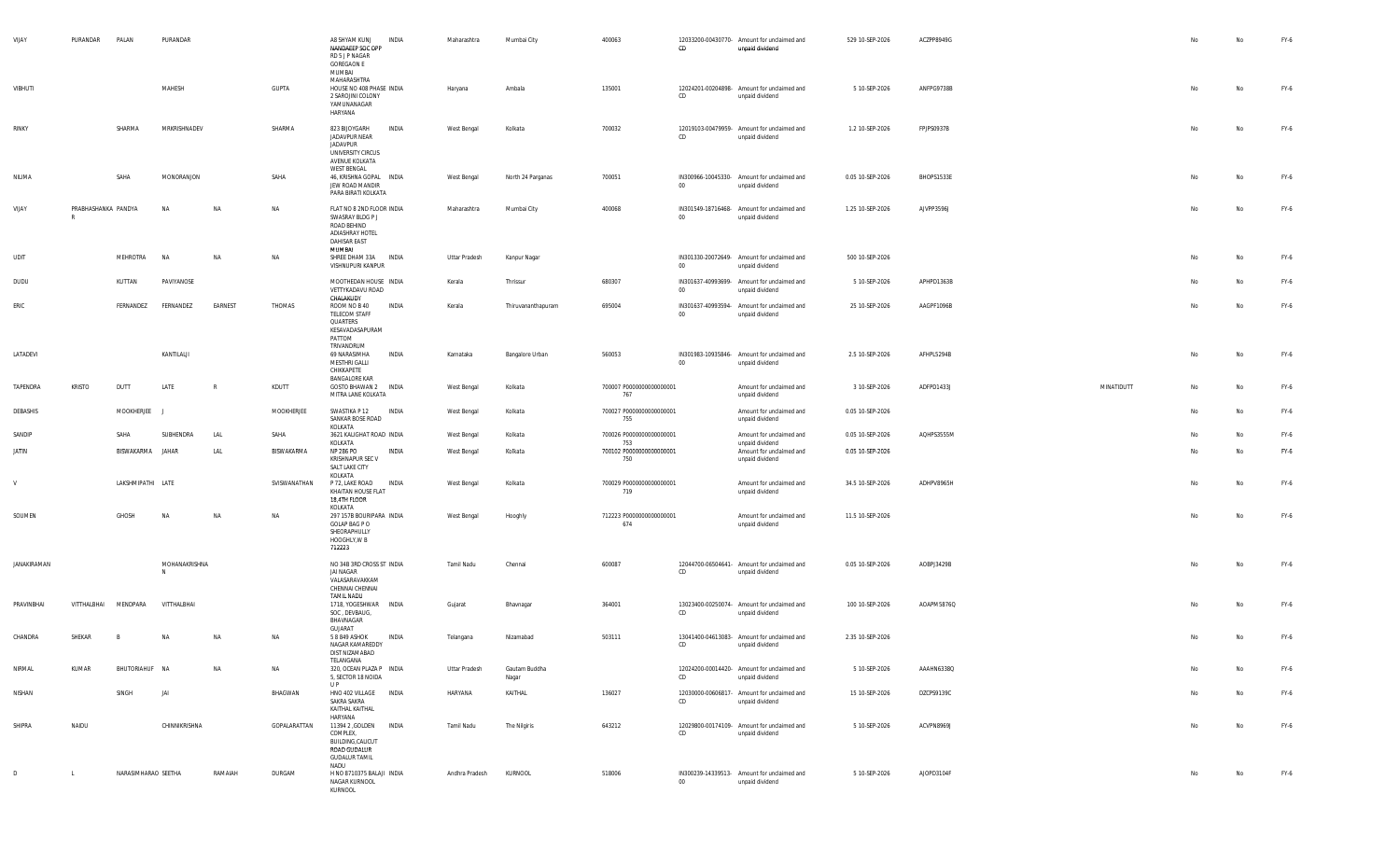| SOMNATH     |              | CHATTERJEE                  | SACHINDRA    | NATH         | CHATTERJEE   | VILL PO DIGSUI P S INDIA<br>MOGRA DIST<br>HOOGHLY 712148                                     |              | West Bengal | Hooghly           | 712148 P0000000000000001<br>487        | Amount for unclaimed and<br>unpaid dividend                    | 11.5 10-SEP-2026    |            |                                |    | No | FY-6 |
|-------------|--------------|-----------------------------|--------------|--------------|--------------|----------------------------------------------------------------------------------------------|--------------|-------------|-------------------|----------------------------------------|----------------------------------------------------------------|---------------------|------------|--------------------------------|----|----|------|
| CHAMPA      |              | NANDI                       | <b>DIPAK</b> | KUMAR        | NANDI        | SRIPUR PO SRIPUR INDIA<br><b>BAZAR DIST HOOGHLY</b>                                          |              | West Bengal | Hooghly           | 712514 P0000000000000000<br>986        | Amount for unclaimed and<br>unpaid dividend                    | 115 10-SEP-2026     |            |                                | No | No | FY-6 |
| SUSHANTA    |              | KUNDU                       | BISWANATH    |              | KUNDU        | 25 NOBIN KUNDU INDIA<br>LANE KOLKATA<br>700009                                               |              | West Bengal | Kolkata           | 700009 P0000000000000001<br>535        | Amount for unclaimed and<br>unpaid dividend                    | 11.5 10-SEP-2026    |            | RATANPAL                       | No | No | FY-6 |
| SMT         | SAVITRI      | DEVIGARODIA                 | SRI          |              | GARODIA      | CO RAMKUMAR HARI INDIA<br>SHANKAR UPPER<br>BAZAR, J J<br>ROAD, RANCHI BIHAR                  |              | Jharkhand   | Ranchi            | 834001 P0000000000000000<br>550        | Amount for unclaimed and<br>unpaid dividend                    | 150 10-SEP-2026     |            |                                | No | No | FY-6 |
| SAMBHU      | PRASAD       | BASU                        | LATE         | -S           | BASU         | 834 001<br>14 A P C AVENUE INDIA<br>DUMDUM CALCUTTA                                          |              | West Bengal | North 24 Parganas | 700030 P0000000000000001<br>367        | Amount for unclaimed and<br>unpaid dividend                    | 69 10-SEP-2026      |            | SHIBNATHBOSE                   | No | No | FY-6 |
| SOUMYABRATA |              | GANGULY                     | SUBRATA      |              | GANGULY      | 700 030<br>12 S C MUKHERJEE INDIA                                                            |              | West Bengal | Kolkata           | 700002 P0000000000000001               | Amount for unclaimed and                                       | 0.05 10-SEP-2026    |            |                                | No | No | FY-6 |
| DEBASISH    |              | PAN                         |              | G            | PAN          | STREET KOLKATA<br>VILL NUTANGRAM, PO INDIA                                                   |              | West Bengal | Hooghly           | 748<br>712148 P0000000000000001        | unpaid dividend<br>Amount for unclaimed and                    | 57.5 10-SEP-2026    |            |                                | No | No | FY-6 |
|             |              |                             |              |              |              | MOGRA DT HOOGHLY<br>,W B PIN 712 148                                                         |              |             |                   | 462                                    | unpaid dividend                                                |                     |            |                                |    |    |      |
| ABC         | INVESTMENT   | CONSULTANCYC NA<br>ESPVTLTD |              | NA           | NA           | CENTRE POINT<br>BUILDING 282,<br>SHAKESPEARE SARANI<br>CALCUTTA 700 017                      | INDIA        | West Bengal | Kolkata           | 700017 P0000000000000000<br>393        | Amount for unclaimed and<br>unpaid dividend                    | 230 10-SEP-2026     |            |                                | No | No | FY-6 |
| NIRMAL      |              | SHAH                        |              |              | SHAH         | 391 SARAT BOSE<br>ROAD FLAT NO 3E<br>CALCUTTA 700 020                                        | INDIA        | West Bengal | Kolkata           | 700020 P0000000000000001<br>246        | Amount for unclaimed and<br>unpaid dividend                    | 345 10-SEP-2026     |            | PARESHMMEHT<br>$\mathsf{A}$    | No | No | FY-6 |
| SAMARENDRA  | NARAYAN      | BASAK                       |              | N            | BASAK        | 1 RAMPAL LANE PO INDIA<br>HATKHOLA CALCUTTA<br>700 005                                       |              | West Bengal | Kolkata           | 700005 P0000000000000001<br>218        | Amount for unclaimed and<br>unpaid dividend                    | 11.5 10-SEP-2026    |            |                                | No | No | FY-6 |
| MIRAJ       | D            | SHAH                        | DIGVIJAY     |              |              | KALYAN BHAWAN 2 INDIA<br>ELGIN ROAD<br>CALCUTTA 700 020                                      |              | West Bengal | Kolkata           | 700020 P0000000000000001<br>088        | Amount for unclaimed and<br>unpaid dividend                    | 1437.5 10-SEP-2026  |            | DIGVIJAYJAGJIVA<br>N           | No | No | FY-6 |
| MRS         | SALMA        | MOHOMEDBHAI NA<br>VALLIULLA |              | NA           | ΝA           | COMH VALLIULLA H INDIA<br>STREET, BEGUMPURA,                                                 |              | Gujarat     | Surat             | 395003 P0000000000000000<br>213        | Amount for unclaimed and<br>unpaid dividend                    | 1840 10-SEP-2026    |            |                                | No | No | FY-6 |
|             |              |                             |              |              |              | ZUMMA BAZAR<br>SURAT 395 003                                                                 |              |             |                   |                                        |                                                                |                     |            |                                |    |    |      |
| <b>MRS</b>  | RACHEL       | DAVID                       | NA           | NA           | NA           | CO THE EASTERN<br><b>BANK LTD MUMBAI</b><br>400 001                                          | INDIA        | Maharashtra | Mumbai City       | 400001 P0000000000000000<br>022        | Amount for unclaimed and<br>unpaid dividend                    | 19078.5 10-SEP-2026 |            |                                | No | No | FY-6 |
| HARENDRA    | KUMAR        | SINGH                       |              | $\mathsf{D}$ | SINGH        | 20423 NORTH<br>SEALDAH ROAD<br><b>EASTERN RAILWAY</b><br><b>QUARTERS CALCUTTA</b><br>700 009 | INDIA        | West Bengal | Kolkata           | 700009 P0000000000000000<br>773        | Amount for unclaimed and<br>unpaid dividend                    | 1150 10-SEP-2026    |            |                                | No | No | FY-6 |
| SMT         | <b>GOURI</b> | SEAL                        | NA           | NA           | NA           | 44, SIKDARPARA<br>STREET CALCUTTA 700<br>007                                                 | <b>INDIA</b> | West Bengal | Kolkata           | 700007 P0000000000000000<br>314        | Amount for unclaimed and<br>unpaid dividend                    | 115 10-SEP-2026     |            |                                | No | No | FY-6 |
| SAILENDRA   | LALL         | SEAL                        | <b>NA</b>    | NA           | NA           | 44 SIKDARPARA<br>STREET CALCUTTA<br>700 007                                                  | INDIA        | West Bengal | Kolkata           | 700007 P0000000000000000<br>305        | Amount for unclaimed and<br>unpaid dividend                    | 862.5 10-SEP-2026   |            |                                | No | No | FY-6 |
| SUPRAKASH   |              | TALUKDAR                    | LATE         | K            | KTALUKDER    | 39 CHOWDHURY<br>PARA S S ROAD PO<br><b>BARASAT KOLKATA</b>                                   | INDIA        | West Bengal | North 24 Parganas | 700124 P0000000000000001<br>808        | Amount for unclaimed and<br>unpaid dividend                    | 1.5 10-SEP-2026     |            |                                | No | No | FY-6 |
| PRABIR      |              | SENGUPTA                    | ANIL         |              | SENGUPTA     | 5730 BANGAL PARA INDIA<br>2ND BYE LANE PO<br>DANESH SK LANE<br><b>HOWRAH</b>                 |              | West Bengal | Howrah            | 711109 P0000000000000001<br>790        | Amount for unclaimed and<br>unpaid dividend                    | 0.05 10-SEP-2026    | AYMPS6881K | TANUSRISENGUP<br>TA            | No | No | FY-6 |
| SHYAMAL     | KUMAR        | SHAW                        | LATE         | HARIPADA     | SHAW         | 32B1A HARAMOHAN INDIA<br><b>GHOSH LANE</b>                                                   |              | West Bengal | Kolkata           | 700085 P0000000000000001<br>756        | Amount for unclaimed and<br>unpaid dividend                    | 0.05 10-SEP-2026    | AXPPS5126B |                                | No | No | FY-6 |
| PULKIT      |              | BHASIN                      | PANKAJ       |              | BHASIN       | KOLKATA<br>591A TILJALA ROAD INDIA                                                           |              | West Bengal | Kolkata           | 700046 P0000000000000001               | Amount for unclaimed and                                       | 0.05 10-SEP-2026    |            |                                | No | No | FY-6 |
| YAJNASENI   |              | CHATTERJEE                  | RANA         |              | CHATTERJEE   | FLAT 2A KOLKATA<br>60 RAY BAHADUR INDIA<br>ROAD BEHALA                                       |              | West Bengal | Kolkata           | 751<br>700034 P0000000000000001<br>749 | unpaid dividend<br>Amount for unclaimed and<br>unpaid dividend | 0.05 10-SEP-2026    |            |                                | No | No | FY-6 |
| PUROBI      |              | GHOSH                       | SOUMEN       |              | GHOSH        | KOLKATA<br>297 GOLAP BAG<br>SHEORAPHULLY DIST                                                | INDIA        | West Bengal | Hooghly           | 712223 P0000000000000001<br>664        | Amount for unclaimed and<br>unpaid dividend                    | 11.5 10-SEP-2026    |            | SOUMENGHOSH                    | No | No | FY-6 |
| SAMARENDRA  | NARAYAN      | BASAK                       | LATE         | SHIB         | NARAYANBASAK | <b>HOOGHLY 712223</b><br>1 RAM PAL LANE PO INDIA<br>HATKHOLA KOLKATA                         |              | West Bengal | Kolkata           | 700005 P0000000000000001<br>553        | Amount for unclaimed and<br>unpaid dividend                    | 23 10-SEP-2026      |            | SHIPRASETT                     | No | No | FY-6 |
| PRADIPTA    |              | ROY                         | PROBIR       | KUMAR        | ROY          | 700005<br>921 MASJID BARI<br>STREET KOLKATA<br>700006                                        | <b>INDIA</b> | West Bengal | Kolkata           | 700006 P0000000000000001<br>537        | Amount for unclaimed and<br>unpaid dividend                    | 11.5 10-SEP-2026    |            | KASHINATHBATA<br>BYAL          | No | No | FY-6 |
| ALPANA      |              | CHAKRABORTTY C              |              | K            | CHAKRABORTTY | VILL MERIA BHADRA INDIA<br>KALITALA,<br>POAKNA, DISTHOOGHL<br>Y, WEST BENGAL PIN<br>712 148  |              | West Bengal | Hooghly           | 712148 P0000000000000001<br>470        | Amount for unclaimed and<br>unpaid dividend                    | 80.5 10-SEP-2026    |            |                                | No | No | FY-6 |
| SANKAR      | LAL          | SEN                         | NA           | <b>NA</b>    | NA           | 181A VIDYA SAGAR INDIA<br>STREET KOLKATA 700<br>009                                          |              | West Bengal | Kolkata           | 700009 P0000000000000001<br>441        | Amount for unclaimed and<br>unpaid dividend                    | 1150 10-SEP-2026    |            | DIPALISEN                      | No | No | FY-6 |
| INDRANI     |              | MUKHERJEE                   | K            | K            | MUKHERJEE    | 91C DHARMOTALA INDIA<br>ROAD KASBA<br>KOLKATA 700 042                                        |              | West Bengal | Kolkata           | 700042 P0000000000000001<br>408        | Amount for unclaimed and<br>unpaid dividend                    | 23 10-SEP-2026      |            | KAMALKUMARM<br><b>UKHERJEE</b> | No | No | FY-6 |
| RATNA       |              | BANERJEE                    |              | $\mathsf{L}$ | GOSWAMI      | 7A DARJEE PARA BYE INDIA<br>LANE KOLKATA                                                     |              | West Bengal | Kolkata           | 700006 P0000000000000001<br>810        | Amount for unclaimed and<br>unpaid dividend                    | 0.5 10-SEP-2026     | ALCPB9864G | AMITKUMARBA<br>NERJEE          | No | No | FY-6 |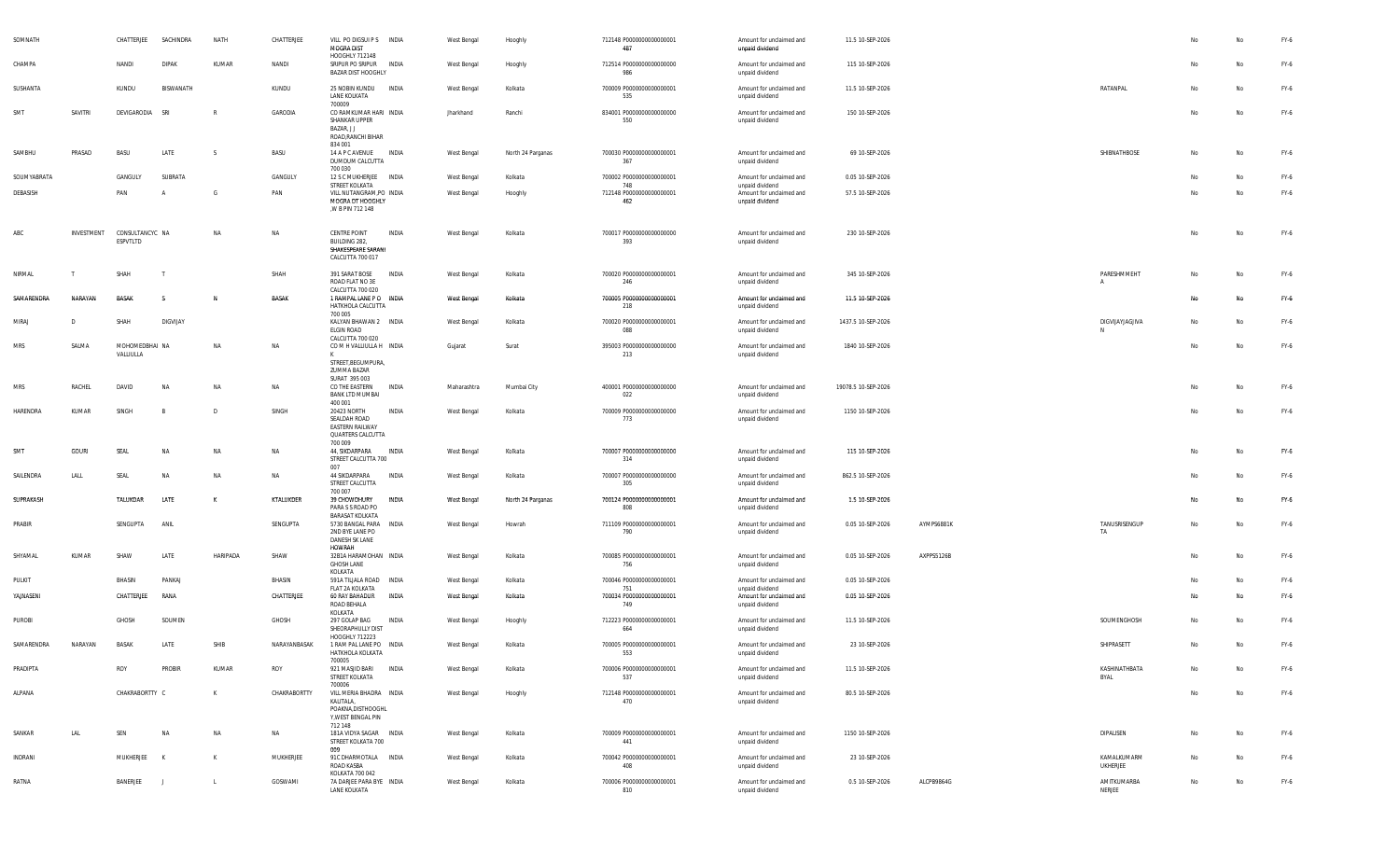| SAMARENDRA    | NARAYAN | BASAK                | SHIB           | NARAYAN   | BASAK        | 1 RAM PAL LANE PO INDIA<br>HATKHOLA KOLKATA<br>700005                                                                                |              | West Bengal | Kolkata            | 700005 P0000000000000001<br>516        |        | Amount for unclaimed and<br>unpaid dividend                    | 11.5 10-SEP-2026  |            | SHIPRASETT                 | No | No | FY-6   |
|---------------|---------|----------------------|----------------|-----------|--------------|--------------------------------------------------------------------------------------------------------------------------------------|--------------|-------------|--------------------|----------------------------------------|--------|----------------------------------------------------------------|-------------------|------------|----------------------------|----|----|--------|
| SMT           | EKTA    | JAIN                 | SRI            | V         | KJAIN        | 146 HARSH VIHAR INDIA<br>PITAMPURA DELHI<br>110 034                                                                                  |              | Delhi       | North West         | 110034 P0000000000000000<br>472        |        | Amount for unclaimed and<br>unpaid dividend                    | 1150 10-SEP-2026  |            | SRIVIPULKUMAR<br>JAIN      | No | No | FY-6   |
| SAMARENDRA    | NARAYAN | <b>BASAK</b>         |                | N         | BASAK        | 1 RAM PAL LANE PO INDIA<br>HATKHOLA CALCUTTA<br>700 005                                                                              |              | West Bengal | Kolkata            | 700005 P0000000000000001<br>219        |        | Amount for unclaimed and<br>unpaid dividend                    | 23 10-SEP-2026    |            | SUKLABASAK                 | No | No | FY-6   |
| DIGVIJAY      |         | JAGJIVAN             | <b>NA</b>      | NA        | NA           | KALYAN BHAWAN 2 INDIA<br>ELGIN ROAD<br>CALCUTTA 700 020                                                                              |              | West Bengal | Kolkata            | 700020 P0000000000000000<br>810        |        | Amount for unclaimed and<br>unpaid dividend                    | 1380 10-SEP-2026  |            | SUMATILALCHIM<br>ANLALSHAH | No | No | FY-6   |
| SAMARENDRA    | NARAYAN | <b>BASAK</b>         | -S             | N         | BASAK        | 1 RAM PAL LANE PO INDIA<br>HATKHOLA CALCUTTA                                                                                         |              | West Bengal | Kolkata            | 700005 P0000000000000001<br>221        |        | Amount for unclaimed and<br>unpaid dividend                    | 11.5 10-SEP-2026  |            | SUKLABASAK                 | No | No | FY-6   |
| PRADIP        |         | DAS                  | LATE           | SURESH    | CHDAS        | 700 005<br>47 CHANDIGARH<br><b>MAIN ROAD</b><br>MADHYAMGRAM                                                                          | INDIA        | West Bengal | North 24 Parganas  | 700130 P0000000000000001<br>752        |        | Amount for unclaimed and<br>unpaid dividend                    | 0.05 10-SEP-2026  |            |                            | No | No | FY-6   |
| ARIJIT        | KUMAR   | BANERJEE             | A              | к         | BANERJEE     | KOLKATA<br>7A DARJEE PARA BYE INDIA                                                                                                  |              | West Bengal | Kolkata            | 700006 P0000000000000001               |        | Amount for unclaimed and                                       | 1 10-SEP-2026     | BHHPB1353C | AMITKUMARBA                | No | No | FY-6   |
| MUKTI         |         | CHATTERJEE           | LATE           | - S       | NCHATTERJEE  | LANE KOLKATA<br>CO MINAKSHI<br>MUKHERJEE 276<br>SURYA SEN STREET<br>2ND FLOOR KOLKATA<br>700009                                      | INDIA        | West Bengal | Kolkata            | 815<br>700009 P0000000000000001<br>542 |        | unpaid dividend<br>Amount for unclaimed and<br>unpaid dividend | 11.5 10-SEP-2026  |            | NERJEE<br>RATANPAL         | No | No | FY-6   |
| Ð             |         | <b>BOSE</b>          | <b>NA</b>      | NA        | NA           | 8 CLIVE ROW<br>CALCUTTA 700 001                                                                                                      | INDIA        | West Bengal | Kolkata            | 700001 P0000000000000000<br>255        |        | Amount for unclaimed and                                       | 11.5 10-SEP-2026  |            |                            | No | No | FY-6   |
| SAMARENDRA    | NARAYAN | BASAK                | LATE           | SHIB      | NARAYANBASAK | 1 RAM PAL LANE PO INDIA<br>HATKHOLA KOLKATA<br>700005                                                                                |              | West Bengal | Kolkata            | 700005 P0000000000000001<br>632        |        | unpaid dividend<br>Amount for unclaimed and<br>unpaid dividend | 11.5 10-SEP-2026  |            | SUKLABASAK                 | No | No | FY-6   |
| <b>BIPLOB</b> | KR      | GHOSH                | LATE           | К         | KGHOSH       | 69 ANANDA PALIT<br>ROAD KOLKATA<br>700014                                                                                            | INDIA        | West Bengal | Kolkata            | 700014 P0000000000000001<br>572        |        | Amount for unclaimed and<br>unpaid dividend                    | 11.5 10-SEP-2026  |            |                            | No | No | FY-6   |
| SUKLA         |         | <b>BASAK</b>         | <sub>S</sub>   | N         | BASAK        | 1 RAM PAL LANE PO INDIA<br>HATKHOLA CALCUTTA<br>700 005                                                                              |              | West Bengal | Kolkata            | 700005 P0000000000000001<br>220        |        | Amount for unclaimed and<br>unpaid dividend                    | 11.5 10-SEP-2026  |            | SAMARENDRAN<br>ARAYANBASAK | No | No | $FY-6$ |
| ARIJIT        | KUMAR   | BANERJEE             | $\mathsf{A}$   | К         | BANERJEE     | 7A, DARJEE PARA BYE INDIA<br>LANE KOLKATA                                                                                            |              | West Bengal | Kolkata            | 700006 P0000000000000001<br>778        |        | Amount for unclaimed and<br>unpaid dividend                    | 0.5 10-SEP-2026   | BHHPB1353C | AMITKUMARBA<br>NERJEE      | No | No | FY-6   |
| PROBIR        | KUMAR   | ROY                  | PROVAT         | KUMAR     | ROY          | 921 MASJID BARI<br>STREET KOLKATA<br>700006                                                                                          | INDIA        | West Bengal | Kolkata            | 700006 P0000000000000001<br>538        |        | Amount for unclaimed and<br>unpaid dividend                    | 11.5 10-SEP-2026  |            | KASHINATHBATA<br>BYAL      | No | No | FY-6   |
| UMA           |         | SENGUPTA             | LATE           | KALI      | KRISHNASEN   | 5730 BANGAL PARA INDIA<br>2ND BYE LANE PO<br>DANESH SK LANE<br><b>HOWRAH</b>                                                         |              | West Bengal | Howrah             | 711109 P0000000000000001<br>792        |        | Amount for unclaimed and<br>unpaid dividend                    | 0.05 10-SEP-2026  | DBDPS4354Q | PRABIRSENGUPT              | No | No | FY-6   |
| SAMARENDRA    | NARAYAN | <b>BASAK</b>         | LATE           | SHIB      | NARAYANBASAK | 1 RAMPAL LANE PO INDIA<br>HATKHOLA KOLKATA<br>700005                                                                                 |              | West Bengal | Kolkata            | 700005 P0000000000000001<br>552        |        | Amount for unclaimed and<br>unpaid dividend                    | 23 10-SEP-2026    |            | SUKLABASAK                 | No | No | FY-6   |
| DIPALI        |         | SEN                  | S              |           | SEN          | 181A VIDYA SAGAR INDIA<br>STREET KOLKATA 700<br>009                                                                                  |              | West Bengal | Kolkata            | 700009 P0000000000000001<br>443        |        | Amount for unclaimed and<br>unpaid dividend                    | 1150 10-SEP-2026  |            | SURAJITSEN                 | No | No | FY-6   |
| DEBASISH      |         | PAN                  | A              | G         | PAN          | VILL NUTANGRAM P O INDIA<br>MOGRA 712 148 DIST<br>HOOGHLY                                                                            |              | West Bengal | Hooghly            | 712148 P0000000000000001<br>440        |        | Amount for unclaimed and<br>unpaid dividend                    | 11.5 10-SEP-2026  |            |                            | No | No | FY-6   |
| AMIT          | KUMAR   | BANERJEE             | LATE           | R         | KBANERJEE    | 7A DARJEE PARA BYE INDIA<br>LANE KOLKATA                                                                                             |              | West Bengal | Kolkata            | 700006 P0000000000000001<br>811        |        | Amount for unclaimed and<br>unpaid dividend                    | 0.5 10-SEP-2026   | ALCPB7754R | RATNABANERJEE              | No | No | FY-6   |
| KRISHNA       |         | ROY                  | <b>PROBIR</b>  | KUMAR     | ROY          | CO PROBIR KUMAR INDIA<br>ROY 921 MASZID BARI<br>STREET KOLKATA<br>700006                                                             |              | West Bengal | Kolkata            | 700006 P0000000000000001<br>536        |        | Amount for unclaimed and<br>unpaid dividend                    | 11.5 10-SEP-2026  |            | KASHINATHBATA<br>BYAL      | No | No | FY-6   |
| SRI           |         | DINESHKUMAR MAGARWAL | SRI            | M         | AGARWAL      | RAJA ROAD AT PO INDIA<br>MAROLI BAZAR TAL<br>NAVSARI DIST BULSAR<br><b>GUJARAT 396 436</b>                                           |              | Gujarat     | Valsad             | 396436 P0000000000000000<br>487        |        | Amount for unclaimed and<br>unpaid dividend                    | 287.5 10-SEP-2026 |            | SRIVINODKUMA<br>RMAGARWAL  | No | No | FY-6   |
| OM            | PRAKASH | SONI                 | <sup>R</sup>   |           | CHAND        | SUNARO KA VASS<br>BEHIND S B B J<br>BARMER 344 001<br>RAJASTHAN                                                                      | INDIA        | Rajasthan   | Barmer             | 344001 P0000000000000000<br>770        |        | Amount for unclaimed and<br>unpaid dividend                    | 4600 10-SEP-2026  |            | BANSHIDHARSO               | No | No | FY-6   |
| ARIF          | HUSSAIN | MKUNNUTGI            | Moula          | hussain   | kunnutgi     | WARD NO 26 J M<br>ROAD BIJAPUR<br>Bijapur Karnataka                                                                                  | INDIA        | Karnataka   | Bijapur            | 586101                                 | $00\,$ | IN300214-30135416- Amount for unclaimed and<br>unpaid dividend | 0.05 10-SEP-2026  | FKJPK1295P |                            | No | No | FY-6   |
| RANJIT        | C.      | VORA                 | VORA           | C.        | н            | 17 RAM MOHAN<br>DUTT ROAD 4TH<br>FLOOR ELGIN ROAD<br>CALCUTTA                                                                        | INDIA        | West Bengal | Kolkata            | 700020                                 | $00 -$ | IN300441-10264761- Amount for unclaimed and<br>unpaid dividend | 5750 10-SEP-2026  |            |                            | No | No | FY-6   |
| SUKANTA       |         | CHATTERJEE           | LATE           |           | CHATTERJEE   | LAXMI NARAYAN<br>COLONY PO<br>NABAPALLY BARASAT                                                                                      | <b>INDIA</b> | West Bengal | North 24 Parganas  | 700124                                 | 00     | IN300263-10105538- Amount for unclaimed and<br>unpaid dividend | 23 10-SEP-2026    |            | RINKUCHATTERJ<br>EE        |    |    | FY-6   |
| NAYANA        | H       | Y                    | <b>NA</b>      | <b>NA</b> | NA           | NO 81 2ND CROSS INDIA<br>BEHIND CHINMAYA<br>SCHOOL HSR LAYOUT<br>SECTOR 2<br>SOMASUNDARAPALYA<br>HSR LAYOUT<br>BANGALOR<br>BANGALORE |              | Karnataka   | Bangalore Urban    | 560102                                 | 00     | IN300239-15743511- Amount for unclaimed and<br>unpaid dividend | 0.5 10-SEP-2026   |            |                            | No | No | $FY-6$ |
| SHIVAKUMAR    |         |                      | <b>BASAPPA</b> |           | KAMPLI       | 39 HALASAMUDRA TO INDIA<br><b>GANGAVATI DIST</b><br>KOPPAL KOPPAL                                                                    |              | Karnataka   | Bellary            | 583227                                 | 00     | IN300239-15170311- Amount for unclaimed and<br>unpaid dividend | 1.2 10-SEP-2026   | CYGPS4803P |                            | No | No | FY-6   |
| JOE           | JOE     | MS                   | <b>NA</b>      | NA        | NA           | <b>BETHEL</b><br>KUTTANINNATHIL<br>THIRUPURAM P O<br><b>MACHIOLICIA</b>                                                              | INDIA        | Kerala      | Thiruvananthapuram | 695133                                 | 00     | IN300239-15087422- Amount for unclaimed and<br>unpaid dividend | 25 10-SEP-2026    |            |                            | No | No | FY-6   |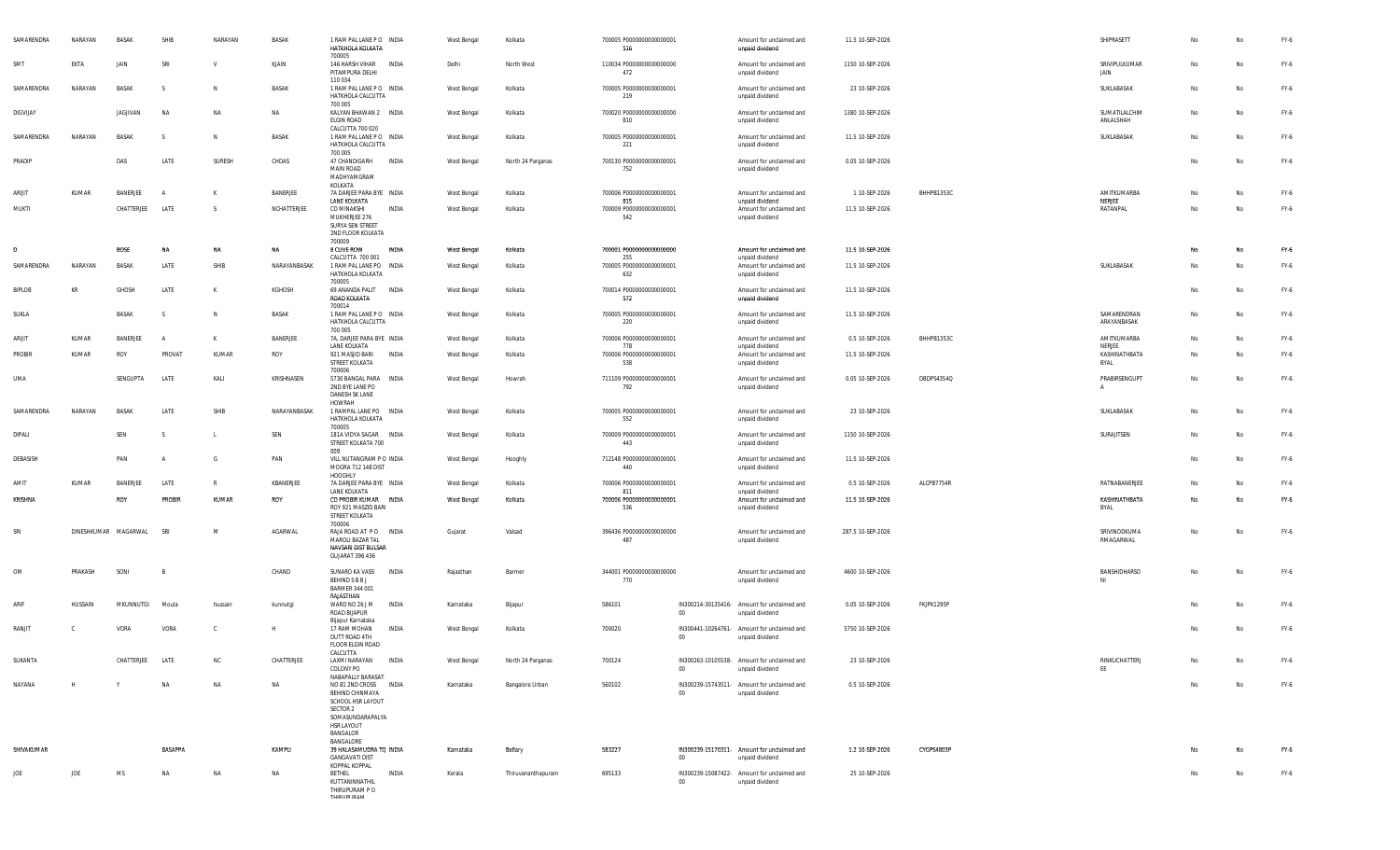| GIRIJA       | RAMANA          | KATTA                      | SHYAM      | SUNDER         | KATTA        | H NO 1 3 123<br>SADDALGUNDU<br>BAYAMMA THOTA<br>MAHABOOBNAGAR<br>TELANGANA                                             | INDIA        | Telangana            | Mahbubnagar        | 509001                          | CD | 12023000-00590004- Amount for unclaimed and<br>unpaid dividend | 11.5 10-SEP-2026   | AIVPK7645L |                               | No | No | FY-6 |
|--------------|-----------------|----------------------------|------------|----------------|--------------|------------------------------------------------------------------------------------------------------------------------|--------------|----------------------|--------------------|---------------------------------|----|----------------------------------------------------------------|--------------------|------------|-------------------------------|----|----|------|
| RAM          | KUMAR           | MUNDHRA                    | GHANSHYAM  |                | MUNDHRA      | MIG II BIDA COLONY INDIA<br>RAJPURA BHADOHI<br>UTTAR PRADESH                                                           |              | <b>Uttar Pradesh</b> | Sant Ravidas Nagar |                                 | CD | 12024700-00212401- Amount for unclaimed and<br>unpaid dividend | 32.2 10-SEP-2026   | ANPPM5822Q |                               | No | No | FY-6 |
| ANMOL        |                 | AGRAWAL                    | SHRI       | ANJANI         | KUMARAGRAWAL | OPP LAXMI CAFE<br>BRAJRAJNAGAR<br>ORISSA                                                                               | <b>INDIA</b> | Orissa               | Sambalpur          | 768216                          | CD | 12030400-00138144- Amount for unclaimed and<br>unpaid dividend | 1.75 10-SEP-2026   | BCBPA7702H |                               | No | No | FY-6 |
| BABULAL      |                 | NEEMA                      | SHANKARLAL |                | NEEMA        | H M 15N 39 TELI<br>BAKHAL MAIN ROAD<br>INDORE M P                                                                      | INDIA        | Madhya Pradesh       | Indore             | 452002                          | CD | 12026200-00101911- Amount for unclaimed and<br>unpaid dividend | 25 10-SEP-2026     | ACWPN3526C |                               | No | No | FY-6 |
| KAVI         | TRIVEDI         | HUF                        | <b>NA</b>  | <b>NA</b>      | <b>NA</b>    | INDRADARSHAN 2 INDIA<br>BLDG NO 14 FLAT NO<br>10034 10TH FLOOR<br>OSHIWARA ANDHERI<br>WEST MUMBAI<br>MAHARASHTRA       |              | Maharashtra          | Mumbai City        | 400053                          | CD | 12033200-10407773- Amount for unclaimed and<br>unpaid dividend | 72.5 10-SEP-2026   |            |                               | No | No | FY-6 |
| YOGESH       | SITARAM         | KHAIRNAR                   | SITARAM    | SAHADU         | KHAIRNAR     | PARSHVANATH<br>NAGAR SOYGAON<br>SOYGAON MALEGAON<br>MALEGAON NASHIK<br>MAHARASHTRA                                     | INDIA        | Maharashtra          | Nashik             | 423203                          | CD | 12036000-03055498- Amount for unclaimed and<br>unpaid dividend | 5 10-SEP-2026      | EEVPK5052K |                               | No | No | FY-6 |
| LAVA         | M               | GOTIVADA                   | MANIKYARAO | <b>GOPIAYA</b> | GOTIVADA     | RLY QTRS NO L 48 2 INDIA<br>ZENDA CHOWK POST<br><b>BAZONBAGH PUNJABI</b><br>LINE NAGPUR<br>MAHARASHTRA                 |              | Maharashtra          | Nagpur             | 440004                          | CD | 12036000-00059097- Amount for unclaimed and<br>unpaid dividend | 11.5 10-SEP-2026   | AJNPG4332K |                               | No | No | FY-6 |
| VIRAL        | MAHESH          | MEHTA                      | MAHESH     |                | MEHTA        | <b>KALP AVRVKSH</b><br>GARDEN BLDG NO 1<br>A1803 NEW LINK RD<br>MAHAVIR NGR<br>KANDIVALI WEST<br>MUMBAI<br>MAHARASHTRA | INDIA        | Maharashtra          | Mumbai City        | 400067                          | CD | 12011300-00087418- Amount for unclaimed and<br>unpaid dividend | 11.5 10-SEP-2026   | AHWPM3884D |                               | No | No | FY-6 |
| KALPANA      |                 | DAS                        |            | -R             | DAS          | 1725 SATCHASI PARA INDIA<br>ROAD CALCUTTA 700<br>002                                                                   |              | West Bengal          | Kolkata            | 700002 P0000000000000001<br>266 |    | Amount for unclaimed and<br>unpaid dividend                    | 115 10-SEP-2026    |            | SUTAPADAS                     | No | No | FY-6 |
| <b>JHUMA</b> |                 | ADHYA                      | -S         |                | ADHYA        | 26 RAM TANU BOSE INDIA<br>LANE CALCUTTA 700<br>006                                                                     |              | West Bengal          | Kolkata            | 700006 P0000000000000001<br>237 |    | Amount for unclaimed and<br>unpaid dividend                    | 1150 10-SEP-2026   |            | SUSHILADHYA                   | No | No | FY-6 |
| AYAN         |                 | PALIT                      | A          | K              | PALIT        | 44A BANERJEE PARA INDIA<br>LANE POST DHAKURIA<br>CALCUTTA 700 031                                                      |              | West Bengal          | Kolkata            | 700031 P0000000000000001<br>095 |    | Amount for unclaimed and<br>unpaid dividend                    | 1 10-SEP-2026      |            | RUBYPALIT                     | No | No | FY-6 |
| MAHASUKHLAL  | CHHAGANLAL BAXI |                            | CHHAGANLAL |                | BAXI         | 9 26, DIVYANG<br>BUILDING 3RD FLOOR<br>COLABA MUMBAI 400<br>005                                                        | INDIA        | Maharashtra          | Mumbai City        | 400005 P0000000000000000<br>943 |    | Amount for unclaimed and<br>unpaid dividend                    | 7590 10-SEP-2026   |            |                               | No | No | FY-6 |
| HON          | <b>JUSTICE</b>  | PARESHNATHMO NA<br>OKERJEE |            | <b>NA</b>      | NA           | 14 PREO NATH<br>MULLICK ROAD<br>BHOWANIPORE<br>CALCUTTA 700 025                                                        | INDIA        | West Bengal          | Kolkata            | 700025 P0000000000000000<br>055 |    | Amount for unclaimed and<br>unpaid dividend                    | 9418.5 10-SEP-2026 |            |                               | No | No | FY-6 |
| SMT          | SIPRA           | SEAL                       | <b>NA</b>  | NA             | NA           | 44, SIKDARPARA<br>STREET CALCUTTA 700<br>007                                                                           | INDIA        | West Bengal          | Kolkata            | 700007 P0000000000000000<br>306 |    | Amount for unclaimed and<br>unpaid dividend                    | 1725 10-SEP-2026   |            |                               | No | No | FY-6 |
| MISS         | FRENAZ          | <b>BMODI</b>               | <b>NA</b>  | NA             | NA           | 120 KARNANI<br>MANSION 25A, PARK<br>STREET CALCUTTA 700<br>016                                                         | INDIA        | West Bengal          | Kolkata            | 700016 P0000000000000000<br>285 |    | Amount for unclaimed and<br>unpaid dividend                    | 7118.5 10-SEP-2026 |            | MRSSHIREENBM<br>ODI           | No | No | FY-6 |
| ANIL         |                 | SENGUPTA                   | LATE       | SUDHIR         | SENGUPTA     | 5730 BANGAL PARA INDIA<br>2ND BYE LANE PO<br>DANESH SK LANE<br>HOWRAH                                                  |              | West Bengal          | Howrah             | 711109 P0000000000000001<br>791 |    | Amount for unclaimed and<br>unpaid dividend                    | 0.05 10-SEP-2026   | AKEPS3894A | PRABIRSENGUPT<br>$\mathsf{A}$ | No | No | FY-6 |
| SENTHIL      |                 | MUTHULAKSHMI SENTHIL       |            |                |              | 58, ANBU<br>NAGAR, RAMNATHAP<br>URAM COIMBATORE<br>SOUTH, COIMBATORE,<br>RAMANATHAPURAM<br>COIMBATORE TAMIL<br>NADU    | INDIA        | Tamil Nadu           | Coimbatore         | 641045                          | CD | 12024200-00932385- Amount for unclaimed and<br>unpaid dividend | 0.15 10-SEP-2026   | DGAPM7215Q |                               | No | No | FY-6 |
| VIJAY        |                 | ETE                        | ACHANNA    |                | <b>ETE</b>   | H NO 4 1335<br>MARTHANDA NAGAR<br>NE HAFEEZPET<br>MIYAPUR HYDERABAD<br>ANDHRA PRADESH                                  | INDIA        | Telangana            | Hyderabad          | 500049                          | CD | 12081600-00166901- Amount for unclaimed and<br>unpaid dividend | 0.05 10-SEP-2026   | ABWPE4735B |                               | No | No | FY-6 |
| ASHOK        | KUMAR           | AGARWAL                    | MLAGARWAL  |                |              | 390, S N RAY ROAD INDIA<br><b>GIRIKUNJ APARTMENT</b><br>FLAT NO 304 305<br>KOLKATA WEST<br>BENGAL                      |              | West Bengal          | Kolkata            | 700038                          | CD | 12027700-00031019- Amount for unclaimed and<br>unpaid dividend | 50 10-SEP-2026     | ACRPA7922Q |                               | No | No | FY-6 |
| SUTAPA       |                 | BHAUMIK                    | PANCHANAN  |                | BHAUMIK      | KOLLOL HOUSING INDIA<br>PLOT NO 2 P O<br>HALDIA PORT DIST<br>MIDNAPUR E HALDIA<br><b>WEST BENGAL</b>                   |              | West Bengal          | East Midnapore     | 721605                          | CD | 12029900-02394687- Amount for unclaimed and<br>unpaid dividend | 25 10-SEP-2026     | AJZPB1200B |                               | No | No | FY-6 |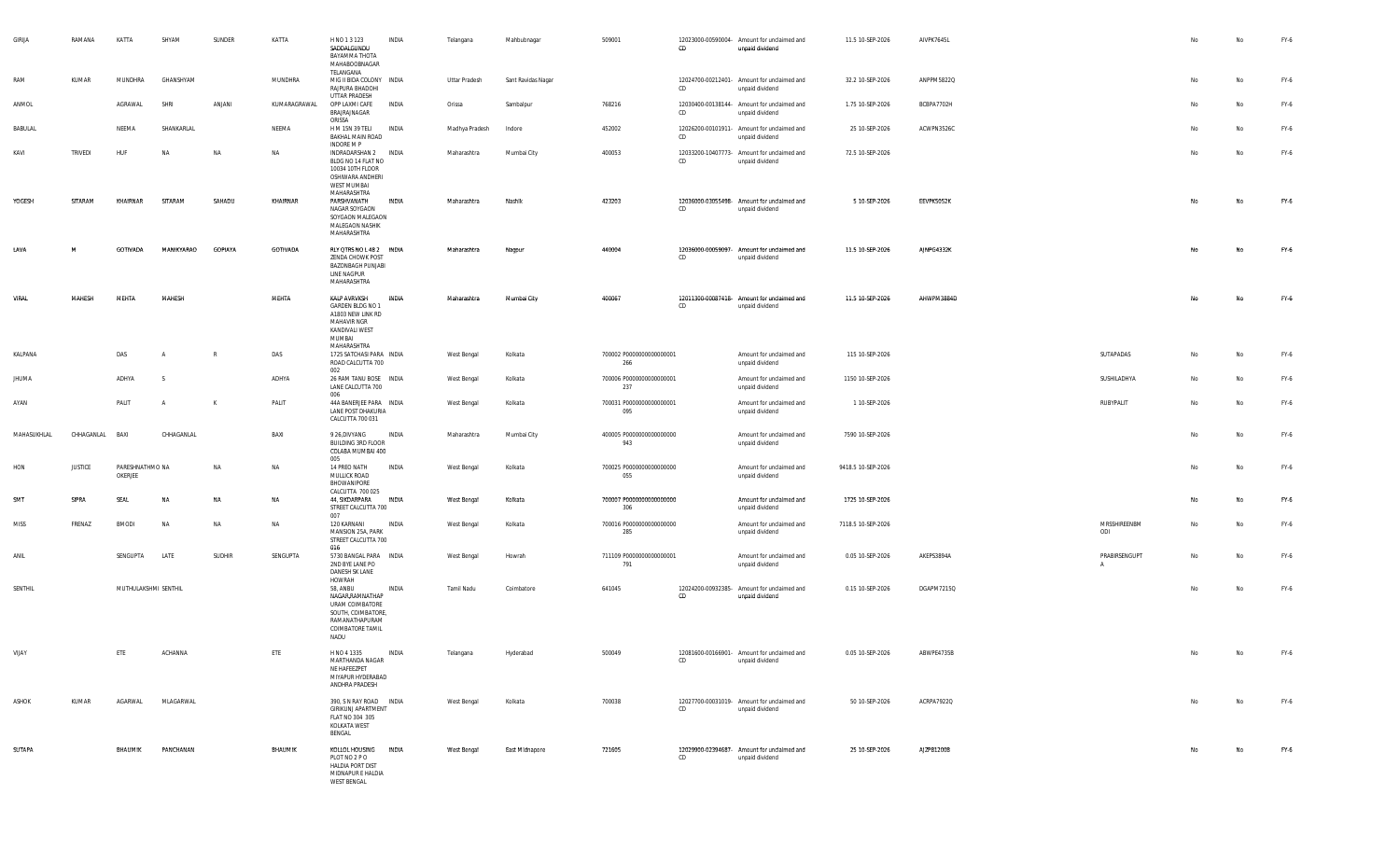| VIJAY     | -S      | MEHTA                  | SURESH      | $\overline{A}$ | MEHTA              | 1F,122,DATTANI<br>NAGAR ONE, NR<br>KORAKENDRA<br>FLYOVER, SV<br>ROAD, BORIVALI<br>WEST, MUMBAI<br>MAHARASHTRA                | INDIA<br>Maharashtra       | Mumbai City       | 400092 | CD               | 12069500-00009504- Amount for unclaimed and<br>unpaid dividend                    | 5 10-SEP-2026     | AZMPM7788C |             | No | No | FY-6 |
|-----------|---------|------------------------|-------------|----------------|--------------------|------------------------------------------------------------------------------------------------------------------------------|----------------------------|-------------------|--------|------------------|-----------------------------------------------------------------------------------|-------------------|------------|-------------|----|----|------|
| SAJEEV    | C.      | V                      | VASUDEVAN   |                | ACHARY             | CHURULICKAL<br>MANGARAM<br>PANDALAM PO<br>PATHANAMTHITTA                                                                     | INDIA<br>Kerala            | Pathanamthitta    | 689501 | $00\,$           | IN300239-15048430- Amount for unclaimed and<br>unpaid dividend                    | 1.25 10-SEP-2026  | AFWPV7715A |             | No | No | FY-6 |
| MOHAN     |         | DAS                    | KARUNAKARAN |                | UNNI               | CHEMMINIKKARA INDIA<br>KOTOLIL NILAMBUR                                                                                      | Kerala                     | Malappuram        | 679329 | $00\,$           | IN300239-11915225- Amount for unclaimed and<br>unpaid dividend                    | 5 10-SEP-2026     | ADDPD1706G |             | No | No | FY-6 |
| AMIT      |         | PAREKH                 | JAGDISH     |                | PAREKH             | MALAPPURAM<br>JANAK FLAAT NO 2A INDIA<br>15 B RAMMOY ROAD<br><b>HEALTH POINT</b><br>NURSING HOME POST<br><b>BHOW KOLKATA</b> | West Bengal                | Kolkata           | 700025 | $00\,$           | IN301774-15125262- Amount for unclaimed and<br>unpaid dividend                    | 75 10-SEP-2026    | AFZPP4968G |             | No | No | FY-6 |
| HIRANMAY  |         | <b>BISWAS</b>          | UPENDRA     | NATH           | <b>BISWAS</b>      | ANANDAPURY B<br>BLOCK CHAPADALY<br>PO BARASAT DT 24<br>PARGANAS WB                                                           | INDIA<br>West Bengal       | North 24 Parganas | 743201 | $00\,$           | IN301436-10247454- Amount for unclaimed and<br>unpaid dividend                    | 11.5 10-SEP-2026  |            |             | No | No | FY-6 |
| RANA      |         | ROYCHOWDHUR SAMIR<br>Y |             |                | ROYCHOWDHURY       | 22 DR K D MUKHERJEE INDIA<br>RD L P 7041 KOLKATA<br>WEST BENGAL                                                              | West Bengal                | Kolkata           | 700060 | $00\,$           | IN300214-15810226- Amount for unclaimed and<br>unpaid dividend                    | 0.25 10-SEP-2026  | AGPPR2496E |             | No | No | FY-6 |
| KASHI     | NATH    | MANNA                  | GOSTO       | BEHARI         | MANNA              | 314 M N K ROAD KOL INDIA<br>36 SOUTH KOLKATA<br>WEST BENGAL                                                                  | West Bengal                | North 24 Parganas | 700036 | $00\,$           | IN300214-12538878- Amount for unclaimed and<br>unpaid dividend                    | 0.25 10-SEP-2026  | ANVPM9109N |             | No | No | FY-6 |
| VINODH    | KUMAR   | <b>C</b>               | CHOKKAIAH   |                | PALUSWAMY          | NO 104F THIRD<br>FLOOR 14TH CROSS<br>20TH MAIN<br>VENKATESHWARA<br>LAYOUT BTM 1ST<br>STAGE BANGALORE<br>KARNATAKA            | INDIA<br>Karnataka         | Bangalore Urban   | 560068 | 00               | IN300513-16421152- Amount for unclaimed and<br>unpaid dividend                    | 0.1 10-SEP-2026   | AEPPV2306F |             | No | No | FY-6 |
| JEEVANLAL | M       |                        | M           | $\mathbb{R}$   | <b>JOTHISWARAN</b> | NO 234, NAMO VILLA INDIA<br>DR SUBBARAYAN<br>STREET TATABAD<br>COIMBATORE                                                    | Tamil Nadu                 | Coimbatore        | 641012 | $00\,$           | IN300896-10387307- Amount for unclaimed and<br>unpaid dividend                    | 0.05 10-SEP-2026  | AHPPJ4791H |             | No | No | FY-6 |
| SUBHASH   | CHANDER | AGARWAL                | BALMUKAND   |                | AGARWAL            | 164 CIVIL LINES<br>BAREILLY                                                                                                  | INDIA<br>Uttar Pradesh     | Bareilly          |        | $00\,$           | IN301186-20012121- Amount for unclaimed and<br>unpaid dividend                    | 137.5 10-SEP-2026 | ADLPA6019P | RADHAAGARWA | No | No | FY-6 |
| MANINDER  | SINGH   | ANAND                  | BALWANT     | SINGH          | ANAND              | H NO 124 BR MODEL INDIA<br>TOWN YAMUNA                                                                                       | Haryana                    | Ambala            | 135001 | $00\,$           | IN302236-10327582- Amount for unclaimed and<br>unpaid dividend                    | 0.5 10-SEP-2026   | AGMPA9156H |             | No | No | FY-6 |
| DHIREN    |         | DESAI                  | NAGIN       | BHAI           | DESAI              | NAGAR<br>1741 HAT LANE,                                                                                                      | INDIA<br>West Bengal       | Howrah            | 711101 |                  | IN302105-10332294- Amount for unclaimed and                                       | 25 10-SEP-2026    | AFLPD0427J |             | No | No | FY-6 |
| TIRUPATHI | SAI     | RAJ                    | <b>NA</b>   | <b>NA</b>      | NA                 | HOWRAH<br>45 2 40 6<br>RAMACHANDRA<br>NAGAR<br>VISAKHAPATNAM                                                                 | INDIA<br>Andhra Pradesh    | Vishakhapatnam    | 530016 | $00\,$<br>$00\,$ | unpaid dividend<br>IN302863-10044151- Amount for unclaimed and<br>unpaid dividend | 57.5 10-SEP-2026  |            |             | No | No | FY-6 |
| DAYANAND  | MAHADEO | GUNJAL                 | MAHADEO     | RANGNATH       | GUNJAL             | VISAKHAPATNAM<br>SUTAR THIKE KANDALI INDIA<br>PUNE NEAR Z P<br>SCHOOL ,PUNE<br>MAHARASHTRA, INDIA                            | Maharashtra                | Pune              | 412412 | $00\,$           | IN303028-68760947- Amount for unclaimed and<br>unpaid dividend                    | 10 10-SEP-2026    | AKRPG3541P |             | No | No | FY-6 |
| RAJESH    |         | К                      | KUNJURAMAN  |                | PILLAI             | PANANGOTTU<br>PUTHEN VEEDU<br>THAZHAM SOUTH<br>CHATHANNOOR,                                                                  | INDIA<br>Kerala            | Kollam            | 691572 | $_{00}$          | IN300239-12889977- Amount for unclaimed and<br>unpaid dividend                    | 2.5 10-SEP-2026   | AOEPR2648H |             | No | No | FY-6 |
| SUJIT     |         | CHAKRABORTY SANJIB     |             |                | CHAKRABORTY        | KOLLAM<br>BANISANGHA NATH INDIA<br>UTTAR RANAGHAT                                                                            | West Bengal                | Nadia             | 741201 | $_{00}$          | IN300118-11016035- Amount for unclaimed and<br>unpaid dividend                    | 0.05 10-SEP-2026  | AGVPC1816D |             | No | No | FY-6 |
| MANMOHAN  |         | SHARMA                 | PREM        | NATH           | SHARMA             | WORD NO 14 NADIA<br>2541 13 GALI NO 1 INDIA<br>HARI PURA PO JWALA<br>FLOUR MILLS                                             | Punjab                     | Amritsar          | 143001 | $00\,$           | IN300214-11420525- Amount for unclaimed and<br>unpaid dividend                    | 64.55 10-SEP-2026 | AOXPS8051E | REETUSHARMA | No | No | FY-6 |
| ARUL      | RAJA    | SUBRAMANIYAM NA        |             | NA             | NA                 | AMRITSAR PUNJAB<br>7473 Attur Taluk<br>Kattukotai Tamil Nadu                                                                 | INDIA<br>Tamil Nadu        | Salem             | 636121 | $00\,$           | IN300214-30176256- Amount for unclaimed and<br>unpaid dividend                    | 2.5 10-SEP-2026   |            |             | No | No | FY-6 |
| G         |         | BEEMAN                 | M           |                | GANESAN            | 1 A <sub>2</sub><br>SAMMANDAPURAM<br>PERUMAL KOVIL<br>STREET RAJAPALAYAM                                                     | Tamil Nadu<br><b>INDIA</b> | Virudhunagar      | 626117 | $00\,$           | IN300394-14485112- Amount for unclaimed and<br>unpaid dividend                    | 0.9 10-SEP-2026   | AFVPB3165K |             | No | No | FY-6 |
| AHALYA    |         | SAHA                   | ANUP        |                | SAHA               | <b>KARTICK PUR</b><br>DEGANGA 1<br>DEGANGA NORTH 24<br>PARGANAS KOLKATA<br><b>WEST BENGAL</b>                                | INDIA<br>West Bengal       | North 24 Parganas | 743423 | CD               | 12044700-05793649- Amount for unclaimed and<br>unpaid dividend                    | 0.05 10-SEP-2026  | CAUPS2664G | ANUPSAHA    | No | No | FY-6 |
| INDIRA    |         | LAHOTI                 | MOOLCHAND   |                | CHITLANGIA         | H NO 2 2 163 1<br>AAMBAZAR<br>YELLANDU                                                                                       | INDIA<br>Telangana         | Khammam           | 507123 | CD               | 12035000-01073752- Amount for unclaimed and<br>unpaid dividend                    | 5 10-SEP-2026     | AKOPL0656R |             | No | No | FY-6 |
| DINESH    | SINGH   | KUSHWAH                | NA          | NA             | NA                 | TELANGANA<br>14491A STREET NO 9 INDIA<br>DURGAPURI DELHI<br>DELHI                                                            | Delhi                      | East Delhi        | 110093 | CD               | 12038000-00011807- Amount for unclaimed and<br>unpaid dividend                    | 62.5 10-SEP-2026  |            |             | No | No | FY-6 |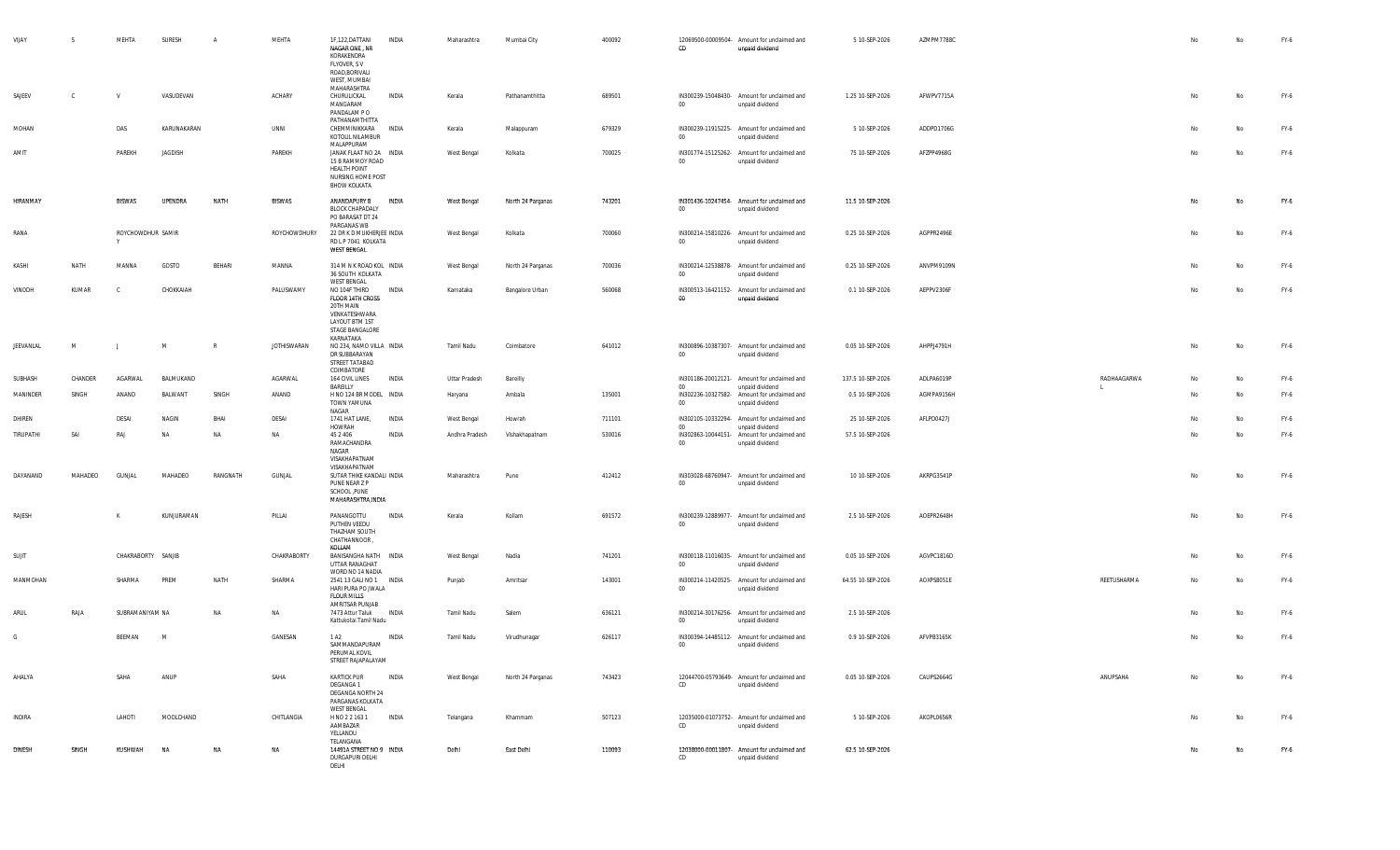| SHREYA        |                          | MULTITRADE PRIVATELIMITED NA   |                        | NA      | NA             | ROOM NO 1, DUBE INDIA<br>CHAWL, ANAND<br>NAGAR, SHIVAJI<br>CROSS RD DAHISAR<br>EAST, MUMBAI                            |              | Maharashtra        | Mumbai City        | 400068 | CD     | 12036300-00019200- Amount for unclaimed and<br>unpaid dividend | 287.5 10-SEP-2026 | AAMCS6544G |                    | No | No | FY-6 |
|---------------|--------------------------|--------------------------------|------------------------|---------|----------------|------------------------------------------------------------------------------------------------------------------------|--------------|--------------------|--------------------|--------|--------|----------------------------------------------------------------|-------------------|------------|--------------------|----|----|------|
| SANGITABEN    | GANPAT                   | AHIR                           | NA                     | NA      | NA             | MAHARASHTRA<br>AHIRFALIA AT POST INDIA<br><b>BALITHA NR HOTEL</b><br>WOODLAND VAPI<br>BALITHA VAPI                     |              | Gujarat            | Valsad             | 396191 | $00\,$ | IN300484-13769023- Amount for unclaimed and<br>unpaid dividend | 25 10-SEP-2026    |            |                    | No | No | FY-6 |
| SAGAR         | ASHOK                    | KANADE                         | ASHOK                  | NAMDEV  | KANADE         | KANADE MALA<br>VINCHUR DALVI<br>NASHIK VINCHURI<br>DALVI NASHIK<br>MAHARASHTRA                                         | INDIA        | Maharashtra        | Nashik             | 422502 | $00\,$ | IN300513-81968408- Amount for unclaimed and<br>unpaid dividend | 0.1 10-SEP-2026   | BDJPK0686D |                    | No | No | FY-6 |
| SHANTANU      |                          | MUKHERJEE                      | ASHOKE                 | KUMAR   | MUKHERJEE      | 81 SASHI BHUSAN<br>BANERJEE ROAD 125<br>THAKURPUKUR NEAR<br>AGRADUT PLAY<br>GROUND SOUTH 24<br>PARGANAS WEST<br>BENGAL | <b>INDIA</b> | West Bengal        | Kolkata            | 700008 | $00\,$ | IN300513-22863843- Amount for unclaimed and<br>unpaid dividend | 0.5 10-SEP-2026   | AXGPM2980C |                    | No | No | FY-6 |
| ASHOK         |                          | KUMAR                          | OM                     |         | PRAKASH        | H NO 246 38 RAJEEV INDIA<br><b>COLONY NAHARPUR</b><br>RUPA ROAD NH 8<br><b>GURGAON HARYANA</b>                         |              | HARYANA            | GURGAON            | 122002 | $00\,$ | IN300513-16360219- Amount for unclaimed and<br>unpaid dividend | 57.5 10-SEP-2026  | ATYPK8063A |                    | No | No | FY-6 |
| DEVDUTTA      |                          | GANGAWANWAL NA                 |                        | NA      | NA             | 201 SANGITA NEST INDIA<br>MAHANT ROAD<br>EXTENTION NEAR<br>CENTRAL BANK VILE<br>PARLE MUMBAI                           |              | Maharashtra        | Mumbai City        | 400057 | $00\,$ | IN300597-10121900- Number of underlying Shares                 | 5 10-SEP-2026     | ADLPG5689D | NEHAGANGANW<br>ALE | No | No | FY-6 |
| MOHAN         | LAL                      | FATEHPURIA                     | GAURISHANKAR           |         | FATEHPURIA     | P 38, INDIA EXCHANGE INDIA<br>PLACE CALCUTTA                                                                           |              | <b>West Bengal</b> | Kolkata            | 700001 | $00\,$ | IN300601-10169643- Number of underlying Shares                 | 23000 10-SEP-2026 |            |                    | No | No | FY-6 |
| PRANAB        |                          | SHENDE                         |                        | - S     | SHENDE         | RIDDI SIDDI SADAN R INDIA<br>H PLOT 73 SECTOR 4<br>KOPARKHAIRANE<br>NAVIMUMBAI<br>MAHARASHTRA                          |              | Maharashtra        | Thane              | 400701 | $00\,$ | IN300214-12897569- Number of underlying Shares                 | 230 10-SEP-2026   | AZFPS6390H |                    | No | No | FY-6 |
| R             | S.                       | BUILDTECHPRIVA NA<br>TELIMITED |                        | NA      | NA             | 403483424 ANSARI INDIA<br>ROAD DARYAGANJ                                                                               |              | Delhi              | Central Delhi      | 110002 | $00\,$ | IN302960-10033391- Number of underlying Shares                 | 2500 10-SEP-2026  | AADCR0599P |                    | No | No | FY-6 |
| SASWATA       |                          | NAG                            | <b>NA</b>              | NA      | NA             | NEW DELHI<br>GF1 KASHI MANJIRA INDIA<br>NEST ROAD 2 PLOT<br>NO 3940 NEST<br>MARRED PALLY                               |              | Telangana          | Hyderabad          | 500026 | $00\,$ | IN301549-16033650- Number of underlying Shares                 | 10 10-SEP-2026    | AAAPN2486K |                    | No | No | FY-6 |
| SADHANA       |                          | GHOSH                          | <b>NA</b>              | NA      | NA             | SECUNDERABAD<br>219, KULPI ROAD<br>JAYNAGAR SOUTH 24<br>PARGANAS WEST<br>BENGAL                                        | <b>INDIA</b> | West Bengal        | Kolkata            | 743337 | $00\,$ | IN302898-10043387- Number of underlying Shares                 | 200 10-SEP-2026   |            |                    | No | No | FY-6 |
| SANDHYA       |                          | SINHA                          | SURENDRA               | PRASAD  | SINHA          | JF 1 FLAT 7 73, ROAD INDIA<br>NO 10, RAJENDRA<br>NAGAR, PATNA,<br><b>BIHAR</b>                                         |              | Bihar              | Patna              | 800016 | $00\,$ | IN302269-11100461- Number of underlying Shares                 | 82 10-SEP-2026    | ARWPS7807G |                    | No | No | FY-6 |
| KEERTHIMEENAV |                          |                                | VETRISELVANR           |         |                | 2 E2 E2 1ST STREET   INDIA<br>NEW COLONY<br>MADURAI                                                                    |              | Tamil Nadu         | Madurai            | 625002 | 00     | IN301696-10895523- Number of underlying Shares                 | 1 10-SEP-2026     | ANOPM6621L |                    | No | No | FY-6 |
| BHASKAR       | $\mathsf{T}$             | <sub>c</sub>                   | CHANDRASHEKAR TARIKERE |         | KRISHNASHASTRY | ENCORA<br>TECHNOLOGIES PVT<br>LTD BRIDGE SOUTH<br>PARADE NO 10<br>BANGALORE<br>KARNATAKA                               | INDIA        | Karnataka          | Bangalore Urban    | 560001 | $00\,$ | IN300513-19530443- Number of underlying Shares                 | 38 10-SEP-2026    | AFTPC4211M |                    | No | No | FY-6 |
| RANADHIR      | KUMAR                    | CHAKRABORTY LATE               |                        | DR      | ABORTY         | SUDHIRKUMARCHAKR 416, BAGJOLA LINK INDIA<br>ROAD SUBHASH<br>NAGAR SOUTH<br>DUMDUM<br>CANTONMENT<br>KOLKATA             |              | West Bengal        | Kolkata            | 700065 | $00\,$ | IN300773-10242559- Number of underlying Shares                 | 230 10-SEP-2026   | ADQPC4611A |                    | No | No | FY-6 |
| KAUSHIK       |                          | KUNDU                          | KINKAR                 | KUMAR   | KUNDU          | ANNAPURNA RIDHI INDIA<br>SIDHI BLOCK II FLAT<br>3R DIAMOND<br>HARBOUR ROAD JOKA<br>KOLKATA WEST                        |              | West Bengal        | Kolkata            | 700104 | CD     | 12044700-03107009- Number of underlying Shares                 | 10 10-SEP-2026    | AARPK4887G |                    | No | No | FY-6 |
| VIJAY         | PRABHASHANKA PANDYA<br>R |                                | NA                     |         |                | BENGAL<br>FLAT NO 8 2ND FLOOR INDIA<br>SWASRAY BLDG P J<br>ROAD BEHIND<br>ADIASHRAY HOTEL<br>DAHISAR EAST<br>MUMBAI    |              | Maharashtra        | Mumbai City        | 400068 | $00\,$ | IN301549-18716468- Number of underlying Shares                 | 25 10-SEP-2026    | AJVPP3596J |                    |    |    | FY-6 |
| <b>UDIT</b>   |                          | MEHROTRA                       | <b>NA</b>              | NA      | NA             | SHREE DHAM 33A INDIA<br>VISHNUPURI KANPUR                                                                              |              | Uttar Pradesh      | Kanpur Nagar       |        | 00     | IN301330-20072649- Number of underlying Shares                 | 10000 10-SEP-2026 |            |                    | No | No | FY-6 |
| DUDU          |                          | KUTTAN                         | PAVIYANOSE             |         |                | MOOTHEDAN HOUSE INDIA<br>VETTYKADAVU ROAD<br>CHALAKUDY                                                                 |              | Kerala             | Thrissur           | 680307 | 00     | IN301637-40993699- Number of underlying Shares                 | 100 10-SEP-2026   | APHPD1363B |                    | No | No | FY-6 |
| ERIC          |                          | FERNANDEZ                      | FERNANDEZ              | EARNEST | THOMAS         | ROOM NO B 40<br>TELECOM STAFF<br>QUARTERS<br>KESAVADASAPURAM<br>PATTOM<br><b>TDIVANINDI IM</b>                         | <b>INDIA</b> | Kerala             | Thiruvananthapuram | 695004 | $00\,$ | IN301637-40993594- Number of underlying Shares                 | 500 10-SEP-2026   | AAGPF1096B |                    | No | No | FY-6 |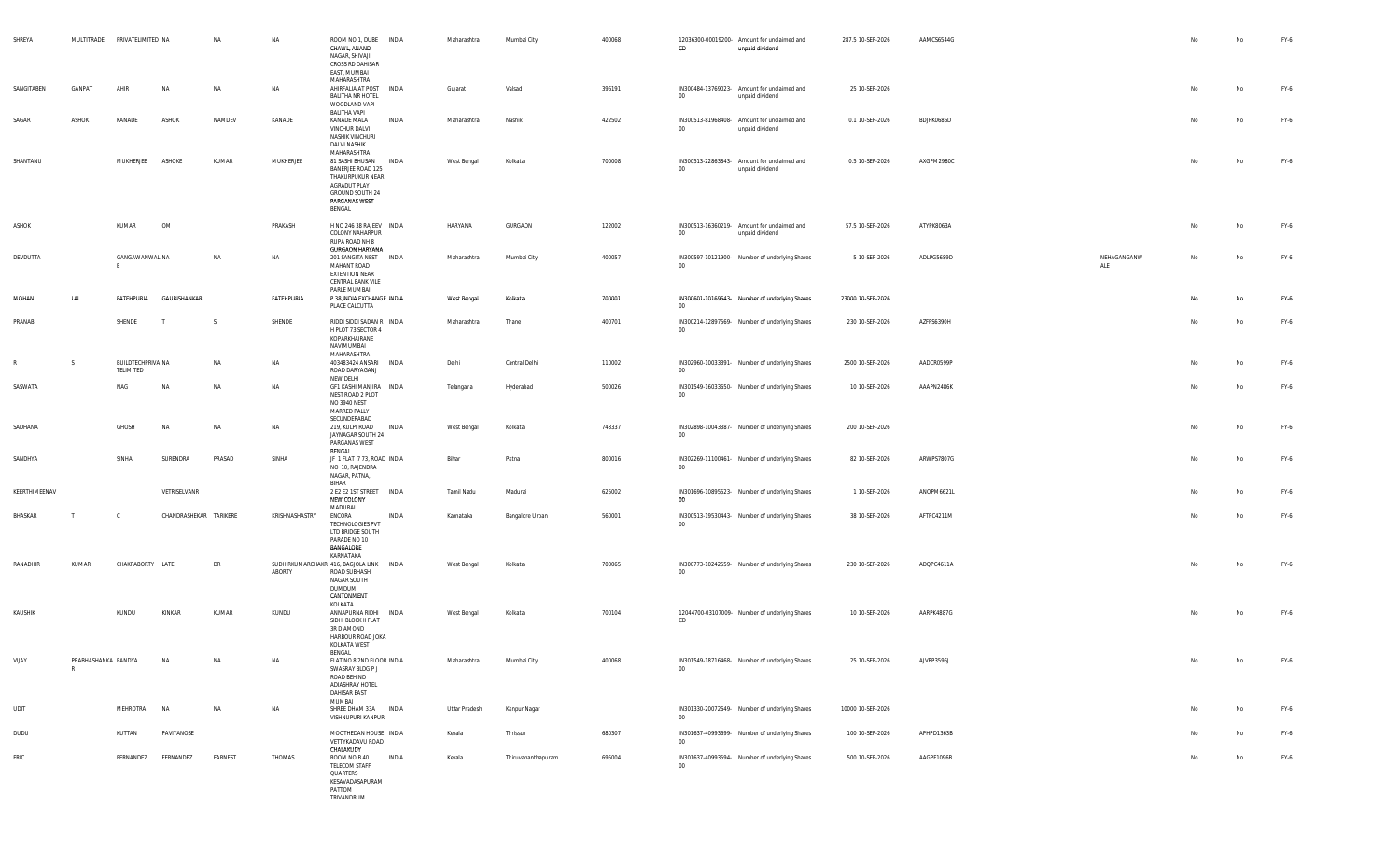| LATADEVI   |               |                   | KANTILALJI    |           |              | 69 NARASIMHA<br>MESTHRI GALLI<br>CHIKKAPETE<br><b>BANGALORE KAR</b>                                                                                | INDIA        | Karnataka          | Bangalore Urban   | 560053                          | 00      | IN301983-10935846- Number of underlying Shares | 50 10-SEP-2026   | AFHPL5294B |              |                           |                | $\mathsf{No}$ | FY-6 |
|------------|---------------|-------------------|---------------|-----------|--------------|----------------------------------------------------------------------------------------------------------------------------------------------------|--------------|--------------------|-------------------|---------------------------------|---------|------------------------------------------------|------------------|------------|--------------|---------------------------|----------------|---------------|------|
| NAGESWARA  | RAO           | BALLA             | SUBBAYYA      |           | BALLA        | 11 177 18<br>BRAHMAPURAM<br>PEDANA KRISHNA DT                                                                                                      | INDIA        | Andhra Pradesh     | Krishna           | 521366                          | 00      | IN301774-12958848- Number of underlying Shares | 50 10-SEP-2026   | ANAPB3157A |              |                           | N <sub>o</sub> | No            | FY-6 |
| MANINDER   | SINGH         | ANAND             | BALWANT       | SINGH     | ANAND        | H NO 124 BR MODEL INDIA<br>TOWN YAMUNA<br><b>NAGAR</b>                                                                                             |              | Haryana            | Ambala            | 135001                          | $00\,$  | IN302236-10327582- Number of underlying Shares | 10 10-SEP-2026   | AGMPA9156H |              |                           | No             | No            | FY-6 |
| DHIREN     |               | DESAI             | NAGIN         | BHAI      | DESAI        | 1741 HAT LANE,<br>HOWRAH                                                                                                                           | <b>INDIA</b> | West Bengal        | Howrah            | 711101                          | 00      | IN302105-10332294- Number of underlying Shares | 500 10-SEP-2026  | AFLPD0427J |              |                           | No             | No            | FY-6 |
| TIRUPATHI  | SAI           | RAJ               | NA            | NA        | NA           | 45 2 406<br>RAMACHANDRA<br>NAGAR<br>VISAKHAPATNAM<br>VISAKHAPATNAM                                                                                 | INDIA        | Andhra Pradesh     | Vishakhapatnam    | 530016                          | $00\,$  | IN302863-10044151- Number of underlying Shares | 1150 10-SEP-2026 |            |              |                           | No             | No            | FY-6 |
| RAJESH     |               | K                 | KUNJURAMAN    |           | PILLAI       | PANANGOTTU<br>PUTHEN VEEDU<br>THAZHAM SOUTH<br>CHATHANNOOR,<br>KOLLAM                                                                              | INDIA        | Kerala             | Kollam            | 691572                          | $00\,$  | IN300239-12889977- Number of underlying Shares | 50 10-SEP-2026   | AOEPR2648H |              |                           | No             | No            | FY-6 |
| SANGITABEN | GANPAT        | AHIR              | <b>NA</b>     | <b>NA</b> | NA           | AHIRFALIA AT POST INDIA<br><b>BALITHA NR HOTEL</b><br>WOODLAND VAPI<br>BALITHA VAPI                                                                |              | Gujarat            | Valsad            | 396191                          | $_{00}$ | IN300484-13769023- Number of underlying Shares | 500 10-SEP-2026  |            |              |                           | No             | No            | FY-6 |
| VINUBHAI   | <b>JORDAS</b> | PATEL             | <b>JORDAS</b> |           | PATEL        | AT SADAKPURA PO INDIA<br>DHAMOD TA<br>LUNAWADA DIST                                                                                                |              | Gujarat            | Panch Mahals      | 388270                          | $00\,$  | IN300476-43449636- Number of underlying Shares | 100 10-SEP-2026  | APGPP4703C |              | KAMLABENVINU<br>BHAIPATEL | No             | No            | FY-6 |
| SAGAR      | ASHOK         | KANADE            | ASHOK         | NAMDEV    | KANADE       | PUNCHMAHAL<br>KANADE MALA<br>VINCHUR DALVI<br>NASHIK VINCHURI<br><b>DALVI NASHIK</b>                                                               | INDIA        | Maharashtra        | Nashik            | 422502                          | 00      | IN300513-81968408- Number of underlying Shares | 2 10-SEP-2026    | BDJPK0686D |              |                           | No             | No            | FY-6 |
| SHANTANU   |               | MUKHERJEE         | ASHOKE        | KUMAR     | MUKHERJEE    | MAHARASHTRA<br>81 SASHI BHUSAN INDIA<br><b>BANERJEE ROAD 125</b><br>THAKURPUKUR NEAR<br>AGRADUT PLAY<br>GROUND SOUTH 24<br>PARGANAS WEST<br>BENGAL |              | West Bengal        | Kolkata           | 700008                          | $00\,$  | IN300513-22863843- Number of underlying Shares | 10 10-SEP-2026   | AXGPM2980C |              |                           | No             | No            | FY-6 |
| ASHOK      |               | KUMAR             | OM            |           | PRAKASH      | H NO 246 38 RAJEEV INDIA<br><b>COLONY NAHARPUR</b><br>RUPA ROAD NH 8                                                                               |              | HARYANA            | GURGAON           | 122002                          | $00\,$  | IN300513-16360219- Number of underlying Shares | 1150 10-SEP-2026 | ATYPK8063A |              |                           | No             | No            | FY-6 |
| SAJEEV     | C.            | V                 | VASUDEVAN     |           | ACHARY       | <b>GURGAON HARYANA</b><br>CHURULICKAL<br>MANGARAM<br>PANDALAM PO                                                                                   | INDIA        | Kerala             | Pathanamthitta    | 689501                          | $00\,$  | IN300239-15048430- Number of underlying Shares | 25 10-SEP-2026   | AFWPV7715A |              |                           | No             | No            | FY-6 |
| MOHAN      |               | DAS               | KARUNAKARAN   |           | UNNI         | PATHANAMTHITTA<br>CHEMMINIKKARA INDIA<br>KOTOLIL NILAMBUR<br>MALAPPURAM                                                                            |              | Kerala             | Malappuram        | 679329                          | $00\,$  | IN300239-11915225- Number of underlying Shares | 100 10-SEP-2026  | ADDPD1706G |              |                           | No             | No            | FY-6 |
| AMIT       |               | PAREKH            | JAGDISH       |           | PAREKH       | JANAK FLAAT NO 2A INDIA<br>15 B RAMMOY ROAD<br><b>HEALTH POINT</b><br>NURSING HOME POST<br><b>BHOW KOLKATA</b>                                     |              | <b>West Bengal</b> | Kolkata           | 700025                          | $00\,$  | IN301774-15125262- Number of underlying Shares | 1500 10-SEP-2026 | AFZPP4968G |              |                           | No             | No            | FY-6 |
| HIRANMAY   |               | BISWAS            | UPENDRA       | NATH      | BISWAS       | ANANDAPURY B<br>BLOCK CHAPADALY<br>PO BARASAT DT 24<br>PARGANAS WB                                                                                 | INDIA        | West Bengal        | North 24 Parganas | 743201                          | $00\,$  | IN301436-10247454- Number of underlying Shares | 230 10-SEP-2026  |            |              |                           | N <sub>o</sub> | No            | FY-6 |
| RANA       |               | ROYCHOWDHUR SAMIR |               |           | ROYCHOWDHURY | 22 DR K D MUKHERJEE INDIA<br>RD L P 7041 KOLKATA<br><b>WEST BENGAL</b>                                                                             |              | West Bengal        | Kolkata           | 700060                          | $00\,$  | IN300214-15810226- Number of underlying Shares | 5 10-SEP-2026    | AGPPR2496E |              |                           | No             | No            | FY-6 |
| KASHI      | NATH          | MANNA             | GOSTO         | BEHARI    | MANNA        | 314 M N K ROAD KOL INDIA<br>36 SOUTH KOLKATA<br>WEST BENGAL                                                                                        |              | West Bengal        | North 24 Parganas | 700036                          | 00      | IN300214-12538878- Number of underlying Shares | 5 10-SEP-2026    | ANVPM9109N |              |                           | N <sub>o</sub> | No            | FY-6 |
| VINODH     | KUMAR         | - C               | CHOKKAIAH     |           | PALUSWAMY    | NO 104F THIRD<br>FLOOR 14TH CROSS<br>20TH MAIN<br>VENKATESHWARA<br>LAYOUT BTM 1ST<br>STAGE BANGALORE<br>KARNATAKA                                  | INDIA        | Karnataka          | Bangalore Urban   | 560068                          | $00\,$  | IN300513-16421152- Number of underlying Shares | 2 10-SEP-2026    | AEPPV2306F |              |                           | N <sub>o</sub> | No            | FY-6 |
| JEEVANLAL  | M             | $\perp$           | M             | R         | JOTHISWARAN  | NO 234, NAMO VILLA INDIA<br>DR SUBBARAYAN<br>STREET TATABAD<br>COIMBATORE                                                                          |              | Tamil Nadu         | Coimbatore        | 641012                          | $00\,$  | IN300896-10387307- Number of underlying Shares | 1 10-SEP-2026    | AHPPJ4791H |              |                           | No             | No            | FY-6 |
| SUBHASH    | CHANDER       | AGARWAL           | BALMUKAND     |           | AGARWAL      | 164 CIVIL LINES                                                                                                                                    | <b>INDIA</b> | Uttar Pradesh      | Bareilly          |                                 |         | IN301186-20012121- Number of underlying Shares | 2750 10-SEP-2026 | ADLPA6019P |              | RADHAAGARWA               | No             | No            | FY-6 |
| CHAMPA     |               | NANDI             | <b>DIPAK</b>  | KUMAR     | NANDI        | BAREILLY<br>SRIPUR PO SRIPUR INDIA<br>BAZAR DIST HOOGHLY                                                                                           |              | West Bengal        | Hooghly           | 712514 P0000000000000000<br>986 | $_{00}$ | Number of underlying Shares                    | 2300 10-SEP-2026 |            | $\mathbf{L}$ |                           | No             | No            | FY-6 |
| SUSHANTA   |               | KUNDU             | BISWANATH     |           | KUNDU        | 25 NOBIN KUNDU INDIA<br>LANE KOLKATA<br>700009                                                                                                     |              | West Bengal        | Kolkata           | 700009 P0000000000000001<br>535 |         | Number of underlying Shares                    | 230 10-SEP-2026  |            |              | RATANPAL                  | No             | No            | FY-6 |
| SMT        | SAVITRI       | DEVIGARODIA       | SRI           | R         | GARODIA      | CO RAMKUMAR HARI INDIA<br>SHANKAR UPPER<br>BAZAR, J J<br>ROAD, RANCHI BIHAR<br>024 001                                                             |              | Jharkhand          | Ranchi            | 834001 P0000000000000000<br>550 |         | Number of underlying Shares                    | 3000 10-SEP-2026 |            |              |                           | No             | No            | FY-6 |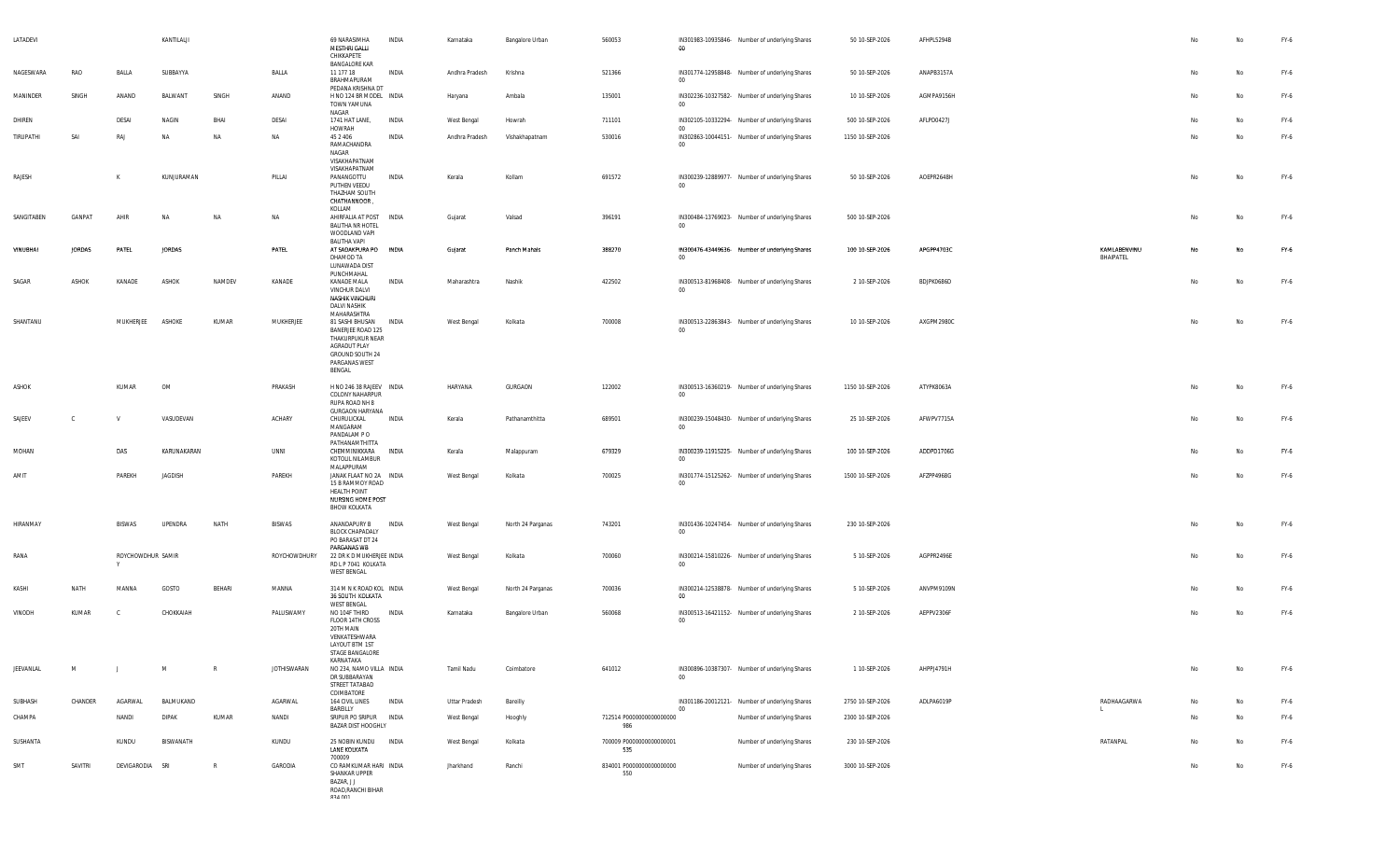| SAMBHU       | PRASAD          | BASU                       | LATE               | <sub>S</sub> | BASU         | 14 A P C AVENUE<br>DUMDUM CALCUTTA                                                                                                            | INDIA        | West Bengal    | North 24 Parganas  | 700030 P0000000000000001<br>367  |         | Number of underlying Shares                    | 1380 10-SEP-2026   |            | SHIBNATHBOSE        | No | No        | FY-6   |
|--------------|-----------------|----------------------------|--------------------|--------------|--------------|-----------------------------------------------------------------------------------------------------------------------------------------------|--------------|----------------|--------------------|----------------------------------|---------|------------------------------------------------|--------------------|------------|---------------------|----|-----------|--------|
| KALPANA      |                 | DAS                        | $\overline{A}$     | $\mathbb{R}$ | DAS          | 700 030<br>1725 SATCHASI PARA INDIA<br>ROAD CALCUTTA 700                                                                                      |              | West Bengal    | Kolkata            | 700002 P0000000000000001<br>266  |         | Number of underlying Shares                    | 2300 10-SEP-2026   |            | SUTAPADAS           | No | No        | FY-6   |
| <b>JHUMA</b> |                 | ADHYA                      | <sub>S</sub>       |              | ADHYA        | 002<br>26 RAM TANU BOSE INDIA<br>LANE CALCUTTA 700                                                                                            |              | West Bengal    | Kolkata            | 700006 P0000000000000001<br>237  |         | Number of underlying Shares                    | 23000 10-SEP-2026  |            | SUSHILADHYA         | No | No        | FY-6   |
| AYAN         |                 | PALIT                      | $\overline{A}$     | K            | PALIT        | 006<br>44A BANERJEE PARA INDIA<br>LANE POST DHAKURIA<br>CALCUTTA 700 031                                                                      |              | West Bengal    | Kolkata            | 700031 P0000000000000001<br>095  |         | Number of underlying Shares                    | 20 10-SEP-2026     |            | RUBYPALIT           | No | <b>No</b> | FY-6   |
| MAHASUKHLAL  | CHHAGANLAL BAXI |                            | CHHAGANLAL         |              | BAXI         | 9 26, DIVYANG<br>BUILDING 3RD FLOOR<br>COLABA MUMBAI 400                                                                                      | INDIA        | Maharashtra    | Mumbai City        | 400005 P0000000000000000<br>943  |         | Number of underlying Shares                    | 151800 10-SEP-2026 |            |                     | No | <b>No</b> | FY-6   |
| HON          | <b>JUSTICE</b>  | PARESHNATHMO NA<br>OKERJEE |                    | NA           | NA           | 005<br>14 PREO NATH<br>MULLICK ROAD                                                                                                           | INDIA        | West Bengal    | Kolkata            | 700025 P0000000000000000<br>055  |         | Number of underlying Shares                    | 188370 10-SEP-2026 |            |                     | No | No        | FY-6   |
| AHALYA       |                 | SAHA                       | ANUP               |              | SAHA         | BHOWANIPORE<br>CALCUTTA 700 025<br><b>KARTICK PUR</b>                                                                                         | INDIA        | West Bengal    | North 24 Parganas  | 743423                           |         | 12044700-05793649- Number of underlying Shares | 1 10-SEP-2026      | CAUPS2664G | ANUPSAHA            | No | No        | FY-6   |
|              |                 |                            |                    |              |              | DEGANGA 1<br><b>DEGANGA NORTH 24</b><br>PARGANAS KOLKATA                                                                                      |              |                |                    |                                  | CD      |                                                |                    |            |                     |    |           |        |
| VIJAY        | PURANDAR        | PALAN                      | PURANDAR           |              |              | <b>WEST BENGAL</b><br>A8 SHYAM KUNJ<br>NANDAEEP SOC OPP<br>RD 5 J P NAGAR<br><b>GOREGAON E</b><br>MUMBAI                                      | INDIA        | Maharashtra    | Mumbai City        | 400063                           | CD      | 12033200-00430770- Number of underlying Shares | 10580 10-SEP-2026  | ACZPP8949G |                     | No | <b>No</b> | FY-6   |
| $\mathsf{v}$ |                 | LAKSHMIPATHI LATE          |                    |              | SVISWANATHAN | MAHARASHTRA<br>P 72, LAKE ROAD<br>KHAITAN HOUSE FLAT<br>18,4TH FLOOR                                                                          | <b>INDIA</b> | West Bengal    | Kolkata            | 700029 P00000000000000001<br>719 |         | Number of underlying Shares                    | 690 10-SEP-2026    | ADHPV8965H |                     | No | <b>No</b> | FY-6   |
| SOUMEN       |                 | GHOSH                      | NA                 | NA           | NA           | KOLKATA<br>297 157B BOURIPARA INDIA<br>GOLAP BAG P O<br>SHEORAPHULLY<br>HOOGHLY, W B<br>712223                                                |              | West Bengal    | Hooghly            | 712223 P0000000000000001<br>674  |         | Number of underlying Shares                    | 230 10-SEP-2026    |            |                     | No | No        | FY-6   |
| JANAKIRAMAN  |                 |                            | MOHANAKRISHNA<br>N |              |              | NO 34B 3RD CROSS ST INDIA<br>JAI NAGAR<br>VALASARAVAKKAM<br>CHENNAI CHENNAI                                                                   |              | Tamil Nadu     | Chennai            | 600087                           | CD      | 12044700-06504641- Number of underlying Shares | 1 10-SEP-2026      | AOBPJ3429B |                     | No | No        | FY-6   |
| RAM          | KUMAR           | MUNDHRA                    | GHANSHYAM          |              | MUNDHRA      | <b>TAMIL NADU</b><br>MIG II BIDA COLONY INDIA<br>RAJPURA BHADOHI                                                                              |              | Uttar Pradesh  | Sant Ravidas Nagar |                                  | CD      | 12024700-00212401- Number of underlying Shares | 644 10-SEP-2026    | ANPPM5822Q |                     | No | No        | $FY-6$ |
| ANMOL        |                 | AGRAWAL                    | <b>SHRI</b>        | ANJANI       | KUMARAGRAWAL | UTTAR PRADESH<br>OPP LAXMI CAFE<br>BRAJRAJNAGAR                                                                                               | INDIA        | Orissa         | Sambalpur          | 768216                           | CD      | 12030400-00138144- Number of underlying Shares | 35 10-SEP-2026     | BCBPA7702H |                     | No | No        | FY-6   |
| BABULAL      |                 | NEEMA                      | SHANKARLAL         |              | NEEMA        | ORISSA<br>H M 15N 39 TELI<br>BAKHAL MAIN ROAD                                                                                                 | <b>INDIA</b> | Madhya Pradesh | Indore             | 452002                           | CD      | 12026200-00101911- Number of underlying Shares | 500 10-SEP-2026    | ACWPN3526C |                     | No | No        | FY-6   |
| KAVI         | TRIVEDI         | HUF                        | NΔ                 | <b>NA</b>    | NA           | INDORE M P<br>INDRADARSHAN 2 INDIA<br>BLDG NO 14 FLAT NO<br>10034 10TH FLOOR<br>OSHIWARA ANDHERI<br>WEST MUMBAI<br>MAHARASHTRA                |              | Maharashtra    | Mumbai City        | 400053                           | CD.     | 12033200-10407773- Number of underlying Shares | 1450 10-SEP-2026   |            |                     | No | No        | FY-6   |
| ARIF         | HUSSAIN         | MKUNNUTGI                  | Moula              | hussain      | kunnutai     | WARD NO 26 J M<br>ROAD BUAPUR                                                                                                                 | <b>INDIA</b> | Karnataka      | Bijapur            | 586101                           | $_{00}$ | IN300214-30135416- Number of underlying Shares | 1 10-SEP-2026      | FKJPK1295P |                     | No | No        | FY-6   |
| RANJIT       | - C             | VORA                       | VORA               | C            | H            | Bijapur Karnataka<br>17 RAM MOHAN<br>DUTT ROAD 4TH<br>FLOOR ELGIN ROAD                                                                        | INDIA        | West Bengal    | Kolkata            | 700020                           | 00      | IN300441-10264761- Number of underlying Shares | 115000 10-SEP-2026 |            |                     | No | No        | FY-6   |
| SUKANTA      |                 | CHATTERJEE                 | LATE               | <b>NC</b>    | CHATTERJEE   | CALCUTTA<br>LAXMI NARAYAN<br>COLONY PO                                                                                                        | INDIA        | West Bengal    | North 24 Parganas  | 700124                           | $00\,$  | IN300263-10105538- Number of underlying Shares | 460 10-SEP-2026    |            | RINKUCHATTERJ<br>EE | No | No        | FY-6   |
| NAYANA       | H               |                            | <b>NA</b>          | NA           | NA           | NABAPALLY BARASAT<br>NO 81 2ND CROSS<br>BEHIND CHINMAYA<br>SCHOOL HSR LAYOUT<br>SECTOR 2<br>SOMASUNDARAPALYA<br><b>HSR LAYOUT</b><br>BANGALOR | <b>INDIA</b> | Karnataka      | Bangalore Urban    | 560102                           | $00\,$  | IN300239-15743511- Number of underlying Shares | 10 10-SEP-2026     |            |                     | No | No        | FY-6   |
| SHIVAKUMAR   |                 |                            | BASAPPA            |              | KAMPLI       | BANGALORE<br>39 HALASAMUDRA TO INDIA<br><b>GANGAVATI DIST</b><br>KOPPAL KOPPAL                                                                |              | Karnataka      | Bellary            | 583227                           | 00      | IN300239-15170311- Number of underlying Shares | 24 10-SEP-2026     | CYGPS4803P |                     | No | No        | FY-6   |
| JOE          | JOE             | MS                         | NA                 | NA           | NA           | <b>BETHEL</b><br>KUTTANINNATHIL<br>THIRUPURAM P O                                                                                             | INDIA        | Kerala         | Thiruvananthapuram | 695133                           | $00\,$  | IN300239-15087422- Number of underlying Shares | 500 10-SEP-2026    |            |                     | No | No        | FY-6   |
| SOUMYABRATA  |                 | GANGULY                    | SUBRATA            |              | GANGULY      | THIRUPURAM<br>12 S C MUKHERJEE INDIA                                                                                                          |              | West Bengal    | Kolkata            | 700002 P0000000000000001<br>748  |         | Number of underlying Shares                    | 1 10-SEP-2026      |            |                     |    | No        | FY-6   |
| DEBASISH     |                 | PAN                        | $\overline{A}$     | G            | PAN          | STREET KOLKATA<br>VILL NUTANGRAM, PO INDIA<br>MOGRA DT HOOGHLY<br>,W B PIN 712 148                                                            |              | West Bengal    | Hooghly            | 712148 P0000000000000001<br>462  |         | Number of underlying Shares                    | 1150 10-SEP-2026   |            |                     | No | No        | FY-6   |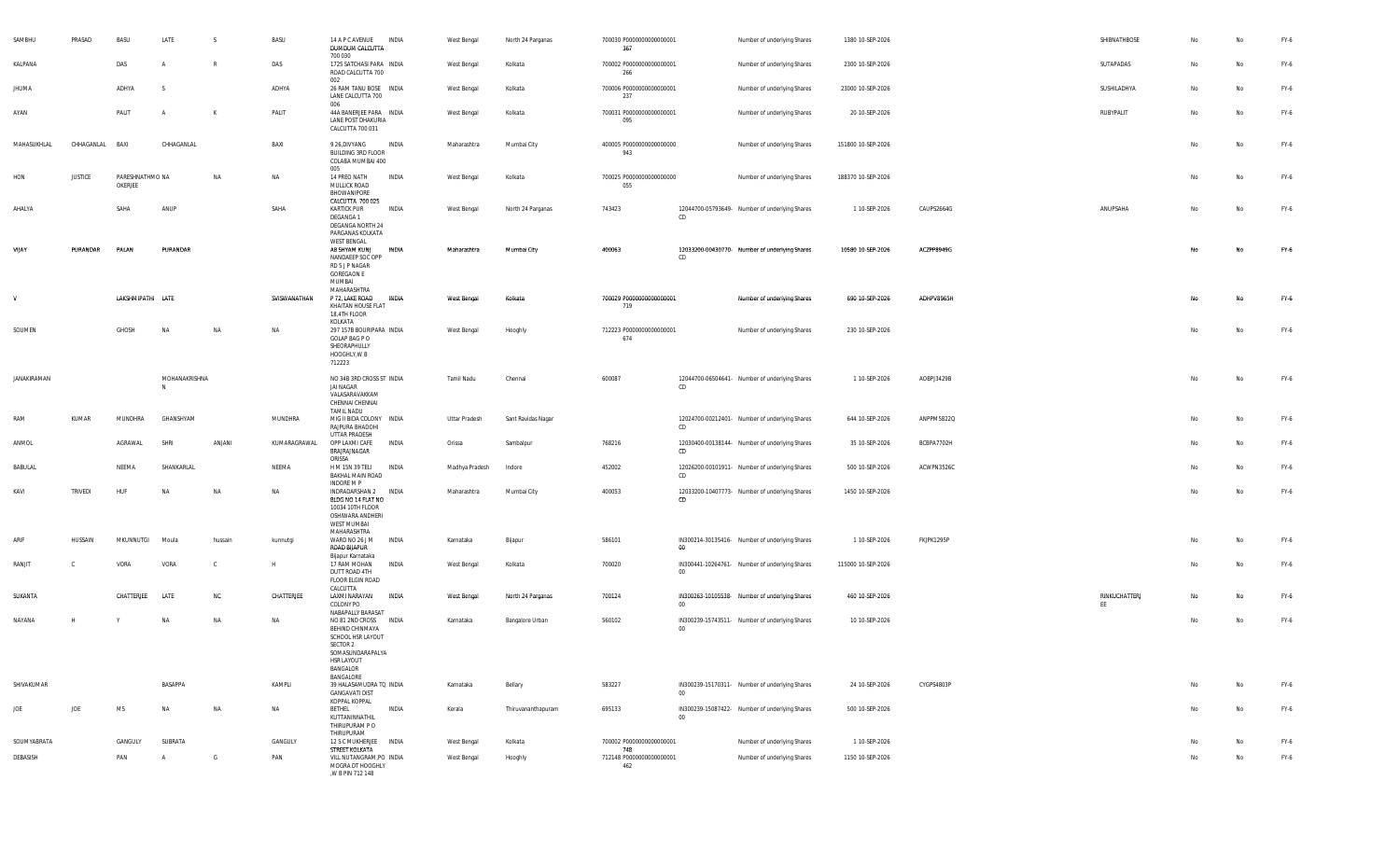|                 | INVESTMENT | CONSULTANCYC NA<br>ESPVTLTD |                | NA              | NA           | <b>CENTRE POINT</b><br>BUILDING 282,<br>SHAKESPEARE SARANI<br>CALCUTTA 700 017                  | INDIA | West Bengal | Kolkata           | 700017 P0000000000000000<br>393        |        | Number of underlying Shares                    | 4600 10-SEP-2026  |            |                              | No | No | FY-6   |
|-----------------|------------|-----------------------------|----------------|-----------------|--------------|-------------------------------------------------------------------------------------------------|-------|-------------|-------------------|----------------------------------------|--------|------------------------------------------------|-------------------|------------|------------------------------|----|----|--------|
| DAYANAND        | MAHADEO    | GUNJAL                      | MAHADEO        | RANGNATH        | GUNJAL       | SUTAR THIKE KANDALI INDIA<br>PUNE NEAR Z P<br>SCHOOL , PUNE<br>MAHARASHTRA, INDIA               |       | Maharashtra | Pune              | 412412                                 | $00\,$ | IN303028-68760947- Number of underlying Shares | 200 10-SEP-2026   | AKRPG3541P |                              | No | No | FY-6   |
| SAMARENDRA      | NARAYAN    | BASAK                       | LATE           | SHIB            | NARAYANBASAK | 1 RAMPAL LANE PO INDIA<br>HATKHOLA KOLKATA                                                      |       | West Bengal | Kolkata           | 700005 P0000000000000001<br>552        |        | Number of underlying Shares                    | 460 10-SEP-2026   |            | SUKLABASAK                   | No | Na | FY-6   |
| SAILENDRA       | LALL       | SEAL                        | <b>NA</b>      | NA              | NA           | 700005<br>44 SIKDARPARA<br>STREET CALCUTTA                                                      | INDIA | West Bengal | Kolkata           | 700007 P0000000000000000<br>305        |        | Number of underlying Shares                    | 17250 10-SEP-2026 |            |                              | No | Na | FY-6   |
| SUPRAKASH       |            | TALUKDAR                    | LATE           | К               | KTALUKDER    | 700 007<br>39 CHOWDHURY<br>PARA S S ROAD PO                                                     | INDIA | West Bengal | North 24 Parganas | 700124 P0000000000000001<br>808        |        | Number of underlying Shares                    | 30 10-SEP-2026    |            |                              | No | Na | FY-6   |
| PRABIR          |            | SENGUPTA                    | ANIL           |                 | SENGUPTA     | <b>BARASAT KOLKATA</b><br>5730 BANGAL PARA INDIA<br>2ND BYE LANE PO<br>DANESH SK LANE<br>HOWRAH |       | West Bengal | Howrah            | 711109 P0000000000000001<br>790        |        | Number of underlying Shares                    | 1 10-SEP-2026     | AYMPS6881K | TANUSRISENGUP<br>TA          | No | No | FY-6   |
| SHYAMAL         | KUMAR      | SHAW                        | LATE           | <b>HARIPADA</b> | SHAW         | 32B1A HARAMOHAN INDIA<br><b>GHOSH LANE</b><br>KOLKATA                                           |       | West Bengal | Kolkata           | 700085 P0000000000000001<br>756        |        | Number of underlying Shares                    | 1 10-SEP-2026     | AXPPS5126B |                              | No | No | FY-6   |
| PULKIT          |            | BHASIN                      | PANKAJ         |                 | BHASIN       | 591A TILJALA ROAD INDIA<br>FLAT 2A KOLKATA                                                      |       | West Bengal | Kolkata           | 700046 P0000000000000001<br>751        |        | Number of underlying Shares                    | 1 10-SEP-2026     |            |                              | No | No | $FY-6$ |
| YAJNASENI       |            | CHATTERJEE                  | RANA           |                 | CHATTERJEE   | 60 RAY BAHADUR<br>ROAD BEHALA<br>KOLKATA                                                        | INDIA | West Bengal | Kolkata           | 700034 P0000000000000001<br>749        |        | Number of underlying Shares                    | 1 10-SEP-2026     |            |                              | No | No | FY-6   |
| PUROBI          |            | GHOSH                       | SOUMEN         |                 | GHOSH        | 297 GOLAP BAG<br>SHEORAPHULLY DIST                                                              | INDIA | West Bengal | Hooghly           | 712223 P0000000000000001<br>664        |        | Number of underlying Shares                    | 230 10-SEP-2026   |            | SOUMENGHOSH                  | No | No | FY-6   |
| SAMARENDRA      | NARAYAN    | <b>BASAK</b>                | LATE           | SHIB            | NARAYANBASAK | HOOGHLY 712223<br>1 RAM PAL LANE PO INDIA<br>HATKHOLA KOLKATA                                   |       | West Bengal | Kolkata           | 700005 P0000000000000001<br>553        |        | Number of underlying Shares                    | 460 10-SEP-2026   |            | SHIPRASETT                   | No | No | FY-6   |
| PRADIPTA        |            | ROY                         | PROBIR         | KUMAR           | ROY          | 700005<br>921 MASJID BARI<br>STREET KOLKATA<br>700006                                           | INDIA | West Bengal | Kolkata           | 700006 P0000000000000001<br>537        |        | Number of underlying Shares                    | 230 10-SEP-2026   |            | KASHINATHBATA<br>BYAL        | No | Na | FY-6   |
| ALPANA          |            | CHAKRABORTTY C              |                | К               | CHAKRABORTTY | VILL MERIA BHADRA INDIA<br>KALITALA,<br>POAKNA, DISTHOOGHL<br>Y, WEST BENGAL PIN                |       | West Bengal | Hooghly           | 712148 P0000000000000001<br>470        |        | Number of underlying Shares                    | 1610 10-SEP-2026  |            |                              | No | Na | FY-6   |
| SANKAR          | LAL        | SEN                         | <b>NA</b>      | NA              | NA           | 712 148<br>181A VIDYA SAGAR INDIA<br>STREET KOLKATA 700                                         |       | West Bengal | Kolkata           | 700009 P0000000000000001<br>441        |        | Number of underlying Shares                    | 23000 10-SEP-2026 |            | DIPALISEN                    | No | No | FY-6   |
| INDRANI         |            | MUKHERJEE                   | K              | К               | MUKHERJEE    | 009<br>91C DHARMOTALA INDIA<br>ROAD KASBA                                                       |       | West Bengal | Kolkata           | 700042 P0000000000000001<br>408        |        | Number of underlying Shares                    | 460 10-SEP-2026   |            | KAMALKUMARM<br>UKHERJEE      | No | No | FY-6   |
| RATNA           |            | BANERJEE                    | п.             | $\mathbf{I}$    | GOSWAMI      | KOLKATA 700 042<br>7A DARJEE PARA BYE INDIA                                                     |       | West Bengal | Kolkata           | 700006 P0000000000000001               |        | Number of underlying Shares                    | 10 10-SEP-2026    | ALCPB9864G | AMITKUMARBA                  | No | No | FY-6   |
| SAMARENDRA      | NARAYAN    | BASAK                       | SHIB           | NARAYAN         | BASAK        | LANE KOLKATA<br>1 RAM PAL LANE PO INDIA<br>HATKHOLA KOLKATA                                     |       | West Bengal | Kolkata           | 810<br>700005 P0000000000000001<br>516 |        | Number of underlying Shares                    | 230 10-SEP-2026   |            | NERJEE<br>SHIPRASETT         | No | No | FY-6   |
| SMT             | EKTA       | JAIN                        | SRI            | v               | KJAIN        | 700005<br>146 HARSH VIHAR INDIA<br>PITAMPURA DELHI                                              |       | Delhi       | North West        | 110034 P0000000000000000<br>472        |        | Number of underlying Shares                    | 23000 10-SEP-2026 |            | SRIVIPULKUMAR<br>JAIN        | No | No | FY-6   |
| SAMARENDRA      | NARAYAN    | <b>BASAK</b>                | -S             | N               | BASAK        | 110 034<br>1 RAM PAL LANE PO INDIA<br>HATKHOLA CALCUTTA                                         |       | West Bengal | Kolkata           | 700005 P0000000000000001<br>219        |        | Number of underlying Shares                    | 460 10-SEP-2026   |            | SUKLABASAK                   | No | Na | FY-6   |
| <b>DIGVIJAY</b> |            | JAGJIVAN                    | <b>NA</b>      | NA              | NA           | 700 005<br>KALYAN BHAWAN 2 INDIA<br><b>ELGIN ROAD</b>                                           |       | West Bengal | Kolkata           | 700020 P0000000000000000<br>810        |        | Number of underlying Shares                    | 27600 10-SEP-2026 |            | SUMATILALCHIM<br>ANLALSHAH   | No | Na | FY-6   |
| SAMARENDRA      | NARAYAN    | <b>BASAK</b>                | s              | N               | BASAK        | CALCUTTA 700 020<br>1 RAM PAL LANE PO INDIA<br>HATKHOLA CALCUTTA                                |       | West Bengal | Kolkata           | 700005 P0000000000000001<br>221        |        | Number of underlying Shares                    | 230 10-SEP-2026   |            | SUKLABASAK                   | No | No | FY-6   |
| PRADIP          |            | DAS                         | LATE           | SURESH          | CHDAS        | 700 005<br>47 CHANDIGARH<br><b>MAIN ROAD</b><br>MADHYAMGRAM                                     | INDIA | West Bengal | North 24 Parganas | 700130 P0000000000000001<br>752        |        | Number of underlying Shares                    | 1 10-SEP-2026     |            |                              | No | No | FY-6   |
| HARENDRA        | KUMAR      | SINGH                       |                | D               | SINGH        | KOLKATA<br>20423 NORTH<br>SEALDAH ROAD<br><b>EASTERN RAILWAY</b><br>QUARTERS CALCUTTA           | INDIA | West Bengal | Kolkata           | 700009 P0000000000000000<br>773        |        | Number of underlying Shares                    | 23000 10-SEP-2026 |            |                              | No | No | FY-6   |
| <b>GIRIJA</b>   | RAMANA     | KATTA                       | SHYAM          | SUNDER          | KATTA        | 700 009<br>H NO 1 3 123<br>SADDALGUNDU<br>BAYAMMA THOTA<br>MAHABOOBNAGAR                        | INDIA | Telangana   | Mahbubnagar       | 509001                                 | CD     | 12023000-00590004- Number of underlying Shares | 230 10-SEP-2026   | AIVPK7645L |                              |    |    | FY-6   |
| DIPALI          |            | SEN                         | S.             | $\mathsf{L}$    | SEN          | TELANGANA<br>181A VIDYA SAGAR INDIA<br>STREET KOLKATA 700<br>009                                |       | West Bengal | Kolkata           | 700009 P0000000000000001<br>443        |        | Number of underlying Shares                    | 23000 10-SEP-2026 |            | SURAJITSEN                   | No | No | FY-6   |
| DEBASISH        |            | PAN                         | $\overline{A}$ | G               | PAN          | VILL NUTANGRAM P O INDIA<br>MOGRA 712 148 DIST                                                  |       | West Bengal | Hooghly           | 712148 P0000000000000001<br>440        |        | Number of underlying Shares                    | 230 10-SEP-2026   |            |                              | No | No | FY-6   |
| AMIT            | KUMAR      | BANERJEE                    | LATE           | $\,$ R          | KBANERJEE    | HOOGHLY<br>7A DARJEE PARA BYE INDIA                                                             |       | West Bengal | Kolkata           | 700006 P0000000000000001               |        | Number of underlying Shares                    | 10 10-SEP-2026    | ALCPB7754R | RATNABANERJEE                | No | No | FY-6   |
| KRISHNA         |            | ROY                         | PROBIR         | KUMAR           | ROY          | LANE KOLKATA<br>CO PROBIR KUMAR INDIA<br>ROY 921 MASZID BARI<br>STREET KOLKATA<br>700006        |       | West Bengal | Kolkata           | 811<br>700006 P0000000000000001<br>536 |        | Number of underlying Shares                    | 230 10-SEP-2026   |            | KASHINATHBATA<br><b>BYAL</b> | No | No | FY-6   |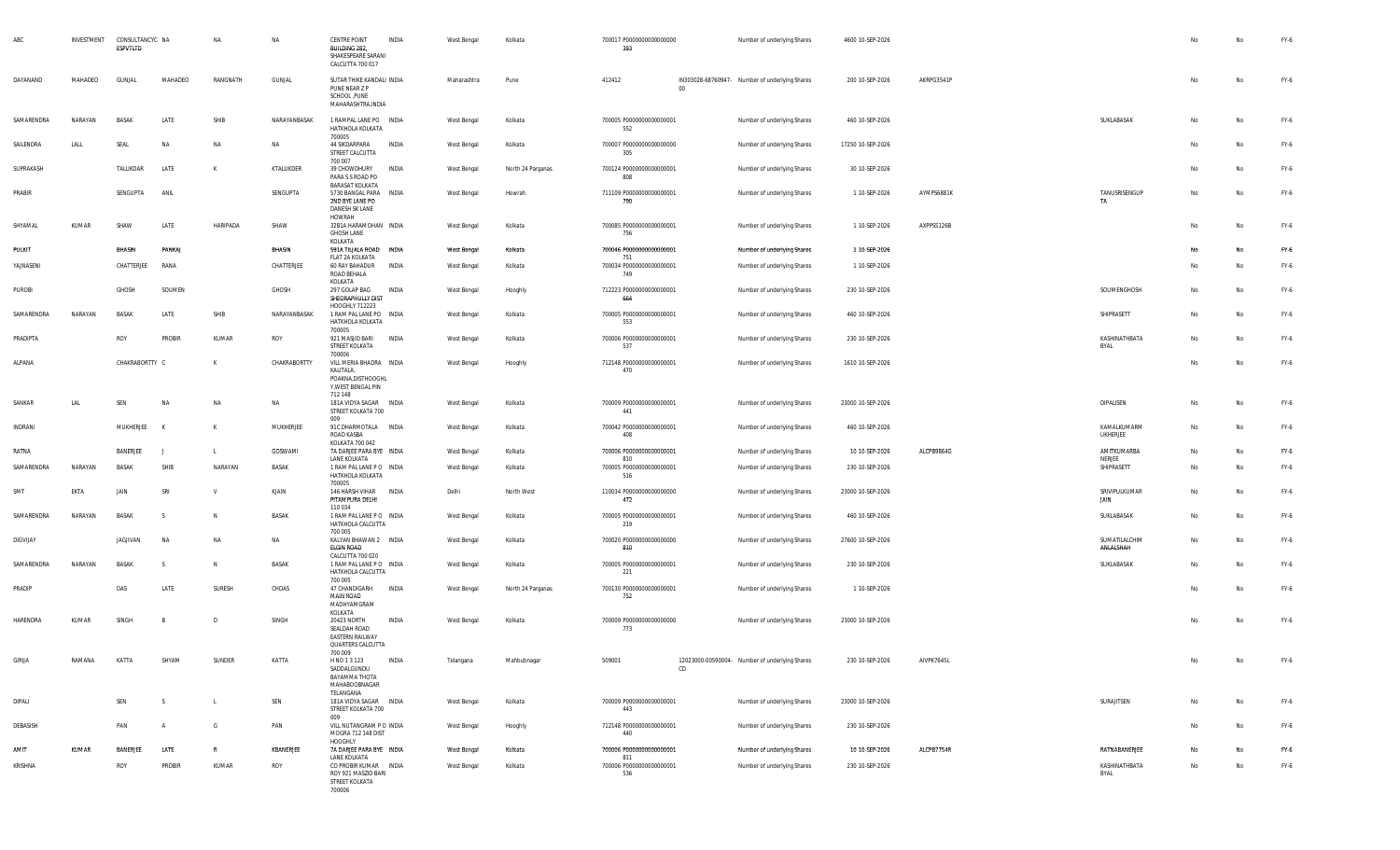| <b>ARIJI</b> | KUMAR   | BANERJEE                    | $\mathsf{A}$       | к         | BANERJEE     | 7A DARJEE PARA BYE INDIA                                                                                 |              | West Bengal | Kolkata      | 700006 P0000000000000001               |             | Number of underlying Shares                    | 20 10-SEP-2026     | BHHPB1353C | AMITKUMARBA                |    | Na | FY-6   |
|--------------|---------|-----------------------------|--------------------|-----------|--------------|----------------------------------------------------------------------------------------------------------|--------------|-------------|--------------|----------------------------------------|-------------|------------------------------------------------|--------------------|------------|----------------------------|----|----|--------|
| MUKTI        |         | CHATTERJEE                  | LATE               | S.        | NCHATTERJEE  | LANE KOLKATA<br>CO MINAKSHI<br>MUKHERJEE 276<br>SURYA SEN STREET                                         | INDIA        | West Bengal | Kolkata      | 815<br>700009 P0000000000000001<br>542 |             | Number of underlying Shares                    | 230 10-SEP-2026    |            | NERJEE<br>RATANPAL         | No | No | FY-6   |
|              |         |                             |                    |           |              | 2ND FLOOR KOLKATA<br>700009                                                                              |              |             |              |                                        |             |                                                |                    |            |                            |    |    |        |
| D            |         | <b>BOSE</b>                 | NA                 | <b>NA</b> | NA           | 8 CLIVE ROW<br>CALCUTTA 700 001                                                                          | INDIA        | West Bengal | Kolkata      | 700001 P0000000000000000<br>255        |             | Number of underlying Shares                    | 230 10-SEP-2026    |            |                            | No | No | FY-6   |
| SMT          | GOURI   | SEAL                        | <b>NA</b>          | <b>NA</b> | <b>NA</b>    | 44, SIKDARPARA<br>STREET CALCUTTA 700<br>007                                                             | INDIA        | West Bengal | Kolkata      | 700007 P0000000000000000<br>314        |             | Number of underlying Shares                    | 2300 10-SEP-2026   |            |                            | No | Na | FY-6   |
| DEBASHIS     |         | MOOKHERJEE                  |                    |           | MOOKHERJEE   | SWASTIKA P 12<br>SANKAR BOSE ROAD<br>KOLKATA                                                             | INDIA        | West Bengal | Kolkata      | 700027 P0000000000000001<br>755        |             | Number of underlying Shares                    | 1 10-SEP-2026      |            |                            | No | Na | FY-6   |
| SANDIP       |         | SAHA                        | SUBHENDRA          | LAL       | SAHA         | 3621 KALIGHAT ROAD INDIA<br>KOLKATA                                                                      |              | West Bengal | Kolkata      | 700026 P0000000000000001<br>753        |             | Number of underlying Shares                    | 1 10-SEP-2026      | AQHPS3555M |                            | No | No | FY-6   |
| JATIN        |         | BISWAKARMA                  | JAHAR              | LAL       | BISWAKARMA   | NP 286 PO<br><b>KRISHNAPUR SEC V</b><br>SALT LAKE CITY                                                   | INDIA        | West Bengal | Kolkata      | 700102 P0000000000000001<br>750        |             | Number of underlying Shares                    | 1 10-SEP-2026      |            |                            | No | No | FY-6   |
| MRS          | RACHEL  | DAVID                       | NA                 | <b>NA</b> | NA           | KOLKATA<br>CO THE EASTERN<br><b>BANK LTD MUMBAI</b>                                                      | INDIA        | Maharashtra | Mumbai City  | 400001 P0000000000000000<br>022        |             | Number of underlying Shares                    | 381570 10-SEP-2026 |            |                            | No | Na | FY-6   |
| SAMARENDRA   | NARAYAN | <b>BASAK</b>                | LATE               | SHIB      | NARAYANBASAK | 400 001<br>1 RAM PAL LANE PO INDIA<br>HATKHOLA KOLKATA                                                   |              | West Bengal | Kolkata      | 700005 P0000000000000001<br>632        |             | Number of underlying Shares                    | 230 10-SEP-2026    |            | SUKLABASAK                 | No |    | FY-6   |
| BIPLOB       | KR      | GHOSH                       | LATE               | K         | KGHOSH       | 700005<br>69 ANANDA PALIT<br><b>INDIA</b><br>ROAD KOLKATA                                                |              | West Bengal | Kolkata      | 700014 P0000000000000001<br>572        |             | Number of underlying Shares                    | 230 10-SEP-2026    |            |                            | No | No | FY-6   |
| SUKLA        |         | BASAK                       | <sub>S</sub>       | N         | BASAK        | 700014<br>1 RAM PAL LANE PO INDIA<br>HATKHOLA CALCUTTA<br>700 005                                        |              | West Bengal | Kolkata      | 700005 P0000000000000001<br>220        |             | Number of underlying Shares                    | 230 10-SEP-2026    |            | SAMARENDRAN<br>ARAYANBASAK | No | No | FY-6   |
| ARIJIT       | KUMAR   | BANERJEE                    | $\mathsf{A}$       | K         | BANERJEE     | 7A, DARJEE PARA BYE INDIA<br>LANE KOLKATA                                                                |              | West Bengal | Kolkata      | 700006 P0000000000000001<br>778        |             | Number of underlying Shares                    | 10 10-SEP-2026     | BHHPB1353C | AMITKUMARBA<br>NERJEE      | No | No | FY-6   |
| PROBIR       | KUMAR   | ROY                         | PROVAT             | KUMAR     | ROY          | 921 MASJID BARI<br>STREET KOLKATA                                                                        | INDIA        | West Bengal | Kolkata      | 700006 P0000000000000001<br>538        |             | Number of underlying Shares                    | 230 10-SEP-2026    |            | KASHINATHBATA<br>BYAL      | No | No | FY-6   |
| UMA          |         | SENGUPTA                    | LATE               | KALI      | KRISHNASEN   | 700006<br>5730 BANGAL PARA INDIA<br>2ND BYE LANE PO<br>DANESH SK LANE                                    |              | West Bengal | Howrah       | 711109 P0000000000000001<br>792        |             | Number of underlying Shares                    | 1 10-SEP-2026      | DBDPS4354Q | PRABIRSENGUPT              | No | No | FY-6   |
| SRI          |         | DINESHKUMAR MAGARWAL        | SRI                | M         | AGARWAL      | HOWRAH<br>RAJA ROAD AT PO INDIA<br>MAROLI BAZAR TAL<br>NAVSARI DIST BULSAR<br>GUJARAT 396 436            |              | Gujarat     | Valsad       | 396436 P0000000000000000<br>487        |             | Number of underlying Shares                    | 5750 10-SEP-2026   |            | SRIVINODKUMA<br>RMAGARWAL  | No | No | FY-6   |
| OM           | PRAKASH | SONI                        | B                  |           | CHAND        | SUNARO KA VASS<br>INDIA<br>BEHIND S B B J<br>BARMER 344 001                                              |              | Rajasthan   | Barmer       | 344001 P0000000000000000<br>770        |             | Number of underlying Shares                    | 92000 10-SEP-2026  |            | BANSHIDHARSO<br>NI         | No | No | FY-6   |
| NIRMAL       | T.      | SHAH                        | т                  |           | SHAH         | RAJASTHAN<br>391 SARAT BOSE<br>ROAD FLAT NO 3E                                                           | INDIA        | West Bengal | Kolkata      | 700020 P0000000000000001<br>246        |             | Number of underlying Shares                    | 6900 10-SEP-2026   |            | PARESHMMEHT                | No | Na | FY-6   |
| SAMARENDRA   | NARAYAN | BASAK                       | <sub>S</sub>       | N.        | BASAK        | CALCUTTA 700 020<br>1 RAMPAL LANE PO INDIA<br>HATKHOLA CALCUTTA                                          |              | West Bengal | Kolkata      | 700005 P0000000000000001<br>218        |             | Number of underlying Shares                    | 230 10-SEP-2026    |            |                            | No | No | FY-6   |
| MIRAJ        | D       | SHAH                        | <b>DIGVIJAY</b>    |           |              | 700 005<br>KALYAN BHAWAN 2 INDIA<br><b>ELGIN ROAD</b>                                                    |              | West Bengal | Kolkata      | 700020 P0000000000000001<br>088        |             | Number of underlying Shares                    | 28750 10-SEP-2026  |            | DIGVIJAYJAGJIVA            | No | No | FY-6   |
| MRS          | SALMA   | MOHOMEDBHAI NA<br>VALLIULLA |                    | <b>NA</b> | NA           | CALCUTTA 700 020<br>COMHVALLIULLAH INDIA<br>STREET, BEGUMPURA,                                           |              | Gujarat     | Surat        | 395003 P0000000000000000<br>213        |             | Number of underlying Shares                    | 36800 10-SEP-2026  |            |                            | No | No | FY-6   |
|              |         |                             |                    |           |              | ZUMMA BAZAR<br>SURAT 395 003                                                                             |              |             |              |                                        |             |                                                |                    |            |                            |    |    |        |
| SUJIT        |         | CHAKRABORTY SANJIB          |                    |           | CHAKRABORTY  | BANISANGHA NATH INDIA<br>UTTAR RANAGHAT<br>WORD NO 14 NADIA                                              |              | West Bengal | Nadia        | 741201                                 | $00\,$      | IN300118-11016035- Number of underlying Shares | 1 10-SEP-2026      | AGVPC1816D |                            | No | No | FY-6   |
| MANMOHAN     |         | SHARMA                      | PREM               | NATH      | SHARMA       | 2541 13 GALI NO 1 INDIA<br>HARI PURA PO JWALA<br><b>FLOUR MILLS</b>                                      |              | Punjab      | Amritsar     | 143001                                 | 00          | IN300214-11420525- Number of underlying Shares | 1291 10-SEP-2026   | AOXPS8051E | REETUSHARMA                | No | Na | FY-6   |
| ARUL         | RAJA    | SUBRAMANIYAM NA             |                    | <b>NA</b> | <b>NA</b>    | AMRITSAR PUNJAB<br>7473 Attur Taluk<br>Kattukotai Tamil Nadu                                             | INDIA        | Tamil Nadu  | Salem        | 636121                                 | $00\degree$ | IN300214-30176256- Number of underlying Shares | 50 10-SEP-2026     |            |                            | No | No | FY-6   |
| G            |         | BEEMAN                      | M                  |           | GANESAN      | 1 A <sub>2</sub><br>SAMMANDAPURAM<br>PERUMAL KOVIL<br>STREET RAJAPALAYAM                                 | INDIA        | Tamil Nadu  | Virudhunagar | 626117                                 |             | IN300394-14485112- Number of underlying Shares | 18 10-SEP-2026     | AFVPB3165K |                            | No | No | FY-6   |
| YOGESH       | SITARAM | KHAIRNAR                    | SITARAM            | SAHADU    | KHAIRNAR     | PARSHVANATH<br>NAGAR SOYGAON<br>SOYGAON MALEGAON<br>MALEGAON NASHIK<br>MAHARASHTRA                       | <b>INDIA</b> | Maharashtra | Nashik       | 423203                                 | CD          | 12036000-03055498- Number of underlying Shares | 100 10-SEP-2026    | EEVPK5052K |                            | No | No | FY-6   |
| LAVA         | M       | GOTIVADA                    | MANIKYARAO GOPIAYA |           | GOTIVADA     | RLY QTRS NO L 48 2   INDIA<br>ZENDA CHOWK POST<br><b>BAZONBAGH PUNJABI</b><br>LINE NAGPUR<br>MAHARASHTRA |              | Maharashtra | Nagpur       | 440004                                 | CD          | 12036000-00059097- Number of underlying Shares | 230 10-SEP-2026    | AJNPG4332K |                            | No | No | $FY-6$ |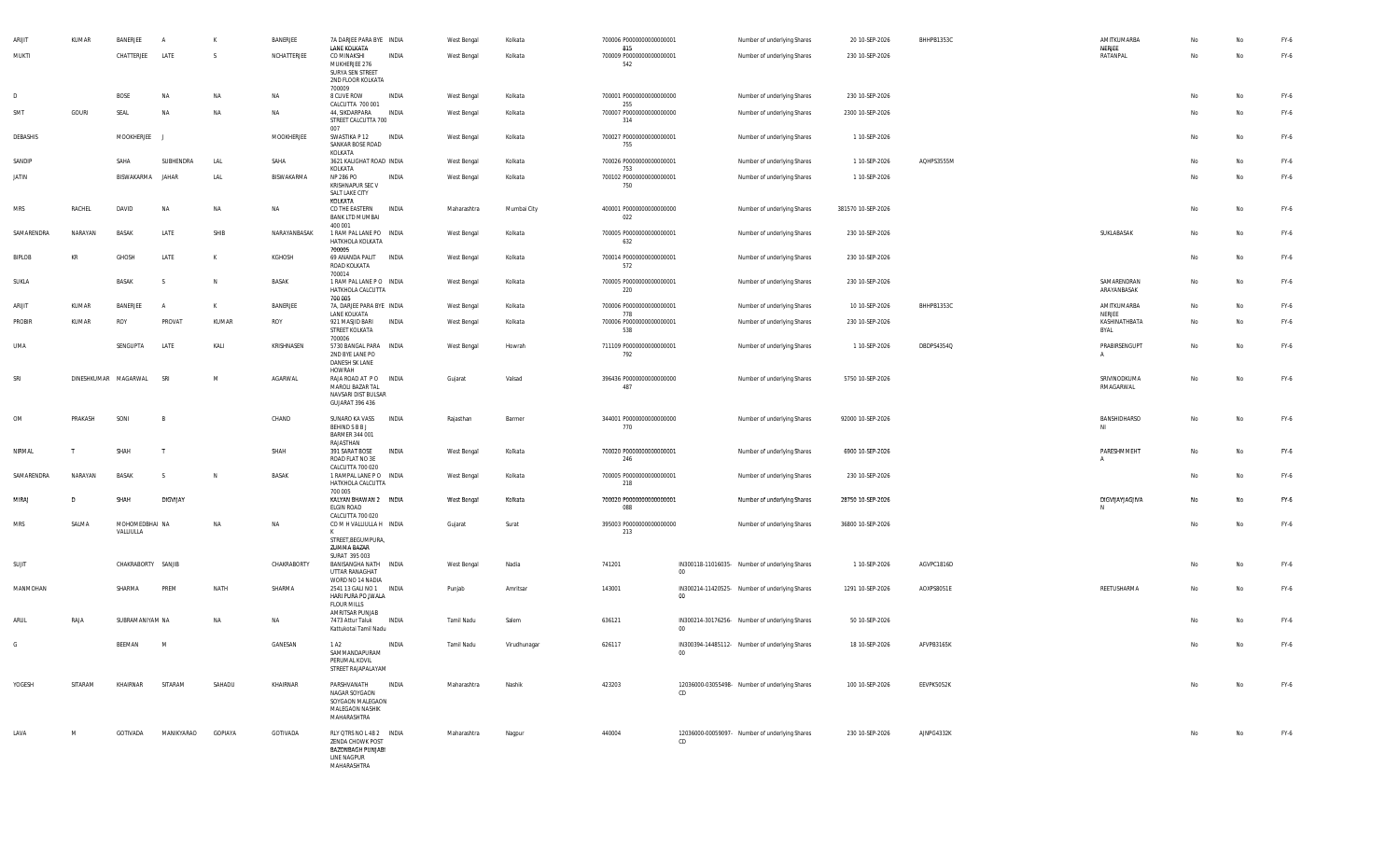| VIRAL       | MAHESH        | MEHTA<br>MAHESH              |               | MEHTA        | KALP AVRVKSH<br>INDIA<br>GARDEN BLDG NO 1<br>A1803 NEW LINK RD<br>MAHAVIR NGR<br>KANDIVALI WEST<br>MUMBAI<br>MAHARASHTRA | Maharashtra    | Mumbai City            | 400067                          | 12011300-00087418- Number of underlying Shares<br>CD          | 230 10-SEP-2026    | AHWPM3884D |                               | No | No        | FY-6 |
|-------------|---------------|------------------------------|---------------|--------------|--------------------------------------------------------------------------------------------------------------------------|----------------|------------------------|---------------------------------|---------------------------------------------------------------|--------------------|------------|-------------------------------|----|-----------|------|
| NIRMAL      | KUMAR         | BHUTORIAHUF NA               | <b>NA</b>     | NA           | 320, OCEAN PLAZA P INDIA<br>5, SECTOR 18 NOIDA<br>U P                                                                    | Uttar Pradesh  | Gautam Buddha<br>Nagar |                                 | 12024200-00014420- Number of underlying Shares<br>CD          | 100 10-SEP-2026    | AAAHN6338Q |                               | No | No        | FY-6 |
| NISHAN      |               | JAI<br>SINGH                 |               | BHAGWAN      | HNO 402 VILLAGE<br>INDIA<br>SAKRA SAKRA<br>KAITHAL KAITHAL<br>HARYANA                                                    | HARYANA        | KAITHAL                | 136027                          | 12030000-00606817- Number of underlying Shares<br>CD.         | 300 10-SEP-2026    | DZCPS9139C |                               | No | No        | FY-6 |
| SHIPRA      | NAIDU         |                              | CHINNIKRISHNA | GOPALARATTAN | 11394 2 , GOLDEN<br><b>INDIA</b><br>COMPLEX,<br>BUILDING, CALICUT<br>ROAD GUDALUR<br><b>GUDALUR TAMIL</b><br>NADU        | Tamil Nadu     | The Nilgiris           | 643212                          | 12029800-00174109- Number of underlying Shares<br>CD          | 100 10-SEP-2026    | ACVPN8969J |                               | No | No        | FY-6 |
| D           |               | NARASIMHARAO SEETHA          | RAMAIAH       | DURGAM       | H NO 8710375 BALAJI INDIA<br>NAGAR KURNOOL<br>KURNOOL                                                                    | Andhra Pradesh | KURNOOL                | 518006                          | IN300239-14339513- Number of underlying Shares<br>$00\,$      | 100 10-SEP-2026    | AJOPD3104F |                               | No | Na        | FY-6 |
| SOMNATH     |               | CHATTERJEE<br>SACHINDRA      | NATH          | CHATTERJEE   | VILL PO DIGSUI P S INDIA<br>MOGRA DIST<br>HOOGHLY 712148                                                                 | West Bengal    | Hooghly                | 712148 P0000000000000001<br>487 | Number of underlying Shares                                   | 230 10-SEP-2026    |            |                               | No | <b>No</b> | FY-6 |
| SMT         | SIPRA         | SEAL<br>NA                   | NA            | NA           | 44, SIKDARPARA<br>INDIA<br>STREET CALCUTTA 700<br>007                                                                    | West Bengal    | Kolkata                | 700007 P0000000000000000<br>306 | Number of underlying Shares                                   | 34500 10-SEP-2026  |            |                               | No | No        | FY-6 |
| <b>MISS</b> | FRENAZ        | <b>BMODI</b><br>NA           | NA            | <b>NA</b>    | 120 KARNANI<br>INDIA<br>MANSION 25A, PARK<br>STREET CALCUTTA 700<br>016                                                  | West Bengal    | Kolkata                | 700016 P0000000000000000<br>285 | Number of underlying Shares                                   | 142370 10-SEP-2026 |            | MRSSHIREENBM<br>ODI           | No | No        | FY-6 |
| ANIL        |               | SENGUPTA<br>LATE             | SUDHIR        | SENGUPTA     | 5730 BANGAL PARA INDIA<br>2ND BYE LANE PO<br>DANESH SK LANE                                                              | West Bengal    | Howrah                 | 711109 P0000000000000001<br>791 | Number of underlying Shares                                   | 1 10-SEP-2026      | AKEPS3894A | PRABIRSENGUPT<br>$\mathsf{A}$ | No | No        | FY-6 |
| TAPENDRA    | <b>KRISTO</b> | LATE<br>DUTT                 | R             | KDUTT        | HOWRAH<br>GOSTO BHAWAN 2 INDIA<br>MITRA LANE KOLKATA                                                                     | West Bengal    | Kolkata                | 700007 P0000000000000001<br>767 | Number of underlying Shares                                   | 60 10-SEP-2026     | ADFPD1433J | MINATIDUTT                    | No | No        | FY-6 |
| KAYWIN      | CHARLES       | DCOSTA<br><b>JOSEPH</b>      |               | DCOSTA       | THOPPIL HOUSE<br>INDIA<br>KADUKUTTY P O<br>CHALAKUDY                                                                     | Kerala         | Thrissur               | 680315                          | IN300239-11807756- Number of underlying Shares<br>$00\degree$ | 500 10-SEP-2026    | AISPD6426D |                               | No | No        | FY-6 |
| ADHAAR      |               | SWAROOPAGAR ANAND<br>WAL     | SWARUP        | AGARWAL      | THRISSUR<br>NO C 103 PURVA<br>INDIA<br><b>FOUNTAIN SQUARE</b><br>MUNNEKOLLALU<br>VARTHUR HOBLI                           | Karnataka      | Bangalore Urban        | 560037                          | IN300239-13990386- Number of underlying Shares<br>$00\,$      | 160 10-SEP-2026    | AMXPA3406H |                               | No | No        | FY-6 |
| P           | RAVI          | VEERA<br>KUMAR               | MOHAN         | RAOPALABOINA | BANGALORE<br>71705 ANDHRA<br>INDIA<br>KESARI ROAD                                                                        | Andhra Pradesh | KADAPA                 | 516360                          | IN300239-13607370- Number of underlying Shares<br>$00\,$      | 100 10-SEP-2026    | AIFPR4920H |                               | No | No        | FY-6 |
| PRABODH     | KUMAR         | <b>MISHRA</b><br>Prafulla    | kumar         | mishra       | PRODDATUR KADAPA<br>HARI HARA NIVAS,i o INDIA<br>b road NEW COLON Y                                                      | Orissa         | Koraput                | 765001                          | IN300214-30379208- Number of underlying Shares<br>$00\,$      | 100 10-SEP-2026    | ARBPM3362P |                               | No | Na        | FY-6 |
| SACHIN      | RAMESH        | KOTHAWADE<br><b>NA</b>       | NA            | NA           | Rayagada Odisha<br>F NO 1 ARMBH<br>INDIA<br>RESIDENSI<br>SUDARSHAN COLONY<br>PANCHVATI NASHIK<br>MAHARASHTRA             | Maharashtra    | Nashik                 | 422003                          | 12032300-01359311- Number of underlying Shares<br>CD          | 100 10-SEP-2026    |            |                               | No | No        | FY-6 |
| INDIRA      |               | LAHOTI<br>MOOLCHAND          |               | CHITLANGIA   | H NO 2 2 163 1<br>INDIA<br>AAMBAZAR<br>YELLANDU                                                                          | Telangana      | Khammam                | 507123                          | 12035000-01073752- Number of underlying Shares<br>CD          | 100 10-SEP-2026    | AKOPL0656R |                               | No | No        | FY-6 |
| NEELISETTY  |               | LNGUPTA<br>MALYADRI          |               | NEELISETTY   | TELANGANA<br>INDIA<br>DOOR NO6 3<br><b>GANTASALA VARI</b><br>STREET PENUGONDA                                            | Andhra Pradesh | West Godavari          | 534320                          | 12035200-00040457- Number of underlying Shares<br>CD          | 1000 10-SEP-2026   | AFWPN0447F |                               | No | No        | FY-6 |
| DINESH      | SINGH         | KUSHWAH<br><b>NA</b>         | <b>NA</b>     | NA           | AP<br>14491A STREET NO 9 INDIA<br>DURGAPURI DELHI                                                                        | Delhi          | East Delhi             | 110093                          | 12038000-00011807- Number of underlying Shares<br>CD          | 1250 10-SEP-2026   |            |                               | No | No        | FY-6 |
| JAYDEEP     |               | BANERJEE<br>AMULYA           | RATAN         | BANERJEE     | DELHI<br>NORTH LOCO TANK INDIA<br>AJANTA PARA<br>HIRAPUR DHANBAD                                                         | Jharkhand      | Dhanbad                | 826001                          | 12038400-00193810- Number of underlying Shares<br>CD.         | 345 10-SEP-2026    | ACJPB7307A |                               | No | No        | FY-6 |
| SHREYA      |               | MULTITRADE PRIVATELIMITED NA | NA            | <b>NA</b>    | JHARKHAND<br>ROOM NO 1, DUBE INDIA<br>CHAWL, ANAND<br>NAGAR, SHIVAJI<br>CROSS RD DAHISAR<br>EAST, MUMBAI<br>MAHARASHTRA  | Maharashtra    | Mumbai City            | 400068                          | 12036300-00019200- Number of underlying Shares<br>CD          | 5750 10-SEP-2026   | AAMCS6544G |                               | No | <b>No</b> | FY-6 |
| VIBHUTI     |               | MAHESH                       |               | GUPTA        | HOUSE NO 408 PHASE INDIA<br>2 SAROJINI COLONY<br>YAMUNANAGAR<br>HARYANA                                                  | Haryana        | Ambala                 | 135001                          | 12024201-00204898- Number of underlying Shares<br>CD          | 100 10-SEP-2026    | ANFPG9738B |                               | No | No        | FY-6 |
| RINKY       |               | SHARMA                       | MRKRISHNADEV  | SHARMA       | 823 BIJOYGARH<br>INDIA<br>JADAVPUR NEAR<br>JADAVPUR<br>UNIVERSITY CIRCUS<br>AVENUE KOLKATA<br>WEST BENGAL                | West Bengal    | Kolkata                | 700032                          | 12019103-00479959- Number of underlying Shares<br>CD          | 31 10-SEP-2026     | FPJPS0937B |                               | No | No        | FY-6 |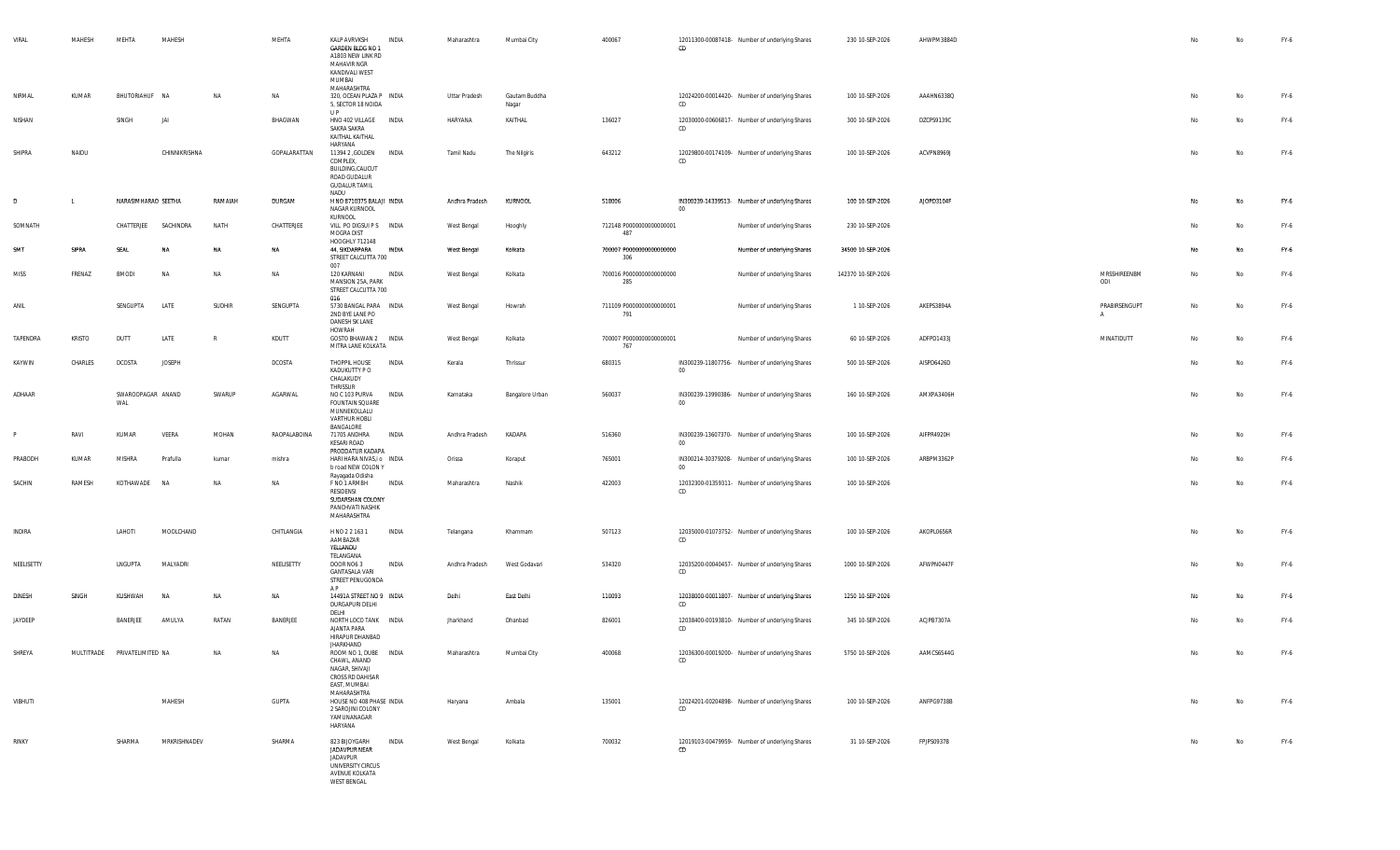| NILIMA       |                      | SAHA                 | MONORANJON    |         | SAHA        | 46, KRISHNA GOPAL INDIA<br>JEW ROAD MANDIR<br>PARA BIRATI KOLKATA                                                                      |       | West Bengal    | North 24 Parganas     | 700051 | $00\,$ | IN300966-10045330- Number of underlying Shares                 | 1 10-SEP-2026     | BHOPS1533E |             |    | No        | FY-6   |
|--------------|----------------------|----------------------|---------------|---------|-------------|----------------------------------------------------------------------------------------------------------------------------------------|-------|----------------|-----------------------|--------|--------|----------------------------------------------------------------|-------------------|------------|-------------|----|-----------|--------|
| PRAVINBHAI   | VITTHALBHAI          | MENDPARA             | VITTHALBHAI   |         |             | 1718, YOGESHWAR INDIA<br>SOC, DEVBAUG,<br>BHAVNAGAR                                                                                    |       | Gujarat        | Bhavnagar             | 364001 | CD     | 13023400-00250074- Number of underlying Shares                 | 2000 10-SEP-2026  | AOAPM5876Q |             | No | No        | FY-6   |
| CHANDRA      | SHEKAR               | $\overline{B}$       | NA            | NA      | NA          | GUJARAT<br>5 8 849 ASHOK<br>NAGAR KAMAREDDY<br>DIST NIZAMABAD                                                                          | INDIA | Telangana      | Nizamabad             | 503111 | CD     | 13041400-04613083- Number of underlying Shares                 | 47 10-SEP-2026    |            |             | No | No        | FY-6   |
| SENTHIL      |                      | MUTHULAKSHMI SENTHIL |               |         |             | TELANGANA<br>58, ANBU<br>NAGAR, RAMNATHAP<br>URAM COIMBATORE<br>SOUTH, COIMBATORE,<br>RAMANATHAPURAM<br>COIMBATORE TAMIL<br>NADU       | INDIA | Tamil Nadu     | Coimbatore            | 641045 | CD     | 12024200-00932385- Number of underlying Shares                 | 3 10-SEP-2026     | DGAPM7215Q |             | No | No        | FY-6   |
| VIJAY        |                      | ETE                  | ACHANNA       |         | ETE         | H NO 4 1335<br>MARTHANDA NAGAR<br>NE HAFEEZPET<br>MIYAPUR HYDERABAD<br>ANDHRA PRADESH                                                  | INDIA | Telangana      | Hyderabad             | 500049 | CD     | 12081600-00166901- Number of underlying Shares                 | 1 10-SEP-2026     | ABWPE4735B |             |    | No        | FY-6   |
| <b>ASHOK</b> | KUMAR                | <b>AGARWAL</b>       | MLAGARWAL     |         |             | 390, S N RAY ROAD INDIA<br>GIRIKUNJ APARTMENT<br>FLAT NO 304 305<br>KOLKATA WEST<br>BENGAL                                             |       | West Bengal    | Kolkata               | 700038 | CD     | 12027700-00031019- Number of underlying Shares                 | 1000 10-SEP-2026  | ACRPA7922Q |             | No | <b>No</b> | FY-6   |
| SUTAPA       |                      | BHAUMIK              | PANCHANAN     |         | BHAUMIK     | KOLLOL HOUSING<br>PLOT NO 2 P O<br><b>HALDIA PORT DIST</b><br>MIDNAPUR E HALDIA<br><b>WEST BENGAL</b>                                  | INDIA | West Bengal    | <b>East Midnapore</b> | 721605 | CD     | 12029900-02394687- Number of underlying Shares                 | 500 10-SEP-2026   | AJZPB1200B |             | No | No        | $FY-6$ |
| VIJAY        | -S                   | MEHTA                | SURESH        | A       | MEHTA       | 1F,122,DATTANI<br>NAGAR ONE, NR<br>KORAKENDRA<br>FLYOVER, SV<br>ROAD, BORIVALI<br>WEST, MUMBAI<br>MAHARASHTRA                          | INDIA | Maharashtra    | Mumbai City           | 400092 | CD     | 12069500-00009504- Number of underlying Shares                 | 100 10-SEP-2026   | AZMPM7788C |             | No | No        | FY-6   |
| PURSOTTAM    | DAS                  | SHARMA               | RAM           | SWAROOP | SHARMA      | H NO 216 KANPUR INDIA<br>ROAD TALPURA                                                                                                  |       | Uttar Pradesh  | Jhansi                |        | $00\,$ | IN301696-10492532- Number of underlying Shares                 | 100 10-SEP-2026   | AHBPS4614E | MADHUSHARMA | No | No        | FY-6   |
| EMANDI       |                      | SURYANARAYAN DEMUDU  |               |         |             | <b>JHANSI</b><br>D NO 251029<br>NALLAVARI STREET                                                                                       | INDIA | Andhra Pradesh | Vishakhapatnam        | 530001 | 00     | IN302324-10028652- Number of underlying Shares                 | 60 10-SEP-2026    | BFMPS3943E |             | No | No        | FY-6   |
| DEEPAK       | SHAIHUN              | MINJ                 | <b>UUB</b>    |         | MINJ        | VISAKHAPATNAM<br>OFFICERS FLAT LETS INDIA<br>ROOM NO F7 JODA<br>WEST JODA JODA<br>ORISSA                                               |       | Orissa         | Kendujhar (Keonjhar)  | 758034 | 00     | IN303719-10668027- Number of underlying Shares                 | 241 10-SEP-2026   | AKYPM4543Q |             | No | No        | FY-6   |
| RENU         | PURSOTTAMDAS AGRAWAL |                      | PURSOTTAMDAS  |         | AGARWAL     | B473, GOYAL<br><b>INTERCITY NR SAL</b><br>HOSPITAL DRIVE IN<br>ROAD, 912641<br>AHMEDABAD                                               | INDIA | Gujarat        | Ahmedabad             | 380054 | 00     | IN300484-12631228- Number of underlying Shares                 | 1750 10-SEP-2026  | ADPPA8558B |             | No | No        | FY-6   |
| KUNWAR       | RAJESH               | MENON                | CHHATTHU      | RAM     | SUMANT      | US 303 DIVYAKUNJ INDIA<br>APARTMENT W12<br>COOP ER ROAD CIVIL<br>LINES NEAR<br>CELEBRATION<br>RESTAURANT<br>ALLAHABAD UTTAR<br>PRADESH |       | Uttar Pradesh  | Kaushambi             |        | $00\,$ | IN300513-22149403- Number of underlying Shares                 | 20 10-SEP-2026    | AKKPM3007B |             | No | No        | FY-6   |
| MANORANJAN   |                      | SAHA                 | MONMOHAN      |         | SAHA        | 46 KRISHNA GOPAL INDIA<br>JEW ROAD<br>MANDIRPARA P O<br>BIRATI KOLKATA                                                                 |       | West Bengal    | North 24 Parganas     | 700051 | $00\,$ | IN301436-10293207- Number of underlying Shares                 | 690 10-SEP-2026   | BKJPS5153A | NILIMASAHA  | No | No        | FY-6   |
| DHANASEKARAN |                      | $\mathsf{A}$         | ARTHANARISAMY |         | S.          | 73 MOONGAPPADI INDIA<br>STREET GUGAI SALEM                                                                                             |       | Tamil Nadu     | Salem                 | 636006 | 00     | IN300175-10104679- Number of underlying Shares                 | 11500 10-SEP-2026 | AJJPD1190L |             | No | No        | FY-6   |
| GIRIJA       | RAMANA               | KATTA                | SHYAM         | SUNDER  | KATTA       | H NO 1 3 123<br>SADDALGUNDU<br>BAYAMMA THOTA<br>MAHABOOBNAGAR                                                                          | INDIA | Telangana      | Mahbubnagar           | 509001 | CD     | 12023000-00590004- Amount for unclaimed and<br>unpaid dividend | 11.5 30-OCT-2027  | AIVPK7645L |             | No | No        | FY-7   |
| VIBHUTI      |                      |                      | MAHESH        |         | GUPTA       | TELANGANA<br>HOUSE NO 408 PHASE INDIA<br>2 SAROJINI COLONY<br>YAMUNANAGAR<br>HARYANA                                                   |       | Haryana        | Ambala                | 135001 | CD     | 12024201-00204898- Amount for unclaimed and<br>unpaid dividend | 5 30-OCT-2027     | ANFPG9738B |             | No | No        | FY-7   |
| HIRANMAY     |                      | BISWAS               | UPENDRA       | NATH    | BISWAS      | ANANDAPURY B<br><b>BLOCK CHAPADALY</b><br>PO BARASAT DT 24<br>PARGANAS WB                                                              | INDIA | West Bengal    | North 24 Parganas     | 743201 | $00\,$ | IN301436-10247454- Amount for unclaimed and<br>unpaid dividend | 11.5 30-OCT-2027  |            |             | No | No        | FY-7   |
| SUJIT        |                      | CHAKRABORTY SANJIB   |               |         | CHAKRABORTY | BANISANGH MATH INDIA<br>WEST PLOT NO 387, P<br>O NASRA DIST NADIA<br>RANAGHAT                                                          |       | West Bengal    | Nadia                 | 741201 | $00\,$ | IN300958-10056614- Amount for unclaimed and<br>unpaid dividend | 0.05 30-OCT-2027  | AGVPC1816D |             | No | No        | FY-7   |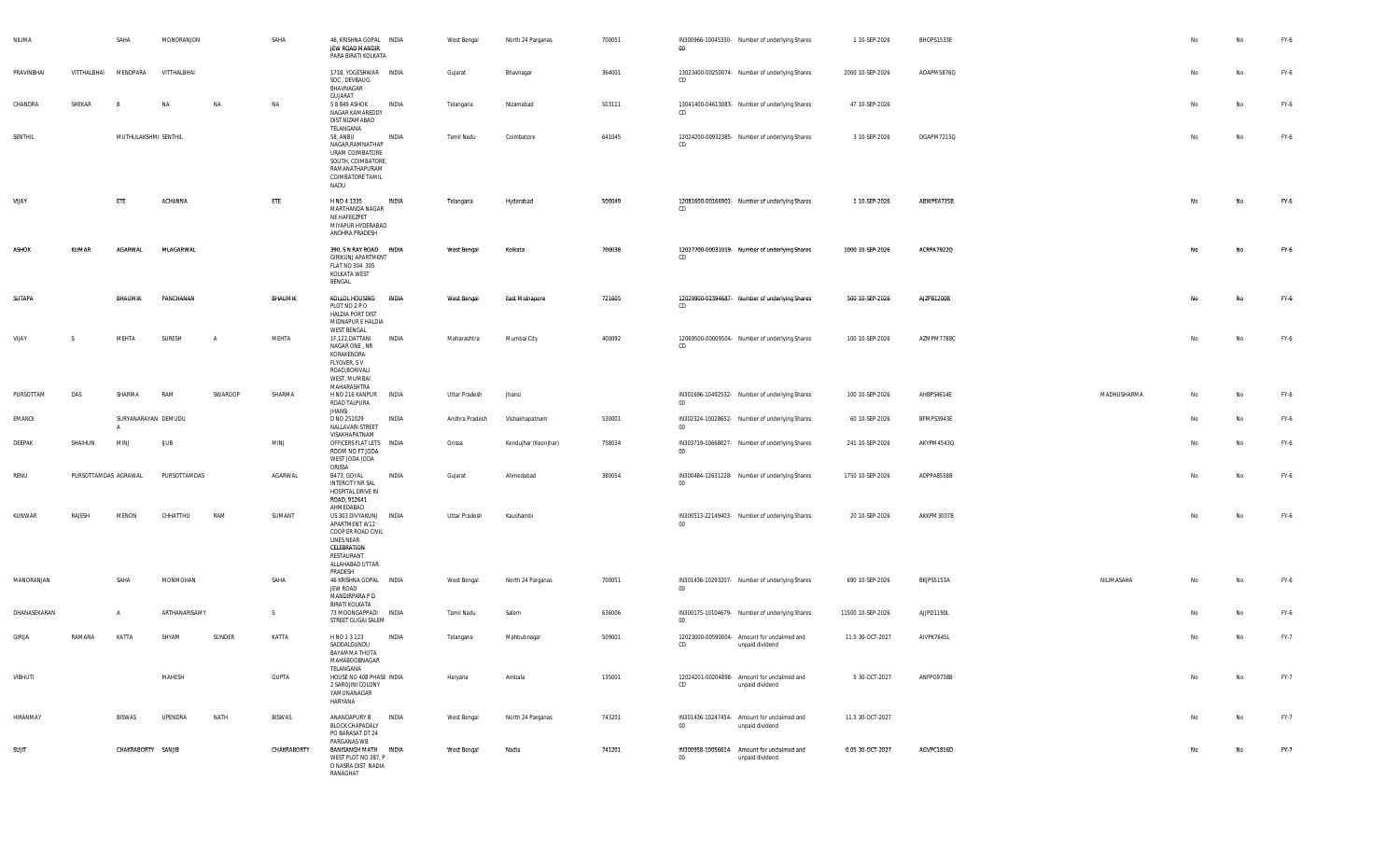| KUNWAR     | RAJESH         | MENON                       | CHHATTHU       | RAM          | SUMANT       | US 303 DIVYAKUNJ INDIA<br>APARTMENT W12<br>COOP ER ROAD CIVIL<br>LINES NEAR<br>CELEBRATION<br>RESTAURANT<br>ALLAHABAD UTTAR<br>PRADESH |              | Uttar Pradesh  | Kaushambi            |                                        | $00\,$ | IN300513-22149403- Amount for unclaimed and<br>unpaid dividend | 1 30-OCT-2027      | AKKPM3007B |                           | No | No        | FY-7 |
|------------|----------------|-----------------------------|----------------|--------------|--------------|----------------------------------------------------------------------------------------------------------------------------------------|--------------|----------------|----------------------|----------------------------------------|--------|----------------------------------------------------------------|--------------------|------------|---------------------------|----|-----------|------|
| DEEPAK     | SHAIHUN        | MINJ                        | <b>IJUB</b>    |              | MINJ         | OFFICERS FLAT LETS INDIA<br>ROOM NO F7 JODA<br>WEST JODA JODA                                                                          |              | Orissa         | Kendujhar (Keonjhar) | 758034                                 | 00     | IN303719-10668027- Amount for unclaimed and<br>unpaid dividend | 12.05 30-OCT-2027  | AKYPM4543Q |                           | No | <b>No</b> | FY-7 |
| NAGESWARA  | RAO            | BALLA                       | SUBBAYYA       |              | BALLA        | ORISSA<br>11 177 18<br>BRAHMAPURAM                                                                                                     | INDIA        | Andhra Pradesh | Krishna              | 521366                                 | $00\,$ | IN301774-12958848- Amount for unclaimed and<br>unpaid dividend | 2.4 30-OCT-2027    | ANAPB3157A |                           | No | No        | FY-7 |
| ERIC       |                | FERNANDEZ                   | FERNANDEZ      | EARNEST      | THOMAS       | PEDANA KRISHNA DT<br>ROOM NO B 40<br><b>TELECOM STAFF</b><br>QUARTERS<br>KESAVADASAPURAM<br>PATTOM<br>TRIVANDRUM                       | INDIA        | Kerala         | Thiruvananthapuram   | 695004                                 | $00\,$ | IN301637-40993594- Amount for unclaimed and<br>unpaid dividend | 27.5 30-OCT-2027   | AAGPF1096B |                           | No | No        | FY-7 |
| SMT        | GOURI          | SEAL                        | <b>NA</b>      | NA           | NA           | 44, SIKDARPARA<br>STREET CALCUTTA 700<br>007                                                                                           | INDIA        | West Bengal    | Kolkata              | 700007 P0000000000000000<br>314        |        | Amount for unclaimed and<br>unpaid dividend                    | 115 30-OCT-2027    |            |                           | No | No        | FY-7 |
| SUJIT      |                | CHAKRABORTY SANJIB          |                |              | CHAKRABORTY  | NO 387 NASRA<br>RANAGHAT KOLKATA<br>WEST BENGAL                                                                                        | INDIA        | West Bengal    | Nadia                | 741201                                 | CD     | 12044500-00412891- Amount for unclaimed and<br>unpaid dividend | 0.05 30-OCT-2027   | AGVPC1816D |                           | No | No        | FY-7 |
| D          |                | <b>BOSE</b>                 | <b>NA</b>      | NA           | NA           | 8 CLIVE ROW                                                                                                                            | INDIA        | West Bengal    | Kolkata              | 700001 P0000000000000000               |        | Amount for unclaimed and                                       | 11.5 30-OCT-2027   |            |                           | No | No        | FY-7 |
| SAMARENDRA | NARAYAN        | BASAK                       | -S             | N.           | BASAK        | CALCUTTA 700 001<br>1 RAMPAL LANE PO INDIA<br>HATKHOLA CALCUTTA                                                                        |              | West Bengal    | Kolkata              | 255<br>700005 P0000000000000001<br>218 |        | unpaid dividend<br>Amount for unclaimed and<br>unpaid dividend | 11.5 30-OCT-2027   |            |                           | No | No        | FY-7 |
| HON        | <b>JUSTICE</b> | PARESHNATHMO NA<br>OKERJEE  |                | NA           | <b>NA</b>    | 700 005<br>14 PREO NATH<br>MULLICK ROAD<br>BHOWANIPORE                                                                                 | <b>INDIA</b> | West Bengal    | Kolkata              | 700025 P00000000000000000<br>055       |        | Amount for unclaimed and<br>unpaid dividend                    | 7534.5 30-OCT-2027 |            |                           | No | No.       | FY-7 |
| SAMAR      | KUMAR          | JANA                        | КC             |              | JANA         | CALCUTTA 700 025<br>AD 17, RABINDRA INDIA<br>PALLY PO PRAFULLA<br>KANAN, CALCUTTA<br>700 059                                           |              | West Bengal    | North 24 Parganas    | 700059 P0000000000000001<br>081        |        | Amount for unclaimed and<br>unpaid dividend                    | 575 30-OCT-2027    |            |                           | No | No        | FY-7 |
| OM         | PRAKASH        | SONI                        | $\overline{B}$ |              | CHAND        | SUNARO KA VASS INDIA<br>BEHIND S B B J<br><b>BARMER 344 001</b><br>RAJASTHAN                                                           |              | Rajasthan      | Barmer               | 344001 P0000000000000000<br>770        |        | Amount for unclaimed and<br>unpaid dividend                    | 4600 30-OCT-2027   |            | BANSHIDHARSO<br>NI        | No | No        | FY-7 |
| SMT        | SAVITRI        | DEVIGARODIA SRI             |                | $\mathsf{R}$ | GARODIA      | CO RAMKUMAR HARI INDIA<br>SHANKAR UPPER<br>BAZAR, J J<br>ROAD, RANCHI BIHAR<br>834 001                                                 |              | Jharkhand      | Ranchi               | 834001 P0000000000000000<br>550        |        | Amount for unclaimed and<br>unpaid dividend                    | 150 30-OCT-2027    |            |                           | No | No        | FY-7 |
| MANDOTH    |                | ASHOK                       | MOOLCHANDJEE   |              |              | UTTAM METAL MART INDIA<br>G 29 A S CHAR STREET<br>BANGALORE 560 053                                                                    |              | Karnataka      | Bangalore Urban      | 560053 P0000000000000000<br>541        |        | Amount for unclaimed and<br>unpaid dividend                    | 414 30-OCT-2027    |            |                           | No | No        | FY-7 |
| SMT        | FRENAZ         | KERSIMOGRELIA SRI           |                | $\mathsf{K}$ | PMOGRELIA    | 120 KARNANI<br>MANSIONS 25A, PARK<br>STREET CALCUTTA 700<br>016                                                                        | INDIA        | West Bengal    | Kolkata              | 700016 P0000000000000000<br>408        |        | Amount for unclaimed and<br>unpaid dividend                    | 4600 30-OCT-2027   |            | SRIBURJORFRAM<br>ROZEMODI | No | No        | FY-7 |
| ABC        | INVESTMENT     | CONSULTANCYC NA<br>ESPVTLTD |                | NA           | NA           | <b>CENTRE POINT</b><br>BUILDING 282,<br>SHAKESPEARE SARANI<br>CALCUTTA 700 017                                                         | INDIA        | West Bengal    | Kolkata              | 700017 P0000000000000000<br>393        |        | Amount for unclaimed and<br>unpaid dividend                    | 184 30-OCT-2027    |            |                           | No | No        | FY-7 |
| INDIRA     |                | LAHOTI                      | MOOLCHAND      |              | CHITLANGIA   | H NO 2 2 163 1<br>AAMBAZAR<br>YELLANDU<br>TELANGANA                                                                                    | INDIA        | Telangana      | Khammam              | 507123                                 | CD     | 12035000-01073752- Amount for unclaimed and<br>unpaid dividend | 296.3 30-OCT-2027  | AKOPL0656R |                           | No | No        | FY-7 |
| BABULAL    |                | NEEMA                       | SHANKARLAL     |              | NEEMA        | H M 15N 39 TELI<br>BAKHAL MAIN ROAD<br>INDORE M P                                                                                      | INDIA        | Madhya Pradesh | Indore               | 452002                                 | CD     | 12026200-00101911- Amount for unclaimed and<br>unpaid dividend | 25 30-OCT-2027     | ACWPN3526C |                           | No | No        | FY-7 |
| RAM        | KUMAR          | MUNDHRA                     | GHANSHYAM      |              | MUNDHRA      | MIG II BIDA COLONY INDIA<br>RAJPURA BHADOHI<br>UTTAR PRADESH                                                                           |              | Uttar Pradesh  | Sant Ravidas Nagar   |                                        | CD     | 12024700-00212401- Amount for unclaimed and<br>unpaid dividend | 32.2 30-OCT-2027   | ANPPM5822Q |                           | No | No        | FY-7 |
| RINKY      |                | SHARMA                      | MRKRISHNADEV   |              | SHARMA       | 823 BIJOYGARH<br>JADAVPUR NEAR<br>JADAVPUR<br>UNIVERSITY CIRCUS<br>AVENUE KOLKATA<br>WEST BENGAL                                       | INDIA        | West Bengal    | Kolkata              | 700032                                 | CD     | 12019103-00479959- Amount for unclaimed and<br>unpaid dividend | 1.55 30-OCT-2027   | FPJPS0937B |                           | No | <b>No</b> | FY-7 |
| SHIPRA     | NAIDU          |                             | CHINNIKRISHNA  |              | GOPALARATTAN | 11394 2 , GOLDEN INDIA<br>COMPLEX,<br>BUILDING, CALICUT<br>ROAD GUDALUR<br><b>GUDALUR TAMIL</b><br>NADU                                |              | Tamil Nadu     | The Nilgiris         | 643212                                 | CD     | 12029800-00174109- Amount for unclaimed and<br>unpaid dividend | 5 30-OCT-2027      | ACVPN8969J |                           | No | No        | FY-7 |
| NISHAN     |                | SINGH                       | JAI            |              | BHAGWAN      | HNO 402 VILLAGE INDIA<br>SAKRA SAKRA<br>KAITHAL KAITHAL<br>HARYANA                                                                     |              | HARYANA        | KAITHAL              | 136027                                 | CD     | 12030000-00606817- Amount for unclaimed and<br>unpaid dividend | 15 30-OCT-2027     | DZCPS9139C |                           | No | No        | FY-7 |
| PRAVINBHAI |                | VITTHALBHAI MENDPARA        | VITTHALBHAI    |              |              | 1718, YOGESHWAR INDIA<br>SOC, DEVBAUG,<br>BHAVNAGAR<br>GUJARAT                                                                         |              | Gujarat        | Bhavnagar            | 364001                                 | CD     | 13023400-00250074- Amount for unclaimed and<br>unpaid dividend | 100 30-OCT-2027    | AOAPM5876Q |                           | No | No        | FY-7 |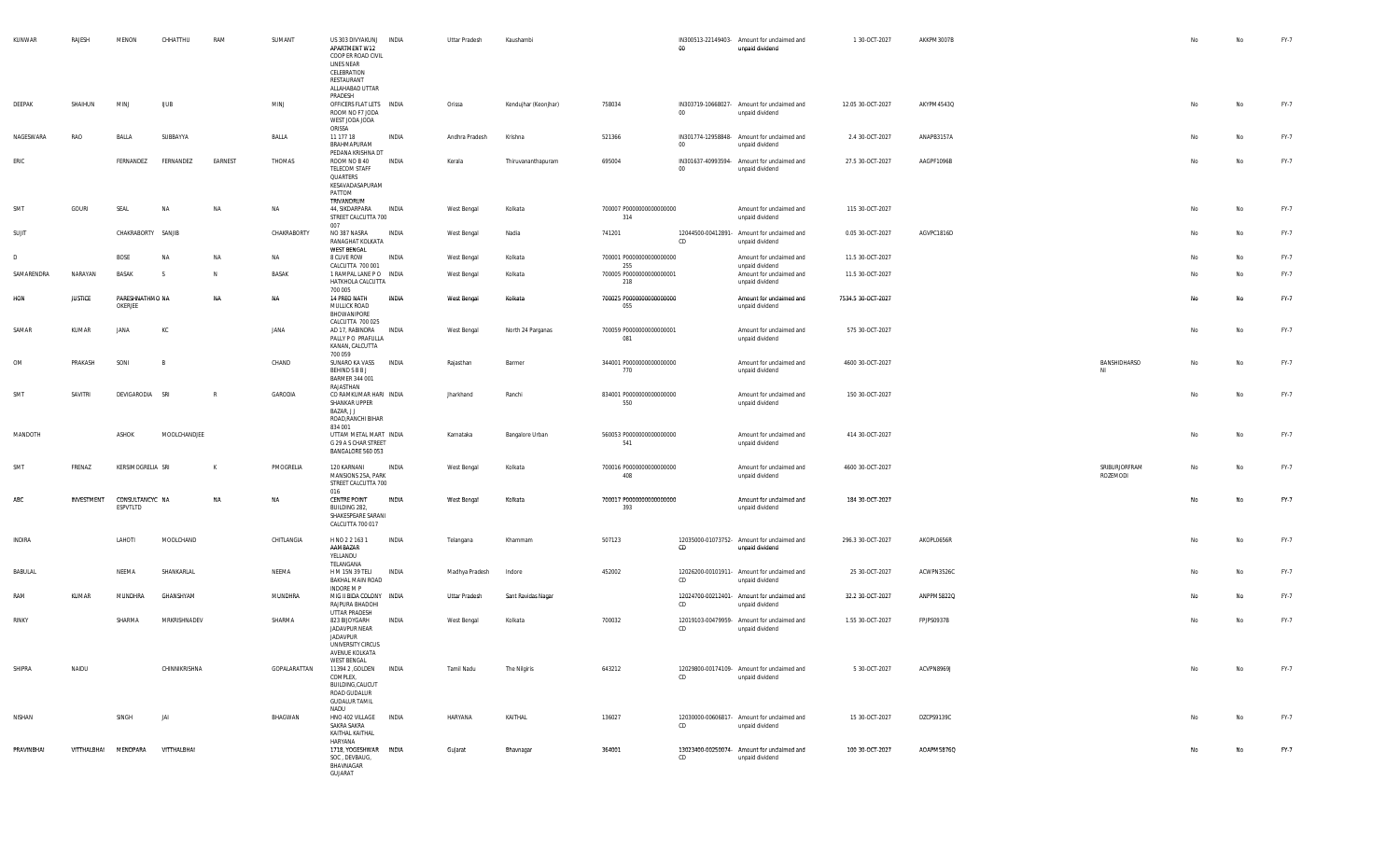| UMA             |                      | SENGUPTA      | LATE                   | KALI    | KRISHNASEN     | 5730 BANGAL PARA INDIA<br>2ND BYE LANE PO<br>DANESH SK LANE<br><b>HOWRAH</b>                                  |              | West Bengal    | Howrah            | 711109 P0000000000000001<br>792  |        | Amount for unclaimed and<br>unpaid dividend                    | 0.05 30-OCT-2027  | DBDPS4354Q | PRABIRSENGUPT<br>Α        | No | No        | FY-7 |
|-----------------|----------------------|---------------|------------------------|---------|----------------|---------------------------------------------------------------------------------------------------------------|--------------|----------------|-------------------|----------------------------------|--------|----------------------------------------------------------------|-------------------|------------|---------------------------|----|-----------|------|
| BIPLOB          | KR                   | GHOSH         | LATE                   | к       | KGHOSH         | 69 ANANDA PALIT<br>ROAD KOLKATA<br>700014                                                                     | INDIA        | West Bengal    | Kolkata           | 700014 P0000000000000001<br>572  |        | Amount for unclaimed and<br>unpaid dividend                    | 11.5 30-OCT-2027  |            |                           | No | No        | FY-7 |
| PRADIPTA        |                      | ROY           | PROBIR                 | KUMAR   | ROY            | 921 MASJID BARI<br>STREET KOLKATA<br>700006                                                                   | <b>INDIA</b> | West Bengal    | Kolkata           | 700006 P00000000000000001<br>537 |        | Amount for unclaimed and<br>unpaid dividend                    | 11.5 30-OCT-2027  |            | KASHINATHBATA<br>BYAL     | No | <b>No</b> | FY-7 |
| MUKTI           |                      | CHATTERJEE    | LATE                   | -S.     | NCHATTERJEE    | CO MINAKSHI<br>MUKHERJEE 276<br>SURYA SEN STREET<br>2ND FLOOR KOLKATA<br>700009                               | INDIA        | West Bengal    | Kolkata           | 700009 P0000000000000001<br>542  |        | Amount for unclaimed and<br>unpaid dividend                    | 11.5 30-OCT-2027  |            | RATANPAL                  | No | <b>No</b> | FY-7 |
| VIJAY           |                      | MEHTA         | SURESH                 |         | MEHTA          | 1F,122,DATTANI<br>NAGAR ONE, NR<br>KORAKENDRA<br>FLYOVER, SV<br>ROAD, BORIVALI<br>WEST, MUMBAI<br>MAHARASHTRA | INDIA        | Maharashtra    | Mumbai City       | 400092                           | CD     | 12069500-00009504- Amount for unclaimed and<br>unpaid dividend | 5 30-OCT-2027     | AZMPM7788C |                           | No | No        | FY-7 |
| SUTAPA          |                      | BHAUMIK       | PANCHANAN              |         | BHAUMIK        | KOLLOL HOUSING INDIA<br>PLOT NO 2 PO<br><b>HALDIA PORT DIST</b><br>MIDNAPUR E HALDIA<br>WEST BENGAL           |              | West Bengal    | East Midnapore    | 721605                           | CD     | 12029900-02394687- Amount for unclaimed and<br>unpaid dividend | 25 30-OCT-2027    | AJZPB1200B |                           | No | No        | FY-7 |
| NEELISETTY      |                      | LNGUPTA       | MALYADRI               |         | NEELISETTY     | DOOR NO63<br><b>GANTASALA VARI</b><br>STREET PENUGONDA<br>A P                                                 | INDIA        | Andhra Pradesh | West Godavari     | 534320                           | CD     | 12035200-00040457- Amount for unclaimed and<br>unpaid dividend | 50 30-OCT-2027    | AFWPN0447F |                           | No | <b>No</b> | FY-7 |
| NIRANJANARAJESH |                      |               | KARUNAKARAN            |         | M              | PULUKKOOL<br>VAIPPIRIYAM KANKOL<br><b>MATHIL PO</b><br>PAYYANUR KANNUR                                        | INDIA        | Kerala         | Kannur            | 670307                           | 00     | IN300239-15511715- Amount for unclaimed and<br>unpaid dividend | 25 30-OCT-2027    | BJOPN9077L |                           | No | <b>No</b> | FY-7 |
| MANMOHAN        |                      | SHARMA        | PREM                   | NATH    | SHARMA         | 2541 13 GALI NO 1 INDIA<br>HARI PURA PO JWALA<br><b>FLOUR MILLS</b><br>AMRITSAR PUNJAB                        |              | Punjab         | Amritsar          | 143001                           | $00\,$ | IN300214-11420525- Amount for unclaimed and<br>unpaid dividend | 64.55 30-OCT-2027 | AOXPS8051E | REETUSHARMA               | No | No        | FY-7 |
| BHASKAR         | $\mathsf{T}$         | C.            | CHANDRASHEKAR TARIKERE |         | KRISHNASHASTRY | ENCORA<br><b>TECHNOLOGIES PVT</b><br>LTD BRIDGE SOUTH<br>PARADE NO 10<br>BANGALORE                            | INDIA        | Karnataka      | Bangalore Urban   | 560001                           | $00\,$ | IN300513-19530443- Amount for unclaimed and<br>unpaid dividend | 1.9 30-OCT-2027   | AFTPC4211M |                           | No | No        | FY-7 |
| KHALID          | HUSAIN               | DALWAI        | HUSAIN                 |         | DALWAI         | KARNATAKA<br>AT POST MIRJOLI, INDIA<br>TAL CHIPLUN,<br>CHIPLUN<br>MAHARASHTRA                                 |              | Maharashtra    | Ratnagiri         | 415605                           | CD     | 12030000-00384070- Amount for unclaimed and<br>unpaid dividend | 57.5 30-OCT-2027  | ABEPD7952M |                           | No | No        | FY-7 |
| SUBHASH         | CHANDER              | AGARWAL       | BALMUKAND              |         | AGARWAL        | 164 CIVIL LINES<br>BAREILLY                                                                                   | INDIA        | Uttar Pradesh  | Bareilly          |                                  | $00\,$ | IN301186-20012121- Amount for unclaimed and<br>unpaid dividend | 137.5 30-OCT-2027 | ADLPA6019P | RADHAAGARWA               | No | No        | FY-7 |
| SAGAR           | ASHOK                | KANADE        | ASHOK                  | NAMDEV  | KANADE         | KANADE MALA<br>VINCHUR DALVI<br>NASHIK VINCHURI<br>DALVI NASHIK<br>MAHARASHTRA                                | INDIA        | Maharashtra    | Nashik            | 422502                           | $00\,$ | IN300513-81968408- Amount for unclaimed and<br>unpaid dividend | 0.1 30-OCT-2027   | BDJPK0686D |                           | No | No        | FY-7 |
| KANIKA          |                      | BANERJEE      | KAMAL                  | KUMAR   | CHOWDHURY      | 61 SARKULAR<br>CHATURTHA BYE LANE<br>33 SHIBPUR HOWRAH<br>WEST BENGAL                                         | <b>INDIA</b> | West Bengal    | Howrah            | 711102                           | 00     | IN300513-17403052- Amount for unclaimed and<br>unpaid dividend | 11.5 30-OCT-2027  | AOTPB5717N | SUBHASCHANDR<br>ABANERJEE | No | No        | FY-7 |
| <b>ASHOK</b>    |                      | KUMAR         | OM                     |         | PRAKASH        | H NO 246 38 RAJEEV INDIA<br>COLONY NAHARPUR<br>RUPA ROAD NH 8<br><b>GURGAON HARYANA</b>                       |              | HARYANA        | GURGAON           | 122002                           | $00\,$ | IN300513-16360219- Amount for unclaimed and<br>unpaid dividend | 57.5 30-OCT-2027  | ATYPK8063A |                           | No | <b>No</b> | FY-7 |
| MOHAN           | LAL                  | FATEHPURIA    | GAURISHANKAR           |         | FATEHPURIA     | P 38, INDIA EXCHANGE INDIA<br>PLACE CALCUTTA                                                                  |              | West Bengal    | Kolkata           | 700001                           | $00\,$ | IN300601-10169643- Amount for unclaimed and<br>unpaid dividend | 1150 30-OCT-2027  |            |                           | No | <b>No</b> | FY-7 |
| KAYWIN          | CHARLES              | <b>DCOSTA</b> | <b>JOSEPH</b>          |         | DCOSTA         | THOPPIL HOUSE<br>KADUKUTTY P O<br>CHALAKUDY<br>THRISSUR                                                       | INDIA        | Kerala         | Thrissur          | 680315                           | 00     | IN300239-11807756- Amount for unclaimed and<br>unpaid dividend | 25 30-OCT-2027    | AISPD6426D |                           | No | No        | FY-7 |
| SAJEEV          | $\mathbb{C}$         | <b>V</b>      | VASUDEVAN              |         | <b>ACHARY</b>  | CHURULICKAL<br>MANGARAM<br>PANDALAM PO<br>PATHANAMTHITTA                                                      | INDIA        | Kerala         | Pathanamthitta    | 689501                           | $00\,$ | IN300239-15048430- Amount for unclaimed and<br>unpaid dividend | 1.25 30-OCT-2027  | AFWPV7715A |                           | No | No        | FY-7 |
| RENU            | PURSOTTAMDAS AGRAWAL |               | PURSOTTAMDAS           |         | AGARWAL        | B473, GOYAL<br><b>INTERCITY NR SAL</b><br>HOSPITAL DRIVE IN<br>ROAD, 912641<br>AHMEDABAD                      | <b>INDIA</b> | Gujarat        | Ahmedahad         | 380054                           | 00     | IN300484-12631228- Amount for unclaimed and<br>unpaid dividend | 87.5 30-OCT-2027  | ADPPA8558B |                           | No | No        | FY-7 |
| PRANAB          |                      | SHENDE        | T                      | S       | SHENDE         | RIDDI SIDDI SADAN R INDIA<br>H PLOT 73 SECTOR 4<br>KOPARKHAIRANE<br>NAVIMUMBAI<br>MAHARASHTRA                 |              | Maharashtra    | Thane             | 400701                           | 00     | IN300214-12897569- Amount for unclaimed and<br>unpaid dividend | 11.5 30-OCT-2027  | AZFPS6390H |                           | No | No        | FY-7 |
| KASHI           | NATH                 | MANNA         | GOSTO                  | BEHARI  | MANNA          | 314 M N K ROAD KOL INDIA<br>36 SOUTH KOLKATA<br><b>WEST BENGAL</b>                                            |              | West Bengal    | North 24 Parganas | 700036                           | 00     | IN300214-12538878- Amount for unclaimed and<br>unpaid dividend | 0.25 30-OCT-2027  | ANVPM9109N |                           | No | No        | FY-7 |
| ARIE            | HUSSAIN              | MKUNNUTGI     | Moula                  | hussain | kunnutgi       | WARD NO 26 J M INDIA<br>ROAD BIJAPUR<br>Bijapur Karnataka                                                     |              | Karnataka      | Bijapur           | 586101                           | 00     | IN300214-30135416- Amount for unclaimed and<br>unpaid dividend | 0.05 30-OCT-2027  | FKJPK1295P |                           | No | No        | FY-7 |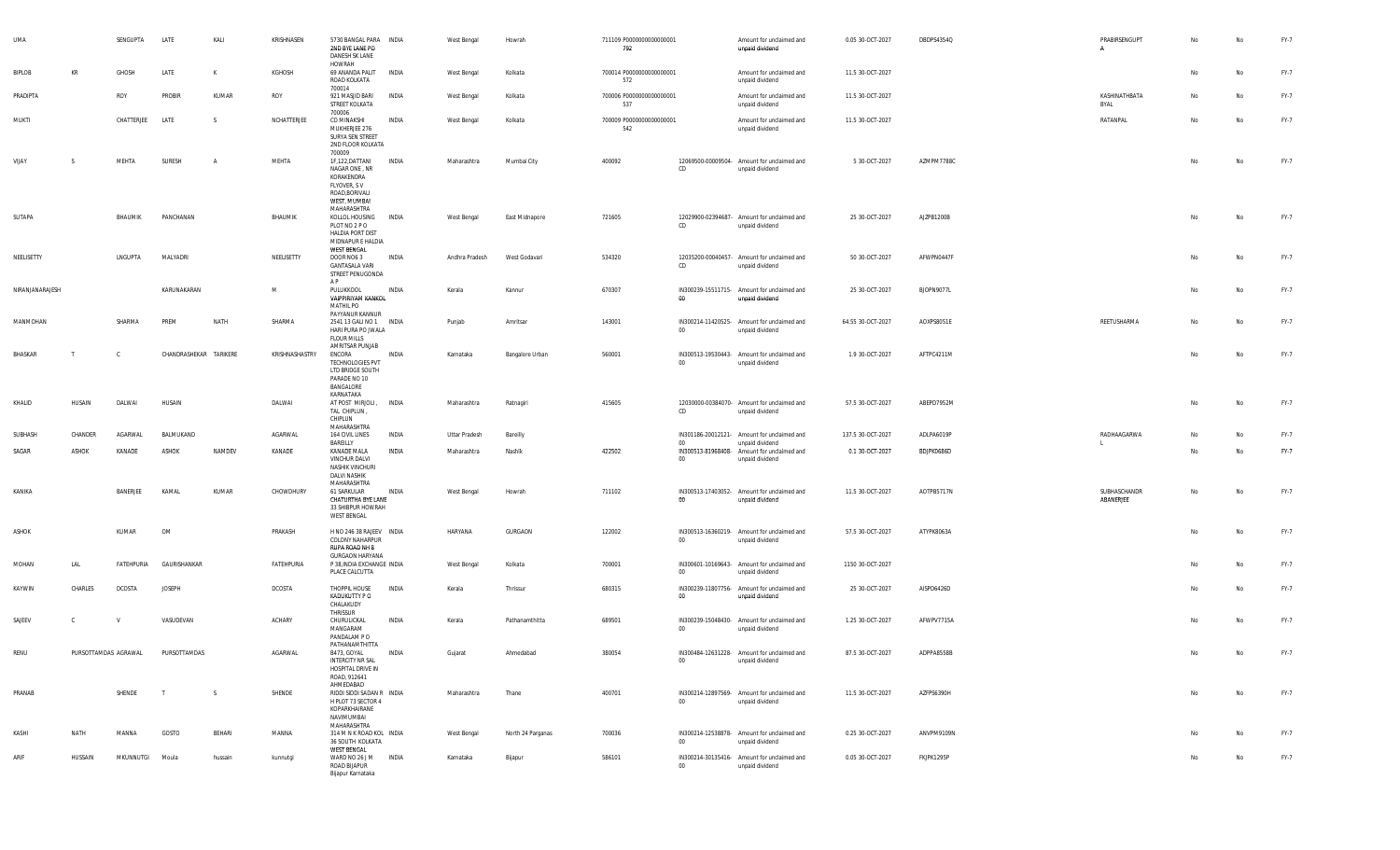| SHANTANU   |              | MUKHERJEE                   | ASHOKE        | KUMAR        | MUKHERJEE          | 81 SASHI BHUSAN<br>BANERJEE ROAD 125<br>THAKURPUKUR NEAR<br>AGRADUT PLAY<br>GROUND SOUTH 24<br>PARGANAS WEST<br>BENGAL | INDIA        | West Bengal    | Kolkata           | 700008                          | $00\,$ | IN300513-22863843- Amount for unclaimed and<br>unpaid dividend | 0.5 30-OCT-2027    | AXGPM2980C |      |               | No | No        | FY-7 |
|------------|--------------|-----------------------------|---------------|--------------|--------------------|------------------------------------------------------------------------------------------------------------------------|--------------|----------------|-------------------|---------------------------------|--------|----------------------------------------------------------------|--------------------|------------|------|---------------|----|-----------|------|
| SHIVAKUMAR |              |                             | BASAPPA       |              | KAMPLI             | 39 HALASAMUDRA TO INDIA<br><b>GANGAVATI DIST</b>                                                                       |              | Karnataka      | Bellary           | 583227                          | $00\,$ | IN300239-15170311- Amount for unclaimed and<br>unpaid dividend | 1.2 30-OCT-2027    | CYGPS4803P |      |               |    | No        | FY-7 |
| PRABODH    | KUMAR        | MISHRA                      | Prafulla      | kumar        | mishra             | KOPPAL KOPPAL<br>HARI HARA NIVAS, i o INDIA<br>b road NEW COLON Y<br>Rayagada Odisha                                   |              | Orissa         | Koraput           | 765001                          | $00\,$ | IN300214-30379208- Amount for unclaimed and<br>unpaid dividend | 5 30-OCT-2027      | ARBPM3362P |      |               | No | No        | FY-7 |
| JEEVANLAL  | M            |                             | M             | $\mathbb{R}$ | <b>JOTHISWARAN</b> | NO 234, NAMO VILLA INDIA<br>DR SUBBARAYAN<br>STREET TATABAD                                                            |              | Tamil Nadu     | Coimbatore        | 641012                          | $00\,$ | IN300896-10387307- Amount for unclaimed and<br>unpaid dividend | 0.05 30-OCT-2027   | AHPPJ4791H |      |               | No | No        | FY-7 |
| SAMARENDRA | NARAYAN      | <b>BASAK</b>                | LATE          | SHIB         | NARAYANBASAK       | COIMBATORE<br>1 RAM PAL LANE PO INDIA<br>HATKHOLA KOLKATA<br>700005                                                    |              | West Bengal    | Kolkata           | 700005 P0000000000000001<br>632 |        | Amount for unclaimed and<br>unpaid dividend                    | 11.5 30-OCT-2027   |            |      | SUKLABASAK    | No | No        | FY-7 |
| SEFALIKA   |              | GHOSH                       | LATE          | к            | KGHOSH             | 69 ANANDA PALIT INDIA<br>ROAD KOLKATA<br>700014                                                                        |              | West Bengal    | Kolkata           | 700014 P0000000000000001<br>577 |        | Amount for unclaimed and<br>unpaid dividend                    | 11.5 30-OCT-2027   |            |      |               | No | No        | FY-7 |
| PROBIR     | KUMAR        | ROY                         | PROVAT        | KUMAR        | ROY                | 921 MASJID BARI<br>STREET KOLKATA<br>700006                                                                            | INDIA        | West Bengal    | Kolkata           | 700006 P0000000000000001<br>538 |        | Amount for unclaimed and<br>unpaid dividend                    | 11.5 30-OCT-2027   |            | BYAL | KASHINATHBATA | No | No        | FY-7 |
| SOUMEN     |              | GHOSH                       | <b>NA</b>     | NA           | NA                 | 297 157B BOURIPARA INDIA<br>GOLAP BAG P O<br>SHEORAPHULLY<br>HOOGHLY, W B<br>712223                                    |              | West Bengal    | Hooghly           | 712223 P0000000000000001<br>674 |        | Amount for unclaimed and<br>unpaid dividend                    | 11.5 30-OCT-2027   |            |      |               | No | No        | FY-7 |
| DIPALI     |              | SEN                         | <sub>S</sub>  | L            | SEN                | 181A VIDYA SAGAR INDIA<br>STREET KOLKATA 700<br>009                                                                    |              | West Bengal    | Kolkata           | 700009 P0000000000000001<br>443 |        | Amount for unclaimed and<br>unpaid dividend                    | 1150 30-OCT-2027   |            |      | SURAJITSEN    | No | No        | FY-7 |
| MISS       | FRENAZ       | <b>BMODI</b>                | <b>NA</b>     | NA           | NA                 | 120 KARNANI<br>MANSION 25A, PARK<br>STREET CALCUTTA 700                                                                | INDIA        | West Bengal    | Kolkata           | 700016 P0000000000000000<br>285 |        | Amount for unclaimed and<br>unpaid dividend                    | 5694.5 30-OCT-2027 |            | ODI  | MRSSHIREENBM  | No | No        | FY-7 |
| <b>MRS</b> | SALMA        | MOHOMEDBHAI NA<br>VALLIULLA |               | NA           | NA                 | 016<br>COMHVALLIULLAH INDIA<br>к<br>STREET, BEGUMPURA,                                                                 |              | Gujarat        | Surat             | 395003 P0000000000000000<br>213 |        | Amount for unclaimed and<br>unpaid dividend                    | 1840 30-OCT-2027   |            |      |               | No | No        | FY-7 |
| ANIL       |              | SENGUPTA                    | LATE          | SUDHIR       | SENGUPTA           | ZUMMA BAZAR<br>SURAT 395 003<br>5730 BANGAL PARA INDIA<br>2ND BYE LANE PO                                              |              | West Bengal    | Howrah            | 711109 P0000000000000001<br>791 |        | Amount for unclaimed and<br>unpaid dividend                    | 0.05 30-OCT-2027   | AKEPS3894A |      | PRABIRSENGUPT | No | No        | FY-7 |
| AMIT       |              | PAREKH                      | JAGDISH       |              | PAREKH             | DANESH SK LANE<br>HOWRAH<br>JANAK FLAAT NO 2A INDIA                                                                    |              | West Bengal    | Kolkata           | 700025                          |        | IN301774-15125262- Amount for unclaimed and                    | 75 30-OCT-2027     | AFZPP4968G |      |               | No | No        | FY-7 |
|            |              |                             |               |              |                    | 15 B RAMMOY ROAD<br>HEALTH POINT<br>NURSING HOME POST<br><b>BHOW KOLKATA</b>                                           |              |                |                   |                                 | $00\,$ | unpaid dividend                                                |                    |            |      |               |    |           |      |
| LATADEVI   |              |                             | KANTILALJI    |              |                    | 69 NARASIMHA<br>MESTHRI GALLI<br>CHIKKAPETE                                                                            | INDIA        | Karnataka      | Bangalore Urban   | 560053                          | $00\,$ | IN301983-10935846- Amount for unclaimed and<br>unpaid dividend | 2.5 30-OCT-2027    | AFHPL5294B |      |               | No | No        | FY-7 |
| SUKANTA    |              | CHATTERJEE                  | LATE          | NC           | CHATTERJEE         | <b>BANGALORE KAR</b><br>LAXMI NARAYAN<br>COLONY PO<br>NABAPALLY BARASAT                                                | INDIA        | West Bengal    | North 24 Parganas | 700124                          | $00\,$ | IN300263-10105538- Amount for unclaimed and<br>unpaid dividend | 23 30-OCT-2027     |            | EE   | RINKUCHATTERJ | No | No        | FY-7 |
| DUDU       |              | KUTTAN                      | PAVIYANOSE    |              |                    | MOOTHEDAN HOUSE INDIA<br>VETTYKADAVU ROAD<br>CHALAKUDY                                                                 |              | Kerala         | Thrissur          | 680307                          | 00     | IN301637-40993699- Amount for unclaimed and<br>unpaid dividend | 5 30-OCT-2027      | APHPD1363B |      |               | No | <b>No</b> | FY-7 |
| PURSOTTAM  | DAS          | SHARMA                      | RAM           | SWAROOP      | SHARMA             | H NO 216 KANPUR INDIA<br>ROAD TALPURA<br><b>JHANSI</b>                                                                 |              | Uttar Pradesh  | Jhansi            |                                 | $00\,$ | IN301696-10492532- Amount for unclaimed and<br>unpaid dividend | 5 30-OCT-2027      | AHBPS4614E |      | MADHUSHARMA   | No | No        | FY-7 |
| MAYA       | SUDHIR       | RATHI                       | <b>SUDHIR</b> | M            | RATHI              | 61 TOSHNIWAL<br>DUPLEX RAM NAGAR<br><b>NEAR MARUTI</b>                                                                 | INDIA        | Maharashtra    | Akola             | 444001                          | $00\,$ | IN301774-13280412- Amount for unclaimed and<br>unpaid dividend | 50 30-OCT-2027     | AAYPR6637A |      |               | No | No        | FY-7 |
| NILIMA     |              | SAHA                        | MONORANJON    |              | SAHA               | MANDIR AKOLA<br>46, KRISHNA GOPAL INDIA<br>JEW ROAD MANDIR<br>PARA BIRATI KOLKATA                                      |              | West Bengal    | North 24 Parganas | 700051                          | 00     | IN300966-10045330- Amount for unclaimed and<br>unpaid dividend | 0.05 30-OCT-2027   | BHOPS1533E |      |               | No | No        | FY-7 |
| VIJAY      |              | ETE                         | ACHANNA       |              | ETE                | H NO 4 1335<br>MARTHANDA NAGAR<br>NE HAFEEZPET<br>MIYAPUR HYDERABAD<br>ANDHRA PRADESH                                  | INDIA        | Telangana      | Hyderabad         | 500049                          | CD     | 12081600-00166901- Amount for unclaimed and<br>unpaid dividend | 0.05 30-OCT-2027   | ABWPE4735B |      |               | No | <b>No</b> | FY-7 |
| RANA       |              | ROYCHOWDHUR SAMIR<br>Y      |               |              |                    | ROYCHOWDHURY 22 DR K D MUKHERJEE INDIA<br>RD L P 7041 KOLKATA<br><b>WEST BENGAL</b>                                    |              | West Bengal    | Kolkata           | 700060                          | $00\,$ | IN300214-15810226- Amount for unclaimed and<br>unpaid dividend | 0.25 30-OCT-2027   | AGPPR2496E |      |               | No | No        | FY-7 |
| D          | $\mathsf{L}$ | NARASIMHARAO SEETHA         |               | RAMAIAH      | DURGAM             | H NO 8710375 BALAJI INDIA<br>NAGAR KURNOOL<br>KURNOOL                                                                  |              | Andhra Pradesh | KURNOOL           | 518006                          | $00\,$ | IN300239-14339513- Amount for unclaimed and<br>unpaid dividend | 5 30-OCT-2027      | AJOPD3104F |      |               | No | No        | FY-7 |
| ADHAAR     |              | SWAROOPAGAR ANAND<br>WAL    |               | SWARUP       | AGARWAL            | NO C 103 PURVA<br><b>FOUNTAIN SQUARE</b><br>MUNNEKOLLALU<br>VARTHUR HOBLI<br>BANGALORE                                 | <b>INDIA</b> | Karnataka      | Bangalore Urban   | 560037                          | $00\,$ | IN300239-13990386- Amount for unclaimed and<br>unpaid dividend | 8 30-OCT-2027      | AMXPA3406H |      |               | No | No        | FY-7 |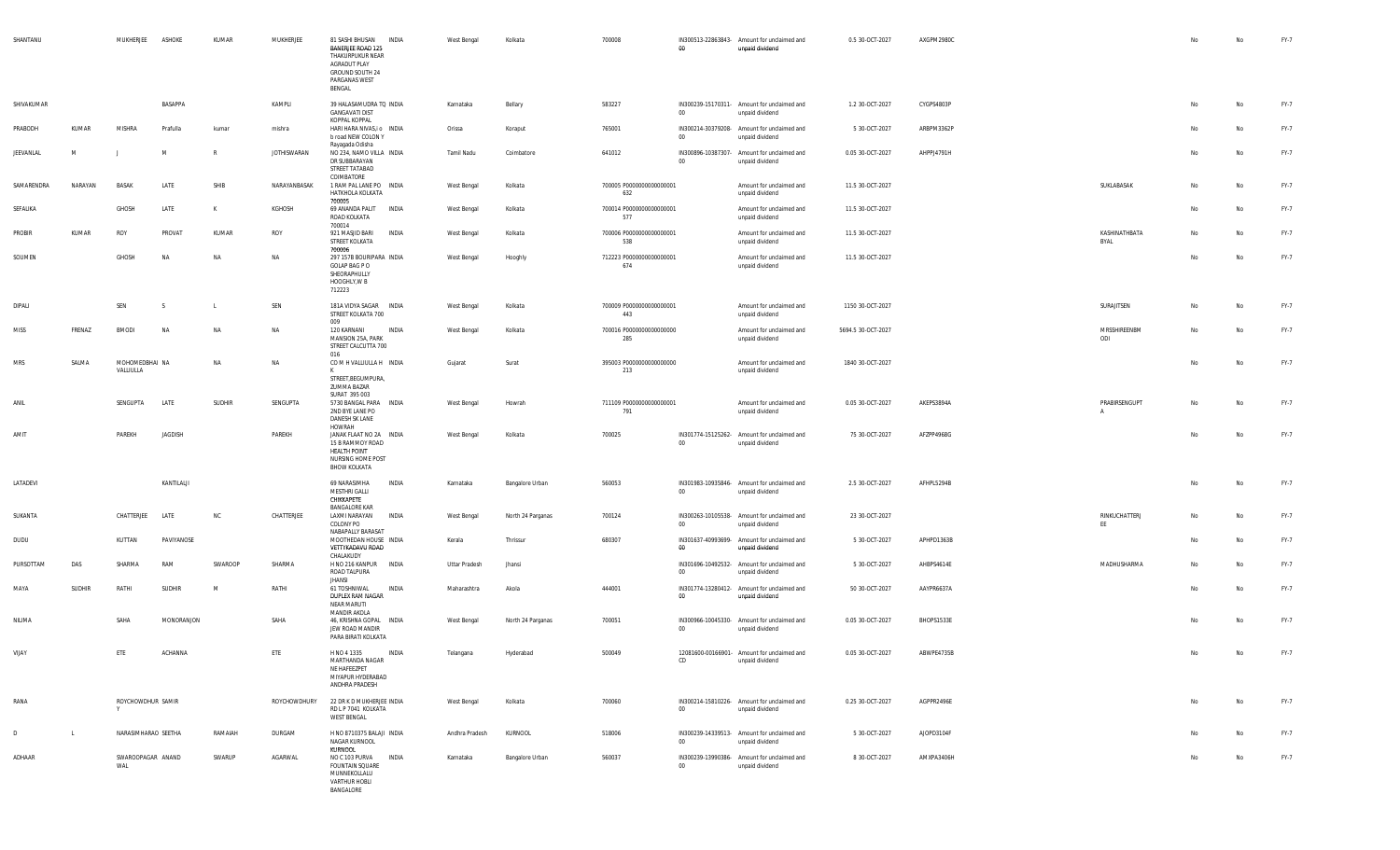| SUJIT        |               | CHAKRABORTY SANJIB           |                       |                         | CHAKRABORTY  | BANISANGHA NATH INDIA<br>UTTAR RANAGHAT<br>WORD NO 14 NADIA                                                   |       | West Bengal       | Nadia             | 741201                          | $00\,$          | IN300118-11016035- Amount for unclaimed and<br>unpaid dividend | 0.05 30-OCT-2027  | AGVPC1816D |                     |    | No        | FY-7 |
|--------------|---------------|------------------------------|-----------------------|-------------------------|--------------|---------------------------------------------------------------------------------------------------------------|-------|-------------------|-------------------|---------------------------------|-----------------|----------------------------------------------------------------|-------------------|------------|---------------------|----|-----------|------|
| ARVIND       |               |                              | PARASRAMKA RADHESHYAM |                         | PARASRAMKA   | P 11 CHITPURSPUR INDIA<br>CALCUTTA                                                                            |       | West Bengal       | Kolkata           | 700007                          | 00              | IN300142-10055319- Amount for unclaimed and<br>unpaid dividend | 57.5 30-OCT-2027  | AFUPP0018G |                     | No | No        | FY-7 |
| ANTONY       |               | <b>JOSEPH</b>                | <b>JOSEPH</b>         |                         |              | 1158 A 201693<br>PARUKANNIL 17<br>MUNDAMVELI KOCHI                                                            | INDIA | Kerala            | Ernakulam         | 682507                          | 00 <sub>o</sub> | IN300239-12689432- Amount for unclaimed and<br>unpaid dividend | 7.5 30-OCT-2027   | ACRPA5876B |                     | No | No        | FY-7 |
| RANJIT       | C             | VORA                         | VORA                  |                         | H            | 17 RAM MOHAN INDIA<br>DUTT ROAD 4TH<br>FLOOR ELGIN ROAD<br>CALCUTTA                                           |       | West Bengal       | Kolkata           | 700020                          | $00\,$          | IN300441-10264761- Amount for unclaimed and<br>unpaid dividend | 4600 30-OCT-2027  |            |                     | No | No        | FY-7 |
| MURALIDHARAN | $\mathsf{P}$  | -т                           |                       | PERUMKULANGAR KADASWAMY | THAMBUNNI    | APARNAA VAISHNAVI INDIA<br>NAGAR<br>MANAPULLIKKAVU<br>KUNNATHURMEDU P                                         |       | Kerala            | Thrissur          | 678013                          | CD              | 12056700-00087323- Amount for unclaimed and<br>unpaid dividend | 4.5 30-OCT-2027   | AEWPM0786R |                     | No | No        | FY-7 |
| YOGESH       | SITARAM       | KHAIRNAR                     | SITARAM               | SAHADU                  | KHAIRNAR     | O PALAKKAD KERALA<br>PARSHVANATH INDIA<br>NAGAR SOYGAON<br>SOYGAON MALEGAON<br>MALEGAON NASHIK<br>MAHARASHTRA |       | Maharashtra       | Nashik            | 423203                          | CD              | 12036000-03055498- Amount for unclaimed and<br>unpaid dividend | 5.1 30-OCT-2027   | EEVPK5052K |                     | No | No        | FY-7 |
| ASHOK        | KUMAR         | AGARWAL                      | MLAGARWAL             |                         |              | 390, S N RAY ROAD INDIA<br>GIRIKUNJ APARTMENT<br>FLAT NO 304 305<br>KOLKATA WEST<br>BENGAL                    |       | West Bengal       | Kolkata           | 700038                          | CD              | 12027700-00031019- Amount for unclaimed and<br>unpaid dividend | 50 30-OCT-2027    | ACRPA7922Q |                     | No | No        | FY-7 |
| VANDANA      |               | BHARRGAVA                    |                       | C.                      | PRIYADARSHEE | B 48 J PARK<br>MAHANAGAR EXT<br><b>LUCKNOW Uttar</b><br>Pradesh                                               | INDIA | Uttar Pradesh     | Lucknow           |                                 | CD              | 13041400-06245104- Amount for unclaimed and<br>unpaid dividend | 80.5 30-OCT-2027  | AIHPB8701C |                     | No | <b>No</b> | FY-7 |
| SAILENDRA    | LALL          | SEAL                         | <b>NA</b>             | NA                      | NA           | 44 SIKDARPARA<br>STREET CALCUTTA<br>700 007                                                                   | INDIA | West Bengal       | Kolkata           | 700007 P0000000000000000<br>305 |                 | Amount for unclaimed and<br>unpaid dividend                    | 862.5 30-OCT-2027 |            |                     | No | No        | FY-7 |
| KAUSHIK      |               | KUNDU                        | KINKAR                | KUMAR                   | KUNDU        | ANNAPURNA RIDHI INDIA<br>SIDHI BLOCK II FLAT<br>3R DIAMOND<br>HARBOUR ROAD JOKA<br>KOLKATA WEST<br>BENGAL     |       | West Bengal       | Kolkata           | 700104                          | CD              | 12044700-03107009- Amount for unclaimed and<br>unpaid dividend | 0.5 30-OCT-2027   | AARPK4887G |                     | No | No        | FY-7 |
| JANAKIRAMAN  |               |                              | MOHANAKRISHNA<br>N    |                         |              | NO 34B 3RD CROSS ST INDIA<br><b>JAI NAGAR</b><br>VALASARAVAKKAM<br>CHENNAI CHENNAI<br><b>TAMIL NADU</b>       |       | <b>Tamil Nadu</b> | Chennai           | 600087                          | CD              | 12044700-06504641- Amount for unclaimed and<br>unpaid dividend | 0.05 30-OCT-2027  | AOBPJ3429B |                     | No | No        | FY-7 |
| AHALYA       |               | SAHA                         | ANUP                  |                         | SAHA         | <b>KARTICK PUR</b><br>DEGANGA 1<br>DEGANGA NORTH 24<br>PARGANAS KOLKATA<br><b>WEST BENGAL</b>                 | INDIA | West Bengal       | North 24 Parganas | 743423                          | CD              | 12044700-05793649- Amount for unclaimed and<br>unpaid dividend | 0.05 30-OCT-2027  | CAUPS2664G | ANUPSAHA            | No | No        | FY-7 |
| SHREYA       |               | MULTITRADE PRIVATELIMITED NA |                       | <b>NA</b>               | <b>NA</b>    | ROOM NO 1, DUBE INDIA<br>CHAWL, ANAND<br>NAGAR, SHIVAJI<br>CROSS RD DAHISAR<br>EAST, MUMBAI<br>MAHARASHTRA    |       | Maharashtra       | Mumbai City       | 400068                          | CD              | 12036300-00019200- Amount for unclaimed and<br>unpaid dividend | 265.5 30-OCT-2027 | AAMCS6544G |                     | No | <b>No</b> | FY-7 |
| JAYDEEP      |               | BANERJEE                     | AMULYA                | RATAN                   | BANERJEE     | NORTH LOCO TANK INDIA<br>AJANTA PARA<br>HIRAPUR DHANBAD                                                       |       | Jharkhand         | Dhanbad           | 826001                          | CD              | 12038400-00193810- Amount for unclaimed and<br>unpaid dividend | 17.25 30-OCT-2027 | ACJPB7307A |                     | No | <b>No</b> | FY-7 |
| LAVA         | м             | GOTIVADA                     | MANIKYARAO            | <b>GOPIAYA</b>          | GOTIVADA     | JHARKHAND<br>RLY QTRS NO L 48 2 INDIA<br>ZENDA CHOWK POST<br>BAZONBAGH PUNJABI<br>LINE NAGPUR<br>MAHARASHTRA  |       | Maharashtra       | Nagpur            | 440004                          | CD              | 12036000-00059097- Amount for unclaimed and<br>unpaid dividend | 11.5 30-OCT-2027  | AJNPG4332K |                     | No | No.       | FY-7 |
| VIRAL        | MAHESH        | MEHTA                        | MAHESH                |                         | MEHTA        | KALP AVRVKSH<br>GARDEN BLDG NO 1<br>A1803 NEW LINK RD<br><b>MAHAVIR NGR</b><br>KANDIVALI WEST<br>MUMBAI       | INDIA | Maharashtra       | Mumbai City       | 400067                          | CD              | 12011300-00087418- Amount for unclaimed and<br>unpaid dividend | 11.5 30-OCT-2027  | AHWPM3884D |                     | No | No        | FY-7 |
| PRABIR       |               | SENGUPTA                     | ANIL                  |                         | SENGUPTA     | MAHARASHTRA<br>5730 BANGAL PARA INDIA<br>2ND BYE LANE PO<br>DANESH SK LANE<br>HOWRAH                          |       | West Bengal       | Howrah            | 711109 P0000000000000001<br>790 |                 | Amount for unclaimed and<br>unpaid dividend                    | 0.05 30-OCT-2027  | AYMPS6881K | TANUSRISENGUP<br>TA |    | No        | FY-7 |
| TAPENDRA     | <b>KRISTO</b> | DUTT                         | LATE                  | R                       | KDUTT        | GOSTO BHAWAN 2 INDIA<br>MITRA LANE KOLKATA                                                                    |       | West Bengal       | Kolkata           | 700007 P0000000000000001<br>767 |                 | Amount for unclaimed and<br>unpaid dividend                    | 3 30-OCT-2027     | ADFPD1433J | MINATIDUTT          | No | No        | FY-7 |
| V            |               | LAKSHMIPATHI LATE            |                       |                         | SVISWANATHAN | P 72, LAKE ROAD INDIA<br>KHAITAN HOUSE FLAT<br>18,4TH FLOOR<br>KOLKATA                                        |       | West Bengal       | Kolkata           | 700029 P0000000000000001<br>719 |                 | Amount for unclaimed and<br>unpaid dividend                    | 34.5 30-OCT-2027  | ADHPV8965H |                     | No | No        | FY-7 |
| SAMARENDRA   | NARAYAN       | BASAK                        | LATE                  | SHIB                    | NARAYANBASAK | 1 RAM PAL LANE PO INDIA<br>HATKHOLA KOLKATA<br>700005                                                         |       | West Bengal       | Kolkata           | 700005 P0000000000000001<br>553 |                 | Amount for unclaimed and<br>unpaid dividend                    | 23 30-OCT-2027    |            | SHIPRASETT          | No | No        | FY-7 |
| SAMARENDRA   | NARAYAN       | BASAK                        | LATE                  | SHIB                    | NARAYANBASAK | 1 RAMPAL LANE PO INDIA<br>HATKHOLA KOLKATA<br>700005                                                          |       | West Bengal       | Kolkata           | 700005 P0000000000000001<br>552 |                 | Amount for unclaimed and<br>unpaid dividend                    | 23 30-OCT-2027    |            | SUKLABASAK          | No | No        | FY-7 |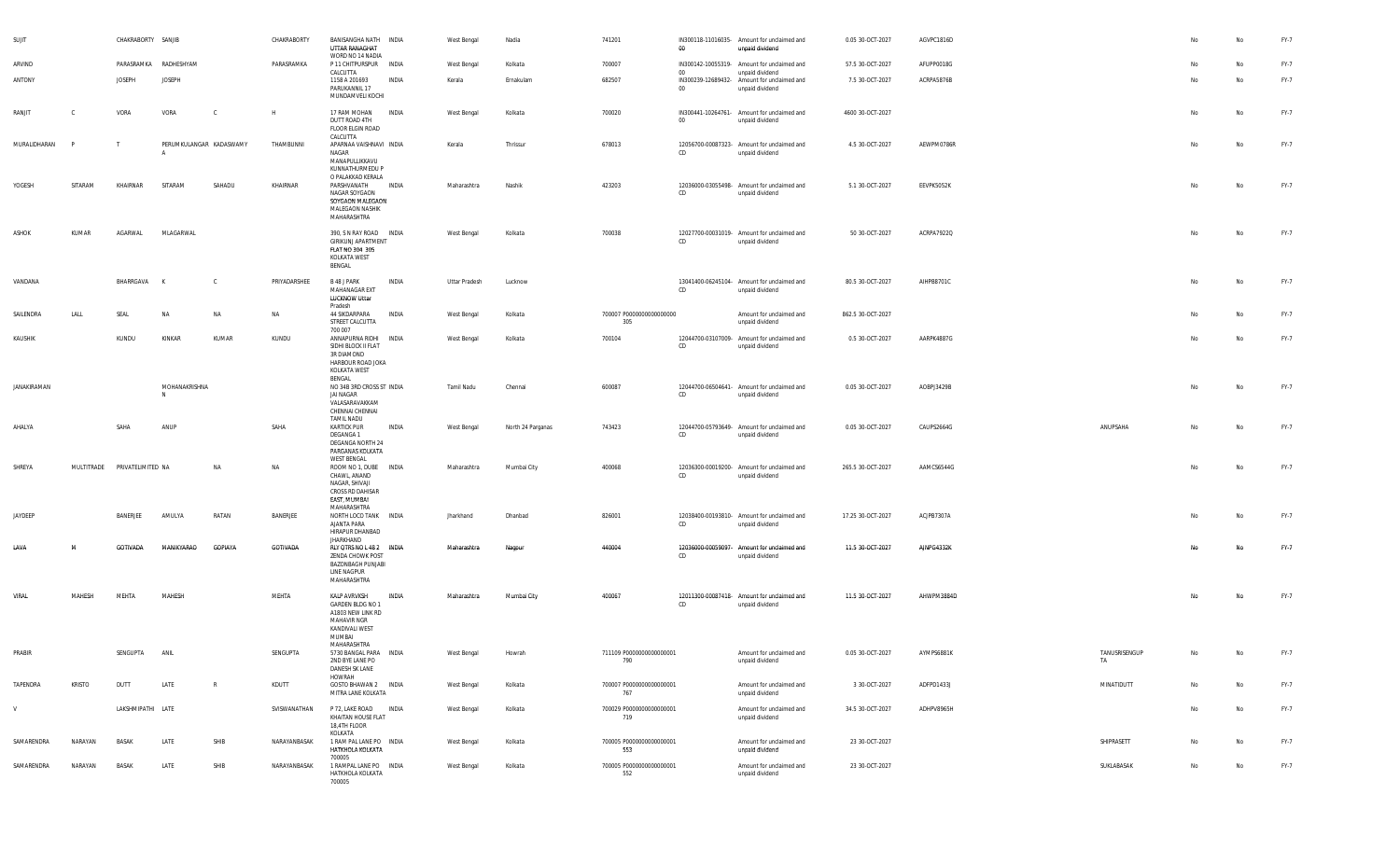| KRISHNA    |         | ROY                | PROBIR           | KUMAR     | ROY          | CO PROBIR KUMAR INDIA<br>ROY 921 MASZID BARI<br>STREET KOLKATA                                                  | West Bengal    | Kolkata           | 700006 P0000000000000001<br>536 |                 | Amount for unclaimed and<br>unpaid dividend                    | 11.5 30-OCT-2027    |            | KASHINATHBATA<br>BYAL       | No | No | FY-7 |
|------------|---------|--------------------|------------------|-----------|--------------|-----------------------------------------------------------------------------------------------------------------|----------------|-------------------|---------------------------------|-----------------|----------------------------------------------------------------|---------------------|------------|-----------------------------|----|----|------|
| SAMARENDRA | NARAYAN | BASAK              | SHIB             | NARAYAN   | BASAK        | 700006<br>1 RAM PAL LANE PO INDIA<br>HATKHOLA KOLKATA<br>700005                                                 | West Bengal    | Kolkata           | 700005 P0000000000000001<br>516 |                 | Amount for unclaimed and<br>unpaid dividend                    | 11.5 30-OCT-2027    |            | SHIPRASETT                  | No | No | FY-7 |
| SMT        | EKTA    | JAIN               | SRI              | V         | KJAIN        | 146 HARSH VIHAR<br>INDIA<br>PITAMPURA DELHI<br>110 034                                                          | Delhi          | North West        | 110034 P0000000000000000<br>472 |                 | Amount for unclaimed and<br>unpaid dividend                    | 1150 30-OCT-2027    |            | SRIVIPULKUMAR<br>JAIN       | No | No | FY-7 |
| KALPANA    |         | DAS                |                  | - R       | DAS          | 1725 SATCHASI PARA INDIA<br>ROAD CALCUTTA 700<br>002                                                            | West Bengal    | Kolkata           | 700002 P0000000000000001<br>266 |                 | Amount for unclaimed and<br>unpaid dividend                    | 115 30-OCT-2027     |            | SUTAPADAS                   | No | No | FY-7 |
| MANDOTH    |         | ASHOK              | MON              |           | CHANDJEE     | R CHHAGANLAL CO INDIA<br>G47 A S<br>CHARST, CHICKPET                                                            | Karnataka      | Bangalore Urban   | 560053 P0000000000000000<br>609 |                 | Amount for unclaimed and<br>unpaid dividend                    | 299 30-OCT-2027     |            |                             | No | No | FY-7 |
| PUROBI     |         | GHOSH              | SOUMEN           |           | GHOSH        | BANGALORE 560 053<br>297 GOLAP BAG<br>INDIA<br>SHEORAPHULLY DIST<br>HOOGHLY 712223                              | West Bengal    | Hooghly           | 712223 P0000000000000001<br>664 |                 | Amount for unclaimed and<br>unpaid dividend                    | 11.5 30-OCT-2027    |            | SOUMENGHOSH                 | No | No | FY-7 |
| SUSHANTA   |         | KUNDU              | <b>BISWANATH</b> |           | KUNDU        | 25 NOBIN KUNDU<br>INDIA<br>LANE KOLKATA<br>700009                                                               | West Bengal    | Kolkata           | 700009 P0000000000000001<br>535 |                 | Amount for unclaimed and<br>unpaid dividend                    | 11.5 30-OCT-2027    |            | <b>RATANPAL</b>             | No | No | FY-7 |
| MANOJ      | KUMAR   | KOCHAR             | <b>NA</b>        | <b>NA</b> | NA           | 43 RAJBHALLAV SAHA INDIA<br>LANE 2ND FLOOR<br>SINHA BARI HOWRAH                                                 | West Bengal    | Howrah            | 711101 P0000000000000001<br>453 |                 | Amount for unclaimed and<br>unpaid dividend                    | 126.5 30-OCT-2027   |            |                             | No | No | FY-7 |
| SANKAR     | LAL     | SEN                | <b>NA</b>        | <b>NA</b> | <b>NA</b>    | 711 101<br>181A VIDYA SAGAR INDIA<br>STREET KOLKATA 700<br>009                                                  | West Bengal    | Kolkata           | 700009 P0000000000000001<br>441 |                 | Amount for unclaimed and<br>unpaid dividend                    | 1150 30-OCT-2027    |            | DIPALISEN                   | No | No | FY-7 |
| NIRMAL     |         | SHAH               |                  |           | SHAH         | 391 SARAT BOSE<br>INDIA<br>ROAD FLAT NO 3E<br>CALCUTTA 700 020                                                  | West Bengal    | Kolkata           | 700020 P0000000000000001<br>246 |                 | Amount for unclaimed and<br>unpaid dividend                    | 345 30-OCT-2027     |            | PARESHMMEHT<br>$\mathsf{A}$ | No | No | FY-7 |
| JHUMA      |         | ADHYA              | -S               |           | ADHYA        | 26 RAM TANU BOSE INDIA<br>LANE CALCUTTA 700<br>006                                                              | West Bengal    | Kolkata           | 700006 P0000000000000001<br>237 |                 | Amount for unclaimed and<br>unpaid dividend                    | 1150 30-OCT-2027    |            | SUSHILADHYA                 | No | No | FY-7 |
| SAMARENDRA | NARAYAN | BASAK              | - S              | N         | BASAK        | 1 RAM PAL LANE PO INDIA<br>HATKHOLA CALCUTTA<br>700 005                                                         | West Bengal    | Kolkata           | 700005 P0000000000000001<br>221 |                 | Amount for unclaimed and<br>unpaid dividend                    | 11.5 30-OCT-2027    |            | SUKLABASAK                  | No | No | FY-7 |
| SUKLA      |         | BASAK              | -S               | <b>N</b>  | BASAK        | 1 RAM PAL LANE PO INDIA<br>HATKHOLA CALCUTTA<br>700 005                                                         | West Bengal    | Kolkata           | 700005 P0000000000000001<br>220 |                 | Amount for unclaimed and<br>unpaid dividend                    | 11.5 30-OCT-2027    |            | SAMARENDRAN<br>ARAYANBASAK  | No | No | FY-7 |
| SAMARENDRA | NARAYAN | BASAK              | - S              | <b>N</b>  | <b>BASAK</b> | 1 RAM PAL LANE PO INDIA<br>HATKHOLA CALCUTTA<br>700 005                                                         | West Bengal    | Kolkata           | 700005 P0000000000000001<br>219 |                 | Amount for unclaimed and<br>unpaid dividend                    | 23 30-OCT-2027      |            | SUKLABASAK                  | No | No | FY-7 |
| <b>MRS</b> | RACHEL  | DAVID              | <b>NA</b>        | NA        | <b>NA</b>    | CO THE EASTERN<br>INDIA<br><b>BANK LTD MUMBAI</b><br>400 001                                                    | Maharashtra    | Mumbai City       | 400001 P0000000000000000<br>022 |                 | Amount for unclaimed and<br>unpaid dividend                    | 15262.5 30-OCT-2027 |            |                             | No | No | FY-7 |
| RAMESH     | ROSHAN  | BORANA             | ROSHAN           | LAL       | BORANA       | INDIA<br>NO 5 2ND CROSS<br>MODEL COLONY<br>BANGALORE                                                            | Karnataka      | Bangalore Urban   | 560022                          | 00              | IN300896-10266603- Amount for unclaimed and<br>unpaid dividend | 23 30-OCT-2027      | AASPC7136P |                             | No | No | FY-7 |
| <b>V</b>   | SEETA   | MAHALAXMI          |                  | RAJENDRA  | PRASAD       | BANGALORE<br>APPANAVEEDU<br>INDIA<br>PEDAPADU MANDAL<br>H JUNCTION POST                                         | Andhra Pradesh | Krishna           | 521105                          | $00\,$          | IN300394-11702847- Amount for unclaimed and<br>unpaid dividend | 25 30-OCT-2027      | BFWPS9731L |                             | No | No | FY-7 |
| MANORANJAN |         | SAHA               | MONMOHAN         |           | SAHA         | KRISHNA DIST<br>46 KRISHNA GOPAL INDIA<br>JEW ROAD<br>MANDIRPARA P O                                            | West Bengal    | North 24 Parganas | 700051                          | 00              | IN301436-10293207- Amount for unclaimed and<br>unpaid dividend | 34.5 30-OCT-2027    | BKJPS5153A | NILIMASAHA                  | No | No | FY-7 |
| RANADHIR   | KUMAR   | CHAKRABORTY LATE   |                  | DR        | ABORTY       | BIRATI KOLKATA<br>SUDHIRKUMARCHAKR 416, BAGJOLA LINK<br>INDIA<br>ROAD SUBHASH<br>NAGAR SOUTH<br>DUMDUM          | West Bengal    | Kolkata           | 700065                          | $00\,$          | IN300773-10242559- Amount for unclaimed and<br>unpaid dividend | 11.5 30-OCT-2027    | ADQPC4611A |                             | No | No | FY-7 |
| DEVDUTTA   |         | GANGAWANWAL NA     |                  | NA        | <b>NA</b>    | CANTONMENT<br>KOLKATA<br>201 SANGITA NEST<br>INDIA                                                              | Maharashtra    | Mumbai City       | 400057                          |                 | IN300597-10121900- Amount for unclaimed and                    | 0.25 30-OCT-2027    | ADLPG5689D | NEHAGANGANW                 | No | No | FY-7 |
|            |         |                    |                  |           |              | MAHANT ROAD<br><b>EXTENTION NEAR</b><br>CENTRAL BANK VILE                                                       |                |                   |                                 | $00\,$          | unpaid dividend                                                |                     |            | ALE                         |    |    |      |
| SMT        | GOURI   | SEAL               | ΝA               | <b>NA</b> | NA           | PARLE MUMBAI<br>INDIA<br>44, SIKDARPARA<br>STREET CALCUTTA 700<br>007                                           | West Bengal    | Kolkata           | 700007 P0000000000000000<br>314 |                 | Number of underlying Shares                                    | 2300 30-OCT-2027    |            |                             | No | No | FY-7 |
| DEVDUTTA   |         | GANGAWANWAL NA     |                  | NA        | <b>NA</b>    | 201 SANGITA NEST INDIA<br>MAHANT ROAD<br><b>EXTENTION NEAR</b><br>CENTRAL BANK VILE                             | Maharashtra    | Mumbai City       | 400057                          | $00\,$          | IN300597-10121900- Number of underlying Shares                 | 5 30-OCT-2027       | ADLPG5689D | NEHAGANGANW<br>ALE          | No | No | FY-7 |
| RANADHIR   | KUMAR   | CHAKRABORTY LATE   |                  | DR        | ABORTY       | PARLE MUMBAI<br>SUDHIRKUMARCHAKR 416, BAGJOLA LINK INDIA<br>ROAD SUBHASH<br>NAGAR SOUTH<br>DUMDUM<br>CANTONMENT | West Bengal    | Kolkata           | 700065                          | 00 <sup>1</sup> | IN300773-10242559- Number of underlying Shares                 | 230 30-OCT-2027     | ADQPC4611A |                             | No | No | FY-7 |
| SUJIT      |         | CHAKRABORTY SANJIB |                  |           | CHAKRABORTY  | KOLKATA<br>BANISANGH MATH INDIA<br>WEST PLOT NO 387, P<br>O NASRA DIST NADIA                                    | West Bengal    | Nadia             | 741201                          | 00              | IN300958-10056614- Number of underlying Shares                 | 1 30-OCT-2027       | AGVPC1816D |                             | No | No | FY-7 |
| MANORANJAN |         | SAHA               | MONMOHAN         |           | SAHA         | RANAGHAT<br>46 KRISHNA GOPAL INDIA<br>JEW ROAD<br>MANDIRPARA P O<br>BIRATI KOLKATA                              | West Bengal    | North 24 Parganas | 700051                          | $00\,$          | IN301436-10293207- Number of underlying Shares                 | 690 30-OCT-2027     | BKJPS5153A | NILIMASAHA                  | No | No | FY-7 |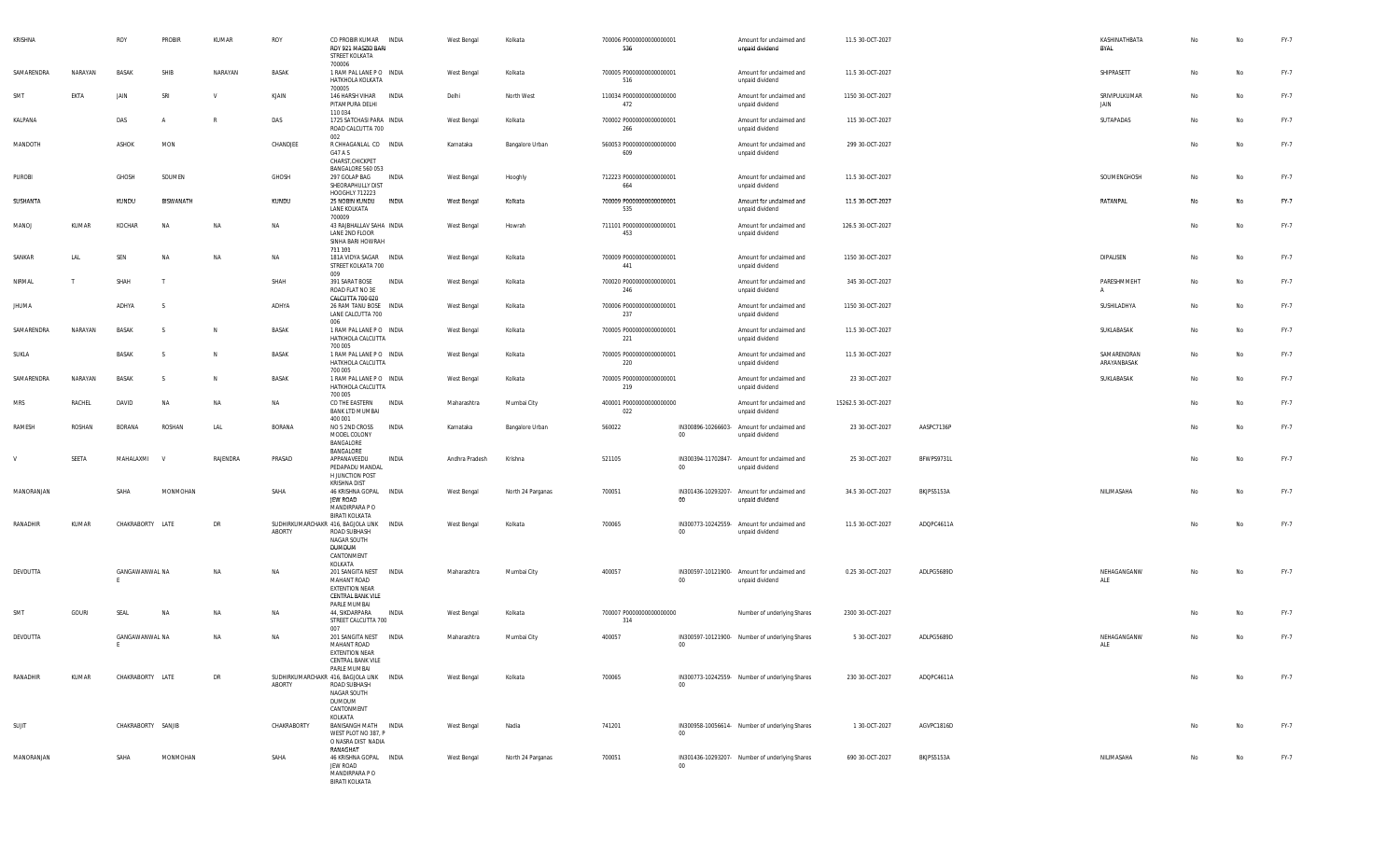|            | SEETA          | MAHALAXMI                  |             | RAJENDRA     | PRASAD       | APPANAVEEDU<br>PEDAPADU MANDAL<br>H JUNCTION POST                                                                                                | INDIA | Andhra Pradesh     | Krishna              | 521105                                 | $00\,$  | IN300394-11702847- Number of underlying Shares | 500 30-OCT-2027    | BFWPS9731L |                            | No | No        | FY-7   |
|------------|----------------|----------------------------|-------------|--------------|--------------|--------------------------------------------------------------------------------------------------------------------------------------------------|-------|--------------------|----------------------|----------------------------------------|---------|------------------------------------------------|--------------------|------------|----------------------------|----|-----------|--------|
| KUNWAR     | RAJESH         | MENON                      | CHHATTHU    | RAM          | SUMANT       | KRISHNA DIST<br>US 303 DIVYAKUNJ<br>APARTMENT W12<br>COOP ER ROAD CIVIL<br>LINES NEAR<br>CELEBRATION<br>RESTAURANT<br>ALLAHABAD UTTAR<br>PRADESH | INDIA | Uttar Pradesh      | Kaushambi            |                                        | $00 -$  | IN300513-22149403- Number of underlying Shares | 20 30-OCT-2027     | AKKPM3007B |                            | No | No        | FY-7   |
| RAMESH     | ROSHAN         | BORANA                     | ROSHAN      | LAL          | BORANA       | NO 5 2ND CROSS<br>MODEL COLONY<br>BANGALORE<br>BANGALORE                                                                                         | INDIA | Karnataka          | Bangalore Urban      | 560022                                 | 00      | IN300896-10266603- Number of underlying Shares | 460 30-OCT-2027    | AASPC7136P |                            | No | No        | FY-7   |
| ERIC       |                | FERNANDEZ                  | FERNANDEZ   | EARNEST      | THOMAS       | ROOM NO B 40<br>TELECOM STAFF<br>QUARTERS<br>KESAVADASAPURAM<br>PATTOM<br>TRIVANDRUM                                                             | INDIA | Kerala             | Thiruvananthapuram   | 695004                                 | $00\,$  | IN301637-40993594- Number of underlying Shares | 550 30-OCT-2027    | AAGPF1096B |                            | No | No        | FY-7   |
| NAGESWARA  | RAO            | BALLA                      | SUBBAYYA    |              | BALLA        | 11 177 18<br>BRAHMAPURAM<br>PEDANA KRISHNA DT                                                                                                    | INDIA | Andhra Pradesh     | Krishna              | 521366                                 | $00\,$  | IN301774-12958848- Number of underlying Shares | 50 30-OCT-2027     | ANAPB3157A |                            | No | No        | FY-7   |
| DEEPAK     | SHAIHUN        | MINJ                       | <b>UUB</b>  |              | MINJ         | OFFICERS FLAT LETS INDIA<br>ROOM NO F7 JODA<br>WEST JODA JODA<br>ORISSA                                                                          |       | Orissa             | Kendujhar (Keonjhar) | 758034                                 | $_{00}$ | IN303719-10668027- Number of underlying Shares | 241 30-OCT-2027    | AKYPM4543Q |                            | No | No        | FY-7   |
| PRADIPTA   |                | ROY                        | PROBIR      | KUMAR        | ROY          | 921 MASJID BARI<br>STREET KOLKATA<br>700006                                                                                                      | INDIA | West Bengal        | Kolkata              | 700006 P0000000000000001<br>537        |         | Number of underlying Shares                    | 230 30-OCT-2027    |            | KASHINATHBATA<br>BYAL      | No | No        | FY-7   |
| SAMARENDRA | NARAYAN        | BASAK                      | -S          | N            | BASAK        | 1 RAM PAL LANE PO INDIA<br>HATKHOLA CALCUTTA                                                                                                     |       | <b>West Bengal</b> | Kolkata              | 700005 P0000000000000001<br>221        |         | Number of underlying Shares                    | 230 30-OCT-2027    |            | SUKLABASAK                 | No | <b>No</b> | FY-7   |
| SUKLA      |                | BASAK                      | - S         | N            | BASAK        | 700 005<br>1 RAM PAL LANE PO INDIA<br>HATKHOLA CALCUTTA<br>700 005                                                                               |       | West Bengal        | Kolkata              | 700005 P0000000000000001<br>220        |         | Number of underlying Shares                    | 230 30-OCT-2027    |            | SAMARENDRAN<br>ARAYANBASAK | No | No        | FY-7   |
| SAMARENDRA | NARAYAN        | BASAK                      | -S          | N            | BASAK        | 1 RAM PAL LANE PO INDIA<br>HATKHOLA CALCUTTA                                                                                                     |       | West Bengal        | Kolkata              | 700005 P0000000000000001<br>219        |         | Number of underlying Shares                    | 460 30-OCT-2027    |            | SUKLABASAK                 | No | No        | $FY-7$ |
| MRS        | RACHEL         | DAVID                      | NA          | NA           | NA           | 700 005<br>CO THE EASTERN<br><b>BANK LTD MUMBAI</b><br>400 001                                                                                   | INDIA | Maharashtra        | Mumbai City          | 400001 P0000000000000000<br>022        |         | Number of underlying Shares                    | 381570 30-OCT-2027 |            |                            | No | No        | FY-7   |
| D          |                | <b>BOSE</b>                | NA          | <b>NA</b>    | NA           | 8 CLIVE ROW                                                                                                                                      | INDIA | West Bengal        | Kolkata              | 700001 P0000000000000000               |         | Number of underlying Shares                    | 230 30-OCT-2027    |            |                            | No | No        | FY-7   |
| SAMARENDRA | NARAYAN        | BASAK                      | - S         | N            | BASAK        | CALCUTTA 700 001<br>1 RAMPAL LANE PO INDIA<br>HATKHOLA CALCUTTA                                                                                  |       | West Bengal        | Kolkata              | 255<br>700005 P0000000000000001<br>218 |         | Number of underlying Shares                    | 230 30-OCT-2027    |            |                            | No | No        | FY-7   |
| HON        | <b>JUSTICE</b> | PARESHNATHMO NA<br>OKERJEE |             | <b>NA</b>    | NA           | 700 005<br>14 PREO NATH<br>MULLICK ROAD<br>BHOWANIPORE                                                                                           | INDIA | West Bengal        | Kolkata              | 700025 P0000000000000000<br>055        |         | Number of underlying Shares                    | 188370 30-OCT-2027 |            |                            | No | No        | FY-7   |
| SAMAR      | KUMAR          | JANA                       | KC          |              | <b>JANA</b>  | CALCUTTA 700 025<br>AD 17, RABINDRA<br>PALLY PO PRAFULLA<br>KANAN, CALCUTTA                                                                      | INDIA | West Bengal        | North 24 Parganas    | 700059 P0000000000000001<br>081        |         | Number of underlying Shares                    | 11500 30-OCT-2027  |            |                            | No | No        | FY-7   |
| OM         | PRAKASH        | SONI                       | B           |              | CHAND        | 700 059<br>SUNARO KA VASS<br><b>BEHIND S B B J</b><br>BARMER 344 001                                                                             | INDIA | Rajasthan          | Barmer               | 344001 P0000000000000000<br>770        |         | Number of underlying Shares                    | 92000 30-OCT-2027  |            | BANSHIDHARSO<br>ΝI         | No | No        | FY-7   |
| PRABIR     |                | SENGUPTA                   | ANIL        |              | SENGUPTA     | RAJASTHAN<br>5730 BANGAL PARA INDIA<br>2ND BYE LANE PO<br>DANESH SK LANE                                                                         |       | West Bengal        | Howrah               | 711109 P0000000000000001<br>790        |         | Number of underlying Shares                    | 1 30-OCT-2027      | AYMPS6881K | TANUSRISENGUP<br>TA        | No | No        | FY-7   |
| TAPENDRA   | <b>KRISTO</b>  | DUTT                       | LATE        | R            | KDUTT        | HOWRAH<br>GOSTO BHAWAN 2 INDIA<br>MITRA LANE KOLKATA                                                                                             |       | West Bengal        | Kolkata              | 700007 P0000000000000001<br>767        |         | Number of underlying Shares                    | 60 30-OCT-2027     | ADFPD1433J | MINATIDUTT                 | No | No        | FY-7   |
| <b>V</b>   |                | LAKSHMIPATHI LATE          |             |              | SVISWANATHAN | P 72, LAKE ROAD<br>KHAITAN HOUSE FLAT<br>18,4TH FLOOR                                                                                            | INDIA | West Bengal        | Kolkata              | 700029 P0000000000000001<br>719        |         | Number of underlying Shares                    | 690 30-OCT-2027    | ADHPV8965H |                            | No | No        | FY-7   |
| SAMARENDRA | NARAYAN        | <b>BASAK</b>               | LATE        | SHIB         | NARAYANBASAK | KOLKATA<br>1 RAM PAL LANE PO INDIA<br>HATKHOLA KOLKATA                                                                                           |       | <b>West Bengal</b> | Kolkata              | 700005 P0000000000000001<br>553        |         | Number of underlying Shares                    | 460 30-OCT-2027    |            | SHIPRASETT                 | No | No        | FY-7   |
| SAMARENDRA | NARAYAN        | <b>BASAK</b>               | LATE        | SHIB         | NARAYANBASAK | 700005<br>1 RAMPAL LANE PO INDIA<br>HATKHOLA KOLKATA                                                                                             |       | West Bengal        | Kolkata              | 700005 P0000000000000001<br>552        |         | Number of underlying Shares                    | 460 30-OCT-2027    |            | SUKLABASAK                 | No | No        | FY-7   |
| KRISHNA    |                | ROY                        | PROBIR      | KUMAR        | ROY          | 700005<br>CO PROBIR KUMAR INDIA<br>ROY 921 MASZID BARI<br>STREET KOLKATA                                                                         |       | West Bengal        | Kolkata              | 700006 P0000000000000001<br>536        |         | Number of underlying Shares                    | 230 30-OCT-2027    |            | KASHINATHBATA<br>BYAL      | No | No        | FY-7   |
| SAMARENDRA | NARAYAN        | <b>BASAK</b>               | <b>SHIB</b> | NARAYAN      | BASAK        | 700006<br>1 RAM PAL LANE PO INDIA<br>HATKHOLA KOLKATA<br>700005                                                                                  |       | West Bengal        | Kolkata              | 700005 P0000000000000001<br>516        |         | Number of underlying Shares                    | 230 30-OCT-2027    |            | SHIPRASETT                 | No | No        | FY-7   |
| SMT        | EKTA           | JAIN                       | SRI         | $\mathsf{v}$ | KJAIN        | 146 HARSH VIHAR INDIA<br>PITAMPURA DELHI<br>110034                                                                                               |       | Delhi              | North West           | 110034 P0000000000000000<br>472        |         | Number of underlying Shares                    | 23000 30-OCT-2027  |            | SRIVIPULKUMAR<br>JAIN      | No | No        | FY-7   |
| BABULAL    |                | NEEMA                      | SHANKARLAL  |              | NEEMA        | H M 15N 39 TELI<br>BAKHAL MAIN ROAD<br>INDORE M P                                                                                                | INDIA | Madhya Pradesh     | Indore               | 452002                                 | CD      | 12026200-00101911- Number of underlying Shares | 500 30-OCT-2027    | ACWPN3526C |                            | No | No        | FY-7   |
| RAM        | KUMAR          | MUNDHRA                    | GHANSHYAM   |              | MUNDHRA      | MIG II BIDA COLONY INDIA<br>RAJPURA BHADOHI<br>UTTAR PRADESH                                                                                     |       | Uttar Pradesh      | Sant Ravidas Nagar   |                                        | CD      | 12024700-00212401- Number of underlying Shares | 644 30-OCT-2027    | ANPPM5822Q |                            | No | No        | FY-7   |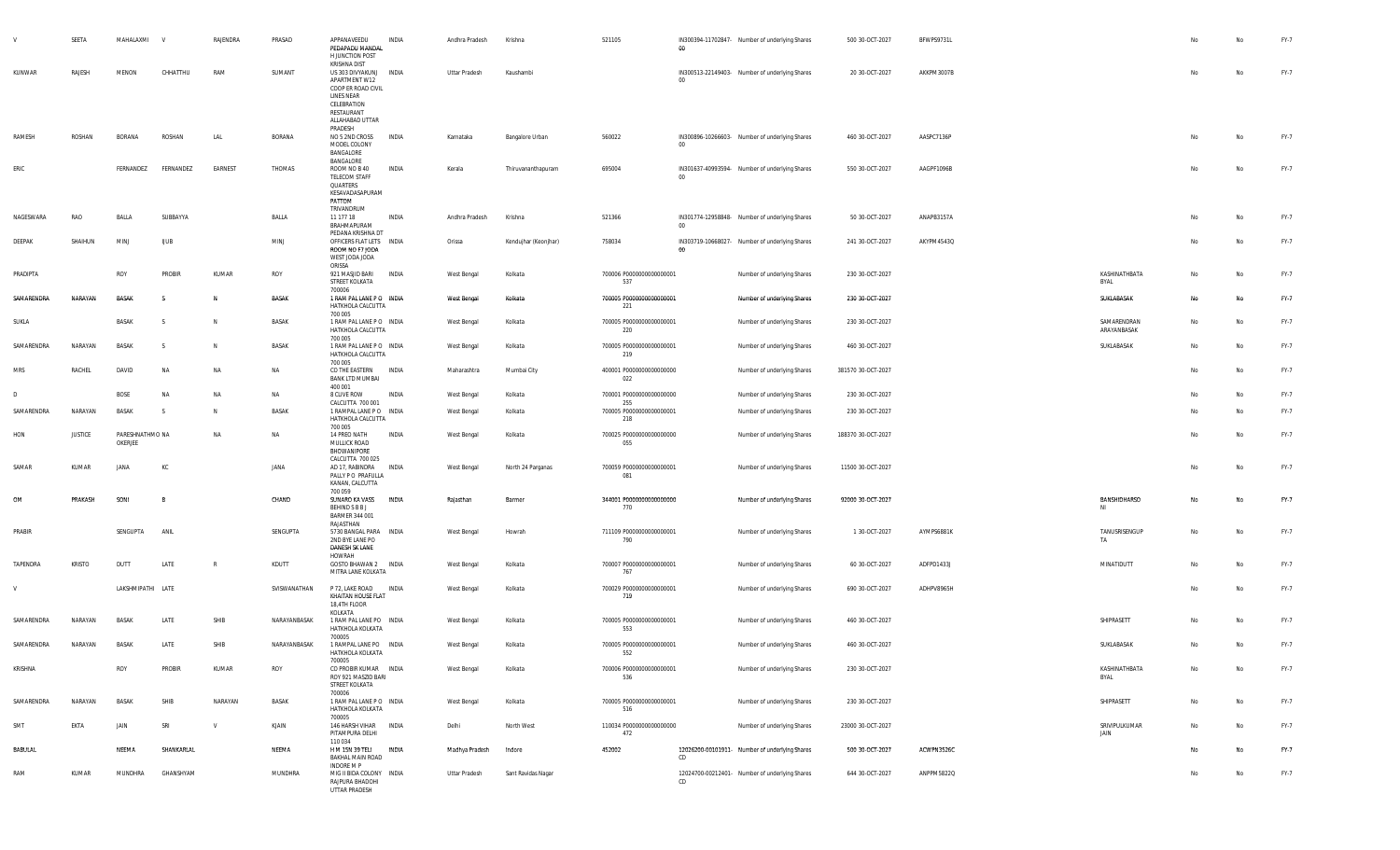| RINKY      |              | SHARMA                      | MRKRISHNADEV           |                | SHARMA         | 823 BIJOYGARH<br>JADAVPUR NEAR<br>JADAVPUR<br>UNIVERSITY CIRCUS<br>AVENUE KOLKATA                                          | INDIA | West Bengal   | Kolkata           | 700032                           | CD     | 12019103-00479959- Number of underlying Shares | 31 30-OCT-2027     | FPJPS0937B |                               | No | No        | FY-7 |
|------------|--------------|-----------------------------|------------------------|----------------|----------------|----------------------------------------------------------------------------------------------------------------------------|-------|---------------|-------------------|----------------------------------|--------|------------------------------------------------|--------------------|------------|-------------------------------|----|-----------|------|
| SHIPRA     | NAIDU        |                             | CHINNIKRISHNA          |                | GOPALARATTAN   | <b>WEST BENGAL</b><br>11394 2 GOLDEN INDIA<br>COMPLEX,<br><b>BUILDING, CALICUT</b><br>ROAD GUDALUR<br><b>GUDALUR TAMIL</b> |       | Tamil Nadu    | The Nilgiris      | 643212                           | CD     | 12029800-00174109- Number of underlying Shares | 100 30-OCT-2027    | ACVPN8969J |                               | No | No        | FY-7 |
| NISHAN     |              | SINGH                       | JA                     |                | BHAGWAN        | NADU<br>HNO 402 VILLAGE INDIA<br>SAKRA SAKRA<br>KAITHAL KAITHAL                                                            |       | HARYANA       | KAITHAL           | 136027                           | CD     | 12030000-00606817- Number of underlying Shares | 300 30-OCT-2027    | DZCPS9139C |                               | No | No        | FY-7 |
| PRAVINBHAI | VITTHALBHAI  | MENDPARA                    | VITTHALBHAI            |                |                | HARYANA<br>1718, YOGESHWAR INDIA<br>SOC, DEVBAUG,<br>BHAVNAGAR                                                             |       | Gujarat       | Bhavnagar         | 364001                           | CD     | 13023400-00250074- Number of underlying Shares | 2000 30-OCT-2027   | AOAPM5876Q |                               | No | <b>No</b> | FY-7 |
| MUKTI      |              | CHATTERJEE                  | LATE                   | S.             | NCHATTERJEE    | GUJARAT<br>CO MINAKSHI<br>MUKHERJEE 276<br>SURYA SEN STREET<br>2ND FLOOR KOLKATA<br>700009                                 | INDIA | West Bengal   | Kolkata           | 700009 P0000000000000001<br>542  |        | Number of underlying Shares                    | 230 30-OCT-2027    |            | RATANPAL                      | No | No        | FY-7 |
| VIJAY      |              | MEHTA                       | SURESH                 | $\overline{A}$ | MEHTA          | 1F,122,DATTANI<br>NAGAR ONE , NR<br>KORAKENDRA<br>FLYOVER, S V<br>ROAD, BORIVALI<br>WEST, MUMBAI<br>MAHARASHTRA            | INDIA | Maharashtra   | Mumbai City       | 400092                           | CD     | 12069500-00009504- Number of underlying Shares | 100 30-OCT-2027    | AZMPM7788C |                               | No | No        | FY-7 |
| KAUSHIK    |              | <b>KUNDU</b>                | KINKAR                 | KUMAR          | <b>KUNDU</b>   | ANNAPURNA RIDHI INDIA<br>SIDHI BLOCK II FLAT<br>3R DIAMOND<br>HARBOUR ROAD JOKA<br>KOLKATA WEST<br>BENGAL                  |       | West Bengal   | Kolkata           | 700104                           | CD     | 12044700-03107009- Number of underlying Shares | 10 30-OCT-2027     | AARPK4887G |                               | No | No        | FY-7 |
| ASHOK      | KUMAR        | AGARWAL                     | MLAGARWAL              |                |                | 390, S N RAY ROAD INDIA<br>GIRIKUNJ APARTMENT<br>FLAT NO 304 305<br>KOLKATA WEST<br>BENGAL                                 |       | West Bengal   | Kolkata           | 700038                           | CD     | 12027700-00031019- Number of underlying Shares | 1000 30-OCT-2027   | ACRPA7922Q |                               | No | No        | FY-7 |
| VANDANA    |              | BHARRGAVA                   | K                      | $\mathcal{C}$  | PRIYADARSHEE   | B 48 J PARK<br>MAHANAGAR EXT<br>LUCKNOW Uttar<br>Pradesh                                                                   | INDIA | Uttar Pradesh | Lucknow           |                                  | CD     | 13041400-06245104- Number of underlying Shares | 1750 30-OCT-2027   | AIHPB8701C |                               | No | No        | FY-7 |
| BHASKAR    | $\mathsf{T}$ | <b>C</b>                    | CHANDRASHEKAR TARIKERE |                | KRISHNASHASTRY | ENCORA<br>TECHNOLOGIES PVT<br>LTD BRIDGE SOUTH<br>PARADE NO 10<br>BANGALORE<br>KARNATAKA                                   | INDIA | Karnataka     | Bangalore Urban   | 560001                           | $00\,$ | IN300513-19530443- Number of underlying Shares | 38 30-OCT-2027     | AFTPC4211M |                               | No | No        | FY-7 |
| DIPALI     |              | SEN                         | - S                    | L.             | SEN            | 181A VIDYA SAGAR INDIA<br>STREET KOLKATA 700<br>009                                                                        |       | West Bengal   | Kolkata           | 700009 P00000000000000001<br>443 |        | Number of underlying Shares                    | 23000 30-OCT-2027  |            | SURAJITSEN                    | No | No        | FY-7 |
| MISS       | FRENAZ       | <b>BMODI</b>                | NA                     | <b>NA</b>      | NA             | 120 KARNANI<br>MANSION 25A, PARK<br>STREET CALCUTTA 700<br>016                                                             | INDIA | West Bengal   | Kolkata           | 700016 P0000000000000000<br>285  |        | Number of underlying Shares                    | 142370 30-OCT-2027 |            | MRSSHIREENBM<br>ODI           | No | No        | FY-7 |
| <b>MRS</b> | SALMA        | MOHOMEDBHAI NA<br>VALLIULLA |                        | NA             | NA             | COMHVALLIULLAH INDIA<br>K<br>STREET, BEGUMPURA,<br>ZUMMA BAZAR                                                             |       | Gujarat       | Surat             | 395003 P0000000000000000<br>213  |        | Number of underlying Shares                    | 36800 30-OCT-2027  |            |                               | No | No        | FY-7 |
| ANIL       |              | SENGUPTA                    | LATE                   | SUDHIR         | SENGUPTA       | SURAT 395 003<br>5730 BANGAL PARA INDIA<br>2ND BYE LANE PO<br>DANESH SK LANE<br>HOWRAH                                     |       | West Bengal   | Howrah            | 711109 P0000000000000001<br>791  |        | Number of underlying Shares                    | 1 30-OCT-2027      | AKEPS3894A | PRABIRSENGUPT<br>$\mathsf{A}$ | No | No        | FY-7 |
| AMIT       |              | PAREKH                      | JAGDISH                |                | PAREKH         | JANAK FLAAT NO 2A INDIA<br>15 B RAMMOY ROAD<br><b>HEALTH POINT</b><br>NURSING HOME POST<br>BHOW KOLKATA                    |       | West Bengal   | Kolkata           | 700025                           | $00\,$ | IN301774-15125262- Number of underlying Shares | 1500 30-OCT-2027   | AFZPP4968G |                               | No | No        | FY-7 |
| LATADEVI   |              |                             | KANTILALJI             |                |                | 69 NARASIMHA<br><b>MESTHRI GALLI</b><br>CHIKKAPETE<br><b>BANGALORE KAR</b>                                                 | INDIA | Karnataka     | Bangalore Urban   | 560053                           | $00\,$ | IN301983-10935846- Number of underlying Shares | 50 30-OCT-2027     | AFHPL5294B |                               |    | No        | FY-7 |
| SUKANTA    |              | CHATTERJEE                  | LATE                   | <b>NC</b>      | CHATTERJEE     | LAXMI NARAYAN<br>COLONY PO<br>NABAPALLY BARASAT                                                                            | INDIA | West Bengal   | North 24 Parganas | 700124                           | 00     | IN300263-10105538- Number of underlying Shares | 460 30-OCT-2027    |            | RINKUCHATTERJ<br>EE           | No | No        | FY-7 |
| DUDU       |              | KUTTAN                      | PAVIYANOSE             |                |                | MOOTHEDAN HOUSE INDIA<br>VETTYKADAVU ROAD<br>CHALAKUDY                                                                     |       | Kerala        | Thrissur          | 680307                           | $00\,$ | IN301637-40993699- Number of underlying Shares | 100 30-OCT-2027    | APHPD1363B |                               | No | No        | FY-7 |
| PURSOTTAM  | DAS          | SHARMA                      | RAM                    | SWAROOP        | SHARMA         | H NO 216 KANPUR INDIA<br>ROAD TALPURA<br>JHANSI                                                                            |       | Uttar Pradesh | Jhansi            |                                  | $00\,$ | IN301696-10492532- Number of underlying Shares | 100 30-OCT-2027    | AHBPS4614E | MADHUSHARMA                   | No | No        | FY-7 |
| MAYA       | SUDHIR       | RATHI                       | SUDHIR                 | M              | RATHI          | 61 TOSHNIWAL<br>DUPLEX RAM NAGAR<br>NEAR MARUTI<br>MANDIR AKOLA                                                            | INDIA | Maharashtra   | Akola             | 444001                           | $00\,$ | IN301774-13280412- Number of underlying Shares | 1000 30-OCT-2027   | AAYPR6637A |                               | No | No        | FY-7 |
| SUBHASH    | CHANDER      | AGARWAL                     | BALMUKAND              |                | AGARWAL        | 164 CIVIL LINES<br><b>DADEILLV</b>                                                                                         | INDIA | Uttar Pradesh | Bareilly          |                                  | nn     | IN301186-20012121- Number of underlying Shares | 2750 30-OCT-2027   | ADLPA6019P | RADHAAGARWA                   | No | No        | FY-7 |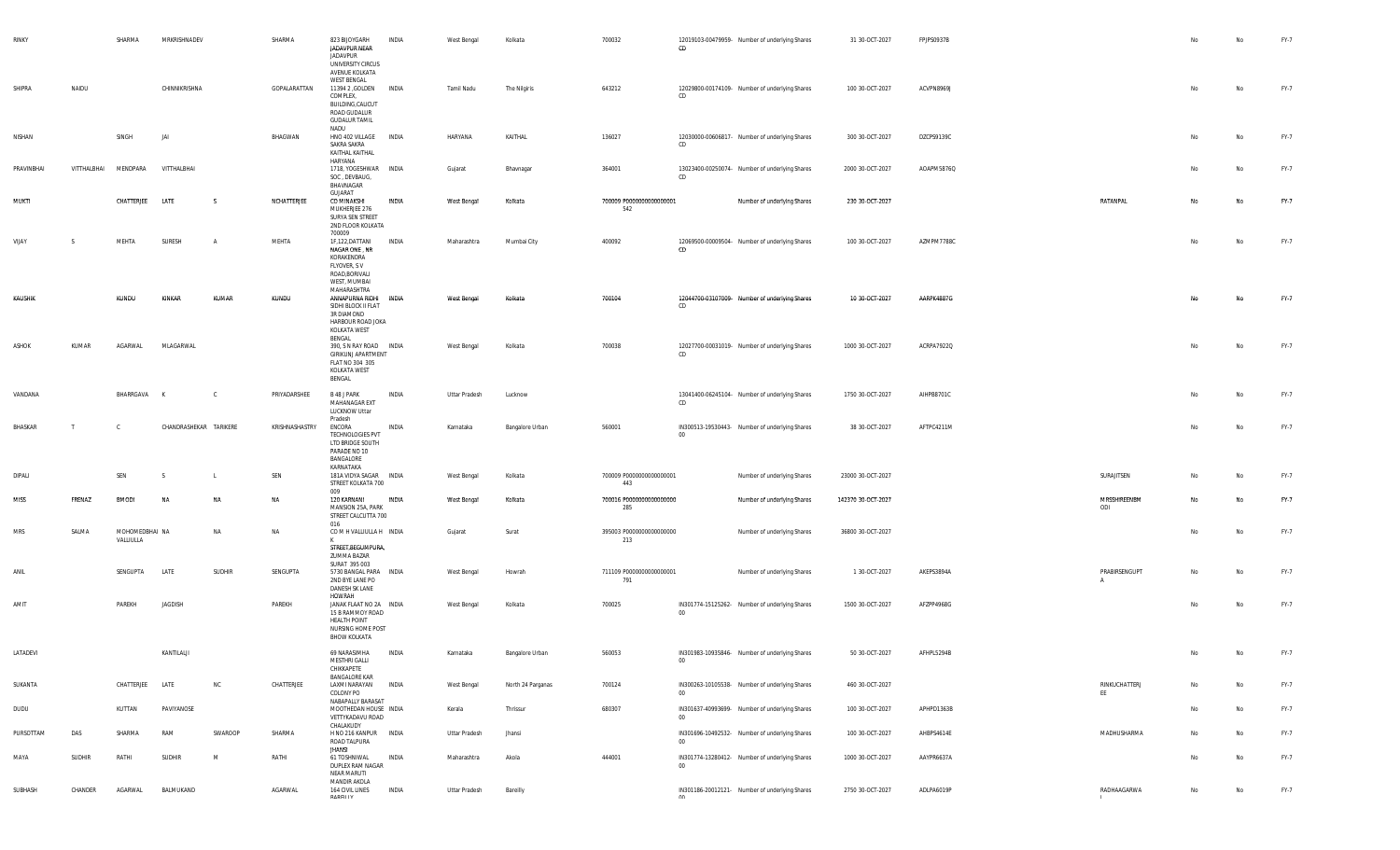| SAGAR           | ASHOK                | KANADE                   | ASHOK         | NAMDEV       | KANADE        | KANADE MALA<br>VINCHUR DALVI<br>NASHIK VINCHURI<br><b>DALVI NASHIK</b><br>MAHARASHTRA                                        | INDIA | Maharashtra    | Nashik            | 422502 | IN300513-81968408- Number of underlying Shares<br>00              | 2 30 OCT-2027      | BDJPK0686D |                           | No  | No | FY-7   |
|-----------------|----------------------|--------------------------|---------------|--------------|---------------|------------------------------------------------------------------------------------------------------------------------------|-------|----------------|-------------------|--------|-------------------------------------------------------------------|--------------------|------------|---------------------------|-----|----|--------|
| KANIKA          |                      | BANERJEE                 | KAMAL         | KUMAR        | CHOWDHURY     | 61 SARKULAR<br>CHATURTHA BYE LANE<br>33 SHIBPUR HOWRAH<br><b>WEST BENGAL</b>                                                 | INDIA | West Bengal    | Howrah            | 711102 | IN300513-17403052- Number of underlying Shares<br>00 <sup>°</sup> | 230 30-OCT-2027    | AOTPB5717N | SUBHASCHANDR<br>ABANERJEE | No  | No | FY-7   |
| ASHOK           |                      | KUMAR                    | OM            |              | PRAKASH       | H NO 246 38 RAJEEV INDIA<br>COLONY NAHARPUR<br>RUPA ROAD NH 8<br><b>GURGAON HARYANA</b>                                      |       | HARYANA        | GURGAON           | 122002 | IN300513-16360219- Number of underlying Shares<br>$00\,$          | 1150 30-OCT-2027   | ATYPK8063A |                           | No  | No | FY-7   |
| MOHAN           | LAL                  | FATEHPURIA               | GAURISHANKAR  |              | FATEHPURIA    | P 38, INDIA EXCHANGE INDIA<br>PLACE CALCUTTA                                                                                 |       | West Bengal    | Kolkata           | 700001 | IN300601-10169643- Number of underlying Shares<br>00              | 23000 30-OCT-2027  |            |                           |     | No | FY-7   |
| KAYWIN          | CHARLES              | <b>DCOSTA</b>            | <b>JOSEPH</b> |              | DCOSTA        | THOPPIL HOUSE<br>KADUKUTTY P O<br>CHALAKUDY<br>THRISSUR                                                                      | INDIA | Kerala         | Thrissur          | 680315 | IN300239-11807756- Number of underlying Shares<br>00              | 500 30-OCT-2027    | AISPD6426D |                           | No  | No | FY-7   |
| SAJEEV          | C.                   | <b>V</b>                 | VASUDEVAN     |              | <b>ACHARY</b> | CHURULICKAL<br>MANGARAM<br>PANDALAM PO<br>PATHANAMTHITTA                                                                     | INDIA | Kerala         | Pathanamthitta    | 689501 | IN300239-15048430- Number of underlying Shares<br>$00\,$          | 25 30-OCT-2027     | AFWPV7715A |                           | No  | No | FY-7   |
| RENU            | PURSOTTAMDAS AGRAWAL |                          | PURSOTTAMDAS  |              | AGARWAL       | B473, GOYAL<br>INTERCITY NR SAL<br>HOSPITAL DRIVE IN<br>ROAD, 912641                                                         | INDIA | Gujarat        | Ahmedabad         | 380054 | IN300484-12631228- Number of underlying Shares<br>$00\,$          | 1750 30-OCT-2027   | ADPPA8558B |                           | No  | No | FY-7   |
| PRANAB          |                      | SHENDE                   | T             | S.           | SHENDE        | AHMEDABAD<br>RIDDI SIDDI SADAN R INDIA<br>H PLOT 73 SECTOR 4<br>KOPARKHAIRANE<br>NAVIMUMBAI                                  |       | Maharashtra    | Thane             | 400701 | IN300214-12897569- Number of underlying Shares<br>00              | 230 30-OCT-2027    | AZFPS6390H |                           | No  | No | FY-7   |
| KASHI           | NATH                 | MANNA                    | GOSTO         | BEHARI       | MANNA         | MAHARASHTRA<br>314 M N K ROAD KOL INDIA<br>36 SOUTH KOLKATA<br><b>WEST BENGAL</b>                                            |       | West Bengal    | North 24 Parganas | 700036 | IN300214-12538878- Number of underlying Shares<br>00              | 5 30-OCT-2027      | ANVPM9109N |                           | No  | No | FY-7   |
| VIJAY           |                      | ETE                      | ACHANNA       |              | ETE           | H NO 4 1335<br>MARTHANDA NAGAR<br>NE HAFEEZPET<br>MIYAPUR HYDERABAD<br>ANDHRA PRADESH                                        | INDIA | Telangana      | Hyderabad         | 500049 | 12081600-00166901- Number of underlying Shares<br>CD              | 1 30-OCT-2027      | ABWPE4735B |                           | No  | No | $FY-7$ |
| RANA            |                      | ROYCHOWDHUR SAMIR        |               |              | ROYCHOWDHURY  | 22 DR K D MUKHERJEE INDIA<br>RD L P 7041 KOLKATA<br><b>WEST BENGAL</b>                                                       |       | West Bengal    | Kolkata           | 700060 | IN300214-15810226- Number of underlying Shares<br>00              | 5 30-OCT-2027      | AGPPR2496E |                           | No  | No | FY-7   |
| D               | $\blacksquare$       | NARASIMHARAO SEETHA      |               | RAMAIAH      | DURGAM        | H NO 8710375 BALAJI INDIA<br>NAGAR KURNOOL<br>KURNOOL                                                                        |       | Andhra Pradesh | KURNOOL           | 518006 | IN300239-14339513- Number of underlying Shares<br>$00\,$          | 100 30-OCT-2027    | AJOPD3104F |                           |     | No | FY-7   |
| ADHAAR          |                      | SWAROOPAGAR ANAND<br>WAL |               | SWARUP       | AGARWAL       | NO C 103 PURVA<br><b>FOUNTAIN SQUARE</b><br>MUNNEKOLLALU<br><b>VARTHUR HOBLI</b>                                             | INDIA | Karnataka      | Bangalore Urban   | 560037 | IN300239-13990386- Number of underlying Shares<br>00              | 160 30-OCT-2027    | AMXPA3406H |                           | -No | No | FY-7   |
| SUJIT           |                      | CHAKRABORTY SANJIB       |               |              | CHAKRABORTY   | BANGALORE<br>BANISANGHA NATH INDIA<br>UTTAR RANAGHAT<br>WORD NO 14 NADIA                                                     |       | West Bengal    | Nadia             | 741201 | IN300118-11016035- Number of underlying Shares<br>00              | 1 30-OCT-2027      | AGVPC1816D |                           | No  | No | FY-7   |
| ARVIND          |                      | PARASRAMKA               | RADHESHYAM    |              | PARASRAMKA    | P 11 CHITPURSPUR INDIA<br>CALCUTTA                                                                                           |       | West Bengal    | Kolkata           | 700007 | IN300142-10055319- Number of underlying Shares<br>00              | 1150 30-OCT-2027   | AFUPP0018G |                           | No  | No | FY-7   |
| ANTONY          |                      | <b>JOSEPH</b>            | <b>JOSEPH</b> |              |               | 1158 A 201693<br>PARUKANNIL 17<br>MUNDAMVELI KOCHI                                                                           | INDIA | Kerala         | Ernakulam         | 682507 | IN300239-12689432- Number of underlying Shares<br>00              | 150 30-OCT-2027    | ACRPA5876B |                           | No  | No | FY-7   |
| RANJIT          | C.                   | VORA                     | VORA          | <sub>c</sub> | H             | 17 RAM MOHAN<br>DUTT ROAD 4TH<br>FLOOR ELGIN ROAD<br>CALCUTTA                                                                | INDIA | West Bengal    | Kolkata           | 700020 | IN300441-10264761- Number of underlying Shares<br>00 <sup>°</sup> | 115000 30-OCT-2027 |            |                           | No  | No | FY-7   |
| NIRANJANARAJESH |                      |                          | KARUNAKARAN   |              | м             | PULUKKOOL<br>VAIPPIRIYAM KANKOL<br>MATHIL PO                                                                                 | INDIA | Kerala         | Kannur            | 670307 | IN300239-15511715- Number of underlying Shares<br>00 <sup>°</sup> | 500 30-OCT-2027    | BJOPN9077L |                           | No  | No | $FY-7$ |
| MANMOHAN        |                      | SHARMA                   | PREM          | NATH         | SHARMA        | PAYYANUR KANNUR<br>2541 13 GALI NO 1 INDIA<br>HARI PURA PO JWALA<br>FLOUR MILLS                                              |       | Punjab         | Amritsar          | 143001 | IN300214-11420525- Number of underlying Shares<br>$00\,$          | 1291 30-OCT-2027   | AOXPS8051E | REETUSHARMA               | No  | No | FY-7   |
| NILIMA          |                      | SAHA                     | MONORANJON    |              | SAHA          | AMRITSAR PUNJAB<br>46, KRISHNA GOPAL INDIA<br>JEW ROAD MANDIR<br>PARA BIRATI KOLKATA                                         |       | West Bengal    | North 24 Parganas | 700051 | IN300966-10045330- Number of underlying Shares<br>00              | 1 30-OCT-2027      | BHOPS1533E |                           |     | No | FY-7   |
| SHANTANU        |                      | MUKHERJEE ASHOKE         |               | KUMAR        | MUKHERJEE     | 81 SASHI BHUSAN INDIA<br>BANERJEE ROAD 125<br>THAKURPUKUR NEAR<br>AGRADUT PLAY<br>GROUND SOUTH 24<br>PARGANAS WEST<br>BENGAL |       | West Bengal    | Kolkata           | 700008 | IN300513-22863843- Number of underlying Shares<br>00              | 10 30-OCT-2027     | AXGPM2980C |                           |     | No | FY-7   |
| SHIVAKUMAR      |                      |                          | BASAPPA       |              | KAMPLI        | 39 HALASAMUDRA TO INDIA<br><b>GANGAVATI DIST</b><br>KOPPAL KOPPAL                                                            |       | Karnataka      | Bellary           | 583227 | IN300239-15170311- Number of underlying Shares<br>$00\,$          | 24 30-OCT-2027     | CYGPS4803P |                           | No  | No | FY-7   |
| PRABODH         | KUMAR                | MISHRA                   | Prafulla      | kumar        | mishra        | HARI HARA NIVAS, i o INDIA<br>b road NEW COLON Y<br>Douando Odicho                                                           |       | Orissa         | Koraput           | 765001 | IN300214-30379208- Number of underlying Shares<br>$00\,$          | 100 30-OCT-2027    | ARBPM3362P |                           | No  | No | FY-7   |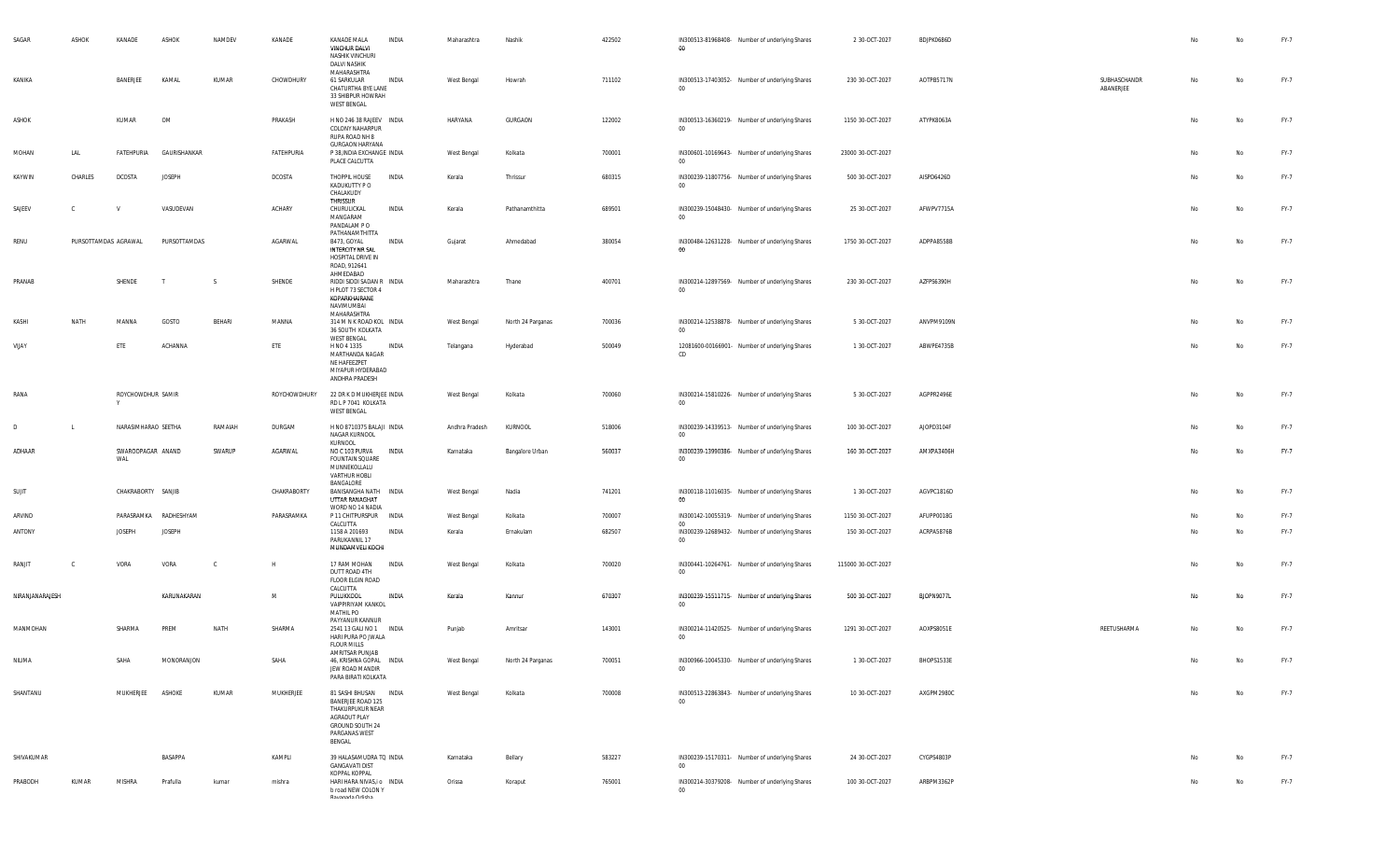| JEEVANLAL    | M       | $\perp$                      | M             | R                       | <b>JOTHISWARAN</b> | NO 234, NAMO VILLA INDIA<br>DR SUBBARAYAN<br>STREET TATABAD<br>COIMBATORE                                      |              | Tamil Nadu     | Coimbatore        | 641012                          | 00 | IN300896-10387307- Number of underlying Shares | 1 30 OCT-2027     | AHPPJ4791H |                               | No | No        | FY-7 |
|--------------|---------|------------------------------|---------------|-------------------------|--------------------|----------------------------------------------------------------------------------------------------------------|--------------|----------------|-------------------|---------------------------------|----|------------------------------------------------|-------------------|------------|-------------------------------|----|-----------|------|
| SAMARENDRA   | NARAYAN | BASAK                        | LATE          | SHIB                    | NARAYANBASAK       | 1 RAM PAL LANE PO INDIA<br>HATKHOLA KOLKATA<br>700005                                                          |              | West Bengal    | Kolkata           | 700005 P0000000000000001<br>632 |    | Number of underlying Shares                    | 230 30-OCT-2027   |            | SUKLABASAK                    | No | <b>No</b> | FY-7 |
| SEFALIKA     |         | GHOSH                        | LATE          | K                       | KGHOSH             | 69 ANANDA PALIT<br>ROAD KOLKATA<br>700014                                                                      | <b>INDIA</b> | West Bengal    | Kolkata           | 700014 P0000000000000001<br>577 |    | Number of underlying Shares                    | 230 30-OCT-2027   |            |                               | No | No        | FY-7 |
| PROBIR       | KUMAR   | ROY                          | PROVAT        | KUMAR                   | ROY                | 921 MASJID BARI<br>STREET KOLKATA<br>700006                                                                    | INDIA        | West Bengal    | Kolkata           | 700006 P0000000000000001<br>538 |    | Number of underlying Shares                    | 230 30-OCT-2027   |            | KASHINATHBATA<br>BYAL         | No | <b>No</b> | FY-7 |
| SOUMEN       |         | GHOSH                        | <b>NA</b>     | <b>NA</b>               | <b>NA</b>          | 297 157B BOURIPARA INDIA<br>GOLAP BAG P O<br>SHEORAPHULLY<br>HOOGHLY, W B<br>712223                            |              | West Bengal    | Hooghly           | 712223 P0000000000000001<br>674 |    | Number of underlying Shares                    | 230 30-OCT-2027   |            |                               | No | No        | FY-7 |
| MURALIDHARAN |         |                              |               | PERUMKULANGAR KADASWAMY | THAMBUNNI          | APARNAA VAISHNAVI INDIA<br>NAGAR<br>MANAPULLIKKAVU<br>KUNNATHURMEDU P<br>O PALAKKAD KERALA                     |              | Kerala         | Thrissur          | 678013                          | CD | 12056700-00087323- Number of underlying Shares | 90 30-OCT-2027    | AEWPM0786R |                               | No | No        | FY-7 |
| YOGESH       | SITARAM | KHAIRNAR                     | SITARAM       | SAHADU                  | KHAIRNAR           | PARSHVANATH<br>NAGAR SOYGAON<br>SOYGAON MALEGAON<br>MALEGAON NASHIK<br>MAHARASHTRA                             | INDIA        | Maharashtra    | Nashik            | 423203                          | CD | 12036000-03055498- Number of underlying Shares | 102 30-OCT-2027   | EEVPK5052K |                               | No | Na        | FY-7 |
| ARIF         | HUSSAIN | MKUNNUTGI                    | Moula         | hussain                 | kunnutgi           | WARD NO 26 J M<br>ROAD BIJAPUR                                                                                 | INDIA        | Karnataka      | Bijapur           | 586101                          | 00 | IN300214-30135416- Number of underlying Shares | 1 30-OCT-2027     | FKJPK1295P |                               | No | No        | FY-7 |
| SUTAPA       |         | BHAUMIK                      | PANCHANAN     |                         | BHAUMIK            | Bijapur Karnataka<br>KOLLOL HOUSING<br>PLOT NO 2 P O<br>HALDIA PORT DIST<br>MIDNAPUR E HALDIA<br>WEST BENGAL   | INDIA        | West Bengal    | East Midnapore    | 721605                          | CD | 12029900-02394687- Number of underlying Shares | 500 30-OCT-2027   | AJZPB1200B |                               | No | No        | FY-7 |
| NEELISETTY   |         | LNGUPTA                      | MALYADRI      |                         | NEELISETTY         | DOOR NO63<br><b>GANTASALA VARI</b><br>STREET PENUGONDA                                                         | INDIA        | Andhra Pradesh | West Godavari     | 534320                          | CD | 12035200-00040457- Number of underlying Shares | 1000 30-OCT-2027  | AFWPN0447F |                               | No | No        | FY-7 |
| KHALID       | HUSAIN  | DALWAI                       | HUSAIN        |                         | DALWAI             | AP<br>AT POST MIRJOLI, INDIA<br>TAL CHIPLUN,<br>CHIPLUN                                                        |              | Maharashtra    | Ratnagiri         | 415605                          | CD | 12030000-00384070- Number of underlying Shares | 1150 30-OCT-2027  | ABEPD7952M |                               | No | No        | FY-7 |
| JANAKIRAMAN  |         |                              | MOHANAKRISHNA |                         |                    | MAHARASHTRA<br>NO 34B 3RD CROSS ST INDIA<br>JAI NAGAR<br>VALASARAVAKKAM<br>CHENNAI CHENNAI                     |              | Tamil Nadu     | Chennai           | 600087                          | CD | 12044700-06504641- Number of underlying Shares | 1 30-OCT-2027     | AOBPJ3429B |                               | No | No        | FY-7 |
| AHALYA       |         | SAHA                         | ANUP          |                         | SAHA               | TAMIL NADU<br><b>KARTICK PUR</b><br>DEGANGA 1<br>DEGANGA NORTH 24<br>PARGANAS KOLKATA<br>WEST BENGAL           | INDIA        | West Bengal    | North 24 Parganas | 743423                          | CD | 12044700-05793649- Number of underlying Shares | 1 30-OCT-2027     | CAUPS2664G | ANUPSAHA                      | No | No        | FY-7 |
| SHREYA       |         | MULTITRADE PRIVATELIMITED NA |               | NA                      | <b>NA</b>          | ROOM NO 1, DUBE INDIA<br>CHAWL, ANAND<br>NAGAR, SHIVAJI<br>CROSS RD DAHISAR<br>EAST, MUMBAI<br>MAHARASHTRA     |              | Maharashtra    | Mumbai City       | 400068                          | CD | 12036300-00019200- Number of underlying Shares | 5750 30-OCT-2027  | AAMCS6544G |                               | No | No        | FY-7 |
| JAYDEEP      |         | BANERJEE                     | AMULYA        | RATAN                   | BANERJEE           | NORTH LOCO TANK INDIA<br>AJANTA PARA<br>HIRAPUR DHANBAD<br>JHARKHAND                                           |              | Jharkhand      | Dhanbad           | 826001                          | CD | 12038400-00193810- Number of underlying Shares | 345 30-OCT-2027   | ACJPB7307A |                               | No | No        | FY-7 |
| LAVA         | M       | GOTIVADA                     | MANIKYARAO    | GOPIAYA                 | GOTIVADA           | RLY QTRS NO L 48 2  INDIA<br>ZENDA CHOWK POST<br><b>BAZONBAGH PUNJABI</b><br><b>LINE NAGPUR</b><br>MAHARASHTRA |              | Maharashtra    | Nagpur            | 440004                          | CD | 12036000-00059097- Number of underlying Shares | 230 30-OCT-2027   | AJNPG4332K |                               | No | No        | FY-7 |
| INDIRA       |         | LAHOTI                       | MOOLCHAND     |                         | CHITLANGIA         | H NO 2 2 163 1<br>AAMBAZAR<br>YELLANDU                                                                         | INDIA        | Telangana      | Khammam           | 507123                          | CD | 12035000-01073752- Number of underlying Shares | 5926 30-OCT-2027  | AKOPL0656R |                               | No | No        | FY-7 |
| SAILENDRA    | LALL    | <b>SFAI</b>                  | NΔ            | <b>NA</b>               | NΔ                 | TELANGANA<br>44 SIKDARPARA<br>STREET CALCUTTA                                                                  | <b>INDIA</b> | West Bengal    | Kolkata           | 700007 P0000000000000000<br>305 |    | Number of underlying Shares                    | 17250 30-OCT-2027 |            |                               |    | No        | FY-7 |
| UMA          |         | SENGUPTA                     | LATE          | KALI                    | KRISHNASEN         | 700 007<br>5730 BANGAL PARA INDIA<br>2ND BYE LANE PO<br>DANESH SK LANE                                         |              | West Bengal    | Howrah            | 711109 P0000000000000001<br>792 |    | Number of underlying Shares                    | 1 30 OCT-2027     | DBDPS4354Q | PRABIRSENGUPT<br>$\mathbf{A}$ | No | No        | FY-7 |
| KALPANA      |         | DAS                          |               | R                       | DAS                | HOWRAH<br>1725 SATCHASI PARA INDIA<br>ROAD CALCUTTA 700                                                        |              | West Bengal    | Kolkata           | 700002 P0000000000000001<br>266 |    | Number of underlying Shares                    | 2300 30-OCT-2027  |            | SUTAPADAS                     | No | No        | FY-7 |
| MANDOTH      |         | ASHOK                        | MON           |                         | CHANDJEE           | 002<br>R CHHAGANLAL CO INDIA<br>G47 A S<br>CHARST, CHICKPET                                                    |              | Karnataka      | Bangalore Urban   | 560053 P0000000000000000<br>609 |    | Number of underlying Shares                    | 5980 30-OCT-2027  |            |                               | No | No        | FY-7 |
| PUROBI       |         | GHOSH                        | SOUMEN        |                         | GHOSH              | BANGALORE 560 053<br>297 GOLAP BAG<br>SHEORAPHULLY DIST<br>HOOGHLY 712223                                      | INDIA        | West Bengal    | Hooghly           | 712223 P0000000000000001<br>664 |    | Number of underlying Shares                    | 230 30-OCT-2027   |            | SOUMENGHOSH                   | No | No        | FY-7 |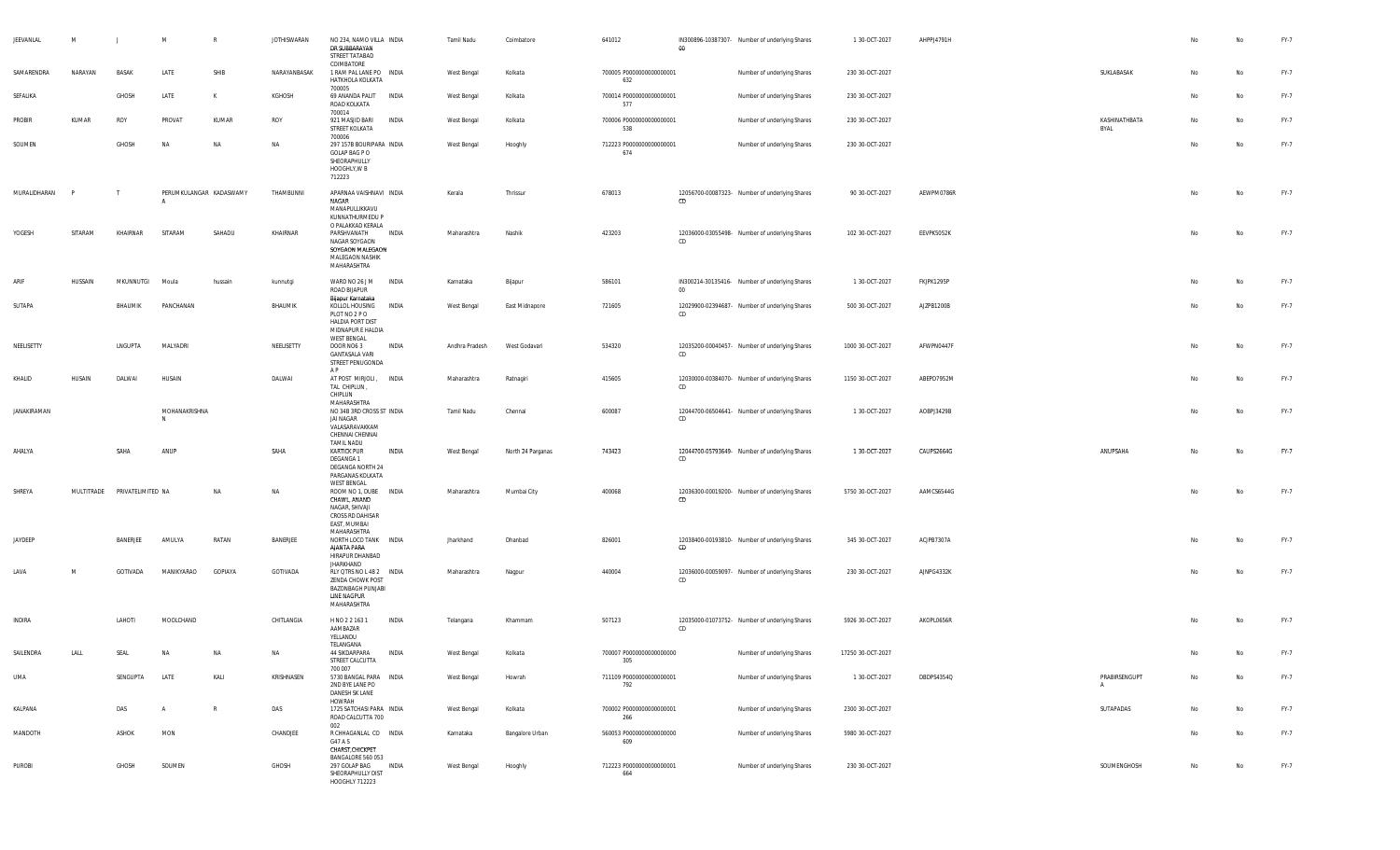| SUSHANTA     |            | KUNDU                       | BISWANATH                |              | KUNDU         | 25 NOBIN KUNDU<br>LANE KOLKATA                                                                                                                       | <b>INDIA</b> | West Bengal   | Kolkata           | 700009 P0000000000000001<br>535  |        | Number of underlying Shares                                    | 230 30-OCT-2027   |            | RATANPAL                  |    | No | FY-7 |
|--------------|------------|-----------------------------|--------------------------|--------------|---------------|------------------------------------------------------------------------------------------------------------------------------------------------------|--------------|---------------|-------------------|----------------------------------|--------|----------------------------------------------------------------|-------------------|------------|---------------------------|----|----|------|
| MANOJ        | KUMAR      | KOCHAR                      | NA                       | NA           | NA            | 700009<br>43 RAJBHALLAV SAHA INDIA<br>LANE 2ND FLOOR<br>SINHA BARI HOWRAH                                                                            |              | West Bengal   | Howrah            | 711101 P0000000000000001<br>453  |        | Number of underlying Shares                                    | 2530 30-OCT-2027  |            |                           | No | No | FY-7 |
| SANKAR       | LAL        | SEN                         | <b>NA</b>                | NA           | NA            | 711 101<br>181A VIDYA SAGAR INDIA<br>STREET KOLKATA 700                                                                                              |              | West Bengal   | Kolkata           | 700009 P00000000000000001<br>441 |        | Number of underlying Shares                                    | 23000 30-OCT-2027 |            | DIPALISEN                 | No | No | FY-7 |
| NIRMAL       | . т.       | SHAH                        | $\top$                   |              | SHAH          | 009<br>391 SARAT BOSE<br>ROAD FLAT NO 3E<br>CALCUTTA 700 020                                                                                         | INDIA        | West Bengal   | Kolkata           | 700020 P0000000000000001<br>246  |        | Number of underlying Shares                                    | 6900 30-OCT-2027  |            | PARESHMMEHT<br>A          | No | No | FY-7 |
| JHUMA        |            | ADHYA                       | - S                      |              | ADHYA         | 26 RAM TANU BOSE INDIA<br>LANE CALCUTTA 700<br>006                                                                                                   |              | West Bengal   | Kolkata           | 700006 P0000000000000001<br>237  |        | Number of underlying Shares                                    | 23000 30-OCT-2027 |            | SUSHILADHYA               | No | No | FY-7 |
| SMT          | SAVITRI    | DEVIGARODIA SRI             |                          | $\mathbb{R}$ | GARODIA       | CO RAMKUMAR HARI INDIA<br>SHANKAR UPPER<br>BAZAR, J J<br>ROAD, RANCHI BIHAR<br>834 001                                                               |              | Jharkhand     | Ranchi            | 834001 P0000000000000000<br>550  |        | Number of underlying Shares                                    | 3000 30-OCT-2027  |            |                           | No | No | FY-7 |
| MANDOTH      |            | ASHOK                       | MOOLCHANDJEE             |              |               | UTTAM METAL MART INDIA<br>G 29 A S CHAR STREET<br>BANGALORE 560 053                                                                                  |              | Karnataka     | Bangalore Urban   | 560053 P0000000000000000<br>541  |        | Number of underlying Shares                                    | 8280 30-OCT-2027  |            |                           | No | No | FY-7 |
| SMT          | FRENAZ     | KERSIMOGRELIA SRI           |                          | K            | PMOGRELIA     | 120 KARNANI<br>MANSIONS 25A, PARK<br>STREET CALCUTTA 700<br>016                                                                                      | INDIA        | West Bengal   | Kolkata           | 700016 P0000000000000000<br>408  |        | Number of underlying Shares                                    | 92000 30-OCT-2027 |            | SRIBURJORFRAM<br>ROZEMODI | No | No | FY-7 |
| ABC          | INVESTMENT | CONSULTANCYC NA<br>ESPVTLTD |                          | <b>NA</b>    | <b>NA</b>     | CENTRE POINT<br>BUILDING 282,<br>SHAKESPEARE SARANI<br>CALCUTTA 700 017                                                                              | <b>INDIA</b> | West Bengal   | Kolkata           | 700017 P0000000000000000<br>393  |        | Number of underlying Shares                                    | 4600 30-OCT-2027  |            |                           | No | No | FY-7 |
| VIRAL        | MAHESH     | MEHTA                       | MAHESH                   |              | MEHTA         | KALP AVRVKSH<br>GARDEN BLDG NO 1<br>A1803 NEW LINK RD<br>MAHAVIR NGR<br>KANDIVALI WEST<br>MUMBAI                                                     | INDIA        | Maharashtra   | Mumbai City       | 400067                           | CD.    | 12011300-00087418- Number of underlying Shares                 | 230 30-OCT-2027   | AHWPM3884D |                           | No | No | FY-7 |
| BIPLOB       | KR         | GHOSH                       | LATE                     | K            | KGHOSH        | MAHARASHTRA<br>69 ANANDA PALIT<br>ROAD KOLKATA<br>700014                                                                                             | <b>INDIA</b> | West Bengal   | Kolkata           | 700014 P0000000000000001<br>572  |        | Number of underlying Shares                                    | 230 30-OCT-2027   |            |                           | No | No | FY-7 |
| SUJIT        |            | CHAKRABORTY SANJIB          |                          |              | CHAKRABORTY   | NO 387 NASRA<br>RANAGHAT KOLKATA<br><b>WEST BENGAL</b>                                                                                               | <b>INDIA</b> | West Bengal   | Nadia             | 741201                           | CD     | 12044500-00412891- Number of underlying Shares                 | 1 30-OCT-2027     | AGVPC1816D |                           | No | No | FY-7 |
| GIRIJA       | RAMANA     | KATTA                       | SHYAM                    | SUNDER       | KATTA         | H NO 1 3 123<br>SADDALGUNDU<br>BAYAMMA THOTA<br>MAHABOOBNAGAR<br>TELANGANA                                                                           | INDIA        | Telangana     | Mahbubnagar       | 509001                           | CD     | 12023000-00590004- Number of underlying Shares                 | 230 30-OCT-2027   | AIVPK7645L |                           | No | No | FY-7 |
| VIBHUTI      |            |                             | MAHESH                   |              | GUPTA         | HOUSE NO 408 PHASE INDIA<br>2 SAROJINI COLONY<br>YAMUNANAGAR<br>HARYANA                                                                              |              | Haryana       | Ambala            | 135001                           | CD     | 12024201-00204898- Number of underlying Shares                 | 100 30-OCT-2027   | ANFPG9738B |                           | No | No | FY-7 |
| HIRANMAY     |            | <b>BISWAS</b>               | <b>UPENDRA</b>           | NATH         | <b>BISWAS</b> | ANANDAPURY B<br>BLOCK CHAPADALY<br>PO BARASAT DT 24<br>PARGANAS WB                                                                                   | INDIA        | West Bengal   | North 24 Parganas | 743201                           | $00 -$ | IN301436-10247454- Number of underlying Shares                 | 230 30-OCT-2027   |            |                           | No | No | FY-7 |
| NIMISH       |            | <b>MISHRA</b>               | RAMESH                   |              | MISHRA        | BEHIND MISHRA<br>CINEMA HANUMAN<br><b>MANDIR PARA</b>                                                                                                | INDIA        | Orissa        | Jharsuguda        | 768201                           | 00     | IN302201-10928694- Amount for unclaimed and<br>unpaid dividend | 2.5 30-OCT-2027   | ASZPM0001C |                           | No | No | FY-7 |
| DHARANI      | DHAR       | BARAL                       | NA                       | NA           | NA            | <b>JHARSUGUDA</b><br>S O DUSASAN BARAL INDIA<br>INDUPUR<br>PALLIRAGHUNATHPU<br>R PALLI KENDRAPARA<br>ODISHA                                          |              | Orissa        | Kendrapara        | 754214                           | $00\,$ | IN306114-11631382- Amount for unclaimed and<br>unpaid dividend | 1.45 30-OCT-2027  |            |                           | No | No | FY-7 |
| DEEPAK       |            | BABU                        | NA                       | <b>NA</b>    | NA            | VILL KEELAR MAU, INDIA<br>POST JEESUKHPUR, E<br>TAH, DISTRICTETAH,<br>KEELAR MAU, ETAH,<br>UTTAR PRADESH<br>207001 UTTAR<br>PRADESH UTTAR<br>PRADESH |              | Uttar Pradesh | ETAH              |                                  | $00\,$ | IN300214-31778144- Amount for unclaimed and<br>unpaid dividend | 0.5 30-OCT-2027   |            |                           | No | No | FY-7 |
| MONICA       |            | DE                          | SAMIR                    | BARAN        | DE            | 1 NETAI BABU LANE INDIA<br>CALCUTTA                                                                                                                  |              | West Bengal   | Kolkata           | 700012                           | 00     | IN301250-28151530- Amount for unclaimed and<br>unpaid dividend | 11.5 30-OCT-2027  | ALVPD8637Q | SUMITBARANDE              | No | No | FY-7 |
| ASHUTOSH     |            | KUMAR                       | PRAHALAD                 |              | KUMAR         | NEHER PUL KE PAS INDIA<br>DIBIYAPUR AURAIYA<br>UTTAR PRADESH                                                                                         |              | Uttar Pradesh | AURAIYA           |                                  | CD     | 12088700-04345854- Amount for unclaimed and<br>unpaid dividend | 0.35 30-OCT-2027  | HTHPK1408R |                           | No | No | FY-7 |
| SRINIVASARAO |            | A                           | GONNABHAKTUL GONNABHAKTU |              | SATYANARAYAN  | FLAT NO 401 LAXMI INDIA<br>TOWER STREET 1A<br>PRAGATINAGAR<br>RISALI BHILAI CIVIC<br>CENTRE DURG BHILAI<br>CHHATTISGARH                              |              | Chhattisgarh  | DURG              | 490006                           | CD     | 13041400-01765922- Amount for unclaimed and<br>unpaid dividend | 10 30-OCT-2027    | ACLPR6859D |                           | No | No | FY-7 |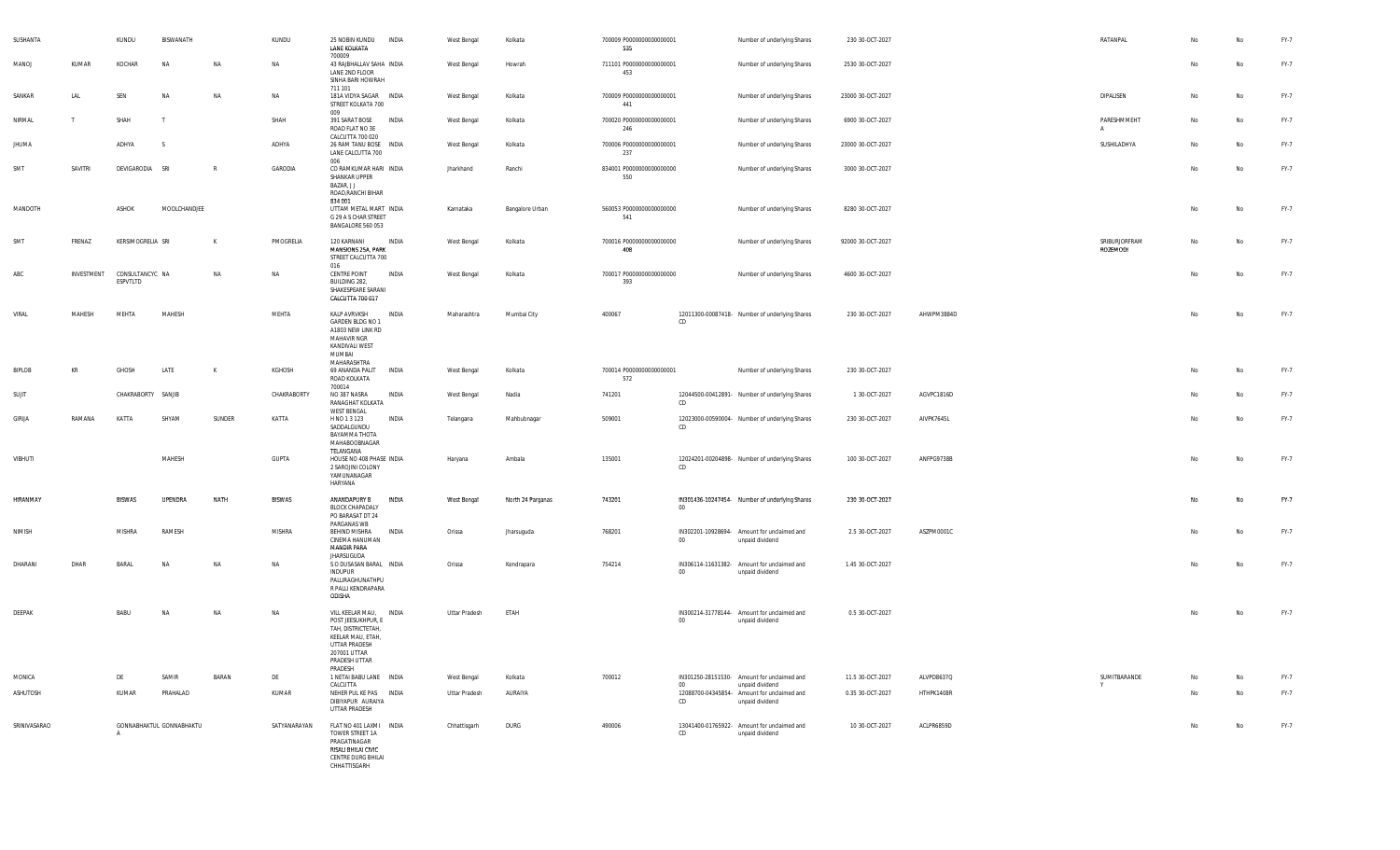| KHASIM      |                     | SHEIK                                    | SHAIK                   | KHASIM | ALI     | 2 3 60350A80 PATEL INDIA<br>NAGAR<br>HYDERABAD, AMBAR<br>PET HYDERABAD<br>TELANGANA                                                 |       | Telangana              | Hyderabad      | 500013                           | CD     | 13014400-04447771- Amount for unclaimed and<br>unpaid dividend | 0.1 30-OCT-2027  | FJXPS6630D | No | No        | FY-7 |
|-------------|---------------------|------------------------------------------|-------------------------|--------|---------|-------------------------------------------------------------------------------------------------------------------------------------|-------|------------------------|----------------|----------------------------------|--------|----------------------------------------------------------------|------------------|------------|----|-----------|------|
|             | BALARAM             | <b>JAT</b>                               | RAMKALYAN               |        |         | KHANDAR, SAWAI<br>MADHOPUR<br>AKHAIGARH, NO 48<br>MAHADEV CHOK<br>SAWAI MADHOPUR<br>RAJASTHAN                                       | INDIA | Rajasthan              | Sawai Madhopur | 322025                           | CD     | 13014400-03916332- Amount for unclaimed and<br>unpaid dividend | 5 30-OCT-2027    | CNXPB9034K | No | No        | FY-7 |
| VISHNU      |                     | SINGH                                    | <b>NA</b>               | NA     | NA      | SAINI MOHALLA DELHI INDIA<br>DARWAJA DEEG<br>BHARATPUR<br>RAJASTHAN                                                                 |       | Rajasthan              | BHARATPUR      | 321203                           | CD     | 12088700-01962968- Amount for unclaimed and<br>unpaid dividend | 2.6 30-OCT-2027  |            | No | <b>No</b> | FY-7 |
| KALIDAS     |                     | NANDY                                    | PURNENDU                |        | NANDY   | 82 K N SEN ROAD INDIA<br>KOLKATA<br>WESTBENGAL                                                                                      |       | West Bengal            | Kolkata        | 700042                           | $00\,$ | IN302951-20123145- Amount for unclaimed and<br>unpaid dividend | 0.1 30-OCT-2027  | AGDPN1063H | No | No        | FY-7 |
| SRI         | JULIAN              | ROBERTBOCARR NA<br>$\circ$               |                         | NA     | NA      | 207 209 GIRGAUM INDIA<br>ROAD MUMBAI 400<br>004                                                                                     |       | Maharashtra            | Mumbai City    | 400004 P00000000000000000<br>336 |        | Amount for unclaimed and<br>unpaid dividend                    | 2254 30-OCT-2027 |            | No | No        | FY-7 |
| MOUSREE     | SEN                 | DAS                                      | <b>NA</b>               | NA     | NA      | WO PREMANGSHU INDIA<br>DAS, REKHA VILLA<br>SHIBLAL PATHAK BYE<br>LANE NEW COLONY,<br>RATHTALA, PURULIYA<br>M PURULIA WEST<br>BENGAL |       | West Bengal            | PURULIA        | 723103                           | CD     | 12038400-01787415- Amount for unclaimed and<br>unpaid dividend | 5 30-OCT-2027    |            | No | No        | FY-7 |
| SEEMA       | VINOD               | KANAUJIYA                                | NA                      | NA     | NA      | Pascal korea chawl INDIA<br>Goregaon west<br>Goregaon wes Vasari<br>Hill no 2 MUMBAI<br>MAHARASHTRA                                 |       | Maharashtra            | Mumbai City    | 400104                           | CD     | 12081600-32887125- Amount for unclaimed and<br>unpaid dividend | 0.5 30-OCT-2027  |            | No | No        | FY-7 |
| RAVI        |                     |                                          | NA                      | NA     | NA      | QNO B220 TOWNSHIP INDIA<br>MALANJKHAND<br>BALAGHAT MADHYA<br>PRADESH                                                                |       | Madhya Pradesh         | BALAGHAT       | 481116                           | CD     | 12088700-05170310- Amount for unclaimed and<br>unpaid dividend | 0.8 30-OCT-2027  |            | No | No        | FY-7 |
| ROHIT       |                     | KUMAR                                    | NA                      | NA     | NA      | H NO108 VILLAGE INDIA<br>TRILOKI KA PURVA<br>HALORE RAEBARELI<br>UTTAR PRADESH                                                      |       | Uttar Pradesh          | Raebareli      |                                  | CD     | 12088700-06291709- Amount for unclaimed and<br>unpaid dividend | 0.05 30-OCT-2027 |            | No | No        | FY-7 |
| REENA       |                     | KUMARI                                   | VED                     |        | PARKASH | CHANDANACHANDAN INDIA<br>A KAITHAL HARYANA                                                                                          |       | Haryana                | KAITHAL        | 136027                           | CD     | 12088700-02978363- Amount for unclaimed and<br>unpaid dividend | 0.1 30-OCT-2027  | GZFPK3655B | No | No        | FY-7 |
| TEJAS       | VILAS               | TARANGE                                  | <b>NA</b>               | NA     | NA      | REDANI PUNE<br>MAHARASHTRA                                                                                                          | INDIA | Maharashtra            | PUNE           | 413114                           | CD     | 12088700-04884571- Amount for unclaimed and<br>unpaid dividend | 0.05 30-OCT-2027 |            | No | No        | FY-7 |
| HARSHAL     | ASHOK               | <b>GUPTA</b>                             | <b>NA</b>               | NA     | NA      | 454 1 PATIL WADA INDIA<br><b>VIVARE KHURD</b><br>TALUKA RAVER DIST<br>JALGAON JALGAON                                               |       | Maharashtra            | JALGAON        | 425523                           | CD     | 12033200-24311553- Amount for unclaimed and<br>unpaid dividend | 1.75 30-OCT-2027 |            | No | No        | FY-7 |
| GAURAV      |                     | RAWAT                                    | RAJKUMAR                |        | RAWAT   | MAHARASHTRA<br>HOUSE NO 33 STREET INDIA<br>NO 3 NEAR K D<br>SCHOOL NANGLA<br>ENCLAVE PART 2ND<br>FARIDABAD HARYANA                  |       | Haryana                | FARIDABAD      | 121005                           | CD     | 12033200-22624085- Amount for unclaimed and<br>unpaid dividend | 0.15 30-OCT-2027 | DRIPR4828B |    | No        | FY-7 |
| NIKHIL      | CHANDRABHAN DEVGIRE |                                          | <b>NA</b>               | NA     | NA      | SR NO 372 VAIBHAV INDIA<br>COLONY TINGARE<br>NAGAR PUNE CITY<br>DHANORI PUNE CITY<br>PUNE PUNE<br>MAHARASHTRA                       |       | Maharashtra            | PUNE           | 411015                           | CD     | 12081600-27955421- Amount for unclaimed and<br>unpaid dividend | 2 30-OCT-2027    |            | No | No        | FY-7 |
| RANJIT      | SHIVAJI             | BAVAKE                                   | <b>NA</b>               | NA     | NA      | At kankuri Po Korhale INDIA<br>Tal Rahata Kankuri<br>Ahmadnagar<br>AHMEDNAGAR<br>MAHARASHTRA                                        |       | Maharashtra            | AHMEDNAGAR     | 423107                           | CD     | 12081600-25225524- Amount for unclaimed and<br>unpaid dividend | 1.7 30-OCT-2027  |            | No | No        | FY-7 |
| DATTATREYYA |                     |                                          | UTTARESHWAR DATTATREYYA |        |         | BANJARA NAGAR<br>HANUMAN NAGAR<br>SHAHABAD TQ<br>SHAHABAD<br>SHAHABAD RURAL<br>GULBARGA<br>KARNATAKA                                | INDIA | Karnataka              | GULBARGA       | 585228                           | CD     | 12081800-09808629- Amount for unclaimed and<br>unpaid dividend | 0.05 30-OCT-2027 | AFOPU7053E | No | No        | FY-7 |
| ADITYA      |                     | JAIN                                     | OMPRAKASH               |        | JAIN    | BAPU DANDI KI GOTH INDIA<br>LASHKAR GWALIOR<br>MADHYA PRADESH                                                                       |       | Madhya Pradesh GWALIOR |                | 474009                           | CD     | 12047200-02902171- Amount for unclaimed and<br>unpaid dividend | 3.75 30-OCT-2027 | AOPPJ3607P | No | No        | FY-7 |
| SRINIVASA   | RAO                 | PUSHADAPU NA                             |                         | NA     | NA      | 5 6 PUSHADAPUVARI INDIA<br>PALEM POST<br>CHERUKUPALLI<br>MANDALAM,<br>NAGARAM GUNTUR<br>ANDHRA PRADESH                              |       | Andhra Pradesh         | <b>GUNTUR</b>  | 522268                           | CD     | 12022300-00146686- Amount for unclaimed and<br>unpaid dividend | 0.05 30-OCT-2027 |            | No | No        | FY-7 |
| STOCKYARD   |                     | INVESTMENT SERVICESPRIVAT NA<br>ELIMITED |                         | NA     | NA      | SHOP A 115 116 INDIA<br>SWAGAT RAIN FOREST<br>2 OPP<br>SWAMINARAYAN<br>DHAM GANDHINAGAR<br>IN GANDHINAGAR<br>GUJARAT                |       | Gujarat                | GANDHINAGAR    | 382009                           | CD     | 12019101-03344831- Amount for unclaimed and<br>unpaid dividend | 7.7 30-OCT-2027  |            | No | No        | FY-7 |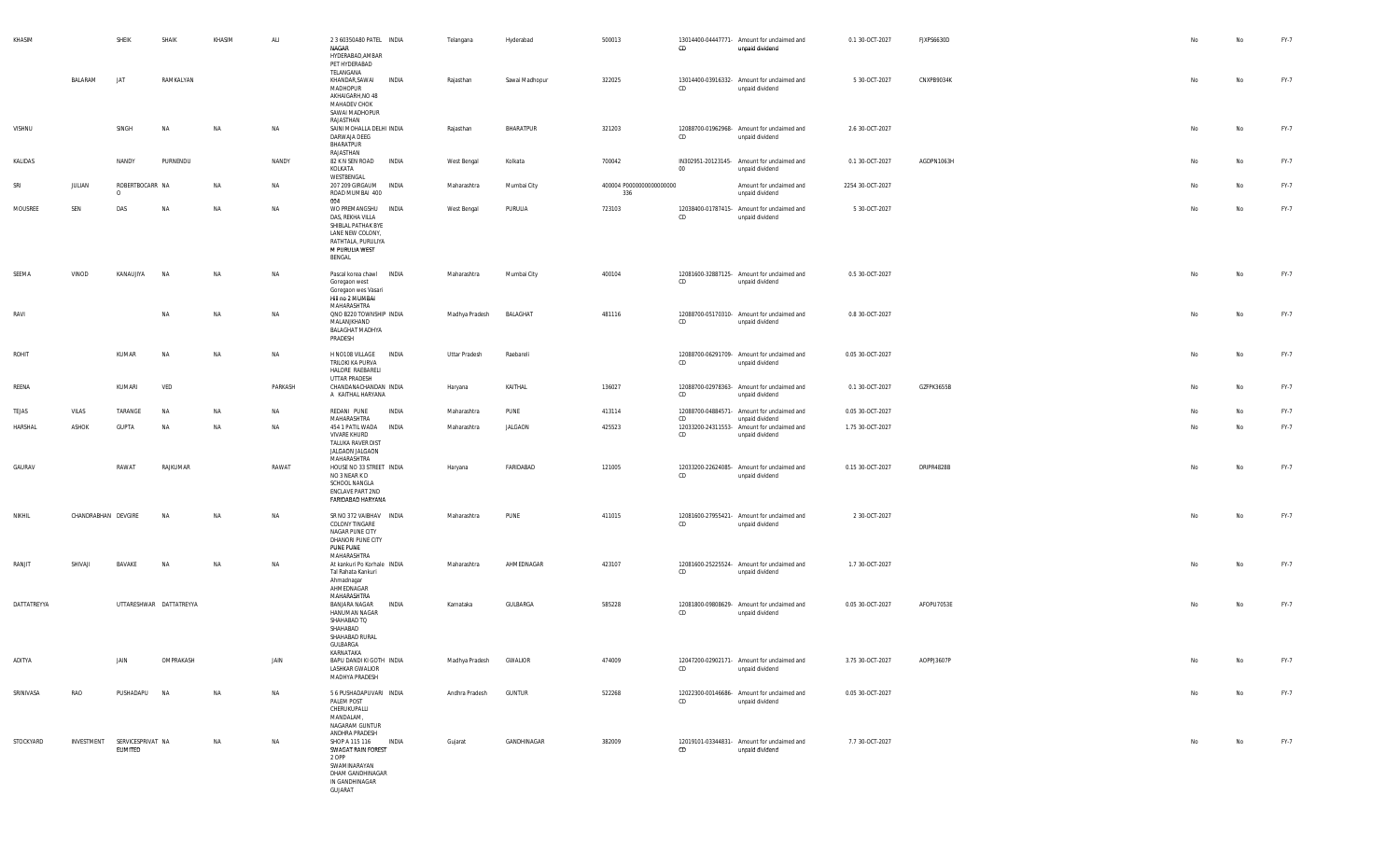| SUMAN               | KUMAR     | SINGH                     | <b>NA</b>     | <b>NA</b> | <b>NA</b>    | H NO 84, TARA<br><b>INDIA</b><br>NAGAR BANSHIDIH,<br>CHAS BOKARO<br>JHARKHAND                                                                                                 | Jharkhand               | <b>BOKARO</b>  | 827013 | CD     | 12011300-00439234- Amount for unclaimed and<br>unpaid dividend | 0.05 30-OCT-2027  |            | No | No | FY-7        |
|---------------------|-----------|---------------------------|---------------|-----------|--------------|-------------------------------------------------------------------------------------------------------------------------------------------------------------------------------|-------------------------|----------------|--------|--------|----------------------------------------------------------------|-------------------|------------|----|----|-------------|
| PEDDIREDDY          |           | BALAJI                    | NA            | NA        | NA           | 5 11 REPALLEWADA INDIA<br>RAJAGOPALAPURAM<br>CHITTOOR ANDHRA<br>PRADESH                                                                                                       | Andhra Pradesh          | Chittoor       | 517588 | CD     | 12081800-07840932- Amount for unclaimed and<br>unpaid dividend | 0.3 30-OCT-2027   |            | No | No | <b>FY-7</b> |
| MAHENDRAN           |           | LOGESHWARAN NA            |               | NA        | <b>NA</b>    | Door No 4380, Plot No INDIA<br>24 2nd Street Ayyana<br>Opposite To Ayyanar<br>Kovil<br>TIRUCHIRAPPALLI<br><b>TAMIL NADU</b>                                                   | Tamil Nadu              | Tiruchirapalli | 620007 | CD     | 12081600-31199880- Amount for unclaimed and<br>unpaid dividend | 1 30-OCT-2027     | ADAPL8538R | No | No | FY-7        |
| DNYANESHWAR         | BABAN     | PANASE                    | BABAN         |           |              | AT POST VELAPUR, INDIA<br>TAL MALSHIRAS, DIST<br>SOLAPUR, SOLAPUR<br>MAHARASHTRA                                                                                              | Maharashtra             | SOLAPUR        | 413113 | CD     | 12054200-01506432- Amount for unclaimed and<br>unpaid dividend | 0.05 30-OCT-2027  | BPUPP4556G | No | No | FY-7        |
| CHIRAYU             |           | SOMANI                    | PRADEEP       |           | SOMANI       | 313 A GURU<br>INDIA<br>JAMBESHWAR NAGAR<br>VAISHALI NAGAR<br>JAIPUR JAIPUR<br>RAJASTHAN                                                                                       | Rajasthan               | <b>JAIPUR</b>  | 302021 | CD     | 12088700-04293699- Amount for unclaimed and<br>unpaid dividend | 0.05 30-OCT-2027  | FKBPS3185Q | No | No | FY-7        |
| NARESHCHANDRA GOPAL |           | NINAWE                    | <b>NA</b>     | <b>NA</b> | <b>NA</b>    | NEAR ANAND NAGAR INDIA<br>GARDEN QTR NO B 7<br>53 HUDCOCOLONY<br>ANAND NAGAR DR<br>AMBEDK AR MARG S<br>$\circ$<br>NAGPURMAHARASHT<br>RA NAGPUR                                | Maharashtra             | Nagpur         | 440017 | $00\,$ | IN300214-32867773- Amount for unclaimed and<br>unpaid dividend | 15.5 30-OCT-2027  |            | No | No | FY-7        |
| SHEBA               | ALICE     | <b>JACOB</b>              | KURUMANKOTTU  |           | <b>JACOB</b> | MAHARASHTRA<br>KARUMAKODU<br><b>INDIA</b><br>PUTHEN VEEDU<br>MARAKULAM<br>ADUTHALA PO,<br>KARAMKODE KOLLAM<br>KERALA                                                          | Kerala                  | KOLLAM         | 691579 | CD     | 12010900-12654503- Amount for unclaimed and<br>unpaid dividend | 0.6 30-OCT-2027   | AIAPJ9037G | No | No | FY-7        |
| ANITA               | BRIAN     | GNORONHA                  | <b>NA</b>     | NA        | NA           | 101, GOKUL VANRAJ INDIA<br>CHS VIJAY NAGAR<br>KALYA EAST MUMBAI<br>MAHARASHTRA                                                                                                | Maharashtra             | Mumbai City    | 400083 | CD     | 12033200-28999189- Amount for unclaimed and<br>unpaid dividend | 0.05 30-OCT-2027  |            | No | No | <b>FY-7</b> |
| VISHAL              |           | CHAMPAKLAL SANGHAVIHUF NA |               | NA        | NA           | 530, HIRAL APT, OPP INDIA<br>NEW COURT,<br>ATHWALINES SURAT<br>GUJARAT                                                                                                        | Gujarat                 | Surat          | 395007 | CD     | 12041500-00358731- Amount for unclaimed and<br>unpaid dividend | 231 30-OCT-2027   |            | No | No | FY-7        |
| MANJEET             |           | KAUR                      | <b>NA</b>     | NA        | NA           | FATEHPUR GARHI INDIA<br>PATIALA GARHI<br>PATIALA PATIALA<br>PUNJAB                                                                                                            | Punjab                  | PATIALA        | 140601 | CD     | 12010900-10842879- Amount for unclaimed and<br>unpaid dividend | 5 30-OCT-2027     |            | No | No | FY-7        |
| <b>JOSHI</b>        | NALINKANT | AMRATLAL                  | <b>NA</b>     | NA        | <b>NA</b>    | B 22, SANSKRUTI INDIA<br>COMPLEX, BH TEJASH<br>SCHOOL, BOPAL,<br>AHMEDABAD                                                                                                    | Gujarat                 | Ahmedabad      | 380058 | 00     | IN300974-10263833- Amount for unclaimed and<br>unpaid dividend | 5 30-OCT-2027     |            | No | No | FY-7        |
| CHETAN              | KUMAR     | VEERAMANENI NA            |               | NA        | <b>NA</b>    | DOOR NO 11 13<br>INDIA<br>12723G 3 ROAD NO 4<br>V ASAVI COLONY ASTA<br>LAKSHMI TEMPLE SAR<br>OORNAGAR<br>RANGAREDDI NEAR<br>ASTA LAKSHM<br>RANGAREDDI<br>ANDHRA PRADESH       | Telangana               | Rangareddi     | 500035 | $00\,$ | IN300513-82281494- Amount for unclaimed and<br>unpaid dividend | 441.5 30-OCT-2027 |            | No | No | FY-7        |
| SAJJAN              |           | MAAN                      | <b>NA</b>     | NA        | NA           | 106 EKTA COLONY INDIA<br>KAITHAL ROAD<br>KARNAL KARNAL<br>HARYANA                                                                                                             | Haryana                 | KARNAL         | 132001 | $00\,$ | IN300214-32526842- Amount for unclaimed and<br>unpaid dividend | 7.5 30-OCT-2027   |            | No | No | FY-7        |
| SANJITH             | KUMAR     | PM                        | MURALEEDHARAN |           | NAIR         | PERAKATTU HOUSE INDIA<br>KOTTAMURI<br>KOTTAMURI P O<br>CHANGANACHERRY                                                                                                         | Kerala                  | KOTTAYAM       | 686105 | 00     | IN300239-14813762- Amount for unclaimed and<br>unpaid dividend | 4.5 30-OCT-2027   | CXFPS1055R | No | No | FY-7        |
| <b>JOSEPH</b>       |           | MATHEW                    | NA            | NA        | <b>NA</b>    | PUTHENPURAYIL<br><b>INDIA</b><br>KOOVAPPALLY<br>KANJIRAPPALLY<br>KOTTAYAM<br>KOTTAYAM                                                                                         | Kerala                  | KOTTAYAM       | 686507 | $00\,$ | IN300239-14460468- Amount for unclaimed and<br>unpaid dividend | 50 30-OCT-2027    |            | No | No | FY-7        |
| VIKAS               |           | RAMESHLAL KATARIYA        | <b>NA</b>     | NA        | NA           | GHAR NO 6 ANUJ INDIA<br>COMPLEX<br>ANANDNAGAR RA<br><b>ILWAY STATIONROAD</b><br>AHMEDNAGAR<br>MAHARASHTRA                                                                     | Maharashtra             | AHMEDNAGAR     | 414001 | $00\,$ | IN300214-32864310- Amount for unclaimed and<br>unpaid dividend | 5 30-OCT-2027     |            | No | No | FY-7        |
| PARINITA            |           | DEKATE                    | <b>NA</b>     | NA        | NA           | DO CHANDRA<br>INDIA<br>SHEKHAR DEKATE<br>1244 STAT E BANK<br><b>COLONYSINGLE STORY</b><br>UKHARI ROA D<br>BALDEOBAGH<br>JABALPURJABALPUR<br>MADHYA JABALPUR<br>MADHYA PRADESH | Madhya Pradesh JABALPUR |                | 482001 | $00\,$ | IN300214-32818062- Amount for unclaimed and<br>unpaid dividend | 5 30-OCT-2027     |            | No | No | FY-7        |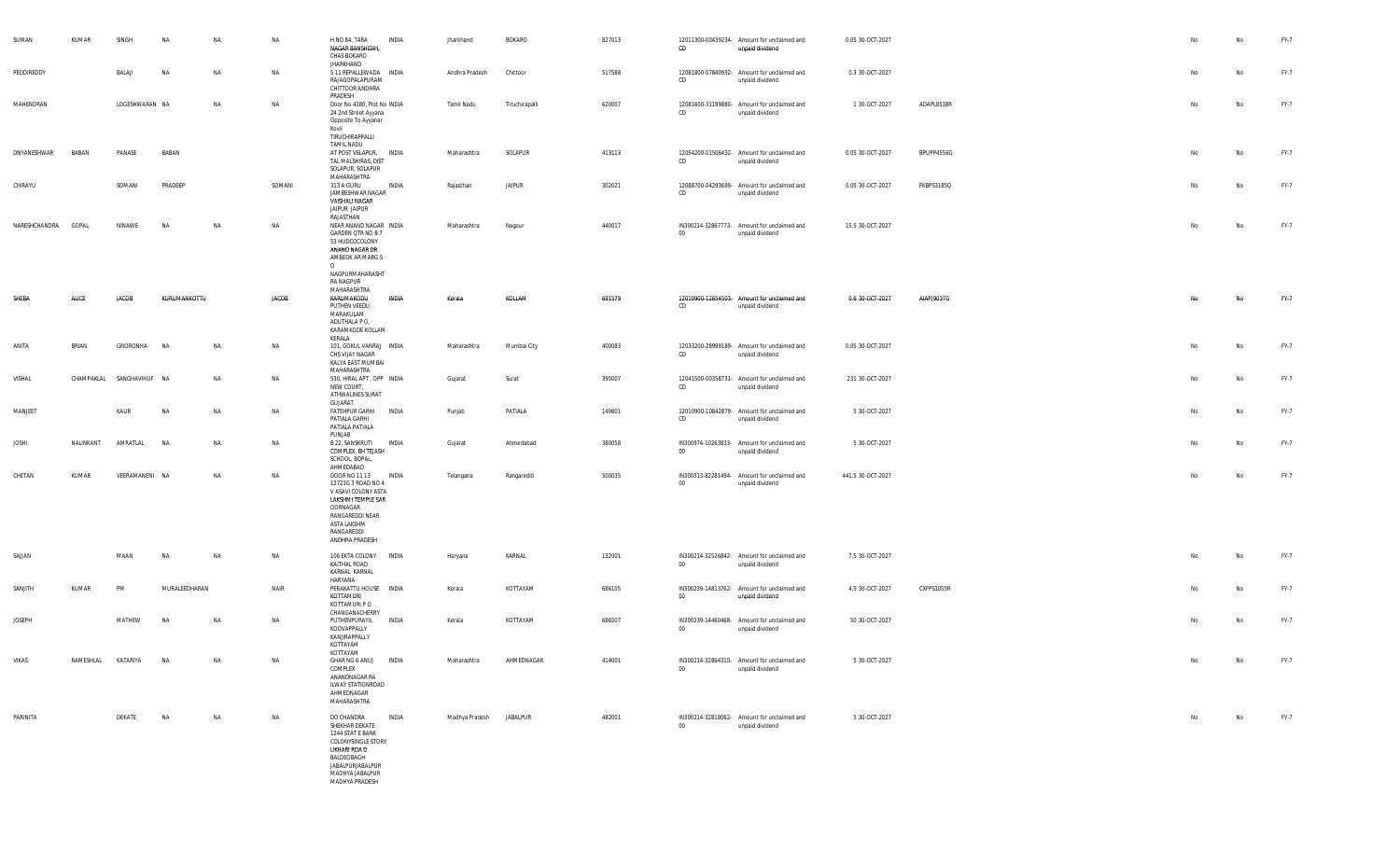| SHRADHA      |                  | AGARWAL               | NAWRATAN   |           | GOYAL    | GANGES GARDEN, INDIA<br>BLOCK B9, TYPE I, 4T<br>H FLOOR, 106.KIRAN<br>CHANDRA SINGHA RO<br>AD, SHIBPUR P S,<br>SHIBPUR, HAORA M<br>COR HOWRAH WEST                       |              | West Bengal    | Howrah               | 711102 | $00\,$           | IN300214-32794678- Amount for unclaimed and<br>unpaid dividend                    | 12.9 30-OCT-2027  | ANFPG6509A | No | No        | FY-7 |
|--------------|------------------|-----------------------|------------|-----------|----------|--------------------------------------------------------------------------------------------------------------------------------------------------------------------------|--------------|----------------|----------------------|--------|------------------|-----------------------------------------------------------------------------------|-------------------|------------|----|-----------|------|
| SACHIN       |                  | KUMAR                 | <b>NA</b>  | NA        | NA       | BENGAL<br>SO RAJ PAL SINGH INDIA<br>15601 PREET VIHAR<br><b>GANESH VATIKA</b><br>ROORKEE                                                                                 |              | UTTARAKHAND    | HARIDWAR             |        | 00               | IN300214-32677420- Amount for unclaimed and<br>unpaid dividend                    | 1.25 30-OCT-2027  |            | No | No        | FY-7 |
| KARVY        | <b>STOCK</b>     | BROKINGLIMITE NA<br>n |            | NA        | NA       | UTTARAKHAND<br>NO 31P KARVY<br>MILLENNIUM<br>NANAKRAMGUDA<br>FINANCIAL DISTRICT<br>GACHIBOWLI<br>HYDERABAD<br>TELANGANA                                                  | INDIA        | Telangana      | Hyderabad            | 500032 | $00\,$           | IN300394-20056447- Amount for unclaimed and<br>unpaid dividend                    | 53.5 30-OCT-2027  | AABCK5190K | No | No        | FY-7 |
| BHOJANAPALLI | <b>SURESH</b>    | BABU                  | NΔ         | NA        | NA       | SO LAKSHMI<br>RAMAIAH CO VUAYA<br>LAKSHMI JEWLLERS<br>ADDANKI MANDAL                                                                                                     | INDIA        | Andhra Pradesh | PRAKASAM             | 523201 | $_{00}$          | IN300239-13586239- Amount for unclaimed and<br>unpaid dividend                    | 7 30-OCT-2027     |            | No | No        | FY-7 |
| PRAKASH      |                  | RANJAN                | <b>NA</b>  | NA        | NA       | <b>VINOD NAGAR</b><br>AMBEDAKAR<br>NAGAR, DHANBAD<br>DHANBAD                                                                                                             | <b>INDIA</b> | Jharkhand      | Dhanbad              | 826001 | $00\,$           | IN300214-32867781- Amount for unclaimed and<br>unpaid dividend                    | 7.5 30-OCT-2027   |            | No | No        | FY-7 |
| SANDEEP      | CHANDRAKANT AHER |                       | NA         | NA        | NA       | JHARKHAND<br>SAI SAMRUDDHI ROW INDIA<br>HOUSE ROOM NO 41<br>T I AMBAD LINKROAD<br>NEAR GODAVAR<br>KAMA TWADE SHIVAR<br>NASHIKMAHARASHTR<br>A INDIA NASHIK<br>MAHARASHTRA |              | Maharashtra    | Nashik               | 422008 | $00\,$           | IN300214-32703804- Amount for unclaimed and<br>unpaid dividend                    | 0.5 30-OCT-2027   |            | No | No        | FY-7 |
| BHARAT       | DUSHYANT         | PAWAR                 | DUSHYANT   | DATTUSA   | PAWAR    | 130 SOMWAR PETH INDIA<br>SOLAPUR<br>MAHARASHTRA                                                                                                                          |              | Maharashtra    | SOLAPUR              | 413002 | 00               | IN300513-23144019- Amount for unclaimed and<br>unpaid dividend                    | 7.5 30-OCT-2027   | CABPP6833P | No | No        | FY-7 |
| $\mathsf{T}$ |                  | DAYANANDAM NA         |            | NA        | NA       | D NO 22 15 38 1<br>WOOD NAGAR<br>CHIRALA GUNTUR                                                                                                                          | <b>INDIA</b> | Andhra Pradesh | <b>GUNTUR</b>        | 523155 | $00\,$           | IN300394-12688185- Amount for unclaimed and<br>unpaid dividend                    | 15 30-OCT-2027    |            | No | No        | FY-7 |
| <b>UDAY</b>  | PRATAP           | SINGH                 | <b>NA</b>  | NA        | NA       | 127373 W 2 BASANT INDIA<br>VIHAR NAUBASTA,<br>NEAR SOUTHCITY<br>PUBLIC SCHOOL,<br>SAIYA NGOJHA<br>,SANIGAWANKANPUR<br>KANPUR UTTAR<br>PRADESH                            |              | Uttar Pradesh  | Kanpur Nagar         |        | $00\,$           | IN300214-30892515- Amount for unclaimed and<br>unpaid dividend                    | 1 30 OCT-2027     |            | No | No        | FY-7 |
| ARCHANA      | MAHESH           | SHABADE               | ARVIND     | SIDDHAPPA | BARJIBHE | SR NO 66 1 6 CME INDIA<br>SOCIETY NEW SANGVI<br>PIMPALE<br>GURAVPIMPALE<br><b>GURAV HAVELI PUNE</b><br>MAHARASHTRA                                                       |              | Maharashtra    | PUNE                 | 411061 | $00\,$           | IN300214-32515446- Amount for unclaimed and<br>unpaid dividend                    | 2.5 30-OCT-2027   | AOIPB4045A | No | No        | FY-7 |
| ABU          |                  | SHAHMA                | <b>NA</b>  | NA        | NA       | 43 MALHANI ROAD INDIA<br>NEAR BADI MASJID<br>MOHALLA<br>ARJAN, SADAR<br><b>JAUNPUR</b>                                                                                   |              | Uttar Pradesh  | <b>JAUNPUR</b>       |        | 00               | IN301774-19946544- Amount for unclaimed and<br>unpaid dividend                    | 5 30-OCT-2027     |            | No | No        | FY-7 |
| <b>BIPIN</b> |                  | KUMAR                 | NA         | NA        | NA       | GANGAPUR KURTHA INDIA                                                                                                                                                    |              | BIHAR          | PATNA                | 804421 |                  | IN301774-19934542- Amount for unclaimed and                                       | 25 30-OCT-2027    |            | No | No        | FY-7 |
| SAMITA       |                  | LAHIRI                | SOURENDRA  |           | LAHIRI   | ARWAI<br>591B GR FLOOR<br><b>HINDUSTAN PARK</b><br>KOLKATA                                                                                                               | INDIA        | West Bengal    | Kolkata              | 700029 | $00\,$<br>$00\,$ | unpaid dividend<br>IN301774-14423115- Amount for unclaimed and<br>unpaid dividend | 0.25 30-OCT-2027  | ABMPL9687P | No | No        | FY-7 |
| HETAL        | S                | THAKKAR               | SURESHBHAI |           | THAKKAR  | 28 A, YOGESHWAR INDIA<br>NAGAR SOCIETY OPP<br>DHARNIDHAR<br>DERASAR ROAD, NR<br>BHATTA, PALDI<br>AHMEDABAD                                                               |              | Gujarat        | Ahmedabad            | 380007 | 00               | IN301645-10258089- Amount for unclaimed and<br>unpaid dividend                    | 186.9 30-OCT-2027 | ACDPT7746H | No | No        | FY-7 |
| SOUMYARANJAN |                  | PANDA                 | BHABAGRAHI |           | PANDA    | HATISHILA<br>KUSHALESWAR<br>DEOGAON                                                                                                                                      | INDIA        | Orissa         | Kendujhar (Keonjhar) | 758025 | CD               | 12088700-05938305- Amount for unclaimed and<br>unpaid dividend                    | 0.1 30-OCT-2027   | CNTPP7554E |    | No        | FY-7 |
| RAJU         | KALLURAM         | <b>JAISWAR</b>        | KALU       |           |          | KENDUJHAR ODISHA<br>A 12 MOTILAL SOC INDIA<br>CTS 245 HISSA 2<br>CHARKOP VILLAGE<br>KANDIVALI WEST<br>DINGESHWAR<br>MUMBAI<br>MAHARASHTRA                                |              | Maharashtra    | Mumbai City          | 400067 | CD               | 12088700-05821267- Amount for unclaimed and<br>unpaid dividend                    | 0.05 30-OCT-2027  | ANRPJ3198G | No | No        | FY-7 |
| SUDEEP       | KUMAR            | BISWAL                | <b>NA</b>  | NA        | NA       | SO GATIKRUSHNA INDIA<br>BISWAL B315<br>NALCONAGAR ANGUL<br>ODISHA                                                                                                        |              | Orissa         | ANGUL                | 759145 | CD               | 12088700-01925203- Amount for unclaimed and<br>unpaid dividend                    | 0.05 30-OCT-2027  |            | No | No        | FY-7 |
| ABHIJIT      | JIVAN            | KUWAR                 | NA         | NA        | NA       | UMARPATA<br>NADARKHI<br>UMARPATA DHULE<br>MAHARASHTRA                                                                                                                    | INDIA        | Maharashtra    | DHULE                | 424306 | CD               | 12081800-11412259- Amount for unclaimed and<br>unpaid dividend                    | 0.35 30-OCT-2027  |            | No | <b>No</b> | FY-7 |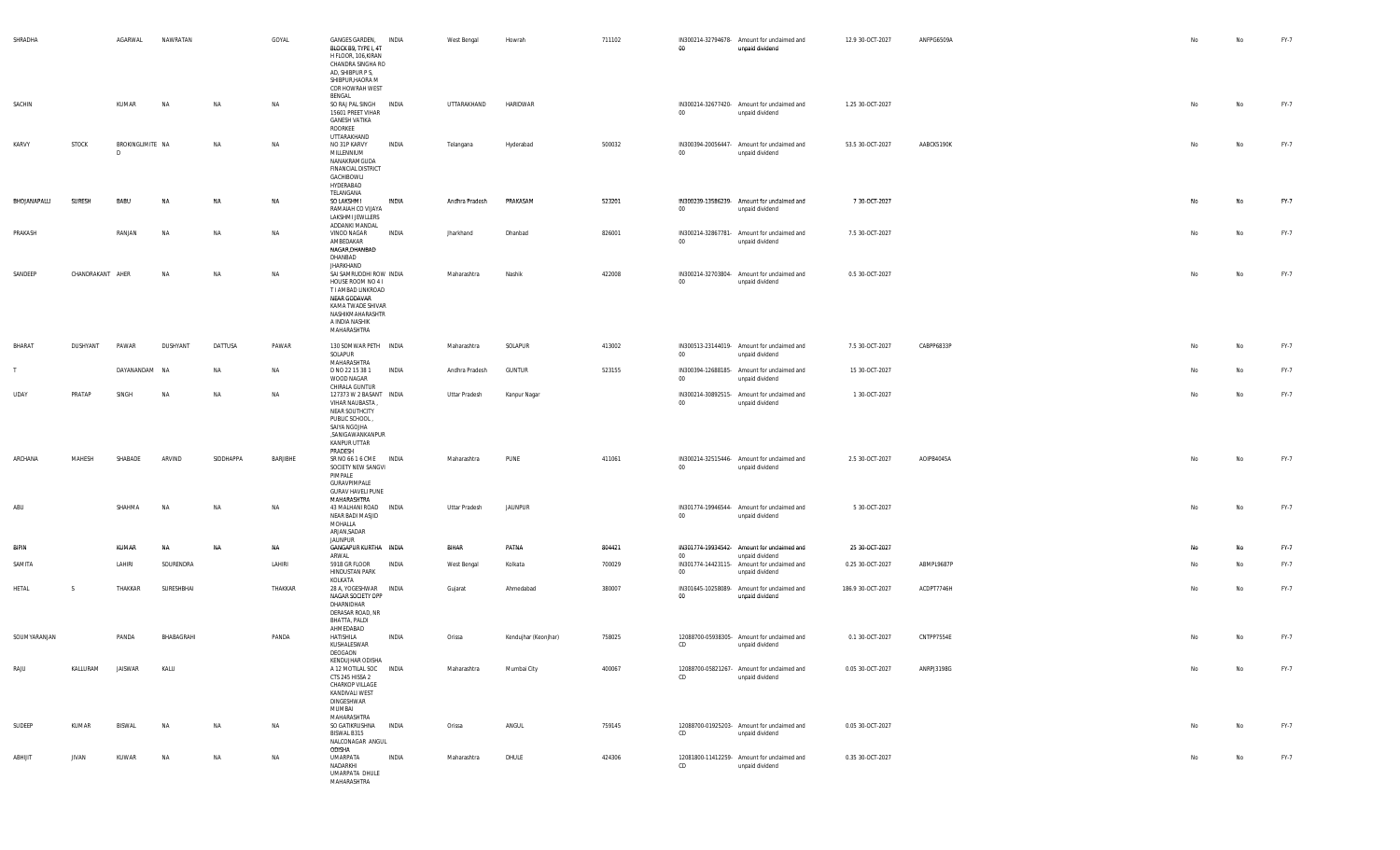| BHOLA         | NATH   | SINGH        | NA         | NA             | NA        | PURNNACHANDRAPU INDIA<br>R BHANJPUR<br>CHIPATASTIA<br>MAYURBHANJ ODISHA<br>MAYURBHANJ ODISHA                                        | Orissa                  | Mayurbhanj  | 757002 | 12088700-06670397- Amount for unclaimed and<br>CD<br>unpaid dividend     | 0.05 30-OCT-2027  |            |                            | No | No | FY-7 |
|---------------|--------|--------------|------------|----------------|-----------|-------------------------------------------------------------------------------------------------------------------------------------|-------------------------|-------------|--------|--------------------------------------------------------------------------|-------------------|------------|----------------------------|----|----|------|
| MITHILESH     |        | KUMAR        | NA         | NA             | NA        | LATAKANPUR<br>INDIA<br>LATAKANPUR<br>MARIAHU JAUNPUR                                                                                | Uttar Pradesh           | JAUNPUR     |        | 12088700-04156805- Amount for unclaimed and<br>CD<br>unpaid dividend     | 0.5 30-OCT-2027   |            |                            | No | No | FY-7 |
| SAURABH       |        | <b>GUPTA</b> | <b>NA</b>  | NA             | NA        | UTTAR PRADESH<br>20111 GALI NO 2<br>INDIA<br>KRISHNA GALI<br>MAUJPUR NORTH                                                          | DELHI                   | NEW DELHI   | 110053 | 12088700-05754401- Amount for unclaimed and<br>CD<br>unpaid dividend     | 0.15 30-OCT-2027  |            |                            | No | No | FY-7 |
| BHOOPENDRA    | SINGH  | AHIRWAR      | <b>NA</b>  | NA             | NA        | EAST DELHI DELHI<br>HNO958 BABAIKALA INDIA<br>SALICHOKA<br>GADARWARA<br>NARSINGHPUR<br>MADHYA PRADESH                               | Madhya Pradesh          | Narsinghpur | 487881 | 12088700-05568201- Amount for unclaimed and<br>CD<br>unpaid dividend     | 0.05 30-OCT-2027  |            |                            | No | No | FY-7 |
| SIDDHARTH     |        | ARYA         | NA         | NA             | NA        | 368 JAIN COLLEGE INDIA<br>ROAD NEW AVAS<br>VIKAS SAHA<br>SAHARANPUR UTTAR<br>PRADESH                                                | Uttar Pradesh           | SAHARANPUR  |        | 12088700-05563123- Amount for unclaimed and<br>CD<br>unpaid dividend     | 3.4 30-OCT-2027   |            |                            | No | No | FY-7 |
| SHANTAM       | SANJAY | HOOD         | <b>NA</b>  | <b>NA</b>      | NA        | vitthal mandir ward  INDIA<br>ganpati mandir<br>CHANDRAPUR<br>MAHARASHTRA                                                           | Maharashtra             | CHANDRAPUR  | 442401 | 12081600-30959716- Amount for unclaimed and<br>CD<br>unpaid dividend     | 1.5 30-OCT-2027   |            |                            | No | No | FY-7 |
| ANTIM         |        | JAIN         | NA         | NA             | NA        | 401 SHRI APPT 1 31 INDIA<br>AHILYA MATA<br>COLONY YN ROAD<br><b>INDORE MADHYA</b><br>PRADESH                                        | Madhya Pradesh          | INDORE      | 452001 | 13041400-01315307- Amount for unclaimed and<br>CD<br>unpaid dividend     | 0.5 30-OCT-2027   |            |                            | No | No | FY-7 |
| RISHABH       |        | VAISH        | YUGAL      | <b>KISHORE</b> | VAISH     | BHITARIYA<br>INDIA<br><b>BANIKODAR RAM</b><br>SANEHIGHAT<br>BARABANKI<br>BARABANKI UTTAR<br>PRADESH                                 | Uttar Pradesh           | BARABANKI   |        | 12088700-02737814- Amount for unclaimed and<br>CD<br>unpaid dividend     | 0.05 30-OCT-2027  | BXPPV1450C |                            | No | No | FY-7 |
| BONNIE        |        | GHOSH        | <b>NA</b>  | NA             | <b>NA</b> | SO RAM CHANDRA INDIA<br><b>GHOSH GANDHI</b><br>NAGAR OURNIA                                                                         | BIHAR                   | PURNIA      | 854301 | 12081600-11204784- Amount for unclaimed and<br>CD<br>unpaid dividend     | 0.1 30-OCT-2027   | AOCPG9552M |                            | No | No | FY-7 |
| YASH          | ARUN   | SHRAWANE     | <b>NA</b>  | NA             | NA        | PURNIA BIHAR<br>40 BABULBAN SOAP INDIA<br><b>FACTORY SHASTRI</b><br>NAGAR BESIDES<br>MAHINDRA UNNATI<br>MOTOR NAGPUR<br>MAHARASHTRA | Maharashtra             | Nagpur      | 440008 | 12081600-23530990- Amount for unclaimed and<br>CD<br>unpaid dividend     | 0.75 30-OCT-2027  | INMPS0037J |                            | No | No | FY-7 |
| V             |        | GANESAN      | NA         | NA             | NA        | 538 SANNATHI<br>INDIA<br>STREET,<br>TINDIVANAMTALU<br>KMAILAMVILUPPURA<br>M VILUPURAM TAMIL<br>NADU                                 | Tamil Nadu              | Viluppuram  | 604304 | IN300214-32782146- Amount for unclaimed and<br>$00\,$<br>unpaid dividend | 0.05 30-OCT-2027  |            |                            | No | No | FY-7 |
| NAHIM         |        |              | VARUSAI    |                | AHAMED    | 11 CHIDAMBARA INDIA<br>STREET UDANGUDI<br>CHRIS<br>TIANAGARAMTIRUCH<br>ENDUR<br>THOOTHUKKUDI<br>THOOTHUKKUDI<br>TAMILNADU           | Tamil Nadu              | Thoothukudi | 628203 | IN300214-32802228- Amount for unclaimed and<br>00<br>unpaid dividend     | 2.5 30-OCT-2027   | AYKPN2631C |                            | No | No | FY-7 |
| ANJANA        | MANISH | CHEVLI       | MANISH     | HASMUKHLAL     | CHEVLI    | F6 G P PARK UDHNA INDIA<br>MAGDALLAH ROAD<br>SURAT GUJARAT                                                                          | Gujarat                 | Surat       | 395001 | IN300513-11878617- Amount for unclaimed and<br>$00\,$<br>unpaid dividend | 5 30-OCT-2027     | AEVPC8652H | MANISHHASMU<br>KHLALCHEVLI | No | No | FY-7 |
| KRISHNAPRASAD |        | К            | NA         | NA             | NA        | 10288 KALLARIPOTTA INDIA<br>NENMENI<br>KOLLENGODE<br>PALAKKAD                                                                       | Kerala                  | PALAKKAD    | 678506 | IN301637-42150818- Amount for unclaimed and<br>$00\,$<br>unpaid dividend | 7.5 30-OCT-2027   |            |                            | No | No | FY-7 |
| <b>BIPIN</b>  | SHARMA |              | BRIJNANDAN |                | PRASAD    | 202161 2FLR VISHNU INDIA<br>DEV NAGAR WAKAD<br><b>BEHIND FORTUNE</b><br><b>BUILDING PUNE</b><br>MAHARASHTRA                         | Maharashtra             | PUNE        | 411057 | 12088700-07336415- Amount for unclaimed and<br>CD<br>unpaid dividend     | 2.5 30-OCT-2027   | BGPPB5957F |                            | No | No | FY-7 |
| SHUBHAM       |        | THAKUR       | AVDHESH    |                | THAKUR    | SHIVPURI, SHANKAR INDIA<br>COLONY, RAJESHWARI<br>MANDIR KE PASS,<br>SHIVPURI SHIVPURI<br>MADHYA PRADESH                             | Madhya Pradesh SHIVPURI |             | 473551 | 12033200-24671542- Amount for unclaimed and<br>CD<br>unpaid dividend     | 0.1 30-OCT-2027   | AQPPT3365E |                            |    |    | FY-7 |
| SANDEEP       |        | TIWARI       | NA         | NA             | NA        | BHAIYATHAN ROAD INDIA<br>PARRI SURAJPUR DIST<br>SURGUJA SURAJPUR<br>CHHATISHGARH                                                    | Chhattisgarh            | Surguja     | 497229 | 12047200-10940513- Amount for unclaimed and<br>CD<br>unpaid dividend     | 75.55 30-OCT-2027 |            |                            | No | No | FY-7 |
| VIJAY         |        | KUMAR        | BHUKHAR    |                | SINGH     | HOUSE NO 550, GALI INDIA<br>NO 2, FARIDABAD<br>SECTOR 22, NANGLA<br>ENCLAVE PART 1,<br>FARIDABAD HARYANA                            | Haryana                 | FARIDABAD   | 121005 | 12033200-28140779- Amount for unclaimed and<br>CD<br>unpaid dividend     | 0.05 30-OCT-2027  | FHJPK6401A |                            | No | No | FY-7 |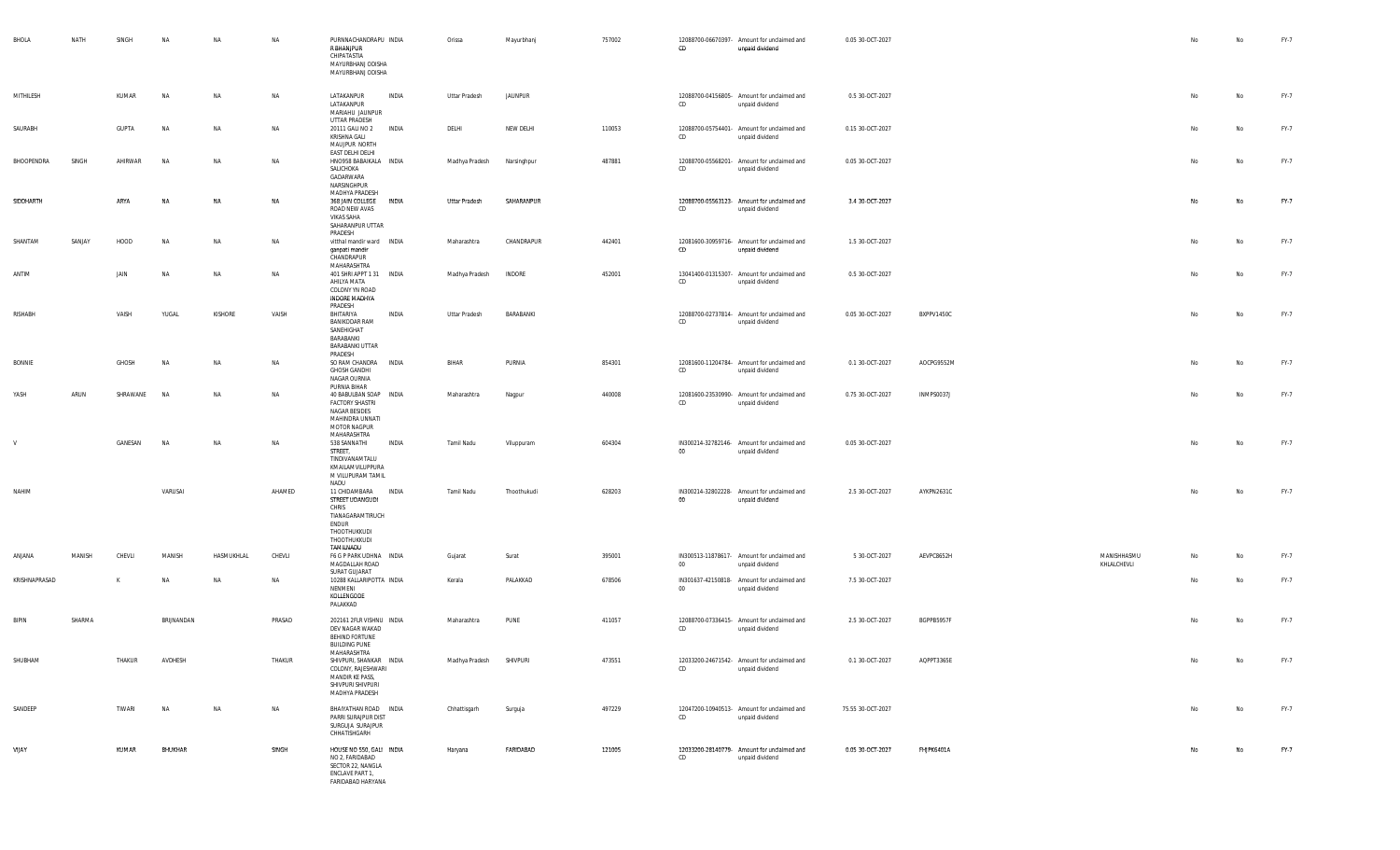| AKSHAY    | DIGAMBAR | BAHADE                      | Digambar    | Nattthuji     | Bahade    | 39201 KALODE ROAD INDIA<br>HINGANGHAT<br>TRISHARAN NAGAR<br>SANT TUKDOJI WARD<br>NEAR BUDDHHA<br>VIHAR WARDHA<br>WARDHA<br>MAHARASHTRA                                               | Maharashtra    | WARDHA                                  | 442301                          | CD     | 12033200-20277534- Amount for unclaimed and<br>unpaid dividend | 0.1 30-OCT-2027   | COHPB5059P | No        | No | FY-7 |
|-----------|----------|-----------------------------|-------------|---------------|-----------|--------------------------------------------------------------------------------------------------------------------------------------------------------------------------------------|----------------|-----------------------------------------|---------------------------------|--------|----------------------------------------------------------------|-------------------|------------|-----------|----|------|
| SUBHASRI  |          | P                           | POOMINATHAN |               |           | 1 28 ANNA NAGAR INDIA<br>PALLIVARTHI<br>KUNNIYUR<br>THIRUVARUR<br>MANNARGUDI<br>THIRUVARUR TAMIL<br>NADU                                                                             | Tamil Nadu     | Thiruvarur                              | 614717                          | CD     | 12032300-01701693- Amount for unclaimed and<br>unpaid dividend | 0.05 30-OCT-2027  | BYVPS4390H | No        | No | FY-7 |
| PRATEEK   |          | KUMAR                       | KRISHAN     | PAL           | SINGH     | INDIA<br>164 VILLAGE<br>KHURSHEDPURA<br>DADRI JARCHA<br><b>GAUTAM BUDDHA</b><br>NAGAR UTTAR<br>PRADESH                                                                               | Uttar Pradesh  | Gautam Buddha<br>Nagar                  |                                 | CD     | 12088700-05148065- Amount for unclaimed and<br>unpaid dividend | 0.5 30-OCT-2027   | EFVPK3997A | No        | No | FY-7 |
| RAKESH    |          | MAHATO                      | NARAYAN     |               | MAHATO    | SO NARAYAN<br>INDIA<br>MAHATO GANDHI<br>PARK ROAD GANESH<br>MAHATO BUILDING<br>TINSUKIA ASSAM                                                                                        | ASSAM          | TINSUKIA                                | 786125                          | CD     | 12088700-03935829- Amount for unclaimed and<br>unpaid dividend | 0.4 30-OCT-2027   | AVRPM7166K | No        | No | FY-7 |
| PRABHAKAR |          | PANDENA                     | N/          | NA            | NA        | 47352 VIDYA NAGAR INDIA<br>VIDYA NAGARSO<br>KESHAVULU<br>PANDENA 47352 SO<br>ADILABAD                                                                                                | Telangana      | ADILABAD                                | 504001                          | CD     | 12088700-03316861- Amount for unclaimed and<br>unpaid dividend | 5 30-OCT-2027     |            |           | No | FY-7 |
| VIJAYA    | BHANU    | OGURI                       |             | NΑ            | NA        | TELANGANA<br><b>INDIA</b><br>2136<br>ANTARVEDIPALEM<br>MORI VANTENA<br>VADDA<br>SAKHINETIPALLI EAST<br>GODAVARI ANDHRA                                                               | Andhra Pradesh | East Godavari                           | 533252                          | CD     | 12088700-04484177- Amount for unclaimed and<br>unpaid dividend | 2.5 30-OCT-2027   |            | <b>No</b> | No | FY-7 |
| DHAVAL    | RAJENDRA | KARNIK                      | NA          | <b>NA</b>     | NA        | PRADESH<br>B1102, SONAL<br><b>INDIA</b><br>AVENUE NAROLI<br>ROAD, NEAR<br>VARDHMAN HOSP<br>DADRA AND NAGAR<br>HAVELI, SILVASS<br>DADRA AND NAGAR<br>HAVELI DADRA AND<br>NAGAR HAVELI |                | Dadar Nagar Haveli Dadar & Nagar Haveli | 396230                          | CD     | 13014400-04190274- Amount for unclaimed and<br>unpaid dividend | 0.5 30-OCT-2027   |            | No        | No | FY-7 |
| ABHISHEK  |          | SWAMI                       | SOHAN       |               | SWAMI     | INDIA<br>WARD NO 08<br>DANSROLI TEHSIL<br>DANTA RAMGARH<br>DANSROLI SIKAR<br>SIKAR RAJASTHAN                                                                                         | Rajasthan      | SIKAR                                   | 332742                          | CD     | 12033200-29665519- Amount for unclaimed and<br>unpaid dividend | 0.2 30-OCT-2027   | KBDPS5743A | No        | No | FY-7 |
| ANKAMALLA |          | SHRAVAN                     | Durgaiah    |               | Ankamalla | <b>INDIA</b><br>H NO 3 100 1,<br>NAGNOOR,<br>KARIMNAGAR<br>KARIMNAGAR<br>TELANGANA                                                                                                   | Telangana      | KARIMNAGAR                              | 505415                          | CD     | 12033200-28298881- Amount for unclaimed and<br>unpaid dividend | 1.75 30-OCT-2027  | MUYPS6430C | No        | No | FY-7 |
| AMIT      |          | KAREL                       | <b>NA</b>   | NA            | NA        | B 404, SHYAM<br>INDIA<br>RESIDENCY<br>KUMBHARIYA GAM,<br>SURAT CITYBOMBAY<br><b>MARKET SURAT</b><br>GUJARAT                                                                          | Gujarat        | SURAT                                   | 395010                          | CD     | 12081800-05674511- Amount for unclaimed and<br>unpaid dividend | 0.1 30-OCT-2027   |            | No        | No | FY-7 |
| SANJEEV   |          | <b>GUPTA</b>                | <b>NA</b>   | NA            | NA        | SO JAI PAL CHAND 685 INDIA<br>W NO 10 SABZI<br>MANDHI JAGADHRI<br>JARODA JARODA J<br>YAMUNA NAGAR<br>HARYANA                                                                         | Haryana        | Yamuna Nagar                            | 135003                          | CD     | 12081600-39055712- Amount for unclaimed and<br>unpaid dividend | 0.1 30-OCT-2027   |            | No        | No | FY-7 |
| MANOJ     | KUMAR    | LADDHA                      | KAMAL       | <b>KISHOR</b> | LADDHA    | WARD NO 31<br>INDIA<br>MAHAVEER WARD<br><b>GANJ LINE</b><br>RAJNANDGAON                                                                                                              | Chhattisgarh   | Rajnandgaon                             | 491441                          | 00     | IN304295-13696238- Amount for unclaimed and<br>unpaid dividend | 7.95 30-OCT-2027  | AEWPL3853L | No        | No | FY-7 |
| HEENA     | B        | VORA                        | KANTI       | LAL           | SHAH      | 24 A RABINDRA<br>INDIA<br>SARANI 3RD FLOOR<br>ROOM NO 95<br>CALCUTTA WEST<br>BENGAL                                                                                                  | West Bengal    | Kolkata                                 | 700073                          | 00     | IN300214-11408415- Amount for unclaimed and<br>unpaid dividend | 51.1 30-OCT-2027  | ACWPV2044F |           | No | FY-7 |
| OMVIR     |          |                             | RAMDHANI    |               |           | D 26 PUSHPANJALI INDIA<br>FARM BIJWASAN<br>SOUTH WEST DELHI<br>DELHI                                                                                                                 | DELHI          | NEW DELHI                               | 110061                          | $00\,$ | IN300214-30931684- Amount for unclaimed and<br>unpaid dividend | 0.05 30-OCT-2027  | ACYPO9047M | No        | No | FY-7 |
| SRI       | JULIAN   | ROBERTBOCARR NA<br>$\Omega$ |             | NA            | NA        | 207 209 GIRGAUM INDIA<br>ROAD MUMBAI 400<br>004                                                                                                                                      | Maharashtra    | Mumbai City                             | 400004 P0000000000000000<br>336 |        | Number of underlying Shares                                    | 45080 30-OCT-2027 |            |           | No | FY-7 |
| DHARANI   | DHAR     | BARAL                       | <b>NA</b>   | <b>NA</b>     | NA        | S O DUSASAN BARAL INDIA<br><b>INDUPUR</b><br>PALLIRAGHUNATHPU<br>R PALLI KENDRAPARA<br>ODISHA                                                                                        | Orissa         | Kendrapara                              | 754214                          | $00\,$ | IN306114-11631382- Number of underlying Shares                 | 29 30-OCT-2027    |            | No        | No | FY-7 |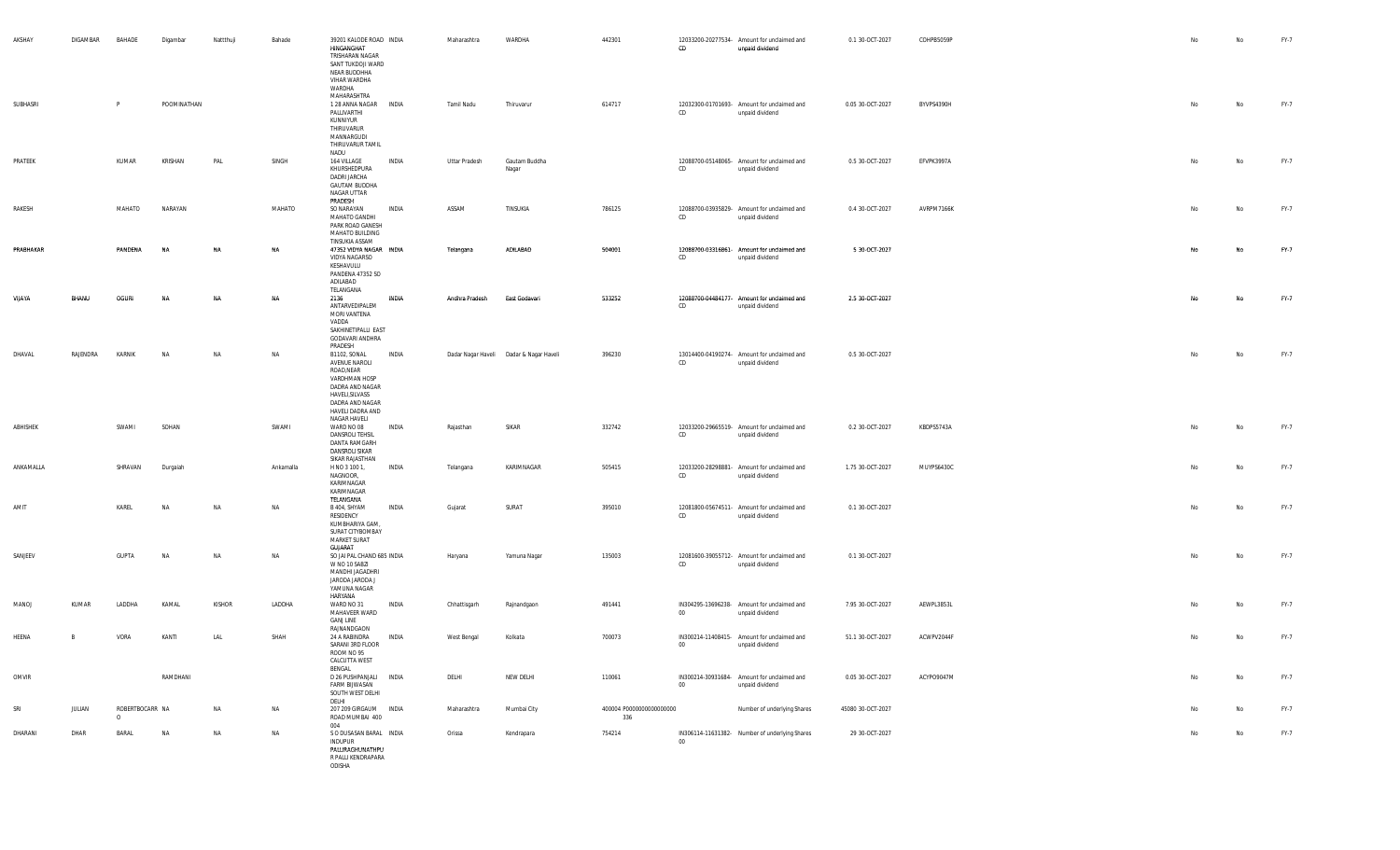| HEENA          | B                   | VORA         | KANTI                    | LAL       | SHAH         | INDIA<br>24 A RABINDRA<br>SARANI 3RD FLOOR<br>ROOM NO 95<br>CALCUTTA WEST<br>BENGAL                                                                  | West Bengal   | Kolkata        | 700073 | IN300214-11408415- Number of underlying Shares<br>$00\,$      | 1022 30-OCT-2027 | ACWPV2044F |                   | No | No | FY-7 |
|----------------|---------------------|--------------|--------------------------|-----------|--------------|------------------------------------------------------------------------------------------------------------------------------------------------------|---------------|----------------|--------|---------------------------------------------------------------|------------------|------------|-------------------|----|----|------|
| DEEPAK         |                     | BABU         | NA                       | NA        | NA           | VILL KEELAR MAU, INDIA<br>POST JEESUKHPUR, E<br>TAH, DISTRICTETAH,<br>KEELAR MAU, ETAH,<br>UTTAR PRADESH<br>207001 UTTAR<br>PRADESH UTTAR<br>PRADESH | Uttar Pradesh | MAU            |        | IN300214-31778144- Number of underlying Shares<br>$00\degree$ | 10 30-OCT-2027   |            |                   | No | No | FY-7 |
| MONICA         |                     | DE           | SAMIR                    | BARAN     | DE           | 1 NETAI BABU LANE INDIA<br>CALCUTTA                                                                                                                  | West Bengal   | Kolkata        | 700012 | IN301250-28151530- Number of underlying Shares<br>$00\,$      | 230 30-OCT-2027  | ALVPD8637Q | SUMITBARANDE<br>Y | No | No | FY-7 |
| KALIDAS        |                     | NANDY        | PURNENDU                 |           | NANDY        | 82 K N SEN ROAD<br>INDIA<br>KOLKATA<br>WESTBENGAL                                                                                                    | West Bengal   | Kolkata        | 700042 | IN302951-20123145- Number of underlying Shares<br>$00\,$      | 2 30-OCT-2027    | AGDPN1063H |                   | No | No | FY-7 |
| VISHNU         |                     | SINGH        | <b>NA</b>                | NA        | <b>NA</b>    | SAINI MOHALLA DELHI INDIA<br>DARWAJA DEEG<br>BHARATPUR<br>RAJASTHAN                                                                                  | Rajasthan     | BHARATPUR      | 321203 | 12088700-01962968- Number of underlying Shares<br>CD          | 52 30-OCT-2027   |            |                   | No | No | FY-7 |
|                | BALARAM             | JAT          | RAMKALYAN                |           |              | KHANDAR, SAWAI<br>INDIA<br>MADHOPUR<br>AKHAIGARH, NO 48<br>MAHADEV CHOK<br>SAWAI MADHOPUR<br>RAJASTHAN                                               | Rajasthan     | Sawai Madhopur | 322025 | 13014400-03916332- Number of underlying Shares<br>CD          | 100 30-OCT-2027  | CNXPB9034K |                   | No | No | FY-7 |
| KHASIM         |                     | SHEIK        | SHAIK                    | KHASIM    | ALI          | 2 3 60350A80 PATEL INDIA<br>NAGAR<br>HYDERABAD, AMBAR<br>PET HYDERABAD<br>TELANGANA                                                                  | Telangana     | Hyderabad      | 500013 | 13014400-04447771- Number of underlying Shares<br>CD          | 2 30-OCT-2027    | FJXPS6630D |                   | No | No | FY-7 |
| SRINIVASARAO   |                     |              | GONNABHAKTUL GONNABHAKTU |           | SATYANARAYAN | FLAT NO 401 LAXMI INDIA<br>TOWER STREET 1A<br>PRAGATINAGAR<br>RISALI BHILAI CIVIC<br>CENTRE DURG BHILAI<br>CHHATTISGARH                              | Chhattisgarh  | DURG           | 490006 | 13041400-01765922- Number of underlying Shares<br>CD          | 200 30-OCT-2027  | ACLPR6859D |                   | No | No | FY-7 |
| ASHUTOSH       |                     | KUMAR        | PRAHALAD                 |           | KUMAR        | NEHER PUL KE PAS INDIA<br>DIBIYAPUR AURAIYA<br>UTTAR PRADESH                                                                                         | Uttar Pradesh | AURAIYA        |        | 12088700-04345854- Number of underlying Shares<br>CD          | 7 30-OCT-2027    | HTHPK1408R |                   | No | No | FY-7 |
| TEJAS          | VILAS               | TARANGE      | NA                       | NA        | NA           | REDANI PUNE<br>INDIA                                                                                                                                 | Maharashtra   | PUNE           | 413114 | 12088700-04884571- Number of underlying Shares<br>CD          | 1 30-OCT-2027    |            |                   | No | No | FY-7 |
| REENA          |                     | KUMARI       | VED                      |           | PARKASH      | MAHARASHTRA<br>CHANDANACHANDAN INDIA<br>A KAITHAL HARYANA                                                                                            | Haryana       | KAITHAL        | 136027 | 12088700-02978363- Number of underlying Shares<br>CD          | 2 30-OCT-2027    | GZFPK3655B |                   | No | No | FY-7 |
| ROHIT          |                     | KUMAR        | <b>NA</b>                | NA        | NA           | H NO108 VILLAGE INDIA<br>TRILOKI KA PURVA<br>HALORE RAEBARELI<br>UTTAR PRADESH                                                                       | Uttar Pradesh | Raebareli      |        | 12088700-06291709- Number of underlying Shares<br>CD          | 1 30-OCT-2027    |            |                   | No | No | FY-7 |
| <b>MOUSREE</b> | SEN                 | DAS          | NA                       | NA        | NA           | WO PREMANGSHU<br>INDIA<br>DAS, REKHA VILLA<br>SHIBLAL PATHAK BYE<br>LANE NEW COLONY,<br>RATHTALA, PURULIYA<br>M PURULIA WEST<br>BENGAL               | West Bengal   | PURULIA        | 723103 | 12038400-01787415- Number of underlying Shares<br>CD          | 100 30-OCT-2027  |            |                   | No | No | FY-7 |
| HARSHAL        | ASHOK               | <b>GUPTA</b> | NA                       | <b>NA</b> | NA           | 454 1 PATIL WADA INDIA<br>VIVARE KHURD<br>TALUKA RAVER DIST<br>JALGAON JALGAON<br>MAHARASHTRA                                                        | Maharashtra   | JALGAON        | 425523 | 12033200-24311553- Number of underlying Shares<br>CD          | 35 30-OCT-2027   |            |                   | No | No | FY-7 |
| GAURAV         |                     | RAWAT        | RAJKUMAR                 |           | RAWAT        | HOUSE NO 33 STREET INDIA<br>NO 3 NEAR K D<br>SCHOOL NANGLA<br>ENCLAVE PART 2ND<br>FARIDABAD HARYANA                                                  | Haryana       | FARIDABAD      | 121005 | 12033200-22624085- Number of underlying Shares<br>CD          | 3 30-OCT-2027    | DRIPR4828B |                   | No | No | FY-7 |
| AMIT           |                     | KAREL        | <b>NA</b>                | NA        | NA           | B 404, SHYAM<br>INDIA<br>RESIDENCY<br>KUMBHARIYA GAM,<br>SURAT CITYBOMBAY<br><b>MARKET SURAT</b><br>GUJARAT                                          | Gujarat       | Surat          | 395010 | 12081800-05674511- Number of underlying Shares<br>CD          | 2 30-OCT-2027    |            |                   | No | No | FY-7 |
| SIDDHARTH      |                     | ARYA         | NA                       | NA        | NA           | 368 JAIN COLLEGE INDIA<br>ROAD NEW AVAS<br><b>VIKAS SAHA</b><br>SAHARANPUR UTTAR<br>PRADESH                                                          | Uttar Pradesh | SAHARANPUR     |        | 12088700-05563123- Number of underlying Shares<br>CD          | 68 30-OCT-2027   |            |                   | No | No | FY-7 |
| SHANTAM        | SANJAY              | HOOD         | NA                       | NA        | NA           | vitthal mandir ward  INDIA<br>ganpati mandir<br>CHANDRAPUR<br>MAHARASHTRA                                                                            | Maharashtra   | CHANDRAPUR     | 442401 | 12081600-30959716- Number of underlying Shares<br>CD          | 30 30 OCT-2027   |            |                   | No | No | FY-7 |
| NIKHIL         | CHANDRABHAN DEVGIRE |              | <b>NA</b>                | <b>NA</b> | NA           | SR NO 372 VAIBHAV INDIA<br>COLONY TINGARE<br>NAGAR PUNE CITY<br>DHANORI PUNE CITY<br>PUNE PUNE<br>MAHARASHTRA                                        | Maharashtra   | PUNE           | 411015 | 12081600-27955421- Number of underlying Shares<br>CD          | 40 30-OCT-2027   |            |                   | No | No | FY-7 |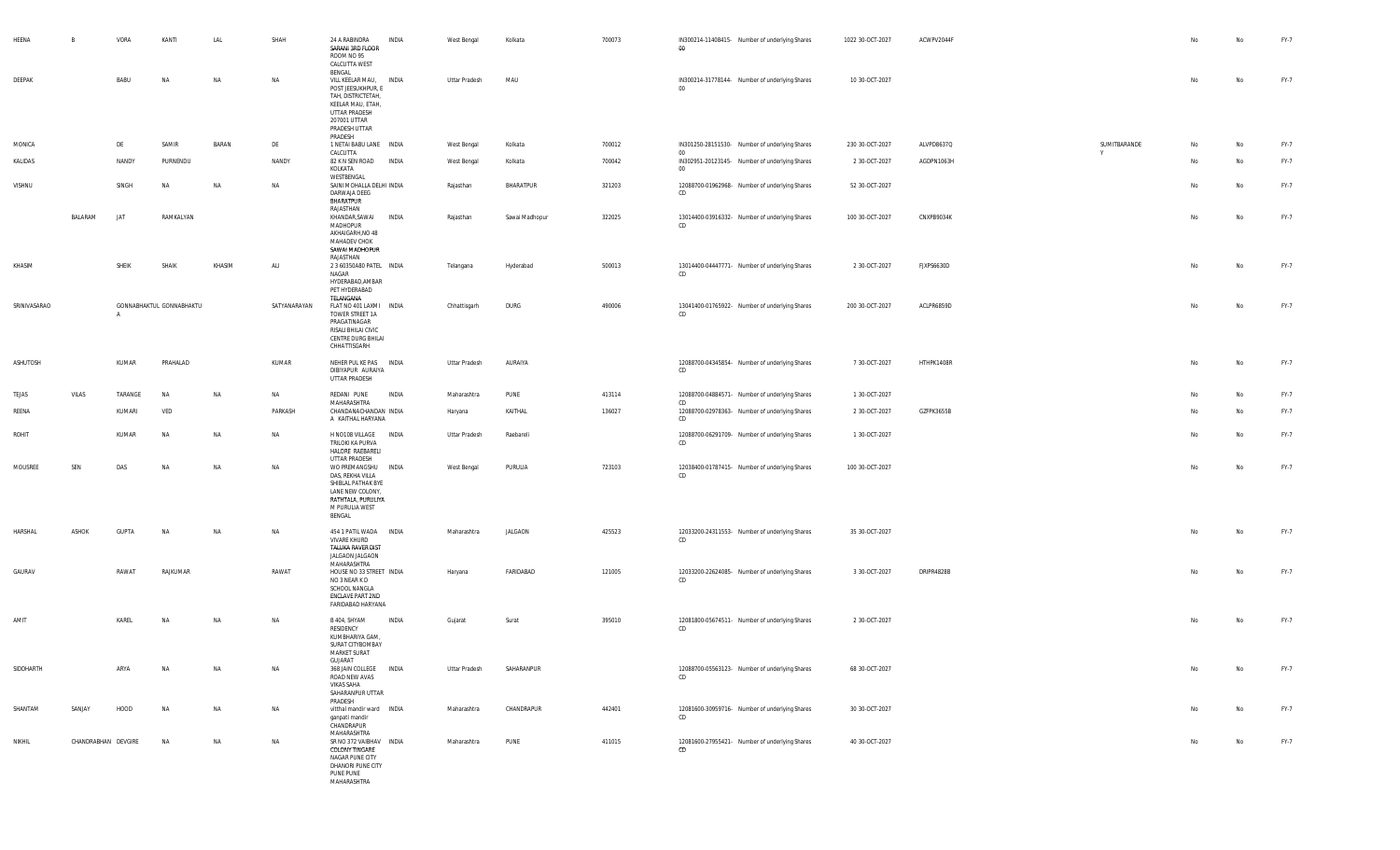| RANJIT       | SHIVAJI   | BAVAKE                 | NA                      | NA        | NA        | At kankuri Po Korhale INDIA<br>Tal Rahata Kankuri<br>Ahmadnagar<br>AHMEDNAGAR<br>MAHARASHTRA                                                 |       | Maharashtra    | AHMEDNAGAR             | 423107 | 12081600-25225524- Number of underlying Shares<br>CD       | 34 30-OCT-2027   |            | No  | No | FY-7 |
|--------------|-----------|------------------------|-------------------------|-----------|-----------|----------------------------------------------------------------------------------------------------------------------------------------------|-------|----------------|------------------------|--------|------------------------------------------------------------|------------------|------------|-----|----|------|
| DATTATREYYA  |           |                        | UTTARESHWAR DATTATREYYA |           |           | BANJARA NAGAR<br>HANUMAN NAGAR<br>SHAHABAD TQ<br>SHAHABAD<br>SHAHABAD RURAL<br>GULBARGA<br>KARNATAKA                                         | INDIA | Karnataka      | GULBARGA               | 585228 | 12081800-09808629- Number of underlying Shares<br>CD       | 1 30 OCT-2027    | AFOPU7053E | No  | No | FY-7 |
| ADITYA       |           | JAIN                   | OMPRAKASH               |           | JAIN      | BAPU DANDI KI GOTH INDIA<br>LASHKAR GWALIOR<br>MADHYA PRADESH                                                                                |       | Madhya Pradesh | GWALIOR                | 474009 | 12047200-02902171- Number of underlying Shares<br>CD       | 75 30-OCT-2027   | AOPPJ3607P |     | No | FY-7 |
| CHIRAYU      |           | SOMANI                 | PRADEEP                 |           | SOMANI    | 313 A GURU<br>JAMBESHWAR NAGAR<br>VAISHALI NAGAR<br>JAIPUR JAIPUR<br>RAJASTHAN                                                               | INDIA | Rajasthan      | <b>JAIPUR</b>          | 302021 | 12088700-04293699- Number of underlying Shares<br>CD       | 1 30-OCT-2027    | FKBPS3185Q | No  | No | FY-7 |
| PRATEEK      |           | KUMAR                  | KRISHAN                 | PAL       | SINGH     | 164 VILLAGE<br>KHURSHEDPURA<br>DADRI JARCHA<br><b>GAUTAM BUDDHA</b><br>NAGAR UTTAR<br>PRADESH                                                | INDIA | Uttar Pradesh  | Gautam Buddha<br>Nagar |        | 12088700-05148065- Number of underlying Shares<br>CD       | 10 30 OCT-2027   | EFVPK3997A | No  | No | FY-7 |
| RAKESH       |           | MAHATO                 | NARAYAN                 |           | MAHATO    | SO NARAYAN<br>MAHATO GANDHI<br>PARK ROAD GANESH<br>MAHATO BUILDING<br>TINSUKIA ASSAM                                                         | INDIA | ASSAM          | TINSUKIA               | 786125 | 12088700-03935829- Number of underlying Shares<br>CD       | 8 30 OCT-2027    | AVRPM7166K | No  | No | FY-7 |
| PRABHAKAR    |           | PANDENA                | NA                      | N/        | <b>NA</b> | 47352 VIDYA NAGAR INDIA<br>VIDYA NAGARSO<br>KESHAVULU<br>PANDENA 47352 SO<br>ADILABAD<br>TELANGANA                                           |       | Telangana      | ADILABAD               | 504001 | 12088700-03316861- Number of underlying Shares<br>CD       | 100 30-OCT-2027  |            | No. | No | FY-7 |
| VIJAYA       | BHANU     | OGURI                  | <b>NA</b>               | <b>NA</b> | NA        | 2136<br>ANTARVEDIPALEM<br>MORI VANTENA<br>VADDA<br>SAKHINETIPALLI EAST<br>GODAVARI ANDHRA<br>PRADESH                                         | INDIA | Andhra Pradesh | East Godavari          | 533252 | 12088700-04484177- Number of underlying Shares<br>CD       | 50 30-OCT-2027   |            | No  | No | FY-7 |
| SHEBA        | ALICE     | JACOB                  | KURUMANKOTTU            |           | JACOB     | KARUMAKODU<br>PUTHEN VEEDU<br>MARAKULAM<br>ADUTHALA PO,<br>KARAMKODE KOLLAM<br>KERALA                                                        | INDIA | Kerala         | KOLLAM                 | 691579 | 12010900-12654503- Number of underlying Shares<br>CD       | 12 30-OCT-2027   | AIAPJ9037G |     | No | FY-7 |
| <b>JOSHI</b> | NALINKANT | AMRATLAL               | NA                      | <b>NA</b> | NA        | B 22, SANSKRUTI<br>COMPLEX, BH TEJASH<br>SCHOOL, BOPAL,<br>AHMEDABAD                                                                         | INDIA | Gujarat        | Ahmedabad              | 380058 | IN300974-10263833- Number of underlying Shares<br>$00\,$   | 100 30-OCT-2027  |            | No  | No | FY-7 |
| <b>UDAY</b>  | PRATAP    | SINGH                  | NA                      | <b>NA</b> | NA        | 127373 W 2 BASANT INDIA<br>VIHAR NAUBASTA,<br>NEAR SOUTHCITY<br>PUBLIC SCHOOL<br>SAIYA NGOJHA<br>,SANIGAWANKANPUR<br>KANPUR UTTAR<br>PRADESH |       | Uttar Pradesh  | Kanpur Nagar           |        | IN300214-30892515- Number of underlying Shares<br>$00\,$   | 20 30-OCT-2027   |            | No  | No | FY-7 |
| ARCHANA      | MAHFSH    | SHARADE                | ARVIND                  | SIDDHAPPA | BARJIBHE  | SR NO 66 1 6 CME INDIA<br>SOCIETY NEW SANGVI<br>PIMPALE<br>GURAVPIMPALE<br><b>GURAV HAVELI PUNE</b><br>MAHARASHTRA                           |       | Maharashtra    | PUNE                   | 411061 | IN300214-32515446- Number of underlying Shares<br>$00\,$   | 50 30-OCT-2027   | AOIPB4045A | No. | No | FY-7 |
| ABU          |           | SHAHMA                 | NA                      | <b>NA</b> | NA        | 43 MALHANI ROAD INDIA<br>NEAR BADI MASJID<br>MOHALLA<br>ARJAN, SADAR<br><b>JAUNPUR</b>                                                       |       | Uttar Pradesh  | <b>JAUNPUR</b>         |        | IN301774-19946544- Number of underlying Shares<br>$00\,$   | 100 30-OCT-2027  |            | No  | No | FY-7 |
| <b>BIPIN</b> |           | KUMAR                  | NA                      | NA        | NA        | GANGAPUR KURTHA INDIA                                                                                                                        |       | BIHAR          | PATNA                  | 804421 | IN301774-19934542- Number of underlying Shares             | 500 30-OCT-2027  |            |     | No | FY-7 |
| SAMITA       |           | LAHIRI                 | SOURENDRA               |           | LAHIRI    | ARWAL<br>591B GR FLOOR<br><b>HINDUSTAN PARK</b><br>KOLKATA                                                                                   | INDIA | West Bengal    | Kolkata                | 700029 | 00<br>IN301774-14423115- Number of underlying Shares<br>00 | 5 30-OCT-2027    | ABMPL9687P |     | No | FY-7 |
| HETAL        | S         | THAKKAR                | SURESHBHAI              |           | THAKKAR   | 28 A, YOGESHWAR INDIA<br>NAGAR SOCIETY OPP<br>DHARNIDHAR<br>DERASAR ROAD, NR<br>BHATTA, PALDI<br>AHMEDABAD                                   |       | Gujarat        | Ahmedabad              | 380007 | IN301645-10258089- Number of underlying Shares<br>$00\,$   | 3738 30-OCT-2027 | ACDPT7746H | No  | No | FY-7 |
| KARVY        | STOCK     | BROKINGLIMITE NA<br>D. |                         | NA        | NA        | NO 31P KARVY<br>MILLENNIUM<br>NANAKRAMGUDA<br><b>FINANCIAL DISTRICT</b><br>GACHIBOWLI<br>HYDERABAD<br>TELANGANA                              | INDIA | Telangana      | Hyderabad              | 500032 | IN300394-20056447- Number of underlying Shares<br>$00\,$   | 1150 30-OCT-2027 | AABCK5190K | No  | No | FY-7 |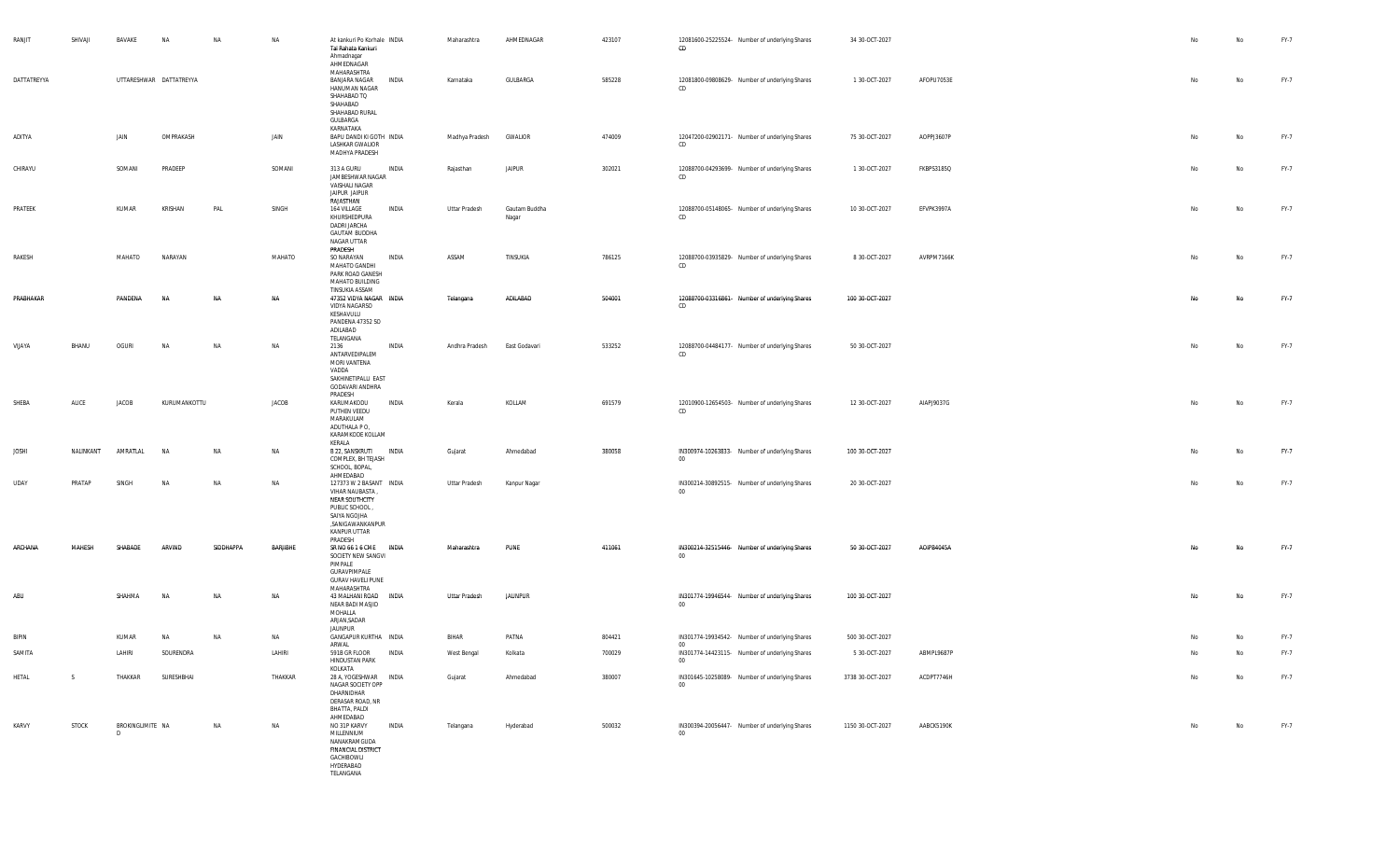| CHETAN        | KUMAR               |                       | VEERAMANENI NA | NA         | NA     | DOOR NO 11 13<br>12723G 3 ROAD NO 4<br>V ASAVI COLONY ASTA<br>LAKSHMI TEMPLE SAR<br>OORNAGAR<br>RANGAREDDI NEAR<br>ASTA LAKSHM<br>RANGAREDDI<br>ANDHRA PRADESH | INDIA        | Telangana      | Rangareddi           | 500035 | IN300513-82281494- Number of underlying Shares<br>$00\,$  | 8830 30-OCT-2027 |            |                            | No | No | FY-7 |
|---------------|---------------------|-----------------------|----------------|------------|--------|----------------------------------------------------------------------------------------------------------------------------------------------------------------|--------------|----------------|----------------------|--------|-----------------------------------------------------------|------------------|------------|----------------------------|----|----|------|
| SAJJAN        |                     | MAAN                  | <b>NA</b>      | NA         | NA     | 106 EKTA COLONY INDIA<br>KAITHAL ROAD<br>KARNAL KARNAL                                                                                                         |              | Haryana        | KARNAL               | 132001 | IN300214-32526842- Number of underlying Shares<br>$00\,$  | 150 30-OCT-2027  |            |                            | No | No | FY-7 |
| SANJITH       | KUMAR               | PM                    | MURALEEDHARAN  |            | NAIR   | HARYANA<br>PERAKATTU HOUSE INDIA<br>KOTTAMURI<br>KOTTAMURI P O                                                                                                 |              | Kerala         | KOTTAYAM             | 686105 | IN300239-14813762- Number of underlying Shares<br>$00\,$  | 90 30-OCT-2027   | CXFPS1055R |                            | No | No | FY-7 |
| <b>JOSEPH</b> |                     | MATHEW                | NA             | NA         | NA     | CHANGANACHERRY<br>PUTHENPURAYIL<br>KOOVAPPALLY<br>KANJIRAPPALLY<br>KOTTAYAM<br>KOTTAYAM                                                                        | INDIA        | Kerala         | KOTTAYAM             | 686507 | IN300239-14460468- Number of underlying Shares<br>$_{00}$ | 1000 30-OCT-2027 |            |                            | No | No | FY-7 |
| VIKAS         |                     | RAMESHLAL<br>KATARIYA | <b>NA</b>      | NA         | NA     | <b>GHAR NO 6 ANUJ</b><br>COMPLEX<br>ANANDNAGAR RA<br><b>ILWAY STATIONROAD</b><br>AHMEDNAGAR<br>MAHARASHTRA                                                     | <b>INDIA</b> | Maharashtra    | AHMEDNAGAR           | 414001 | IN300214-32864310- Number of underlying Shares<br>$00\,$  | 100 30-OCT-2027  |            |                            | No | No | FY-7 |
| ANTIM         |                     | JAIN                  | <b>NA</b>      | NA         | NA     | 401 SHRI APPT 1 31 INDIA<br>AHILYA MATA<br>COLONY YN ROAD<br><b>INDORE MADHYA</b>                                                                              |              | Madhya Pradesh | INDORE               | 452001 | 13041400-01315307- Number of underlying Shares<br>CD      | 10 30-OCT-2027   |            |                            | No | No | FY-7 |
| RISHABH       |                     | VAISH                 | YUGAL          | KISHORE    | VAISH  | PRADESH<br>BHITARIYA<br><b>BANIKODAR RAM</b><br>SANEHIGHAT<br>BARABANKI<br>BARABANKI UTTAR                                                                     | INDIA        | Uttar Pradesh  | BARABANKI            |        | 12088700-02737814- Number of underlying Shares<br>CD      | 1 30-OCT-2027    | BXPPV1450C |                            | No | No | FY-7 |
| <b>BONNIE</b> |                     | GHOSH                 | <b>NA</b>      | NA         | NA     | PRADESH<br>SO RAM CHANDRA INDIA<br><b>GHOSH GANDHI</b><br>NAGAR OURNIA                                                                                         |              | BIHAR          | PURNIA               | 854301 | 12081600-11204784- Number of underlying Shares<br>CD      | 2 30-OCT-2027    | AOCPG9552M |                            | No | No | FY-7 |
| YASH          | ARUN                | SHRAWANE              | <b>NA</b>      | NA         | NA     | PURNIA BIHAR<br>40 BABULBAN SOAP INDIA<br><b>FACTORY SHASTRI</b><br>NAGAR BESIDES<br>MAHINDRA UNNATI<br>MOTOR NAGPUR<br>MAHARASHTRA                            |              | Maharashtra    | Nagpur               | 440008 | 12081600-23530990- Number of underlying Shares<br>CD      | 15 30-OCT-2027   | INMPS0037J |                            | No | No | FY-7 |
| V             |                     | GANESAN               | NA             | NA         | NA     | 538 SANNATHI<br>STREET,<br>TINDIVANAMTALU<br>KMAILAMVILUPPURA<br>M VILUPURAM TAMIL<br>NADU                                                                     | <b>INDIA</b> | Tamil Nadu     | Viluppuram           | 604304 | IN300214-32782146- Number of underlying Shares<br>$00\,$  | 1 30-OCT-2027    |            |                            | No | No | FY-7 |
| NAHIM         |                     |                       | VARUSAI        |            | AHAMED | 11 CHIDAMBARA<br>STREET UDANGUDI<br>CHRIS<br>TIANAGARAMTIRUCH<br>ENDUR<br>THOOTHUKKUDI<br>THOOTHUKKUDI<br>TAMILNADU                                            | <b>INDIA</b> | Tamil Nadu     | Thoothukudi          | 628203 | IN300214-32802228- Number of underlying Shares<br>$00\,$  | 50 30-OCT-2027   | AYKPN2631C |                            | No | No | FY-7 |
| ANJANA        | MANISH              | CHEVLI                | MANISH         | HASMUKHLAL | CHEVLI | F6 G P PARK UDHNA INDIA<br>MAGDALLAH ROAD<br>SURAT GUJARAT                                                                                                     |              | Gujarat        | SURAT                | 395001 | IN300513-11878617- Number of underlying Shares<br>$00\,$  | 100 30 OCT-2027  | AEVPC8652H | MANISHHASMU<br>KHLALCHEVLI | No | No | FY-7 |
| KRISHNAPRASAD |                     | K                     | NA             | NA         | NA     | 10288 KALLARIPOTTA INDIA<br>NENMENI<br>KOLLENGODE<br>PALAKKAD                                                                                                  |              | Kerala         | PALAKKAD             | 678506 | IN301637-42150818- Number of underlying Shares<br>$00\,$  | 150 30-OCT-2027  |            |                            | No | No | FY-7 |
|               | NARESHCHANDRA GOPAL | NINAWE                | NA             | NA         | NA     | NEAR ANAND NAGAR INDIA<br>GARDEN QTR NO B 7<br>53 HUDCOCOLONY<br>ANAND NAGAR DR<br>AMBEDK AR MARG S<br>$\circ$<br>NAGPURMAHARASHT<br>RA NAGPUR<br>MAHARASHTRA  |              | Maharashtra    | Nagpur               | 440017 | IN300214-32867773- Number of underlying Shares<br>$00\,$  | 310 30-OCT-2027  |            |                            | No | No | FY-7 |
| SOUMYARANJAN  |                     | PANDA                 | BHABAGRAHI     |            | PANDA  | HATISHILA<br>KUSHALESWAR<br>DEOGAON<br>KENDUJHAR ODISHA                                                                                                        | INDIA        | Orissa         | Kendujhar (Keonjhar) | 758025 | 12088700-05938305- Number of underlying Shares<br>CD      | 2 30-OCT-2027    | CNTPP7554E |                            | No | No | FY-7 |
| BHOJANAPALLI  | SURESH              | BABU                  | NA             | NA         | NA     | SO LAKSHMI<br>RAMAIAH CO VUAYA<br>LAKSHMI JEWLLERS<br>ADDANKI MANDAL                                                                                           | INDIA        | Andhra Pradesh | PRAKASAM             | 523201 | IN300239-13586239- Number of underlying Shares<br>$00\,$  | 140 30-OCT-2027  |            |                            | No | No | FY-7 |
| PRAKASH       |                     | RANJAN                | <b>NA</b>      | <b>NA</b>  | NA     | <b>VINOD NAGAR</b><br>AMBEDAKAR<br>NAGAR, DHANBAD<br>DHANBAD<br><b>ILIADVUANIN</b>                                                                             | <b>INDIA</b> | Jharkhand      | Dhanbad              | 826001 | IN300214-32867781- Number of underlying Shares<br>$00\,$  | 150 30-OCT-2027  |            |                            | No | No | FY-7 |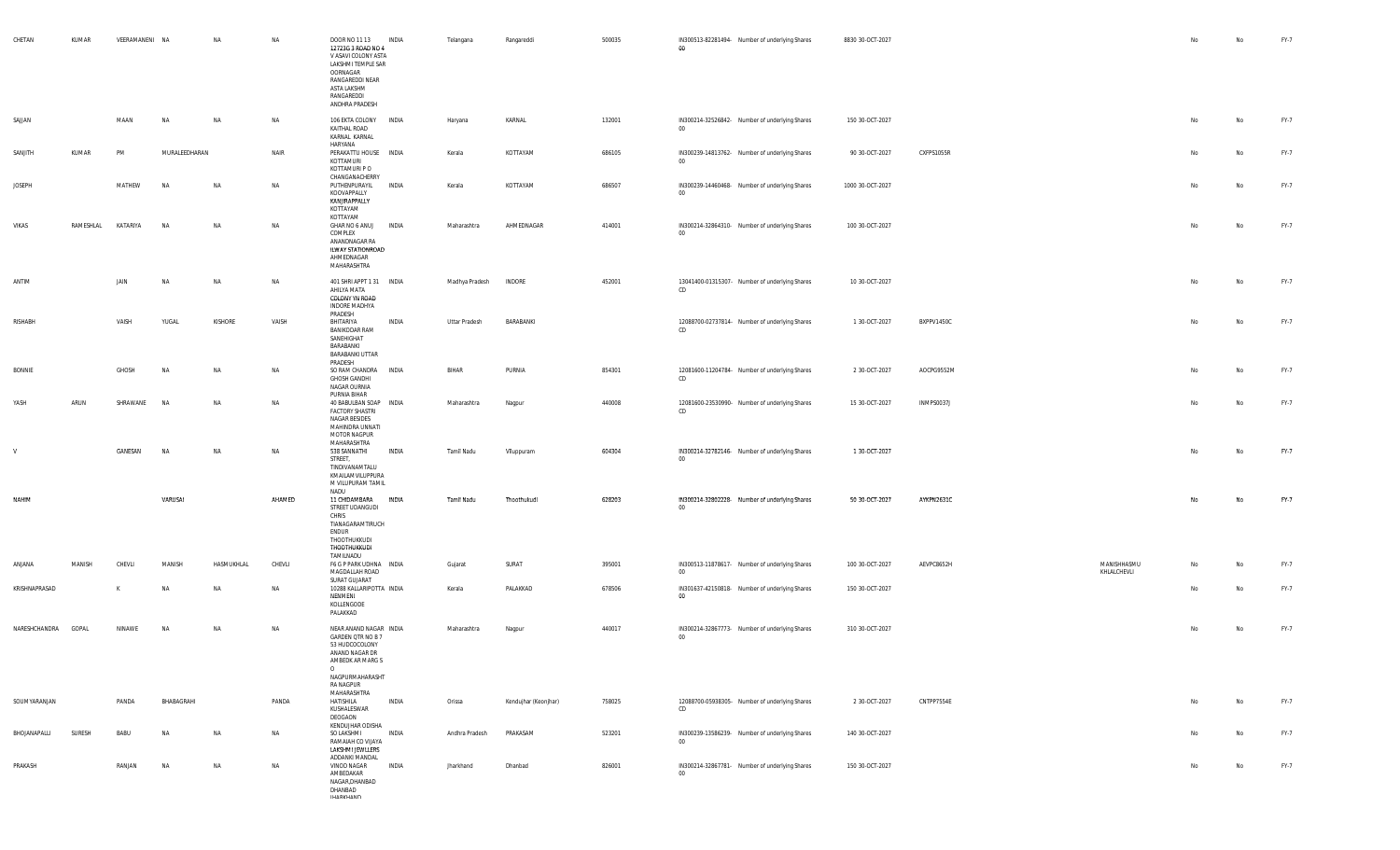| SANDEEP     | CHANDRAKANT AHER |                                          | <b>NA</b>   | NA       | NA        | SAI SAMRUDDHI ROW INDIA<br>HOUSE ROOM NO 4 I<br>T I AMBAD LINKROAD<br>NEAR GODAVAR<br>KAMA TWADE SHIVAR<br>NASHIKMAHARASHTR<br>A INDIA NASHIK<br>MAHARASHTRA           | Maharashtra    | Nashik          | 422008 | IN300214-32703804- Number of underlying Shares<br>00     | 10 30-OCT-2027   |            | No | No        | FY-7 |
|-------------|------------------|------------------------------------------|-------------|----------|-----------|------------------------------------------------------------------------------------------------------------------------------------------------------------------------|----------------|-----------------|--------|----------------------------------------------------------|------------------|------------|----|-----------|------|
| BHARAT      | DUSHYANT         | PAWAR                                    | DUSHYANT    | DATTUSA  | PAWAR     | 130 SOMWAR PETH INDIA<br>SOLAPUR<br>MAHARASHTRA                                                                                                                        | Maharashtra    | SOLAPUR         | 413002 | IN300513-23144019- Number of underlying Shares<br>$00\,$ | 150 30-OCT-2027  | CABPP6833P | No | No        | FY-7 |
| T           |                  | DAYANANDAM NA                            |             | NA       | <b>NA</b> | INDIA<br>D NO 22 15 38 1<br>WOOD NAGAR                                                                                                                                 | Andhra Pradesh | <b>GUNTUR</b>   | 523155 | IN300394-12688185- Number of underlying Shares<br>$00\,$ | 300 30-OCT-2027  |            | No | No        | FY-7 |
| SANDEEP     |                  | TIWARI                                   | <b>NA</b>   | NA       | <b>NA</b> | CHIRALA GUNTUR<br>BHAIYATHAN ROAD INDIA<br>PARRI SURAJPUR DIST<br>SURGUJA SURAJPUR<br>CHHATISHGARH                                                                     | Chhattisgarh   | Surguja         | 497229 | 12047200-10940513- Number of underlying Shares<br>CD     | 1511 30-OCT-2027 |            | No | No        | FY-7 |
| VIJAY       |                  | KUMAR                                    | BHUKHAR     |          | SINGH     | HOUSE NO 550, GALI INDIA<br>NO 2, FARIDABAD<br>SECTOR 22, NANGLA<br>ENCLAVE PART 1,<br>FARIDABAD HARYANA                                                               | Haryana        | FARIDABAD       | 121005 | 12033200-28140779- Number of underlying Shares<br>CD     | 1 30-OCT-2027    | FHJPK6401A | No | No        | FY-7 |
| AKSHAY      | DIGAMBAR         | BAHADE                                   | Digambar    | Nattthuj | Bahade    | 39201 KALODE ROAD INDIA<br>HINGANGHAT<br>TRISHARAN NAGAR<br>SANT TUKDOJI WARD<br>NEAR BUDDHHA<br>VIHAR WARDHA<br>WARDHA<br>MAHARASHTRA                                 | Maharashtra    | WARDHA          | 442301 | 12033200-20277534- Number of underlying Shares<br>CD     | 2 30 OCT-2027    | COHPB5059P | No | No        | FY-7 |
| SUBHASRI    |                  | P                                        | POOMINATHAN |          |           | 1 28 ANNA NAGAR INDIA<br>PALLIVARTHI<br>KUNNIYUR<br>THIRUVARUR<br>MANNARGUDI<br>THIRUVARUR TAMIL<br>NADU                                                               | Tamil Nadu     | Thiruvarur      | 614717 | 12032300-01701693- Number of underlying Shares<br>CD     | 1 30-OCT-2027    | BYVPS4390H | No | No        | FY-7 |
| PARINITA    |                  | DEKATE                                   | <b>NA</b>   | NA       | NA        | DO CHANDRA<br>INDIA<br>SHEKHAR DEKATE<br>1244 STAT E BANK<br>COLONYSINGLE STORY<br>UKHARI ROA D<br>BALDEOBAGH<br>JABALPURJABALPUR<br>MADHYA JABALPUR<br>MADHYA PRADESH | Madhya Pradesh | <b>JABALPUR</b> | 482001 | IN300214-32818062- Number of underlying Shares<br>$00\,$ | 100 30-OCT-2027  |            | No | No        | FY-7 |
| SHRADHA     |                  | AGARWAL                                  | NAWRATAN    |          | GOYAL     | GANGES GARDEN, INDIA<br>BLOCK B9, TYPE I, 4T<br>H FLOOR, 106, KIRAN<br>CHANDRA SINGHA RO<br>AD, SHIBPUR P S,<br>SHIBPUR, HAORA M<br>COR HOWRAH WEST<br>BENGAL          | West Bengal    | Howrah          | 711102 | IN300214-32794678- Number of underlying Shares<br>$00\,$ | 258 30-OCT-2027  | ANFPG6509A | No | No        | FY-7 |
| SACHIN      |                  | KUMAR                                    | <b>NA</b>   | NA       | NA        | SO RAJ PAL SINGH INDIA<br>15601 PREET VIHAR<br><b>GANESH VATIKA</b><br>ROORKEE<br>UTTARAKHAND                                                                          | UTTARAKHAND    | HARIDWAR        |        | IN300214-32677420- Number of underlying Shares<br>$00\,$ | 25 30-OCT-2027   |            | No | No        | FY-7 |
| SRINIVASA   | RAO              | PUSHADAPU                                | <b>NA</b>   | NΑ       | NA        | 5 6 PUSHADAPUVARI INDIA<br>PALEM POST<br>CHERUKUPALLI<br>MANDALAM,<br>NAGARAM GUNTUR                                                                                   | Andhra Pradesh | <b>GUNTUR</b>   | 522268 | 12022300-00146686- Number of underlying Shares<br>CD     | 1 30-OCT-2027    |            | No | <b>No</b> | FY-7 |
| STOCKYARD   |                  | INVESTMENT SERVICESPRIVAT NA<br>ELIMITED |             | NA       | NA        | ANDHRA PRADESH<br>SHOP A 115 116 INDIA<br>SWAGAT RAIN FOREST<br>2 OPP<br>SWAMINARAYAN<br>DHAM GANDHINAGAR<br>IN GANDHINAGAR<br>GUJARAT                                 | Gujarat        | GANDHINAGAR     | 382009 | 12019101-03344831- Number of underlying Shares<br>CD     | 174 30-OCT-2027  |            | No | No        | FY-7 |
| SUMAN       | KUMAR            | SINGH                                    | <b>NA</b>   | ΝA       | NA        | H NO 84, TARA<br>INDIA<br>NAGAR BANSHIDIH,<br>CHAS BOKARO<br><b>JHARKHAND</b>                                                                                          | Jharkhand      | BOKARO          | 827013 | 12011300-00439234- Number of underlying Shares<br>CD     | 1 30-OCT-2027    |            |    | No        | FY-7 |
| PEDDIREDDY  |                  | BALAJI                                   | <b>NA</b>   | NA       | NA        | 5 11 REPALLEWADA INDIA<br>RAJAGOPALAPURAM<br>CHITTOOR ANDHRA<br>PRADESH                                                                                                | Andhra Pradesh | Chittoor        | 517588 | 12081800-07840932- Number of underlying Shares<br>CD     | 6 30-OCT-2027    |            | No | No        | FY-7 |
| MAHENDRAN   |                  | LOGESHWARAN NA                           |             | NA       | NA        | Door No 4380, Plot No INDIA<br>24 2nd Street Ayyana<br>Opposite To Ayyanar<br>Kovil<br>TIRUCHIRAPPALLI                                                                 | Tamil Nadu     | Tiruchirapalli  | 620007 | 12081600-31199880- Number of underlying Shares<br>CD     | 20 30-OCT-2027   | ADAPL8538R | No | No        | FY-7 |
| DNYANESHWAR | BABAN            | PANASE                                   | BABAN       |          |           | <b>TAMIL NADU</b><br>AT POST VELAPUR, INDIA<br>TAL MALSHIRAS, DIST<br>SOLAPUR, SOLAPUR<br><b>MALIADACLITDA</b>                                                         | Maharashtra    | SOLAPUR         | 413113 | 12054200-01506432- Number of underlying Shares<br>CD     | 1 30-OCT-2027    | BPUPP4556G | No | No        | FY-7 |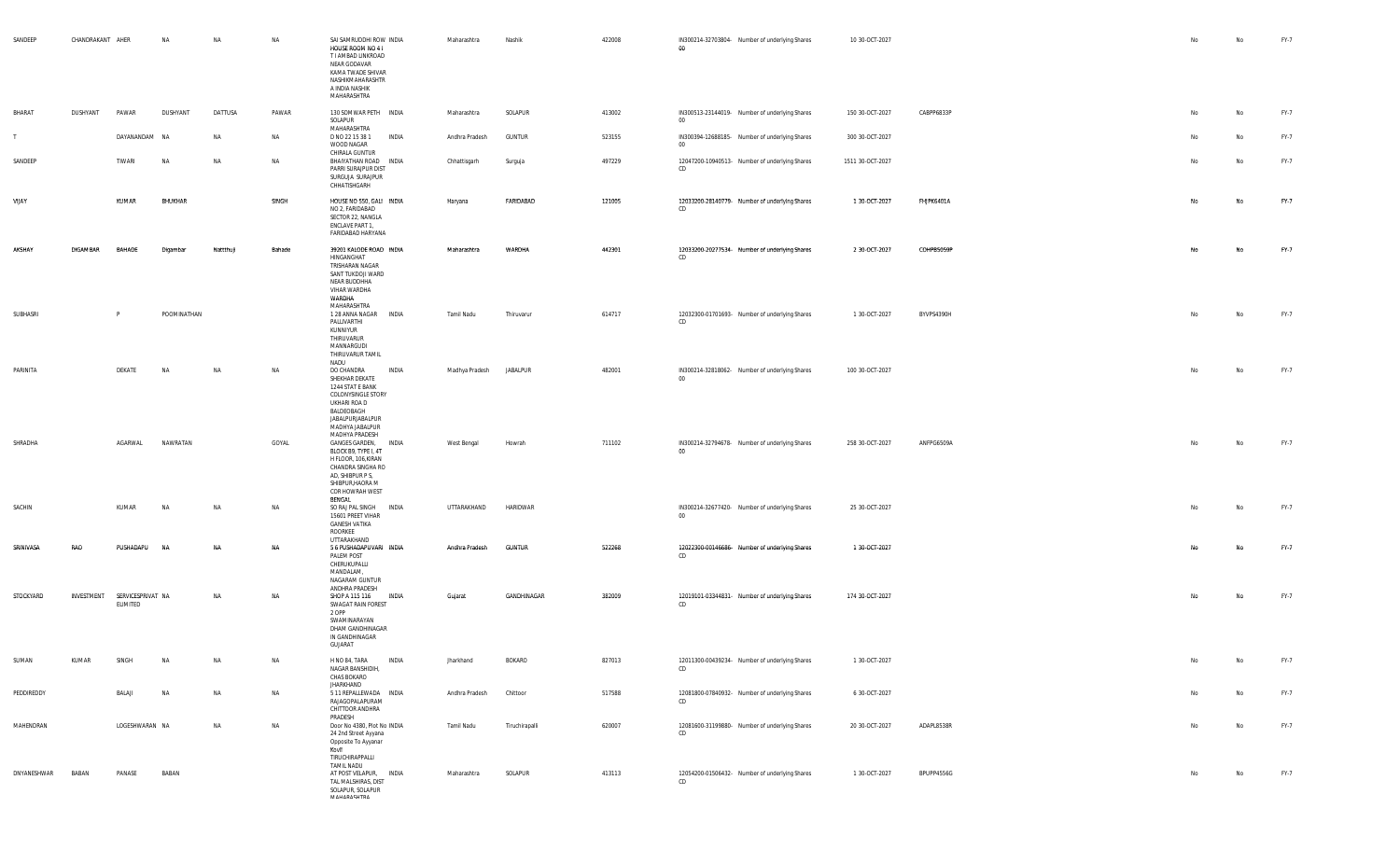| RAJU         | KALLURAM     | JAISWAR        | KALU       |           |           | A 12 MOTILAL SOC INDIA<br>CTS 245 HISSA 2<br>CHARKOP VILLAGE<br>KANDIVALI WEST<br>DINGESHWAR<br>MUMBAI<br>MAHARASHTRA                                              | Maharashtra             | Mumbai City                              | 400067 | 12088700-05821267- Number of underlying Shares<br>CD     | 1 30 OCT-2027    | ANRPJ3198G | No | No        | FY-7        |
|--------------|--------------|----------------|------------|-----------|-----------|--------------------------------------------------------------------------------------------------------------------------------------------------------------------|-------------------------|------------------------------------------|--------|----------------------------------------------------------|------------------|------------|----|-----------|-------------|
| SUDEEP       | KUMAR        | BISWAL         | NA         | NA        | NA        | SO GATIKRUSHNA<br><b>INDIA</b><br>BISWAL B315<br>NALCONAGAR ANGUL<br>ODISHA                                                                                        | Orissa                  | ANGUL                                    | 759145 | 12088700-01925203- Number of underlying Shares<br>CD     | 1 30-OCT-2027    |            | No | No        | FY-7        |
| ABHIJIT      | <b>JIVAN</b> | KUWAR          | NA         | NA        | NA        | UMARPATA<br>INDIA<br>NADARKHI<br>UMARPATA DHULE<br>MAHARASHTRA                                                                                                     | Maharashtra             | DHULE                                    | 424306 | 12081800-11412259- Number of underlying Shares<br>CD     | 7 30-OCT-2027    |            | No | No        | FY-7        |
| BHOLA        | NATH         | SINGH          | <b>NA</b>  | NA        | <b>NA</b> | PURNNACHANDRAPU INDIA<br>R BHANJPUR<br>CHIPATASTIA<br>MAYURBHANJ ODISHA<br>MAYURBHANJ ODISHA                                                                       | Orissa                  | Mayurbhanj                               | 757002 | 12088700-06670397- Number of underlying Shares<br>CD     | 1 30-OCT-2027    |            | No | No        | FY-7        |
| MITHILESH    |              | KUMAR          | <b>NA</b>  | NA        | NA        | LATAKANPUR<br>INDIA<br>LATAKANPUR<br>MARIAHU JAUNPUR<br>UTTAR PRADESH                                                                                              | <b>Uttar Pradesh</b>    | <b>JAUNPUR</b>                           |        | 12088700-04156805- Number of underlying Shares<br>CD     | 10 30-OCT-2027   |            | No | No        | FY-7        |
| SAURABH      |              | <b>GUPTA</b>   | NA         | NA        | NA        | 20111 GALI NO 2<br>INDIA<br>KRISHNA GALI<br>MAUJPUR NORTH<br>EAST DELHI DELHI                                                                                      | DELHI                   | NEW DELHI                                | 110053 | 12088700-05754401- Number of underlying Shares<br>CD     | 3 30 OCT-2027    |            | No | No        | FY-7        |
| BHOOPENDRA   | SINGH        | AHIRWAR        | NA         | NA        | <b>NA</b> | HNO958 BABAIKALA INDIA<br>SALICHOKA<br>GADARWARA<br>NARSINGHPUR                                                                                                    | Madhya Pradesh          | Narsinghpur                              | 487881 | 12088700-05568201- Number of underlying Shares<br>CD     | 1 30-OCT-2027    |            | No | No        | FY-7        |
| ABHISHEK     |              | SWAMI          | SOHAN      |           | SWAMI     | MADHYA PRADESH<br>WARD NO 08<br>INDIA<br><b>DANSROLI TEHSIL</b><br>DANTA RAMGARH<br>DANSROLI SIKAR<br>SIKAR RAJASTHAN                                              | Rajasthan               | SIKAR                                    | 332742 | 12033200-29665519- Number of underlying Shares<br>CD     | 4 30 OCT-2027    | KBDPS5743A | No | No        | FY-7        |
| ANKAMALLA    |              | SHRAVAN        | Durgaiah   |           | Ankamalla | H NO 3 100 1,<br>INDIA<br>NAGNOOR,<br>KARIMNAGAR<br>KARIMNAGAR<br>TELANGANA                                                                                        | Telangana               | KARIMNAGAR                               | 505415 | 12033200-28298881- Number of underlying Shares<br>CD     | 35 30-OCT-2027   | MUYPS6430C | No | No        | FY-7        |
| DHAVAL       | RAJENDRA     | KARNIK         | <b>NA</b>  | <b>NA</b> | <b>NA</b> | B1102, SONAL<br>INDIA<br>AVENUE NAROLI<br>ROAD, NEAR<br>VARDHMAN HOSP<br>DADRA AND NAGAR<br>HAVELI, SILVASS<br>DADRA AND NAGAR<br>HAVELI DADRA AND<br>NAGAR HAVELI |                         | Dadar Nagar Haveli  Dadar & Nagar Haveli | 396230 | 13014400-04190274- Number of underlying Shares<br>CD     | 10 30-OCT-2027   |            | No | <b>No</b> | FY-7        |
| ANITA        | BRIAN        | GNORONHA       | <b>NA</b>  | NA        | NA        | 101, GOKUL VANRAJ INDIA<br>CHS VIJAY NAGAR<br>KALYA EAST MUMBAI<br>MAHARASHTRA                                                                                     | Maharashtra             | Mumbai City                              | 400083 | 12033200-28999189- Number of underlying Shares<br>CD     | 1 30-OCT-2027    |            | No | <b>No</b> | FY-7        |
| VISHAL       | CHAMPAKLAL   | SANGHAVIHUF NA |            | NA        | NA        | 530, HIRAL APT, OPP INDIA<br>NEW COURT,<br>ATHWALINES SURAT<br>GUJARAT                                                                                             | Gujarat                 | SURAT                                    | 395007 | 12041500-00358731- Number of underlying Shares<br>CD     | 5000 30-OCT-2027 |            | No | No        | FY-7        |
| MANJEET      |              | KAUR           | <b>NA</b>  | NA        | <b>NA</b> | FATEHPUR GARHI INDIA<br>PATIALA GARHI<br>PATIALA PATIALA<br>PUNJAB                                                                                                 | Punjab                  | PATIALA                                  | 140601 | 12010900-10842879- Number of underlying Shares<br>CD     | 100 30-OCT-2027  |            | No | No        | FY-7        |
| <b>BIPIN</b> | SHARMA       |                | BRIJNANDAN |           | PRASAD    | 202161 2FLR VISHNU INDIA<br>DEV NAGAR WAKAD<br>BEHIND FORTUNE<br><b>BUILDING PUNE</b>                                                                              | Maharashtra             | PUNE                                     | 411057 | 12088700-07336415- Number of underlying Shares<br>CD     | 50 30-OCT-2027   | BGPPB5957F | No | No        | FY-7        |
| SHUBHAM      |              | THAKUR         | AVDHESH    |           | THAKUR    | MAHARASHTRA<br>SHIVPURI, SHANKAR INDIA<br>COLONY, RAJESHWARI<br>MANDIR KE PASS,<br>SHIVPURI SHIVPURI<br>MADHYA PRADESH                                             | Madhya Pradesh SHIVPURI |                                          | 473551 | 12033200-24671542- Number of underlying Shares<br>CD     | 2 30-OCT-2027    | AQPPT3365E | No | No        | FY-7        |
| SANJEEV      |              | <b>GUPTA</b>   | NA         | NA        | <b>NA</b> | SO JAI PAL CHAND 685 INDIA<br>W NO 10 SABZI<br>MANDHI JAGADHRI<br>JARODA JARODA J<br>YAMUNA NAGAR<br>HARYANA                                                       | Haryana                 | Yamuna Nagar                             | 135003 | 12081600-39055712- Number of underlying Shares<br>CD     | 2 30 OCT-2027    |            | No | No        | <b>FY-7</b> |
| <b>MANOJ</b> | KUMAR        | LADDHA         | KAMAL      | KISHOR    | LADDHA    | WARD NO 31<br>INDIA<br>MAHAVEER WARD<br><b>GANJ LINE</b><br>RAJNANDGAON                                                                                            | Chhattisgarh            | Rajnandgaon                              | 491441 | IN304295-13696238- Number of underlying Shares<br>$00\,$ | 159 30-OCT-2027  | AEWPL3853L | No | No        | FY-7        |
| RAVI         |              |                | <b>NA</b>  | NA        | NA        | QNO B220 TOWNSHIP INDIA<br>MALANJKHAND<br><b>BALAGHAT MADHYA</b><br>PRADESH                                                                                        | Madhya Pradesh          | BALAGHAT                                 | 481116 | 12088700-05170310- Number of underlying Shares<br>CD     | 16 30-OCT-2027   |            | No | No        | FY-7        |